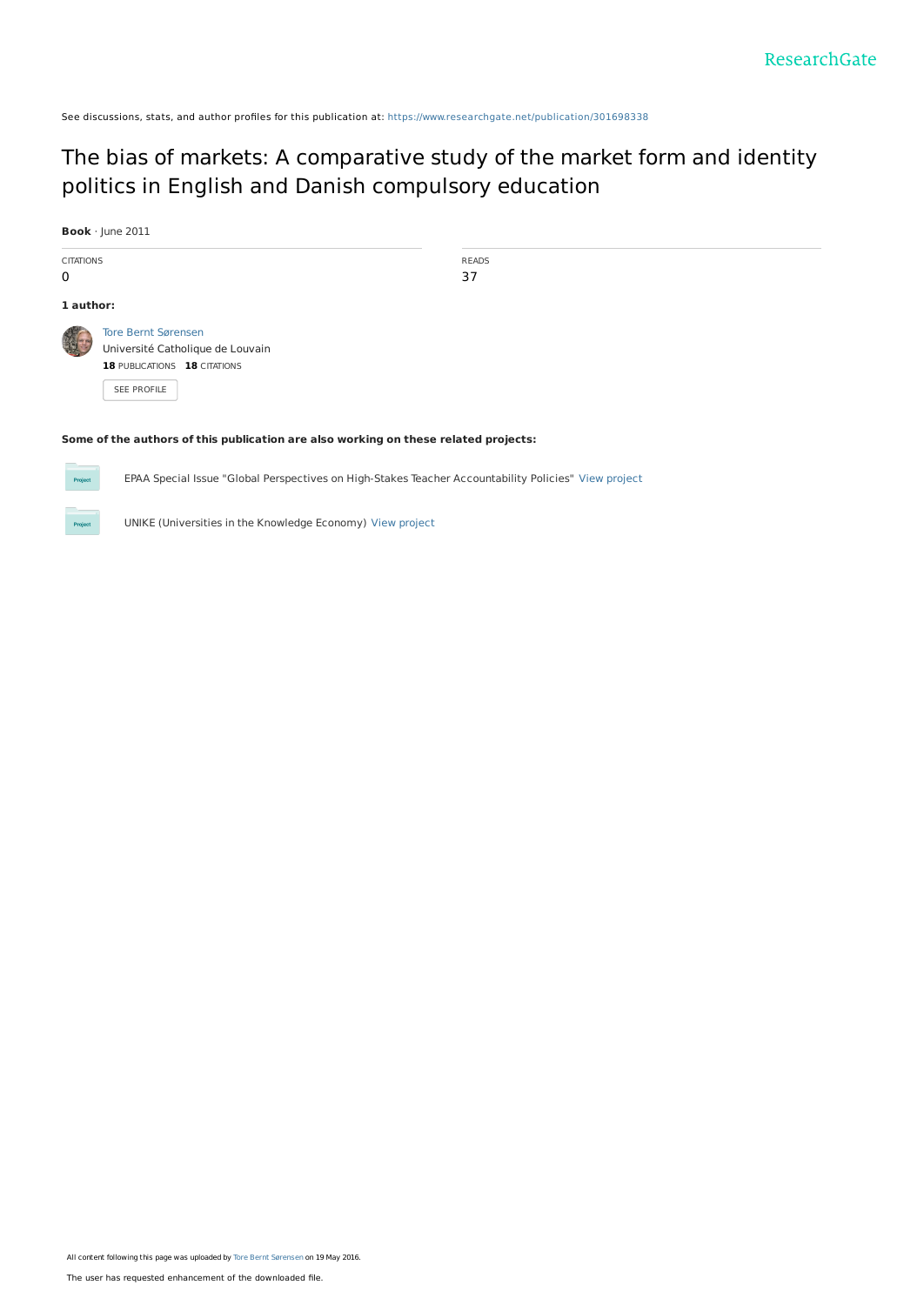# **The Bias of Markets: A comparative study of the market form and identity politics in English and Danish compulsory education**

Tore Bernt Sørensen

Copenhagen Studies in Bilingualism vol. 60 University of Copenhagen Faculty of the Humanities Copenhagen 2011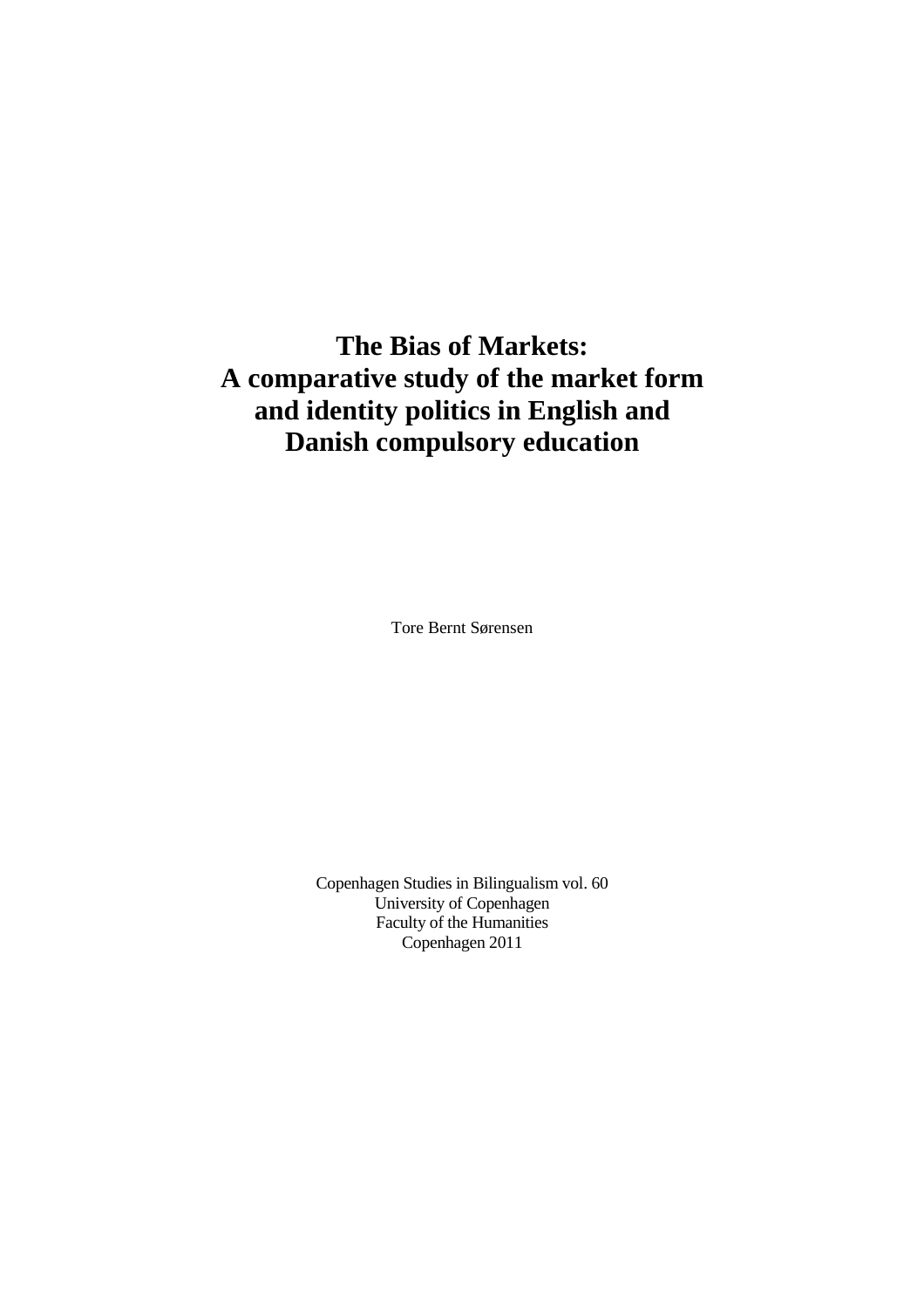Copyright 2011: Tore Bernt Sørensen THE BIAS OF MARKETS: A COMPARATIVE STUDY OF THE MARKET FORM AND IDENTITY POLITICS IN ENGLISH AND DANISH COMPULSORY EDUCATION

Copenhagen Studies in Bilingualism vol. 60 ISBN: 978-87-91621-88-8 ISSN: 0901-9731 Cover: Michael Schølardt Originally printed by: Røde Hane

The Copenhagen Studies in Bilingualism is a peer reviewed series published by the faculty of Humanities of the University of Copenhagen

Editorial board:

- Juni Söderberg Arnfast, Center for Danish as a Second Language, University of Copenhagen
- Anne Holmen, Danish University School of Education, Aarhus University
- Jakob Steensig, Section of Linguistics, Aarhus University J. Normann Jørgensen, Center for Danish as a Second Language, University of Copenhagen

Distribution: University of Copenhagen, Faculty of Humanities

This volume edited by: Rosalia Fenger

This e-book is a republication of a printed book in the series Copenhagen Studies in Bilingualism.

The republication is a part of a project that aims to make earlier volumes of the series available as free e-books online.

Copenhagen Studies in Bilingualism and Studies in Parallel Language Use have furthermore started to publish e-books, and future publications will mainly be electronic.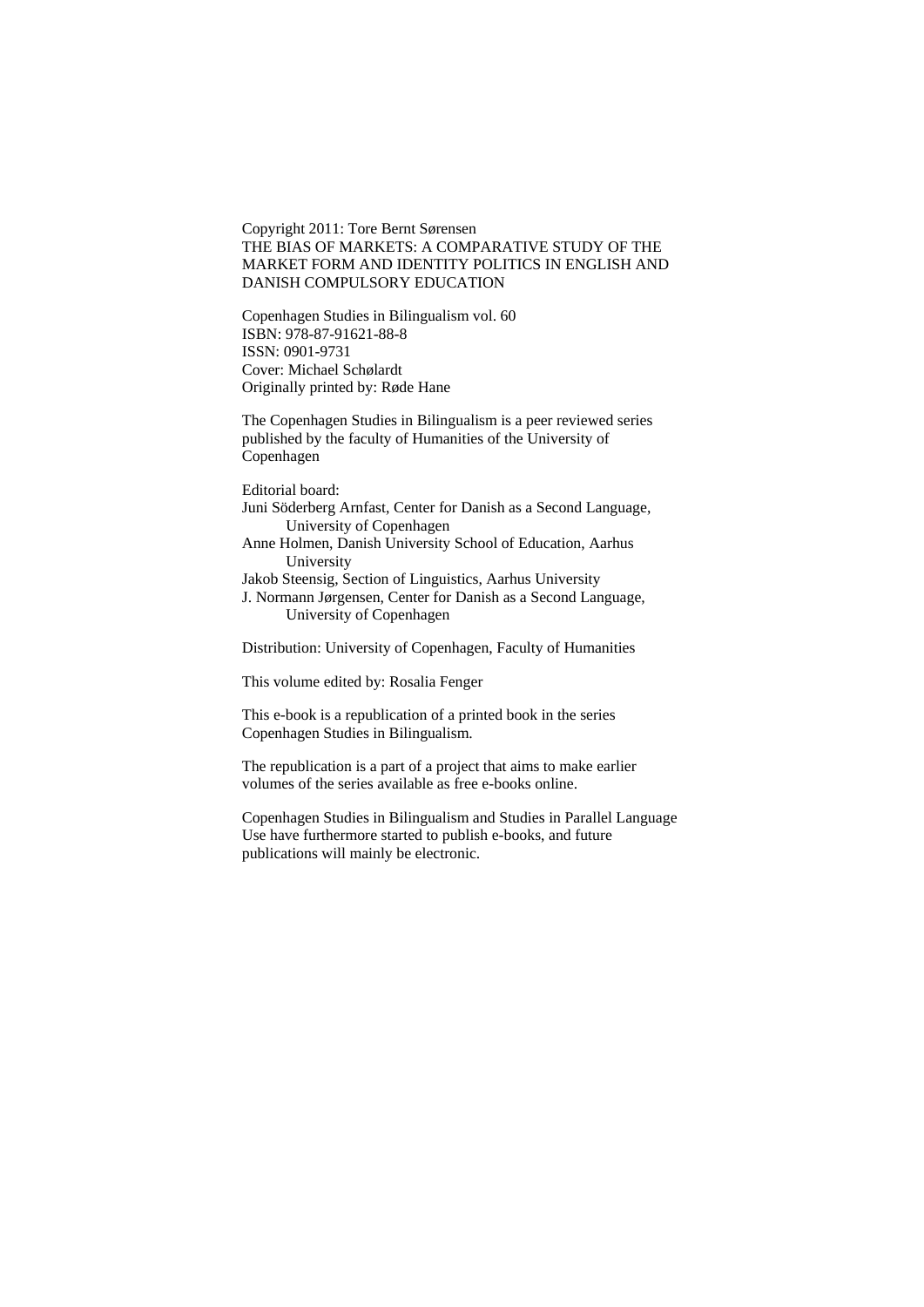# **CONTENTS**

| CHAPTER 1. NEOLIBERALISM AND IDENTITY POLITICS 12                  |  |  |  |  |  |
|--------------------------------------------------------------------|--|--|--|--|--|
|                                                                    |  |  |  |  |  |
|                                                                    |  |  |  |  |  |
|                                                                    |  |  |  |  |  |
|                                                                    |  |  |  |  |  |
| Main argument and the English and Danish school systems27          |  |  |  |  |  |
|                                                                    |  |  |  |  |  |
|                                                                    |  |  |  |  |  |
|                                                                    |  |  |  |  |  |
| The contention between neoliberal and neoconservative ideas36      |  |  |  |  |  |
| Multiculturalism and the blaming of local education                |  |  |  |  |  |
|                                                                    |  |  |  |  |  |
|                                                                    |  |  |  |  |  |
|                                                                    |  |  |  |  |  |
|                                                                    |  |  |  |  |  |
|                                                                    |  |  |  |  |  |
|                                                                    |  |  |  |  |  |
|                                                                    |  |  |  |  |  |
|                                                                    |  |  |  |  |  |
|                                                                    |  |  |  |  |  |
|                                                                    |  |  |  |  |  |
|                                                                    |  |  |  |  |  |
|                                                                    |  |  |  |  |  |
|                                                                    |  |  |  |  |  |
|                                                                    |  |  |  |  |  |
|                                                                    |  |  |  |  |  |
|                                                                    |  |  |  |  |  |
|                                                                    |  |  |  |  |  |
| References: Official documents from England and Denmark130         |  |  |  |  |  |
|                                                                    |  |  |  |  |  |
| A. Neoliberalism, monoculturalism and multiculturalism138          |  |  |  |  |  |
| B. Population by ethnic group in United Kingdom                    |  |  |  |  |  |
|                                                                    |  |  |  |  |  |
| C. Pupils by ethnic group and first language in England (2009).140 |  |  |  |  |  |
| D. Population in Denmark, immigrants and descendants (2009) 142    |  |  |  |  |  |
| E. Number of pupils by language and ethnic group in Denmark 143    |  |  |  |  |  |
| F. The Education Reform Act 1988 and the curriculum  144           |  |  |  |  |  |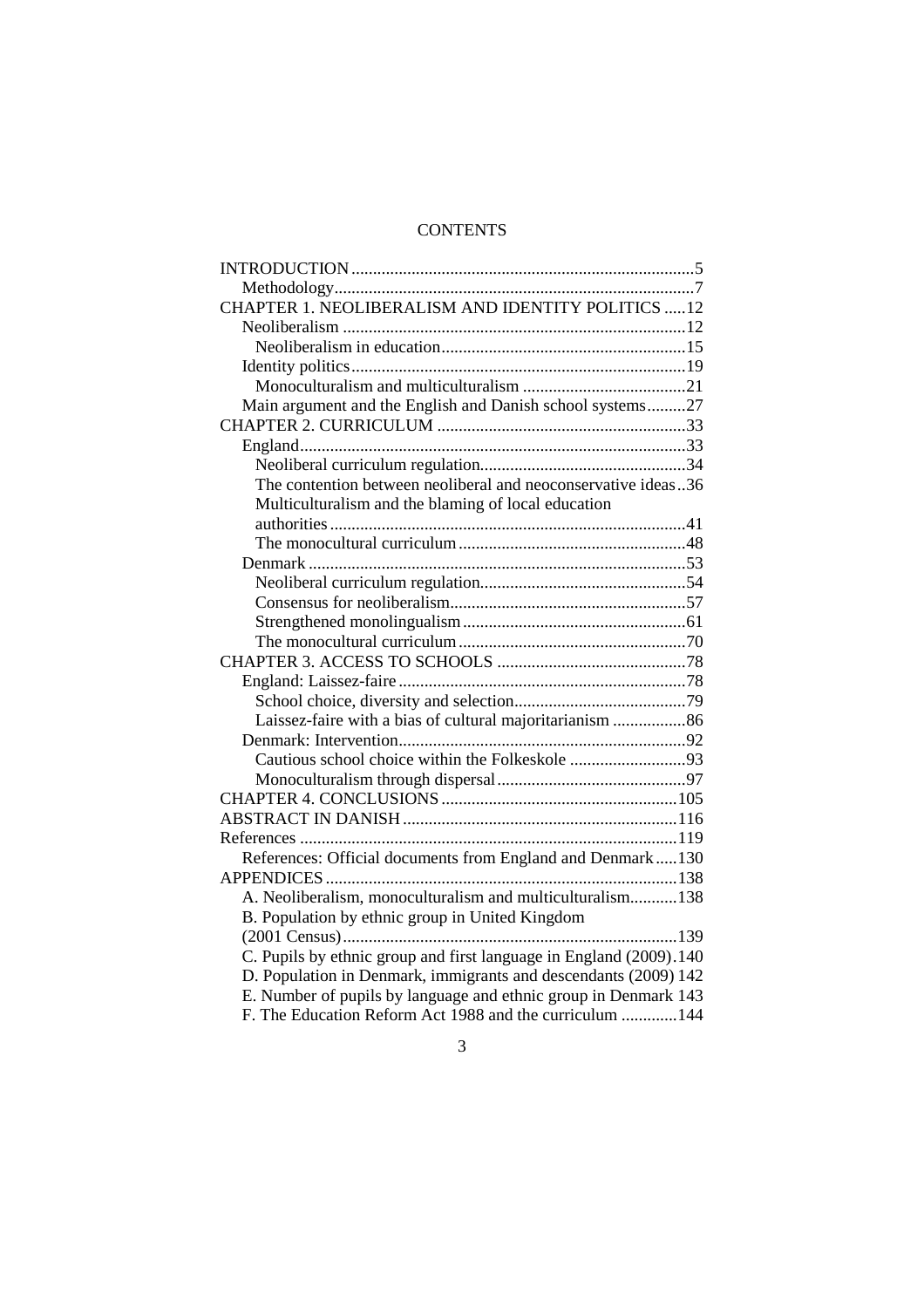| G. Section 11 Grants: Expenditure on approved projects145     |  |
|---------------------------------------------------------------|--|
|                                                               |  |
| I. Towards aim-and-frame regulation in the Danish public      |  |
|                                                               |  |
| J. Curriculum provisions of five acts in Denmark 2002-2006149 |  |
| K. Curriculum centralization in the Danish Folkeskole 151     |  |
| L. Support for selected school acts in Denmark 1993-2008152   |  |
| M. Curriculum provisions for ethnic minority pupils in        |  |
|                                                               |  |
|                                                               |  |
| O. Preambles of the Folkeskole in English language 157        |  |
|                                                               |  |
| Q. The Education Reform Act 1988 and access to schools161     |  |
|                                                               |  |
| S. Neoliberalism and monoculturalism in England and           |  |
|                                                               |  |
|                                                               |  |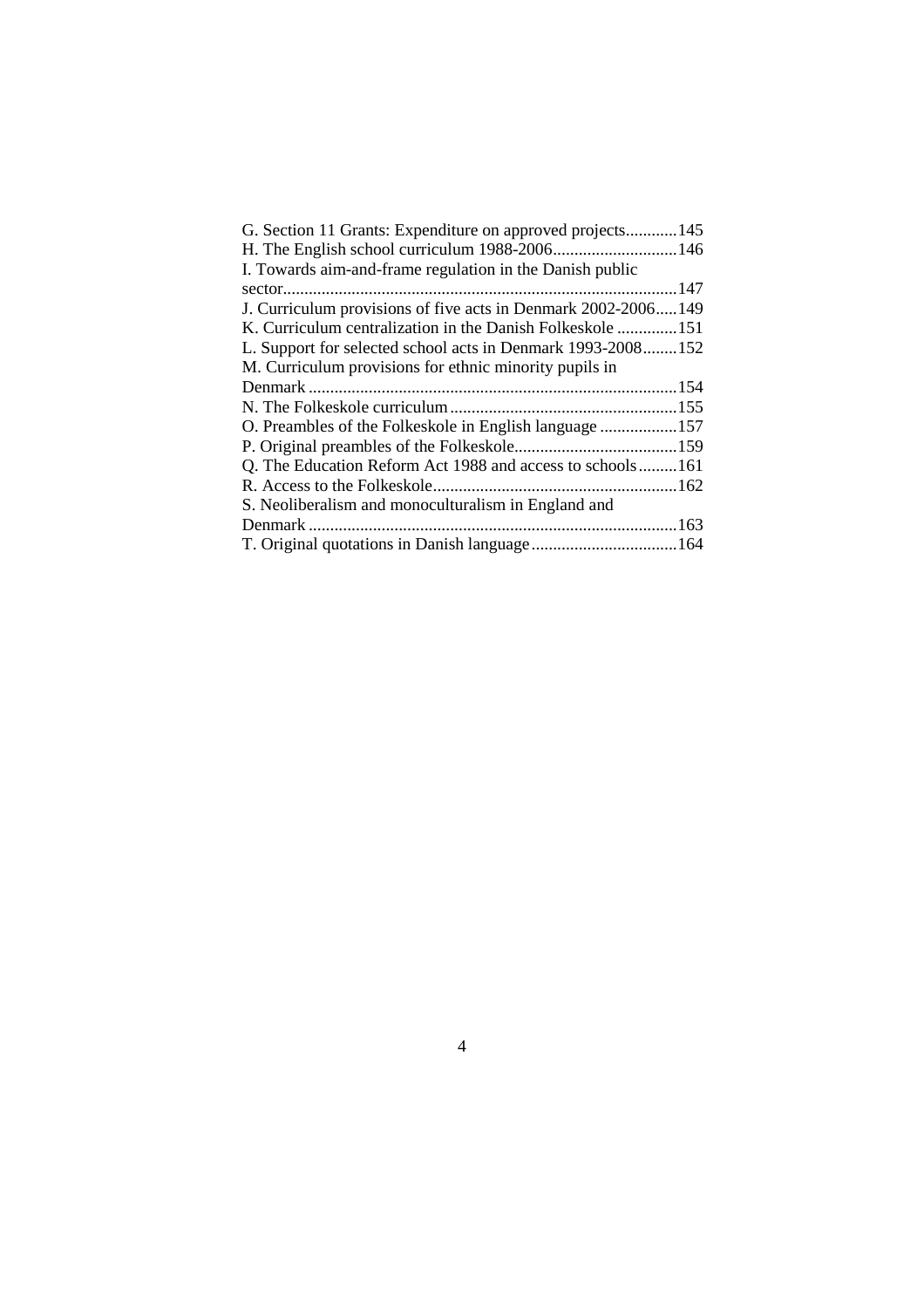#### **INTRODUCTION**

The motivation for this study is based on the personal experience of working with teachers' further development of competences. Often, I got confronted with the situation that 'white flight' in various urban locations in Denmark caused conflicts among and between parents, pupils, teachers and managers. Not least when the remaining pupils from a school closed down were admitted in neighbouring schools previously lesser exposed to the cultural diversity of the wider society. These experiences gave me the impression of a profound opacity in the ways state authorities and local councils in Denmark sought to ensure a stable learning environment for all children while preparing them to live in a multicultural society.

First, my research interest was drawn to England since I wanted to explore policy approaches to school accountability in multicultural societies in a comparative manner. Due to its characteristics England seemed like an obvious context to include in a comparative study with Denmark. However, after a period I realized that the rhetorics of accountability and all of its various sideeffects of "what works", the belief in leadership and marketing strategies are merely tools which can be used for various purposes. In other words, the study became gradually more informed by the recognition that education policy is shot through with moral considerations which serves to simultaneously maintain and disguise the interests of particular groups. Against this background, the theoretical framework for this comparative study emerged.

The aim of the study is to explore how the market form in compulsory education in the two multicultural societies of England and Denmark take cognisance of ethnic minority pupils. To pursue this aim, the study discusses the ideas underpinning the regulation of the curriculum and access to schools in English and Danish compulsory education during the period when the market form was strengthened in the two contexts.

Three theoretical sets of ideas are involved in the analysis: neoliberalism, monoculturalism and multiculturalism. The neoliberal perspective is used to discuss the regulation of the market form while the two latter sets of ideas are understood as expressions of identity politics. Within this theoretical framework, the analysis seeks to pin down the amalgams between neoliberalism and identity politics underpinning the market form in England and Denmark.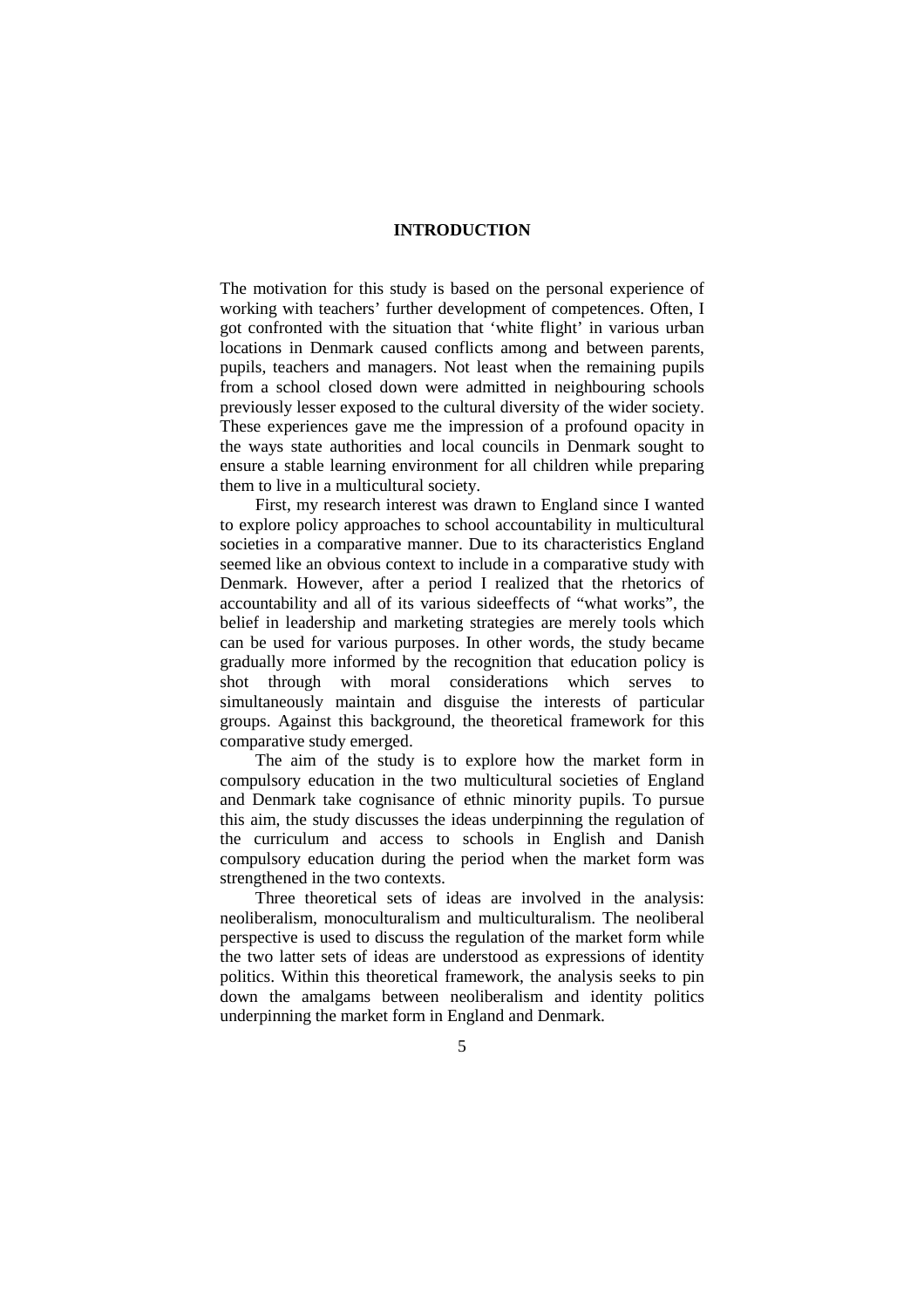The neoliberal perspective is applied to highlight the adoption of the market form in English and Danish compulsory education. The market form has been a prominent component in global education reform for some decades. While this convergence is to a large degree driven by supranational organizations such as the Organisation for Economic Co-operation and Development (OECD), the World Bank, the World Trade Organization and the European Union, this study focuses on the local adaptation of the market form in English and Danish school policy.

Basically, the creation of the market form rests on the introduction of market forces into the education system and indicates an increasing colonization of education by economic priorities. Even though some proponents see the market form as a 'value-neutral' mechanism for the efficient delivery of education, market forms are not in any sense 'free markets'. Rather, they are social constructions which must be adapted to the existing institutional framework and require continuous regulation by the state (Ball 2008, 25-46). In this way, the study explores various 'commonalities within difference' in relation to the market forms in English and Danish compulsory education which have been shaped and constrained by context-specific historic traditions and institutional frameworks.

The study focuses on particular time periods where the market form in education was strengthened with legislative provisions in the two contexts. Obviously, the highlighting of these particular time periods to some extent disguises the fact that in both contexts there have been long run-ups.

In the case of England, the study focuses on the late 1980s during the period when the Conservative Party was in office. This Conservative government was in power in the period 1979-1997 and introduced the market form in education with school choice policies, funding linked to number of pupils, a national curriculum and league tables of school performance. Even though there were continuities from the previous Labour government, the policies of the Conservative government marked a rupture in English school policy. The analysis will especially highlight the Education Reform Act 1988 which constituted a decisive break in education policy as it had been conducted in the period after World War II. The impact of the Education Reform Act 1988 is still highly evident since its framework for marketization has largely been retained (Ball 2008; Chitty 2004; Gorard et al. 2003; Jones 2003; Lawton 2005; Taylor et al. 2005; Tomlinson 2005).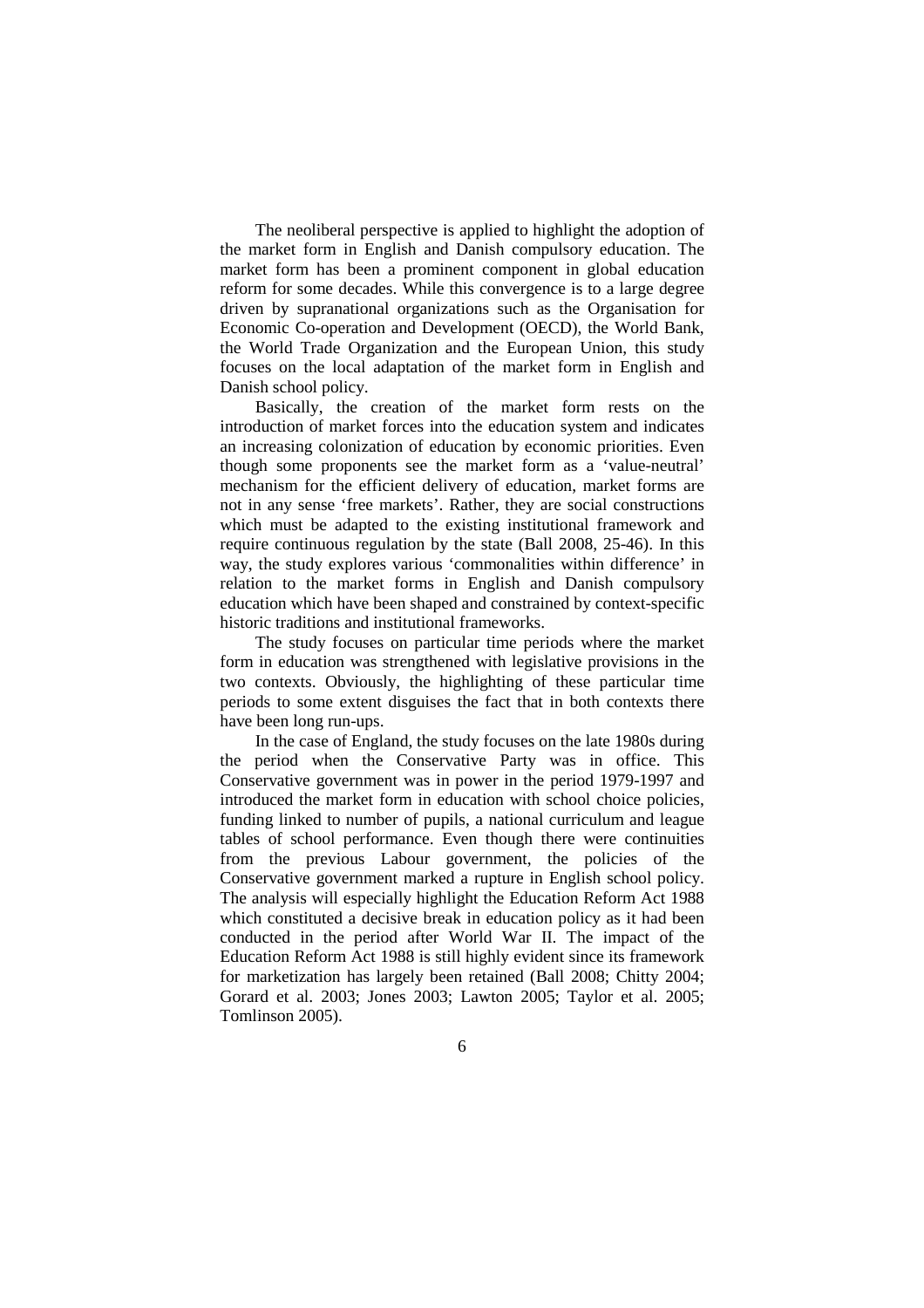In Denmark, the analysis focuses on the period 2002-2008 where the coalition government constituted by *Venstre*, the Liberal Party, and the *Konservative Folkeparti,* the "Conservative People's Party", strengthened the market form in education with a cluster of reforms (Hjort 2006a, 7-11). This government took power in 2001 and is still in charge in the beginning of 2011, as these words are being written.

The theoretical perspective of identity politics is applied in the study to explore the scope for cultural diversity in the particular market forms of English and Danish compulsory education. In that respect, the study draws on Parekh (2000, 9) who argues that the state in a multicultural society might enshrine the domination of one cultural community, just as the state in a class-divided society might institutionalize the rule of the dominant class. Hence, contemporary multicultural societies raise questions concerning the state's relation to culture, such as whether it should privilege the dominant culture, ignore or give public recognition to the various cultures of communities in society. Against this background, the study will explore whether the English and Danish state authorities treat cultural diversity as a transitional or a permanent phenomenon.

Thus, the study will discuss the connections between neoliberalism and identity politics in the particular periods when the market form became entrenched in English and Danish compulsory education. Against this background, the study will show that the strengthening of the market form in both contexts was underpinned by the amalgam of neoliberalism and monocultural identity politics. This argument will be justified with regards to the development of the curriculum and access to schools. However, the amalgams of neoliberalism and monoculturalism manifested themselves in very different ways due to distinctive national traditions, including the background for immigration, the institutional frameworks and the official terminologies used to ascribe identities for the newcomers.

## **Methodology**

The object of the comparative study will now be further clarified with the "Bray and Thomas Cube" (see figure 1), and its three dimensions concerning geographic/locational levels, aspects of education and of society and nonlocational demographic groups (Bray et al. 2007, 9).

In this study, the geographic/locational dimension refers to the level of the nation-states England and Denmark. In that respect, it should be mentioned that while the educational systems of England,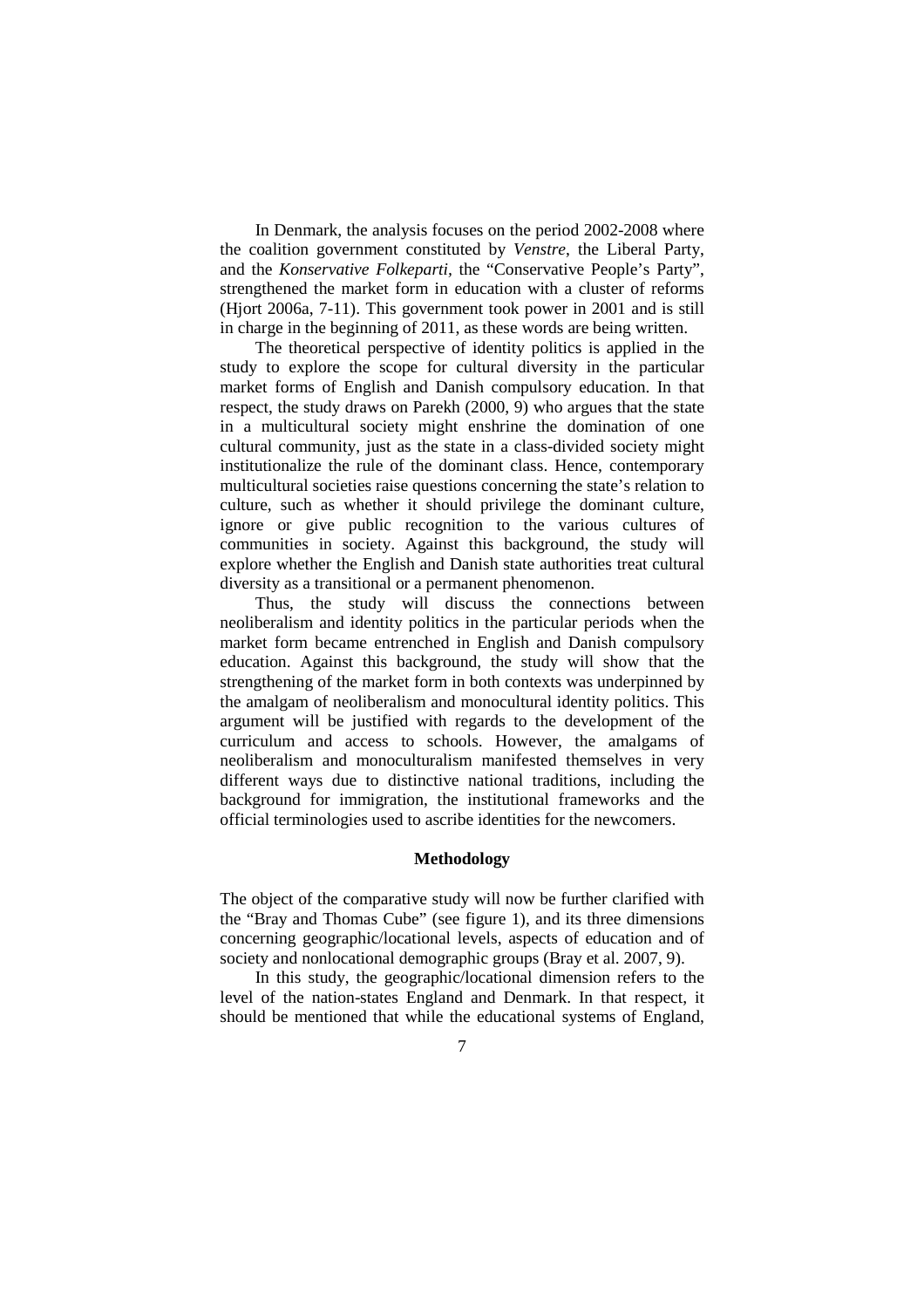Scotland, Wales and Northern Ireland, which form part of United Kingdom, share a number of common features, each of them still has distinctive educational traditions shaped by various cultural, linguistic, religious and national identities (Green 1997, 93). Hence, for the purpose of clarity and focus, this study will address the English context.

The nonlocational demographic group in question is the group of ethnic minority pupils. This group will as a rule be understood as children born in another country or children whose ancestors were born in another country (Eurydice 2009, 3). However, the terminology in English and Danish policy-making differs and the clarification of the relevant categories in the two national contexts will prove fundamental for the conclusions of the study.

In this way, the study concerns the form of cultural diversity which Parekh (2000, 2-6) labels "communal diversity". Hence, the study does not consider other forms of cultural diversity, such as "subcultural" (relatively unconventional lifestyles in terms of sexual orientation or occupation) and "perspectival" diversity (groups highly critical of some of the central principles in society, for example feminists, religious fundamentalists and radical environmentalists).

It should be stressed that education for the offically recognized indigenous German minority in South Jutland of Denmark (about 15.000-20.000 people) which has been granted the right to establish private schools with German as the language of instruction and receive subsidies from Danish state authorities will not be further discussed in the study. England has not given official recognition to any such national minority (European Monitoring Centre on Racism and Xenophobia 2004, 59-60).

Finally, the key aspects of education to be highlighted are the regulation of the curriculum and access to schools in compulsory education. Bray et al. (2007) argue that multilevel analyses in comparative studies would support multifaceted and holistic analyses. Certainly, the topic of the market form in education provides rich opportunities for multilevel analyses, from the global level to the individual level. However, rather than highlighting multiple levels, this comparative study puts emphasis on 'multiple aspects' since both access to schools and curriculum are discussed. The inclusion of both these aspects will provide a broader analysis of the ideas underpinning the particular market forms in England and Denmark.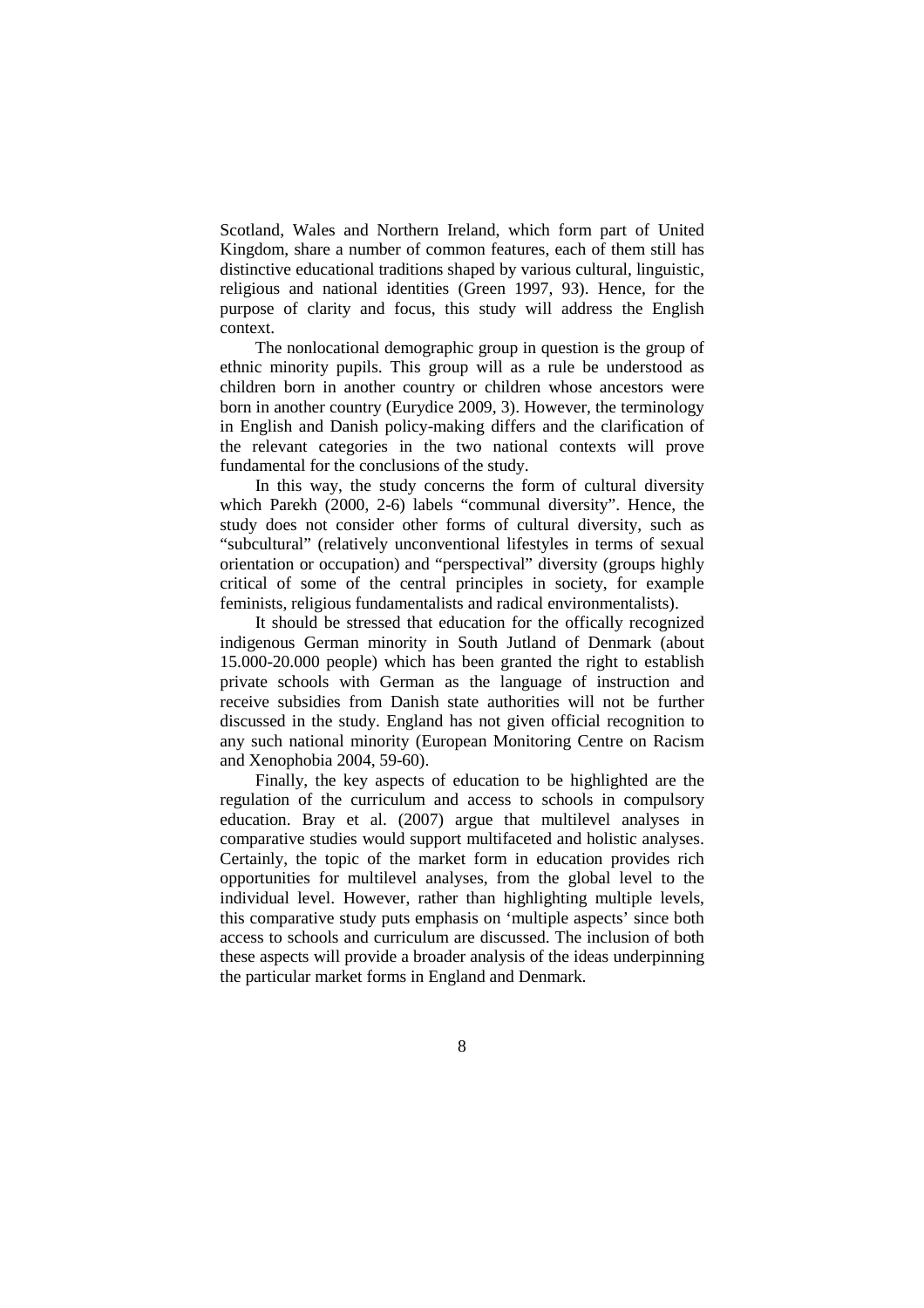

*Figure 1. The "Bray and Thomas Cube"* 

The empirical material which provides the basis for the discussion of neoliberalism and identity politics is constituted by English and Danish legislative provisions and policy initiatives concerning the curriculum and access to schools. This material mainly involves acts and bills addressing general as well as particular provisions for ethnic minority pupils. In the case of acts, the empirical material also includes transcripts from the parliamentary readings where the provisions were discussed by members of the *House of Commons* and the Danish parliament *Folketinget.*

In that respect, the speeches by Members of Parliament (MPs) have been interpreted within the theoretical framework of neoliberalism, monoculturalism and multiculturalism. Due to the limited format of the study, the analysis of this study focuses on speeches from political parties supporting the particular bills. Hence, in the context of England, a number of MPs from the Conservative Party are mentioned, while in the case of Denmark, the spokespersons of the relevant parties are referred to. The speeches by the English Education Secretary (Kenneth Baker 1986-89) and the Danish Ministers of Education Ulla Tørnæs (2001-05) and Bertel Haarder (2005-10) are highlighted since they in various ways recapitulated the rationales underpinning the particular bills. Otherwise, the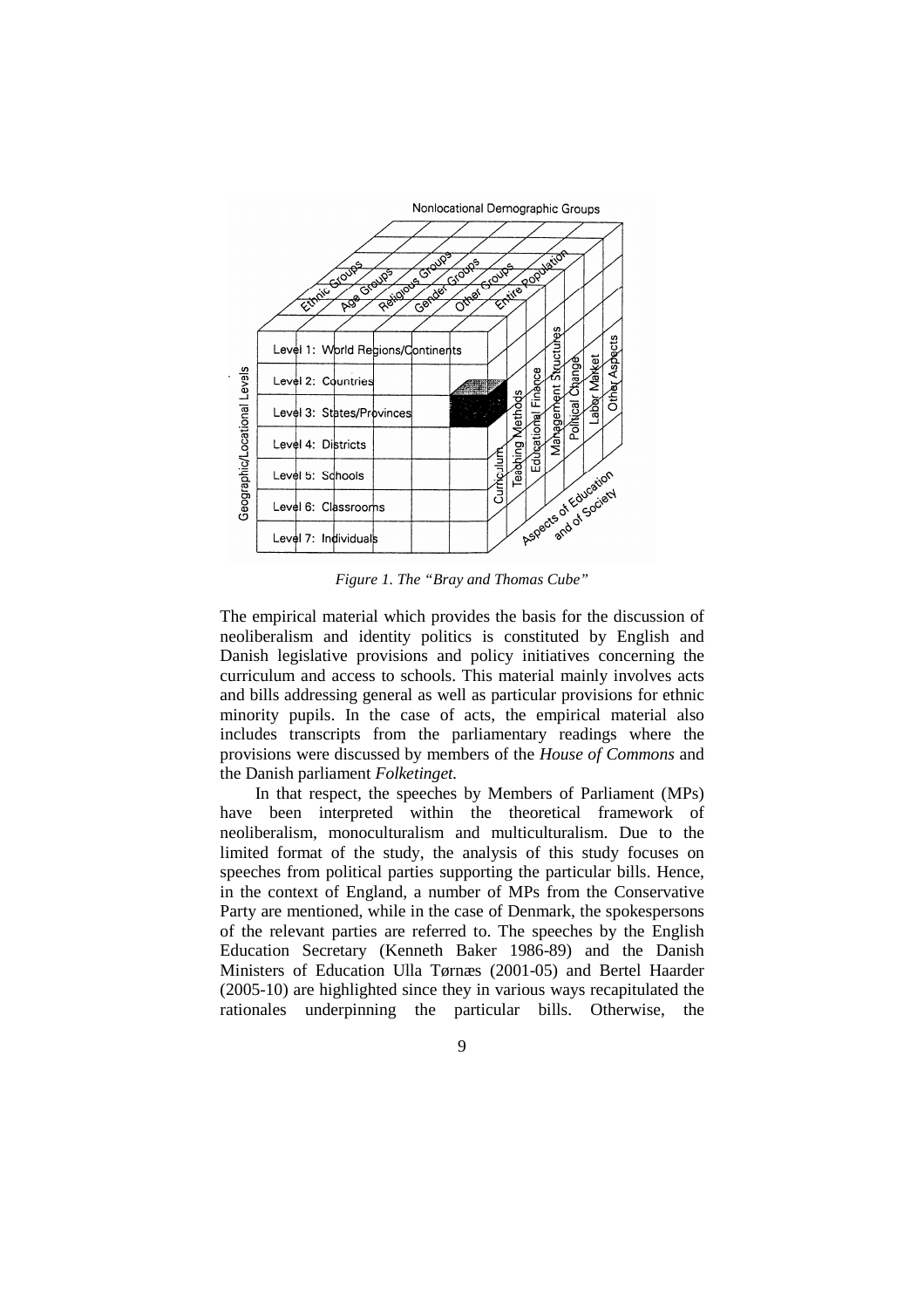methodological principle in the treatment of the transcripts from readings has been to accumulate the variety of rationales put forward by proponents of the bills during the readings. On this basis, the arguments presented in this study were formulated. It should be mentioned that all translations in the study from Danish to English language is made by the author.

The selection of empirical material is based on the argument that the inclusion of legislative provisions as well as transcripts of relevant readings provides a richer basis for the discussion of neoliberalism and identity politics. Especially important in this respect is that the readings presented a wider array of rationales compared to the more descriptive, 'pragmatic' and consensus-oriented tenor of legislation and bills.

In addition, the study stands on the shoulders of a vast research body which has fed the analysis and hence ultimately the conclusions of the study. Research findings have been employed in the analysis with two distinctive purposes. First, the effects of the provisions in the context of practice are discussed on the basis of research findings. Second, research findings about neoliberalism and identity politics, including the priorities and ideas of key policy-makers in the two contexts, are addressed in the discussion of ideas underpinning the market forms.

These findings add a deeper historical perspective to the analysis. In this way, the study follows the cultural tradition of comparative studies which pursue to understand other cultural points of departure and achieve deeper understanding of the values and norms often taken for granted within a socio-cultural context. Thus, the study adopts an ideographic approach by posing similar questions in relation to diverse contexts in order to make room for diverse answers. Accordingly, the purpose of comparison is not to deduce theories or explain regularities concerning the mixtures between neoliberalism and identity politics across contexts but rather to contribute to the understanding of each context, on its own terms, with a respect for its historic integrity (Winther-Jensen 2004, 52-68).

Against this background, it follows that the study is not concerned with positivist discussions about 'what works' in terms of 'social cohesion' and 'integration'. Indeed, with its ideographic approach and the associated emphasis on the importance of historical context in understanding education policy the study endorses a critical position towards notions such as 'what works' and the implied denial of contextual factors.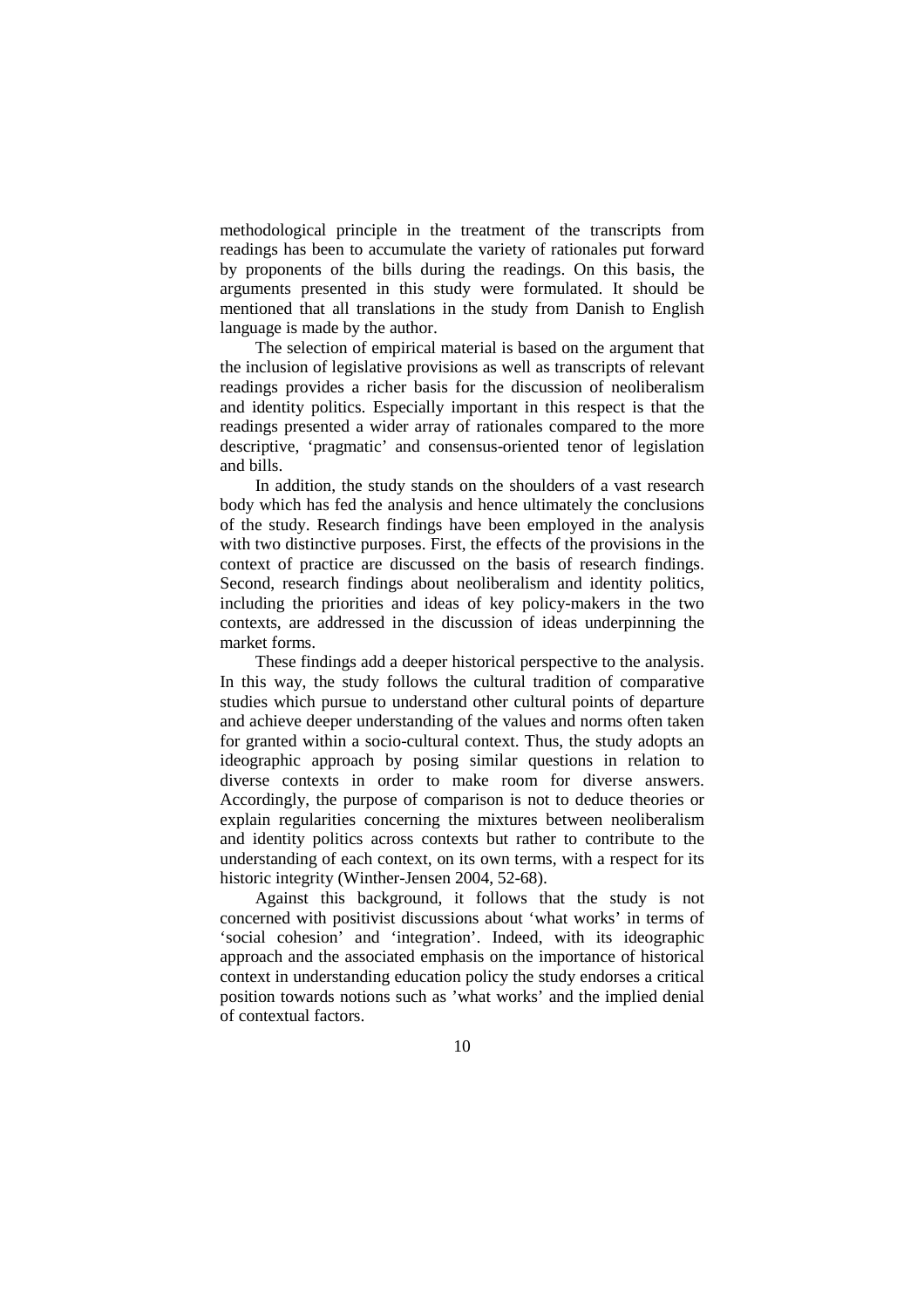In this way, the study is based on the argument that apparently 'pragmatic' and good-natured notions such as 'best-practice' and 'equal opportunities' should be understood within the particular framework of political aims and the ideas underpinning them in order to grasp their contradictory character of such rhetorics and their role in creating and entrenching certain relations between social groupings.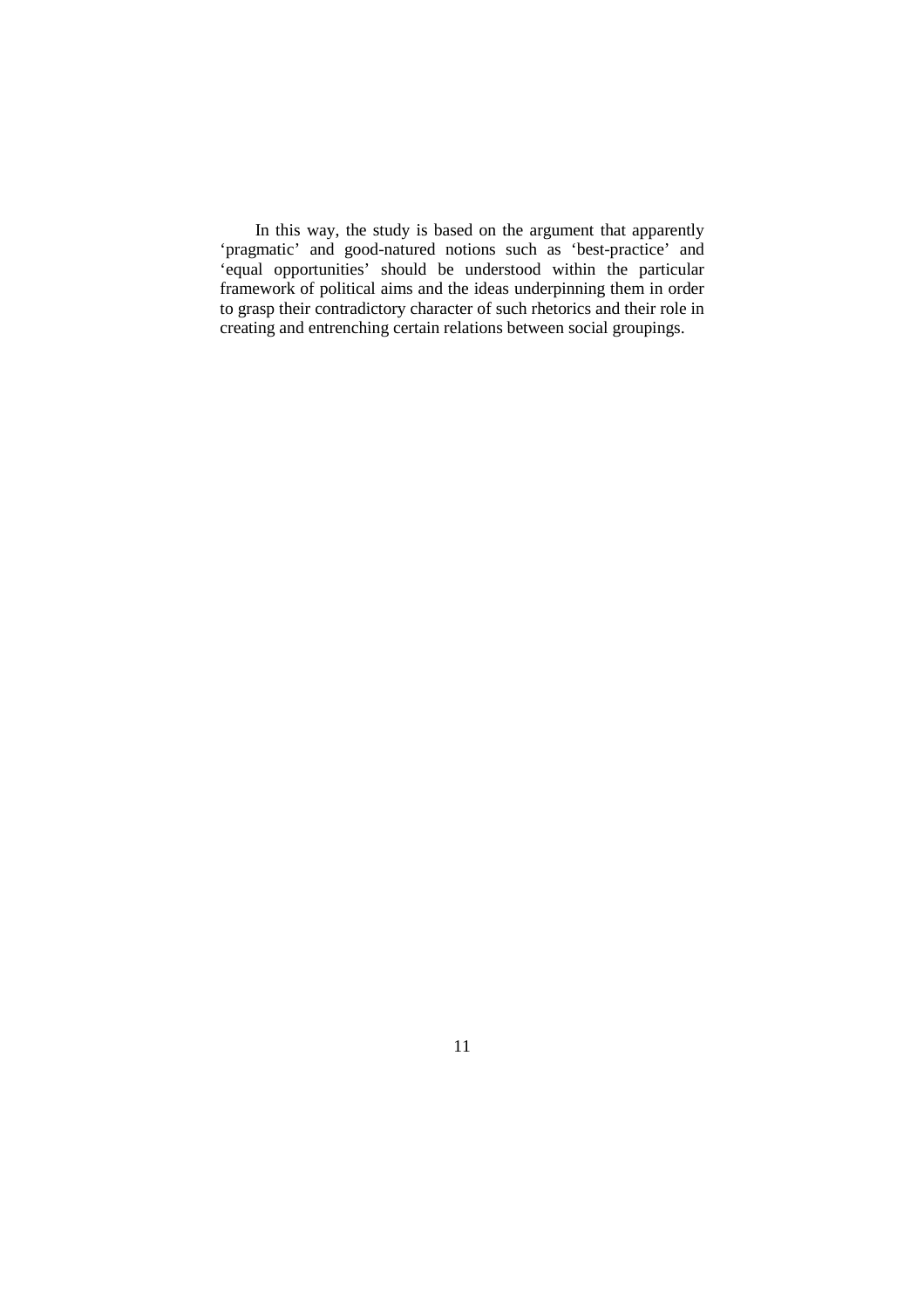# **CHAPTER 1. NEOLIBERALISM AND IDENTITY POLITICS**

This chapter serves as the analytical framework for the study. The two main sections of the chapter introduce the theoretical perspectives of neoliberalism and identity politics as they will be understood in this study. In this way, the chapter provides the basis in terms of concepts and principles for the subsequent analysis of the school curricula and the access to schools in the two national contexts.

#### **Neoliberalism**

Since the meaning of neoliberalism and its manifestations are contested (see for example Ball 2008; Beck 2005; Giddens 1998; Harvey 2005; Mudge 2008), this study relies on two works by Milton Friedman (Friedman 2002, Friedman & Friedman 1980) in the identification of neoliberal ideas. Friedman (1912-2006) was economist at the University of Chicago and an influential proponent of neoliberalism worldwide throughout his career from the 1950s to the 2000s (Harvey 2005, 20-22; Mudge 2008, 718). The following presentation of neoliberalism will be followed by a theoretical discussion on the basis of research findings about neoliberalism in education policy-making.

This means that Friedman's ideas and the set of principles he recommends in education governance will be adopted as the theoretical framework to understand the ways neoliberalism has been promoted in English and Danish compulsory education. While this approach might be criticized for essentializing the ideology of neoliberalism, hence reducing the complexity, contradictions and tensions inherent to it, the analysis will show that Friedman's simple yet powerful ideas provide a viable framework through which to understand the rationales underpinning school policy in England and Denmark. In particular, the analysis will highlight the trenchancy of ideas like Friedman's as well as the similarities and differences between the market forms adopted in the two contexts.

The mid-1970s saw a turn towards neoliberalism in policymaking worldwide in the wake of the global recession. At this point, transnational networks primarily based in North America and the United Kingdom provided symbolic resources to political elites in the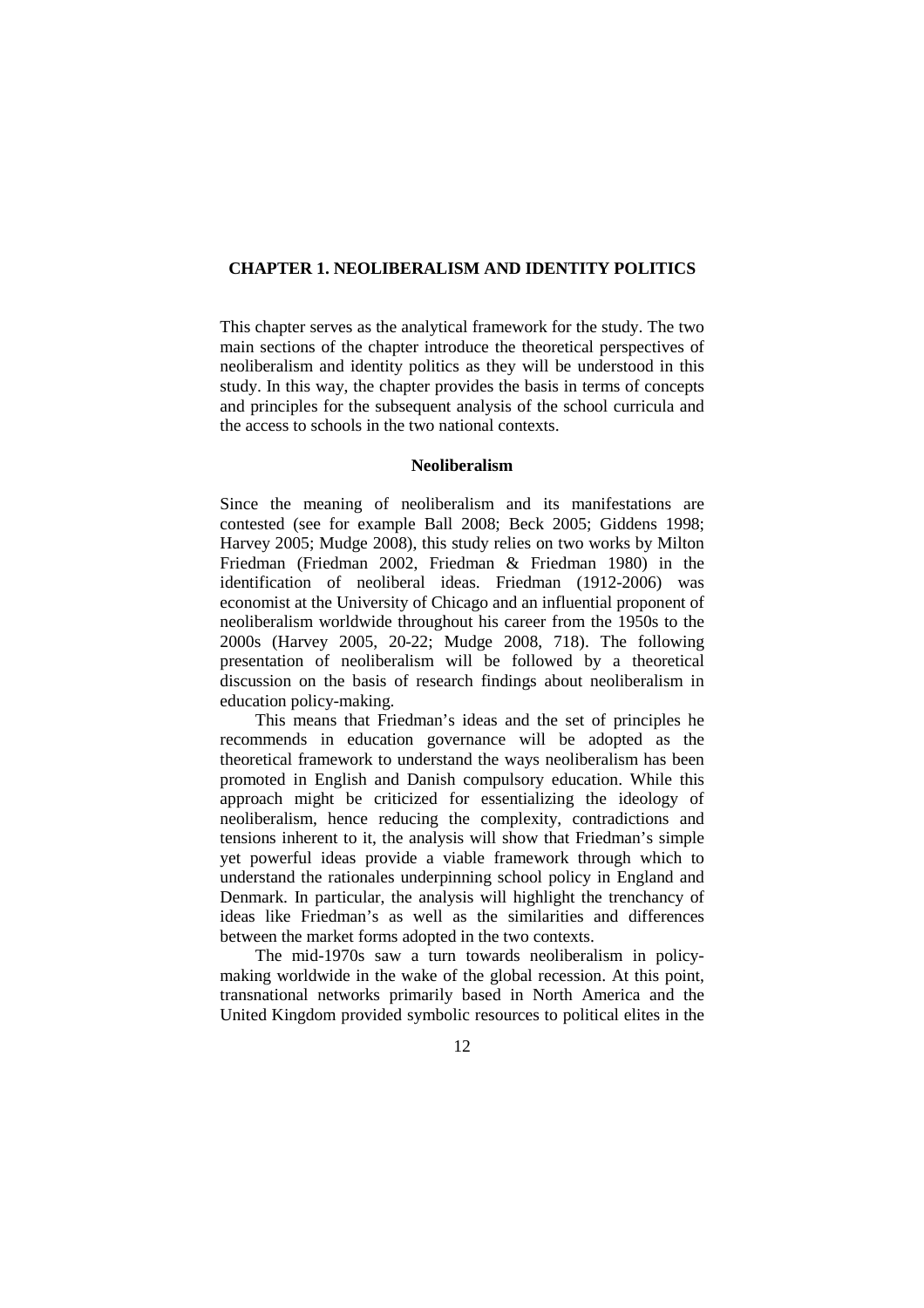form of explanations for the failures of Keynesian policies and neoliberal recommendations for economic recovery. In this way, the recession resulted in the breakdown of the hegemony in international politics of classical social democracy based on egalitarian, statist and Keynesian systems of thought. Via the US and UK governments, the *Organization for Economic Co-operation and Development* (OECD), *Freedom International*, the *European Communities/European Union* (EC/EU), the *International Monetary Fund*, and the *World Bank* neoliberalism came to be a global hegemonic force from the late 1970s.

Thus, neoliberalism has exceeded the politics of the 'New Right' often associated with Margaret Thatcher and Ronald Reagan and the 'shock therapy' in post-Communist and Third World countries. Actually, the most effective advocates of neoliberal policies have often been centre-left policy-makers, represented by the 'third way' and 'new social democracy' increasingly successful in the USA and Western Europe from the mid-1980s and throughout the 1990s (Harvey 2005, 2-31; Mudge 2008, 705-722).

In this way, neoliberalism has become a transnational ideology endorsed by the entire political spectrum. As Beck (2005, 80) points out politics on a global scale are currently being carried out by a set of 'estranged twins'; the neoliberal 'social democrats' and the neoliberal 'conservatives' are in fact struggling in the same direction, namely towards the establishment of the neoliberal regime.

The philosophical base of neoliberalism can be traced in liberal ideas from eighteenth and nineteenth century Britain concerning the development of 'open societies' through laissez-faire. In that respect, it should be noted that Friedman (2002, 6) himself did not use the term prefix "neo-" but described his philosophy as associated with liberalism, "in its original sense – as the doctrines pertaining to a free man".

Accordingly, neoliberal proponents often refer to the ideas of Scottish political economist and moral philosopher Adam Smith (1723-1790), especially his idea about the 'invisible hand of the market'. This idea suggests that government should let 'the invisible hand of the market' rule since individuals who apparently pursue their own benefits are led by an invisible hand to un-intentionally promote the overall development of society.

The semi-religious endorsement of these propositions is for example apparent in the work of another chief ideological proponent of neoliberalism, the Austrian philosopher Friedrich August Hayek.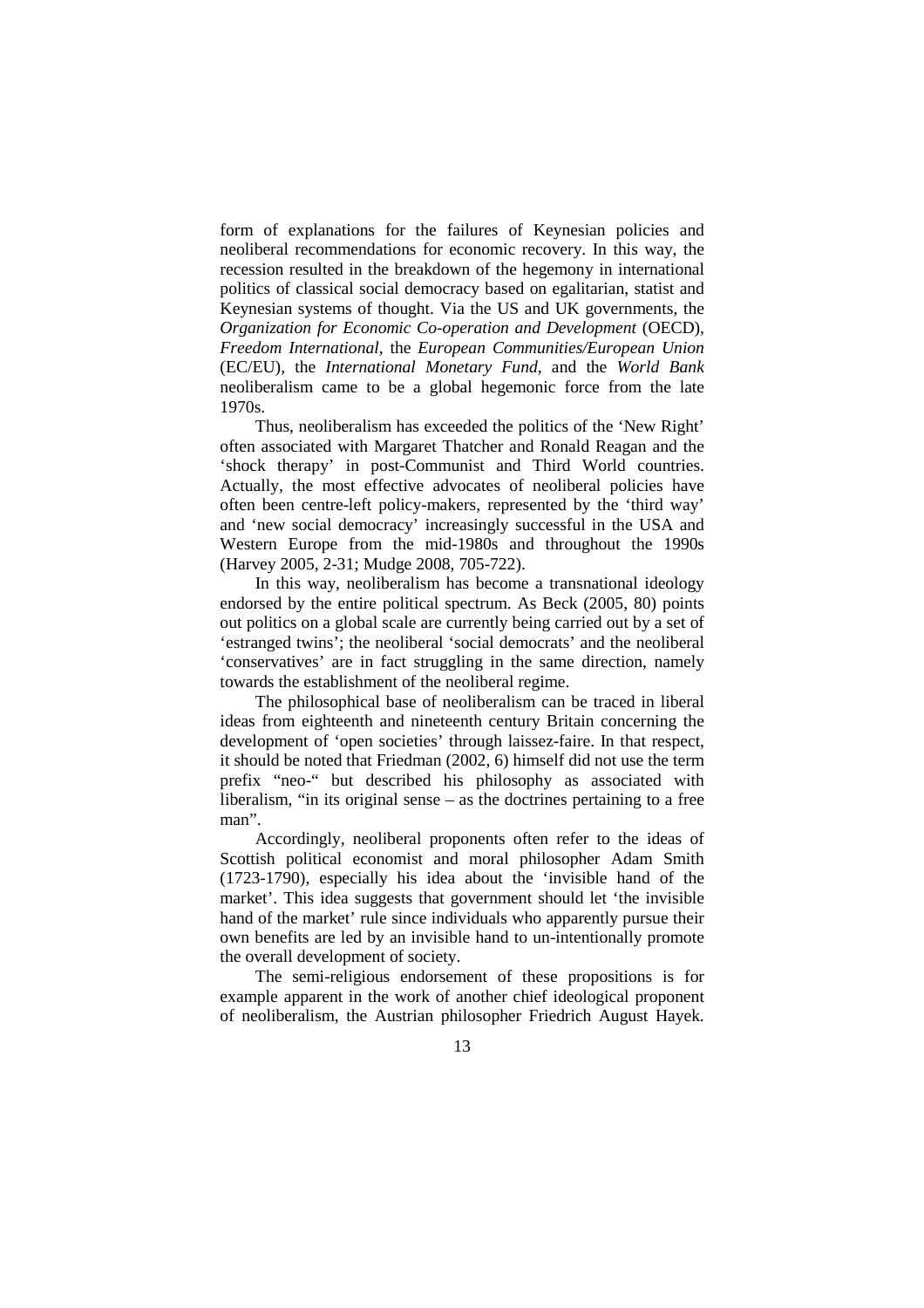Characteristically, Hayek (1991, 117) interprets Smith's idea about the 'invisible hand of the market' as an recognition that the uncontrollable 'great society' based on market information represents a step forward in human evolution from the former 'archaic' society dominated by irrational and counterproductive face-to-face encounters:

… that men who were governed in their efforts, not by the known concrete needs and capacities of their intimate fellows, but by the abstract signals of the prices at which things were demanded and offered on the market, were thereby enabled to serve the enormous field of the 'great society' that 'no human wisdom and knowledge could ever be sufficient' to survey.

The ideological core of neoliberalism is thus the commitment to break the market loose in conceptual terms and elevate it to a level above politics as a non-political, non-cultural and machine-like entity. In this way, the basic market principles are essentialized and de-politicized as the best possible arrangement for satisfaction of individual and societal needs (Mudge 2008, 705-715).

Against this background, Friedman proposes that neoliberal government should seek to further voluntary and informed participation in market transactions in as many areas of societal life as possible. Thereby, government will promote the personal freedom of individuals, resulting in economic growth, individual responsibility and equality of opportunities. Accordingly, government should only intervene in cases where market transactions clearly have detrimental 'neighborhood effects' for third-part agents. In this perspective, neoliberal government should be regarded as a mere "instrumentality"; through withdrawing or facilitating market mechanisms neoliberal government seeks to ensure individual freedom. Thus, neoliberalism does not seek to promote a certain set of values. Rather, "a major aim for the liberal is to leave the ethical problem for the individual to wrestle with" (Friedman 2002, 1-13, quote 12).

Accordingly, Friedman & Friedman (1980) embed "equality of opportunity" in market mechanisms. They propose that everybody should have access to pursue their objectives and reap the benefits of success and suffer the consequences in the case of failure. Performance is the touchstone and equality of opportunity should thus be understood as "a career open to the talents". Hence, whenever individuals are denied access to positions on the basis of their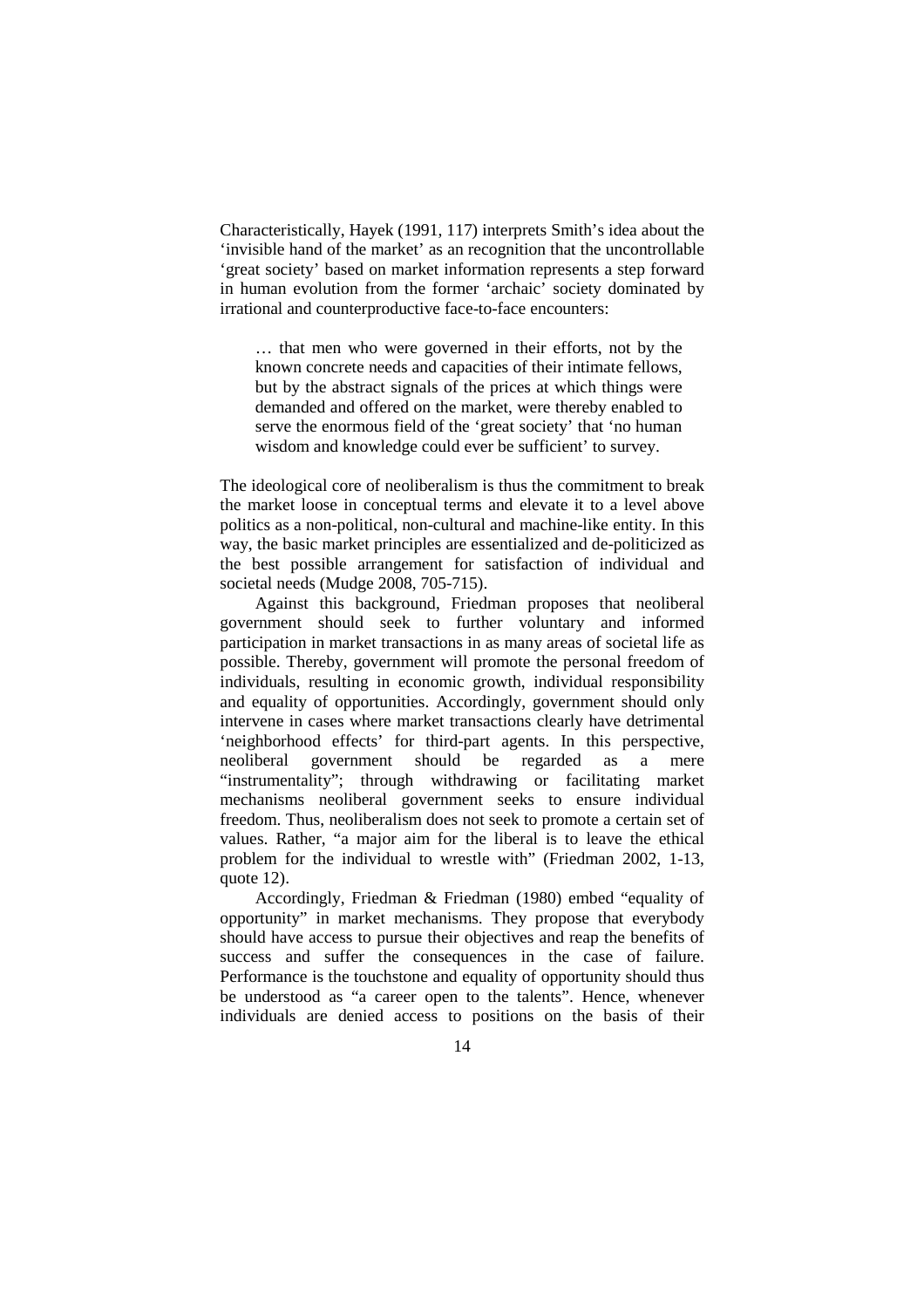nationality, gender, ethnic background, religion, or "any other irrelevant characteristic" it is an interference with their right to liberty and pursuit of happiness (Friedman & Friedman 1980, 132).

However, they add that 'equality of opportunity' remains an ideal and cannot be fully realized. Rather, the functioning of market mechanisms takes precedence over regulatory responses to safeguard access. The rationale is that regulatory responses promoting 'equality of outcome' and 'fairness' violate the voluntary participation in market mechanisms which is the very basis for growth and the nurture of individual responsibility. Therefore, the patronizing effects of most welfare services should be dismantled and replaced by laissez-faire (Friedman & Friedman 1980, 128-140).

## **Neoliberalism in education**

In the field of education, neoliberalism is concerned with the empowerment of parents as consumers. Hence, parents should be provided with a freedom to choose among schools. Thereby, the monopolistic 'producer capture' by the self-interested educational establishment is dismantled. The more dispersal of power to consumers the better; within neoliberal government, consumer satisfaction should settle *who* is involved in education, *what* should be learnt and *how* it is to take place. The 'invisible hand of the market' will subsequently ensure colour-blind equality of opportunity according to performance and innate talents.

Friedman (2002, 86) proposes that government should provide parents with redeemable vouchers worth a "general education for citizenship" to be presented in any school of their choice. In addition, parents should have the option to add supplementary payments according to the price of the chosen school provision. The role of the neoliberal state in such a system is defined by the following principles:

- *Common content:* Government should settle a minimum common content in the education programs since a minimum degree of literacy, knowledge and acceptance of a common set of values are necessary for a stable and democratic society.
- *Control of standards:* Government should ensure that schools meet certain minimum standards.
- *Decentralization and school diversification:* Government should withdraw and let all forms of organizations operate
	- 15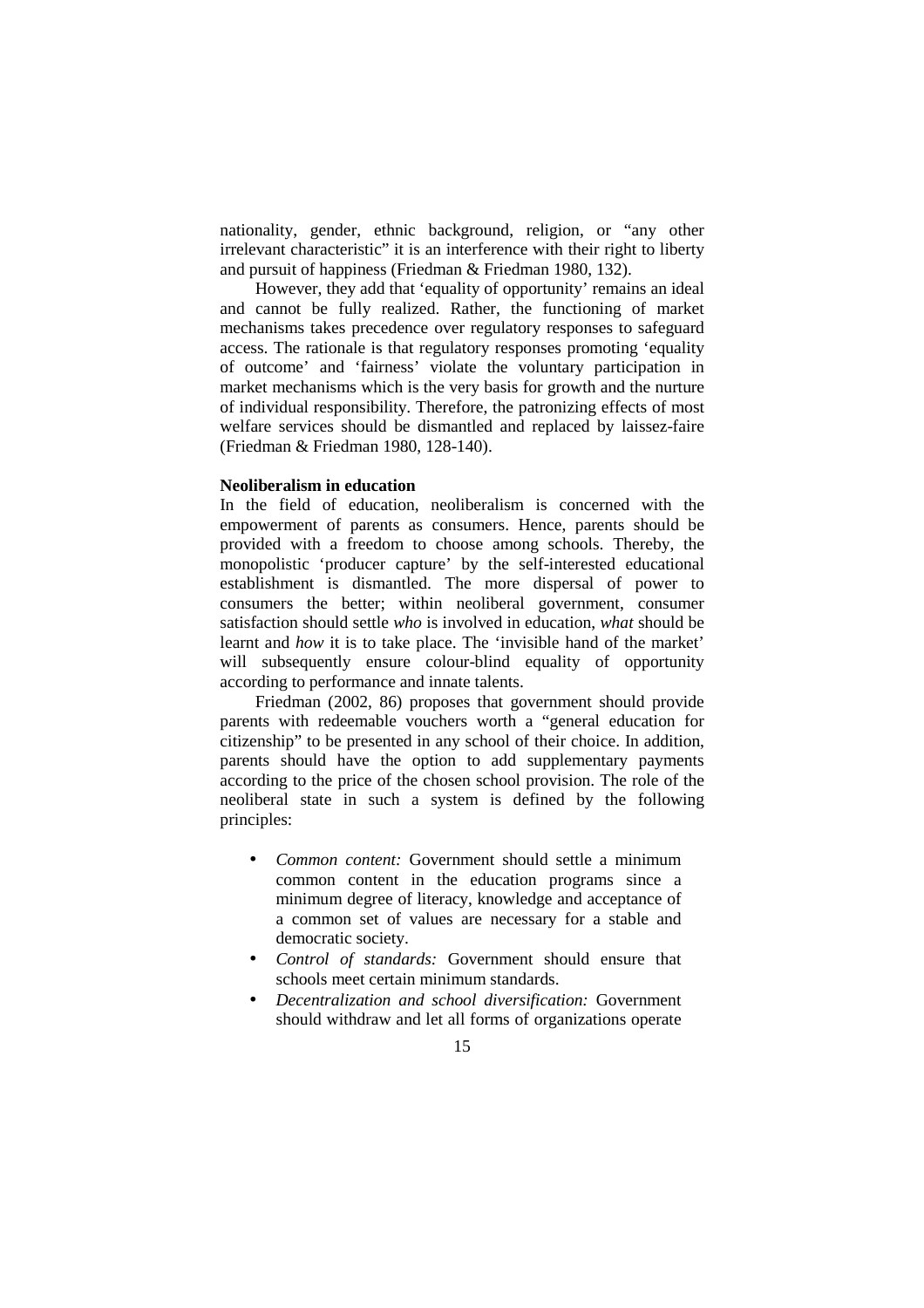schools on a competitive basis within a deregulated and decentralized school industry responsive to consumer demands. A real choice between different types of schools offering various specialisms would be enabled by linking school funding and salaries to demand.

School choice: Government should empower parents as consumers through school choice, including rights to choose every school willing to accept their child, regardless geographical position. Catchment areas and referral of pupils should thus be abolished (Friedman & Friedman 1980, 152-171; Friedman 2002, 85-98).

In this study, these principles are considered core features of the 'neoliberal state' in relation to education governance. Accordingly, the analysis of English and Danish school policy will discuss the particular expressions of these principles in the two national contexts.

The remaining part of the section will discuss research findings about the expressions and effects of neoliberalism on education. The key argument is that the adoption of neoliberalism in policy-making does not necessarily involve the withdrawal of the state. Rather, the creation of the 'neoliberal state' implies that state authorities take on new functions in the shift from statist government to neoliberal governance. First, the neoliberal state is engaged in the 'creative destruction' of prior institutional frameworks through the mainstreaming of state activities and sweeping away of sector-specific traditions formerly protected from market competition. Second, the neoliberal state encourages a variety of public and private, national and international organizations, as well as consumers, to become engaged in the dispersed governance of activities (Dale 1997, 277; Harvey 2005, 3-4; Mudge 2008, 718).

Moutsios (2000, 50-59) proposes the concept 'bi-dimensional pattern of educational control' to characterize the functioning of the market form in education. This pattern is compatible with the principles outlined by Friedman (2002) since it is based on a combination of central authority and self-managing institutions. Hence, the role of intermediate levels like local education authorities is diminished in decision-making. Within the bi-dimensional pattern, the control of standards serves two needs. First, the accumulation of various forms of evaluation data that provides the central government with an overview of the system and the local variations. Second, the control of standards enables the dissemination of market information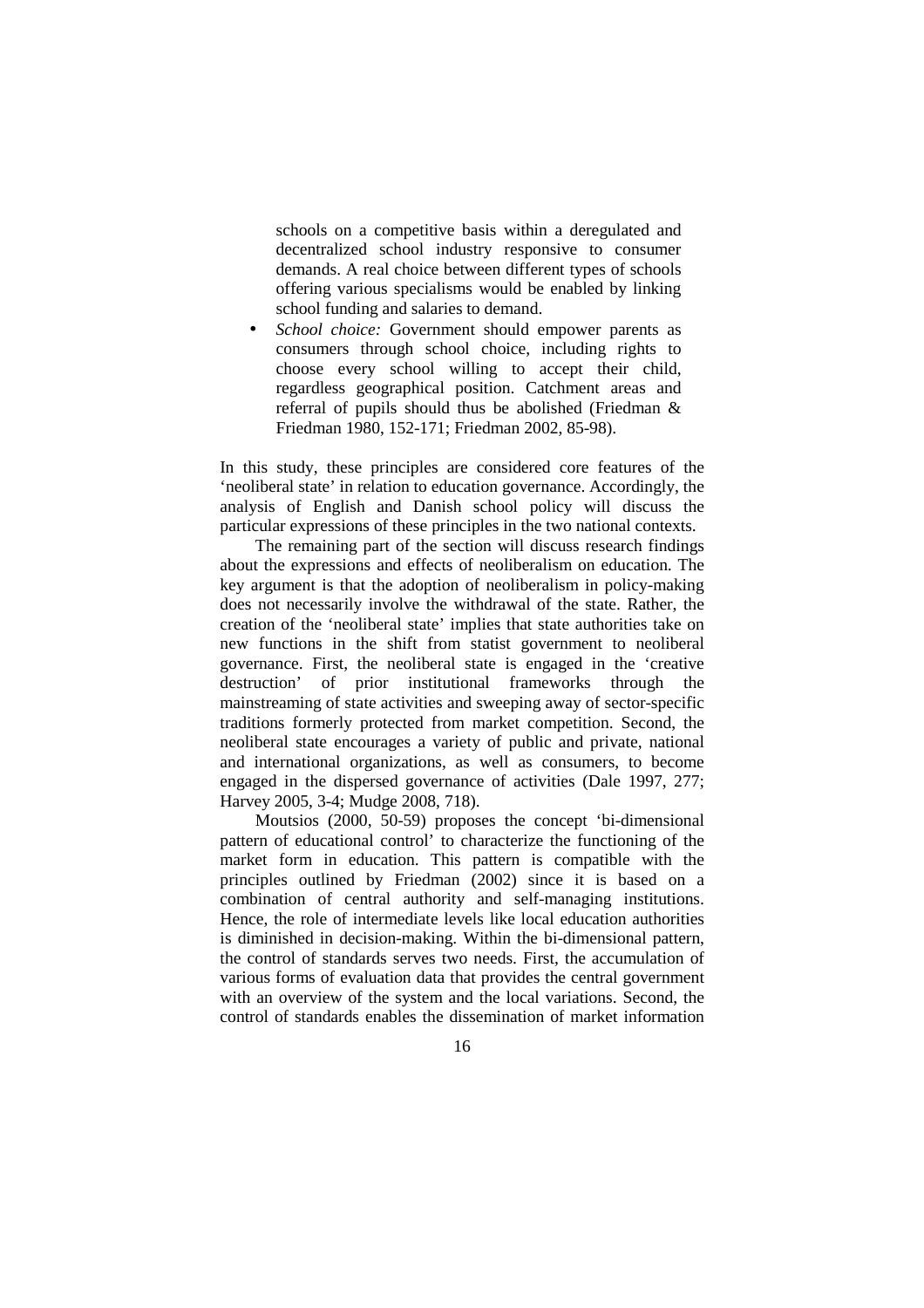to parents about school performance. Thus, the bi-dimensional pattern of educational control seeks to impose visibility in the way schools operate which allows for public comparison and informed choice, and the shift to a state which is both an evaluator and a mediator between institutions and consumers.

In the same manner, Ball (2008, 41-48, 150) argues that the market form is likely to involve systems of accountability which seeks to align all actors, parents, pupils, teachers, heads, state authorities and on, to the common objective of improving national competitiveness. Such systems are based on achievement targets, prescribed curriculum objectives, performance indicators, league tables, inspections and various contractual obligations which link all levels of the school system in simultaneously-loose-and-tight chains of accountability.

Torrance (1997, 329) makes the important point that the shift towards accountability in terms of results or 'outputs' and the associated assessment tools are likely to have constitutive effects on the system, for example a narrowing of the curriculum. Against this background, a main issue concerning the curriculum emerges, namely whether the adoption of the market form has had implications for the curriculum.

Concerning the neoliberal principle of school choice, a number of researchers point out that such policies are likely to result in a relatively narrow range of choice opportunities for ethnic minority pupils (see for example Ambler 1994, Apple 2000, Burgess et al. 2006, Gillborn & Youdell 1999, Tomlinson 2008, Whitty et al. 1998).

Ball (2008, 118-119) uses the term 'local economies of pupil worth' to conceptualize that some children become 'value-adding' and attractive to schools since they are perceived to enhance school performance while others add negative value and therefore are avoided if possible through strategic 'cream-skimming'. Hence, the market form effectively increases the pressure on parents and pupils to align to the dominant values and norms in education.

In the same manner, Gundara (2000, 74) argues that the whole issue of school choice has been simplistically presented since schools choose parents as much as the other way around. Therefore, school choice and the associated classification of "good, adequate or sink schools" are likely to deepen school segregation and educational inequality. Against this background, Ball (2008, 118-119) argues that national and local authorities must often intervene in the emergent 'local economies of pupil worth' to counter the most overtly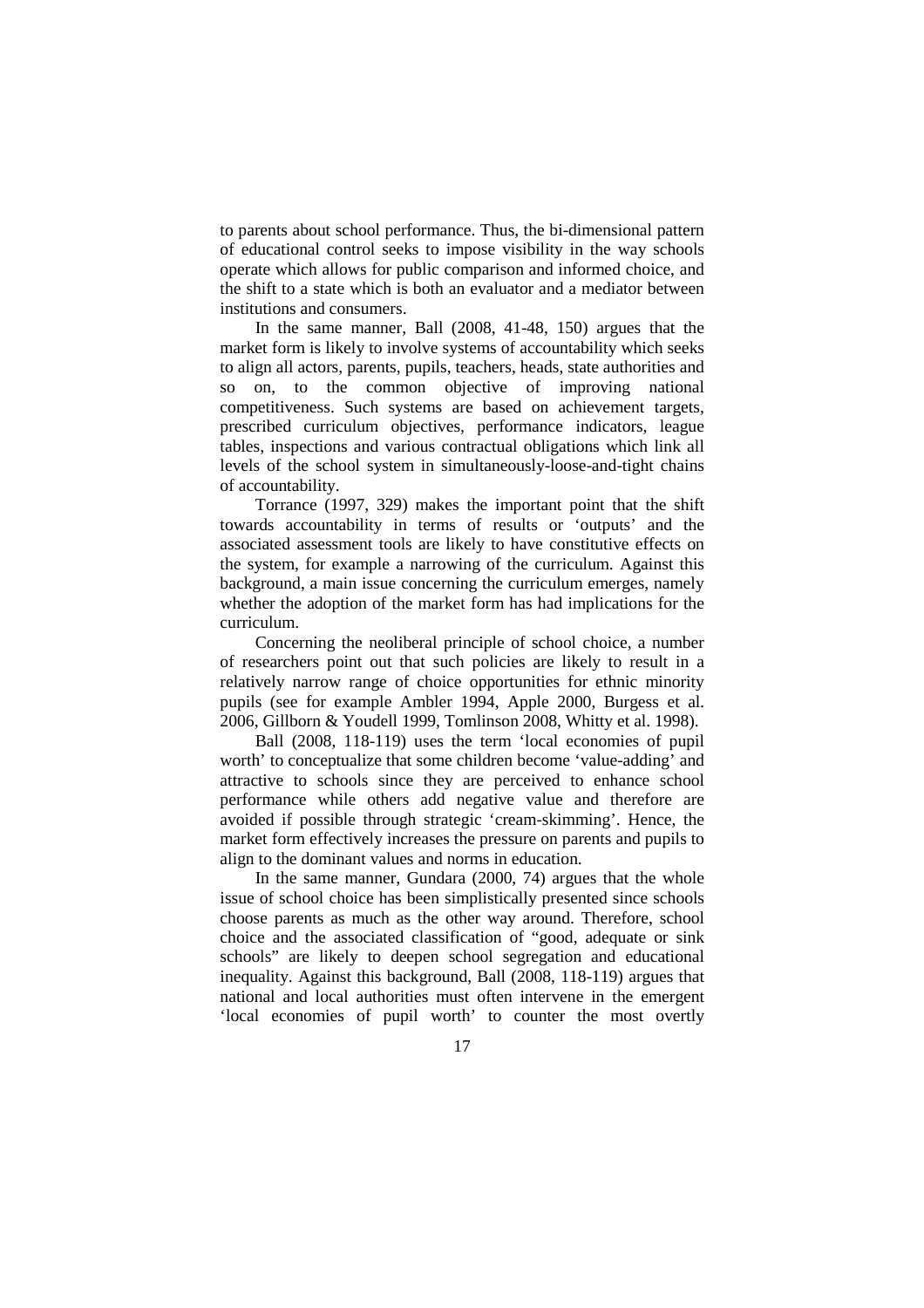detrimental effects of school choice policies and the market form in education.

Obviously, Friedman (2002) is opposed to such violations of market forces. Friedman insists that it mainly constitutes a transitional problem when the worst performing schools are rendered full of disadvantaged pupils and that governmental interventions would undermine the promotion of individual responsibility and freedom. Rather, the 'invisible hand of the market' will ensure that standards and equality of opportunities will increase in the long term, enabling talented pupils from poor backgrounds to pursue new routes in education, while parents will become educated as responsible consumers, capable of making informed choices. Particularly in relation to ethnic minorities, Friedman argues that school choice would support their integration due to the gradual eradication of group stereotypes brought about by the voluntary participation in market transactions. On the contrary, shortsighted intervention in market mechanisms for example through 'affirmative action' is likely to raise social tensions and deepen class and race segregation. Yet, Friedman adds that in segregated areas where market mechanisms are still limited, government must choose between two evils, namely the implicit accept of segregation through non-intervention or the enforcement of integration. Friedman suggests that only the latter alternative is a viable option (Friedman 2002, 108-118, 170-198).

Obviously, the enforcement of integration is controversial within the neoliberal paradigm where it constitutes an exception to the general principle that parents should exercise school choice for their child. In addition, subject to the particular approach, the practical implications of enforced integration might have a strong resemblance to governmental paternalism, that is, where government undertakes the hard but necessary decision to draw a line between 'responsible' and 'irresponsible' individuals. In terms of paternalism towards parents and children, Friedman suggests that parents are naturally assigned the responsibility for their children in the first instance. Yet, if parents fail in protecting them and assure their development, government must intervene since children have ultimate rights of their own, as responsible individuals in embryo and future citizens (Friedman & Friedman 1980, 32-33; Friedman 2002, 2-3, 33-34).

Against this background, two particular issues emerge in relation to the practical implications of neoliberalism on the curriculum and access to schools. Friedman claims that the adoption of neoliberal principles will be instrumental for the individual pursuit of freedom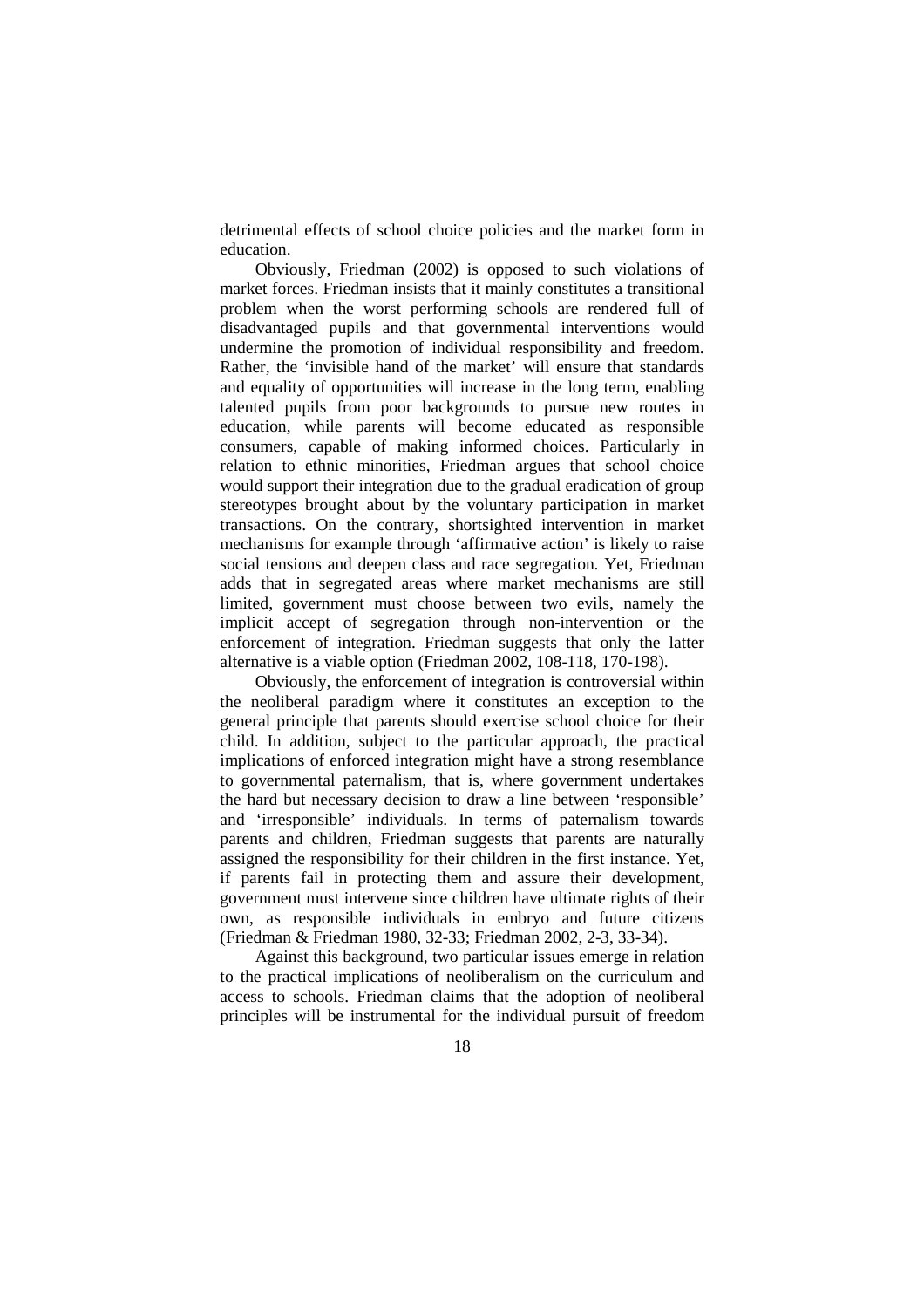within a framework of market competition and colour-blind equality of opportunities. Yet, research findings suggest that neoliberal restructuring in education might have effects on the curriculum as well as access to schools. This raises two questions which will be explored in the analysis.

First, whether the central definition of common curriculum content and the control of standards have had constitutive and narrowing effects on the curriculum.

Second, school choice policies do not necessarily function as a lever for equality of opportunities and gradual integration of ethnic minority pupils. Rather, such policies might in practice deepen segregation and circumscribe their choice opportunities due to the development of 'local economies of pupil worth'. Thus, school choice policies are likely to raise dilemmas about whether and how government should intervene and enforce integration, thereby depriving parents of their freedom to choose.

#### **Identity politics**

In this section, monoculturalism and multiculturalism are introduced as distinctive alternatives of identity politics. Together with neoliberalism, these concepts will be applied in the discussion of ideas underpinning the market form in English and Danish compulsory education. This choice of theoretical perspective is grounded in the research interest of the study, namely the exploration of the scope for cultural diversity within these particular market forms.

England and Denmark are both multicultural countries, in the sense that they are characterized by cultural diversity with various ethnic minority groups residing within the territorial boundaries. Parekh (2000, 7-9) argues that while multicultural societies have existed for millennia, the contemporary ones differ from the previous. First, Parekh maintains that segregation between the constituent communities within a nation-state no longer remains an option. Hence, they cannot lead isolated lives but are caught up in complex patterns of interaction with each other. Second, contemporary multicultural societies are embedded in economic and cultural globalization which further challenges traditional ideas of a uniform national culture. Third, contemporary multicultural societies in Western Europe have emerged after a long history of cultural homogenization within the nation-states. This homogenization has often succeeded to subordinate previous cultural communities within a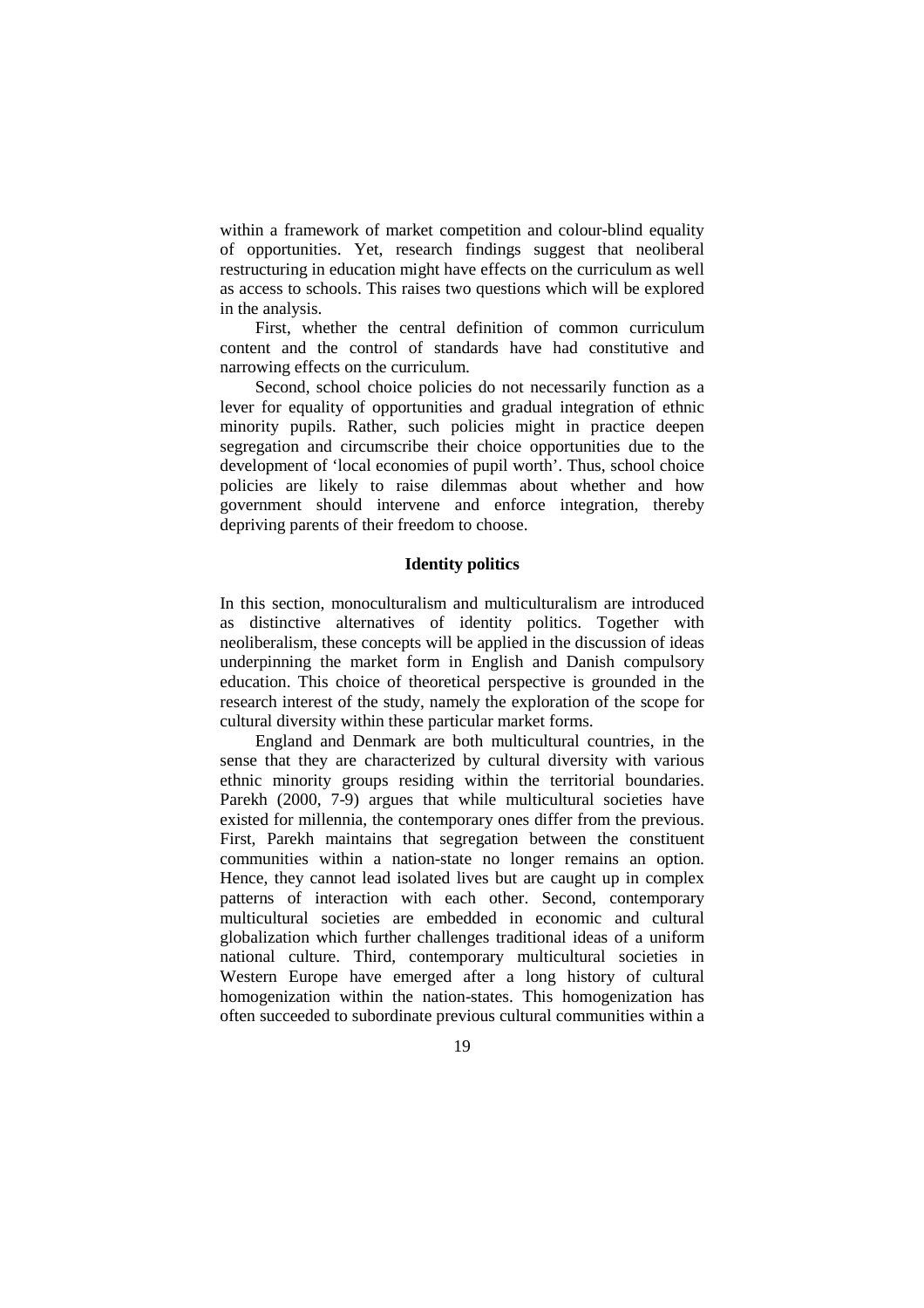universalizing legal space where only individuals are recognized as bearers of rights.

Koopmans et al. (2005, 1-5) point out that post-colonial and labor migration contributed to the economical boost in many Western European nation-states during the 1960s. However, at this stage, they remained more or less 'invisible' in relation to political influence. When the migrants later turned out to be permanent settlers, they often became perceived as threats to national identity, the economy and welfare systems. Not least their struggles for political and social rights made it increasingly clear that the very presence of 'the other' put pressure on three core elements underpinning the Western European nation-states: the sovereign control over external borders; the regulation of access to citizenship; and the nation's cultural selfunderstanding, that is, its national identity. The pressure on these core elements triggered off various reactions such as nationalism, ethnic mobilization and xenophobic movements with various thrust in local and national policy-making.

Thereby, 'identity politics' becomes relevant as an object for study. Hall's (1996, 607-618) argument about the politicization of national identity will provide the basis for pinning down the meaning of the concept 'identity politics' as it will be understood in this study. Hall maintains that immigration and the development of multicultural societies are likely to further a politicization of national cultural identity by state authorities. In psycho-analytic terms (Hall refers to Sigmund Freud and Jacques Lacan) such reactions indicate that identification is a relational and defensive mechanism which especially becomes an issue during periods of crisis, due to experiences of discontinuity, estrangement, fragmentation, or in short, lack of fullness. In the exercise of identity politics, the nation-state with its institutional framework might hence be employed as a system of cultural representation to mobilize national identity. Through this system, various discourses of national identity can be negated, mobilized and furthered among the population according to how the subject is addressed or represented. 'National identity' and 'national culture' in these ways constitute discursive devices which represent difference as unity and therefore can be employed to feed the fantasies of fullness among the population.

Against this background, the term 'identity politics' will be used in this study to denote the responses of English and Danish national policy-makers and state authorities towards ethnic minority pupils in the particular areas of the school curriculum and access to schools.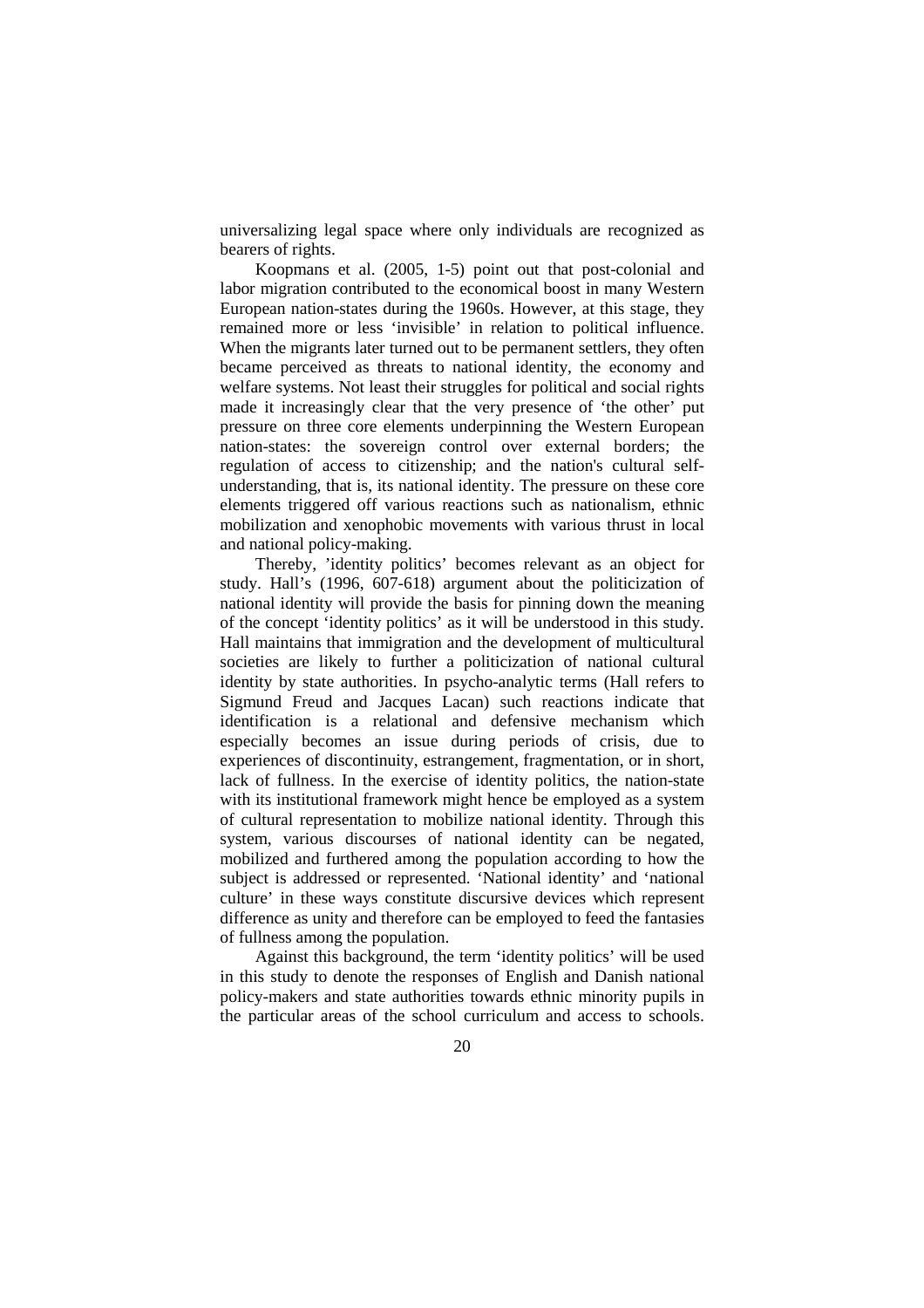Obviously, national policy-makers and state authorities interact with a vast range of individuals and collective actors (ethnic minority organizations, local education authorities, supranational organizations, unions, parents etc.) who also employ identity politics to further their distinctive visions of collective identities (see for example Zaretsky 1995). However, as mentioned before, this comparative study focuses on the particular identity politics exercised on the national political level in England and Denmark.

A fundamental issue in the study of identity politics and especially in comparative cross-national studies is that the discursive construction of national identity is likely to use various signifiers for immigrants and ethnic minority groups.

Koopmans et al. (2005, 16-22) point out that such cross-national variation depends on different conceptions of national identity and their crystallization in nation-specific integration and citizenship policies. Hence, policy-making is constrained and shaped by institutional frameworks and dominant terminologies in the political context. Therefore, the signifiers used in official terminology for immigrants and ethnic minority groups are neither coincidental nor inconsequential. Rather, they indicate particular constructions of the relationship between immigrants, ethnic minority groups and the receiving nation-state and have important consequences for the selfdefinition of these groups and for the identities and aims of other collective actors who support or mobilize against them. In other words, the particular denotations for various social groupings entail the creation of boundaries between them and thus shape the individual and collective perception of what is taken as common–sense social reality. The analysis of identity politics in England and Denmark will highlight the importance of this point.

#### **Monoculturalism and multiculturalism**

The study will employ Parekh's (2000) distinction between multiculturalism and monoculturalism in the discussion of the identity politics underpinning the market form in English and Danish compulsory education. Thus, multiculturalism and monoculturalism will be understood as two alternatives in terms of identity politics, that is, distinctive approaches to the politicization of national cultural identity to feed the desire for fullness among the population.

This simple typology will be enhanced with some concepts related to neoconservatism which in this study will be understood as an expression of monoculturalism. These concepts have been chosen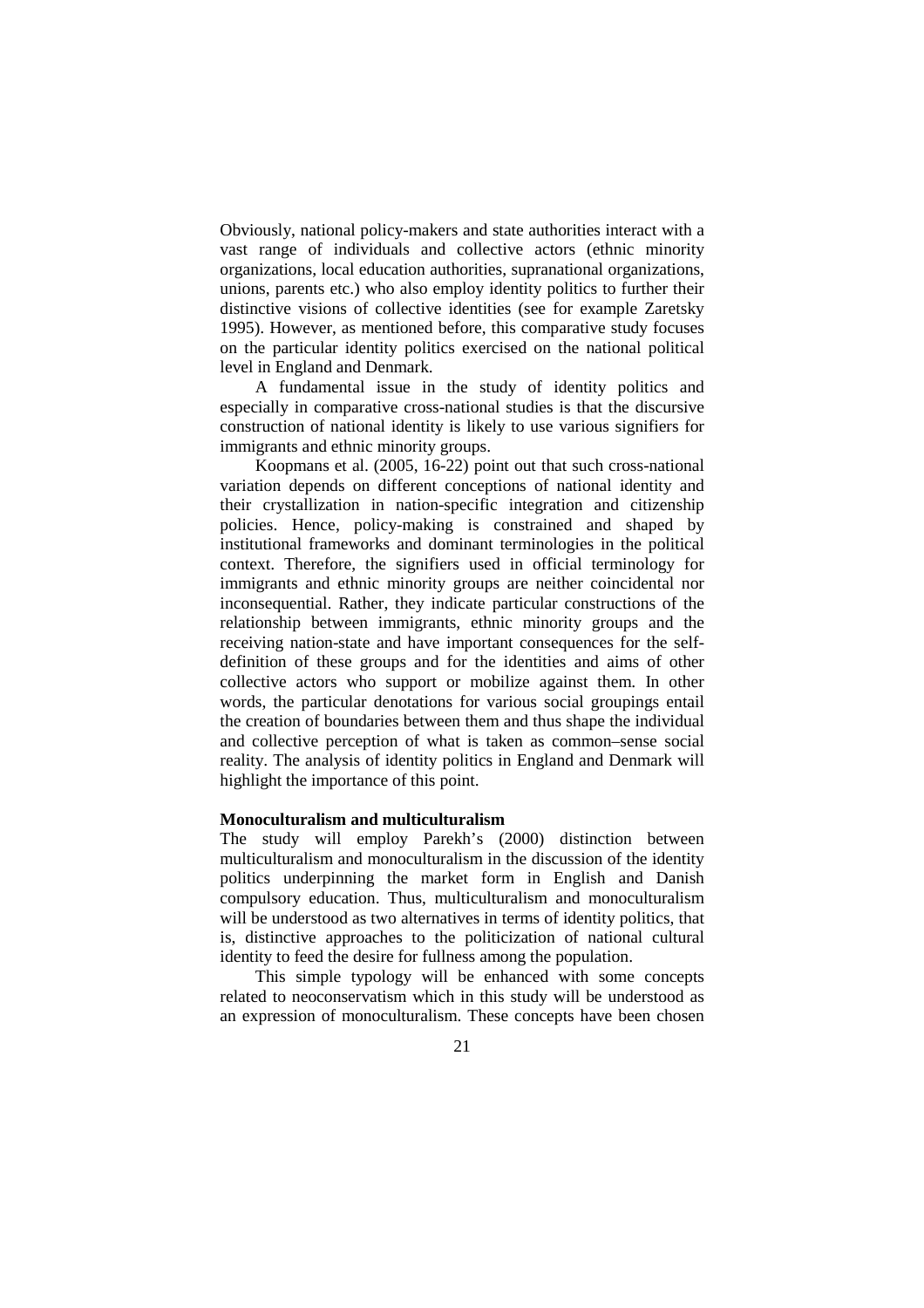with the purpose to conduct a focused comparative analysis which highlights particular characteristics of the identity politics exerted by English and Danish state authorities.

Parekh (2000, 6) argues that multiculturalism and monoculturalism constitute two normative responses to the fact of cultural diversity in society:

A multicultural society, then, is one that includes two or more cultural communities. It might respond to its cultural diversity in one or two ways, each in turn capable of taking several forms. It might welcome and cherish it, make it central to its self-understanding, and respect the cultural demands of its constituent communities; or it might seek to assimilate these communities into its mainstream culture either wholly or substantially. In the first case it is multiculturalist and in the second monoculturalist in its orientation and ethos. Both alike are multicultural, but only one of them is multiculturalist. The term 'multicultural' refers to the fact of cultural diversity, the term 'multiculturalism' to a normative response to that fact.

In the same manner, Mahajan (1999) points out that the concept of multiculturalism differs from the merely descriptive terms of plurality and diversity. Thus, while plurality simply denotes the existence of different communities in society, multiculturalism points to the existence of many communities which are equal in the public arena.

Mahajan's argument brings up the issue of equality where the opposing ideological implications of monoculturalism and multiculturalism are also evident. Parekh (2000, 239-242) maintains that monoculturalism with its aim for cultural assimilation seeks to equate unity with homogeneity. Hence, equality translates into uniformity; human beings are treated equally in the respects in which they are similar but not in those in which they are different. Or more precisely: While granting individuals equality at the level of their shared human nature, equality is denied at the cultural level. Hence, with monoculturalism the idea of equality becomes an ideological device to mould mankind in a certain cultural direction.

On the contrary, multiculturalism proposes that the concept of equality should consider the interplay between uniformity and difference since human beings are at once both natural and cultural beings, sharing a common human identity, yet in a culturally mediated manner. Therefore, the multicultural notion of equality involves equal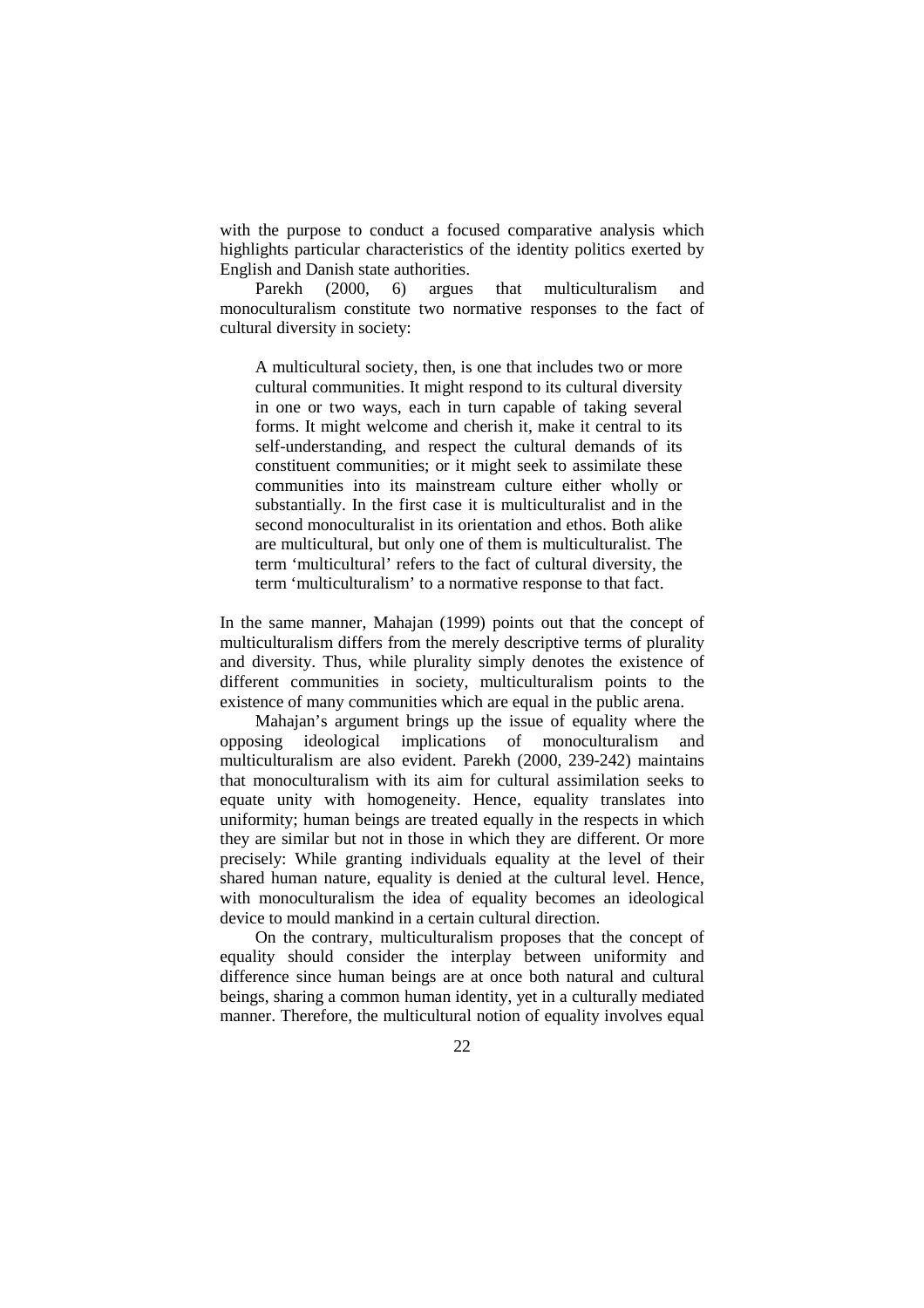freedom or opportunity to be different. When cultural differences are not relevant, equality entails identical treatment; when they are relevant, differential treatment is required. Thus, equal rights do not equate with identical rights since individuals with different cultural backgrounds might require different rights to enjoy equality on the cultural level. Parekh argues that the application of such a culturally sensitive notion of equality in practice raises dilemmas and therefore requires continuous deliberation and negotiation.

Against this background, Mahajan (1999) argues that the concept of multiculturalism contributes to the agenda of democratization since it locates cultural identity as a source of discrimination and advocates group-differentiated rights. As a philosophical perspective, multiculturalism hence raises the awareness about cultural majoritarianism within liberal democracies, how it disadvantages ethnic minority groups and thereby might enhance conflicts between the constituent communities of a society. In that respect, Mahajan argues that despite the claims for universal citizenship and equal rights, Western liberal democracies often contain a majoritarian bias in its cultural orientation, for example concerning the official language, declaration of holidays, permitted rituals, prescribed dress codes and curricula in educational institutions.

In relation to education, Parekh (2000) and Gundara (2009) agree with Mahajan in her evaluation of the democratic deficits associated with the widespread cultural majoritarianism and propose various concepts to grasp the cultural orientation of the curriculum. Together with the various notions of equality, these features will be employed in the analysis of monocultural and multicultural identity politics underpinning the market form in English and Danish education.

In his outline between the differences between a monocultural and multicultural orientation of the curriculum, Parekh (2000, 224- 230, 331-333) argues that monocultural education is defined by a nationalistic or Eurocentric emphasis. This entails the maintenance of a hierarchical view of civilizations in which modern European civilization represents the highest form of life so far and therefore provides the standards by which to judge others. Accordingly, the curriculum cherishes the national and European civilization, Christianity, the mother tongue, literature and history. With its majoritarian bias, monocultural education is marked by selfsufficiency and the interdependence with others and their achievements are downplayed or ignored. Hence, the claims for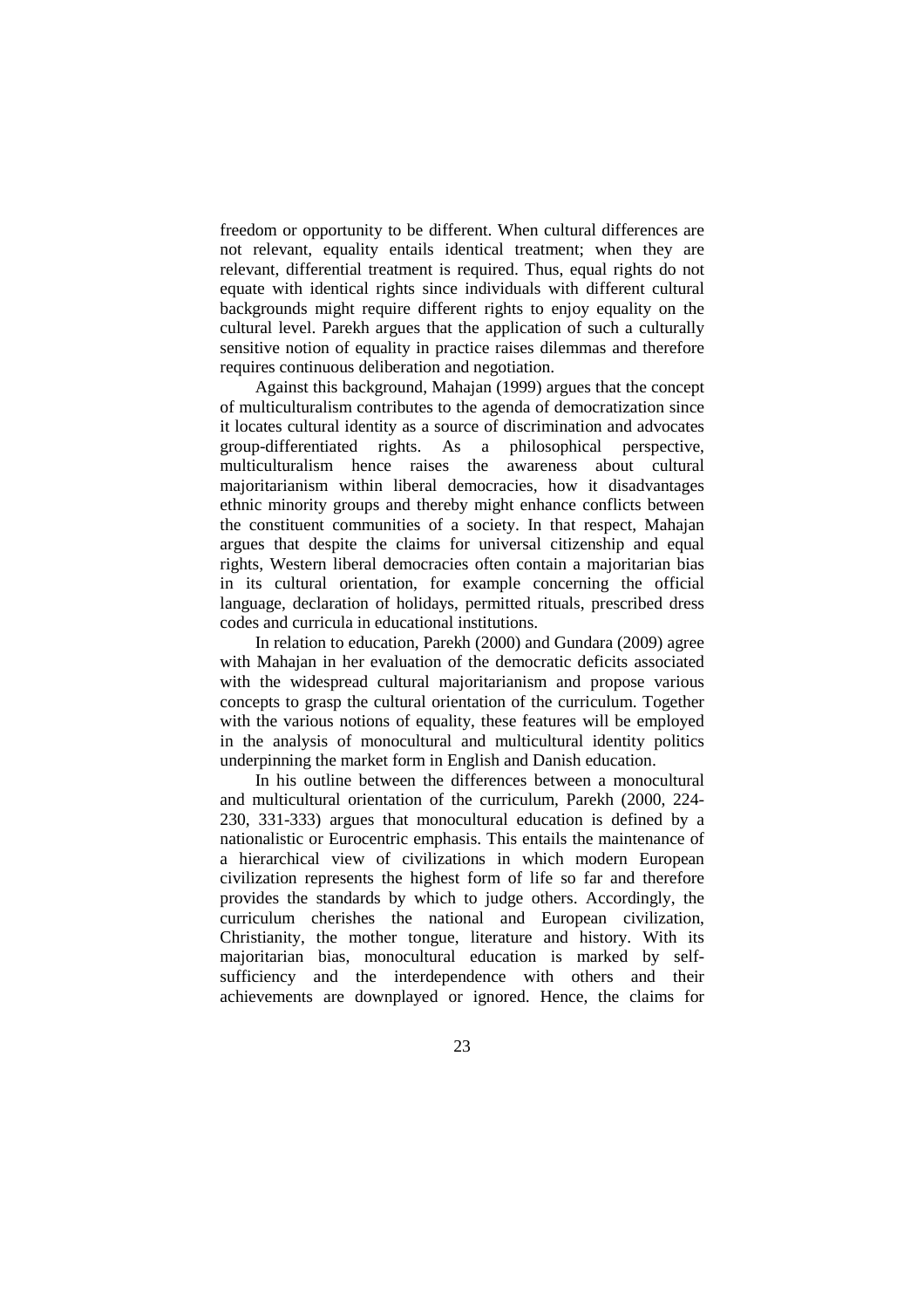nurturing critical thought among students are undermined by the monocultural ethos of the education system.

On the other hand, Parekh maintains that multicultural education is a critique of the monocultural ethos of the majority of education systems. Multicultural education attends to that students are at once members of their cultural communities, future citizens of a political community and human beings. Against this background, multicultural education is an education in two inseparable forms of freedom; freedom from ethnocentric prejudices and biases and freedom to explore other cultures and perspectives. Therefore, the curriculum should promote that all pupils attain a sense of the ways in which the larger world has developed and the position of Western civilization within it, as a basis for exploring the similarities, differences and interconnections between them. As a narrow form of multiculturalism, ethnic minority pupils should as a minimum understand the history, social structure, culture and languages of their cultural communities in order to enable them to understand themselves better and find their way around in these communities. Ideally, a broad form of multiculturalism would involve that the language, religion and history of ethnic minority communities were not taught separately but be integrated into the mainstream curriculum so that they can find their proper place in the self-understanding of the society as a whole.

Gundara (2009, 1019-1021) makes a comparable distinction between centric and non-centric knowledge systems in his advocacy for intercultural education. Centric knowledge systems are defined as having a fixed - specified or non-specified – centre and operate with a singular narrative about knowledge and exclusive criteria in relation to the official school curriculum. On the contrary, a non-centric curriculum with multiple sources of knowledge and narratives of language, culture and history would enable teachers, students and other learners to develop the shared value systems which he claims are necessary for the development of democratic societies.

Finally, Parekh (2000, 331-333) proposes that multiculturalism implies an educational system accommodating different kinds of schools within a common national framework to sustain and increase the variety of societal life. Hence, families and religious communities who wish to set up their own schools should be allowed to do so provided they conform to certain curricular, pedagogical and other requirements prescribed by state authorities. These demands are more easily accepted when the state funds the schools in question. This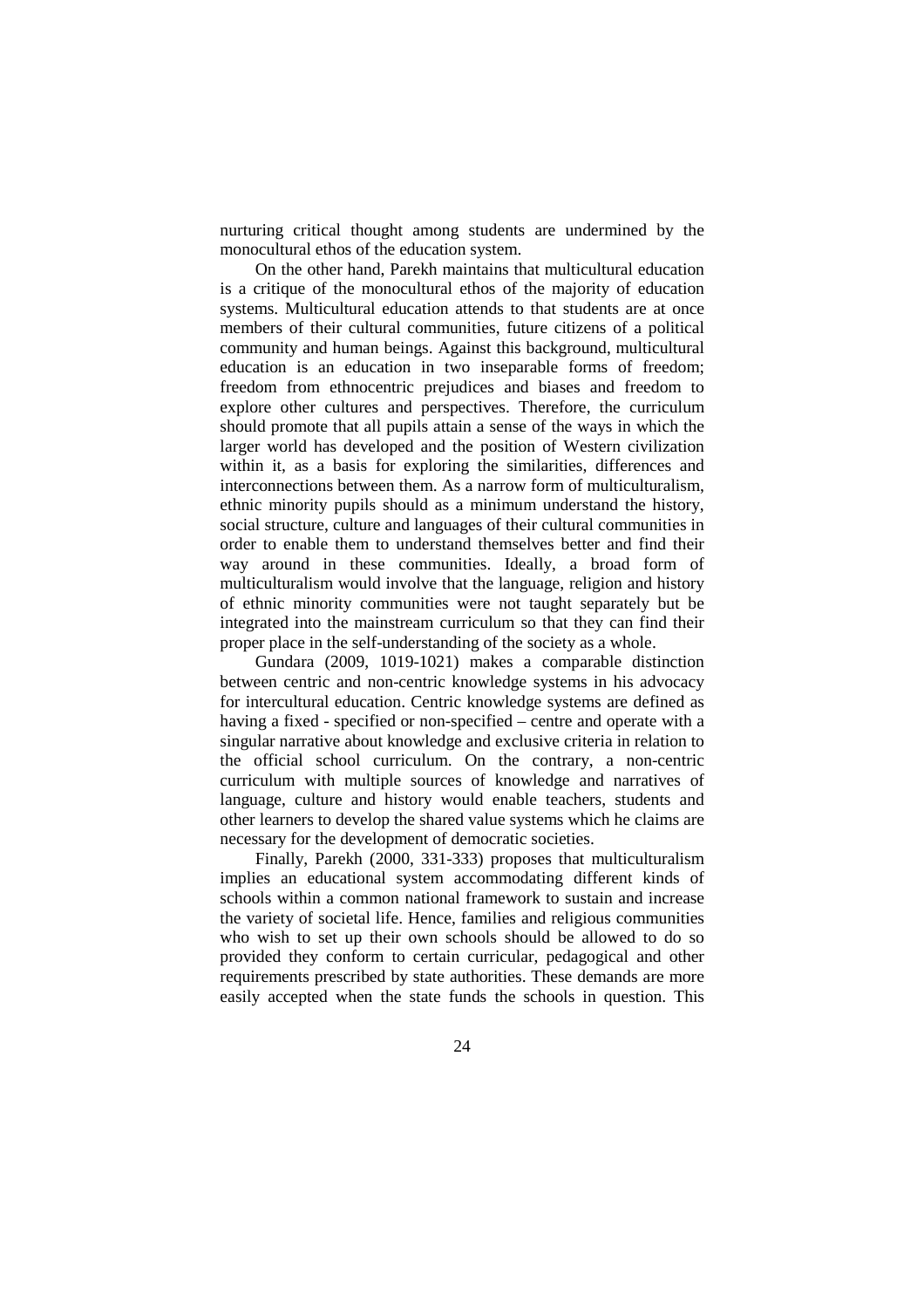latter point will be considered in the analysis of access to schools in England and Denmark.

In addition to these characteristics of mono- and multiculturalism, the analysis will consider research findings about the relation between neoliberalism and neoconservatism. The expressions of neoconservatism are compatible with monoculturalism as outlined above. They will therefore be integrated in this theoretical perspective in the analysis. In that respect, a number of researchers argue that neoliberalism in the United Kingdom during the 1980s and 1990s was coupled with neoconservatism (see for example Giddens 1998, 11-15; Harvey 2005, 39-63). In the analysis, this argument will be explored in relation to the particular field of education.

To provide a basis for this later discussion, the general argument concerning the amalgam of neoliberalism and neoconservatism will be outlined in the following. Harvey (2005, 39, 79-86) suggests that neoliberalism with its market-driven 'permanent revolution' (an expression taken from Giddens 1998, 15) promotes an unbridled individualism and consumption ethic likely to undermine social solidarity. In that respect, neoconservatism with its emphasis on social order through the maintenance of values centred on cultural nationalism, Christianity and the nuclear family provides distinctive answers to the instability which neoliberalism creates. The amalgam between neoliberalism and neoconservatism is apparently contradictory since neoliberalism is principally a globalizing force of 'de-nationalization' where the state is primarily expected to set the stage for market functions while neoconservativism endorses a strong state. Yet, the amalgam represents a pragmatic compromise which aligns entrepreneurial citizens to shared objectives and thereby considers the creation of the stable business climate required to operate effectively as a competitive agent in the world market. For the grounding of popular consent, Harvey furthermore suggests that neoconservative identity politics might seek to (re-)construct a 'common-sense' in order to mask other viewpoints of reality, trading on long-standing practices of cultural socialization and national traditions to mobilize traditional views of the nation-state and threats to its existence, embodied by for example socialists and immigrants.

It follows that neoconservatism might involve the two-headed 'Janus-face of nationalism'. On the one hand, a kind of modernization is undertaken to prepare for a new stage of global capitalist competition. On the other hand, strength for the ordeal of development is gathered through the mobilization of a retrospective national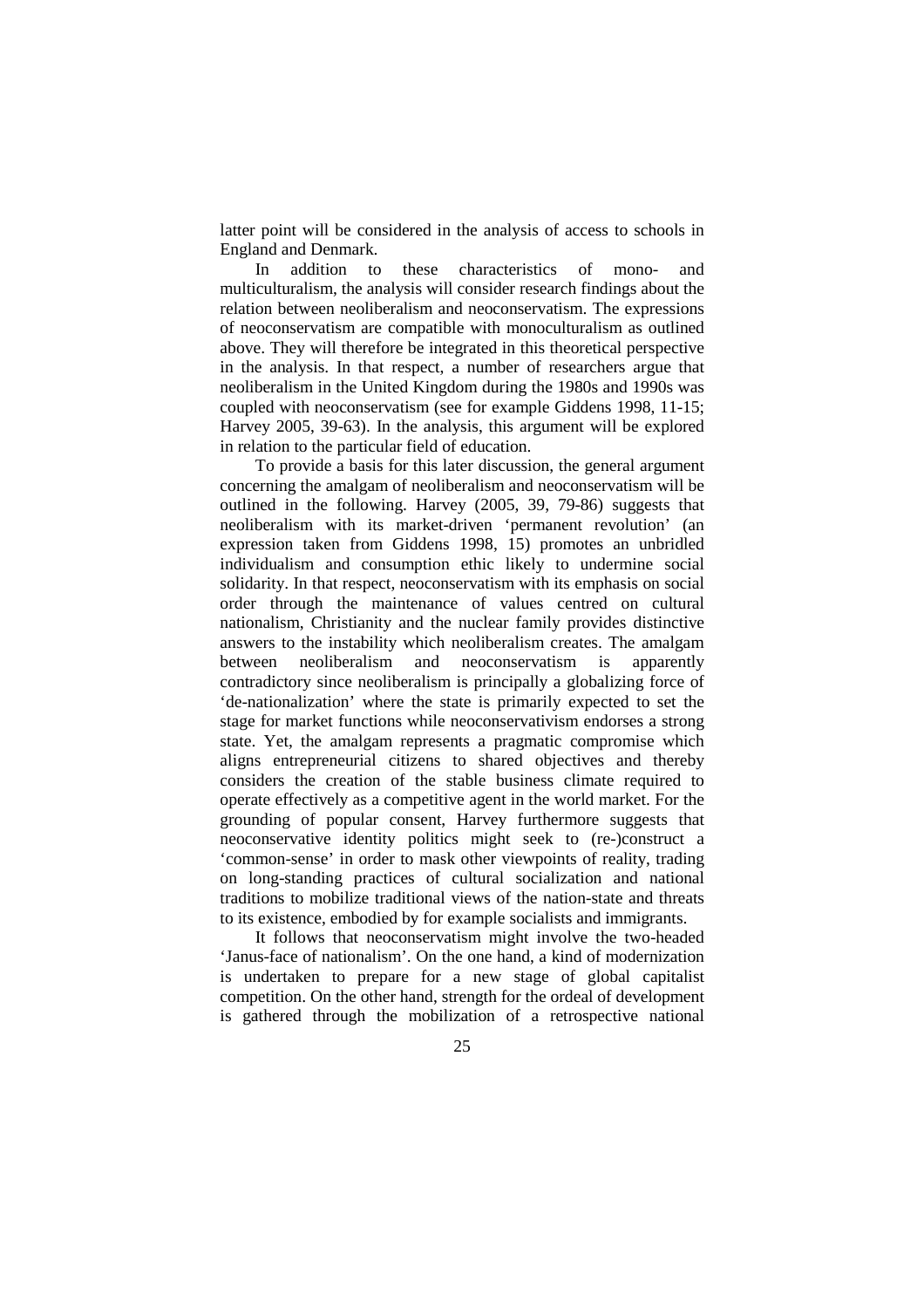identity and the projection of it on to the future as a guiding light. In this way, national identity is glorified as changeless throughout all the changes (Hall 1996, 615). Nairn (1981, 348-349) recapitulates the rationales underpinning this two-headed creature in this way:

… nationalism can in this sense be pictured as like the old Roman God, Janus, who stood above gateways with one face looking forward and one backwards.Thus does nationalism stand over the passage to modernity, for human society. As human kind is forced through its strait doorway, it must look desperately back into the past, to gather strength wherever it can be found for the ordeal of 'development'. This is also the situation which helps us understand why, in a quite general sense, the 'irrational' could not help arising into the process.

In the field of education, Apple (2000) argues that the contradictory impulses between neoliberalism and neoconservatism may actually complement and even reinforce each other in practice. Neoliberalism and neoconservatism both uphold that the state should be strong in the centralization of curriculum standards and monitor the output results. This constitutes the basis for the market form in education where consumers are set free to exercise choice on the basis of 'perfect information' from assessment data. Neoconservatism would furthermore become expressed in a centralized curriculum centred on monocultural knowledge. On the contrary, any development in a multicultural direction is neglected or overtly oppressed through the construction of strong boundaries between 'us' and 'them', and 'our culture and language' versus 'their culture and language'. Another expression of neoconservativism is the 'blaming' of marginalized individuals or groups who are assigned the responsibility for their disadvantage and blamed for a lack of discipline, proper values and their degenerated culture. Blaming thus involves that the attention is directed away from the institutional frameworks and the majoritarian bias in the 'common-sense' ideas underpinning them (Apple 2000, 67- 72).

Against the background of these arguments, the concepts of Janus-face of nationalism and blaming as well as the dynamics between neoliberalism and neoconservatism will be considered in the analysis of compulsory education in England and Denmark. The neoconservative emphasis on tradition and the blaming of those being marginalized by the majoritarian bias will hence be considered as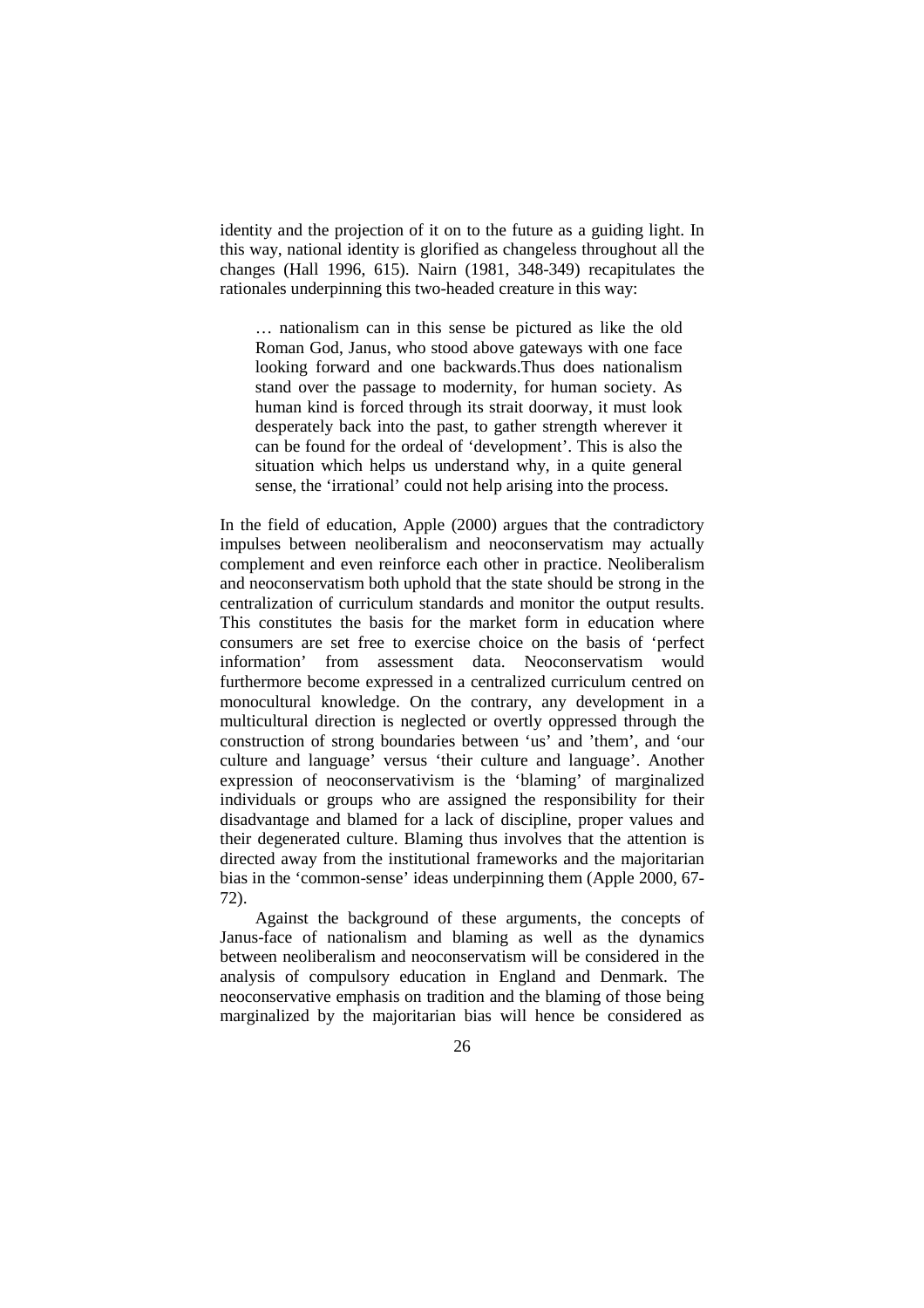expressions of monocultural identity politics, that is, concerned with the mobilization of retrospective national cultural identities through the education system.

This theoretical chapter has outlined the analytical perspectives of neoliberalism and identity politics that will provide the points of reference for the analysis of ideas underpinning the market form in English and Danish compulsory education (see appendix A for an overview). It has been argued that neoliberalism in education is concerned with the promotion of the 'invisible hand of the market' through four main principles whereby the roles of state and local authorities, schools, parents and pupils are altered, with potential effects for the curriculum and the access to schools. Furthermore, the section on identity politics argued that state authorities might employ the education system for the mobilization of alternative forms of identities. Such identity politics were conceptualized as multiculturalism and monoculturalism, with distinctive implications for the ideas of equality reflected in education policy and the character of the curriculum.

Thus, neoliberalism implies the creation of the market form to empower the individual, but along with these claims for empowerment, the issues of cultural identity and cultural majoritarianism call for the scrutiny of these markets and their possible bias. Against this background, the main argument of the study will now be presented, followed by an outline of the basic characteristics of the two national school systems. Subsequently, the main argument will be justified in the two analytic chapters.

# **Main argument and the English and Danish school systems**

The main argument of this study is that the adoption of the market form in English and Danish compulsory education has been underpinned by neoliberalism and monocultural identity politics. This argument implies that there has been a bias of cultural majoritarianism in the market forms of both national contexts.

However, the expressions of the amalgam between neoliberalism and monoculturalism vary between the national contexts due to the historical development of the school systems, including the provisions concerning ethnic minority pupils on the national and local level, and the terminologies used to ascribe identities for the newcomers. In the following, these basic characteristics of the two national contexts will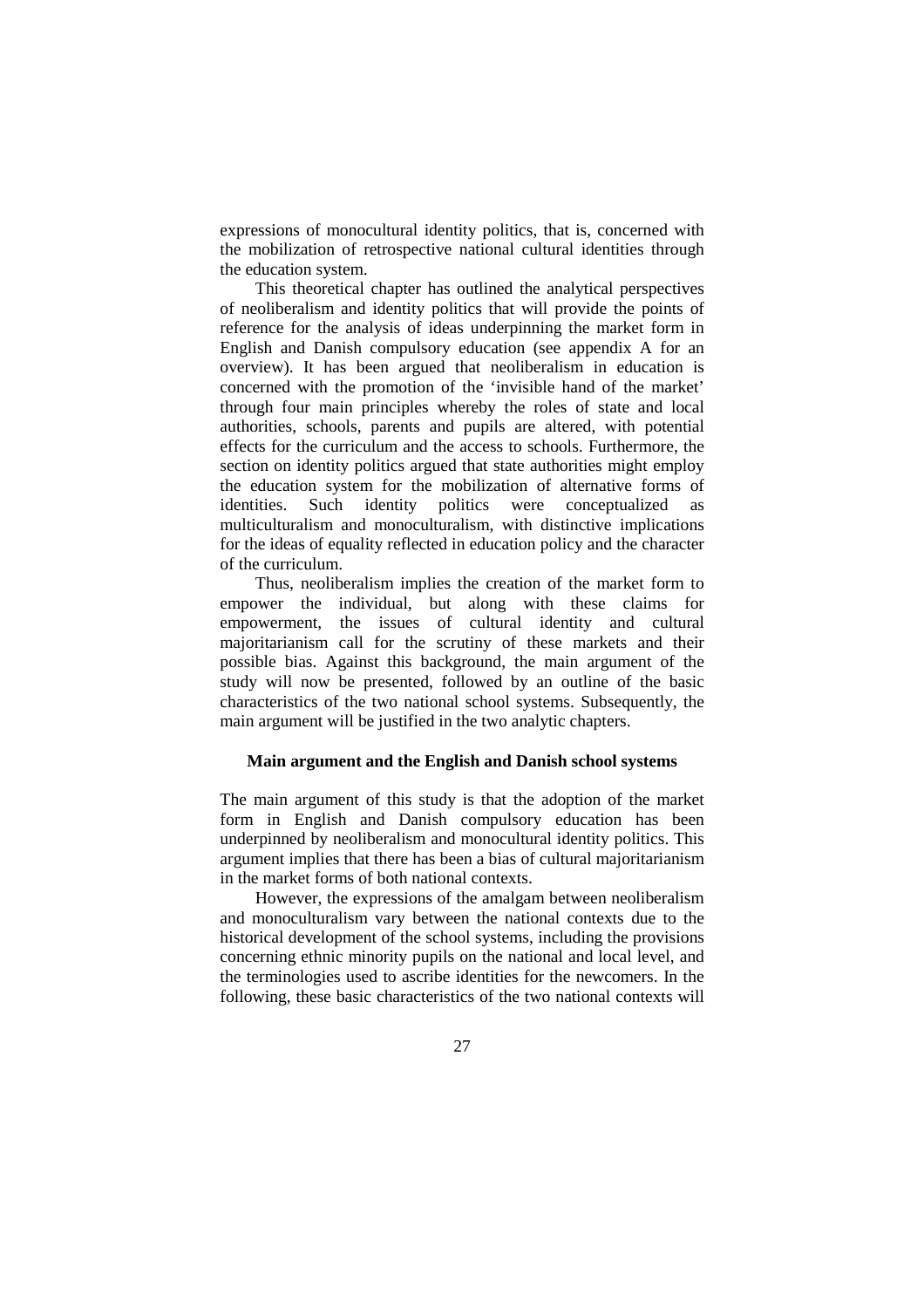be outlined to facilitate the understanding of the subsequent analysis and the associated arguments.

In the case of England, ethnic minority pupils have been particularly affected by the intersectionality of 'class' and 'race'. In education, the class division in English society has in the post-WWII period been sustained by the tripartite system composed of grammar schools, technical schools and modern schools. Furthermore, 'church schools' affiliated with the Anglican and Roman-Catholic faith, as well as Judaism, have since 1944 been enabled to receive state funding and become either "voluntary controlled schools", that is, controlled by local education authorities (LEAs), or more autonomous "voluntary aided schools" (Taylor et al. 2005, 49-50).

The tripartite system sustained unequal access to the prestigious grammar schools which remained predominantly middle-class. In addition, the voluntary church schools which existed in most local authorities routinely selected children on the basis of faith and ethnicity. Even though the vast majority of LEAs moved towards a system of comprehensive secondary schools with universal access from the mid-1960s, this 'comprehensivization' remained unfinished in the late 1980s. As a result, a degree of school diversity and selection of pupils continued to exist. In addition, selection also took place through ability to pay and aptitude in the private "independent schools" catering for about eight per cent of the secondary students by the end of the 1970s (Gorard et al. 2003, 4-6).

Another characteristic of the English school system which has proved decisive for the provisions for ethnic minority pupils was that the curriculum from 1944 and until the Education Reform Act 1988 to a large degree remained to the discretion of the local level. State authorities did not intervene directly in local practices and rather sought to influence local practices through agenda-setting and consensus-building (Verma & Darby 2002, 16-19). As will be shown in the analysis, the scope for local autonomy was used to promote multiculturalism in education during the 1970s and 1980s. Both the scope for local curriculum policies and the continued existence of the tripartite system were enabled by the principle of decentralization enshrined in the Education Act 1944. This principle gave the 146 LEAs large degrees of autonomy in matters of curriculum, evaluation and organization of schools (Chapman et al. 1996, 2).

Finally, the identity politics in the English context have also been decisively shaped by the settlement patterns of immigrants and the discursive category of 'race' as the basis for the British citizenship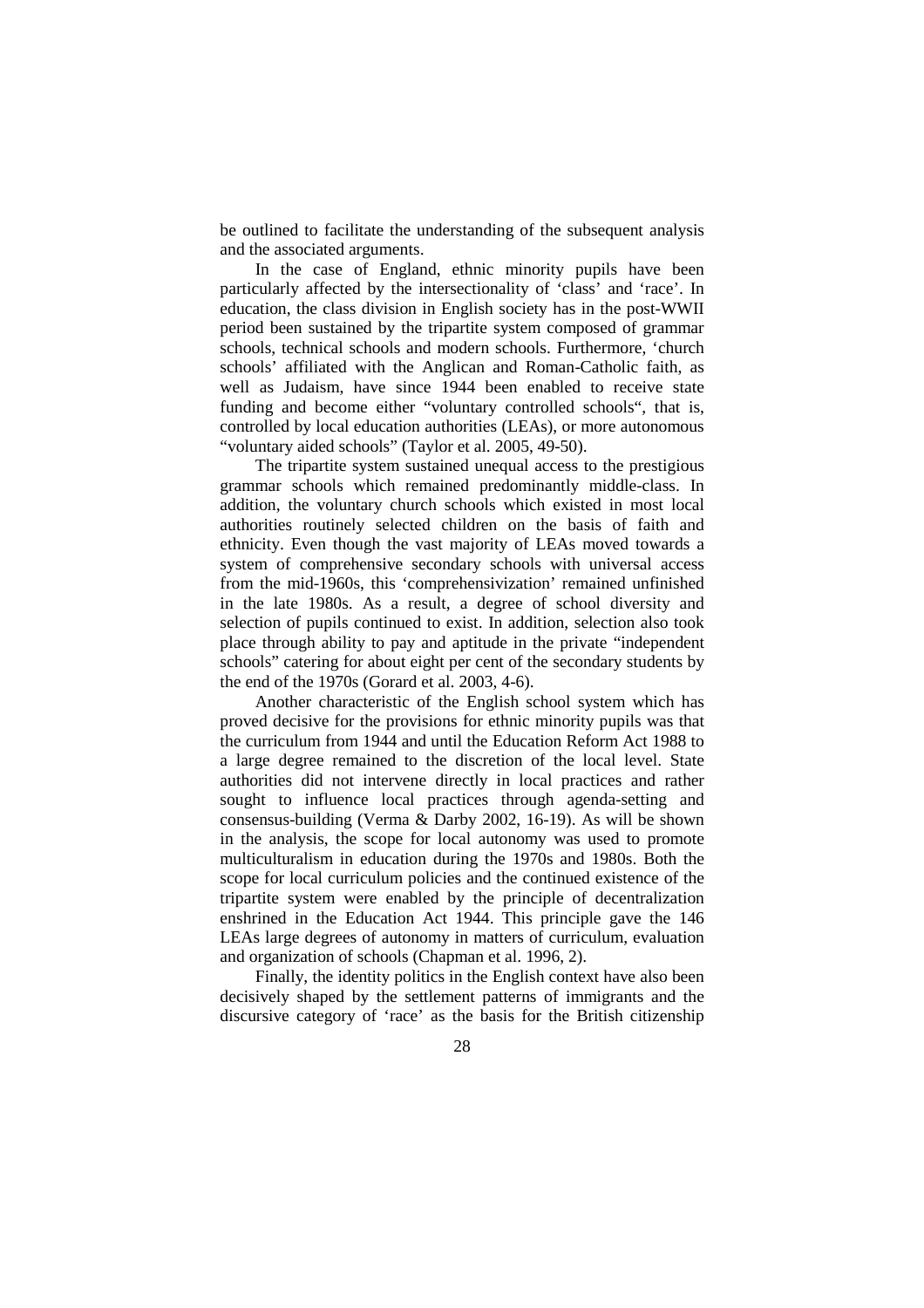regime. In general, the legacy of the British Empire and its decline has influenced immigration to England in the period after the Second World War.

Immigrants from the former colonies of the 'New Commonwealth' began to arrive in England from the late 1940s. The colonial past meant that Britain as the 'mother country' initially provided the colonial subjects from the Commonwealth free entry and equal rights. Thus, the Nationality Act 1948 introduced the term 'Commonwealth citizen' as a means to effectively confer British citizenship with free rights of entry to the 'mother country' upon the 800 million subjects of the Empire and Commonwealth. Accordingly, British citizens of the 'mother country' formally became "citizens of the United Kingdom and Colonies" and shared equivalent rights with citizens from the former colonies. However, the immigration legislation became more restrictive once the outer reaches of the former empire moved toward the centre. Thus, the Immigration Acts in 1962, 1968, 1971 and 1981 restricted the entry of the former colonial subjects and indeed removed the rights of citizenship which originally made the former colonial subjects formal British conationals. On the other hand, the Race Relations Acts of 1965, 1968, 1976 and 2000 have been meant to reduce racial discrimination and support the opportunities for those ethnic minority groups already residing in Britain (Gundara 2000, 29-30; Joppke 1999, 100-101; Verma & Darby 2002, 11-16).

The immigrants primarily settled in urban centres, especially the Greater London Area. In 1991, about 45 per cent of the ethnic minority population lived in the Greater London area, and some London Boroughs, such as Brent, Newham and Tower Hamlets, had ethnic minority shares of 35-45 per cent (Joppke 1999, 237). This settlement pattern proved decisive in relation to local curriculum development during the 1970s and 1980s, a fact that will be highlighted in the analysis.

These immigrants and their children have to a large extent been identified and identified themselves as belonging to 'racial groups', for example 'Black Caribbean', 'Black African', 'Asian' and 'Mixed' with various subdivisions (Koopmans et al. 2005, 21). The prevalent use of 'race' and 'racial groups' in the British citizenship and immigration regime is decidedly ambiguous since 'race' as descriptor of human characteristics and differences between them has been abolished in mainstream research since the 1950s. Accordingly, researchers (see for example Michael W. Apple, David Gillborn and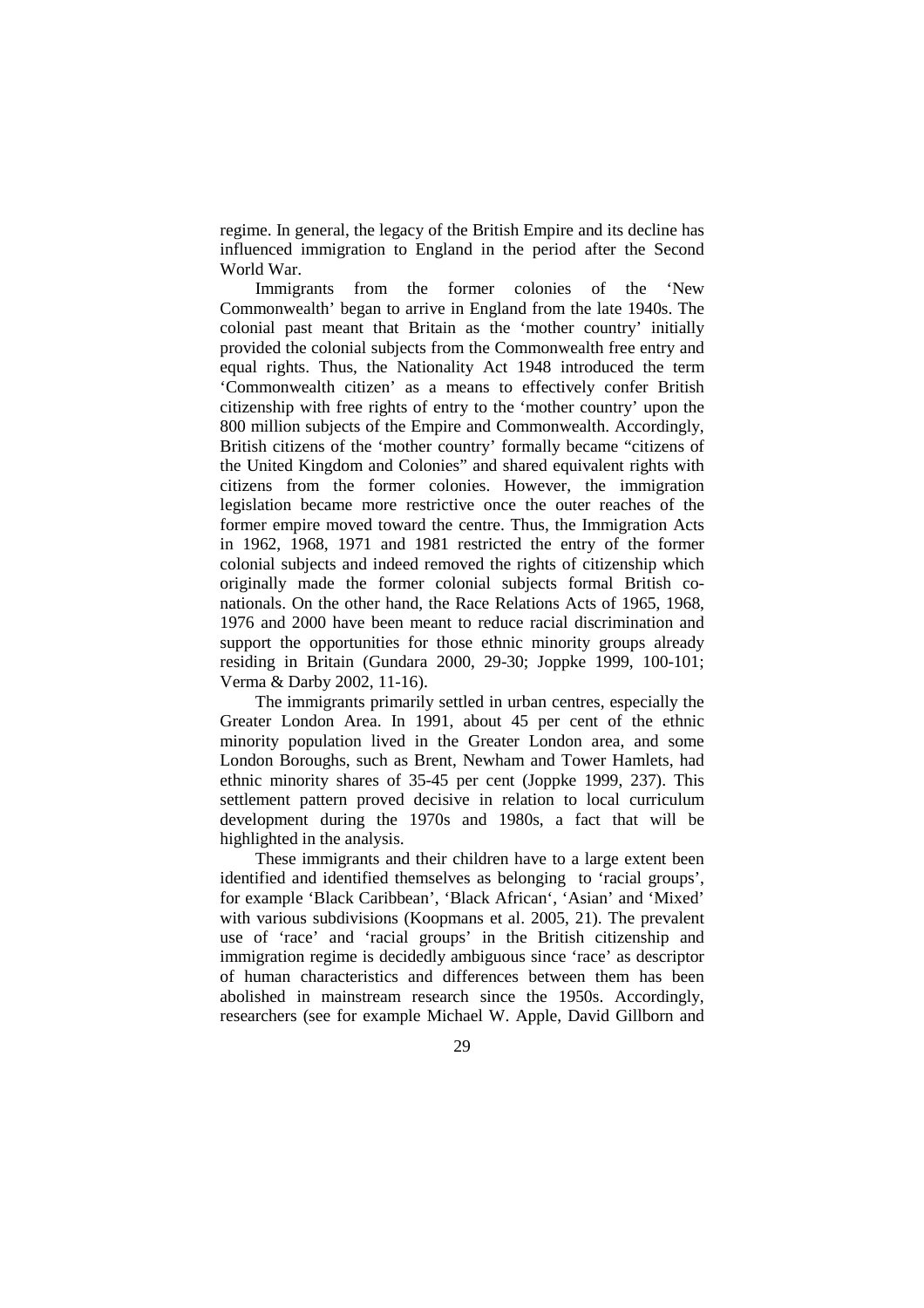Sally Tomlinson in the list of references), usually denote 'race' as a discursive construct and put the term in inverted commas. Gillborn (2008, 28) argues that it is misleading to talk of race as a reified object that can be measured as if it were a simple biological entity:

The social construction thesis holds that race and races are products of social thought and relations. Not objective, inherent, or fixed, they correspond to no biological or genetic reality; rather races are categories that society invents, manipulates, or retires when convenient.

Against this background, it might be seen as symptomatic of the English context that 'race' and 'racial groups' continue to be used to distinguish between social groupings in statistics, for example in the National Census carried out every ten years. In 1979, 3.7 per cent of the population was immigrants from the ex-colonies. The number considering themselves as belonging to a non-White ethnic group grew from 5.5 per cent in 1991 to eight per cent in 2001. By 2001, the largest ethnic groups were the Indian, followed by Pakistani, those of mixed ethnic backgrounds, Black Caribbean, Black African and Bangladeshi (Joppke 1999, 237; see appendix B). Accordingly, the number of ethnic minority children in the English school system has been steadily increasing since the 1950s to the current level of about 20 to 25 per cent. In that respect, the signifier 'race' has had spill-over effects in education, with distinctions between White, Mixed, Asian and Black pupils (See appendix C).

In Denmark, the expressions of the amalgam between neoliberalism and monoculturalism have been decisively shaped by the development of the public sector "Folkeskole", literally meaning the "people's school". The Folkeskole has historically catered for the vast majority of pupils in the school system. A keystone was laid already in 1903 when the "latin schools" (In Danish: "latinskoler") and "villagers schools" ("almueskoler") were merged into a coherent school system. Subsequently, the School Acts of 1958, 1975 and 1993 especially contributed to the development of a comprehensive school with universal access to mainstream classes, as part of a broader public welfare reform programme based on social solidarity. Correspondingly, decentralization and parent influence was steadily promoted with school governing acts in 1949, 1962, 1970, and 1974. The Danish School Act thus increasingly developed into a framework law with large degrees of autonomy for local councils and schools in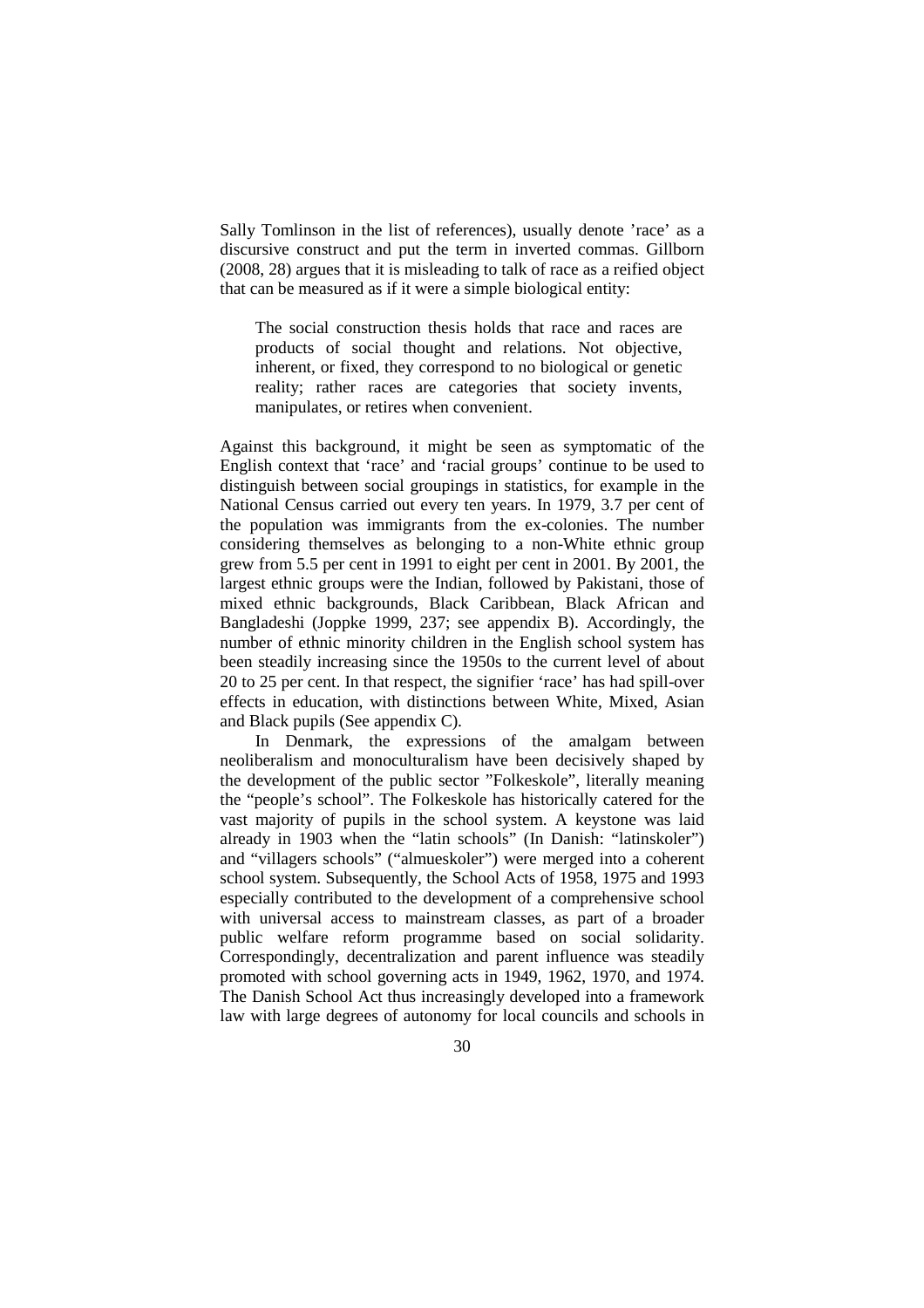terms of curriculum variation and the control of standards, as long as parents' demands were recognized. The overall development of the Folkeskole has been influenced by the ideas of Danish priest and universal-historian N.F.S. Grundtvig (1783–1872). Especially his ideas of popular cultural identity, school autonomy and 'life enlightenment' can still be detected in the contemporary Danish education system (Dahler-Larsen 2006, 59-69; Winther-Jensen 2004, 153-168; Winther-Jensen 2007).

Grundtvig's ideas also provided a basis for the liberal 1855 School Act which gave parents the rights to establish private 'free schools' and employ teachers. The free schools would eventually turn out to be a popular alternative to the public sector Folkeskole. During the latter decades between ten and twenty per cent of pupils have attended such schools. Danish state authorities have during the  $20<sup>th</sup>$ century supported the free schools with grant levels around 70 per cent per pupil compared to the Folkeskole. The free schools must live up to the general preamble of the Danish School Act but otherwise enjoy large degrees of autonomy, for example to lay down their own admission procedures. The schools have been based on various ideas, mainly those of Grundtvig and congenial school entrepreneur Christen Kold, complemented by schools based on for example Catholic and anthroposophical ideas. In addition, the Danish tradition for free schools came to provide opportunities for a more multiculturally based school system, cf. Parekh (2000), especially when schools based on Islamic ideas were established from the late 1970s (Winther-Jensen 2004, 153-168).

During the mid-1960s, labor migration to Denmark was triggered off due to the mixture of economic growth and a decreasing birth rate. When 19,000 guest workers from primarily Turkey, Yugoslavia and Pakistan had arrived, the Danish state blocked for further labor immigration in 1973. Yet, from the mid-1980s immigration continued to increase due to re-unifications of immigrant families and a multiplication of refugees mainly from Sri Lanka, Iran, Iraq, Lebanon and Somalia. Like in the English context, the ethnic minority groups have primarily settled in larger urban areas in Denmark. Accordingly, the share of the population in Denmark with a foreign citizenship increased from circa two per cent in 1985 to five per cent in 2000. At that point, 4.8 per cent of the population living in Denmark had origins in a non-Western country and 7.1 per cent of the population was either immigrant or descendant (H.K. Rasmussen 2008; see also appendix D).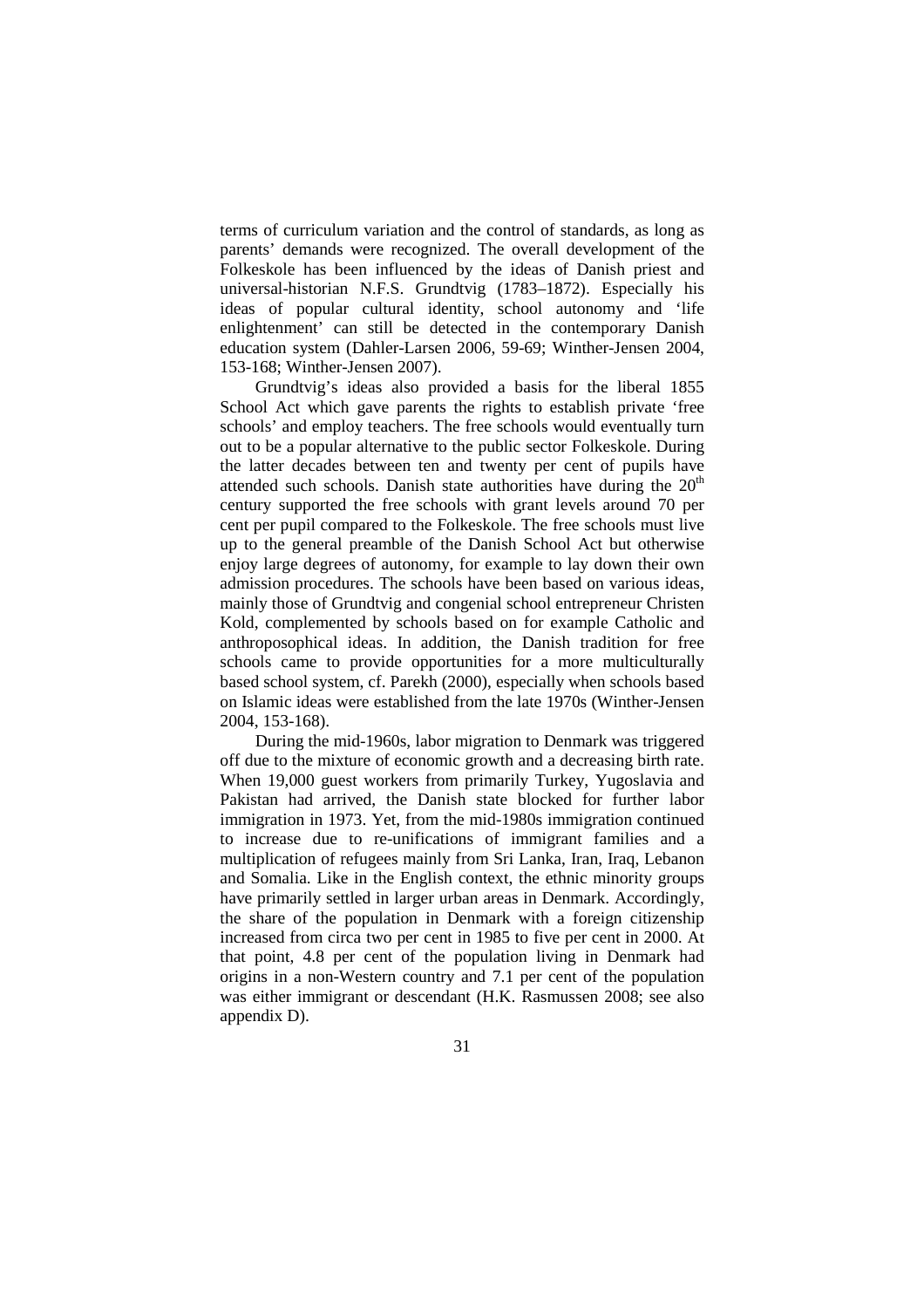The analysis will highlight that identity politics in the Danish school policy like in the English context have been shaped by the terminology used to denote ethnic minority pupils in schools. However, where 'racial groups' was dominant in England, the dominant categories in Denmark have been more focused on 'language'. Thus, in Denmark ethnic minority pupils have mainly been ascribed the identities of "pupils speaking a foreign language" (In Danish: "fremmedsprogede elever") and from 1996 "bilingual children" ("tosprogede børn"). The first crude statistics showed that by 1975 there were about 2,500 pupils with foreign citizenship in the age from six to sixteen years. In 1980, the number was 16,400 pupils, about two per cent of all pupils, with a composition reflecting that of the guest workers (UVM 1981, 29-45. In this study, UVM is adopted as abbreviation for Undervisningsministeriet, the Danish Ministry of Education). Subsequently, the share of ethnic minority pupils increased steadily until 2005 where it stabilized around the current ten per cent, that is, about 72,000 pupils. Descendants constitute about seven per cent and immigrants three per cent (Hornbek 2009; see also appendix E).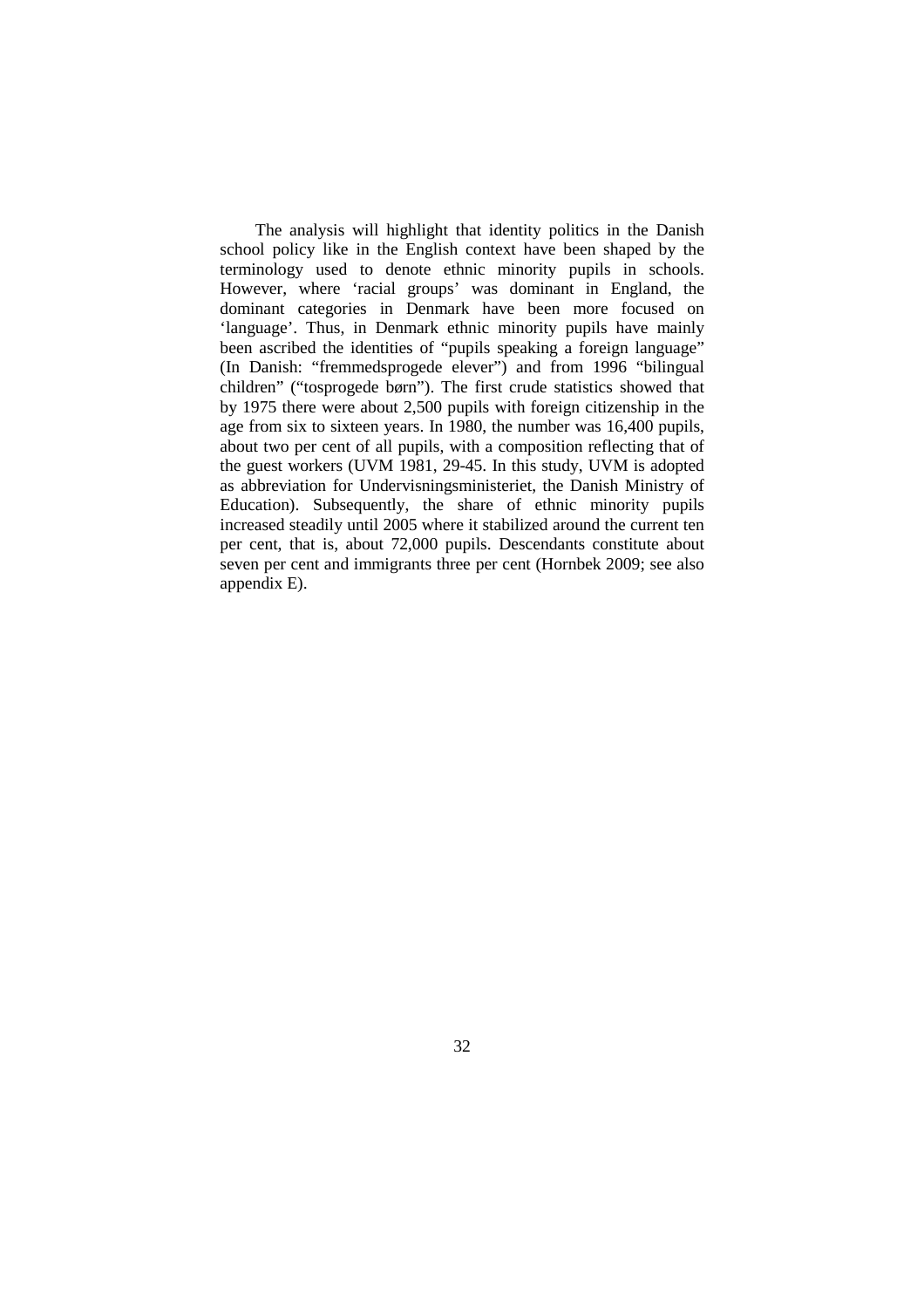# **CHAPTER 2. CURRICULUM**

This chapter argues that the adoption of neoliberal ideas in both England and Denmark has been accompanied by a strengthening of monocultural identity politics, or more precisely, an emphasis on 'centric' knowledge systems (cf. Gundara 2009) in the school curriculum. Accordingly, the scope for multiculturalism has been diminished. This chapter justifies this main argument on the basis of legislative provisions, parliamentary readings and research findings.

In addition, the chapter explores the distinctive expressions of the amalgam of neoliberalism and monoculturalism in the two contexts. In that respect, it will be shown that the main expression of monoculturalism in England was the diminished scope for the widespread local practices of multicultural and anti-racist education.

In the case of Denmark, the chapter will argue that the prime expressions of the shift towards monoculturalism concern the strengthening of Danish language learning and the effective undermining of mother tongue tuition for the vast majority of the pupils with origins outside the EU/EEA. Finally, the chapter will argue that blaming in England mainly addressed the professionals engaged in multicultural and anti-racist education, that is, teachers and employees of the local education authorities, while in Denmark the users of the school system with ethnic minority background have been the primary target for blaming.

#### **England**

The analysis of the English context will focus on the provisions of the Education Reform Act 1988 (hereafter ERA) and the profound changes they entailed in the governance as well as the cultural orientation of the school curriculum. As it will be shown, these two aspects are closely intertwined. In the following, it will be argued that these changes should be understood as expressions of neoliberal and monocultural ideas.

The ERA introduced a National Curriculum and an expansive framework for the control of standards. In addition, the ERA strengthened school choice as the guiding principle concerning access to schools, a point to be discussed in the next chapter. It should be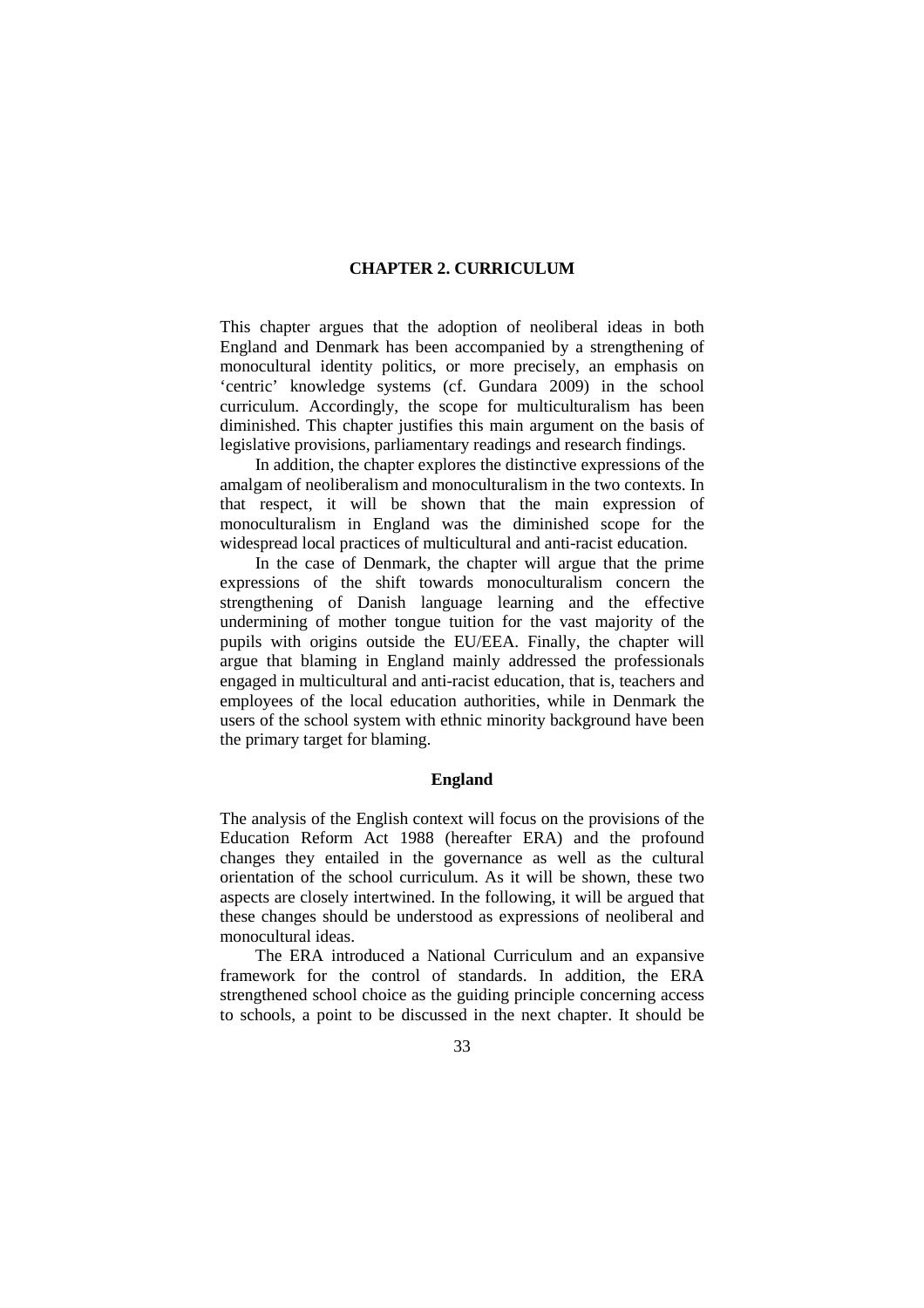stressed that there was a long run-up to the ERA. In many ways the ERA had been anticipated since the mid-1970s. The Labour Party and the Conservative Party as well as agenda-setting organisations such as Her Majesty's Inspectors had for more than a decade been interested in re-gaining control over the curriculum and thus dismantle the principle of decentralization enshrined in the Education Act 1944. However, the particular degree of centralization, the orientation of the curriculum and the attitudes towards the need for consensus between various actors remained utterly contested (Ball 1990, 139-140; Callaghan 1976; Cox & Boyson 1977, 8; Kirk 1989, 20-22).

The ERA has proved to have a profound impact on English compulsory education due to the statutory character of many of its provisions. Indeed, it might be argued that the ERA largely introduced the framework currently in place. In the following sections, the provisions of the ERA will be discussed in detail.

#### **Neoliberal curriculum regulation**

The curriculum provisions of the ERA were based on the neoliberal principles that state authorities should be directly engaged in the definition of a centralized curriculum and the control of standards. Thus, the ERA abolished the principle of decentralization enshrined in the Education Act 1944 and gave the Education Secretary the authority to define a National Curriculum with ten foundation subjects, divided into three 'core subjects' and seven 'other foundation subjects' (See appendix F). The National Curriculum applied for all types of state-maintained schools (DES 1988, section 3). Thus, only the private "independent schools" were exempted from the National Curriculum.

In addition, the ERA involved the further development of systems of accountability with its clarification of responsibilities for the Education Secretary, LEAs, governing bodies and head teachers to secure that the "balanced and broadly" based curriculum satisfied the following requirements (DES 1988, section 1):

> (a) promotes the spiritual, moral, cultural, mental and physical development of pupils at the school and of society; and (b) prepares such pupils for the opportunities, responsibilities and experiences of adult life.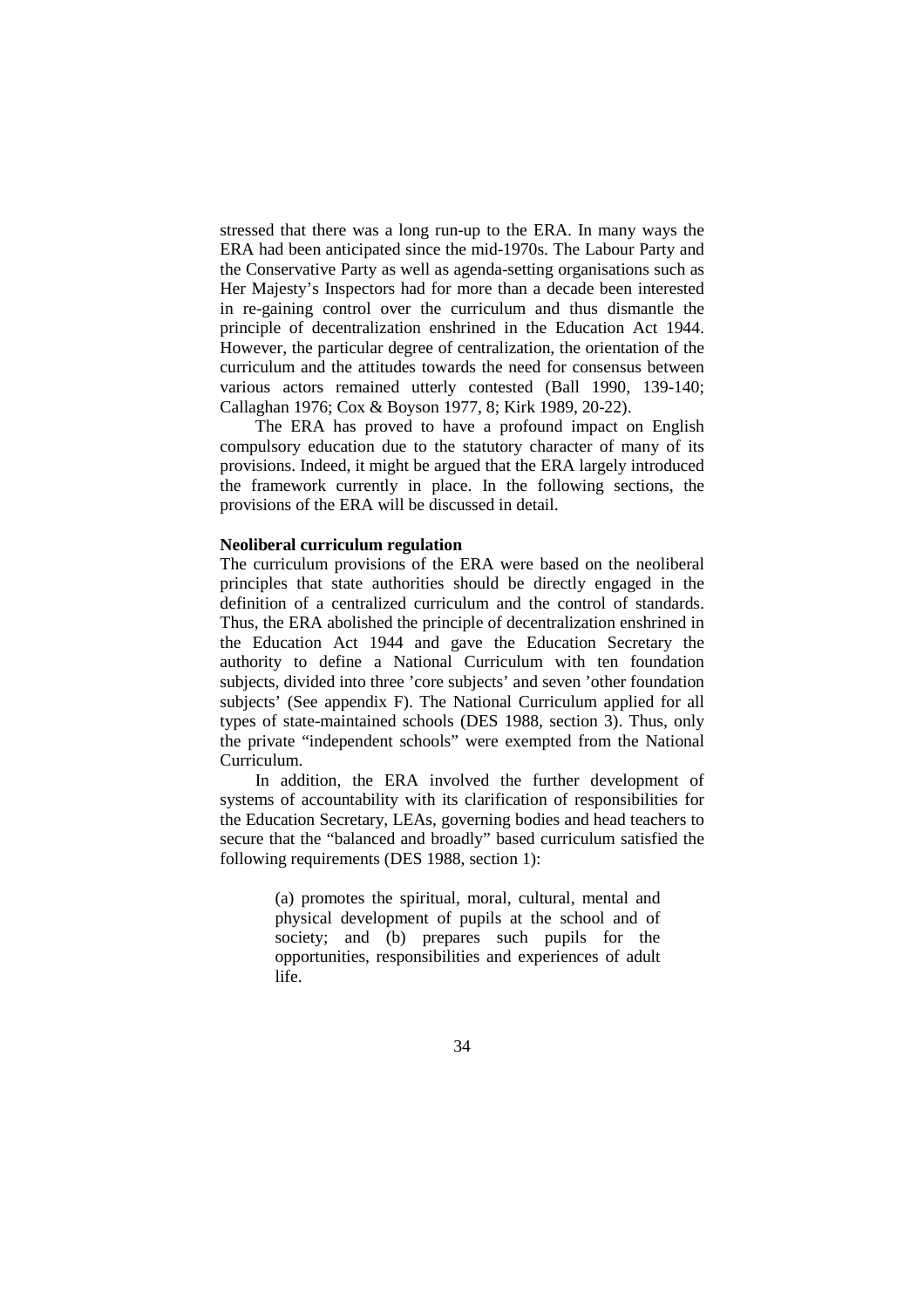The interlocking character of the curriculum and the control of standards was reflected in the provision that the National Curriculum was to be defined by three elements (DES 1988, section 2):

- Attainment targets: "the knowledge, skills and understanding which pupils of different abilities and maturities are expected to have by the end of each key stage".
- Programmes of study: "the matters, skills and processes which are required to be taught to pupils of different abilities and maturities during each key stage".
- Assessment arrangements: "the arrangements for assessing pupils at or near the end of each key stage for the purpose of ascertaining what they have achieved in relation to the attainment targets for that stage".

Concerning assessment, it was as a rule compulsory for all pupils at state-maintained schools (DES 1988, section 117). They were instituted in 1991 with tests in English, Math and Science at key stage 1, 2 and 3. The assessment arrangements for key stage 4 integrated the General Certificate of Secondary Education (hereafter GCSE). The GCSE had been introduced in 1986, merging the previous General Certificate of Education and the Certificate of Secondary Education (the latter established in 1965 for the less academically able) into a single examination system and sorting mechanism for postcompulsory education (Wolf 2002, 206-216).

The three elements of attainment targets, programmes of study and assessment arrangements were all to be centrally prescribed. The Education Secretary was given the duty to establish the National Curriculum by Statutory Orders and "to revise that Curriculum whenever he considers it necessary or expedient to do so". The duty involved the specification in relation to each of the ten foundation subjects of attainment targets, programmes of study and assessment arrangements, "as he considers appropriate for that subject". On the other hand, the ERA affirmed that the Statutory Orders must not specify time periods for the teaching in various subjects and their programmes of study at any stage (DES 1988, section 4).

The latter provision should be understood in the light of the critical responses to the consultative paper *A Framework for the School Curriculum* issued by the Department for Education and Science (DES) in 1980. The paper proposed the prescription of

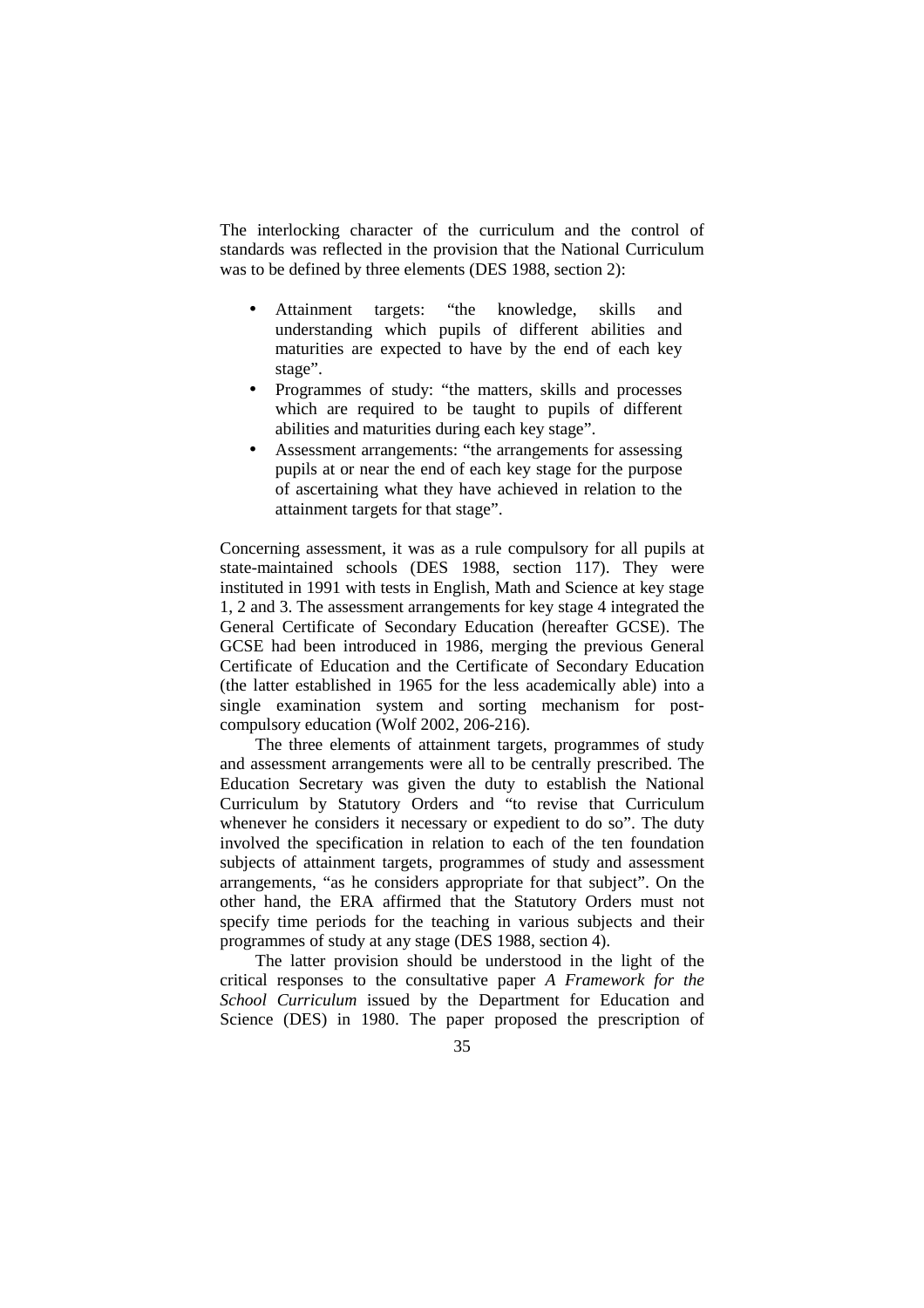curriculum contents as well as the proportion of the timetable to be spent on English, Math, Science, Modern Foreign Language and Religious Education. However, due to the amount of criticisms the proposals were never implemented and the allocation of time periods for the various subjects still remains to the discretion of the local level (Chitty 2004: 122-124).

Yet, by 1990 schools were struggling to cover the curriculum with its statutory programmes of study. This happened despite Education Secretary Kenneth Baker's claim that the National Curriculum would leave room for schools to supplement the statutory curriculum contents with other contents at their own option (House of Commons 1987, 773-775. The transcripts from the readings in the *House of Commons* are structured according to 'columns'. Accordingly, the references in this study to the second reading of the Education Reform Bill (House of Commons 1987) refer to these columns).

These were the main provisions of the ERA concerning the governance of the curriculum. The following sections will explore the ideas underpinning these provisions, including the reasons why the National Curriculum would prove to be overloaded as well as more monocultural in its orientation.

### **The contention between neoliberal and neoconservative ideas**

This section argues that the curriculum provisions of the ERA were underpinned by an amalgam of neoliberalism and monocultural ideas. Thus, on the one hand, the market form in education was claimed to be a lever for individual responsibility, equality of opportunity and a much desired dismantling of 'producer capture'. On the other hand, these ideas were merged with the agenda of the neoconservative wing of the Conservative Party which entailed a broad, statutory curriculum within a monocultural framework.

These neoliberal and neoconservative ideas recapitulate the earlier mentioned argument put forward by Harvey (2005) and Giddens (1998) and its expressions in the particular field of compulsory education. In the following, the influence of neoliberal ideas on the ERA will first be shown, before moving on to the neoconservative rationales which would eventually become decisive for the character of the National Curriculum.

In his presentation of the bill, Education Secretary Baker unfolded the neoliberal ideas underpinning the ERA and summarized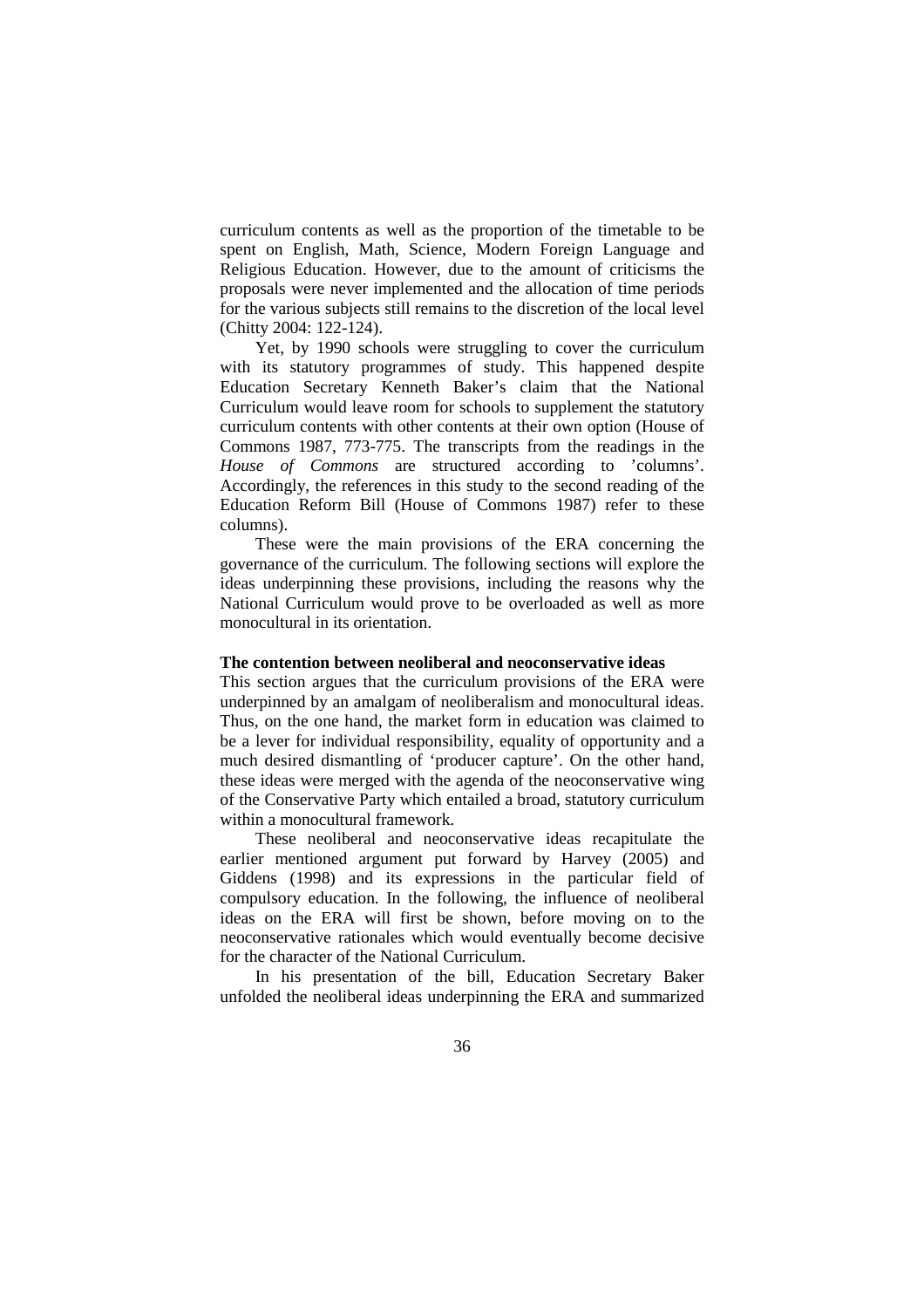the bill's 169 pages in three words: "standards, freedom and choice" (House of Commons 1987, 781).

Baker also launched the major theme of "producer capture". Baker declared that the National Curriculum would contribute to remedy the main problem of the school system, namely that the education system had become "producer-dominated" and unresponsive "to the demands for change" (House of Commons 1987, 771).

In the same manner, the Conservative MPs Norman Tebbit (House of Commons 1987, 810), James Pawsey (House of Commons 1987, 829) and Robert Key celebrated that the market form driven by the National Curriculum and the control of standards would diminish the influence of teachers and LEAs over the curriculum and expose schools to market competition. In addition, they claimed that the market form would promote national competitiveness as well as individual responsibility and freedom. Key suggested that the provisions of the ERA would develop a "new partnership" in education which would "spread power to the rim of the wheel …, rather than have it stuck in the spokes" (House of Commons 1987, 847-848).

In this way, Key recapitulated the characteristics of the bidimensional pattern of educational control, that is, where the role of local authorities is diminished, while schools are 'set free' to compete for pupils and the state takes on new powers in the regulation of the curriculum and the control of standards.

MP Michael Heseltine recapitulated the links between public sector education, English society and the rigorous competition of the modern world. Heseltine suggested that the educational establishment had to align and give up its sector-specific traditions since the "more generalised, the more cosy and the less accountable days are over, in education as in many other aspects of British performance."Against this background, Heseltine suggested that the provisions would equip children to the standards of "a less comfortable world" where individual responsibility would be more important than ever:

... at every stage, therefore, from childhood to adulthood and in every part of the education process, individuals will have to carry a greater responsibility for their own performance.

Accordingly, Heseltine referred to 'equality' in its neoliberal sense; as equal opportunities to perform in an allegedly colour-blind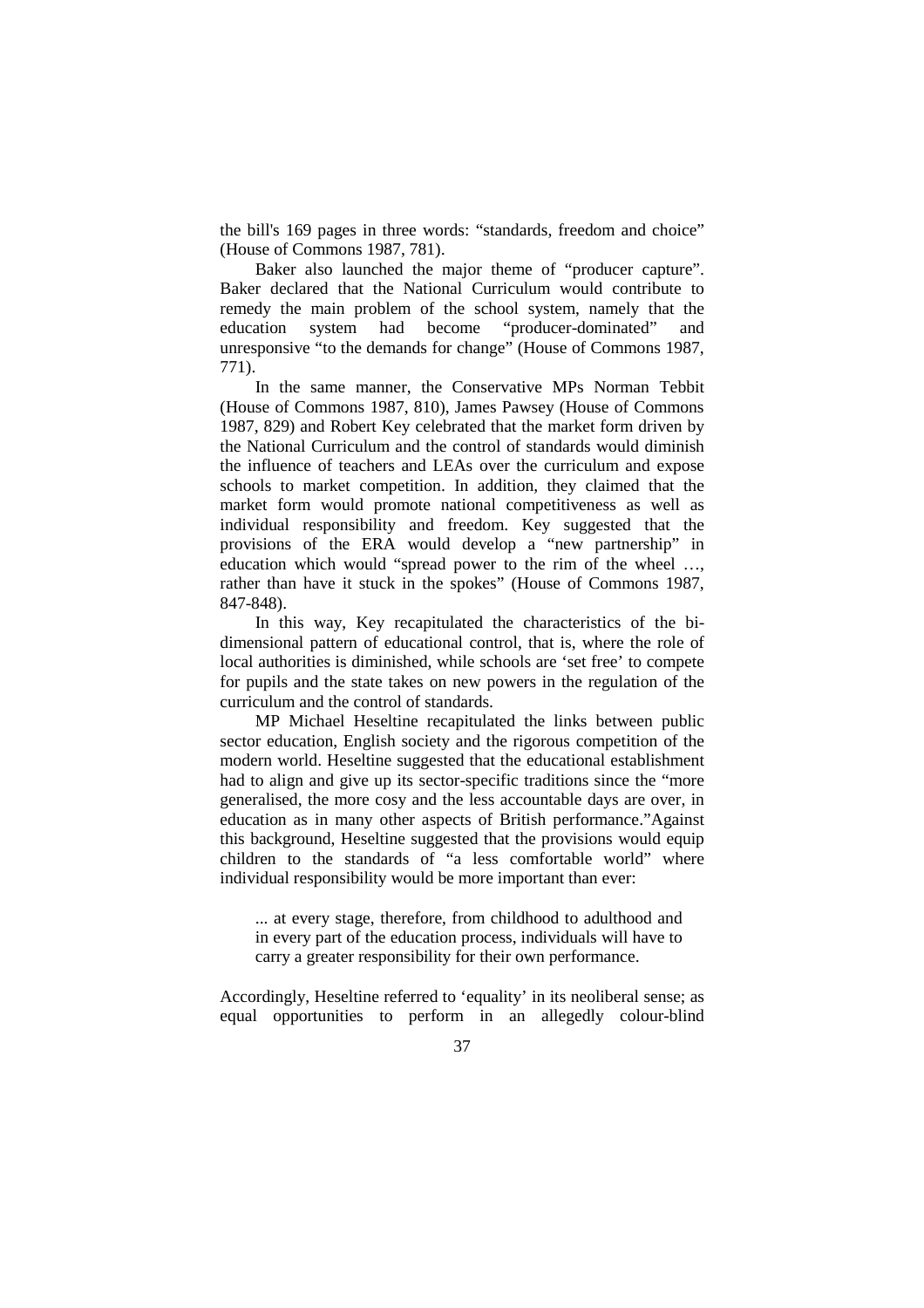marketplace. In such a "much franker and more stimulating environment", Heseltine argued that "those forgotten children of whom nothing is expected and who achieve little" would gain the most (House of Commons 1987, 820-821).

In this way, the core ideas of neoliberalism were invoked by the Education Secretary and Conservative MPs in their legitimation of the ERA and the NC. However, the contentions between the neoliberal and the neoconservative wing of the Conservative Party and its supporters would eventually result with the agenda of the neoconservative wing being mostly reflected in the curriculum. A useful starting point for this discussion is the four main purposes for the forthcoming National Curriculum outlined by the DES in 1987 (DCSF 2009b, 26):

- promote continuity, coherence in the curriculum of schools
- establish an entitlement for all pupils, irrespective of social background, culture, race, gender, and differences in ability
- raise standards by making expectations to the work of schools explicit to pupils, parents, teachers, governors, employers and the public
- promote public understanding and confidence in the work of schools

Together, these rationales constituted yet another expression of the interlocking character of curriculum and the control of standards in the ERA. The definition of common curriculum content enabled the control of standards which fed into systems of accountability, 'upwards' towards the state level and 'downwards' towards consumers. Within the market form all pupils would be individually responsible to perform according to their abilities while the influence of the LEAs and schools over the curriculum would be diminished.

However, the degree of state intervention in the curriculum and the perception of its role in compulsory education were disputed between the neoliberal and neoconservative wings of the Conservative Party. Together, these wings shaped the amalgam of moral and economic doctrines known as the 'New Right' ideology. In the case of the National Curriculum, the tensions were associated with the balance between the four purposes outlined above, or more precisely; how broad and specified the National Curriculum should be in order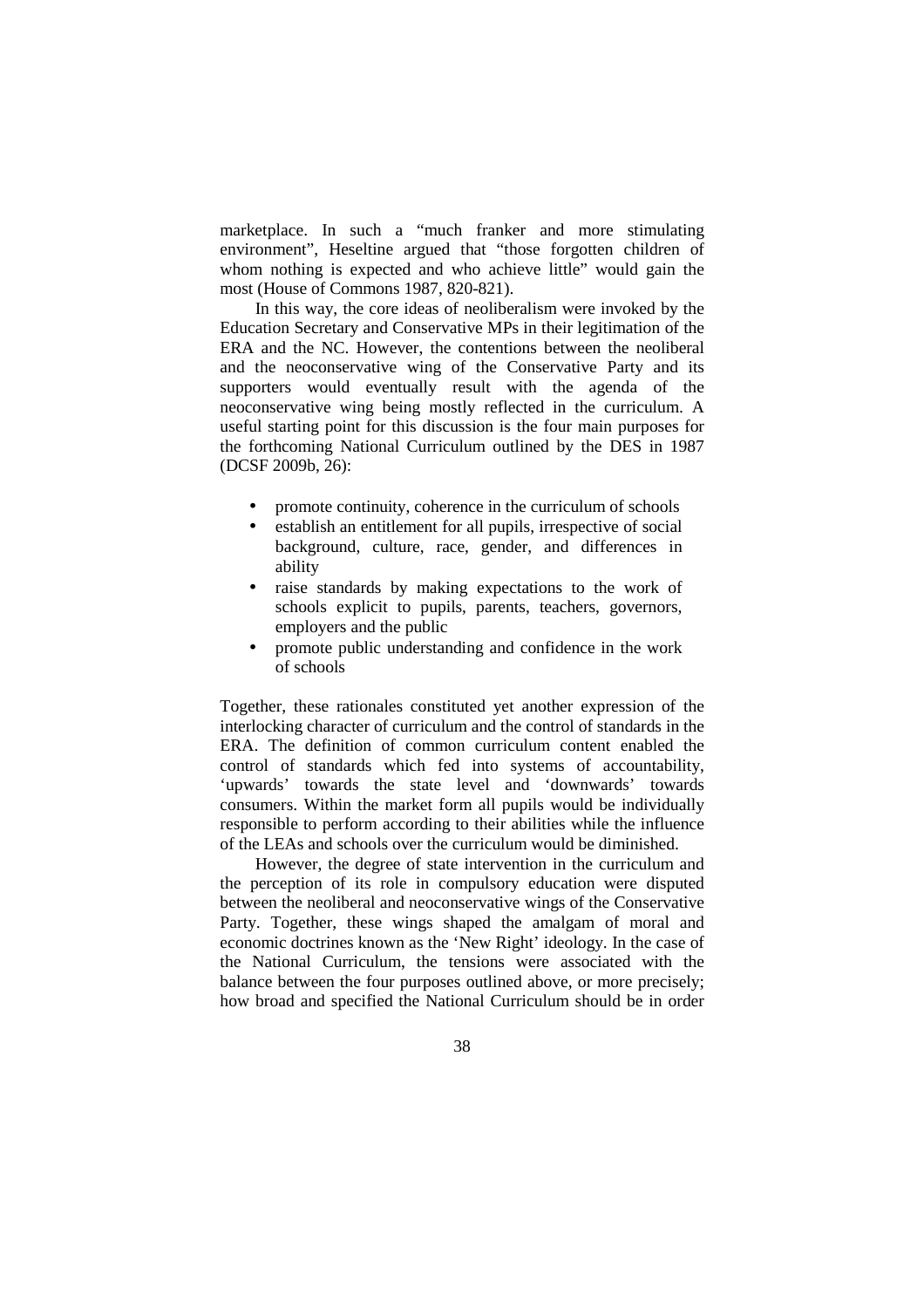to serve its purpose as a driver in the creation of market competition between schools.

In the House of Commons, MP Tebbit pinpointed the main divide in the 'New Right' ideology when he advised Baker not to "overdo" the curriculum. Tebbit thereby expressed the more neoliberal attitude, suggesting that there was (House of Commons 1987, 810):

... a narrow path between the danger of the national curriculum becoming set in concrete (...) and becoming just a matter of fudge and therefore totally ineffective.

It should be emphasized that the neoliberal and neoconservative wings in practice overlapped and actually should be understood as a continuum where key actors of the New Right such as Prime Minister Margaret Thatcher (1979-1990), Education Secretary Keith Joseph (1981-1986) and his successor Kenneth Baker (1986-1989) adopted various positions. Sometimes their ideas merged, sometimes there was considerable tension. However, both wings were eager proponents of the market form and the idea of the National Curriculum (Ball 1990, 23-34; Lawton 1994, 94-95; Whitty & Menter 1989, 52-53).

Being worried about 'big government', the neoliberal wing relied on the idea of the 'hidden hand of the market'. In accordance with Friedman's ideas, they proposed that anything more ambitious than a strictly limited core curriculum was incompatible with the provision of greater choice and diversity. Thus, the curriculum should square the circle between providing a basis for the production of 'perfect market information' and be responsive to local consumer demands.

As an influential neoliberal ideologue of the Conservative Party as well as mentor of Margaret Thatcher (who also was particularly inspired by the writings of FA Hayek), Keith Joseph during his time as Education Secretary struggled to bring together these ideas in a coherent framework. Since he held the view that market mechanisms should determine the curriculum, Joseph advocated that the curriculum should be discretionary to schools in order to facilitate fair competition and equality of opportunity for all.

However, at the same time Joseph saw the LEAs, schools and parts of the DES as unresponsive to market-driven curriculum development due to their egalitarian and bureaucratic ideology. Joseph eventually settled for an assessment-led curriculum as a lever for standards and quality, rather than a content-led based on prescribed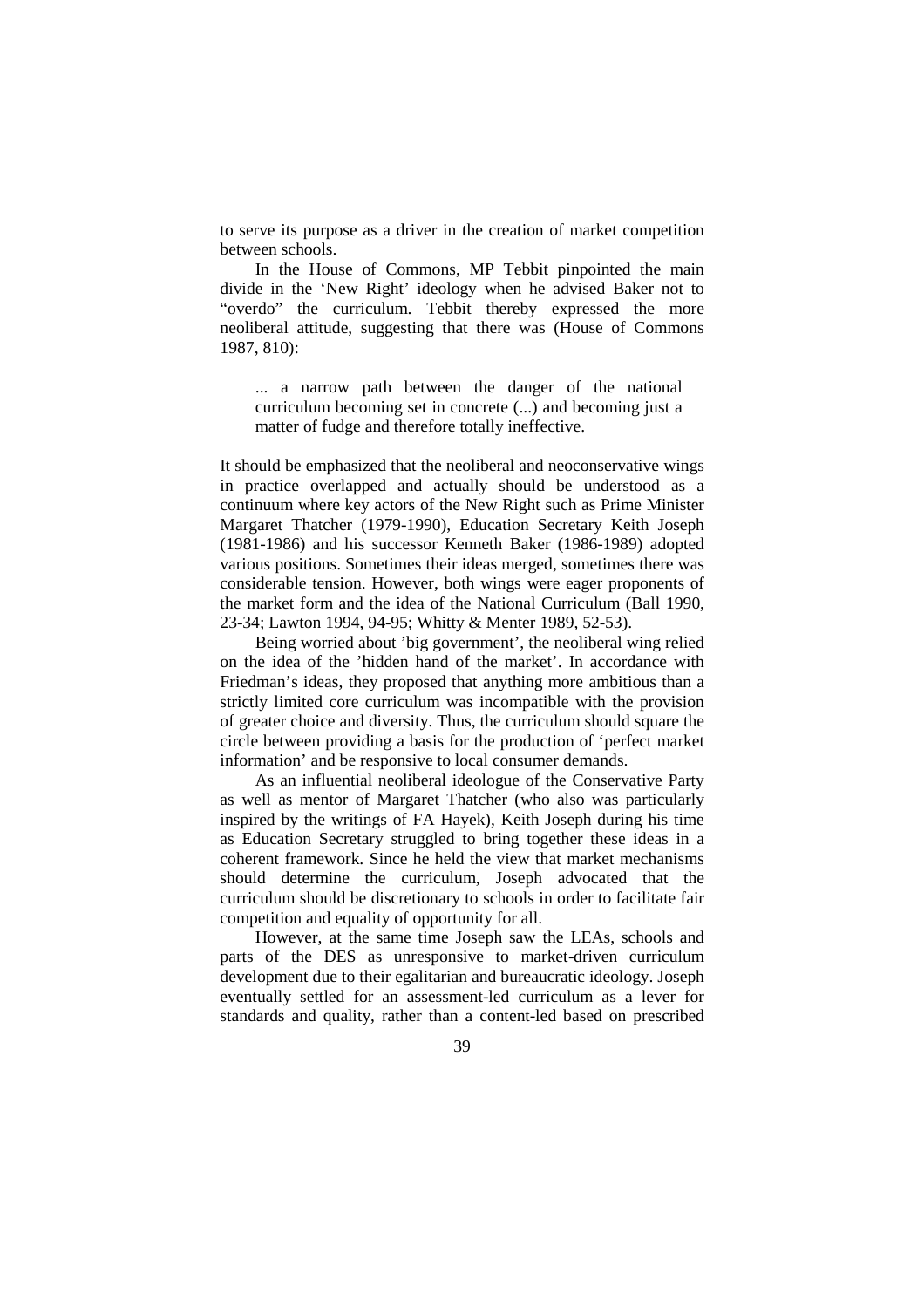curriculum contents. The introduction of the GCSE in 1986 should be understood in this perspective as well as the efforts in the mid-1980s to get the LEAs and schools to review the curriculum and make information available to parents about local curriculum policies (Ball 1990, 56-58, 139, 157; Chitty 1989, 213-214; Chitty 2004, 124-127; DES 1985, 3-5; DES 1986, section 17-18, 20; Lawton 1994, 51-61).

With Kenneth Baker as Education Secretary the approach moved from "influence" to "intervention". While Baker was a more pragmatic politician than Joseph, he was also more oriented towards the neoconservative wing. This meant that Baker endorsed that a broad, specified and statutory national curriculum based on a monocultural framework and an expansive programme of assessment was not incompatible with the principles of a free market (Ball 1990, 146-156; Chitty 1989, 199; Chitty 2004, 124-131; Whitty 1989, 111).

For the neoconservative wing, the state was always an end, not a means to some other end. Therefore, while the neoliberal wing saw the establishment of the market form as an end in itself, the neoconservative wing saw the market form as a lever to strengthen the authority of the state. This resulted in different perceptions of the curriculum. Where the neoliberal wing saw a centralized curriculum as an opportunity to standardize performance criteria and facilitate school accountability and consumer choice, the neoconservative wing saw the curriculum as a lever to mobilize national identities and ensure social control.

In addition, the neoconservative wing took a clear monocultural position. They argued that English national identity was in crisis due to a breakdown in cultural transmission, furthered by the decline of the Empire, the arrival of immigrants and the integration within the European Communities.

Against this background, the neoconservatives argued that the education system should be employed as a terrain of cultural engineering. Through education, a particular notion of a common national identity based on English and Christian traditions should be furthered and ethnic minority groups assimilated into the national stock to ensure a common political loyalty. On the other hand, any notion of multiculturalism was dismissed as 'misguided relativism'. In this way, the neoconservative wing employed the Janus-face of nationalism since the future of the nation should be saved by embracing a pastoral 'Little Englandism' and myths about the benign and civilizing world domination of the British Empire.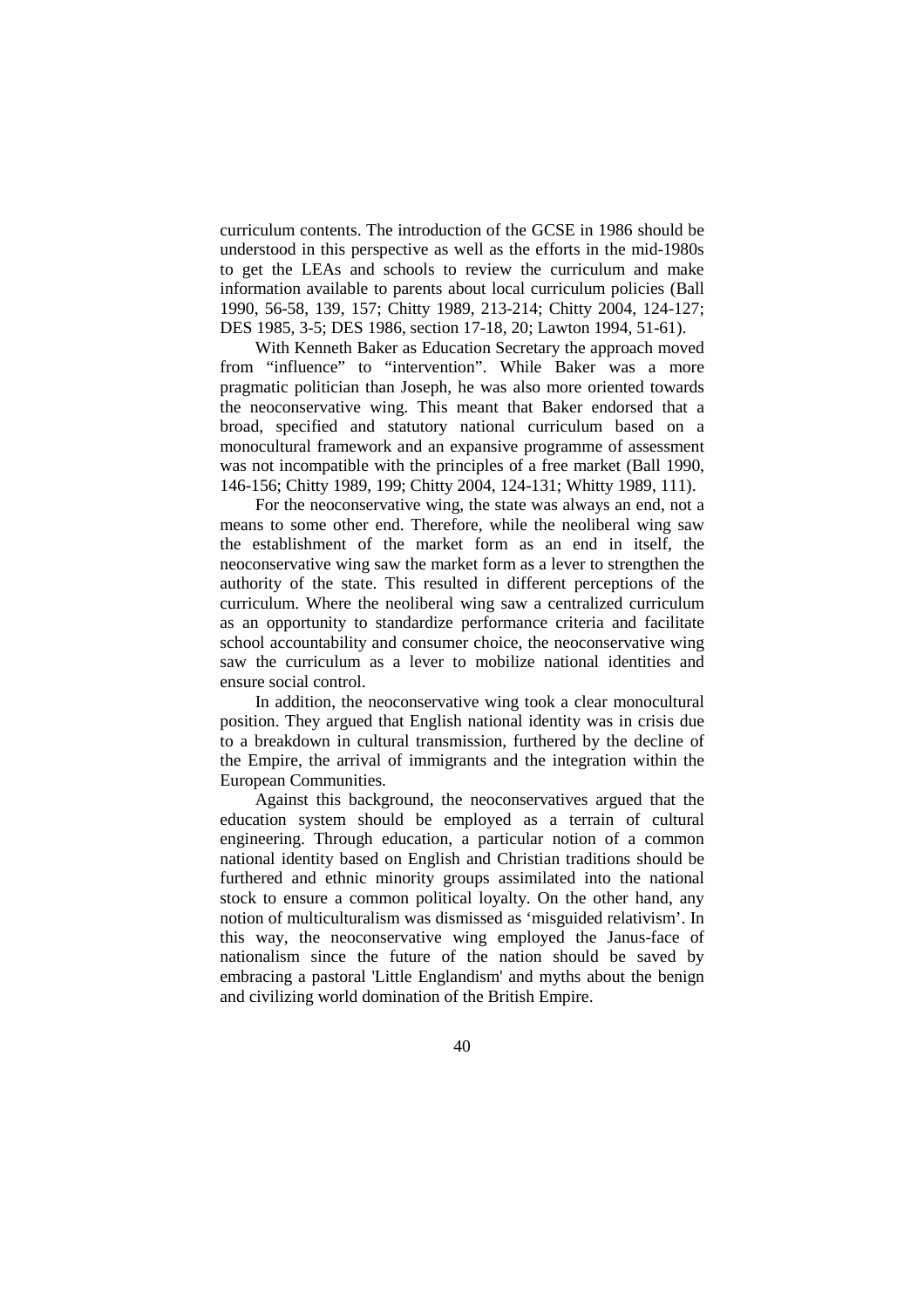This neoconservative ideology shaped the curriculum provisions of the ERA and the subsequent formulation of the National Curriculum. Accordingly, the ERA resulted in a traditional, subjectbased curriculum entrenching a range of subjects largely similar to that of the 1904 Secondary School Regulations. Furthermore, the statutory programmes of study were based on monocultural knowledge focusing on English language and literature, History and Christianity (Aldrich 2002, 231; Ali 1991, 202; Ball 1990, 23-34, 52- 54; Ball 2008, 80; Chitty 1989, 213-214; Gundara 2000, 70; Jones 1989, 87-93; Lawton 1994, 51-61; Power & Whitty 1997, 6-7; Troyna & Hatcher 1991, 287-292; Whitty 1989, 111-112).

The following sections will explore the particular ways this amalgam of neoliberal and monocultural ideas would eventually have narrowing effects on the scope for multiculturalism in the school curriculum. Importantly, these effects should be seen against the background of the emerging multiculturalism in English education from the 1970s.

### **Multiculturalism and the blaming of local education authorities**

The desire reflected in the ERA to align 'the educational establishment' of LEAs and schools should be understood in the light of the tensions between the Conservative government and a number of LEAs primarily controlled by Labour that were engaged in attempts to practice multiculturalism. In this perspective, the ERA marked the point where central government definitively abandoned the principle of non-intervention in such local curriculum development. The blaming of allegedly 'radical' LEAs during the 1980s and the abolition of the Inner London Education Authority with the ERA showcased the Conservative government's desire to align schools and LEAs to a monocultural curriculum.

Multiculturalism in education emerged during the 1970s, in the wake of the focus on child-centred 'progressive' teaching methods and their questioning of curricular knowledge (Tomlinson 2008, 62- 68). Until then, the curriculum had largely been based on a monocultural consensus among schools, LEAs and state authorities. While ethnic minority pupils from the 1950s were simply expected to assimilate without any support, state authorities in the mid-1960s began more actively to support the assimilation of immigrants. Especially "Section 11 funding" (Home Office 1966, section 11) introduced in 1966 proved in the following decades to be important for ethnic minority pupils. The analysis will eventually return to this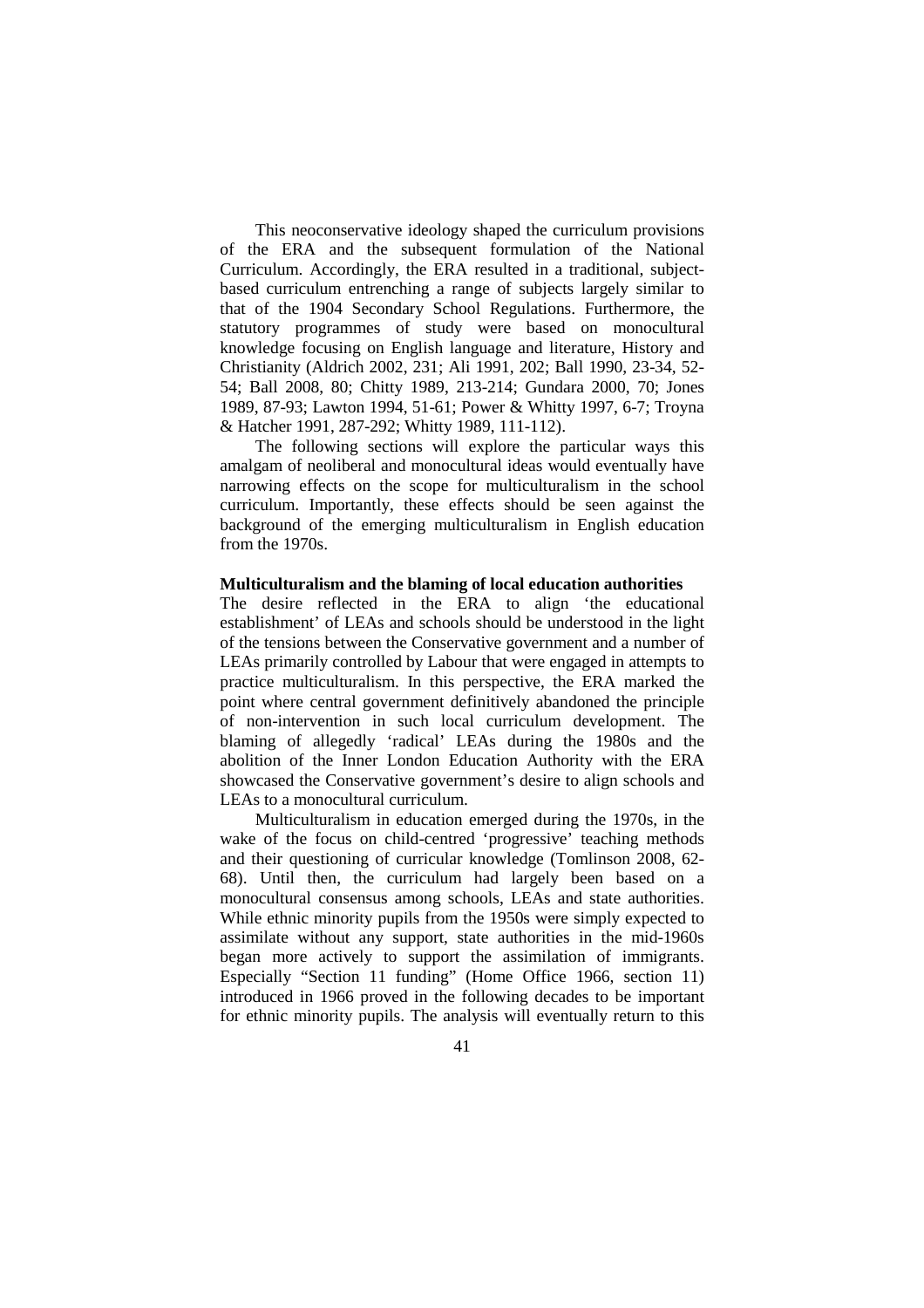point. Section 11 funding supported schools and LEAs with grants in relation to supplementary English language teaching for "immigrants from the Commonwealth" in special centres and reception schools in order to facilitate the pupils' eventual assimilation in mainstream classes (Figueroa 2004a, 999-1002; Kirp 1979, 40; Tomlinson 1987, 24-26; Verma & Darby 2002, 16-19).

At this point, debates about immigration and British (with a focus on English) national identity took place. This debate was polarized. On the one hand, Labour Home Secretary Roy Jenkins in 1966 suggested that integration in English society should not involve the assimilation of immigrants and their national characteristics and culture. Rather, Jenkins anticipated the shift from assimilation towards multiculturalism that became evident in the following decades when he advocated equal opportunity accompanied by cultural diversity in an atmosphere of mutual tolerance (Joppke 1999, 225).

On the other hand, Conservative MP Enoch Powell became both popular and controversial during the late 1960s with his calls for the repatriation of immigrants from the ex-colonies to restore the fabled purity of 'little England' and reduce the risks for violent racial clashes (Nairn 1981, 256-266).

From the 1970s, education became the main site of official multiculturalism as part of a broader shift in public sector policy. Crucially, this shift was to a large degree driven by the local level. Thus, the DES merely invoked the principle of decentralization in the Education Act 1944 despite continuous calls for central intervention from official committees and research reports (Figueroa 2004a, 1008; Joppke 1999, 235).

The first step towards multiculturalism in education concerned language. Encouraged by demands from the ethnic minority communities, the focus shifted from assimilation through English language teaching towards mother tongue tuition in a number of urban LEAs. The European Economic Community Directive 77/486/EEC of 1977 provided a major impetus in that respect (Tomlinson 1987, 18- 21, 103-115). The directive assisted the movement of migrant workers and their families and proposed that the EEC member states should "take appropriate measures" for the tuition in the majority language of the host country as well as the mother tongue and culture of the country of origin for those children "who are dependents of any worker who is a national of another Member State". The purpose of these provisions was to facilitate initial reception and "their possible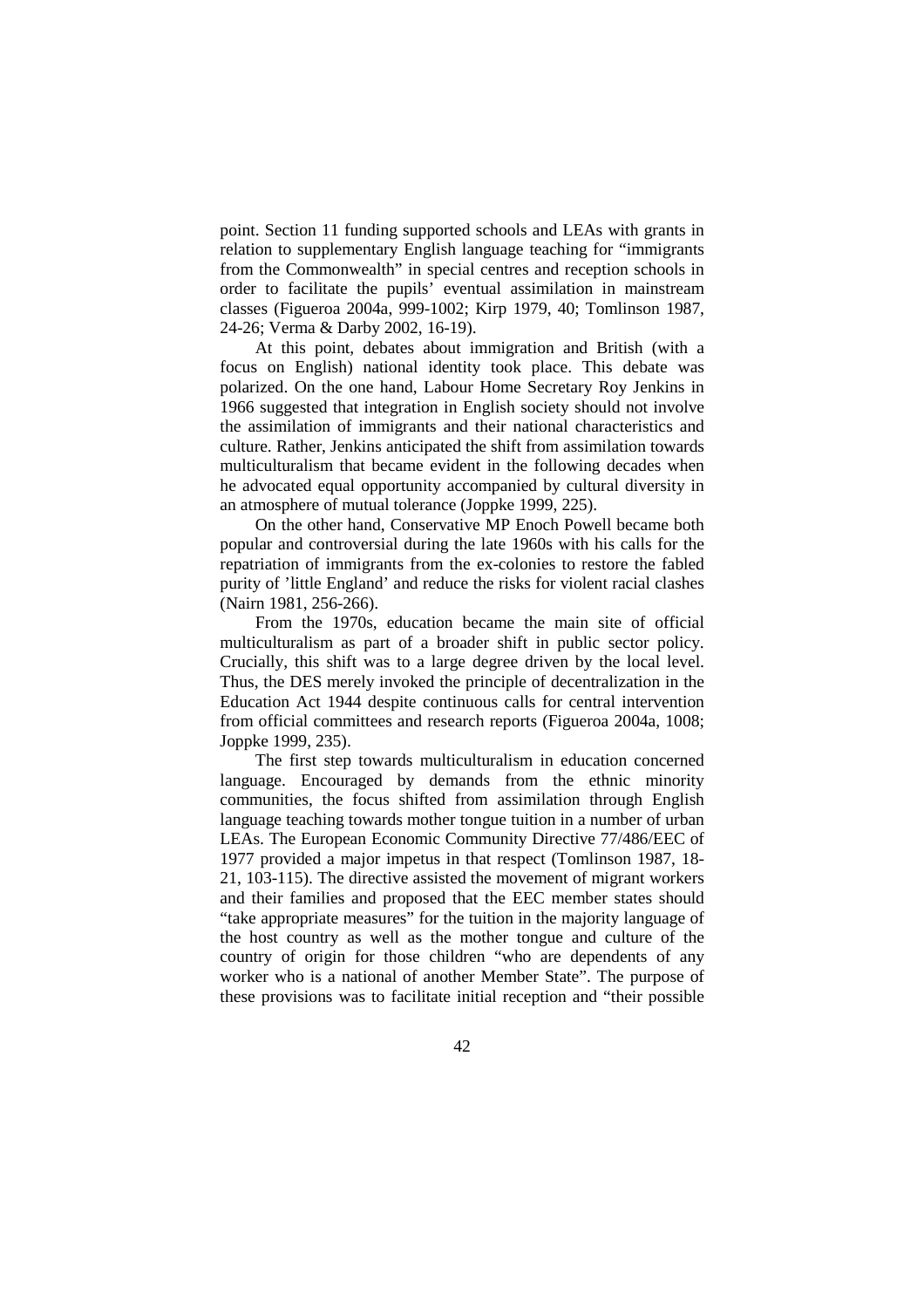reintegration" into the Member State of origin (Council of the European Communities 1977).

However, as Brook (1980, 239-50) observes, the phrase "Member States shall, in accordance with their national circumstances and legal systems, take appropriate measures (...)" provided the EEC member states with opportunities for going their own ways. In England, the DES thus again invoked the decentralized character of the English school system and did not officially support mother tongue tuition in state-maintained schools. Rather, the DES gave support to the already existing mother tongue tuition undertaken by the ethnic minority groups themselves. Against this background, only a few LEAs and schools established mother tongue tuition as part of the school curriculum (Tomlinson 1987, 103-115). Since then, English state authorities have not committed themselves to offer mother tongue tuition to ethnic minority pupils (Eurydice 2009, 26-29).

Subsequent moves on the local level towards multiculturalism entailed 'multicultural' and 'anti-racist' education. The emergence of multicultural education in the beginning of the 1970s followed by anti-racist education about a decade later indicated that schools and LEAs believed that the presence of ethnic minority pupils in English schools should lead to more general curriculum change (Tomlinson 1987, 90-102). In the English context, the approaches involved curriculum development focusing on 'race equality' to counter ethnocentric prejudices and majoritarian biases in education. Both of them formed part of a broader development where local authorities in their social and labor market policies operated 'race equality initiatives' based on affirmative action, 'race'-advisers and anti-racist training for staff (Joppke 1999, 236-245).

Multicultural and anti-racist education had a profound impact on school provisions for ethnic minority pupils, especially in the major urban centres. Most of all, multicultural and anti-racist education was a movement led by teachers and advisors employed in the LEAs. This was reflected in the vast production of teaching materials. A key principle was 'curriculum permeation' which meant that multicultural and anti-racist education would not appear like a subject on the timetable but would rather be treated as a cross-curricular dimension. By the beginning of the 1980s, twenty-five LEAs had employed multicultural education advisors and over 90 per cent of schools with large shares of ethnic minority pupils reported that all subjects came under review. By the end of the decade, 80 out of 115 LEAs had adopted multicultural or anti-racist curriculum policies. The Inner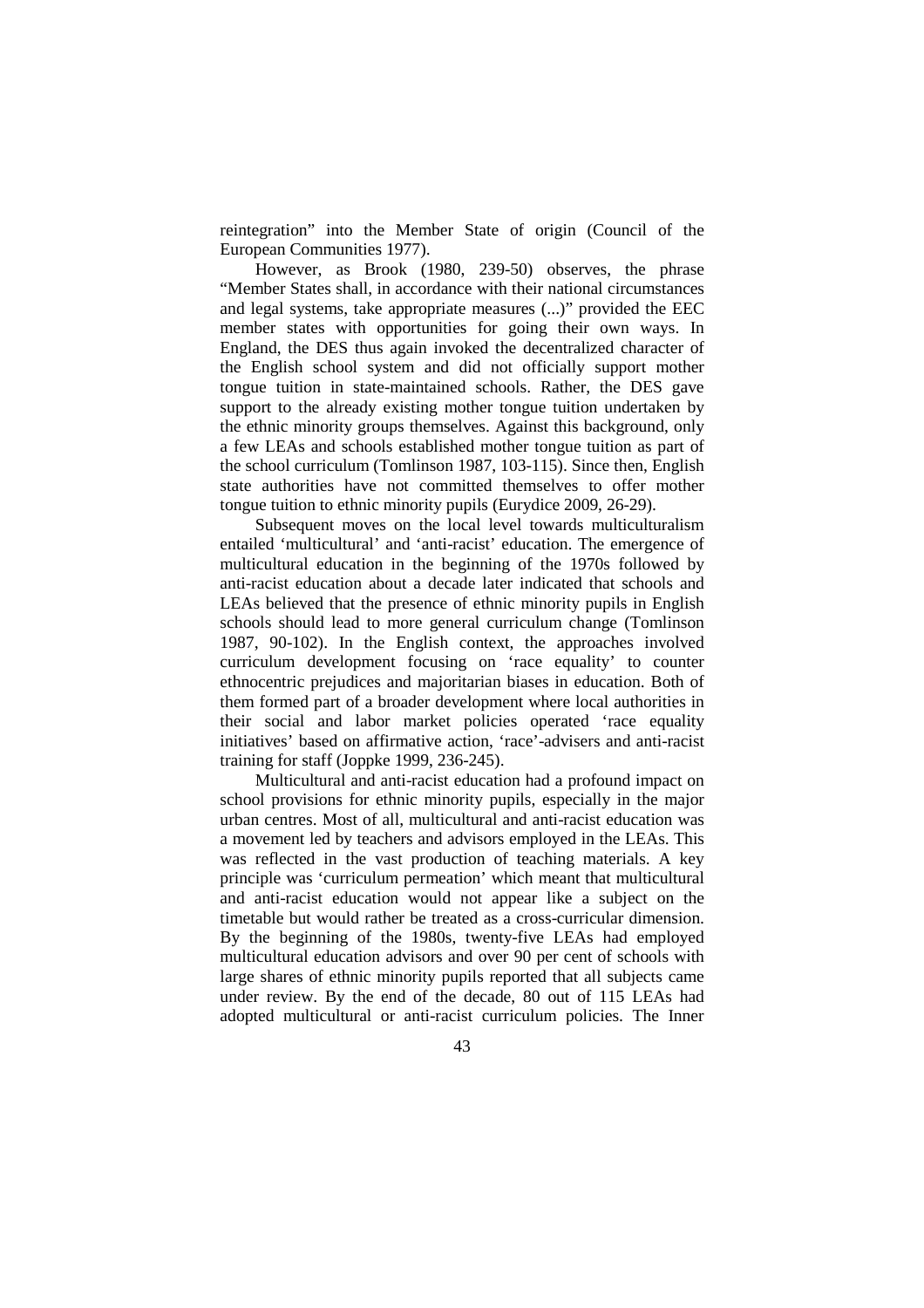London Education Authority (ILEA) was a pioneer in the field, along with the LEAs of the Greater London Boroughs of Haringey and Brent, Bradford, Berkshire and Manchester (Davies 1999, 128-130; Figueroa 2004a, 1010; Tomlinson 1987, 89-102; Tomlinson 2008, 85- 95).

In practice, multicultural education often involved that children learned about the history, food, clothes and music of different countries. A narrow approach entailed that ethnic minority pupils were withdrawn from mainstream subjects in order to attend classes about 'ethnically relevant' topics, for example 'black studies' and Caribbean culture. The alternative broad approach meant that such 'ethnically relevant' topics were integrated in the mainstream curriculum and that all pupils would study them (Blair & Cole 2000, 69-71).

 From the late 1970s, anti-racism emerged as a more radical alternative to multicultural education. Anti-racism was primarily informed by the politics of the left and was predicated upon the assumption of a unity of interest between those who were supposed to be the victims of a ubiquitous racism. Hence, 'black' became the dominant fighting term meant to unite all ethnic minority groups on the basis of their presumed common experience of racism and determination to oppose it. During the 1980s, such 'black' solidarity was to a large degree underpinned by common class interests. This explains why anti-racism was primarily (albeit not solely) endorsed in Labour-controlled local authorities (Ali 1991, 201-203).

Anti-racists criticized multicultural education for treating 'race' as a cultural phenomenon. Multicultural education was claimed to result in an ethnic bazaar rather than critically exploring the wider political culture, recapitulated in the accusations for the 'tokenism' of the 3 Ss: Saris, Samosas and Steel bands. Thereby, multicultural education affirmed the boundaries between the 'real British' and the 'immigrants' and came to provide opportunities for 'white' people to project a positive image about 'black' people without actually confronting the supremacy of 'white' people (Troyna 1992, 74-75).

Against this background, anti-racist education sought to establish a connection between institutional racism and inequalities of race, class and gender. Thus, the focus shifted from raising awareness about the cultural artefacts and traditions of distinctive ethnic minority groups towards discussing the existing oppression of 'black' people of which the White British majority was mainly to be held accountable (Mullard 1984, 37-38).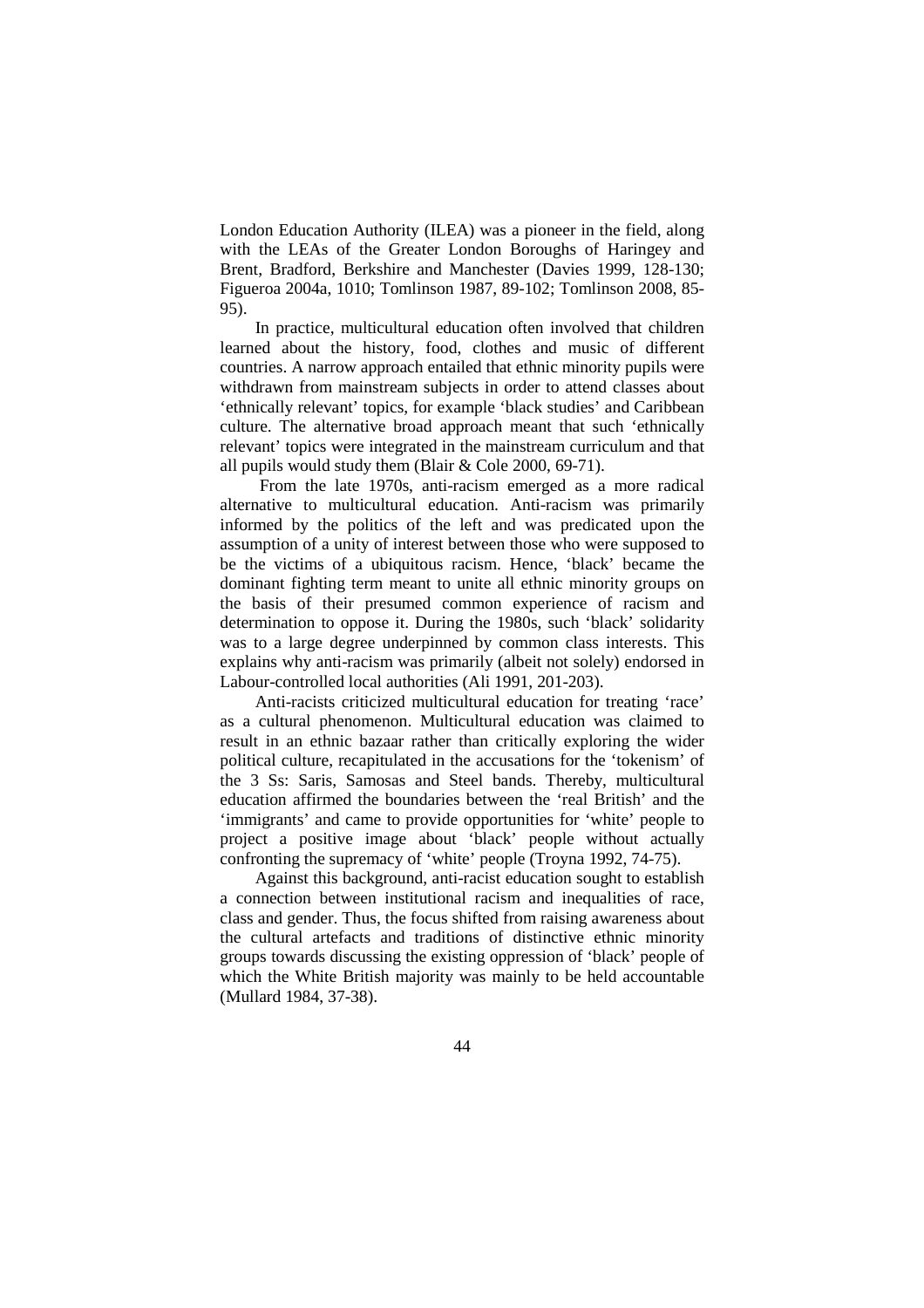In response to the alleged shortcomings of multicultural education, a number of LEAs developed policies which had antiracism as their primary goal. However, the distinction between multiculturalism, with its criticisms of ethnocentrism, and anti-racist education, with its implicit class politics, was often blurred in local education policy and in practice (Ali 1991, 201-203). Therefore, the extensive academic discussion about the compatibility of multicultural and anti-racist education was not discernible in the majority of LEA policy documents from the 1980s. In these documents the main issues remained broad, encompassing multiculturalism, social justice and 'race equality' (Troyna 1992, 64).

During the 1980s, the Conservative government came to focus on the charge that multicultural and anti-racist education represented everything which made 'producer capture' detrimental to traditional British culture, with its mixture of progressive, child-centred teaching methods, left-of-centre egalitarianism and group-differentiated rights. Hence, the Conservative government and its supporters as well as parts of the media continuously stirred up a 'moral panic' where multicultural and anti-racist education were blamed for being ideologically unsound, culpable and incompatible with established British traditions and values (Davies 1999, 128-130; Figueroa 2004a, 1012; Grosvenor 1997, 85; Hardy & Vielerporter 1990, 173; Jones 2003, 126-128; Tomlinson 2008, 85-95).

In many ways, this blaming epitomized the more general blaming of politically motivated teachers, LEAs and comprehensive schools which for example was launched in the agenda-setting *Black Papers.*  This series of pamphlets issued in 1969-77 was written by prominent members of the 'New Right' and advocated the key neoliberal and neoconservative ideas which would later become partly realized by the Conservative government 1979-1997 (see for example Cox & Boyson 1977, 8; Sexton 1977, 86).

The blaming of teachers and LEAs rather than ethnic minority groups making claims for the recognition of their cultural backgrounds in education should be understood within the context of the Conservative government's more respectful and populist line towards ethnic minority groups from the mid-1980s. After changes to immigration laws during the 1980s, there was little electoral need to appease the white racist vote as they had done in the late 1970s, for example when Thatcher expressed her anxiety concerning that England would become "rather swamped by people with a different culture." Rather, the Conservative government recognized that there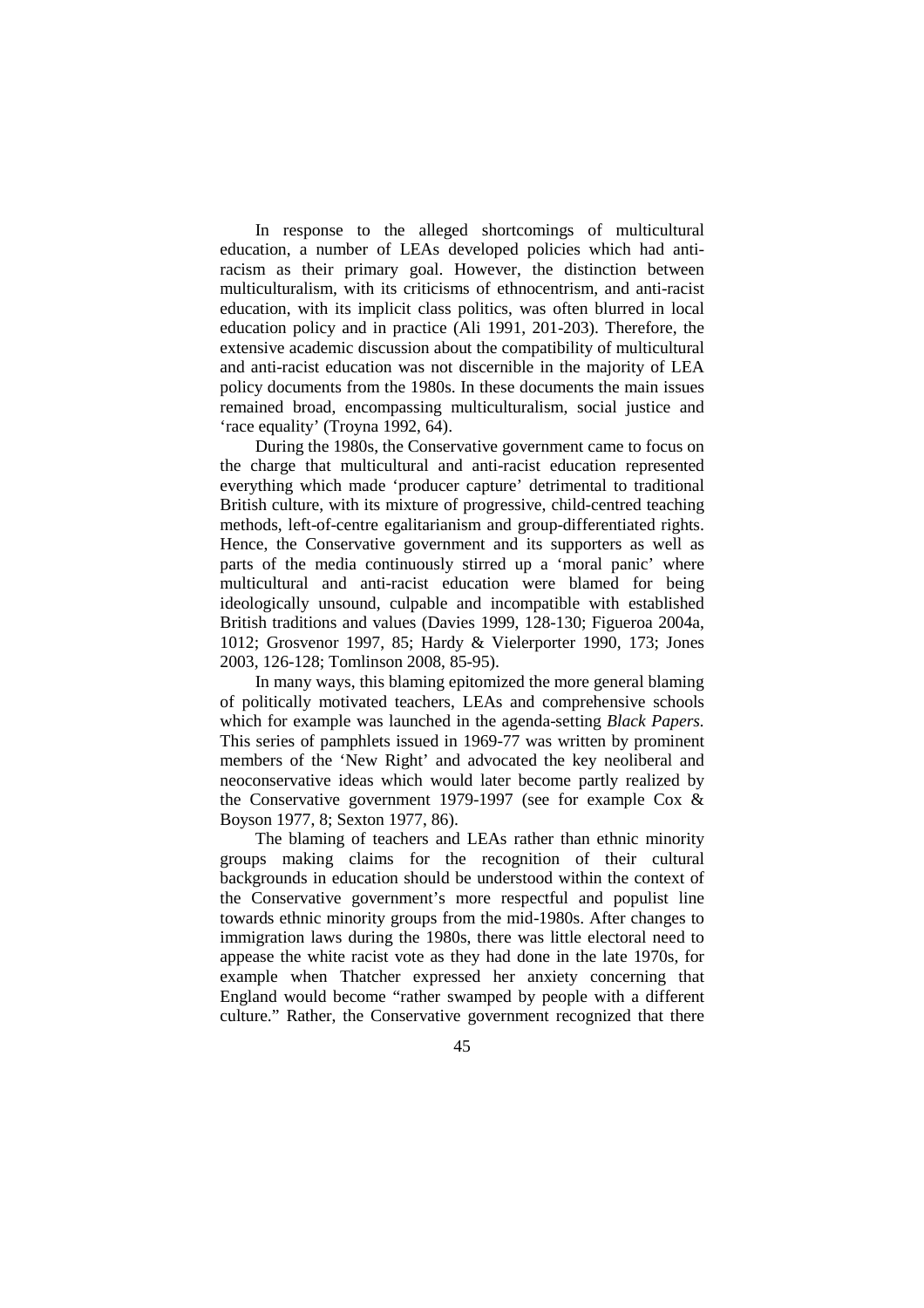was much to be gained in urban marginal constituencies from courting ethnic minority groups and Thatcher herself on the night of the general election in 1987 declared that the next target would be the inner cities. Against this background, the government chose to put emphasis on the neoliberal strand in its 'New Right' ideology and attacked the parasitic and socialist 'anti-enterprise culture' promoted by Labour and its offsprings such as multicultural education and antiracism (Ali 1991, 195-211; Corner & Harvey 1991, 10-11).

Accordingly, the Conservative government blamed Labourcontrolled local authorities for communist tendencies and economic wastefulness. Since the local councils were legitimately elected Thatcher first chose the indirect avenue of indicting their economic wastefulness. In June 1984, the government published a list of 18 local authorities required to reduce the rates paid by local residents (known as the so-called 'rate-capping'). Sixteen of them were controlled by Labour, including a number of those most engaged in anti-racism: ILEA, Brent, Camden, The Greater London Council, Hackney, Haringey, Lambeth and Islington (Joppke 1999, 236-245; Thatcher 1993, 591-613). These demands reduced the ressources of LEAs and schools to support multiculturalism in education (Grinter 1994, 162-166).

Especially the ILEA had long been a favourite target of the Conservative government (Ali 1991, 205) and the ERA abolished it all at once by 1 April 1990 and replaced it with LEAs in each inner London council (DES 1988, section 162-163). These provisions should be seen in the light of that the ILEA since the publication of its policy on 'multiethnic education' in 1977 had been a leading proponent of multiculturalism. This policy proposed multicultural education and mother tongue tuition as part of the curriculum (Figueroa 2004a, 1008). In addition, the ILEA integrated the 1977 EEC Directive in its official language policy and suggested that mother tongue tuition should be developed for those pupils for whom English is not the mother tongue (Brook 1980, 243). Thus, the ILEA became a pioneer among those few LEAs who chose to offer mother tongue tuition in some form (Tomlinson 1987, 114). Six years later, the ILEA endorsed anti-racism with *A Policy for Equality: Race*  (Joppke 1999, 242). As the largest LEA in the country, the ILEA during the 1980s retained its key role in setting an explicit and deliberate multicultural and anti-racist agenda in education. The efforts were backed by the ILEA Research and Statistics Branch which exceptionally evaluated the examination results of all ethnic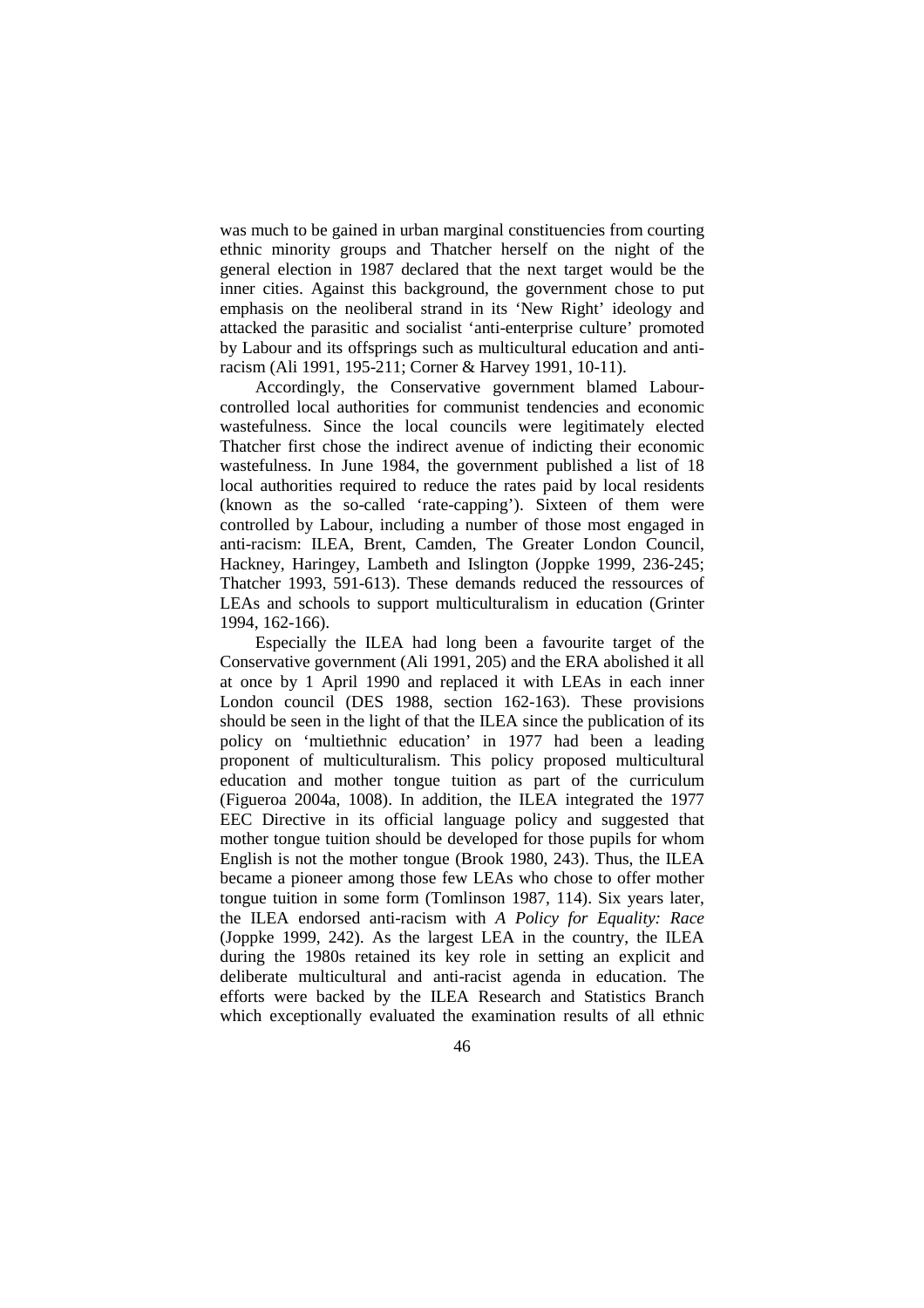groups in the authority within the contemporary paradigm of 'school effectiveness' (Tomlinson 2008, 86-88).

The attacks on the ILEA throughout the second reading of the Education Reform Bill by Conservative MPs recapitulated the blaming of LEAs engaged in multicultural and anti-racist education. The blaming had been anticipated by Thatcher's introduction of the forthcoming Education Reform Bill at the Conservative Party Conference in 1987. Here, she declared that the opportunities of children in the inner cities were "snatched away from them by hardleft education authorities and extremist teachers" who taught them anti-racist mathematics, "whatever that may be" (Tomlinson 2008, 94- 95).

However, rather than the explicit dismissal of multiculturalism in education, the Education Secretary and the Conservative MPs James Pawsey in the House of Commons accused the ILEA for low standards, economic excesses and failure in preparing children for later life. Thus, the bill was meant to indicate that the government finally took on their responsibilities to the nation after a period when some education authorities with the ILEA as the prime example had proved incapable in living up to their duties (House of Commons 1987, 780, 829).

According to the bill, the ILEA was not to be abolished all at once. Instead, the bill proposed that the Inner London Boroughs would be allowed to apply to opt out from the ILEA from April 1990. However, in the final ERA the ILEA was to be totally dismantled. In that respect, the MPs Heseltine and Boyson were major proponents for the swift abolishment of the ILEA (House of Commons 1987, 823, 842). Boyson had since the mid-1970s been criticizing the ILEA for economic wastefulness and "militant teachers" (Boyson 1975, 118- 119).

Another chief opponent of the ILEA, MP John Bowis (Ball 1990, 55-56) recapitulated the blaming of the ILEA with the claim that the (House of Commons 1987, 839):

... abolition of ILEA would be to the general benefit of mankind - particularly mankind in inner London (...) ILEA is a heavy-spending authority and a heavily under-achieving authority. It is bottom of the league and bottom of the class.

In this way, the ERA with its direct intervention in local curriculum development and the particular blaming and abolition of the ILEA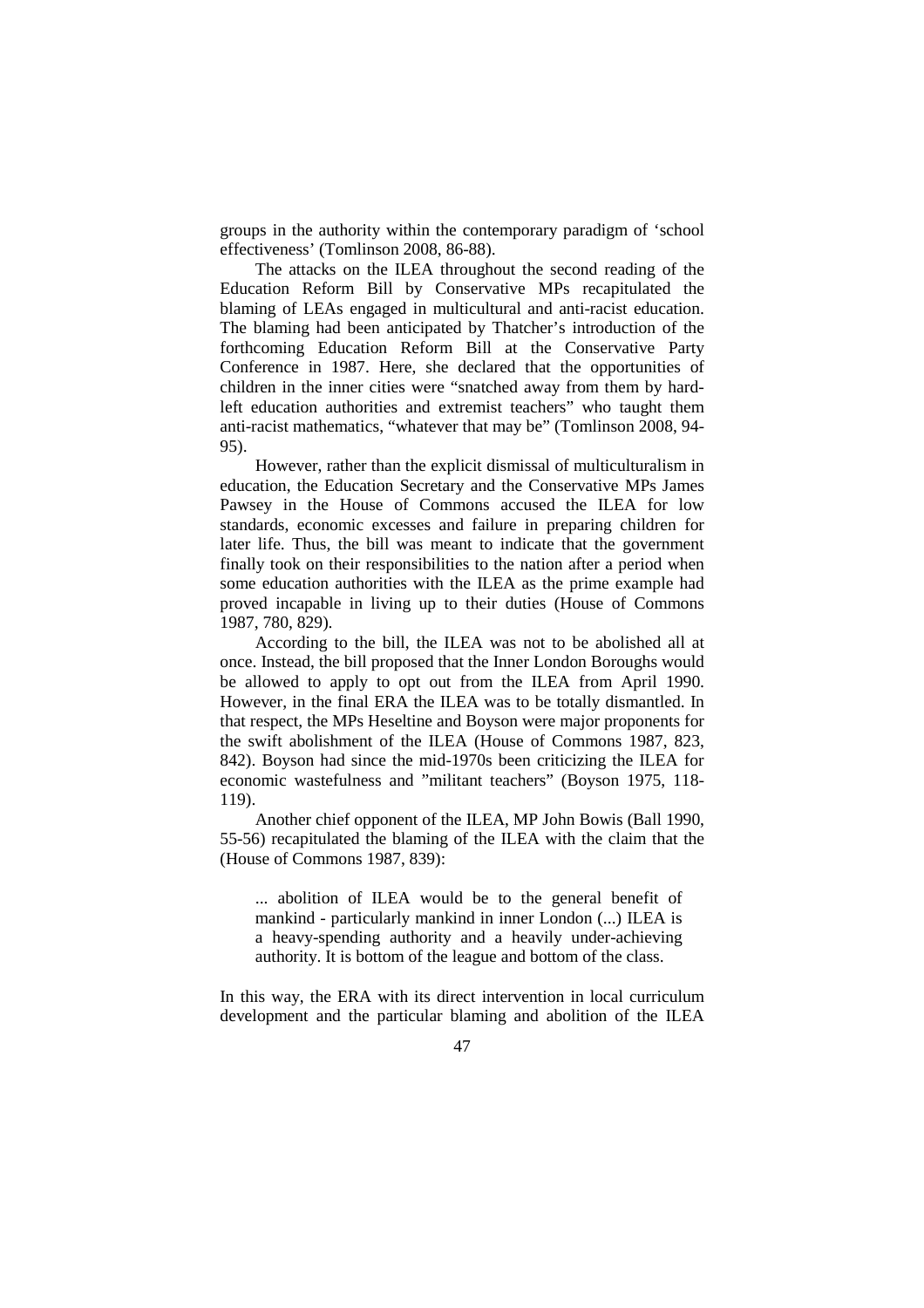anticipated that the forthcoming NC would rectify the 'misguided relativism' of multicultural and anti-racist education.

## **The monocultural curriculum**

This section argues that the ERA circumscribed local curriculum practices with the National Curriculum based on monoculturalism. Thus, the main expression of the narrowing effects of the ERA on the scope for multiculturalism was that the National Curriculum subsequently crowded out multicultural and anti-racist education due to curriculum overload and a stronger focus on assessment.

The ERA established the governmental body of the National Curriculum Council (NCC). The NCC was meant to carry out the duty of the Secretary of State to specify the attainment targets and programmes of study of the NC (DES 1988, section 14). In the wake of the ERA, the NCC developed the idea that a broad and balanced curriculum should also include three forms of cross-curricular elements mostly to be taught through foundation subjects, including six 'skills', five 'themes' and two 'dimensions' (See appendix F). However, the status of these elements remained opaque or nonstatutory in the following years, not least the dimension concerning the preparation of pupils to live in a multicultural society (Figueroa 1999, 290-291; Hughes 1997, 191; Pumfrey 1994a, 33, 47).

The NCC gave the task of specifying the attainment targets and programmes of study to subject working groups operating between 1988 and 1991. Their reports were subsequently translated into Statutory Orders meant to provide the basis for teaching in all statemaintained schools. These subject working groups were put under pressure by Thatcher, Baker and the Education Secretary Kenneth Clarke (1990-92). Especially the English and History groups were censored in their work. Clarke for example personally cut the bits he did not like in the History report (Arnot 1989, 24-28; Ball 1990, 185- 198; Hughes 1997, 187-188; Tomlinson 2005, 61-64; Tomlinson 2008, 95).

As a result, the English and History reports turned out to be based on monocultural 'centric' knowledge systems which made them largely incompatible to curriculum approaches like multicultural and anti-racist education (Troyna & Hatcher 1991, 287-292). In addition, the Statutory Order of English was based on an Anglo-centric perspective and took English as the self-evident norm in relation to mother tongue. Thereby, the multilingual identities of ethnic minority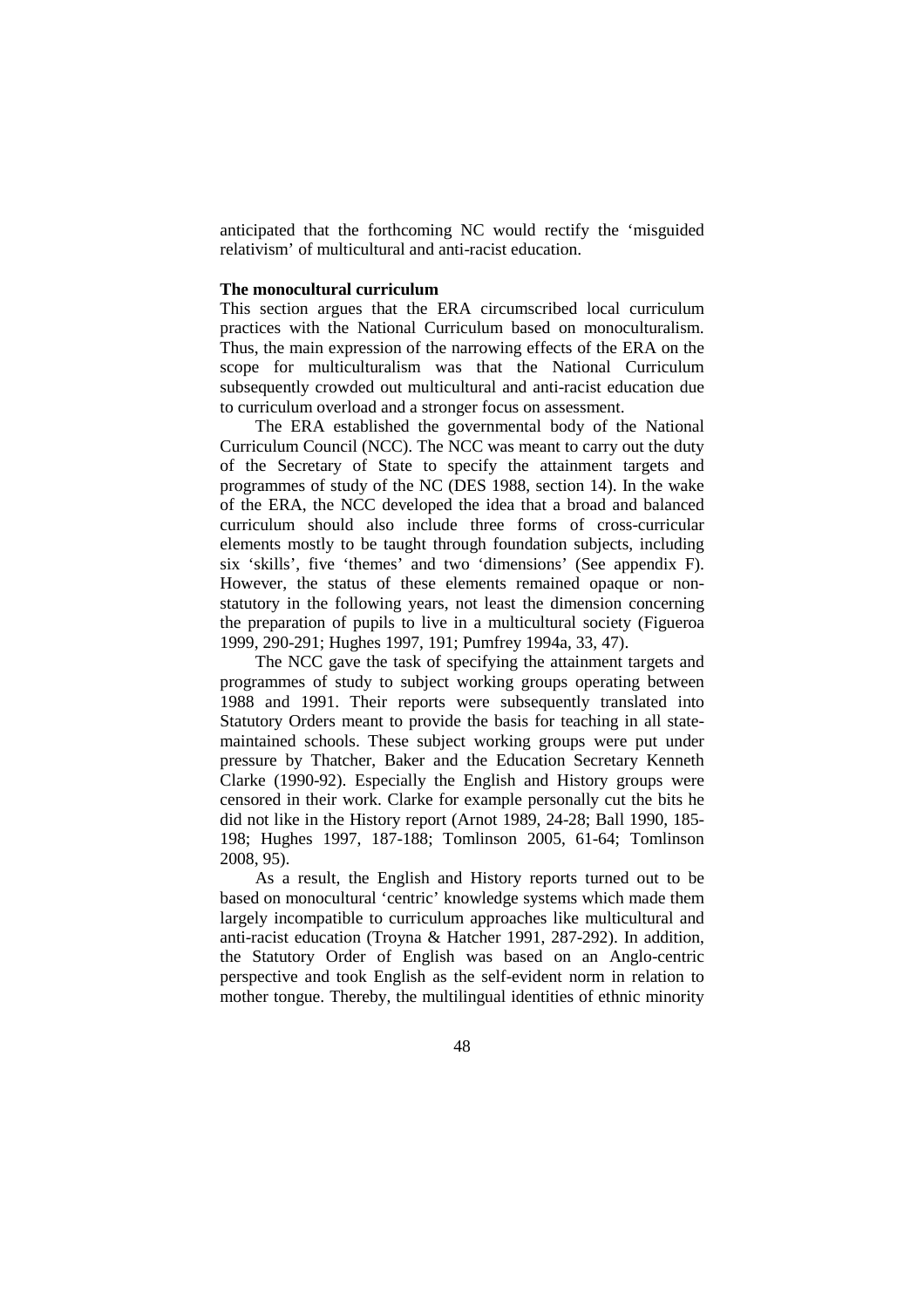pupils within England were denied, apart for those of Welsh, Gaelic and Scottish origin (Verma et al. 2000).

Furthermore, the monolingual language policy became expressed with the provisions that the teaching of ethnic minority languages was limited to secondary education under the umbrella of Modern *Foreign*  Languages (Anderson 2008).

The emphasis on monoculturalism also became expressed in relation to Religious Education. The ERA relied on the Education Act 1944 with its provisions that Religious Education should "reflect the fact that the religious traditions in Great Britain are in the main Christian whilst taking account of the teaching and practices of the other principal religions represented in Great Britain" (DES 1988, section 8).

In the House of Commons, Baker clarified the background of defining Religious Education as the only subject forming part of the 'Basic Curriculum' (see appendix F). Unlike the foundation subjects of the National Curriculum which were to be decided by secular bodies on a national level, the content of Religious Education would be defined locally among schools, LEAs and the churches in Local Standing Advisory Committees on Religious Education. Baker declared that this construction of the subject strengthened its status compared to the Education Act 1944 and was in accordance with the preferences of the church organizations (House of Commons 1987, 774).

In that respect, the ERA provisions were heavily influenced by the Bishop of London and Baroness Caroline Cox, a member of the neoconservative Hillgate Group (Tomlinson 2008, 96). Thus, with more statutory sections on Religious Education and the daily act of collective worship than any previous act, the ERA strengthened the position of religion in all state-maintained schools. In this way, the ERA effectively put Christianity at the centre of school education since its superior position in the curriculum as well as collective worship was not to be disputed (Gundara 2000, 70; Hargreaves 1993, vii-viii).

Therefore, the claims that the National Curriculum embodied a supposedly universal culture opposed to any particularities of 'race' or 'class' disguised that the curriculum was to be based on a monocultural framework (Figueroa 1999, 291-293; King 1993, 13; Troyna & Hatcher 1991, 287-292).

In addition, the Conservative government's hostility towards multiculturalism became expressed in two ways at the stage of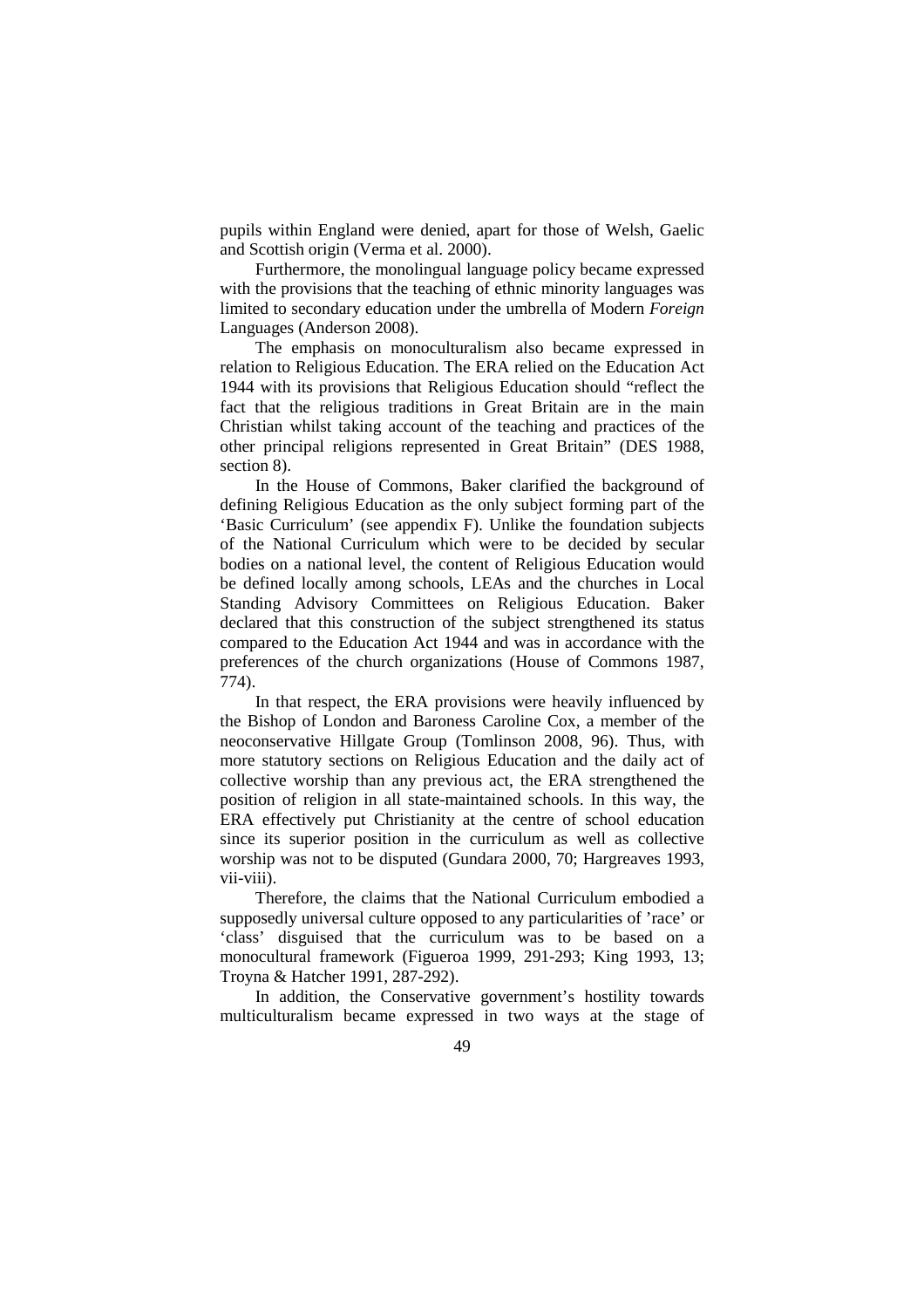curriculum formulation in relation to the cross-curricular multicultural dimension nominally included in the Whole Curriculum (see appendix  $F$ ).

First, the non-statutory guidance about the multicultural dimension produced by a working group established by the NCC was never published (Grinter 1994, 162-166; Tomlinson 1993). Second, the treatment of the multicultural dimension in the Statutory Orders for the ten foundation subjects in the National Curriculum was flawed. The working groups were asked by the NCC to produce a section about the multicultural dimension but some of them refused, for example the Science and Math groups which argued that multicultural education caused confusion among pupils (Arnot 1989, 28). Furthermore, in the translation from reports into Orders the sections about multiculturalism produced by the remaining working groups were abridged into bland uncontroversial statements (Grinter 1994, 162-166).

Due to the absence of substantial guidance, the NCC referred to the less controversial cross-curricular theme citizenship when people made inquiries about multicultural education. However, like the other non-statutory cross-curricular elements citizenship education was also sidelined in school practices at this point (Chitty 2004, 179-183; Figueroa 2004b, 232-234; King 1993, 12).

The background was that the ERAs amalgam of neoliberalism, monoculturalism and subject working groups eager to promote their field resulted in an overloaded yet fragmented curriculum. In addition, the expansive assessment framework put pressure on school practices. Therefore, living up to the statutory requirements of the subject-based NC took precedence over the non-statutory cross-curricular elements in practice (Ball 1990, 190-193; Wolf 2002, 221-223).

Altogether, the ERA hence effectively crowded out multicultural and anti-racist education and the general scope for letting the curriculum reflect the cultural diversity in English society was diminished. In this respect, the reduced influence of LEAs in curriculum policy was an important factor since the advisers employed by the LEAs had previously played a key role in the development of multicultural education and anti-racism. During the two years following the ERA the shares of LEAs claiming to have policies about multicultural and anti-racist education dropped from two-thirds of LEAs to less than a sixth. A number of multicultural advisers in LEAs lost their jobs while the remaining had to align to the monocultural framework. Therefore, each school should take up the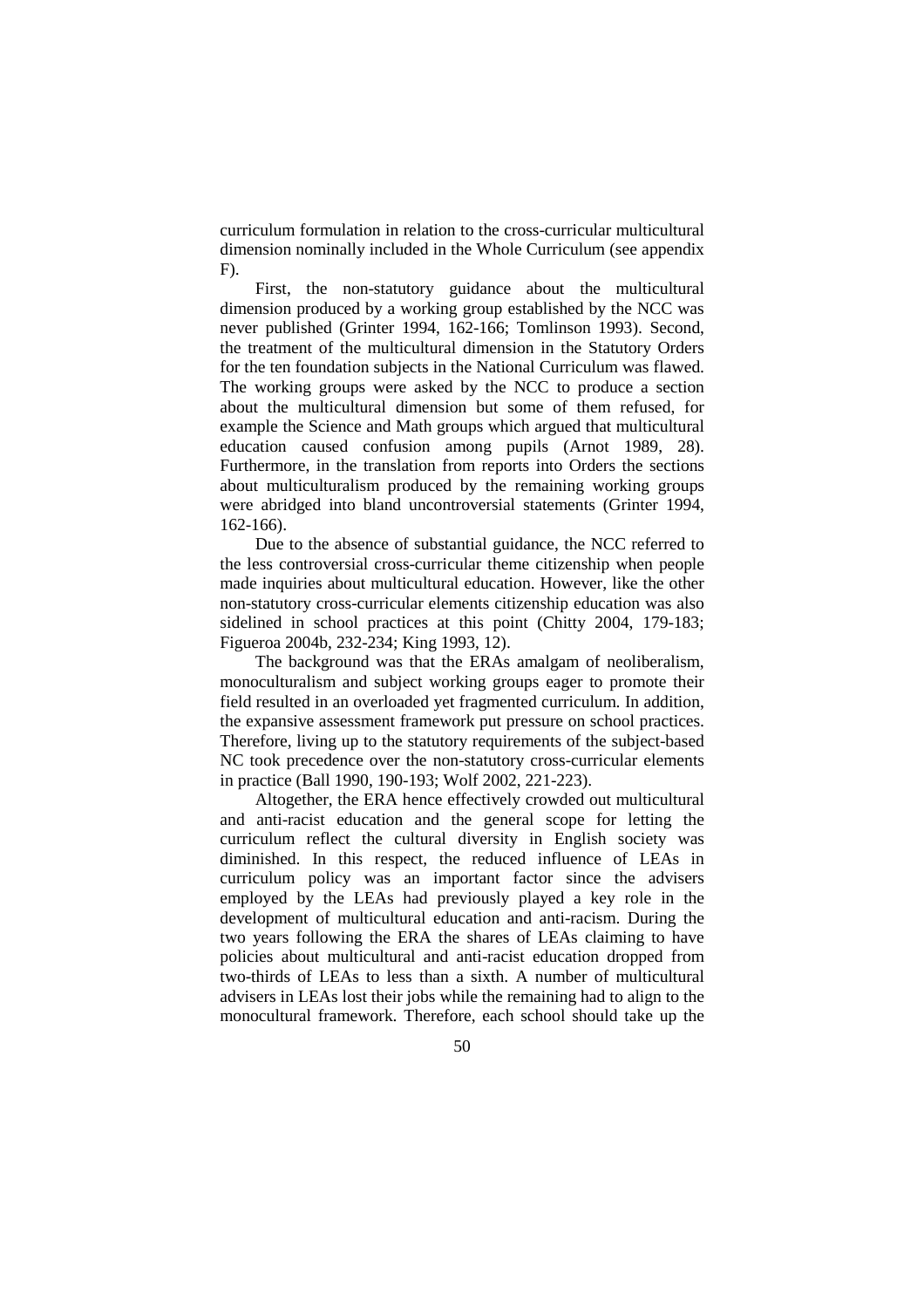issue on its own initiative without any guidance from central authorities. This was not likely due to the curriculum overload and the competitive pressures to perform within the monocultural framework (Chitty 2004, 127-131; Davies 1999, 130; Figueroa 1999, 293; Figueroa 2004a, 1013-1015; Grinter 1994, 162-166; Joppke 1999, 245; King 1993, 7; Kirk 1989, 37; Tomlinson 2008, 96, 115; Verma 1994, 8; Verma & Darby 2002, 19-22; Whitty et al. 1994).

In the same period, the narrowing effects of the ERA on the scope for multiculturalism in education were supplemented by the revision of the Section 11 funding arrangements. The revision took place around 1990 and resulted in a re-focused orientation towards English language learning and bound the funding system up with the curricular demands laid down by the ERA (Tomlinson 2008, 114). This development should be understood against the background that the scope of funded activities widened during the 1970s, in accordance with the emergence of multiculturalism on the local level. Thus, from its original narrow focus on supplementary English language learning to newly arrived children from the Commonwealth, Section 11 funding was also in practice used to support narrow and broad forms of multicultural and anti-racist education in mainstream classes as well as minority language learning. However, until the end of the 1980s, state authorities had little overview of the forms of activities Section 11 funding actually supported on the local level (Blair & Arnot 1993, 266-267; Figueroa 2004a, 1003, 1015; Verma et al. 2000).

In the end of 1988, a Home Office report concluded that a more clearly defined framework was required to ensure that Section 11 funding was "effectively" used. Furthermore, the definition of the target group was found to be outdated since non-Commonwealth ethnic minorities with similar needs were not formally included in the provisions. Subsequently, the Home Office in 1990 laid down "effectiveness" criteria with measurable targets oriented towards English language learning and the NC along with demands for strengthened evaluation on the local level (Julios 2008, 109; Pumfrey 1994b, 261-265).

Furthermore, in November 1992 the Home Office announced drastic reductions in Section 11 funding from 1994 (See appendix G ). At the same point, it was reiterated that the sole aim of the funding system was to support English language learning for those children with another mother tongue than English. Accordingly, it was stressed that Section 11 grants was not considered appropriate for initiatives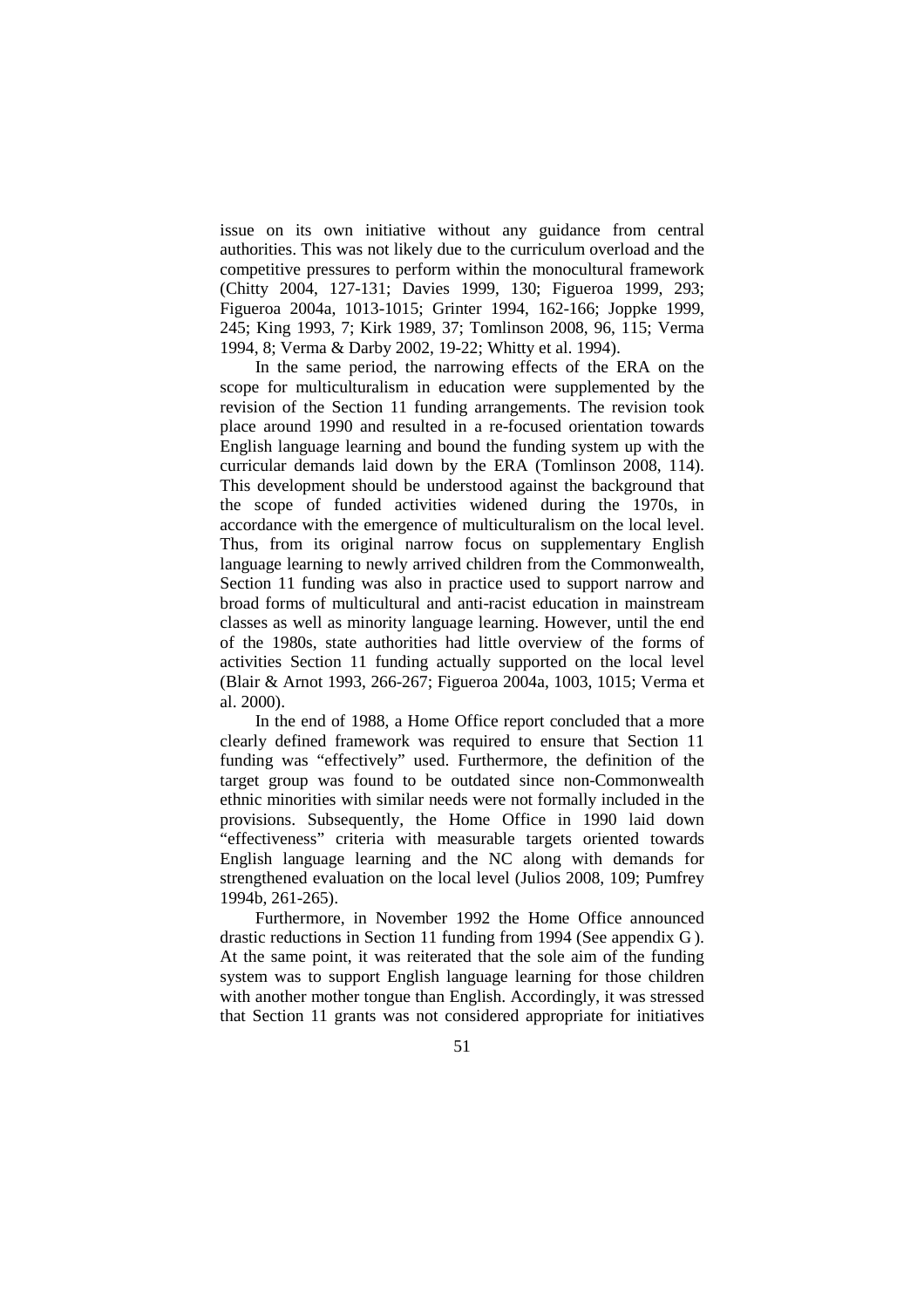aimed at the "maintenance of religious, artistic, cultural and linguistic traditions among ethnic minority communities" (Pumfrey 1994b, 264). In this way, the revised Section 11 funding arrangements effectively rendered curriculum projects meant to extend the 'traditional English curriculum' outside the scope of state funding (Blair & Arnot 1993, 266-267; Verma et al. 2000).

Thus, while the 1993 Local Government Act (Home Office 1993) realized the recommendations of the Home Office report from 1988 and formally expanded the target group for Section 11 funding to include all ethnic minority pupils, the scope of learning activities had already been aligned to the monocultural aims. With these arrangements, Section 11 funding continued to operate until New Labour replaced it with the "Ethnic Minority Achievement Grant" in 1998.

Therefore, the period around the ERA and its promotion of the market form also constituted the point where state authorities effectively undermined the development of a more multicultural curriculum carried out by schools and LEAs. Together, the overloaded monocultural curriculum, the alignment of Section 11 funded activities, the assessment arrangements and the exposition of schools to market forces effectively crowded out multicultural and anti-racist education. Hence, the scope for multiculturalism in the curriculum was diminished. This showcased that the equality of opportunity to perform within the market form was merged with the monocultural idea of equality as uniformity; while pupils were individually granted the freedom to perform at the level of their shared human nature, equality was reduced at the cultural level. In other words: pupils were set free to perform within a monocultural framework.

In that respect, it was crucial that multiculturalism and antiracism became part of the left-right political struggle. The Cold War had still not come to its conclusion and the Conservative government successfully stirred up a 'moral panic' where those LEAs most engaged in multiculturalism were blamed for communist tendencies and being 'looney lefties'. The fact that the Conservative government at the same time quite successfully courted the ethnic minority groups reflects that the Conservatives were skilful in employing the 'New Right' amalgam of neoliberalism and monoculturalism.

In that respect, the Conservative government took advantage of the problem inherent in anti-racism, namely the belief that a shared experience of oppression in England coupled with the recent experience of colonialism was sufficient to overcome the numerous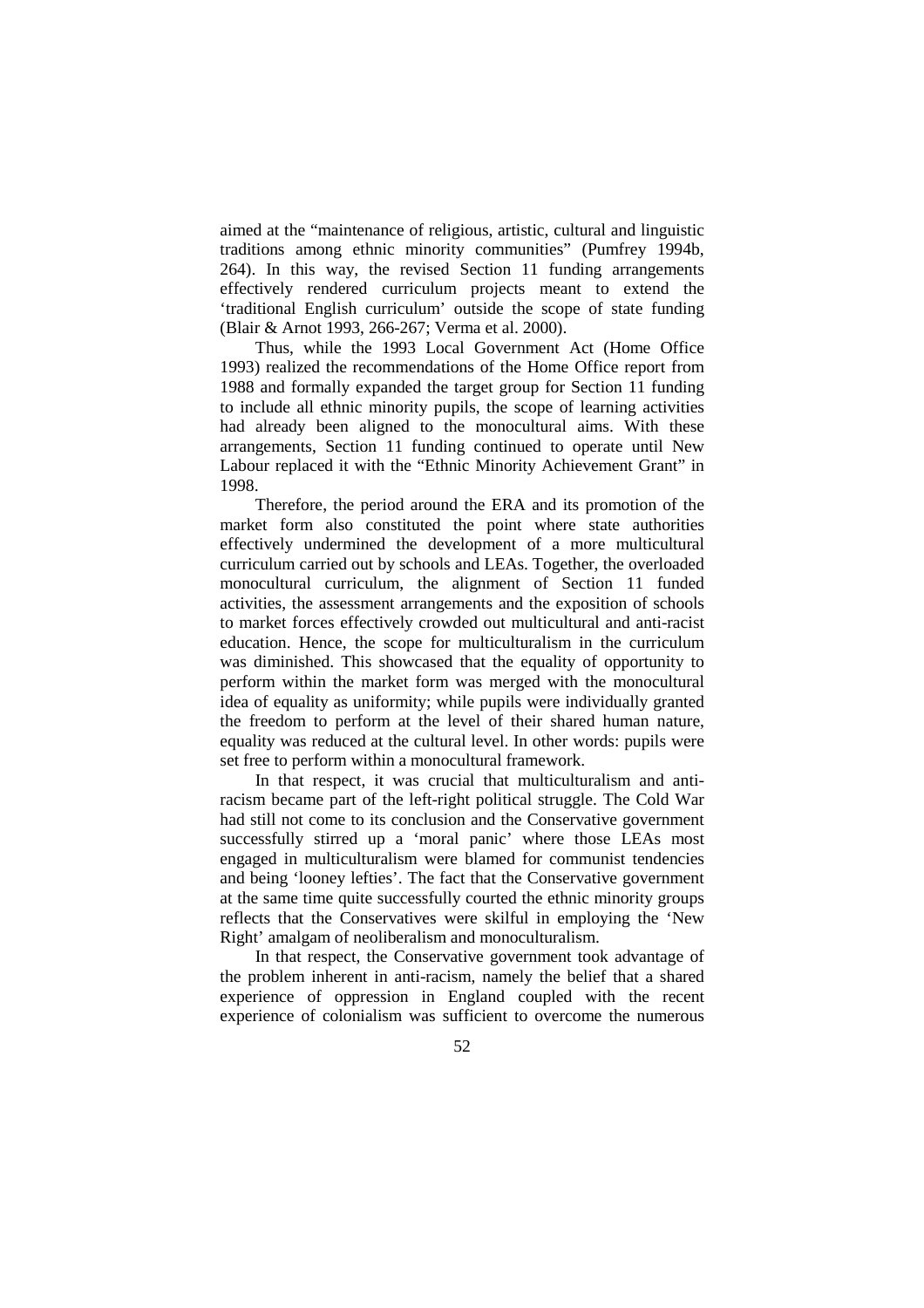differences among 'black' communities. Actually, the campaigning against anti-racism began from within the ethnic minority communities as they became affected by the issues of class, gender and other pressures that had previously been more subordinated their common experience of marginality in English society. In that respect, the later renowned sociologist Tariq Modood in 1988-89 argued that the left was blind to its own brand of assimilation, that is, "become 'black' and fight racism", and that many opted for the Conservative form of assimilation with its emphasis on enterprise and individual responsibility in an allegedly colour-blind society. Symptomatically, a number of local councils by 1989 had dropped the usage of the term 'black' and the Commision for Racial Equality changed its ethnic monitoring categories, with Asian no longer being included as a subdivision in the 'black' category. Instead, Indian, Bangladeshi, Pakistani and Chinese became 'colourless' categories. It should be mentioned that on the other hand, anti-racism inspired some Conservative local councils to adopt 'race awareness' training. Official government information in the late 1980s also began to look like the material from Labour-controlled local authorities from the early 1980s with photos reflecting the cultural diversity of English society (Ali 1991, 195-211).

However, the adoption of such practices do not alter that the curriculum established with the ERA was basically monocultural and that the curriculum to this day remains an expression of cultural majoritarianism. The revisions of the Education Acts in 1996, 2002 and 2006 provide very little evidence of substantial multicultural developments in the curriculum (See appendix H for an overview over main revisions in the English school curriculum 1988-2006).

In this way, the mid-1990s marked the point from which both the Conservative Party and Labour sustained a consensus that the school curriculum should be slimmed down to emphasize the 'basics' of English literacy and numeracy and the core subjects of English, Math and Science (Figueroa 2004a, 1015; Julios 2009, 133-135; Tomlinson 2005, 83).

#### **Denmark**

This analytic section will justify the argument that the adoption of neoliberal ideas in the regulation of the Danish curriculum has been accompanied by monocultural identity politics, with the strengthening of Danish language learning and the effective undermining of mother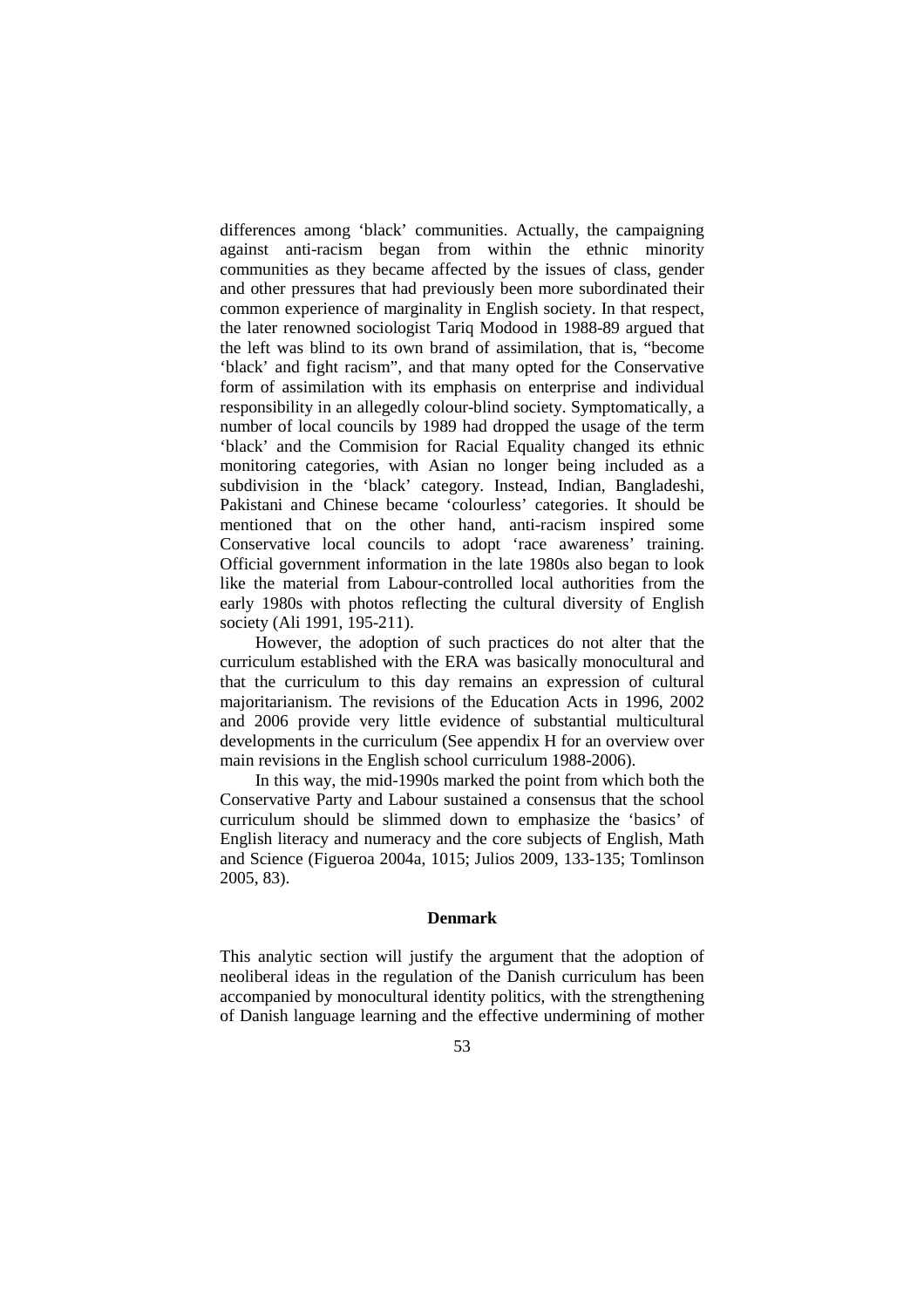tongue tuition as the main expressions. Furthermore, blaming has mainly targeted ethnic minority parents while confrontation with the educational establishment has been rather subdued. In the justification of these arguments, the following sections will discuss the provisions of five acts passed in the period 2002-2006 (See appendix J for an overview) and the ideas underpinning them, namely Act 300 (2003), 313 and 572 (both passed in 2006), 412 (2002) and 477 (2004).

### **Neoliberal curriculum regulation**

Like in the English context, there has been a long run-up to the adoption of the market form in Danish education, corresponding with the gradual transition from a centralized hierarchic model towards 'aim- and frame-regulation' in the Danish public sector from the 1970s. In education, the transition especially became expressed from the 1990s with the introduction of freer school choice and "taximeter regulation", that is, where funding to institutions follows the students (Finansministeriet 1996; Jensen 2007) (See appendix I for three models illustrating the shift towards aim-and-frame regulation). However, this section will show that the market form was decisively consolidated in the period 2003-2006.

This section focuses on the provisions of acts 300, 313 and 572 and shows that they reflect the neoliberal principles that state authorities should be directly engaged in the definition of a centralized curriculum and the control of standards. In this way, the regulation of the Danish school curriculum became further embedded in systems of accountability modelled according to the bi-dimensional pattern of educational control, that is, ensuring accountability of system output 'upwards' towards state authorities, and 'downwards' towards parents. Unlike the English context, the regulation of the school curriculum in Denmark has involved the state authorities' statutory allocation of time periods for various curriculum contents. On the other hand, the syllabuses still largely remain to the discretion of local councils and schools albeit the introduction of 'canons' is eroding this longstanding principle in the Danish Folkeskole.

Act 300 of 2003 involved a centralization of the Folkeskole curriculum. The Minister of Education was given the powers to lay down final as well as intermediate "Common National Objectives" (In Danish: "Fælles Nationale Mål") for all subjects in class 0-10. These objectives replaced the previous *statutory* final and *guiding* intermediate objectives (UVM 2003a, section 10, subsection 2).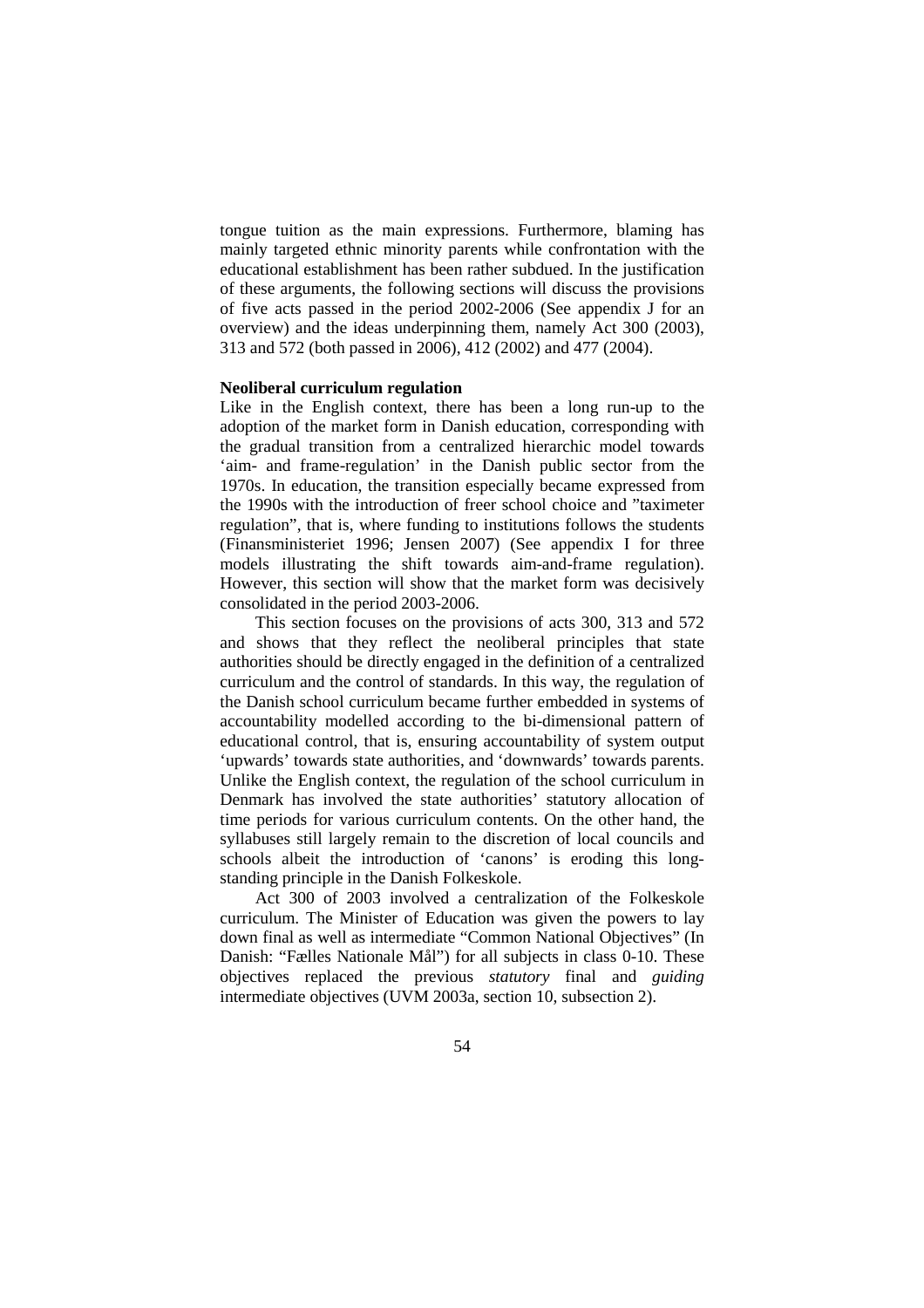Hence, Act 300 drew on the provisions of the 1993 School Act and the curriculum project "Clear Objectives" ("Klare Mål") initiated in 2001 towards the end of the previous centre-left government. The 1993 School Act was in itself an expression of the shift towards the market form since it gave the Minister of Education the authority to define statutory final objectives within the "central knowledge and skills areas" ("centrale kundskabs- og færdighedsområder") of various subjects (UVM 1993, section 10).

In this way, the 1993 Act entailed a centralization of the curriculum compared to the School Act of 1975 which only laid down a single statutory 'central knowledge area', namely that of the subject Christian Studies ("Kristendomskundskab") which was to be centred on the Evangelical Lutheran Christianity of the Danish National Evangelical Lutheran Church. Otherwise, the 1975 Act defined the general preamble, a statutory range of fifteen subjects to be taught, the general purpose of each subject and the class levels in which to teach them. Thus, the definition of curriculum content within the subject range was to the discretion of the individual school which should draw up their own syllabus (UVM 1975, section 1, 4, 5, 16; See appendix K for an overview of the centralization of the Folkeskole curriculum 1975-2006).

Concerning the intermediate objectives, Act 300 drew on the curriculum project "Clear Objectives" which complemented the final objectives introduced with the 1993 School Act with *guiding* intermediate objectives on certain class levels, with the phrase "Expectations for what the pupils in general is able to and know within the area" (In Danish: "Forventninger til, hvad eleverne almindeligvis kan og ved inden for området". UVM 2001, section 1). Thus, Act 300 converted these "expectations" into statutory intermediate objectives (see appendix K).

Act 313 of 2006 supplemented the "Common National Objectives" introduced with Act 300 with two main elements to strengthen the control of standards: "National Tests" during the course of compulsory education and an elaboration of the already existing final exams in class 9. First, the "National Tests" would include six subjects, starting with Danish in class 2, and be mandatory for all pupils. The National Tests were not to be covered by Act 880 of 2005 (UVM 2005d) concerning the obligation of schools to publish final exam results, aims, pedagogical orientation on their websites. The bill stated that this reservation was linked with the potential deepening of school segregation. The analysis of access to schools in Denmark will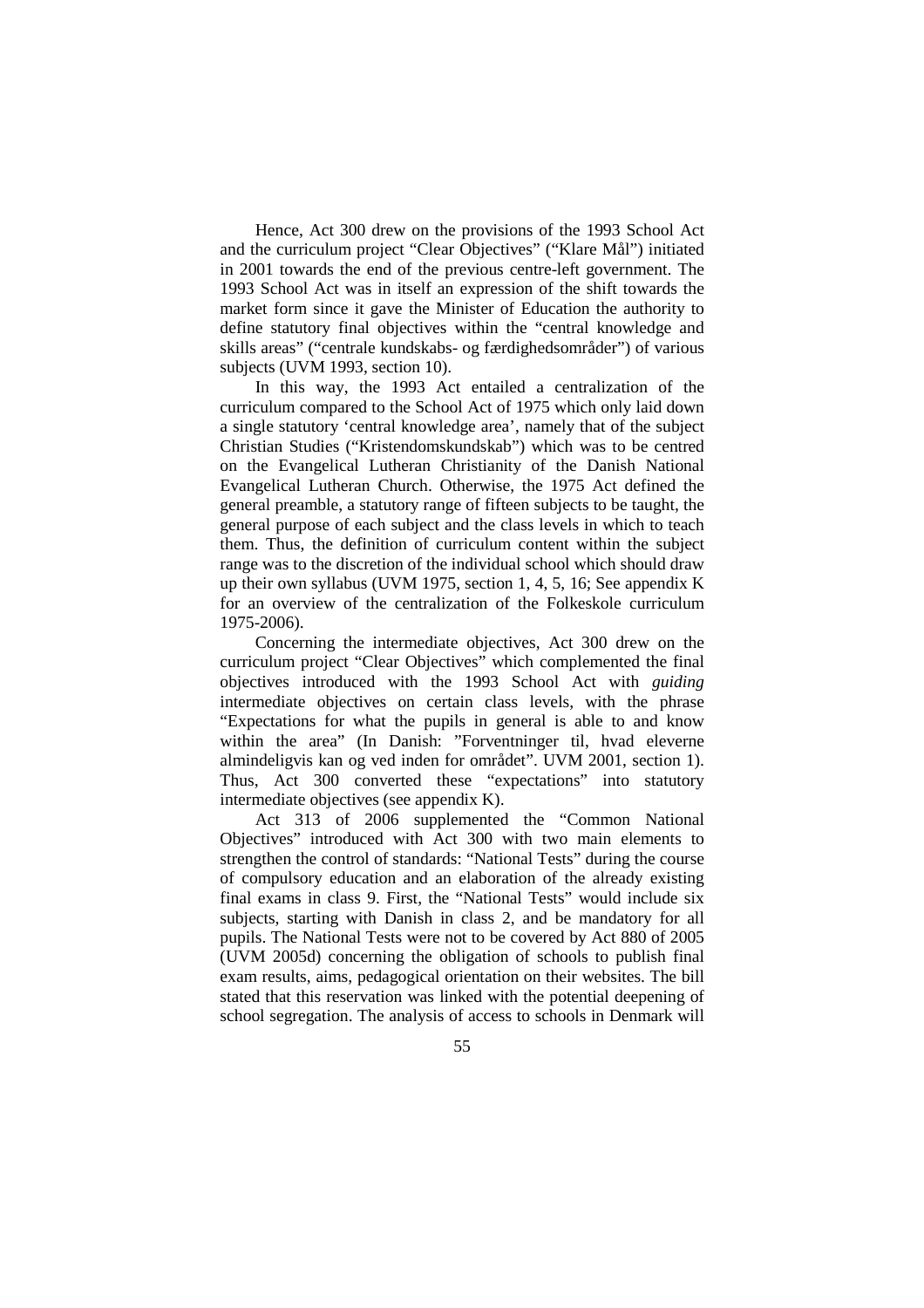return to this important point. Second, the previously *optional* final exams in class 9 were converted into seven *mandatory* exams. All pupils should be assessed in seven final exams: Written exams in Danish and Math, and oral exams in Danish, English and Physics/Chemistry. The remaining two exams should be decided by lot. In that respect, History, Social Studies and Christian Studies were included in the range of possible exam subjects. Unlike the National Tests, the average results from these final exams should be published on school websites (Jensen 2009, 249-264).

Finally, Act 572 involved a range of further accountability "tools" for the control of standards modelled according to the bidimensional pattern of educational control, ensuring school accountability 'upwards' towards the state authorities, and 'downwards' towards parents. These provisions therefore made further inroads into the autonomy of schools and local councils. The systems of accountability were expanded with for example the Minister's annual preparation of a "National Performance Profile" ("national præstationsprofil"), showing the national average results from the final exams and the National Tests. While the profile must not be published for the public, the profile would serve to provide feedback to the local councils and school heads about the results of their particular schools, thereby enabling the comparison between the local schools and the national results.

In addition, local councils were given the duty to prepare and publish an annual "Quality Report" ("Kvalitetsrapport") with various categories of information determined by the Minister of Education concerning standards and evaluation. In that respect, the Minister of Education was given new powers to make demands to the local councils to produce action plans, in the case of poor quality in a school. Finally, written pupil plans outlining personal test results and the intended follow-up were introduced to make schools and teachers more accountable towards parents and vice versa (Jensen 2009, 273- 281).

The period 2003-2006 thus saw a centralization of the Danish Folkeskole curriculum which is reminiscent of the introduction of the National Curriculum with the 1988 Education Reform Act in England. However, there are important differences in terms of curriculum governance.

The previous section showed that the three curriculum 'elements' of attainment targets, assessment arrangements as well as the programmes of study were all made statutory in England in 1988.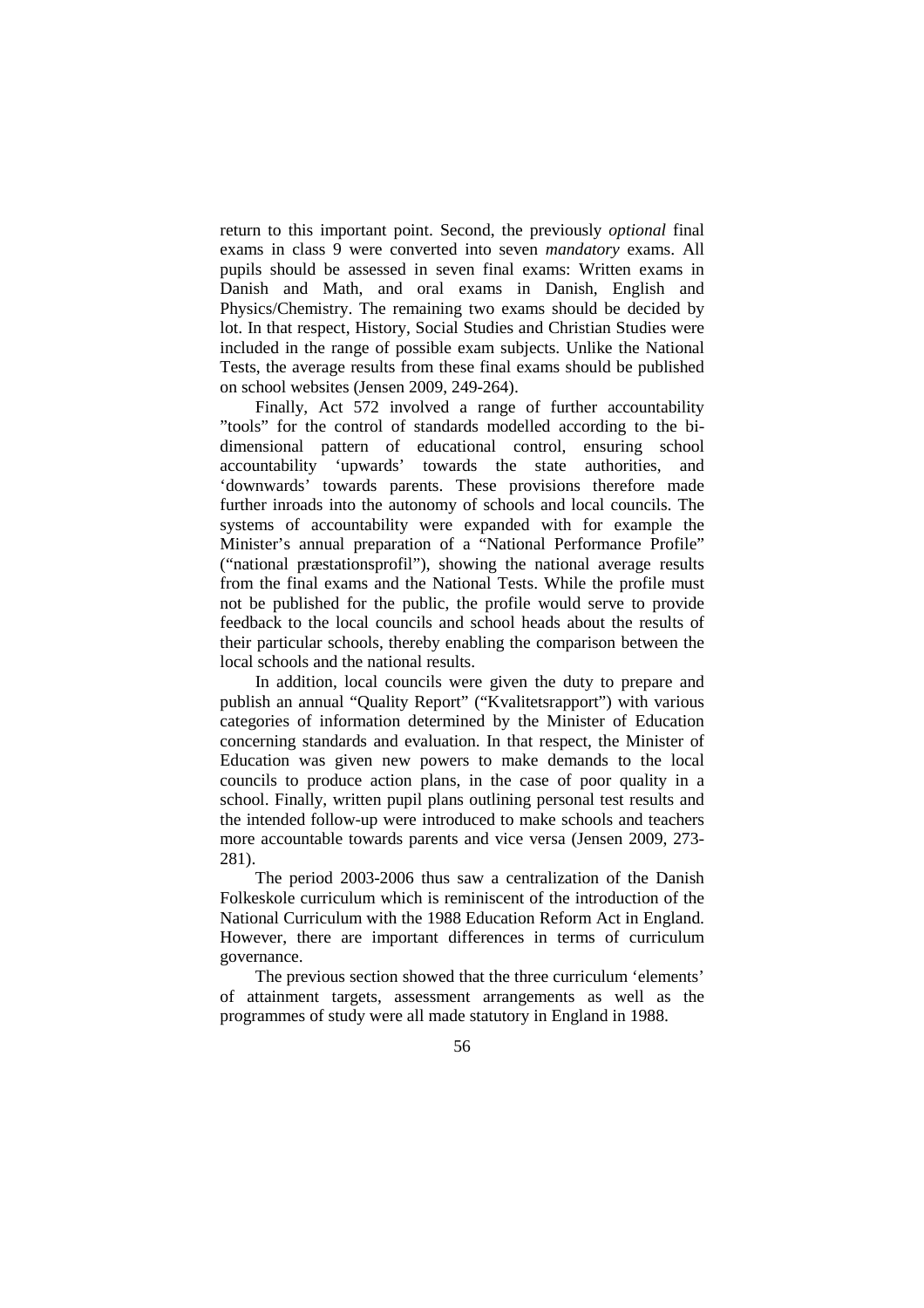In Denmark, the "Common National Objectives" (the equivalent of the English attainment targets) and the assessment arrangements in Denmark are also statutory. However, the "syllabus" (In Danish: "læseplan". The English equivalent would be the programmes of study) and the nearly identical "teaching manual" ("Undervisningsbeskrivelse", that is, a description of the development in the tuition towards the intermediate and final objectives in each subject. In 2009, the syllabus and the teaching manual were merged into a single document) are still largely to the discretion of the school level.

Still, the syllabus is embedded in simultaneously-loose-and-tight chains of accountability since Act 300 in great detail clarified the obligations of school heads, school committees and the local councils in laying down the syllabus (UVM 2003a, section 40, subsection 3; section 44, subsection 8, point. 1; section 45, subsection 3).

In this way, the curriculum in Denmark appear less centralized (see appendix K for an overview) than in England in terms of legislation albeit the introduction of 'canons' is scooping out local autonomy in these matters, a point to be discussed in detail later in this chapter.

On the other hand, curriculum regulation in Denmark is more time-led since Act 300 constrained the local autonomy in defining the time distribution between subjects. The Minister of Education was given the powers to determine a minimum annual number of lessons in relation to stages (class 1-3, 4-6, 7-9) and clusters of subjects (humanities, science and practical-aesthetic). In addition, Act 300 gave the Minister the powers to define a minimum number of hours for Danish and Math in the first stage (UVM 2003a, section 16). Act 572 in 2006 furthered the central time regulation when the Minister was given similar powers in relation to History in the intermediate stage (UVM 2006d, section 16).

These were the main provisions concerning curriculum regulation in the period 2003-2006. In the following section, it will be argued that these changes which are in accordance with Friedman's neoliberal principles were indeed underpinned by distinctive neoliberal ideas.

#### **Consensus for neoliberalism**

This section argues that there during the 2000s has been broad political consensus in the Danish context for the market form in compulsory education. However, it will be pointed out that there has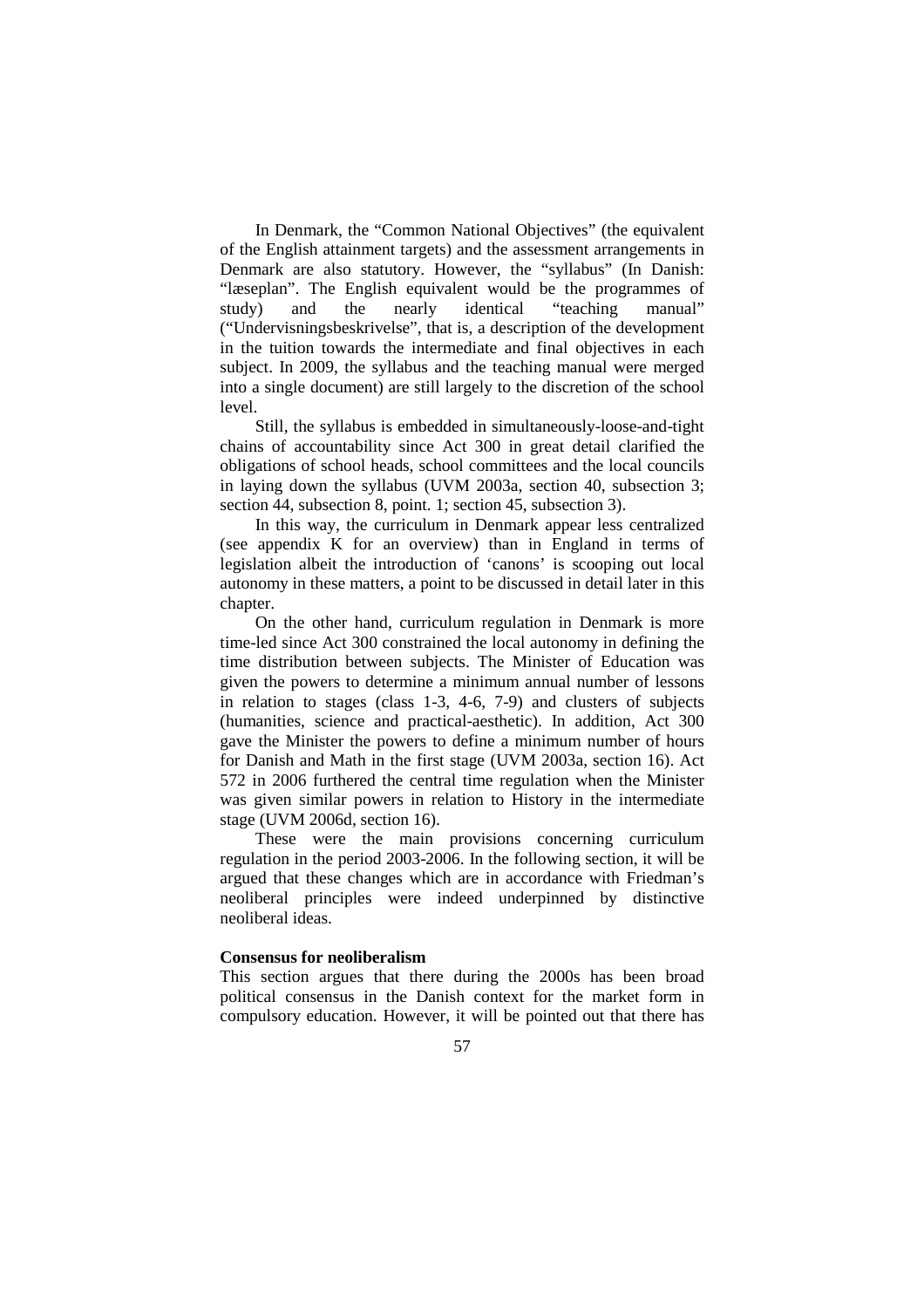been some contention between the major political parties concerning the degree of centralization, eventually resulting in the increasing centralization of the curriculum and the control of standards. In addition, it will be argued that the involved dismantling of 'producer capture' has been draped in the rhetorics of 'interest-convergence'.

The fundamental consensus about neoliberalism is indicated by that fact that the acts 300, 313 and 572 were all supported by a large majority of the two parties constituting the coalition government in power since 2001, *Venstre* (the Liberal Party) and *Konservative Folkeparti* ("Conservative People's Party"; hereafter CPP), the government's steady support party *Dansk Folkeparti* ("Danish People's Party"; hereafter DPP) as well as the largest opposition party *Socialdemokraterne*. Indeed, except Act 412 (2002), the bills discussed in the analysis were all passed by this large majority (See appendix L for an overview of the support for these and other recent school bills).

However, there have been some tensions between, on the one hand, the CPP and the DPP, and, on the other hand, the Liberal Party concerning the degree of centralization in relation to the curriculum and the control of standards. This was showcased during the preparation of Bill 130, leading to Act 300, when the CPP and DPP demanded statutory syllabuses for all subjects throughout compulsory education. However, they withdrew this demand when all other political parties and the Danish Union of Teachers opposed it. Instead, the two parties demanded the statutory objectives which became part of Act 300 as Common National Objectives (Olsen 2002). Subsequently, when the agreement had been settled, the CPP called for further state engagement in the control of standards. However, at this point, in the autumn of 2002, Liberal Minister of Education Ulla Tørnæs (2001-2005) suggested that there were no plans to introduce statutory tests in relation to the new statutory intermediate aims (Djørup 2002).

The provisions of Act 313 and 572 clearly indicate that by 2006 the demands of the CPP to strengthen the control of standards were met. By the mid-2000s, the term "culture of evaluation" (In Danish: "evalueringskultur") had become epidemic as the main rationale for the imposition of systems of accountability in education governance (Danish Government 2005; Hjort 2006a; Jensen 2009, 249, 265).

While the term was only made epidemic after the publication of the OECD Peer Review about the "*Quality and Equity of Schooling Outcomes in Denmark*" in June 2004 with its main recommendation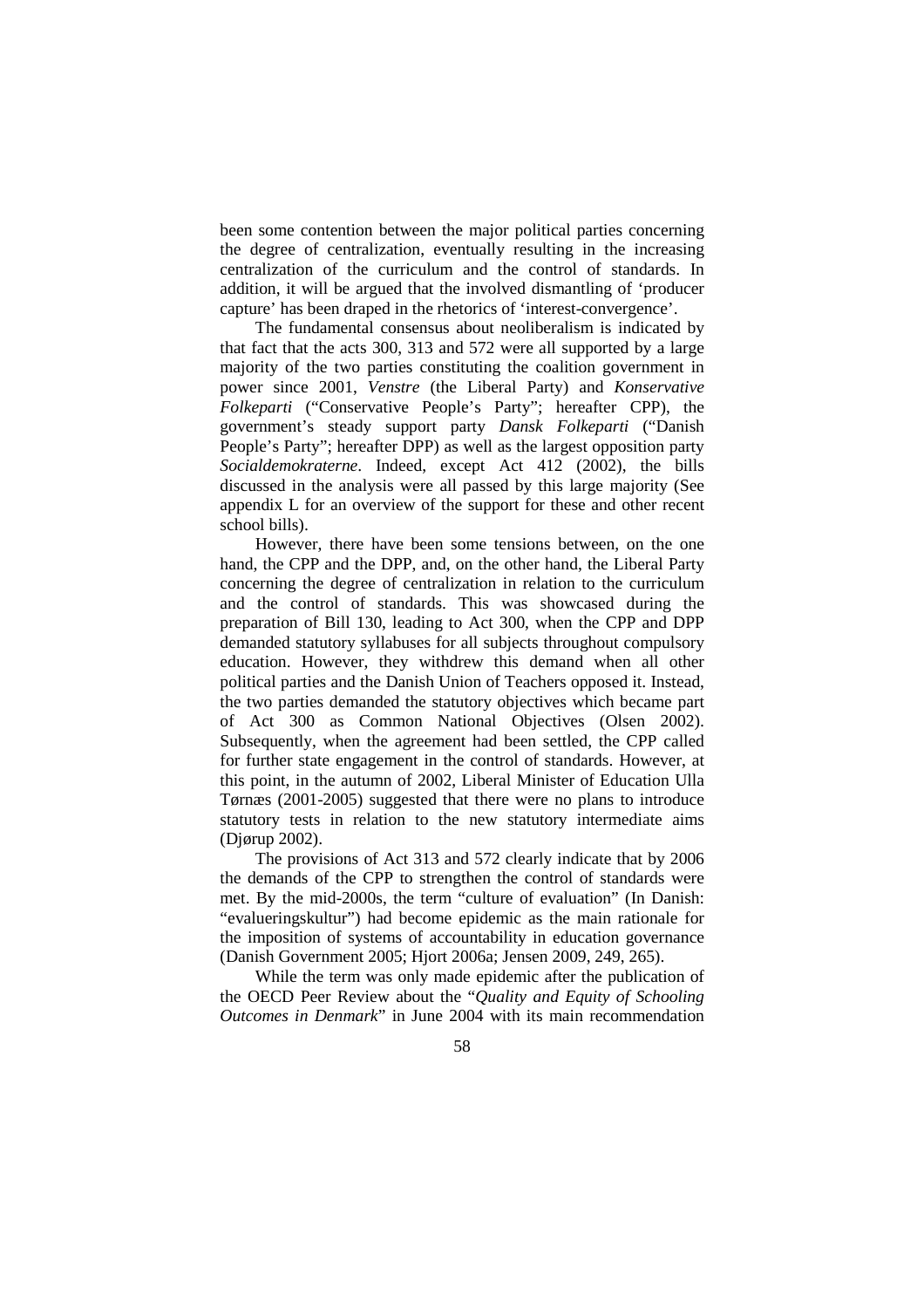that the Danish school system should create a 'culture of evaluation' to raise standards and promote equity (OECD 2004, 67-68), Tørnæs two months earlier had anticipated the conclusions of the Peer Review when she expressed that the Folkeskole needed to develop a 'culture of evaluation' and that the government therefore would introduce National Tests (Dahler-Larsen 2006, 7-18).

While there thus has been some contention concerning the degree of curriculum centralization among the supporting political parties, the readings and bills associated with the acts 300, 313 and 572 showcased the broad commitment to neoliberal ideas in education. Here, the parties with various emphasis presented the application of neoliberal ideas as levers for national competitiveness (Jensen 2009, 179-184, 265), individual responsibility and colour-blind equality of opportunity (Folketinget 2003, 1, 59, 65; Folketinget 2006a, 22; Folketinget 2006b, 34, 61; Folketinget 2006c, 51; Jensen 2009, 179, 188, 249-250. The transcripts of readings in the Danish parliament Folketinget available on its official website are organized according to number of speech. In the analysis of the Danish context, the citations hence refer to the particular number of the speech in the reading).

Accordingly, the provisions were also claimed to support the equality of opportunity for ethnic minority pupils (Folketinget 2003, 38; Folketinget 2006a, 48; Folketinget 2006d, 30, 57). Hence, this study is in line with Jens Rasmussen's (2008) argument that there has been a broad political consensus for the strategy of "accountability" in Danish education policy during the 2000s. However, it should be added that the range of seemingly 'pragmatic' rationales put forward for 'accountability' on a more general level all emanate from neoliberal ideas, in line with Beck's (2005) argument concerning the major political parties acting as 'estranged twins' struggling in the same direction.

The main neoliberal arguments for the market form in education were recapitulated by Tina Nedergaard, the Liberal Party (later to become Minister of Education in 2010). Nedergaard coupled the control of standards with the future individual responsibility of pupils in the labour market and in everyday life, the prevention of schools becoming "small, closed systems", and the needs of parents, who should be able to hold someone responsible for that their child is given appropriate challenges in schools, "regardless ethnic origin, social background, parent income, parents' education etc." Thus, Nedergaard argued that the provisions would ensure that teachers, parents and local councils would take on their particular responsibilities. Thereby,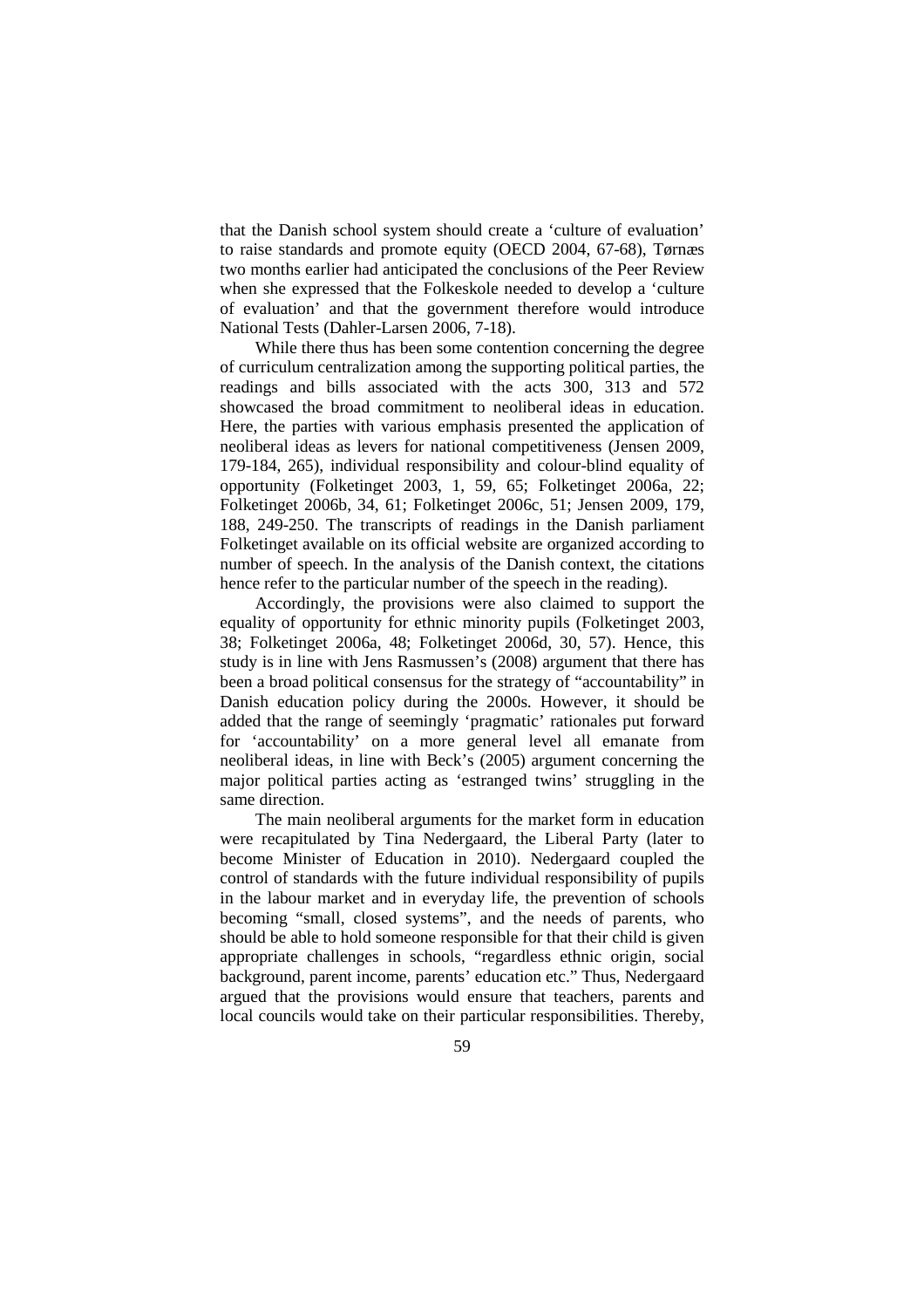all pupils would acquire the knowledge and skills preparing them for further education, also those pupils who had previously been failed by the education system (Folketinget 2006c, 1, 8, 10).

In this way, Nedergaard pinpointed the neoliberal ideas that the control of standards on the basis of an allegedly unequivocal curriculum will disperse power from the insular educational establishment to parents and facilitate the fair competition which will nurture individual responsibility and promote equality of opportunity.

However, whereas the previous section showed that the confrontation with the 'educational establishment' in the English context was very explicit, it has been rather subdued in the Danish context during the 2000s. The influential Minister of Education Bertel Haarder (1982-1993, 2005-2010) and Prime Minister Fogh Rasmussen have earlier launched fierce attacks on the ubiquitous educational establishment for their socialist indoctrination, slavish mentality and complacency (see for example Fogh Rasmussen 1993, 49-54; Haarder 1980a, 155-156; Haarder 1980b, 3-5; Hårder 1973, 85) but such accusations have largely been absent during the current Liberal-CPP government.

Fogh Rasmussen stood for one of the few examples of blaming teachers in his inaugural speech of Folketinget in 2003 where he accused teachers for permissiveness, sloppy teaching methods and low standards (Fogh Rasmussen 2003). However, this strategy proved short-lived since the attacks were generally perceived unfair by the Danish electorate (Olsen & Redington 2003).

Instead, the reduced role of teachers and local councils implied with the promotion of the bi-dimensional pattern of educational control has been draped in the rhetorics of 'interest-convergence'. Thus, the "culture of evaluation" has been suggested to serve the common good and the interests of all involved actors. Accordingly, the diminished autonomy of teachers and local councils has mainly been legitimated by presenting the policy tools as helpful for teachers in their daily work (for example Jensen 2009, 188; Folketinget 2003, 38; Folketinget 2006a, 48) or praising the teaching profession for its role in improving school standards and safeguarding key values of the Danish school system while meeting new demands (for example Folketinget 2006a, 9; Folketinget 2006c, 1, 17, 32, 51, 76). Only rarely has the more confrontational strategy been adopted where teachers were told to focus on their freedom of method and otherwise align to the political realities where the vast political majority supports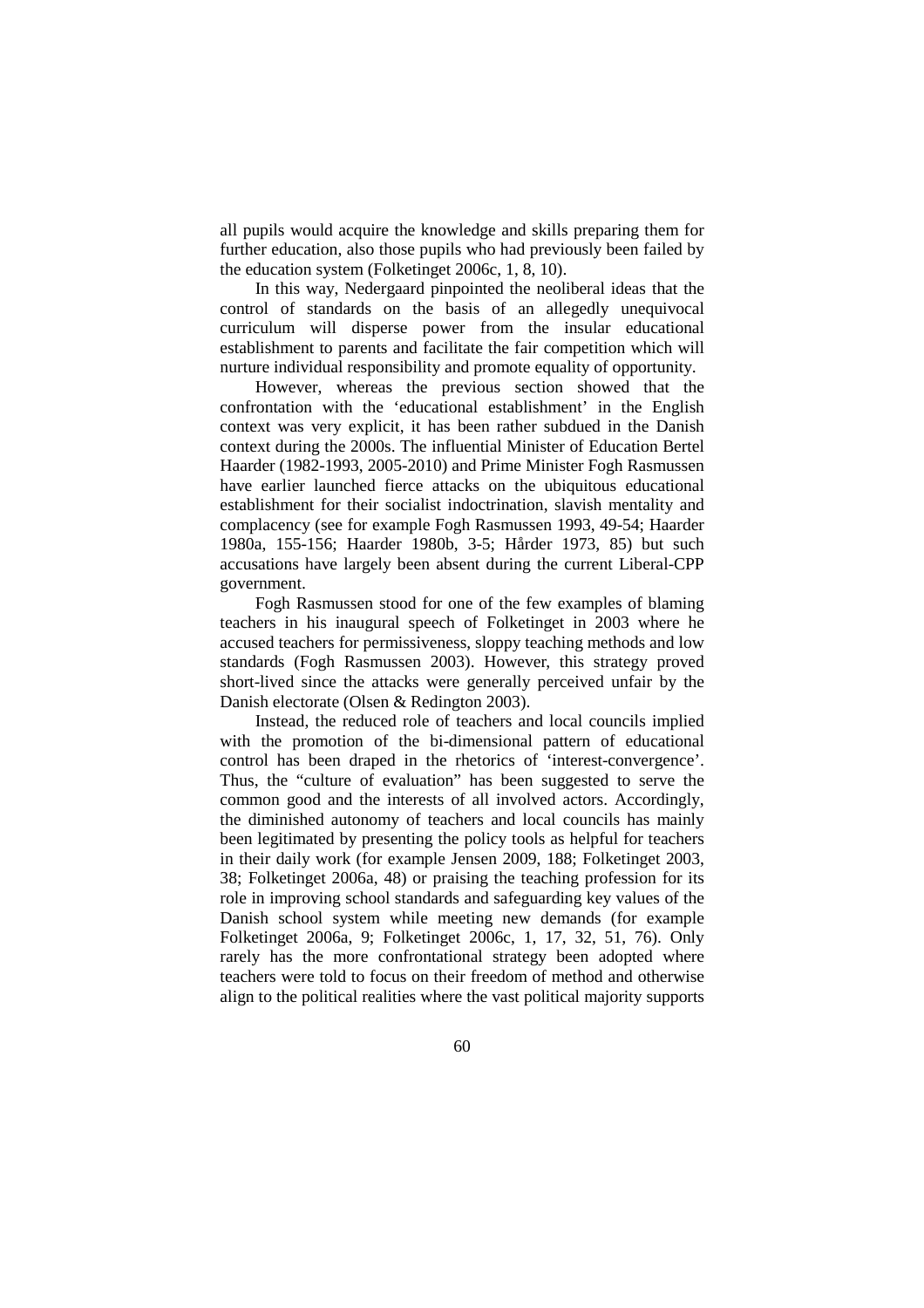the market form and the implied dismantling of 'producer capture' (Folketinget 2006c, 32, 76).

## **Strengthened monolingualism**

This section argues that the strengthening of neoliberal ideas in curriculum regulation has been accompanied by monocultural identity politics and the blaming of bilingual parents for their lack of assimilation. More particularly, it will be argued that the main expression in the Danish context of the narrowing effects of the market form on the scope for multiculturalism in the curriculum concerned the undermining of mother tongue tuition supplemented by attempts to advance linguistic assimilation.

In this way, 'language' has remained the main category of contention in the identity politics exercised by Danish state authorities during the 2000s. This is in line with the long-standing tradition in Denmark where policy-makers, researchers and teachers have put emphasis on various forms of language learning in relation to ethnic minority pupils. On the other hand, terms such as multicultural education and anti-racist education have had no significant impact in Denmark (Kampmann 2006), albeit some teachers and advisers in urban areas since the 1980s have been engaged in developing such forms of education (Kristjánsdóttir 2006a, 199-266; Jørgensen 1990, 38-50).

The focus on language has been reflected in the identities ascribed ethnic minority pupils. After a period of bewilderment during the 1970s where various labels were used, including for example "foreign children" (In Danish: "udenlandske børn") and "children of guest workers" ("gæstearbejderes børn"), "pupils speaking a foreign language" ("fremmedsprogede elever") became the dominant term to denote ethnic minority pupils in Danish official terminology (Kristjánsdóttir 2006a, 144). Act 413 in 1996 replaced that term with "bilingual" pupils or children (UVM 1996, section 4a, subsection 2). This group thus became defined in the Danish School Act as follows (see appendix T, number 1, for quotation in Danish):

Bilingual children are children who speak another mother tongue than Danish, and who do not learn Danish until they come into contact with the surrounding society, e.g. through the school's teaching.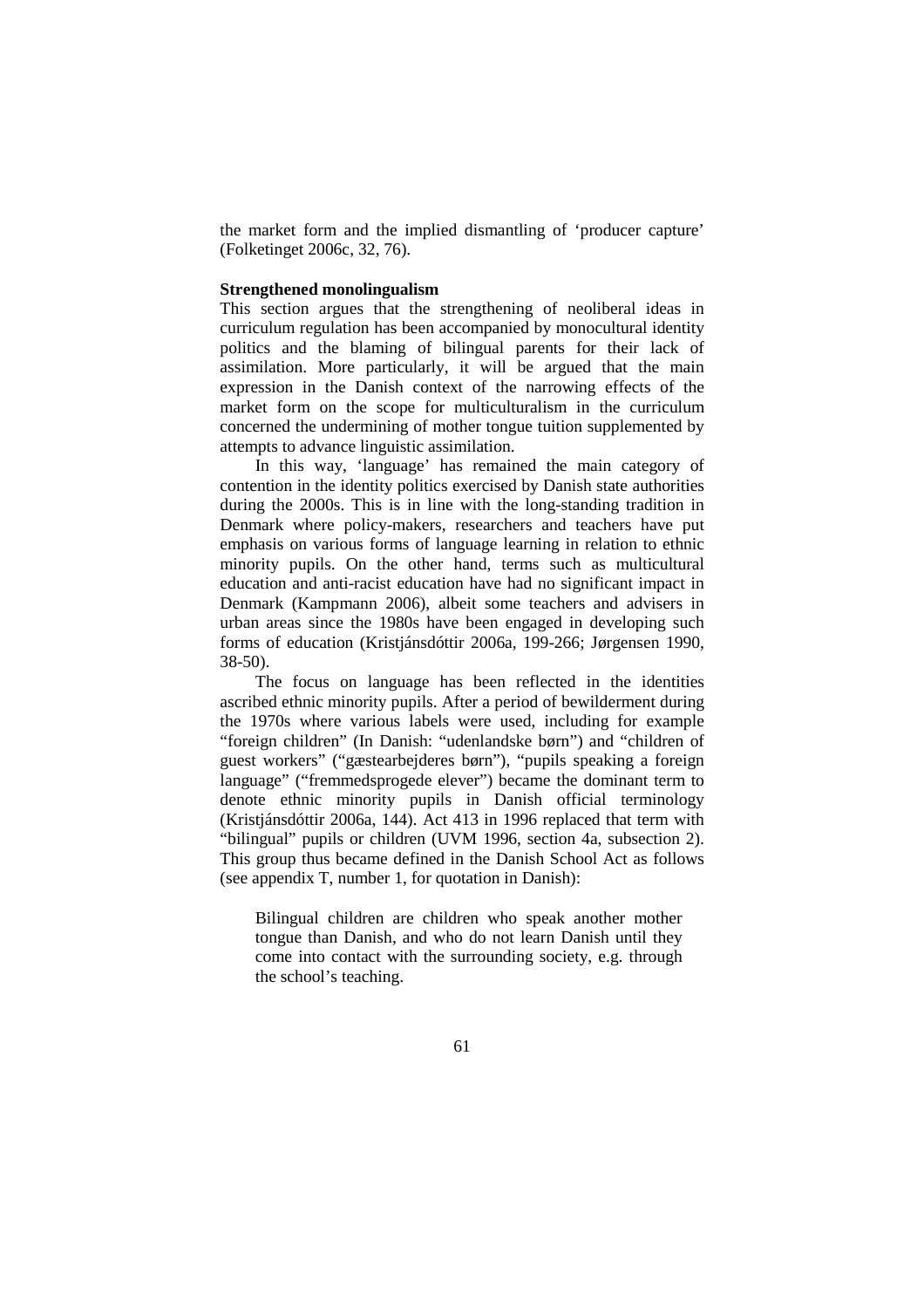Symptomatically, the replacement of terms in 1996 was contested even though the bill suggested that it was merely "technical" and did not imply any change to the main aim of Danish language learning (Jensen 2009, 118). However, the CPP who advocated the assimilation of ethnic minority pupils and hence the unequivocal status of Danish as the primary language in Danish society suggested that the terms "bilingual pupils" and "Danish as a second language" were "misleading and confusing" and "unacceptable". The rationale given by the CPP was that the problems related to "pupils speaking a foreign language" were associated with their very lack of ability to speak Danish and thus to speak two languages (Uddannelsesudvalget 1996).

Against this background, it is remarkable that this particular section, including the definition of bilingual pupils, has recently been repealed from the School Act with uniform parliamentary support and instead become integrated within the legislation related to pre-school daycare centres. While the repeal was passed in the name of 'deregulation' (Kiær 2010, 13; Socialministeriet 2010), the remaining part of this section will justify the argument that the recently established absence of any group definition related to cultural diversity in the Danish School Act spells out the ambition to eradicate what is considered lingual mongrelization among bilingual pupils before they start schooling at age six.

Before the monolingual identity politics embodied in Act 412 (2002) and 477 (2004) will be discussed in more detail, the previous provisions for ethnic minority pupils will be explored in order to justify the argument that the entrenchment of the market form in Danish compulsory education has been accompanied by a shift towards monolingual identity politics.

In the period from the late 1960s to the 2000s Danish state authorities largely exercised monocultural identity politics towards ethnic minority pupils, with an emphasis on "danicization" through Danish language learning, socialization and the dispersal of ethnic minority pupils between schools (Kristjánsdóttir 2006a; Jørgensen & Hetmar 1991, 29).

Thus, Undervisningsministeriet (the Danish Ministry of Education, hereafter UVM) invoked the alleged reliance on bottom-up development to legitimate the lack of central action to develop the curriculum in any multicultural direction despite numerous recommendations from official committees and councils as well as national and international research. On the local level, curriculum development involving bilingual tuition and multicultural education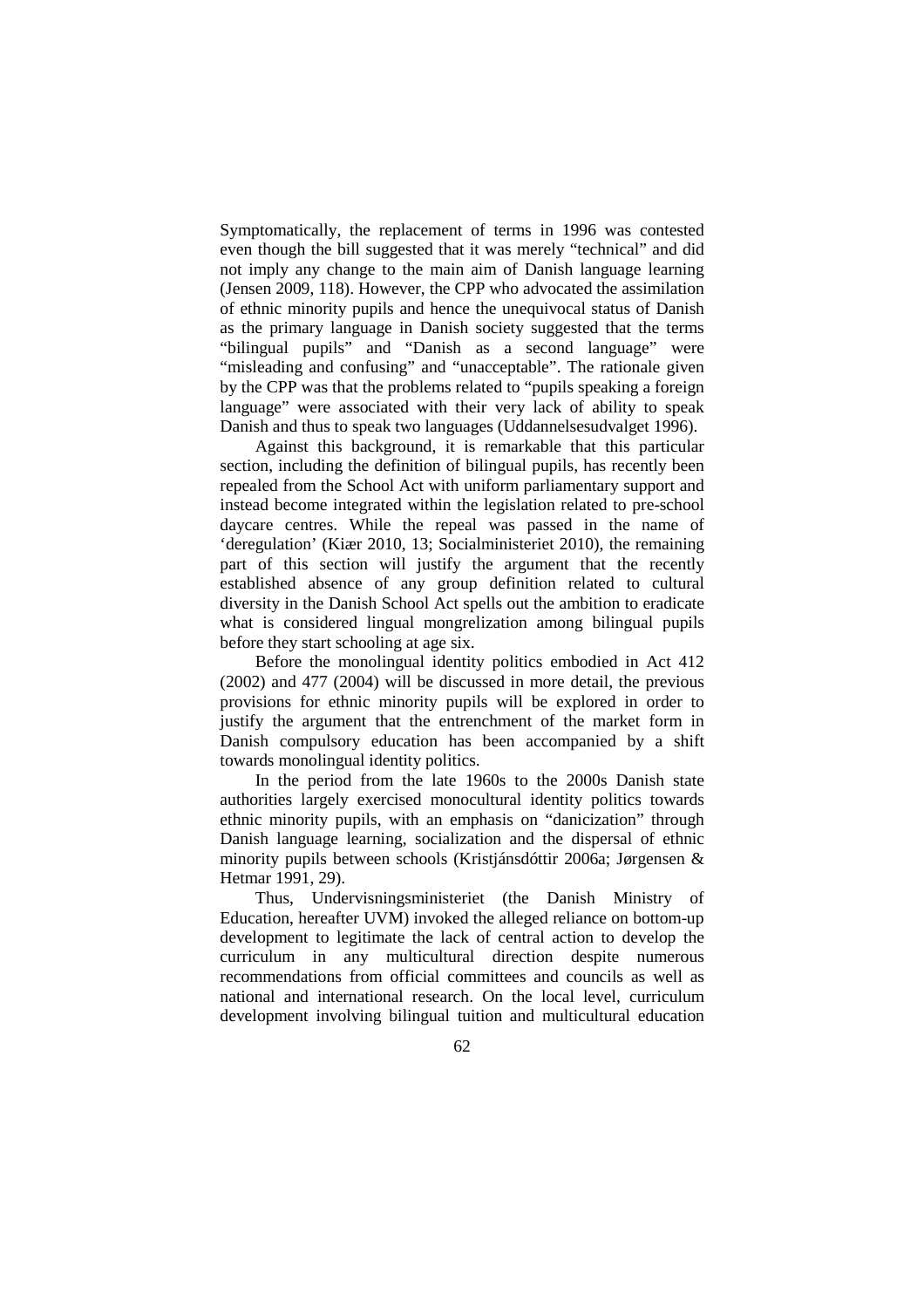were initiated by a few local councils and schools from the 1980s in the major urban areas. However, Danish state authorities have managed to contain and suppress the dissemination of experiences from such bottom-up development as well as those emanating from large scale projects initiated by themselves during the late 1980s and 1990s when the experiences were not deemed compatible with the monocultural framework (Gimbel 1991, 183-184; Jørgensen 1990, 37- 44; Jørgensen & Hetmar 1991, 25-29; Kristjánsdóttir 2006a, 147, 247- 262, 380-382).

Yet, mother tongue tuition for ethnic minority pupils was established by state authorities in 1976 as a distinct expression of multiculturalism. The School Act 1975 gave the Minister of Education powers to lay down specific regulations for tuition in mother tongue (UVM 1975, section 4, subsection 6) and the following year it was made statutory for local councils to offer mother tongue tuition for "pupils speaking a foreign language that live in Denmark or will reside here in at least six months". The provisions laid down that these pupils should be offered three to five lessons weekly in their mother tongue throughout class 1-9, in case there were twelve pupils speaking a similar mother tongue. However, mother tongue tuition was given a segregated status since it was not to be taught as part of the tuition in mainstream classes (Kristjánsdóttir 2006b).

Symptomatically, these provisions were introduced at a point where *Socialdemokraterne* dominated the general educational debate in Denmark. The party's at that time egalitarian ideology was reflected in the two major policy documents of the period, the School Act 1975 and the major policy program *U 90* which questioned the monocultural identity politics of the Folkeskole (Central Council of Education 1978, 11, 110-115; Haas 2003, 65-70; Winther-Jensen 2007, 25-33).

It should be stressed that while the provisions concerning mother tongue tuition were not profoundly changed before 2002, the recognition of lingual minorities in Danish society was never backed by further official support in the form of guidance or encouragement of curriculum development. Rather, mother tongue tuition remained utterly contested by policy-makers, not least by the subsequent centreright government 1982-1993 with Bertel Haarder of the Liberal Party as Minister of Education (Kristjánsdóttir 2006a, 262). Thus, UVM publications from the 1980s recommended local councils to strengthen Danish language learning to the detriment of mother tongue tuition. In addition, the continuous lack of official guidance and support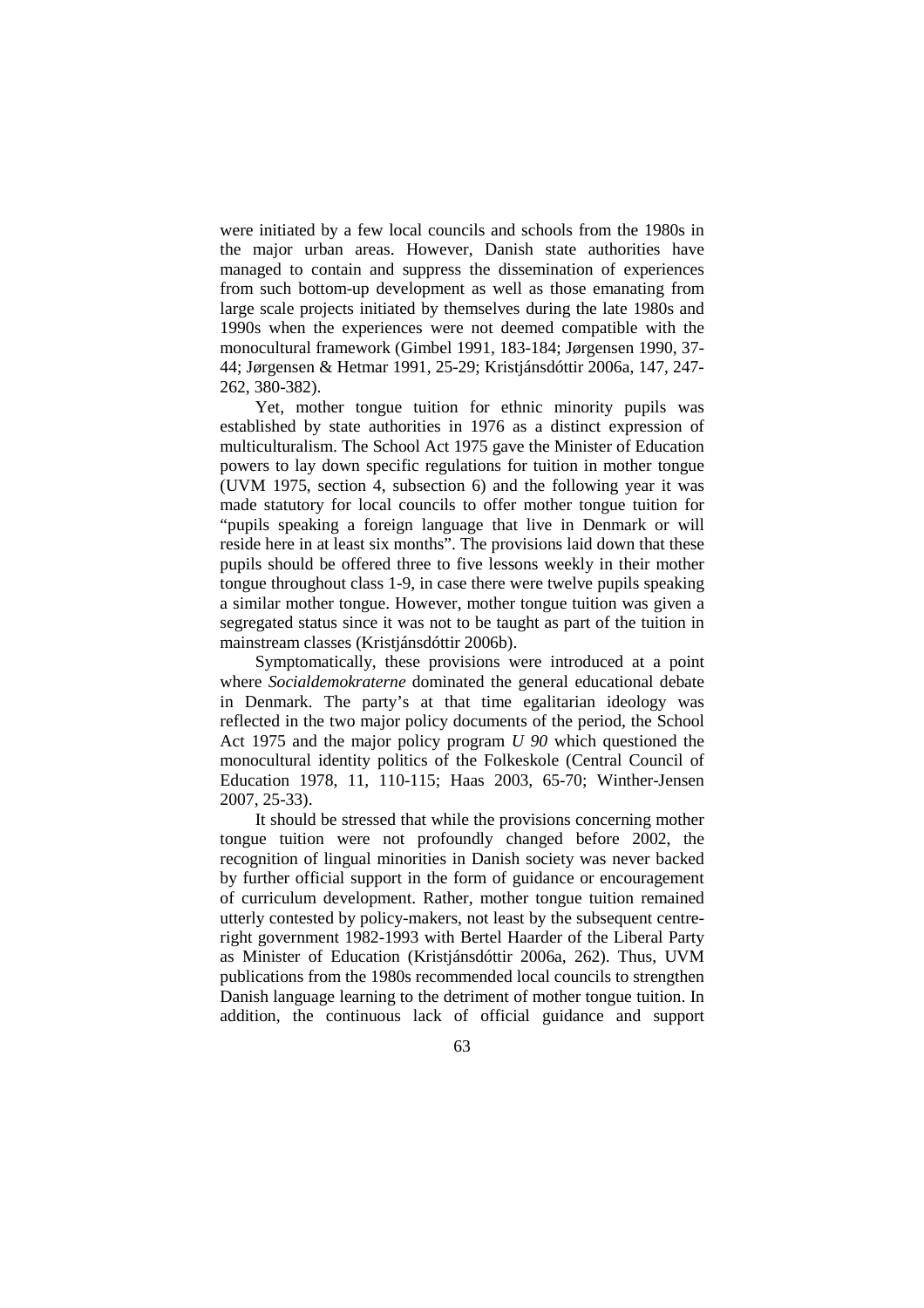contributed to the very low status of mother tongue tuition in practice where it mostly has remained totally segregated from mainstream school activities. Characteristically, official curriculum guidance for mother tongue tuition remained absent until a few months before the Liberal-CPP government took power in 2001 (Kristjánsdóttir 2006b; Thomsen 2004).

During the 1990s, Danish state authorities began more actively to promote curriculum development for ethnic minority pupils in relation to Danish language learning. This agenda corresponded with the emergence of Danish national identity as a prominent topic in media debates, prompted by the integration of the EEC, immigration and the apparent failure of the Danish welfare society in meeting the needs and demands of the 'new Danes'. The centre-left government (1993- 2001) with Poul Nyrup Rasmussen of the Social Democrats as Prime Minister reacted by attempts to strengthen 'Danish culture', assuming that the mobilization of national identity would empower the Danish people and make them more tolerant towards ethnic minority groups in Danish society (Winther-Jensen 2001, 179-183). From the mid-1990s, DPP put the major political parties under pressure with their explicit assertion of nationalism and restrictive attitudes towards immigration and cultural diversity in Danish society. In response, Prime Minister Nyrup Rasmussen in 1997 declared that Denmark never would become a multicultural society (Larsen 2001).

Against this background, curriculum policy during the 1990s put increasingly emphasis on the early acquisition of Danish language (Appendix M provides an overview of the efforts of Danish state authorities to strengthen monolingualism). The School Act of 1993 introduced supplementary "specially arranged tuition in Danish" "in requisite extent" ("i fornødent omfang") in class 1-9 for "pupils speaking a foreign language" in the mainstream classes of the Folkeskole (UVM 1993, section 5, subsection 7).

Before 1993, only those "pupils speaking a foreign language" in the "reception classes" ("modtagelsesklasser") for newly arrived immigrant pupils were considered in the curriculum. The UVM laid down in 1984 that the pupils with "inadequate knowledge of Danish language" ("utilstrækkeligt kendskab til dansk") to follow the tuition in mainstream classes could be referred to such "reception classes" (UVM 1984).

After 1993, provisions in 1996 and 1998 signalled that the efforts in Danish education policy to encourage Danish language learning were increasingly focused on the early acquisition through pre-school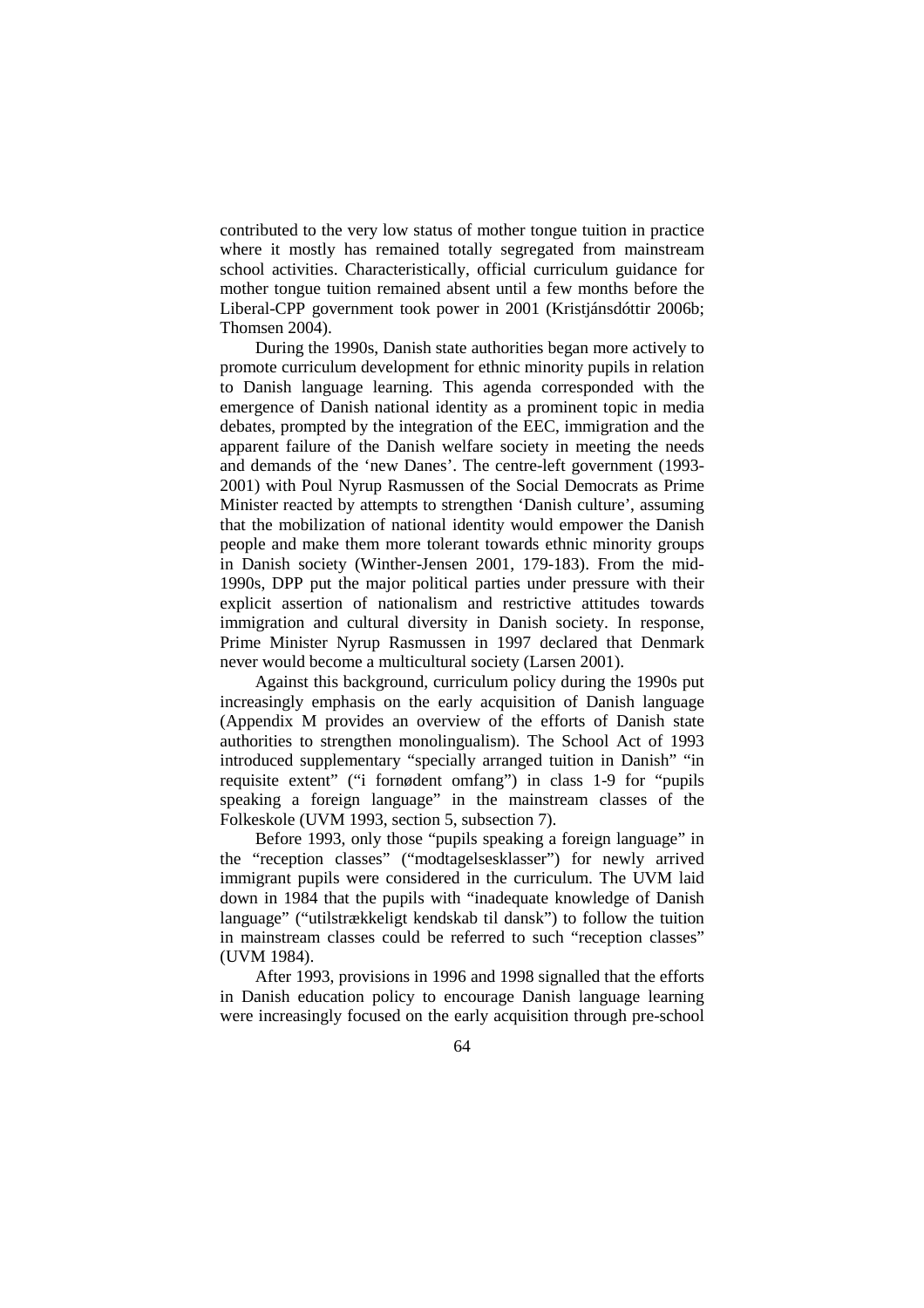language stimulation "with a view to that the children acquire Danish." These provisions were added to the section concerning special needs education in the Danish School Act (UVM 1996, section 4a; section 5, subsection 7; UVM 1998, section 4a).

On the other hand, the tuition in "Danish as a second language" (which replaced the term "specially arranged tuition in Danish" in 1996) for ethnic minority pupils in the mainstream classes of the Folkeskole have remained contested since it was established in 1993. While many education professionals engaged in the tuition of ethnic minority pupils saw "Danish as a second language" as an opportunity to recognize the multicultural identities of ethnic minority pupils, state authorities and policy-makers have perceived "Danish as a second language" as a means to further assimilation. In school practices, the actual status of Danish as a second language has been surrounded by widespread confusion and haphazard implementation due to the opaque relation between the group classified as bilingual pupils (associated with "language at home") in the School Act and the needsbased entitlement for Danish as a second language (defined by "in requisite extent") (Danmarks Evalueringsinstitut 2007; Kristjánsdóttir & Timm 2007, 107-122; Saarup et al. 2004).

Against this background, the aims of the current Liberal-CPP government have corresponded with the historic preference for monocultural identity politics in the Danish context. However, the government has strengthened the cultural majoritarianism, not least due to the government's general dependency on the DPP as its supporting party. At the same time, it should be stressed that there has been a broad consensus for monoculturalism, as there has been for neoliberalism, among the four largest parties in Danish parliament, the Liberal Party, CPP, DPP and *Socialdemokraterne*. Only Act 412 in 2002 concerning mother tongue tuition was more contested since the Social Democrats did not support it (see appendix L). In the following, Act 412 (UVM 2002a) and 477 (UVM 2004) will be discussed to justify this argument with a focus on the 're-privatization' of mother tongue tuition and the blaming of those parents not living up to the demands for assimilation.

Act 412 (UVM 2002a) laid down that the government withdrew the obligation of local councils to provide mother tongue tuition to bilingual pupils. The provisions involved an element of Eurocentrism, mainly on the grounds of the European Council Directive 77/486/EEC mentioned earlier. Thus, children with origins in the EU or the European Economic Area (EEA) and those affiliated with the Danish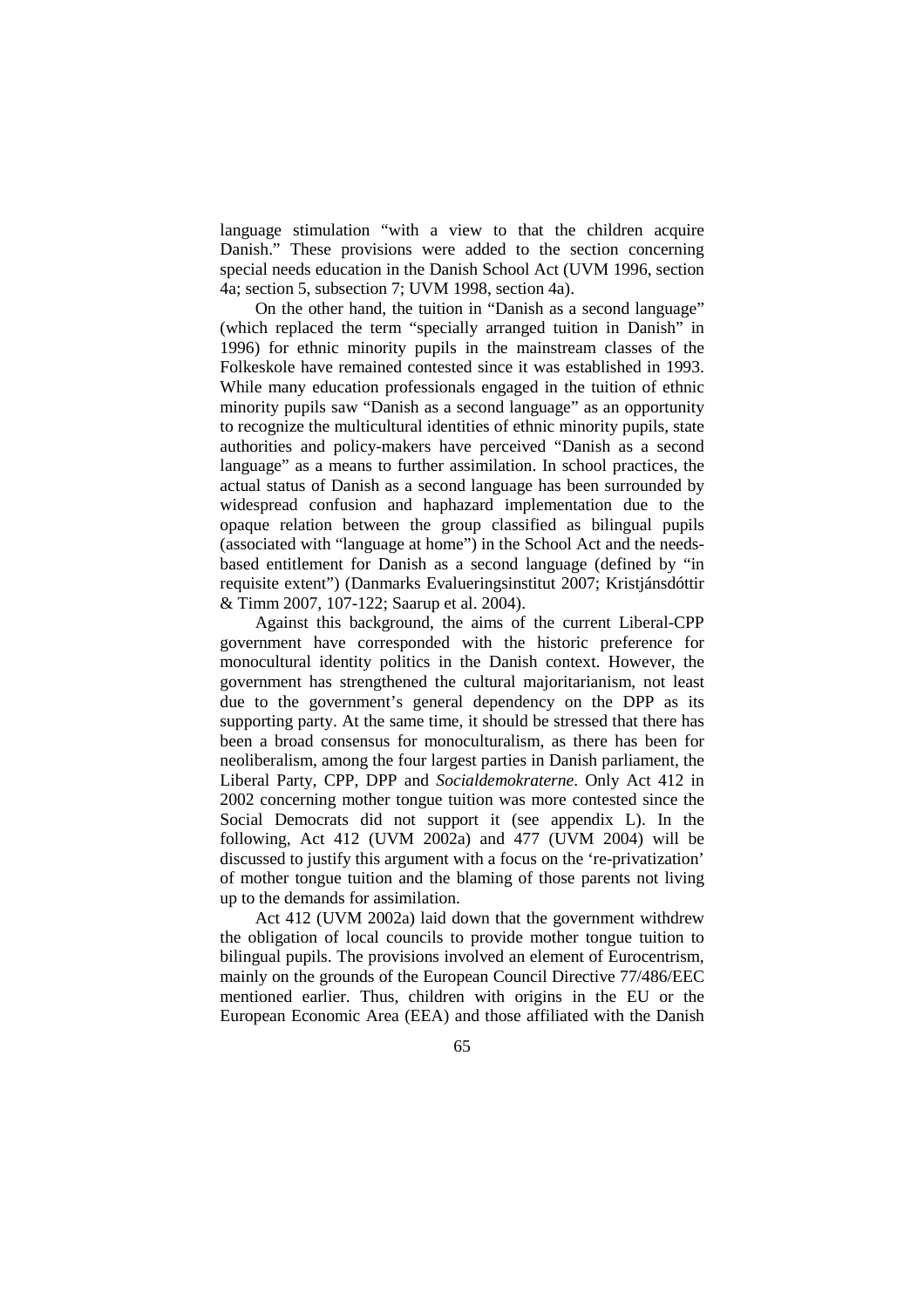national community, that is, the Faroe Islands and Greenland, retained their rights to mother tongue tuition. The Bill pointed out that the emphasis was now solely put on Danish language learning, with advanced efforts from three instead of four years of age in order to raise standards in the Folkeskole, in terms of subject knowledge as well as social competences. In addition, the provisions were meant to lead to a more goal-oriented cooperation with parents and strengthen their active role in supporting their children's language acquisition. Finally, the bill suggested that the provisions would set local councils freer to follow their priorities in their integration efforts. However, at the same time the block grant to local councils was reduced, on the basis of estimations of savings and costs concerning the abolishment of mother tongue tuition and the strengthened duties to provide language stimulation (Jensen 2009, 173-177).

In this way, the Liberal-Conservative government put pressure on local councils to align to the monocultural identity politics. The "tax stop" which was introduced by the government in 2001 contributed to this pressure since it involved that taxes, rates and dues on state, regional and local level were not allowed to increase (Regeringen 2001).

During the readings of Act 412, the supporting parties advocated the aims of monoculturalism. Minister of Education Ulla Tørnæs and Gitte Lillelund Bech, both of the Liberal Party, Carina Christensen, CPP, and Louise Frevert of the DPP with various emphasis explained that it should be clarified towards ethnic minority pupils and parents that they were demanded to take more responsibility for their performance in education and the labour market. This would help to keep the wheels spinning in Danish society and maintain national competitiveness. The main idea was that communication in education and the labor market best takes place on the terms of the Danes and their cultural norms, and the earlier this could be realized the better. In that respect, mother tongue tuition was deemed counterproductive and therefore it was time to 'find new ways' and focus on Danish language learning (Folketinget 2002a, 1, 6, 23, 55, 56, 105, 117; Folketinget 2002b, 30).

At the same time, Tørnæs, Bech and Christensen asserted that the provisions did not represent a showdown with multilingualism as such and that families were allowed to maintain their cultural identity in the domestic sphere without government intervention (Folketinget 2002a, 23, 56, 105, 117).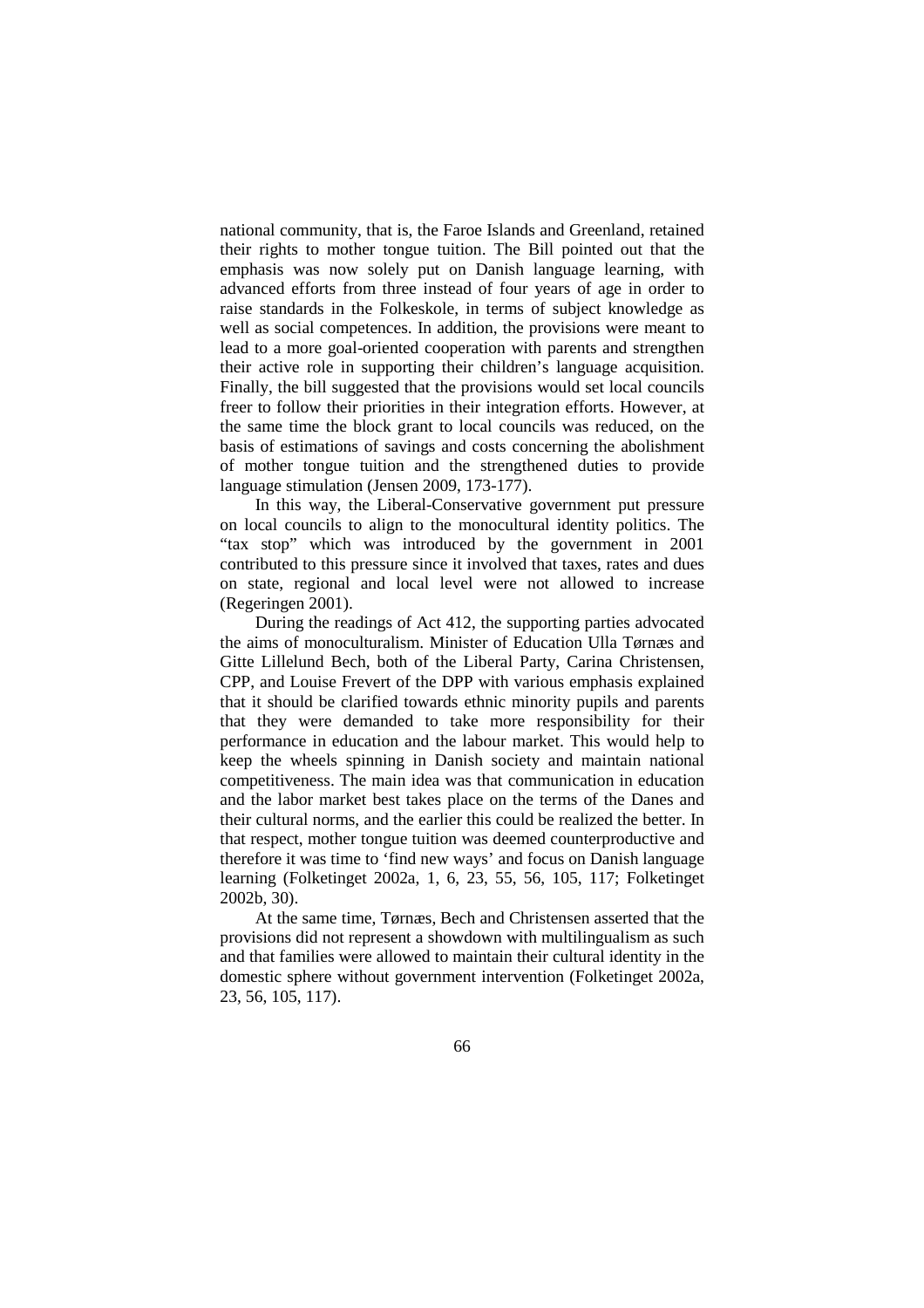Actually, Bech insisted that the provisions did not entail the abolishment of mother tongue tuition since local councils could find the necessary resources and even expand mother tongue tuition if they only tried hard enough, despite the tax stop and the reduced block grants (Folketinget 2002a, 35).

Still, the effects of Act 412 were immediately felt as local councils began to abolish mother tongue tuition for pupils with origins in non-EU/EEA countries (Kristjánsdóttir & Timm 2007, 143-146). In 2008, about 7,500 pupils with EU/EEA origins were still granted the right to mother tongue tuition nationwide while the provisions for the remaining 62,000 bilingual children from non-EU/EEA countries were to the discretion of the local councils. A survey covering 79 of the 98 Danish municipalities reported that 4,631 of 58,000 non-EU/EEA bilingual pupils in 2008 were offered mother tongue tuition organized and paid by the public sector. For those children, 3 lessons a week remained the norm. However, nearly half of the local councils did not offer mother tongue tuition at all and the majority of the remaining councils did not offer mother tongue tuition for children from non-EU/EEA countries while EU/EEA children were offered free tuition. Thus, only five local councils with a small number of bilingual pupils offered mother tongue tuition for all bilingual pupils throughout class 1-9. The vast majority (about 4,254 pupils) of those bilingual pupils still being offered mother tongue tuition lived in fourteen municipalities (mainly Copenhagen and Aarhus, the two largest municipalities in Denmark) where tuition was merely provided until class 3 or 5. Alternatively, seven local councils offered mother tongue tuition to all bilingual pupils on unequal terms since children from non-EU/EEA countries should pay annual fees varying from 40-700 Euros. Against this background, Act 412 has apparently contributed to the establishment of new private sector alternatives providing mother tongue tuition. In 2008, such private initiatives existed in at least 27 municipalities. However, the quality and quantity of those initiatives still remain an uninvestigated research area in the Danish context (Timm 2008a, 4-12, 36; Timm 2008b, 3-7).

In this way, Danish state authorities have largely succeeded in 're-privatizing' mother tongue tuition. The remaining part of this section will argue that corresponding with the encouragement to dismantle tuition in minority languages paid by the public sector, the monocultural identity politics have become expressed with a strengthened emphasis on early Danish language acquisition. Accordingly, cultural differences are construed as deficits and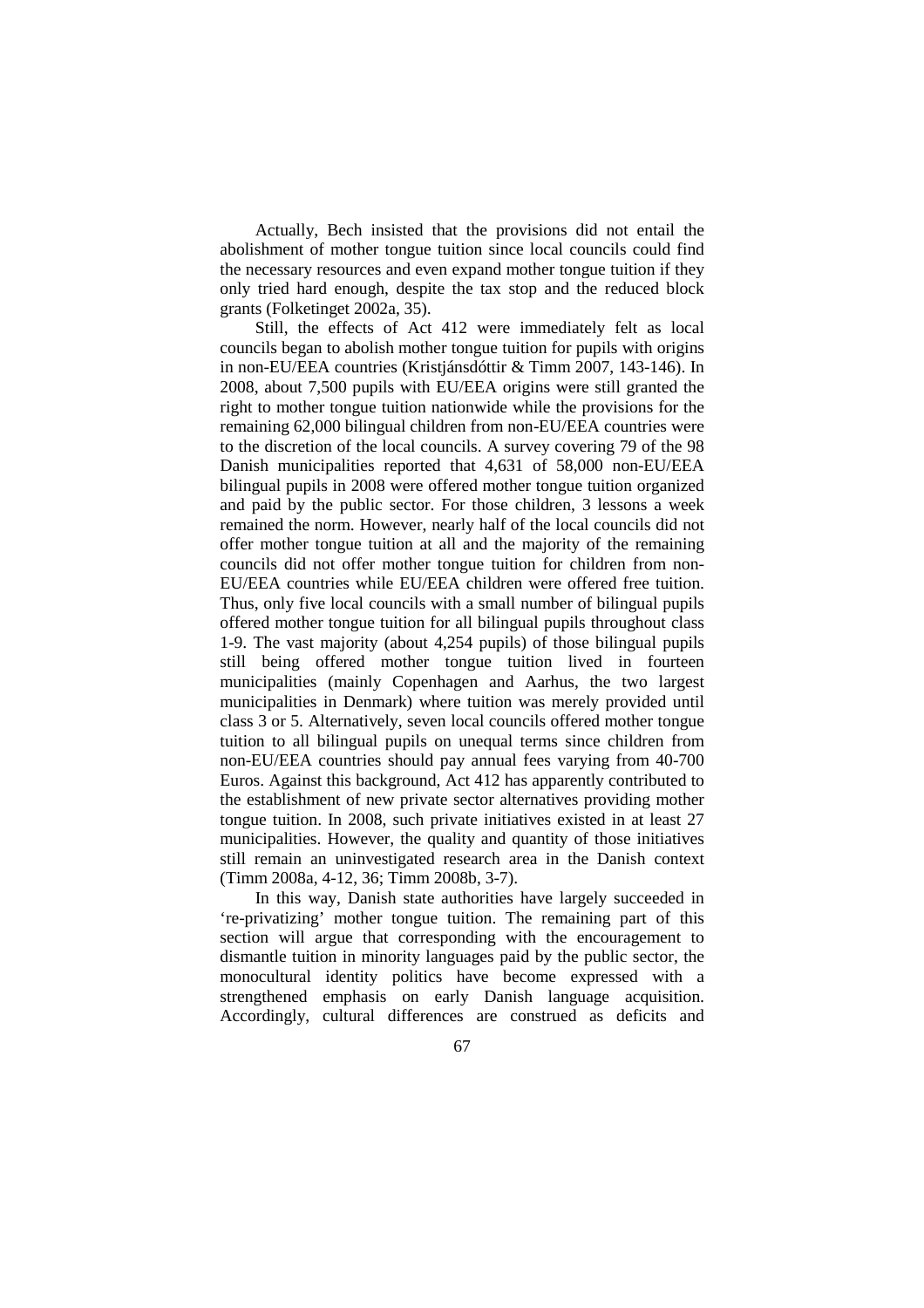bilingual parents and pupils are encouraged to take on their personal responsibilities and assimilate. On the other hand, parents not preparing their children sufficiently for the monocultural school system are blamed. Thus, the problems of 'integration' stemming from the disparity between the institutional framework and the cultural diversity represented by its users are primarily attributed to the deprivation of those deemed deviant, as also pointed out by Horst & Gitz-Johansen (2010, 147) and Kristjánsdóttir & Timm (2007, 52- 53).

Blaming was especially evident with Act 477 of 2004 which made language stimulation mandatory for bilingual children from three years of age if they were assessed to need it. In this way, it constituted another step in a development which has only pointed in one direction since the mid-1990s (See appendix M). The provisions meant that parents lost their previous rights to reject the assessment of 'need' and the 'offer' of Danish language stimulation. The provisions hence effectively made a number of bilingual pupils subject to compulsory school attendance from three years of age (UVM 2004).

The emphasis on individual responsibility and the associated blaming were hence followed up by paternalism towards those ethnic minority parents who did not take on their responsibilities to have their children prepared for the monocultural education system from the age of three years. Altogether, the provisions showcased the token character of the numerous claims put forward during the reading of Act 412 that parents would be free to develop their children's cultural identity according to their preferences in the domestic sphere without government intervention.

In Folketinget, Bech of the Liberal Party pointed out that the purpose of the provisions served to ensure that bilingual pupils would "not be behind on points" compared with majority children at school start and ultimately to prepare the children for the labour market (Folketinget 2004, 1; see appendix T, number 2, for original quotation in Danish):

Education and good knowledge of Danish are crucial for a successful integration. At the same time the possibility for education depend on whether you speak Danish. Without Danish no education and no integration. (…) By advancing compulsory education to the age of three years for bilingual children who according to an expert evaluation are estimated to be in need of language stimulation, we want to ensure that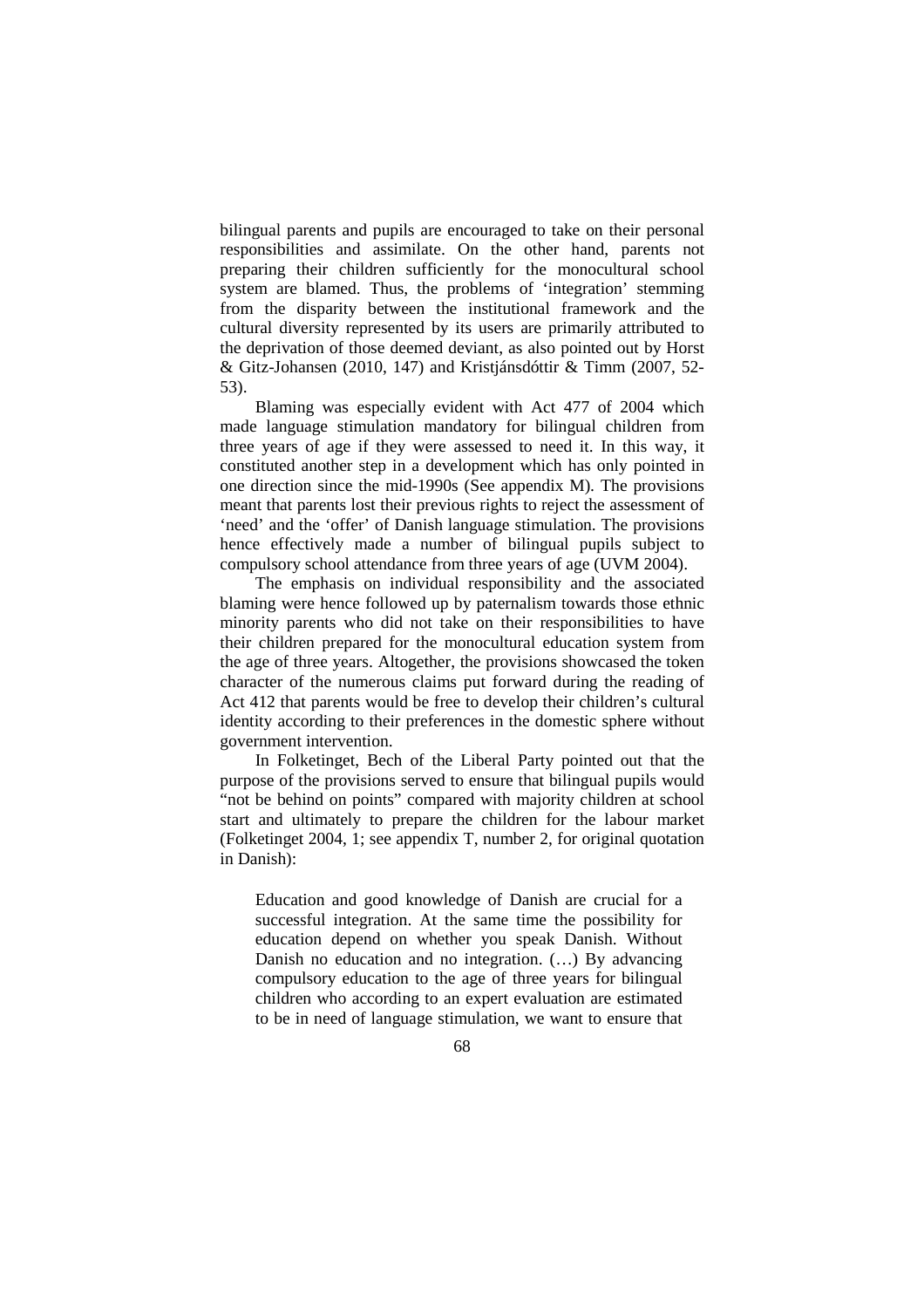all bilingual children can start school without language problems, which is a prerequisite of benefiting from schooling and subsequently to have wider access to education or the labour market.

In this way, the monocultural logic of the Danish school system and labour market implied new demands to Danish language competences filtering down to three years of age. Bech added that the measure of paternalism involved in imposing particular requirements to bilingual children for compulsory education from three years of age represented an individual approach, that is, where individuals would receive the offers which exactly matched them (Folketinget 2004, 14). Thereby, Bech recapitulated the effects of the neoliberal and monocultural amalgam on individual freedom in Danish compulsory education; those not able to perform within the monocultural framework are blamed for their irresponsibility and made subject to new demands which will constrain their freedom.

During the reading, the dominant theme in the blaming of ethnic minority parents concerned the upbringing of children and supporting them in ways which would be in their interest, that is, supporting their linguistic assimilation and preparing them for the monocultural Danish education system. In this way, the speeches by the MPs from the Liberal Party, CPP, DPP and the Social Democrats all expressed that the children in question ultimately were 'our children', in the sense of feeding the monocultural Danish knowledge economy, rather than the children of their parents. In this way, parental preferences and self-determination became subordinated the national interests of a single common language and Danish cultural values (Folketinget 2004, 10, 39, 58, 69).

Frevert of the DPP most explicitly spelled out the implications of the monocultural logic when she declared that there was no opposition between language stimulation being both a "good offer" and a "mandatory part of tuition". Hence, Frevert dismissed it as a "delusion" that the provisions should represent the use of force towards "our children" (Folketinget 2004, 61, 63).

Accordingly, the self-evident need for assimilation justified a measure of paternalism where Danish authorities in order to safeguard 'our children' made clear towards those deemed irresponsible what 'integration' actually implied. In that respect, Bech declared that the government found it "wrong" when parents rejected the offer of language stimulation and thereby "isolated" their children. Therefore,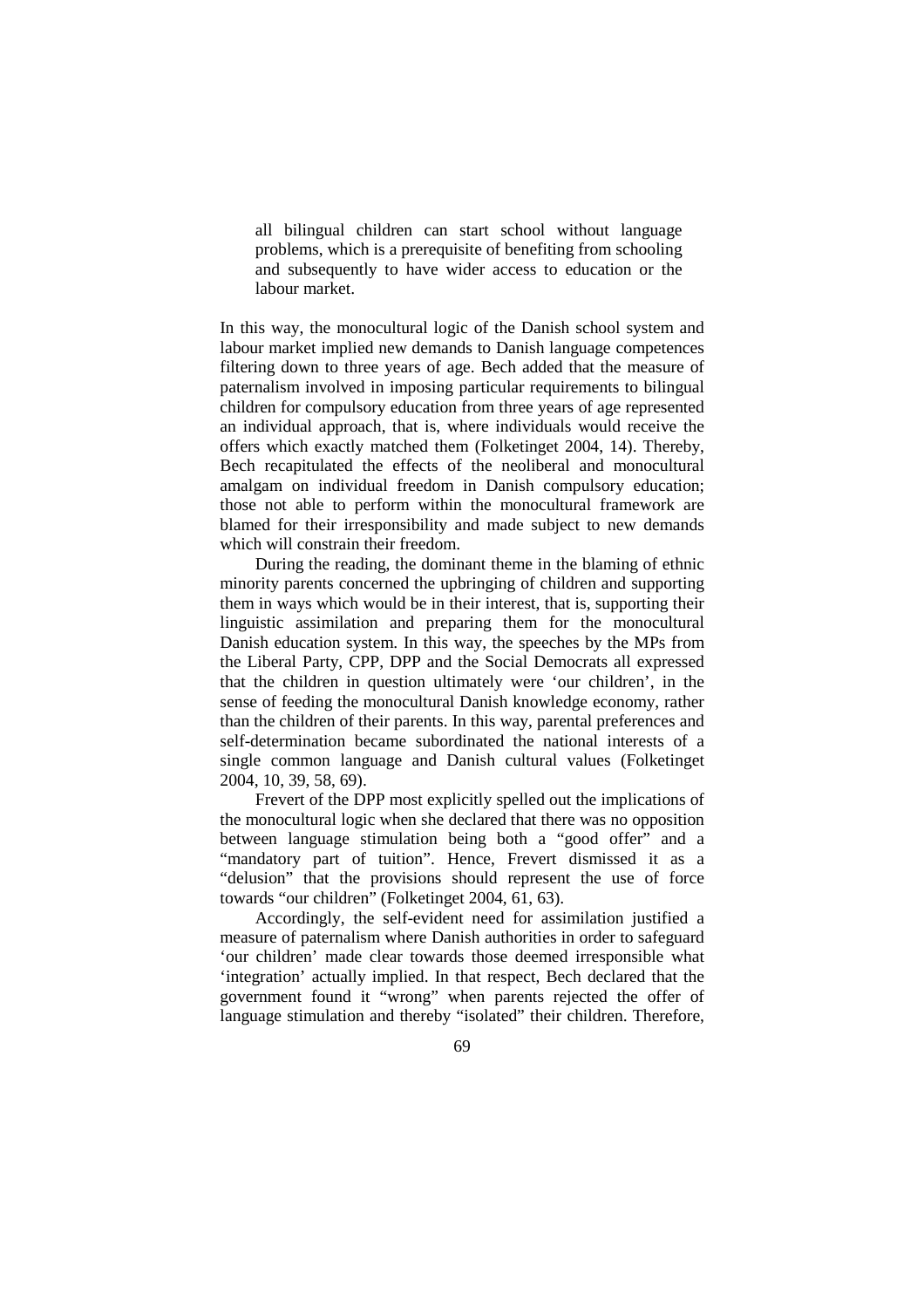sanctions were justified if parents rejected the assessment of their child and language stimulation. First, the general procedures of the Folkeskole applied where the local council would try to explain by all means and persuade parents that language stimulation would be in the interest of their child (Folketinget 2004, 4, 12). Eventually, other sanctions could apply, for example withdrawal of welfare benefits. Indeed, Minister of Education Tørnæs suggested that the rejection of language stimulation could ultimately lead to the social authorities' forcible removal of the child. However, this suggestion was subsequently opposed by the Ministry of Social Affairs (Uddannelsesudvalget 2004).

This section has focused on the curriculum provisions concerning ethnic minority pupils in the Danish Folkeskole. It was argued that 'language' has remained a main category of contention in identity politics of state authorities towards ethnic minority pupils during the 2000s. In that respect, it was shown that monolingual identity politics have been strengthened and advanced along with the increasing marketization of Danish compulsory education discussed in the previous sections. Furthermore, the group of ethnic minority parents found not to align sufficiently to the monocultural paradigm was identified as a particular target group for blaming. Against this background, the next section will shift the focus to the mainstream Folkeskole curriculum and show that its development during the 2000s has followed a similar pattern.

## **The monocultural curriculum**

This section will argue that besides the strengthening of monolingualism neoliberalism has been accompanied by a more general emphasis on 'centric' knowledge systems in the mainstream curriculum of the Folkeskole.

In that respect, the Janus-face of nationalism has been reflected in the Danish school curriculum since monocultural national identities have been mobilized in order to strengthen competitiveness in the global market place. Symptomatically, the curriculum changes of Act 300 and 572 and the revision of the preamble in the Danish School Act were included in the Danish government's major policy program of "Strategi for Danmark i den globale økonomi" ("Strategy for Denmark in the Global Economy"; Regeringen 2006, 12-16). In this way, the equality of opportunity for individuals to perform 'freely' in the marketplace has been increasingly demarcated by monocultural standards based on traditional views of Danish language and culture.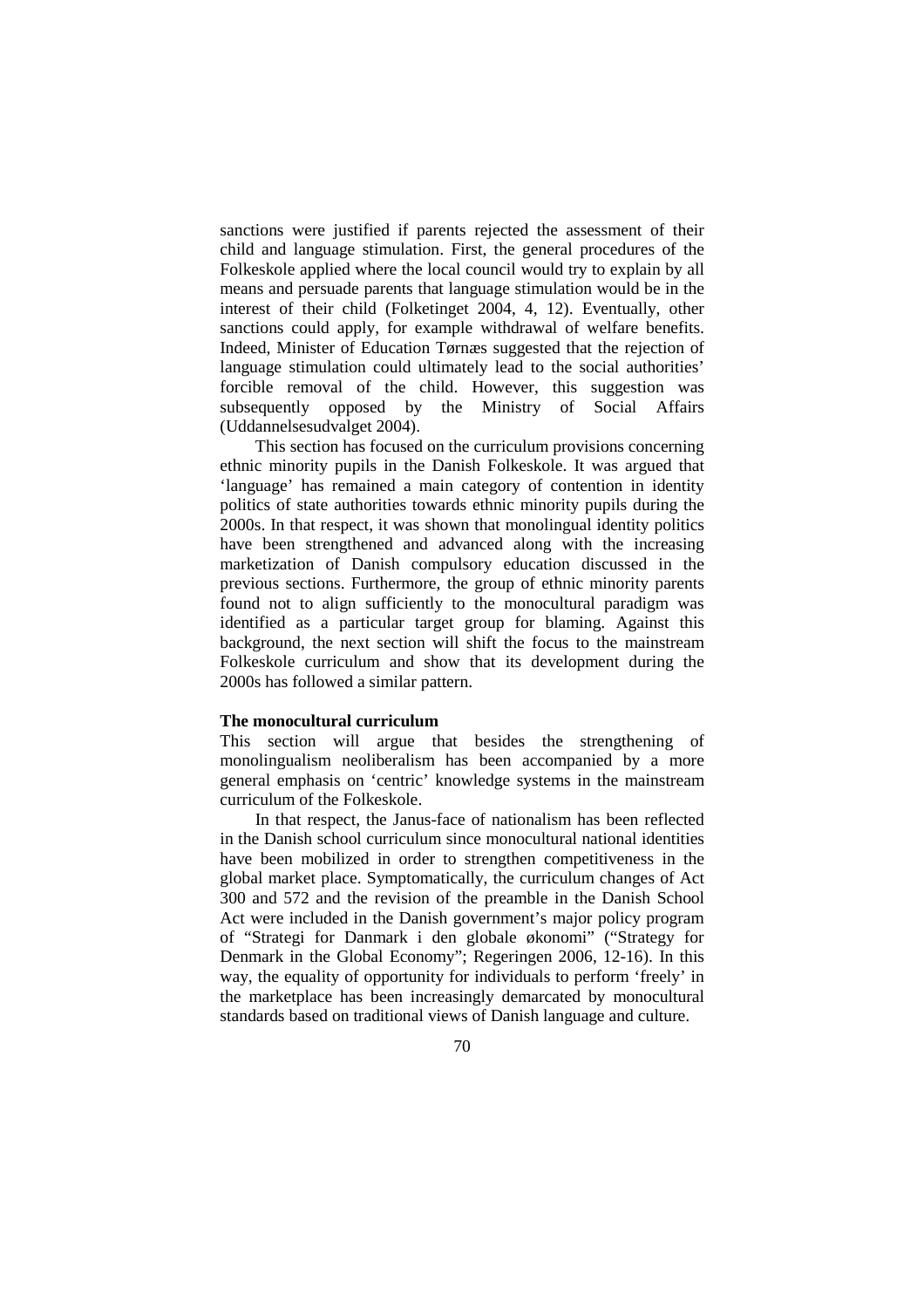In the following, the monocultural ideas underpinning the curriculum changes related to the subjects Danish, History and Christian Studies will be discussed. First, it should be pointed out that the powers given to the Minister of Education with the acts 300 and 572 in relation to time allocation have been especially used to raise the number of lessons in Danish and History and thus to assert their relative status in the curriculum. It should be mentioned that the local councils have received state grants to implement the strengthening of Danish and History (Jensen 2009, 183-184, 269; See appendix N which provides an overview of the development in the relative status of the humanities and natural sciences in the Folkeskole curriculum during the period 1993-2006). This observation draws on Bernstein's (1975) argument that the relative status of curriculum contents is defined by the number of time units given over to it (Bernstein 1975, 79-81).

In addition, the emphasis on 'centric' knowledge systems in Danish and History has been strengthened with the introduction of national canons as statutory curriculum contents. As mentioned earlier, these canons circumscribe the long-standing local autonomy in laying down the school syllabus.

The national canons emanate from the project "Denmark's Cultural Canon" which entailed that the Danish Ministry of Culture in 2005 appointed eight expert groups to determine the content of altogether nine canons concerning for example literature, history, music, films, architecture and children's culture (Kulturministeriet 2011). From 2005, the 15 canonized Danish authors and works were included in the statutory final objectives of Danish, and in 2009 the term "canon of Danish literature" was introduced in the statutory curriculum provisions. The same year, the "History canon of the Folkeskole" was included as prescriptive content in the History curriculum as one of four central knowledge and skills areas (UVM 2005c, 2009).

Symptomatically, the Conservative Minister of Culture Brian Mikkelsen employed the Janus-face of nationalism in his presentation of the canon in 2006 when he declared that the canon of culture reflected the grand history of a "vibrant culture" developing through millennia and that the main purpose of the canon was to raise awareness about the values of Danish cultural heritage and its role in a globalized future (Mikkelsen 2006a, 2006b).

The Danish government and its supporting party of the DPP have also employed Christian Studies in the mobilization of national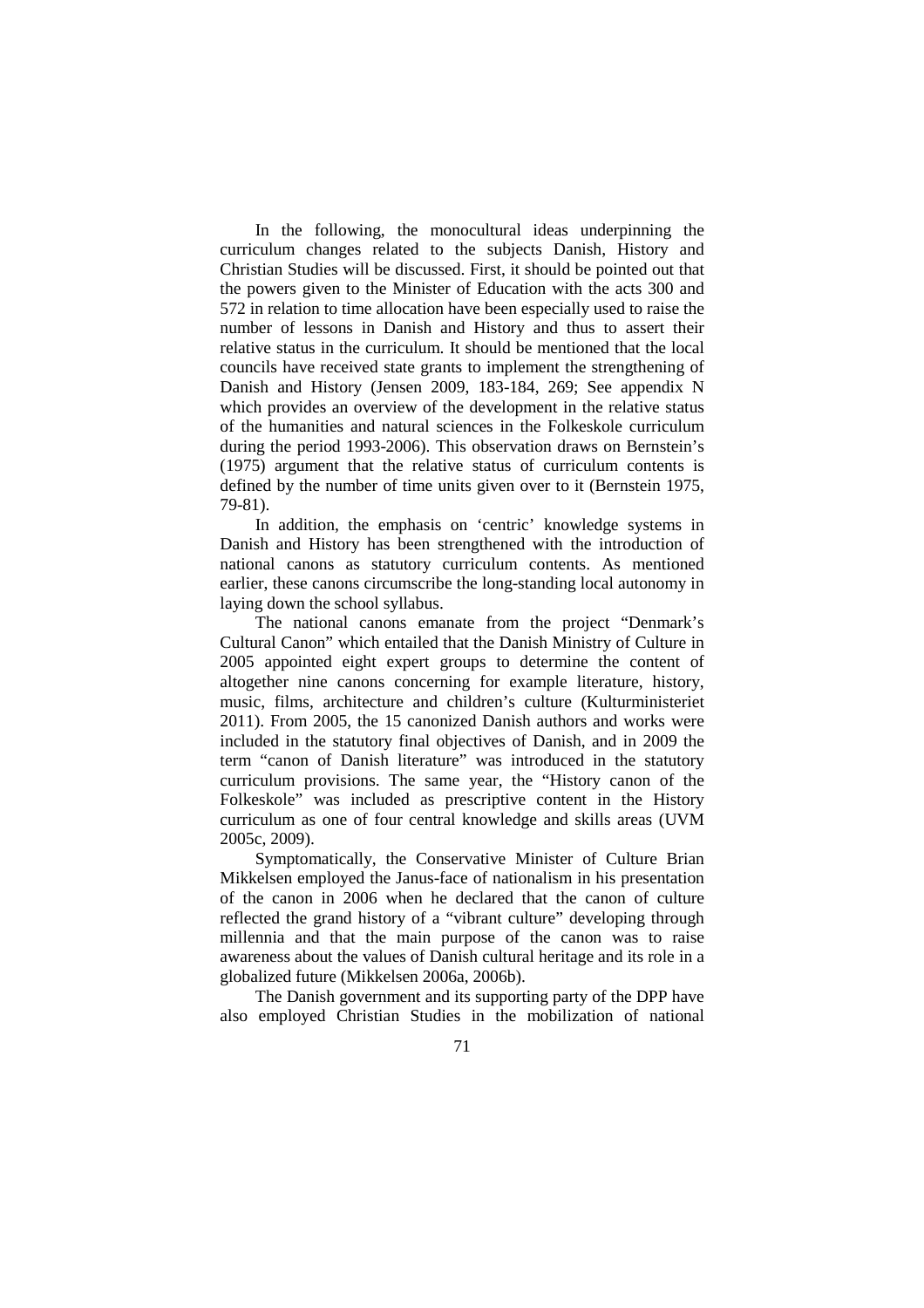identity and the preparation of Danish society for the global market place. While the time allocation for Christian Studies has been stable during the 2000s (see appendix N), its inclusion in the final examinations of compulsory education was celebrated by Carina Christensen, CPP, as an expression of the raised status of Christian Studies, and along with History, "the importance of these particular subjects in a globalized world" (Folketinget 2006a, 22). At the same occasion, Martin Henriksen of the DPP asserted that "the next natural step" would be to make tuition in Christian Studies compulsory for everybody (Folketinget 2006a, 17).

This ambition has hitherto not been realized. However, Act 360 in 2004 sought to reduce the number of bilingual pupils exempted from Christian Studies through strengthened monitoring of absence and exemptions from the subject and the clarification of school accountability. Thus, the Act clarified that schools were responsible for informing skeptical parents about the "non-denominational and informative" (In Danish: "ikke-forkyndende og kundskabsmeddelende") character of Christian Studies and its purpose of serving as an orientation about Danish culture (Jensen 2009, 198).

Such claims for secularism appear somewhat token in the light of the mandate given to an officially appointed committee in the followup to the 'globalization strategy' (Regeringen 2006). The committee was meant to propose recommendations for "a more purposeful effort" of the "culture-supporting subject" Christian Studies in the light of its raised status as an exam subject. Their mandate involved the task to clarify that the Bible should remain firmly in the centre of the subject and that the denotation of the subject was hence not to be disputed. Accordingly, other religions to be treated in the subject remain "foreign" (UVM 2006c, 19-20).

Even more remarkably, the Liberal Minister of Education Bertel Haarder in 2006 asserted the trinity of Christianity, the Folkeskole and Danish democracy in an official UVM publication about citizenship education. Here, Haarder maintained the particular monocultural view that the denotation of Christian Studies and its 'centric' knowledge system reflect that religion is compatible with democracy. Effectively, he thus argued for a non-secular public school system as cornerstone in the liberal Danish democracy (UVM 2006e, 25-26).

The ideas maintained by Haarder were also discernible in Act 572's revision of section 1 in the Danish School Act, the so-called preamble of the Folkeskole (In Danish: "Folkeskolens formålsparagraf"). As Minister of Education for more than fifteen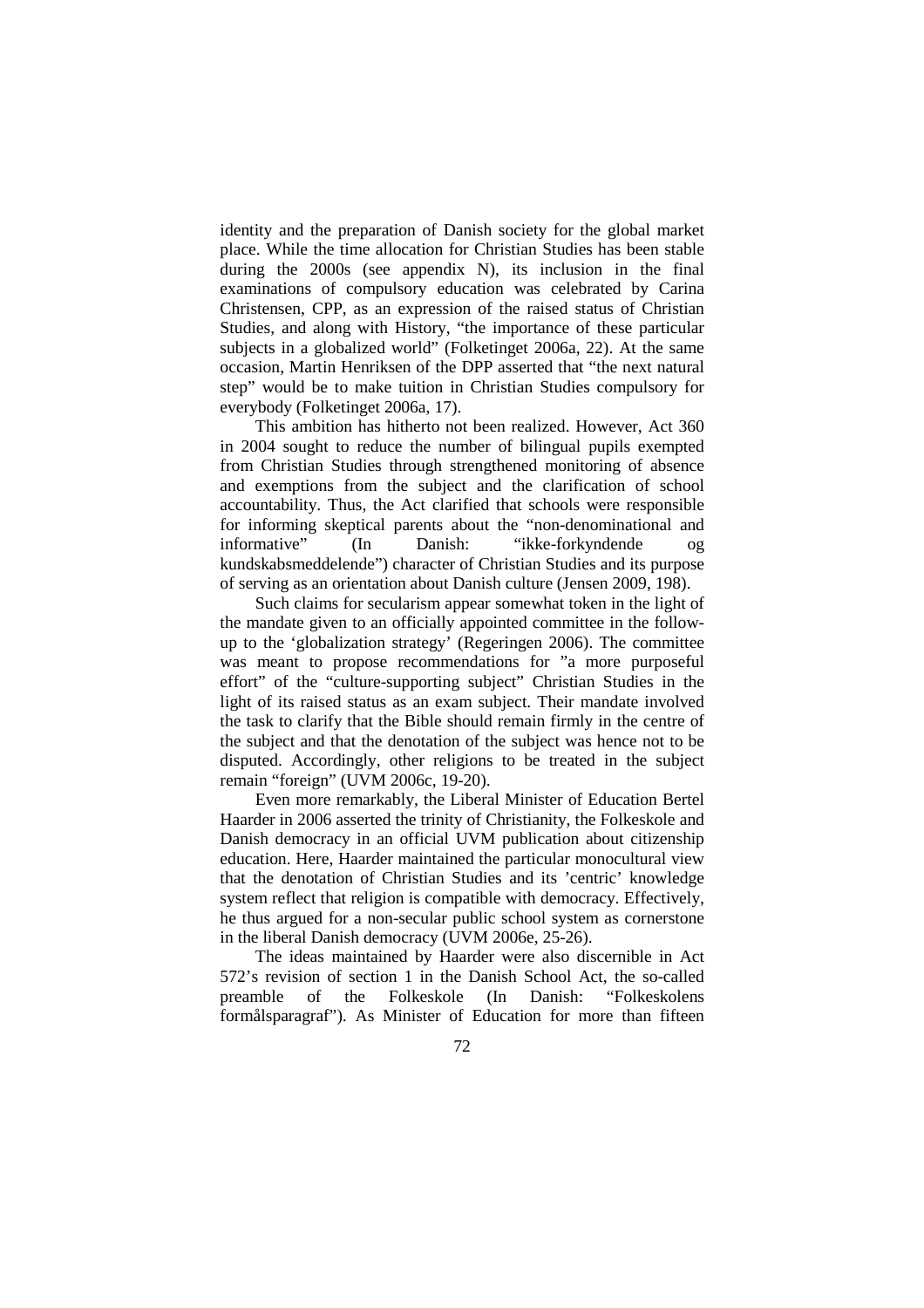years (1982-1993, 2005-2010) Haarder has indeed been a crucial figure in recent Danish education policy. As such he has been an influential proponent of neoliberalism and monoculturalism. In terms of the latter, Haarder has continuously drawn on a Grundtvigian nationalromanticism, arguing that cultures can only thrive when they are framed by nation-states (Haarder 1997, 153). In addition, he already in 1990 called for the mobilization of Danish national identity through "cultural rearmament". According to Haarder, cultural rearmament entails that schools must bring the pupils 'home' to their national community in order to strengthen the cultural and spiritual community of the Danish people after the 'uncivilized school' established by the centre-left educational establishment had effectively displaced pupils from their cultural community due to its emphasis on cooperation, instant democracy and trivia (Haarder 1990b, 102-110).

On the other hand, Haarder has advocated the neoliberal principle of free consumer choice as the generic tool to foster growth and societal development, suggesting that the voting paper and the bank note together constitute the most appropriate means to influence the economical and political market (Haarder 1990a, 9-10; Haarder 1990b, 59-65). In many ways, this mixture of monocultural and neoliberal ideas put forward by Haarder epitomizes the guiding principles of Danish school policy since the 1980s even though Haarder has not been in charge throughout the period.

Haarder was deeply engaged in the formulation of both the 1993 (UVM 1990b, 730-731) and the 2006 preamble of the Folkeskole. The 2006 revision remains the clearest expression of monoculturalism becoming emphasized in the mainstream Folkeskole curriculum. Indeed, the revision showcased the monocultural as well as the neoliberal ideas underpinning Danish compulsory education of the 2000s. In the following, this revision will be discussed (see appendix O and P where the preambles of the 1975, 1993 and 2006 School Acts are presented in English and Danish, respectively).

In the 2006 preamble, the strengthening of neoliberalism was reflected in the imperatives of the three subsections of what the school "in cooperation with the parents must give","must develop" and "must prepare". Thus, in the first subsection concerning the acquisition of knowledge and skills, the development has gone from "opportunity to acquire" in 1975 and "further acquisition" in 1993 to the less ambiguous contractual transmission of what schools in 2006 "must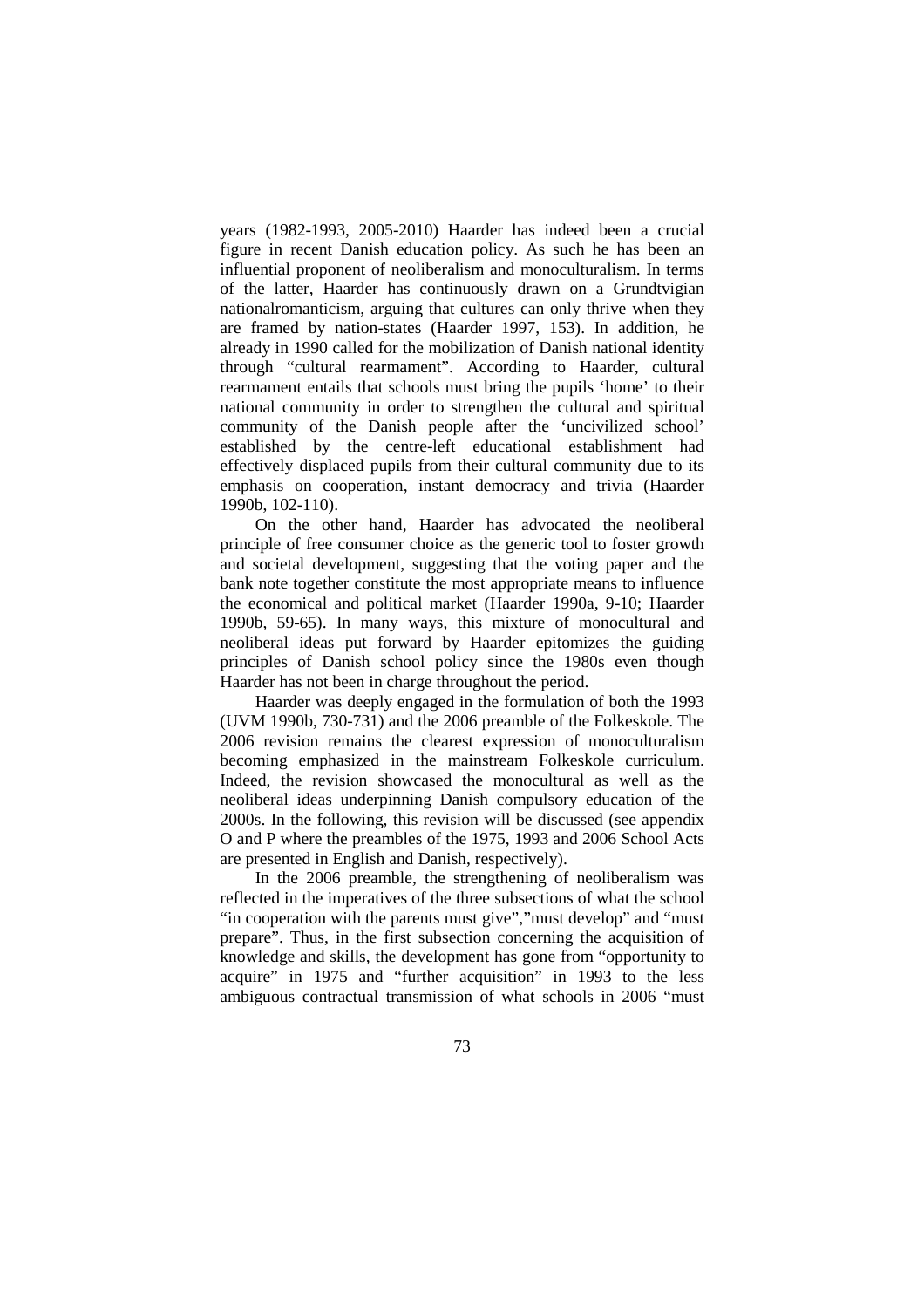give" in cooperation with parents, regardless individual differences and location within the nation-state.

In that respect, the bill pointed out that the revision was meant to clarify that the main purpose of compulsory education was to "give" pupils knowledge and skills and prepare them for further education and labour market participation (Jensen 2009, 266). In this way, school practices became embedded in systems of accountability where the preset and allegedly more unambiguous "Common National Objectives" and the "National Tests" provide the basis for the expected transmission of knowledge and skills in schools that will feed the Danish knowledge economy, as also proposed by Hjort (2006b, 234-236).

The strengthened emphasis on monoculturalism became expressed in the first subsection of the 2006 preamble which entailed the emphasis that the knowledge and skills pupils expected to be "given" in schools must be defined by the discrimination between making pupils "familiar with Danish culture and history" and give them "understanding for other countries and cultures" (Jensen 2009, 266).

In this respect, the 2006 preamble built on the 1993 preamble which introduced the term 'culture' in the third subsection, with the phrase "The school must make the pupils familiar with Danish culture and contribute to their understanding for other cultures" (In Danish: "Folkeskolen skal gøre eleverne fortrolige med dansk kultur og bidrage til deres forståelse for andre kulturer og for menneskets samspil med naturen"). In retrospect, Haarder observed in 2002 (at this point he was Minister of Refugees, Immigrants and Integration) that the discrimination in the 1993 preamble was meant to clarify that the curriculum should be centred round Danish culture, literature and the Bible. He added that this sort of discrimination was natural since "the Danes" were to be in charge in Denmark. At the same time, he dismissed any notion of cultural equality and religious equality as nonsense (Larsen 2011). This argument was in accordance with his call in 1990 for cultural rearmament.

While the preamble thus has reflected monocultural aspirations since 1993, the ideas became explicitly linked with the curriculum in the 2006 preamble due to the removal of the phrase concerning "culture" from the third to the first subsection. According to the bill, this removal implied a change from being associated with the "school's task in developing the pupils' understanding and feeling of responsibility for other people as an active participant in a democratic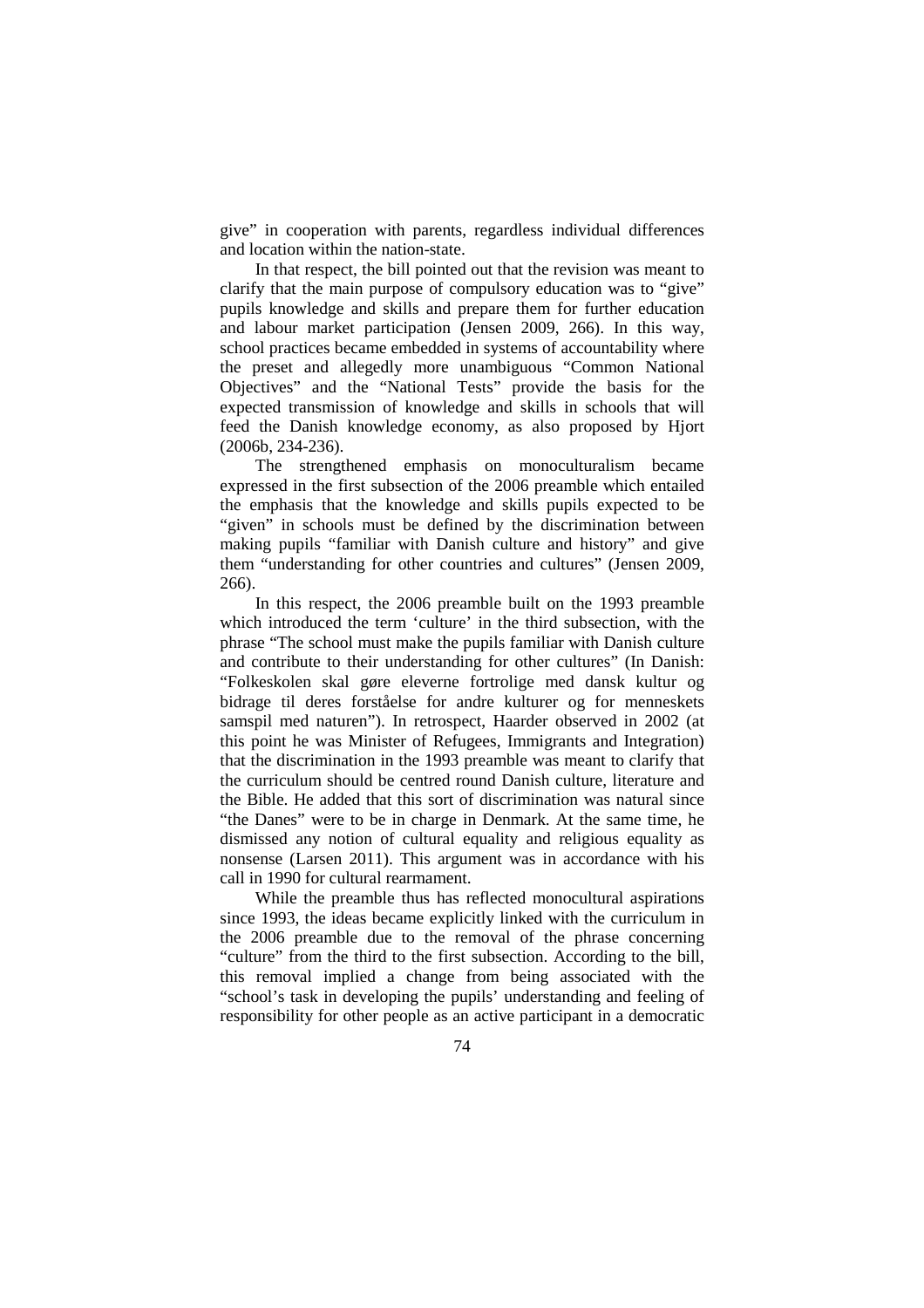society" to the "school's task in relation to the pupils' acquisition of knowledge and skills" (Jensen 2009, 271-272).

Against this background, the 2006 preamble is an overt expression of the school curriculum becoming defined by strong boundaries between 'Danish' and 'other' culture. Furthermore, the addition of the terms "history" and "countries" to the existing collocations "Danish culture" and "other cultures" asserts a congruence between nation and culture since "culture" becomes associated with a territorial particularity associated with "countries" and their "history" (See appendix O and P). This corresponds with Haarder's (1997) view of nations being the natural and exclusive platform for cultural development.

The 2006 preamble of the Folkeskole thus reflects the coupling between neoliberalism and monocultural identity politics in Danish school policy. Accordingly, it also epitomizes the trenchancy of the Janus-face of nationalism since the Folkeskole is employed in the projection of a retrospective Danish national identity on to the future. In that respect, the systems of accountability are meant to ensure the contractual transmission of knowledge which will feed the competitiveness of the Danish unit in the global yet emphatically inter-national knowledge economy as well as to align all actors, including teachers, local authorities, parents and pupils to the monocultural framework.

During the readings of Act 572 in Folketinget, these ideas were put forward by for example Haarder and Martin Henriksen of DPP who both explicitly asserted the need for a revised preamble which clarified that the transmission of monocultural knowledge and skills should be at the centre of school activities and the cooperation with parents (Folketinget 2006c, 32, 78). In particular, Henriksen recapitulated the features of the two-headed Janus-face of nationalism and actually seemed to have been inspired by Haarder's notion of cultural rearmament introduced 26 years earlier (Folketinget 2006d, 57; see appendix T, number 3, for quotation in Danish):

School policy-making of earlier times has left many young people in an empty hole without skills and without knowledge of themselves, their own culture and history. This is now to be rectified. It has been a wish of the Danish People's Party in a long time, and now, we take the step. We give the Folkeskole hope, and I will venture to assert that we look forward.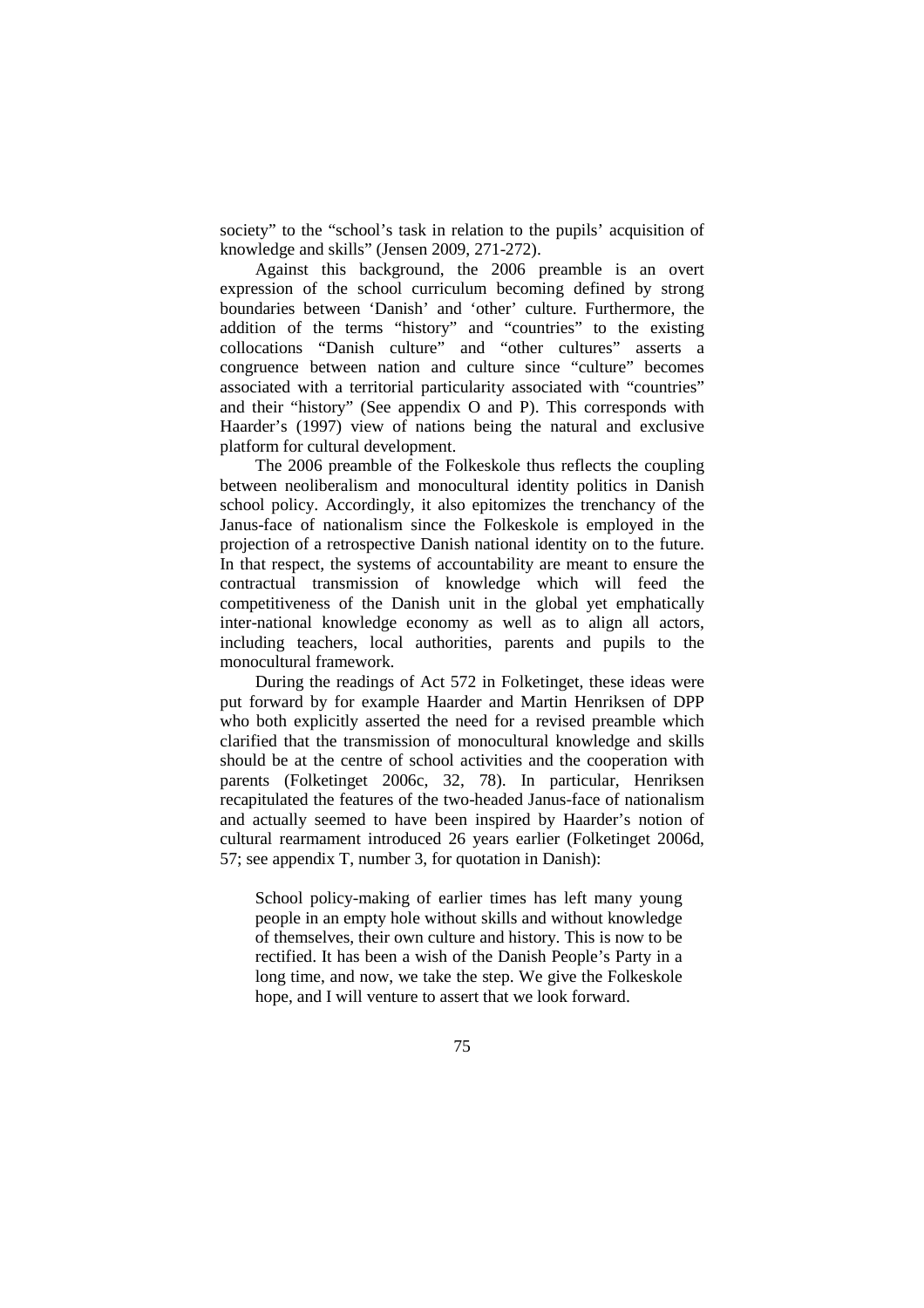In this way, the 2006 revision of the preamble of the Danish School Act encapsulates the analysis of the Danish Folkeskole curriculum. The previous sections have shown that there has been a broad consensus among national policy-makers for neoliberal curriculum regulation and monoculturalism. Within the monocultural paradigm, 'language' has remained at the centre of identity politics and bilingual parents have been subject to blaming and paternalism due to their 'cultural deficits' and alleged irresponsibility in living up to the demands for swift assimilation to the monocultural Danish education system.

Against this background, it is symptomatic that 'putting turbo on integration' and 'turbo-Danish' by the end of the decade have become generic catchphrases in Danish policy-making (Boligen 2010; Folketinget 2010, 2, 77; Jonshøj 2009; Olsen et al. 2008; Skolestyrelsen 2010) while the (mono-)cultural armament has come to encompass a 'canon of democracy' (Udvalget til udarbejdelse af en demokratikanon og Undervisningsministeriet 2008).

A final point should be made about the implications of the shift to a bi-dimensional pattern of educational control within a monocultural framework. While 'interest-convergence' was argued to be the main characteristic of the political debate concerning 'the educational establishment' and the diminishing role of the local councils and teachers in curriculum policies, the effects of the reforms in Denmark remind of those in England around 1990 in relation to the role of local advisers particularly engaged in ethnic minority pupils and issues related to cultural diversity.

Among the members of FOKUTO ("Folkeskolens konsulenter for tosprogede børn og unge", the national "Association of Municipal Consultants for Bilingual Children and Youth") who represents the educational advisers employed in Danish local councils with a particular focus on the education of bilingual pupils the future is currently seen as opaque and causes concern (Personal communication per email with FOKUTO chairwoman Lene Vagtholm, May 28th 2010). During the last few years, the restructuring and the monocultural agenda set by the UVM and the Ministry of Refugees, Immigrants and Integration have at once circumscribed their freedom of operation due to massive cuts in the local budgets and altered their role towards the administration of evaluation data bound up with the "Common National Objectives", along with a strengthened focus on cooperation between parents and schools and the dispersal of bilingual pupils between schools (Vagtholm 2010).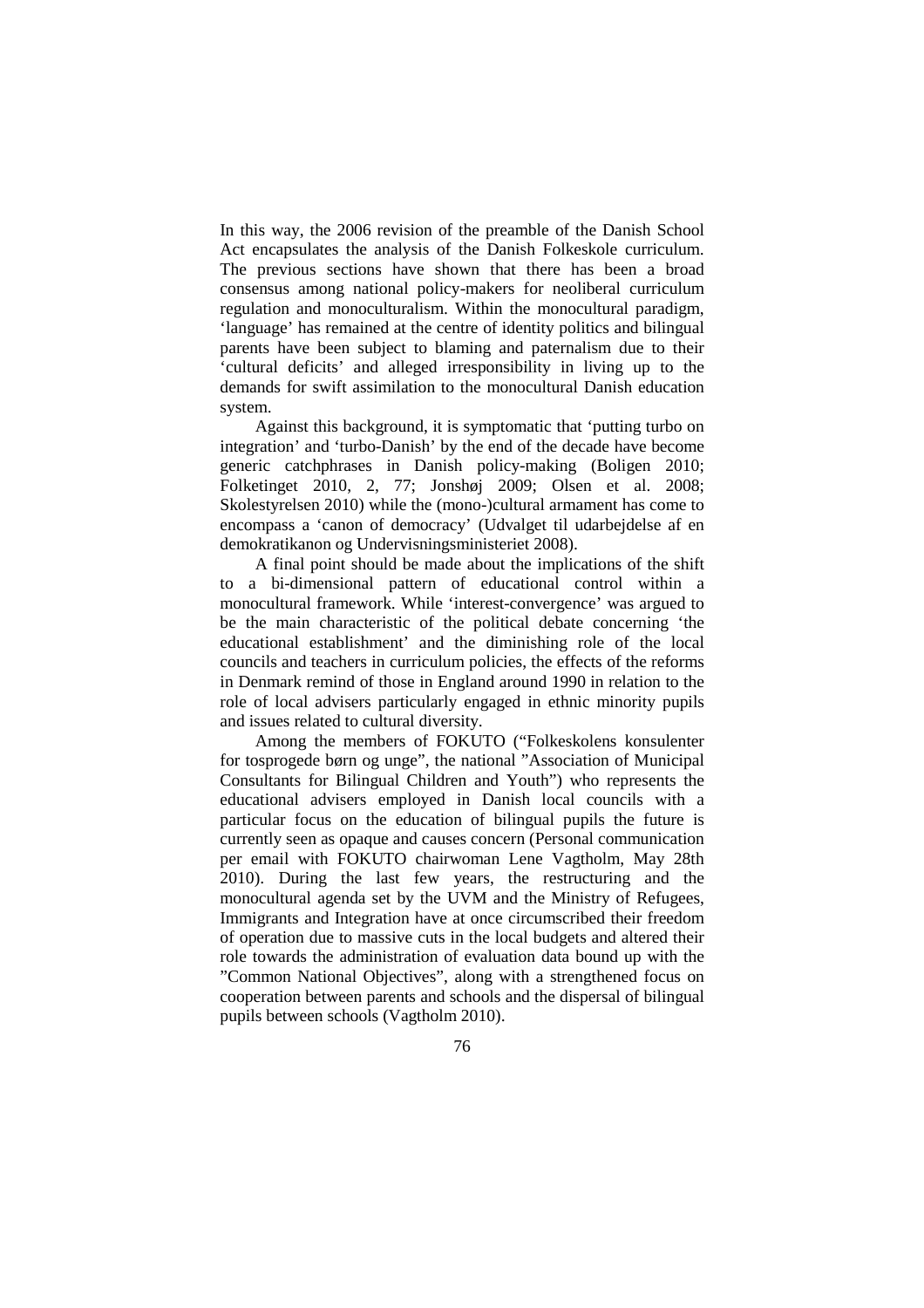In various local councils, these changes have resulted in firings of the local advisers, with the abolishment in 2010 of the entire "Office for Integration and Diversity" ("Kontoret for Integration og Mangfoldighed") in Copenhagen and the dismissal of its six educational advisers as the most obvious example (Aisinger & Pedersen 2010). While the analysis about access to schools in Denmark will return to the particular issue of dispersal, the arguments of the analysis above indicate that the changes experienced among the local education advisers are connected with pressures to align to the monocultural framework. In that respect, the neoliberal systems of accountability and the monocultural identity politics work in unison.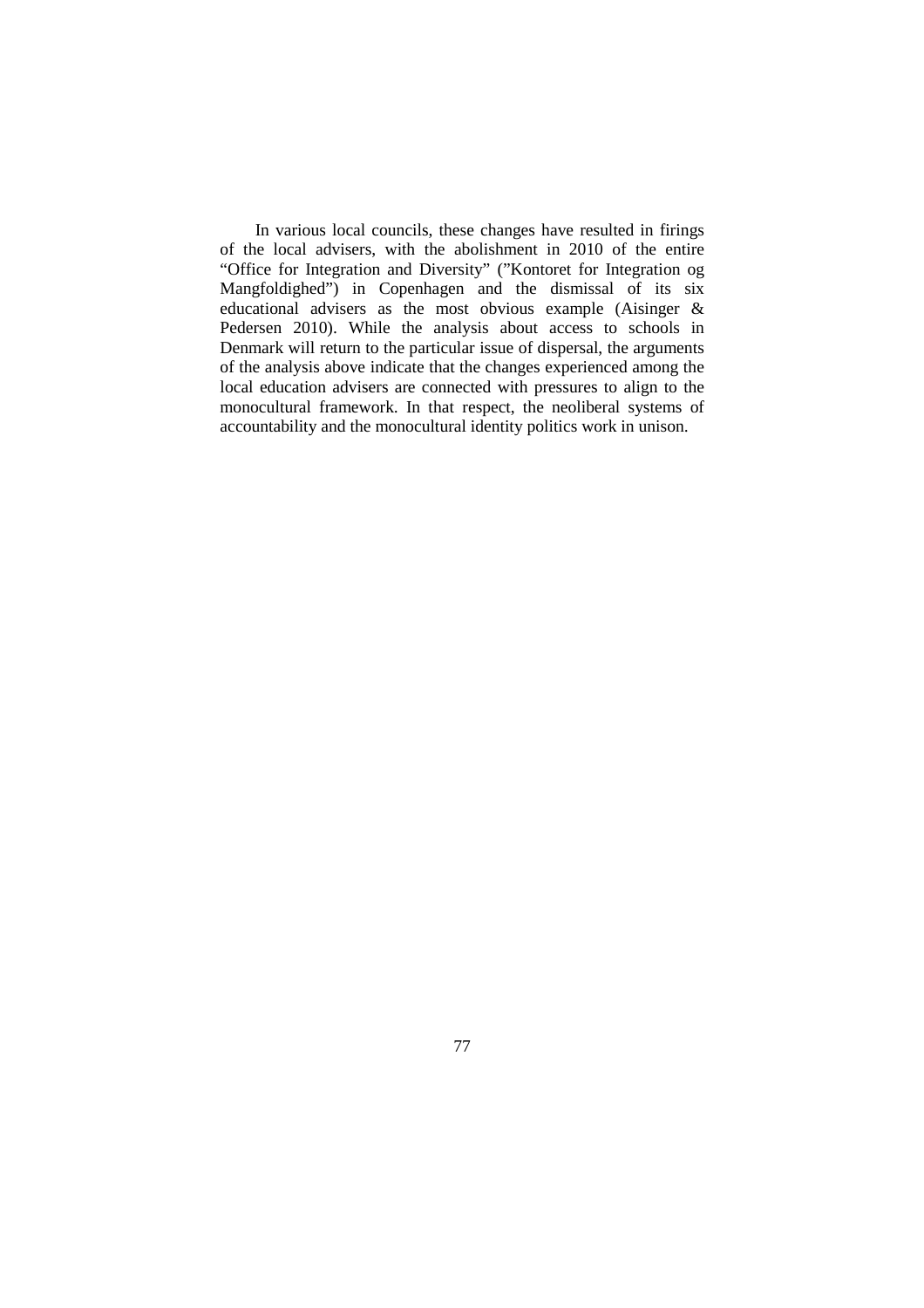# **CHAPTER 3. ACCESS TO SCHOOLS**

This chapter focuses on the regulation of access to schools in English and Danish compulsory education. It will be argued that an amalgam of neoliberalism and monocultural identity politics has underpinned this regulation in both contexts.

However, like in the case of the curriculum, this amalgam has become expressed in different ways in relation to school access due to the history of the two education systems, including the previous policies concerning ethnic minority pupils.

Thus, English and Danish state authorities have taken two various routes, indeed representing the alternatives outlined by Friedman: laissez-faire and enforced integration through intervention. In England, state authorities relied on a laissez-faire market form without any intervention. This approach proved to involve a bias of cultural majoritarianism. In Denmark, the gradual unleashing of market forces has been more cautiously conducted and involved the persistent encouragement of local councils to enforce integration, that is, assimilation, through the dispersal of ethnic minority pupils. These arguments will be justified in the following sections by the analysis of policy documents supplemented with the discussion of research findings.

#### **England: Laissez-faire**

The period from the Education Reform Act 1988 (ERA) and the following five years involved the establishment of a national programme of parental choice of schools. However, it should be stressed that the notion of 'parental preferences' was introduced in national legislation eight years earlier with the Education Act 1980. Furthermore, about a quarter of Local Education Authorities (LEAs) already by the late 1970s operated with parental choice. Yet, the provisions of the ERA entailed that all state-maintained schools became choice schools and not least paved the way for the publication of league tables with raw-score outcome figures of school performance. This 'market information' was published from 1992, based on key stage 2, 3 and 4 test results. In this way, the ERA managed to shape parental behaviour into a consumer direction since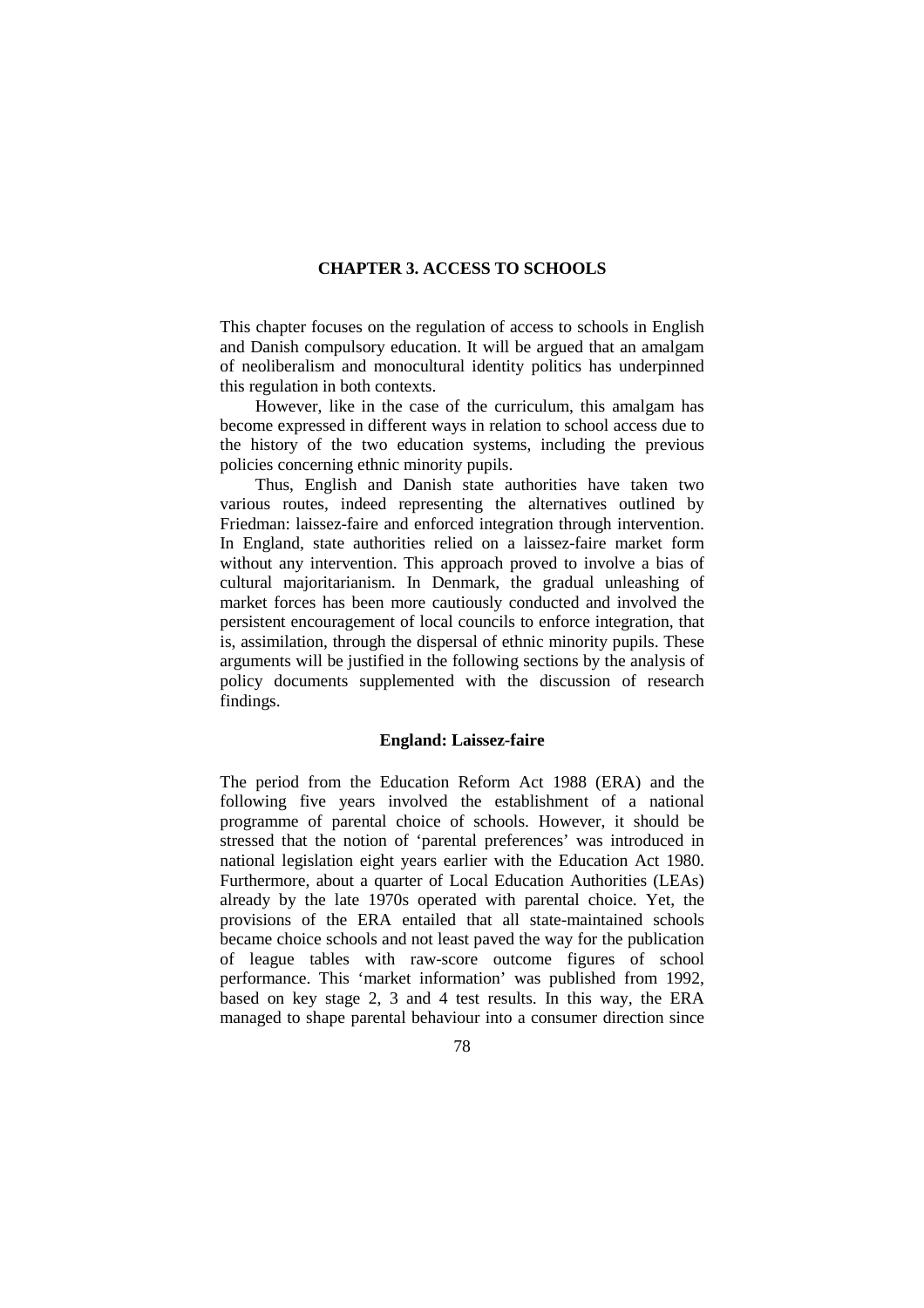the number of families selecting schools other than the local catchment school increased substantially during the 1990s as did the number of parents using their rights to appeal against the decisions of schools assigned to their children (Gorard et al. 2003, 3-6).

The Conservative government encouraged this competition for customers and attractive school places with various measures, for example the *Parents Charter* which was distributed to all parents from 1991. This charter informed about school choice in the statemaintained sector and free school places in independent schools. In addition, the Office for Standards in Education (Ofsted) was established in 1992 as a 'modernized' version of Her Majesty's Inspectors. Ofsted quickly came to provide incentives for competition with their agenda setting and school inspection reports which were made available to the public. Finally, the 1993 Education Act introduced the notion of 'failing schools' where low performing schools would be subject to 'special measures' inspections and ultimately closure (Tomlinsson 2005, 54-80).

In many ways, the ERA established the foundation for these measures and thus shaped the access to schools within the English market form in compulsory education. The provisions of the ERA (see appendix Q) will be discussed in the following sections, highlighting the rationales for choice, school diversity and selection before turning to the argument concerning the bias of cultural majoritarianism in the English laissez-faire market form.

### **School choice, diversity and selection**

This section argues that the Conservative government advocated neoliberal ideas in the regulation of access to schools. It will be shown that choice and school diversity were perceived to be instrumental in dismantling the 'producer capture' by LEAs and schools, empower parents, raise standards and promote equality of opportunity. In addition, the section will argue that a strengthening of selection were part of the Conservative reform agenda. In this way, the Conservative Party attempted to roll back the shift towards non-selective comprehensive schools encouraged by Labour from the 1960s.

When the Conservative government came to power in 1979, access to schools had become increasingly non-selective due to the use of catchment areas in the allocation of pupils. In relation to secondary schools, catchment areas had to a large extent replaced the previous use of 11+ examination results in the allocation of pupils. Thus, 51 per cent of LEAs in 1977 relied on catchment areas while a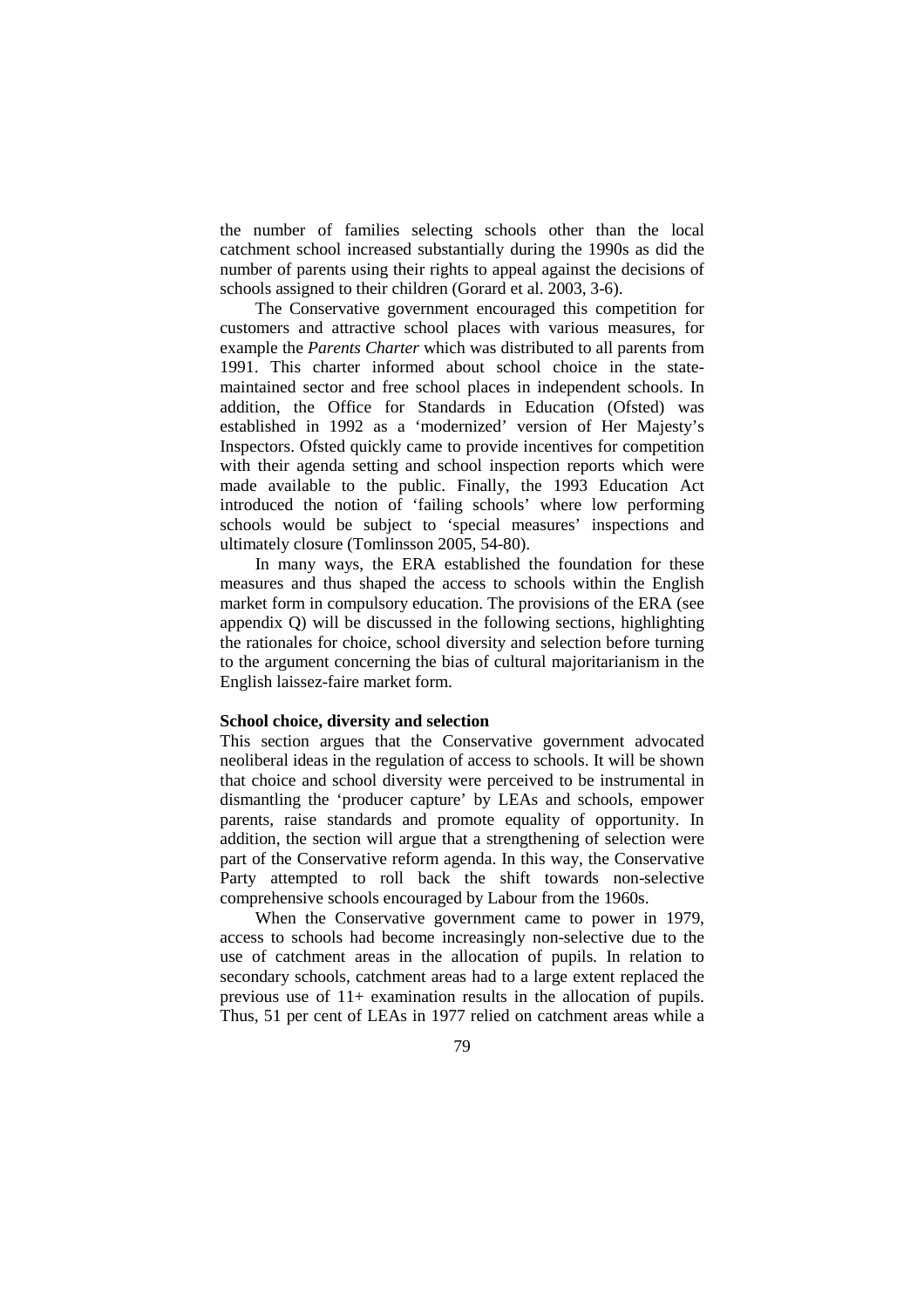mere three per cent used 11+ examination results in the allocation of pupils. Besides catchment areas and examination results, the use of 'feeder' or matched primary schools (19 per cent) and parental choice (27 per cent) had remained fairly constant throughout the 1970s (Gorard et al. 2003, 4-6).

The increasing use of catchment areas was linked with the shift towards non-selective comprehensive schools catering for pupils across the ability range. In 1981, 83 per cent of secondary school students went to comprehensive schools, a dramatic increase from the late 1960s where such schools catered for 8.5 per cent of students. This 'comprehensivization' had been encouraged by the Labour Party from the mid-1960s. At this point, Labour prompted LEAs to reorganize the more selective tripartite school system composed of grammar schools, technical schools and modern schools along comprehensive lines. On the other hand, the Conservative Party persistently sought to impede the 'comprehensivization', for example when Margaret Thatcher was Education Secretaty in the beginning of the 1970s (Ball 2008, 68-70).

However, a degree of school diversity and selection of pupils continued to prevail by 1980 due to the reminiscences of the tripartite system and the existence of voluntary-aided schools. The latter were largely affiliated with the Church of England or the Roman Catholic Church. Such 'church schools' were subsidized by grants from the state and the church organizations and often maintained selective admissions policies. In addition, the private independent schools catered for eight per cent of secondary students. Finally, *Circular 83: Choice of schools* issued in 1946 actually remained the legislative basis for the regulation of access to secondary schools until 1980. This circular reflected the tripartite system entrenched by the Education Act 1944 and gave the heads of secondary schools the power to refuse admission on the basis of  $11+$  examination results and interviews with parents (Gorard et al. 2003, 4-6).

In relation to ethnic minority pupils and their access to schools, the tripartite system effectively sustained a bias of cultural majoritarianism. This bias was strengthened by the traditional class division of English society and hence the intersectionality of working class and non-White background. It should be stressed that various groups of ethnic minority pupils have coped differently within the system. Especially Black Caribbean children have continuously been in the bottom of the 'race' hierarchy while those from India, East Africa and East Asia have performed better, in many cases actually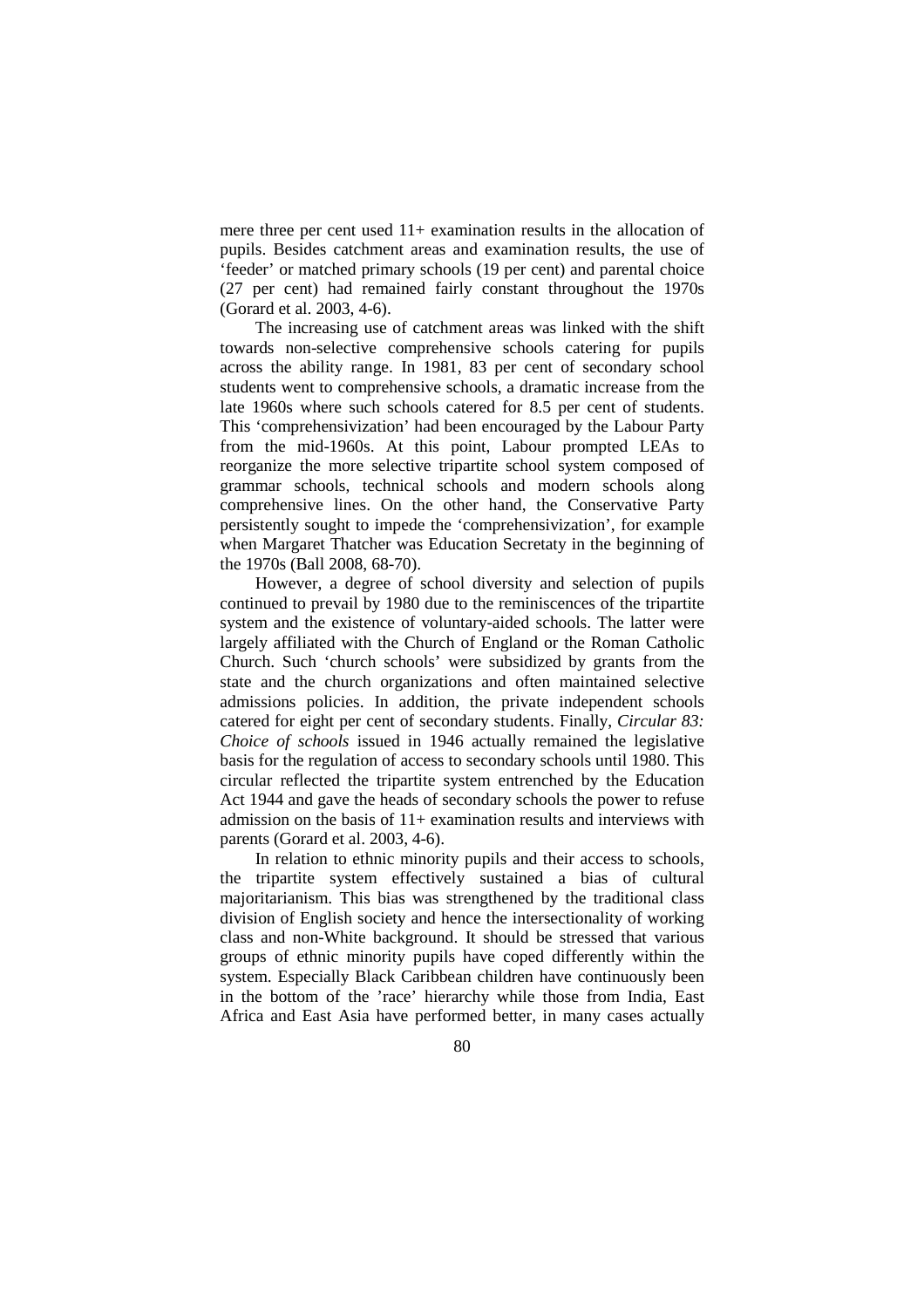outperforming White pupils (Ball 2008, 72; Tomlinson 2008, 176- 177).

Furthermore, state authorities from the late 1960s recommended LEAs to disperse non-English speaking children. Remarkably, this encouragement corresponded with the moves towards comprehensive schools. The desirable quota of non-English speaking pupils was set at a maximum of 30 percent in order to facilitate their assimilation and to protect the character of 'normal' schools. However, dispersal never became a widespread practice before it was eventually ruled illegal in 1975. Thus, the two LEAs with the largest number of ethnic minority pupils, the ILEA and Birmingham, never adopted the practice. Still, eleven LEAs dispersed ethnic minority children by 1970. Characteristically, some of them dispersed all ethnic minority children even though less than a third of them actually received supplementary English language teaching (Tomlinson 1987, 16-18; Tomlinson 2008, 26-31).

Against this background, the Conservative government with the Education Act 1980 and the ERA increased school choice, diversity and selection to counter what they considered the apparent 'failure' of the comprehensive era. Like in the case of the curriculum, the key role of LEAs in the administration of funding and admissions should therefore be undermined. In that respect, the financial erosion of LEAs and the creation of schools outside LEA control was meant to foster competition between schools controlled by LEAs and self-governing schools. Funding advantages for the self-governing schools, giving schools more control over their admissions policies and the extension of parental preferences were all means to that end (Taylor et al. 2005).

Actually, Education Secretary Keith Joseph (1981-86) considered the feasibility of a national voucher scheme in line with Friedman's proposals and initiated a minor pilot scheme in Kent (a feasible location since Kent was one of the few LEAs which had refused to reorganize along comprehensive lines). However, Joseph came to the conclusion by the mid-1980s that it would be too expensive and unworkable in practice to roll back the comprehensivization with vouchers (Ball 1990, 63-69; Chitty 1989, 180-185).

Instead, the ERA facilitated school choice between selfgoverning schools within the state-maintained sector in order to circumscribe the previous key role of LEAs. In that respect, the provisions concerning the "Local Management of Schools" constituted an important basis for the unleashing of market forces. In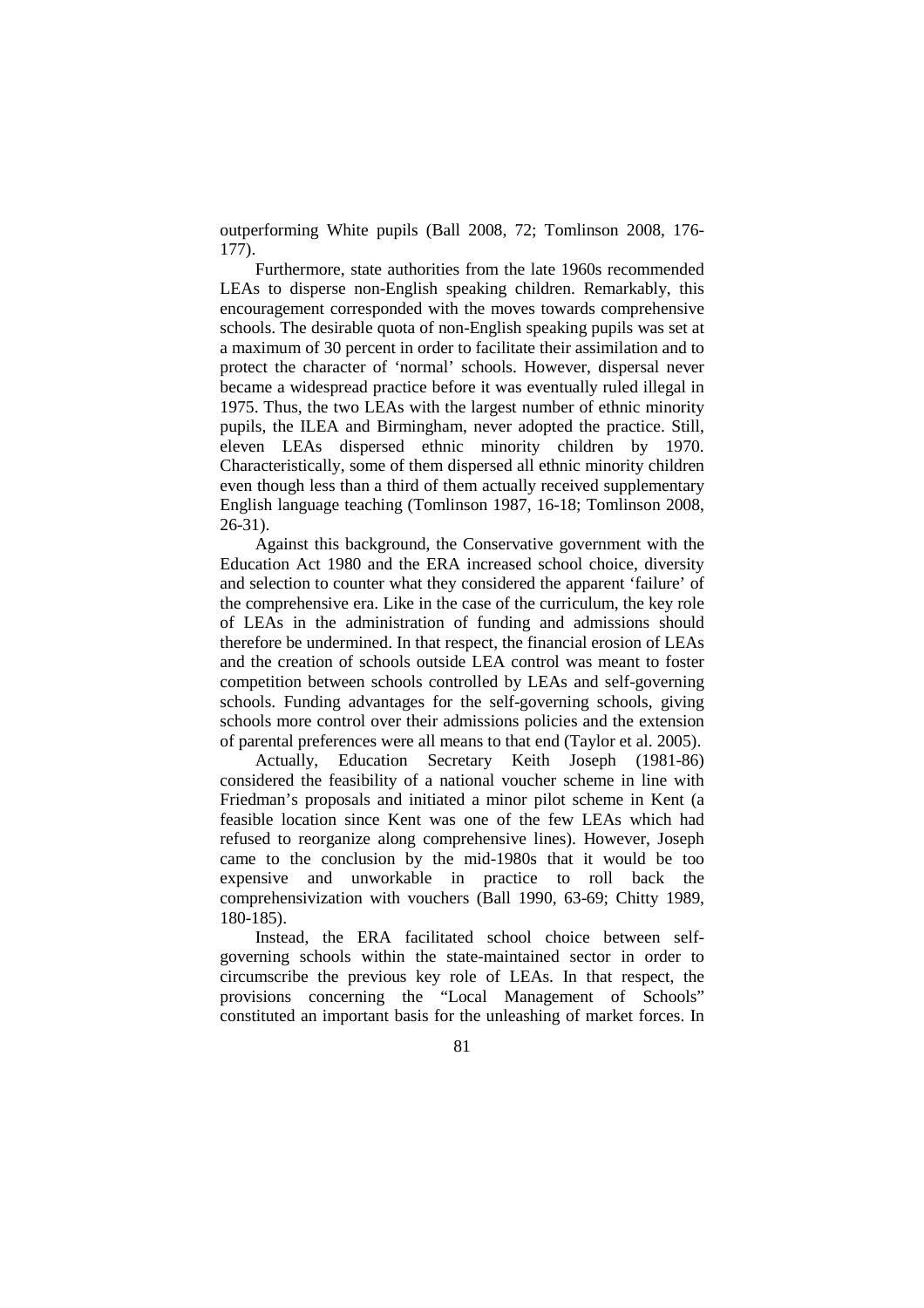accordance with the bi-dimensional pattern of educational control, Local Management of Schools entailed the delegation of budgets and staff matters to school governors. Furthermore, incentives for competition between schools were created with funding schemes where school funding followed the number of students (DES 1988, section 33-51).

More directly in relation to school access, the ERA expanded the provisions of the Education Act 1980. The 1980 Act established that LEAs should make arrangements for enabling the parent of a child in the area of the authority to "express a preference as to the school at which he wishes education to be provided for his child." The LEAs and the governors of voluntary-aided schools had the duty to comply with such parental preferences, subject to the consideration of "efficient education or the efficient use of resources" or when the particular admission arrangements to the school were based wholly or partly on selection by reference to ability or aptitude, for example in the case of voluntary aided schools (DES 1980, section 6).

Eight years later, the ERA abolished the consideration of "efficient education or the efficient use of resources" and instead strengthened the importance of the "standard number" of pupils in schools. Thus, admission could not be rejected until the standard number had been reached, subject to the consideration of admissions arrangements and selection. Hence, voluntary aided schools could reject to comply with parental preferences in the cases they were incompatible "for preserving the character of the school" (DES 1988, section 26-30; see appendix Q).

Furthermore, the ERA paved the way for the Greenwich Judgement in 1989 which implied that parents could express preferences for schools in other LEAs and thus effectively widened competition. The judgement entailed that state-maintained schools must not give priority to children for the sole reason that they live within the local authority (Select Committee on Education and Skills 2004).

The ERA also encouraged school diversity with the particular school types of the City Technology Colleges (CTCs) and Grant-Maintained schools. However, the enterprise-oriented CTCs have never had much of an impact in terms of school diversity since the ambitions to attract sponsors from the private sector were never realized despite generous funding from the Conservative government. Thus, during the 1990s and 2000s, there never existed more than fifteen CTCs nationwide and they now gradually seem to disappear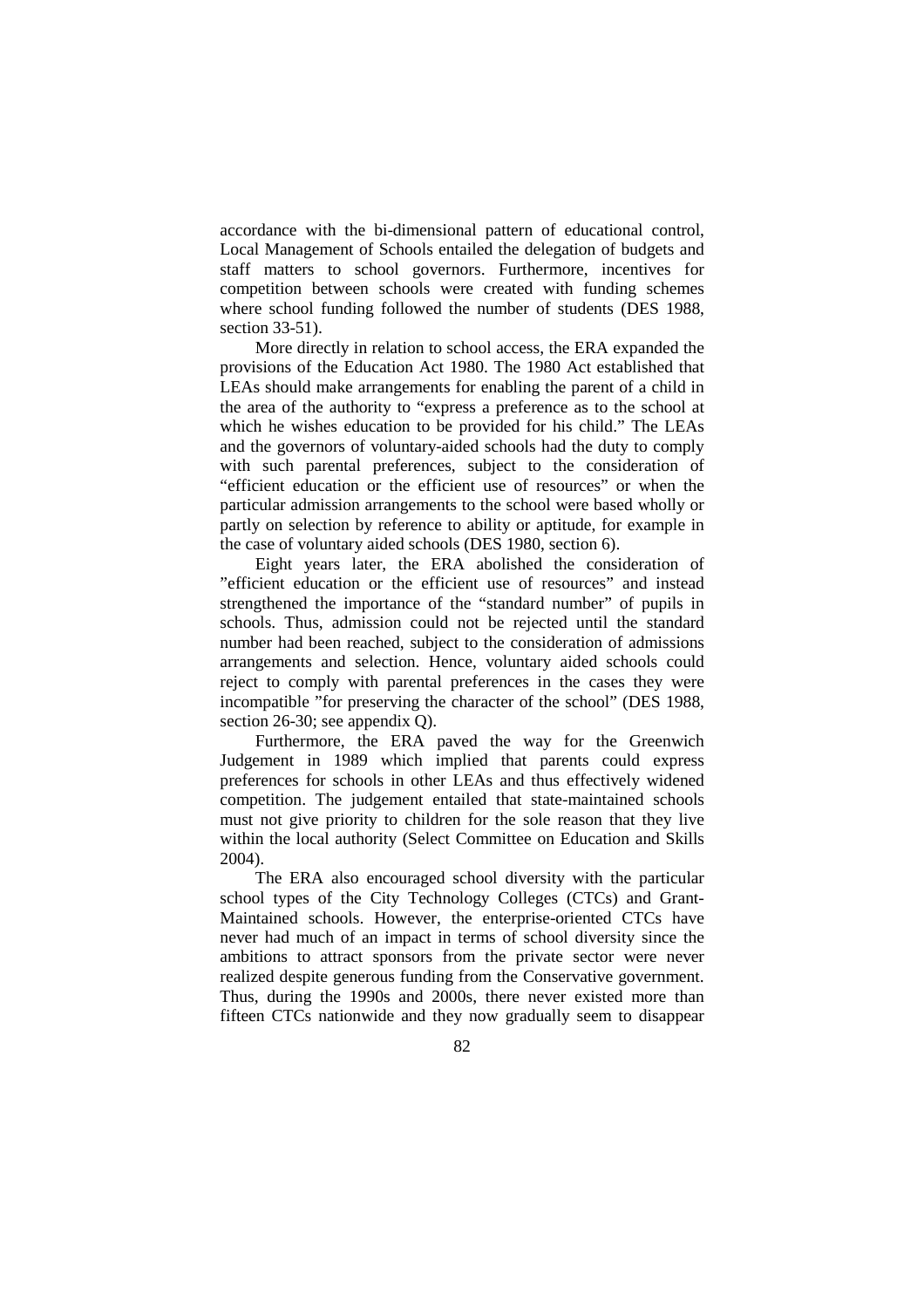(Ball 1990, 113-119; DCSF 2009a, table 2; DES 1988, section 105; Gorard et al. 2003, 7-9; Taylor et al. 2005). Unlike the CTCs, the Grant-Maintained schools would eventually prove influential in the organization of schools. The ERA gave state-maintained schools the opportunity to opt out of LEA control after a parental ballot. Instead, they would become directly funded by the government as Grant-Maintained schools. These schools were allowed to either preserve or apply for the change of their "character" and their admissions arrangements (DES 1988, section 58, 62, 83, 104).

Finally, the ERA enhanced the provisions of the 1980 Education Act concerning the availability of market information enabling parents to exercise informed choices. The 1980 Act laid down that the LEAs should publish admissions arrangements and other information about schools (DES 1980: section 7-8). The ERA added that schools and LEAs should publish information concerning "educational achievements of pupils at the school" (DES 1988, section 22). These provisions provided the basis for the publication of performance league tables which was initiated a few years later and immediately became media events (Wolf 2002).

The second reading of the Education Reform Bill in the House of Commons clearly reflected that the provisions concerning parental preferences and school diversity was underpinned by neoliberal ideas, as also laid down by Friedman. Choice and diversity were embraced during by the reading by the Education Secretary Kenneth Baker as well as a number of Conservative MPs, for example Norman Tebbit, Michael Heseltine, Rhodes Boyson and Angela Rumbold (House of Commons 1987, 812, 820, 842, 855).

Thus, Baker (House of Commons 1987, 772) pointed out that Grant-Maintained schools, CTCs and Local Management of Schools had the purpose to "maximise parental choice" and give schools more freedom:

If we are to implement the principle of the 1944 Act that children should be educated in accordance with the wishes of their parents we must give consumers of education a central part in decision making. That means freeing schools and colleges to deliver the standards that parents and employers want. It means encouraging the consumer to expect and demand that all educational bodies do the best job possible. In a word, it means choice.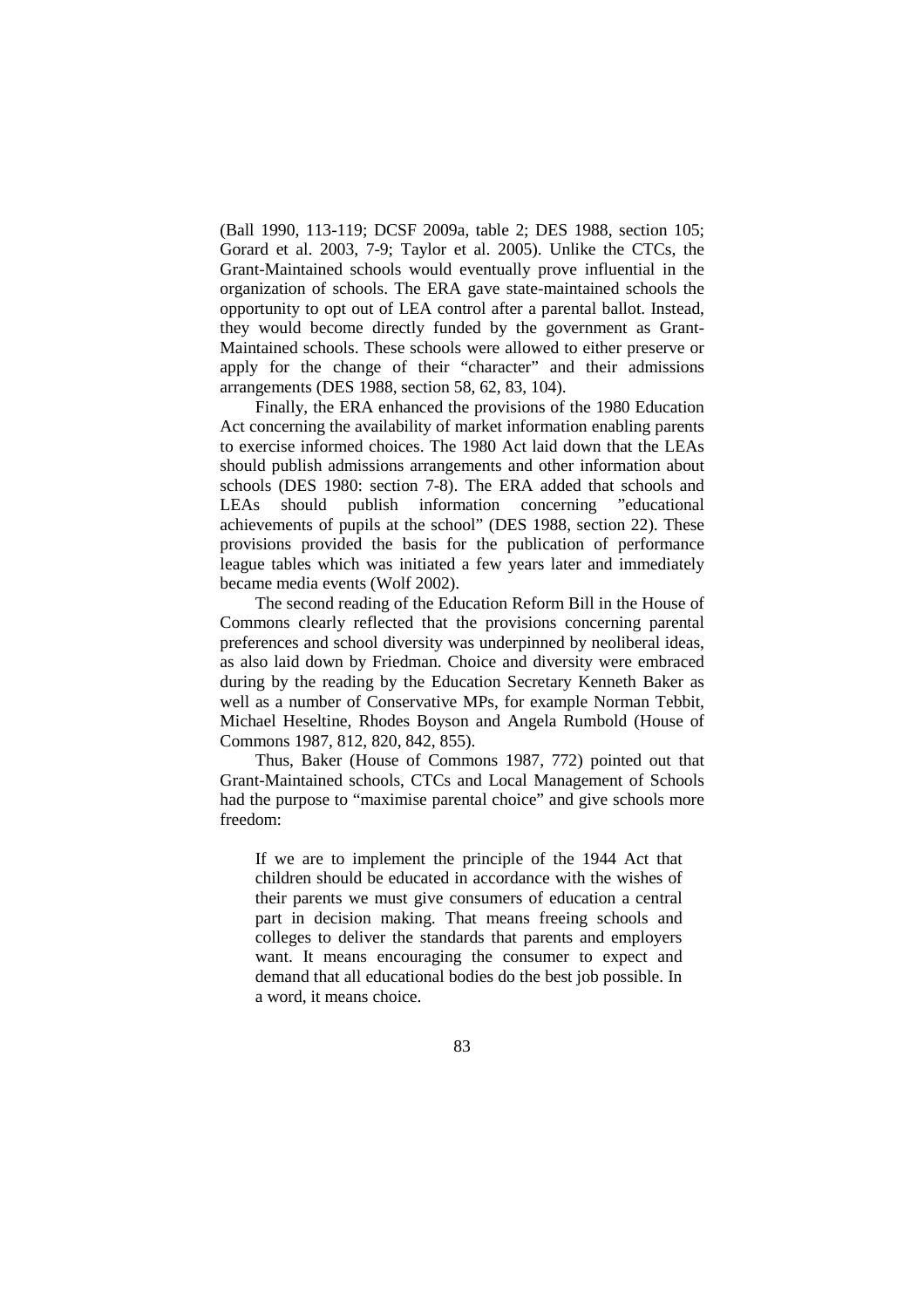Accordingly, Baker (House of Commons 1987, 771-778) elaborated that the LEAs should "face competition in the provision of free education, so standards will rise in all schools". Characteristically, the Inner London Education Authority was yet again blamed for the introduction of "unnecessary barriers" to market forces since the LEA allocated pupils evenly between popular and less popular schools.

Importantly, the ERA signaled that the Conservative government encouraged school diversity and choice not merely to dismantle the role of LEAs but also to challenge the private independent schools (Fitz et al. 1989, 232-233).

Thus, DES Minister of State Rumbold (House of Commons 1987, 859) asserted that she wanted school diversity and parental choice "on the basis of sound information and without the intervention of authorities ... to be offered within our maintained sector of education." The ERA hence marked a step away from the 'creeping' privatization represented by the Assisted Places Scheme (Fitz et al. 1989, 231-233).

Assisted Places was introduced with the 1980 Education Act and served "the purpose of enabling pupils who might otherwise not be able to do so to benefit from education at independent schools". The Education Secretary would then reimburse the independent schools participating in the scheme for the charges involved in admitting able children from poor families in their secondary education programmes (DES 1980, section 17). With the scheme, the Conservative government in the following years encouraged growth in the private sector through massive economic support. In 1988, 26,899 pupils were holding assisted places in 226 English independent schools. At this point, some £70 million had been spent by the government on the scheme. Ultimately, the Assisted Places Scheme was abolished when New Labour took power in 1997 (Fitz et al. 1989, 231-233).

An important characteristic of the programme of school diversity undertaken by the Conservative government was that schools were given some degree of autonomy in organising their admissions. This meant in practice that the regulation of access to schools became determined by the principle set out by Stuart Sexton (1977, 87) in the *Black Paper* of 1977:

It will be seen that the interplay of 'choice of school' by the parent on the one hand, and 'choice of child' by the school on the other, with the elimination of bureaucratic direction between them, will result over a period of time in a flexible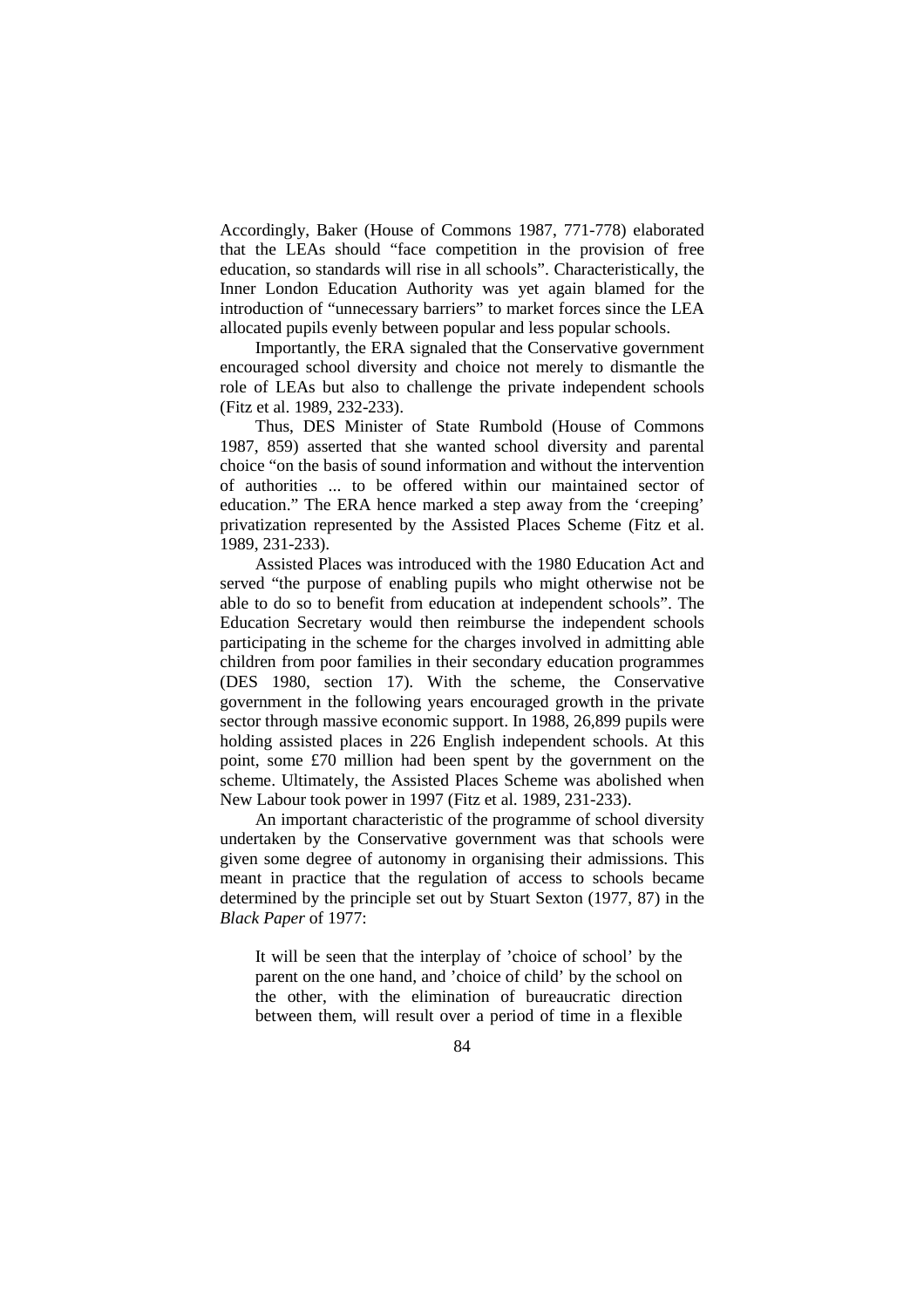response by the schools to the needs of the children and the preference of their parents. The parents will be 'voting with their feet' and schools will have to respond, or have no pupils.

In many ways, this rich statement epitomizes the choice, diversity and selection agenda of the Conservative government (Sexton would indeed later become adviser to the Education Secretaries Mark Carlisle (1979-1981) and Keith Joseph) where competition and selection were meant to apply for schools as well as for parents and pupils. Characteristically, Sexton's statement implies the features of the bi-dimensional pattern of educational control and envisions the neoliberal market democracy proposed by Friedman; colour-blind, performance-based and individualized albeit family-based. Against this background and the fact that the ERA proved to shape parental behavior into a consumer direction, the title chosen for Sexton's article ('Evolution by Choice') appears perfectly appropriate.

Accordingly, the ERA in principle widened the opportunities for pupils to get access to a range of schools. However, the ERA also strengthened the element of selection. Hence, the efforts undertaken in the vast majority of LEAs to become fully comprehensive and nonselective were rolled back (Taylor et al. 2005, 47-59).

In that respect, especially the Grant-Maintained schools had an impact (they were re-labeled 'foundation schools' by New Labour in 1998). While Margaret Thatcher's declared aim that all schools would opt out of LEA control was not fulfilled, over 1,000 of the 3,500 secondary schools in England had become grant-maintained by 1997. Thus, many of the voluntary church schools became grant-maintained and nearly all grammar schools, at this point about four per cent of all secondary schools in England also opted out of LEA control. These schools mostly retained their selective admissions policies as a means to 'preserve their character'. Often, their admissions policies would include interviews with parents where the less desirable customers were screened out. In addition, Grant-Maintained schools and CTCs, along with the specialist schools introduced in the beginning of the 1990s (which became ubiquituous during the New Labour government), were allowed in 1992 to select between ten and twenty per cent of their intakes on the basis of aptitude or ability in their chosen specialism (Ball 2008, 117-126; Gorard et al. 2003, 9; Taylor et al. 2005, 47-59; Tomlinson 2005, 58-60).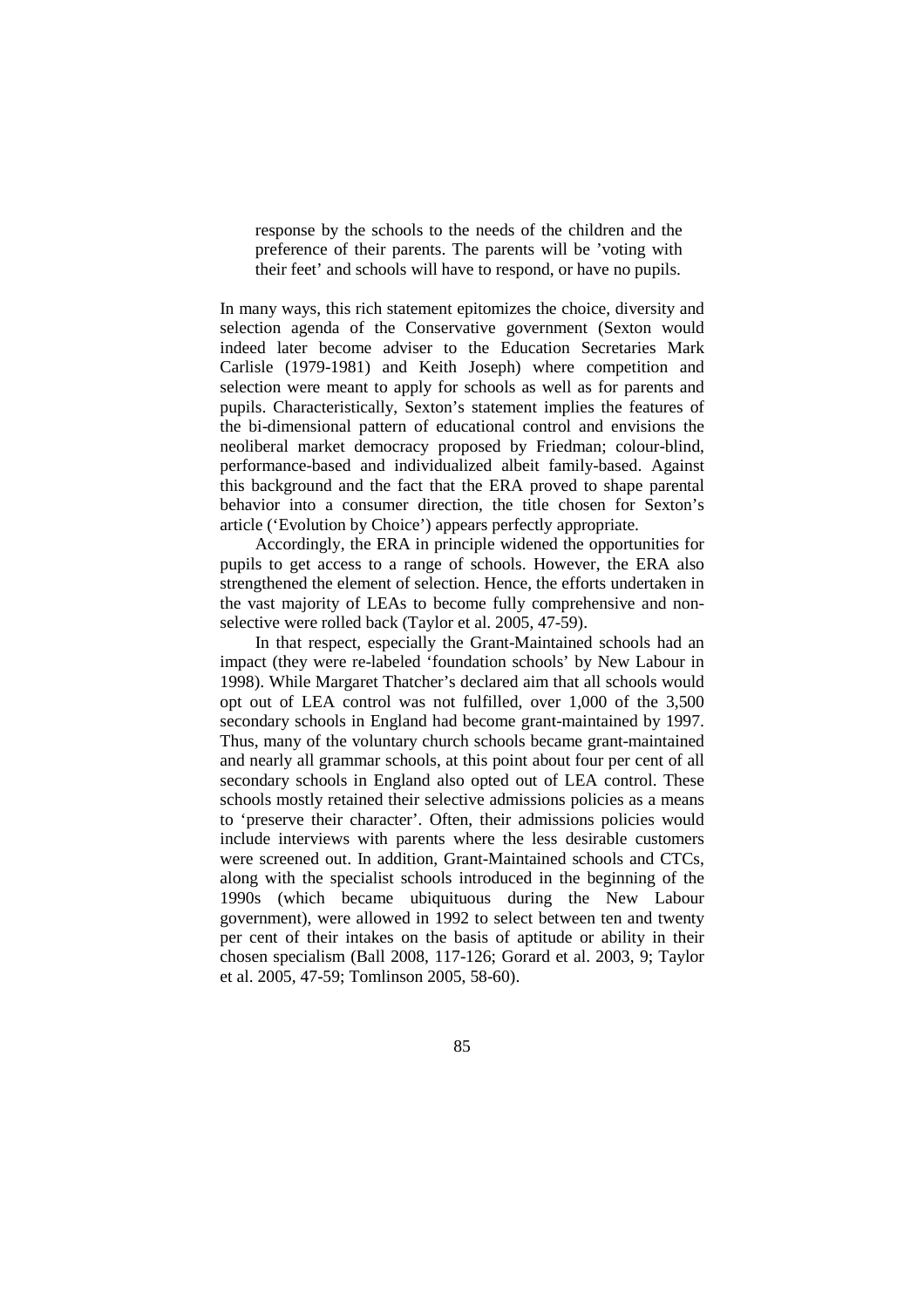# **Laissez-faire with a bias of cultural majoritarianism**

The market form in England furthered by the ERA was thus characterized by parental preferences, school diversity and a strengthening of selection. This section will argue that this particular market form was based on laissez-faire since the government did not intervene in the developing 'local economies of pupil worth', that is, apart from the meritocratic Assisted Places Scheme. However, this laissez-faire market form turned out to have a bias of cultural majoritarianism which showcased the token character of the claims for colour-blind equality of opportunities.

The reliance on laissez-faire was pronounced during the second reading of the bill by a range of Conservative MPs as well as Baker. MP Alan Amos (House of Commons 1987, 815) pointed out that the ERAs promotion of the market form was based on the belief that:

... peace and prosperity can best be achieved through a policy of equality of opportunity in an endeavour to build a meritocracy, a society in which everyone has a real chance to make of their lives what they will, regardless of who or what they are.

Against this background, Tebbit and Rumbold insisted that parental choice should be introduced without reservations to confront the widespread "arrogant paternalism" among LEAs and schools. While some parents were bound to "choose badly or irresponsibly" all parents should as a rule be trusted to be perfectly capable of exercising choice in a responsible manner (House of Commons 1987, 812, 854).

In this way, the Conservative MPs conjured up a colour-blind market place reminiscent of that envisioned by Sexton (1977), devoid of any implications related to attributes of cultural or class identity. In this supposedly just and atomized environment made up of family units, everybody was supposed to enjoy equality of opportunity to perform freely according to ones potential to the common good for society. On the other hand, the emphasis on individual responsibility and putting trust in parents implied that those parents not living up to the demands for responsible consumer behaviour were assigned the responsibility for their failure. Characteristically, Amos, Tebbit and Rumbold thus did not address the potential effects of the market form on school segregation of ethnic minority pupils.

On the contrary, Baker addressed such effects. Indeed, his Minister of State for Education, Lady Hooper, had declared earlier the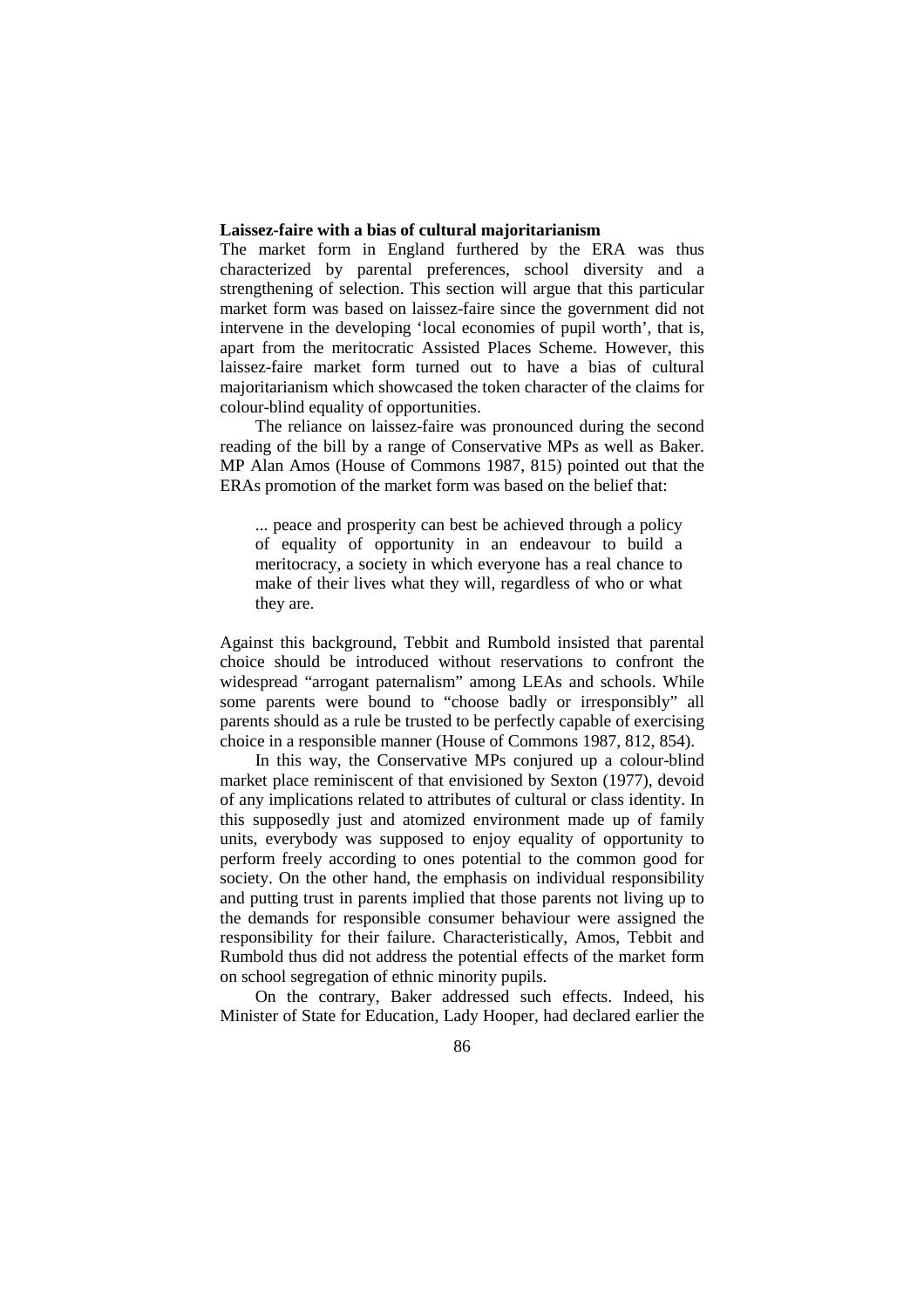same year that increased racial segregation might be the price to pay for choice policies (Tomlinson 2008, 82). However, Baker merely insisted that the existing segregation did not justify neither the denial of choice to parents nor intervention in the market place (House of Commons 1987, 777):

No school, whether grant maintained, financially delegated or local education authority maintained, is allowed to select children on the basis of colour. To do so would be illegal. There are about one dozen schools in the United Kingdom where 100 per cent, of the children are drawn from ethnic minority communities, and there are a further 250 where about 75 per cent, of children are drawn from ethnic minorities. That has arisen because of the settlement patterns of immigrants coming to our country. Many schools with 75 per cent, ethnic minority children provide excellent education and many white parents are perfectly content to send their children there. I believe that they will continue to do so.

Thus, the market form characterized by choice, diversity and selection was meant to be based on laissez-faire. However, this approach subsequently proved to entail a bias of cultural majoritarianism in the competition among parents and pupils for school places, cf. the international research evidence about school choice mentioned in Chapter One. Against this background, this study argues that the adoption of neoliberal principles in the regulation of access to schools has had implications which might be understood as expressions of monocultural identity politics. In other words: the alleged reliance on a 'colour-blind' market form should be understood within the monocultural framework of the Conservative government.

The functioning of the monocultural identity politics in relation to school access can be understood as two movements, together constituting the amalgam of a strong state and a free economy identified by Gamble (1994) as features of Thatcherite 'New Right' ideology. This amalgam actually recapitulates Harvey's (2005) and Giddens' (1998) argument concerning the neoliberal and neoconservative ideology of the Conservative government and its particular expressions in the regulation of access to schools.

In chapter 2 it was argued that the state became stronger in England as it was rolled forward in the establishment of a monocultural curriculum (with the same being the case in Denmark).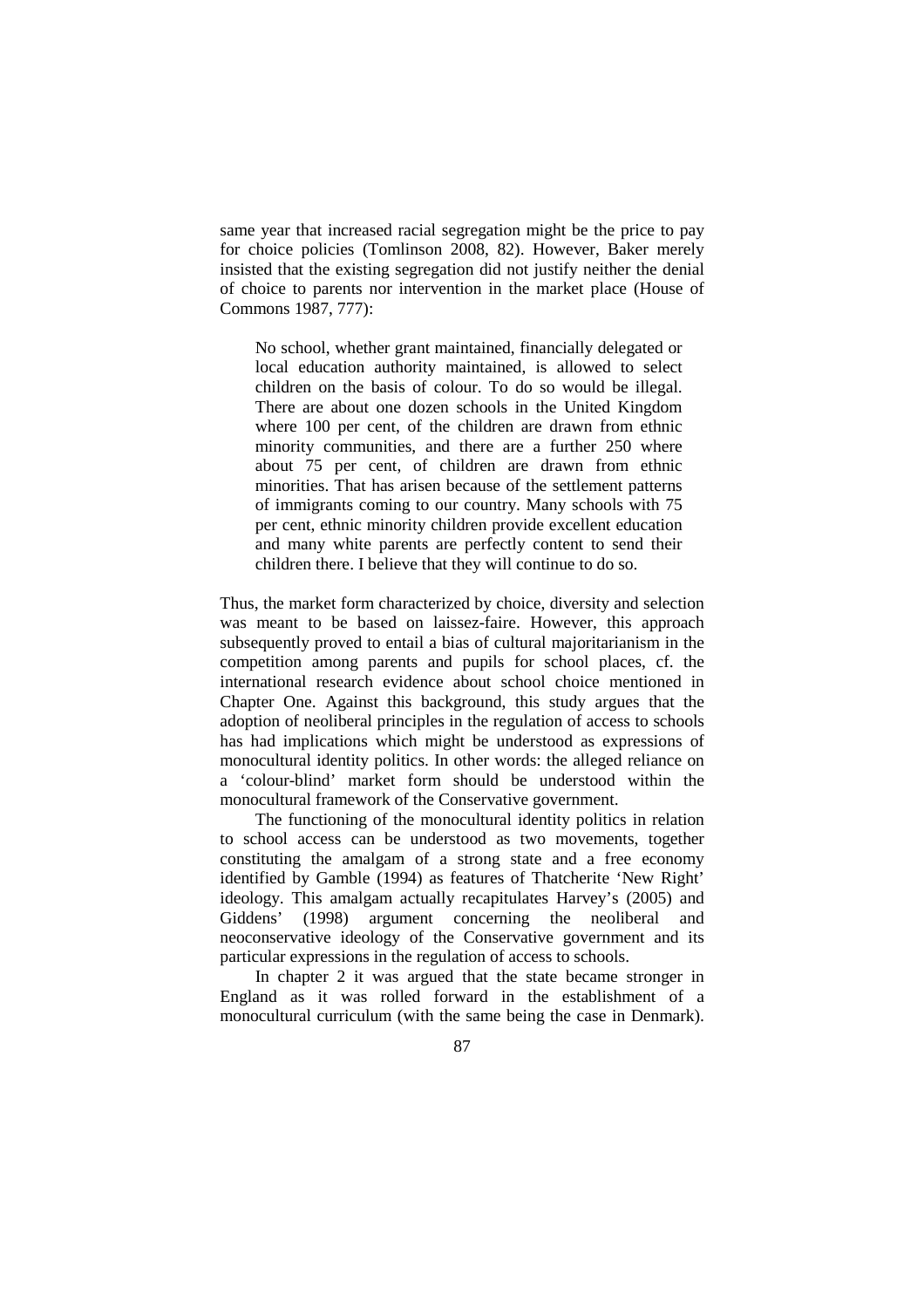In this chapter, it has been argued that the Conservative government rolled back the state and not least the LEAs in order to foster a 'free economy' in the form of a laissez-faire market driven by the interplay between self-governing schools and parental preferences.

When these two movements are seen together, the withdrawal of government in the regulation of access to schools might be seen as an expression for the deliberate employment of market mechanisms to further assimilation of ethnic minorities. As such, the Conservative government's school choice policies constitute more than a mere return to pre-comprehensivization and the de-centralized assimilationist policies of the 1950s and 1960s. Rather, the particular strong state/free economy market form implied the alignment of all actors for the common project of monoculturalism.

Accordingly, Gamble (1994, 35-43, 244-245) on a more general level argues that the 'free economy' of the market form should serve as a prop for a strong state and not the other way round. The statemaintained market form would thus be instrumental in speeding up the pace of change and making the whole of society more competitive and enterprising within a monocultural framework. In other words, the Conservative government perceived the market form as a means to resurrect individual responsibility as well as a distinctive British national identity, as pointed out by Parekh (2009, 66-67).

Thus, with its entitlement to a broad National Curriculum and the rights to express parental preferences within a laissez-faire market, the ERA merged universalism with a narrow conception of the individual as a consumer, seemingly divorced from attributes of class, 'race', religion and language (Hardy & Vieler-Porter 1990, 174; Tomlinson 1997, 64).

Against this background, the detrimental effects of the ERA on ethnic minority pupils might be understood as associated with an 'absent presence' of 'race' (Apple 1999). In other words, the monocultural identity politics underpinning the market place remained tacit and the detrimental effects did not accrue from particular policies associated with this group. Rather, the bias of cultural majoritarianism was the result of the very emphasis on universalism and the absence of reference to ethnic minority issues in the ERA and subsequent legislation under the Conservative government.

Apple (1999: 10-12) claims that the absent presence of 'race' makes it more powerful compared to a situation where 'race' is openly discussed. Its very implicitness means that it can remain more fully implicated in the 'common-sense' goals and concerns of the market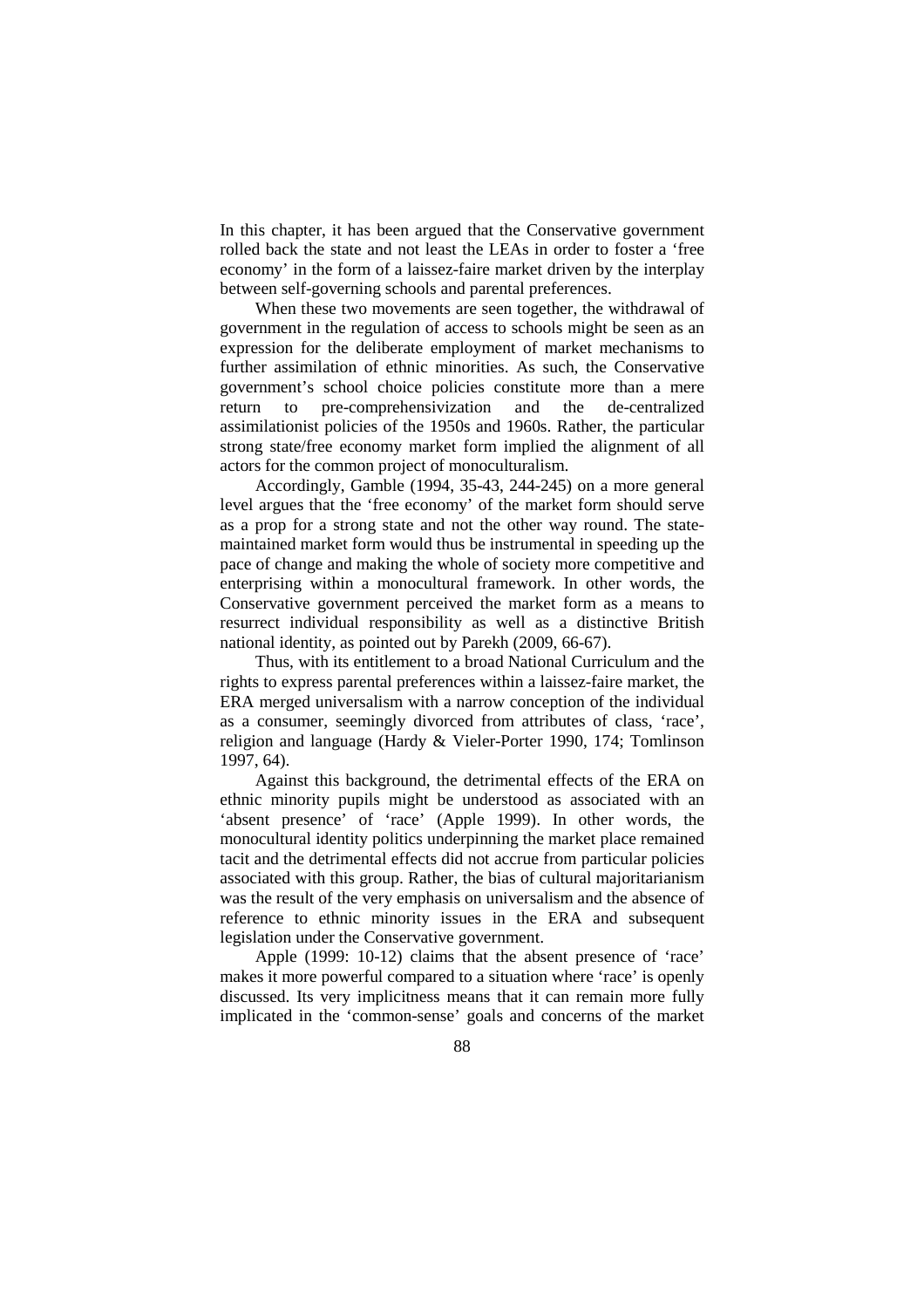place. Thus, Apple argues that colour-blind policies tend to reproduce the status quo.

In the aftermath of the ERA, Apple's argument was confirmed by the bias of cultural majoritarianism in the access to schools, fed by the continuing fears of white majority parents to have their children admitted in schools with large shares of minority pupils and the resulting 'undesirability' of ethnic minority parents and pupils. Since the 1960s 'white flight' from schools in various locations in England had drawn considerable media attention. The Conservative government's reliance on laissez-faire and acceptance of potential effects of school choice on ethnic minority segregation might hence be understood as means to show responsiveness towards white majority parents eager to avoid schools with large shares of ethnic minority pupils (Tomlinson 2008, 90, 113). The ERA provided parents legitimate means and a wider scope for such 'racially informed' school choice (Gewirtz et al. 1995, 184-185).

Obviously, this strategy belies the claims put forward by neoliberal proponents such as Baker, Amos, Tebbit and Rumbold that the market form would support equality of opportunity. Rather, the freedom to choose held out the prospect for white parents of protecting their traditional English family life from being swamped by alien cultures, or in other words, a freedom to choose segregation. The Conservative government shared this intrepidity towards segregation with influential pressure groups like the Parental Alliance for Choice in Education who supported white flight in Dewsbury, West Yorkshire, as well as Asian parents in the same town wanting to establish an Islamic secondary school for girls (Ali 1991, 195-211).

In addition, the intersectionality of working class and ethnic minority background continued to render ethnic minority pupils particularly undesirable to schools. Thus, ethnic minority parents were in general less likely to get their children into schools with higher examination performance. Rather, they became disproportionately admitted in underfunded schools. In that respect, the preferences of middle-class ethnic minority parents mirrored those of white parents since they also tended to prefer selective schools with predominantly white pupils. Oversubscribed schools thus began choosing desirable parents and pupils and discouraging or excluding the undesirable ones via overt and covert strategies. The schools with control of their own admissions policies could overtly select students while covert selection took place through interviews with parents and pupils. During the 1990s, the market form therefore locally enhanced the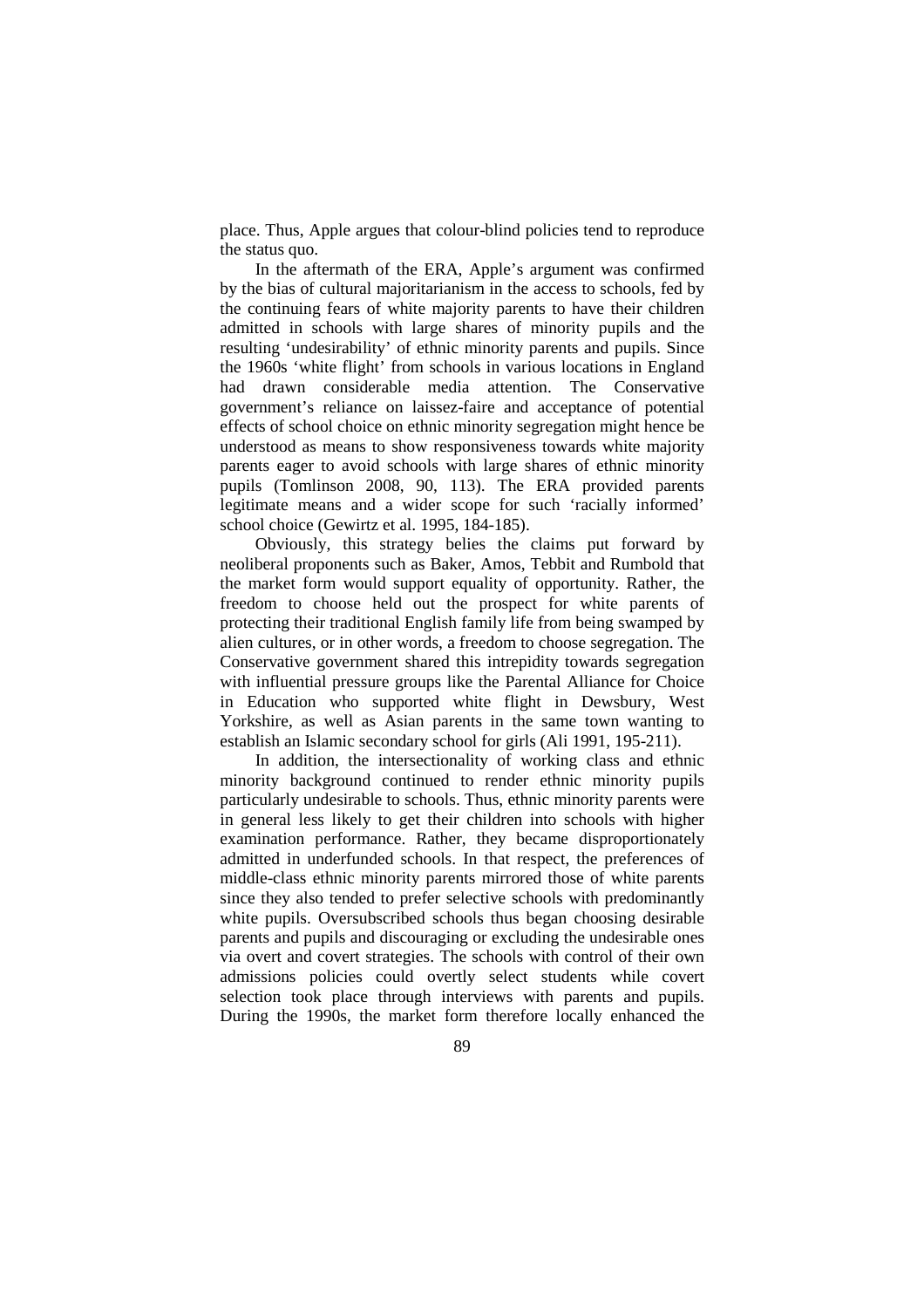segregation of the predominantly white middle class from ethnic minority groups (Tomlinson 1997, 73; Tomlinson 2008, 98-124).

Against this background, five particular expressions of the bias of cultural majoritarianism in the English market form of compulsory education should be mentioned.

First, the notion of 'schools requiring special measures', that is, 'failing schools', introduced with the 1993 Education Act proved in the following years to primarily affect schools with large numbers of ethnic minority pupils. Symptomatically, Hackney Downs Boys school, with 80 per cent ethnic minority pupils, became the only failing school to be actually closed down (Tomlinson 2008, 102-104).

Second, the Greenwich Judgement in 1989 provided the basis for critical situations in urban areas where some children were crowded out from the schools in their LEA of residence due to the widened competition across LEAs. Ethnic minority groups were thus disproportionately involved in such situations. In Ealing some pupils had to be taught temporarily in a library as a result, and in Tower Hamlets within the Inner London Education Authority over 500 pupils mainly with Bangladeshi origins had no school place since they were denied a place at any school in the borough. As a profound manifestation of the new emphasis on individual 'consumer responsibility' in terms of school access, a subsequent court trial established that the ILEA could not be held responsible for the situation (Gorard et al. 2003, 19; Tomlinson 2008, 118).

Third, the Assisted Places Scheme, the sole effort to intervene in the laissez-faire marketplace, only supported a limited number of ethnic minority pupils, primarily Asian pupils of middle class background. This was due to the suburban location of the independent schools participating in the scheme (Fitz et al. 1989, 231; Tomlinson 1997, 70-72; Tomlinson 2008, 83).

Fourth, the cultural majoritarianism of the market form became expressed in the ways it encouraged schools to get rid of pupils who disrupted the smooth running of the school. In that respect, two strategies became increasingly popular during the 1990s: referral to special needs education and straight exclusion of pupils. Both affected ethnic minority groups disproportionately, in particular African-Caribbean pupils, in accordance with the pattern going back to the 1950s. During the 1990s ethnic minority pupils were thus four times overrepresented in the category of 'educationally subnormal' and as 'emotionally and behaviourally disturbed'. Concerning exclusions, African-Caribbean pupils in 1992 represented two per cent of the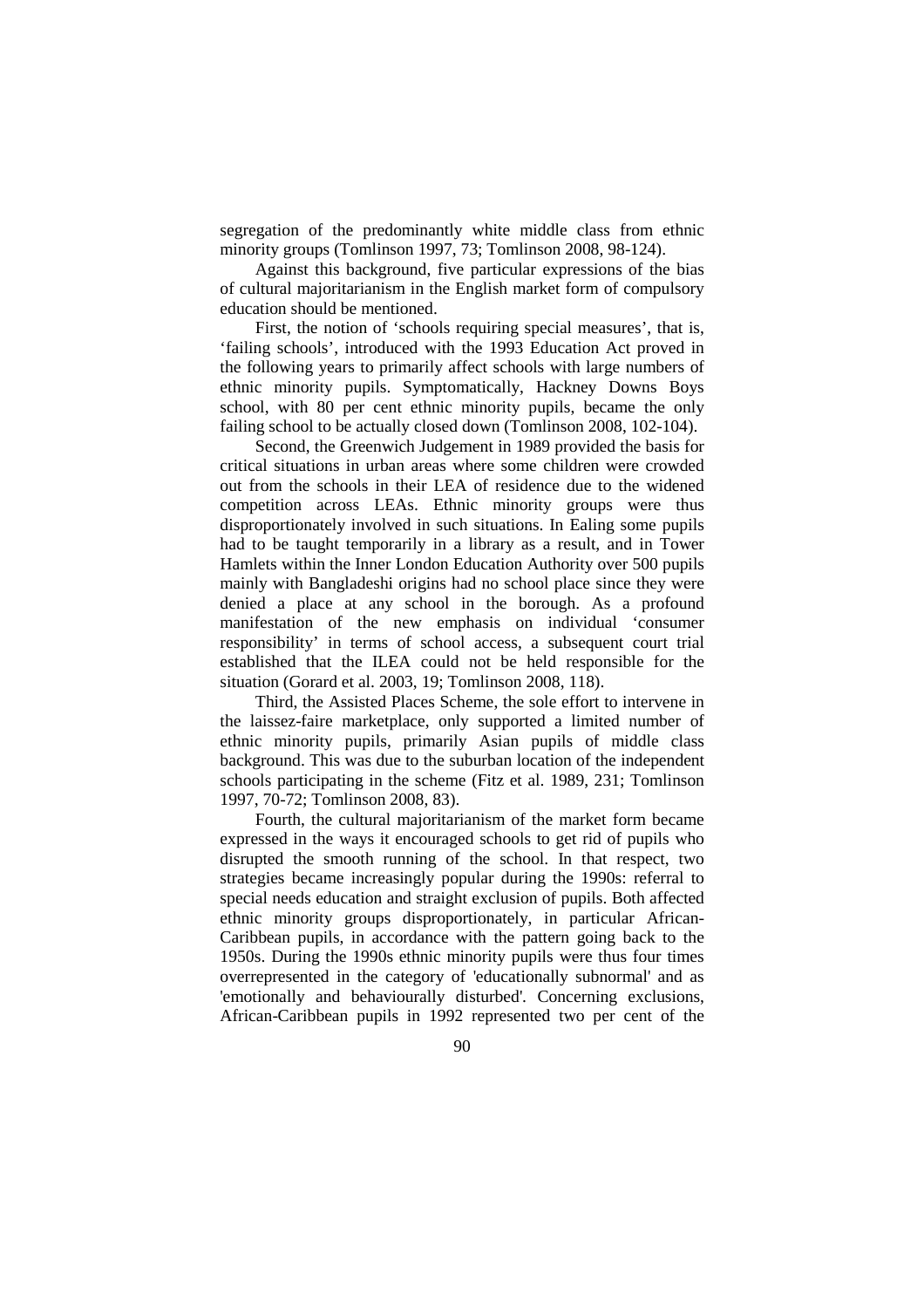school population but over eigth per cent of school exclusions on a national level. The figures peaked in 1996 with 12,467. African-Caribbean pupils of both sexes remained disproportionately overrepresented, up to fifteen times locally (Tomlinson 1997, 69-70; Tomlinson 2008, 112-116).

Finally, the fifth expression of the bias of cultural majoritarianism in the access to schools concerned the continuous refusals by the Conservative government to allow Islamic faith-based schools within the maintained sector. From the beginning of the 1980s Muslim organizations in various local authorities, for example Bradford, requested for schools to be classified as voluntary-aided Islamic schools on the same basis as the church schools based on the Christian and Jewish faiths. The official rationale given for the refusals of those requests was that such schools were suggested to be divisive in terms of both 'race' and religion. This should be seen within the context of Islam and Muslim identity becoming increasingly contentious issues in England from the 1980s, not least fed by the controversy surrounding Salman Rushdie's *The Satanic Verses* in the period December 1988-May 1989, including Ayatollah Khomeini's death sentence on Rushdie and the public burning of the book in Bolton, Bradford and London. Against this background, Education Secretary Baker contributed to stir up the 'moral panic' towards the Muslim community when he declared that fundamentalist groups would not be allowed to take over schools (Appignanesi & Maitland 1989; Tomlinson 2008, 74, 95-97, 117-118).

Asad (1993, 239-241, 266-268) argues that such reactions most of all constituted symptoms of the crisis of British identity, worndown by the decline of the British Empire, the integration within the European Union and ethnic minority groups making legal claims as citizens and tax-payers within the nation-state. Thus, Asad reminds that the protest activities organized by various Muslim communities were generally non-violent and hence perfectly legal. Against this background, the reactions seem out of proportions. Still, the Rushdie affair contributed to promote a new discourse on Britishness, national identity, 'social cohesion' and the need for assimilation. It was thus characteristic that when Labour MP Roy Hattersley at the height of the Rushdie affair advocated the principle of multiculturalism within the rule of law his statement was widely denounced as a craven appeasement of dangerous forces.

In the light of these implications of the 'absent presence' of 'race' for school access, the findings of Gorard et al. (2003) add an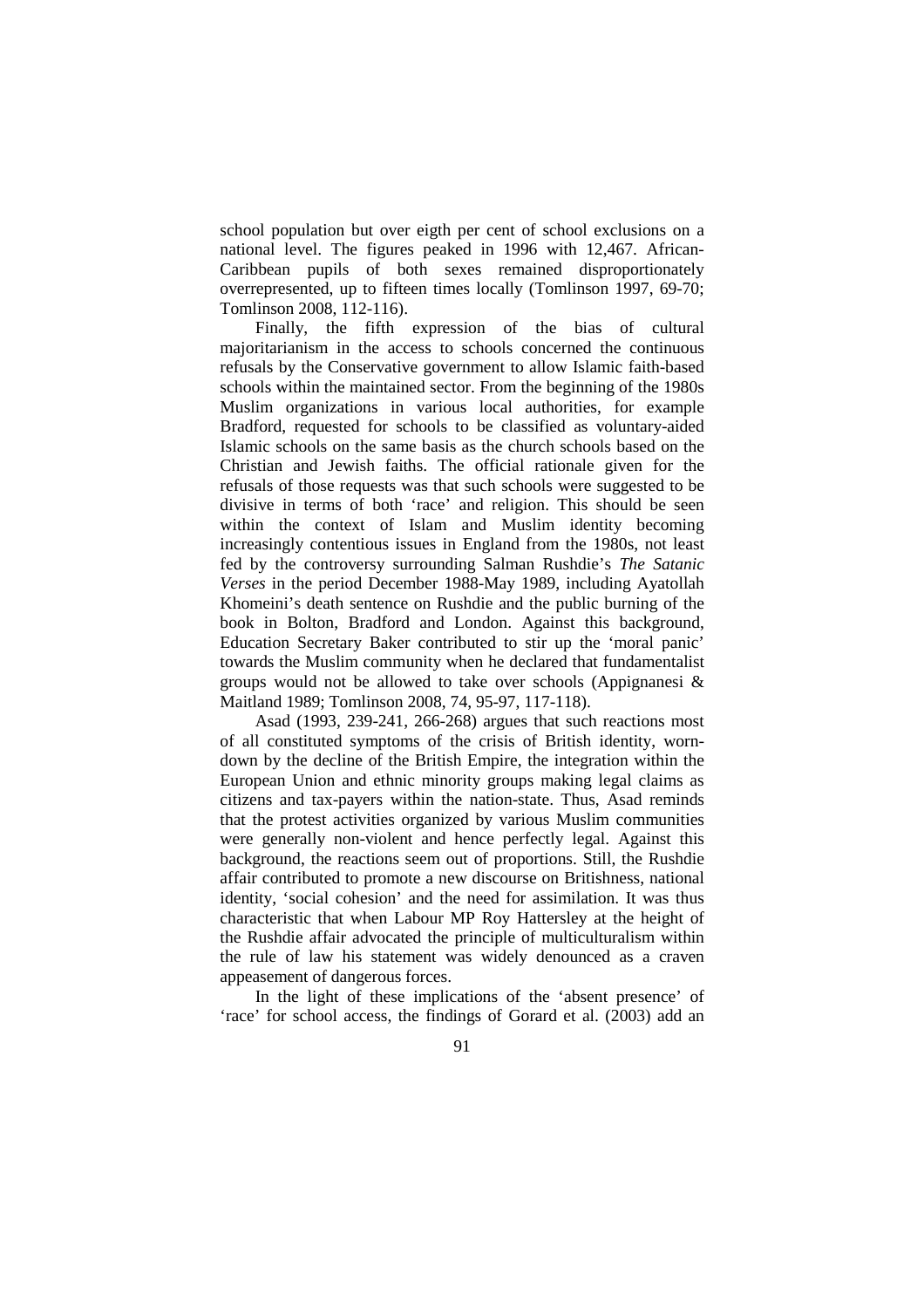interesting perspective of the effects of the ERA and the Conservative government's agenda of choice, diversity and selection. They point out that the local regulation of access to schools in England post-1988 to a large extent depended on the *status ante*, in terms of school diversity and the particular admission policies in operation.

However, where school diversity increased, so too did segregation. Areas with high levels of selective, voluntary-aided, grant-maintained or independent schools retained a high and relatively stable level of segregation compared with areas dominated by LEAcontrolled comprehensive schools which especially in urban areas tended to have lower levels of segregation, in terms of class, ethnicity and language. The relatively muted impact of market-driven choice policies can be explained through the way in which the LEAs in some cases retained their key role as managers of the local admissions system. For example, LEAs continued to use catchment areas as the basis for school allocation although the use was diminished considerably due to the provisions of the ERA. Thus, while 61 per cent of LEAs in 1985 operated catchment area systems and 39 per cent used a system of parental preference, the number of LEAs still using catchment areas was 41 per cent in 1996 (Gorard et al. 2003, 20, 122-123, 187-191).

Against this background, it might be argued that if the agenda of the Conservative government had been more fully realized locally the detrimental effects of the laissez-faire market for ethnic minority pupils and their access to schools would have been worse. Altogether, the analysis of the regulation of school access in the English context shows that while neoliberal ideas of laissez-faire were adopted the state authorities remained in the driving seat as the guardians ensuring a bias of cultural majoritarianism.

#### **Denmark: Intervention**

This section will argue that the adoption of the market form in Danish compulsory education during the 2000s has involved more cautious choice policies due to fears of school segregation of ethnic minority pupils. In addition, Danish state authorities have continuously encouraged local councils to use various 'tools' to intervene in the local economies of pupil worth. It will be shown that these efforts, mainly focused on dispersal of ethnic minority pupils, are meant to further the assimilation of ethnic minority pupils.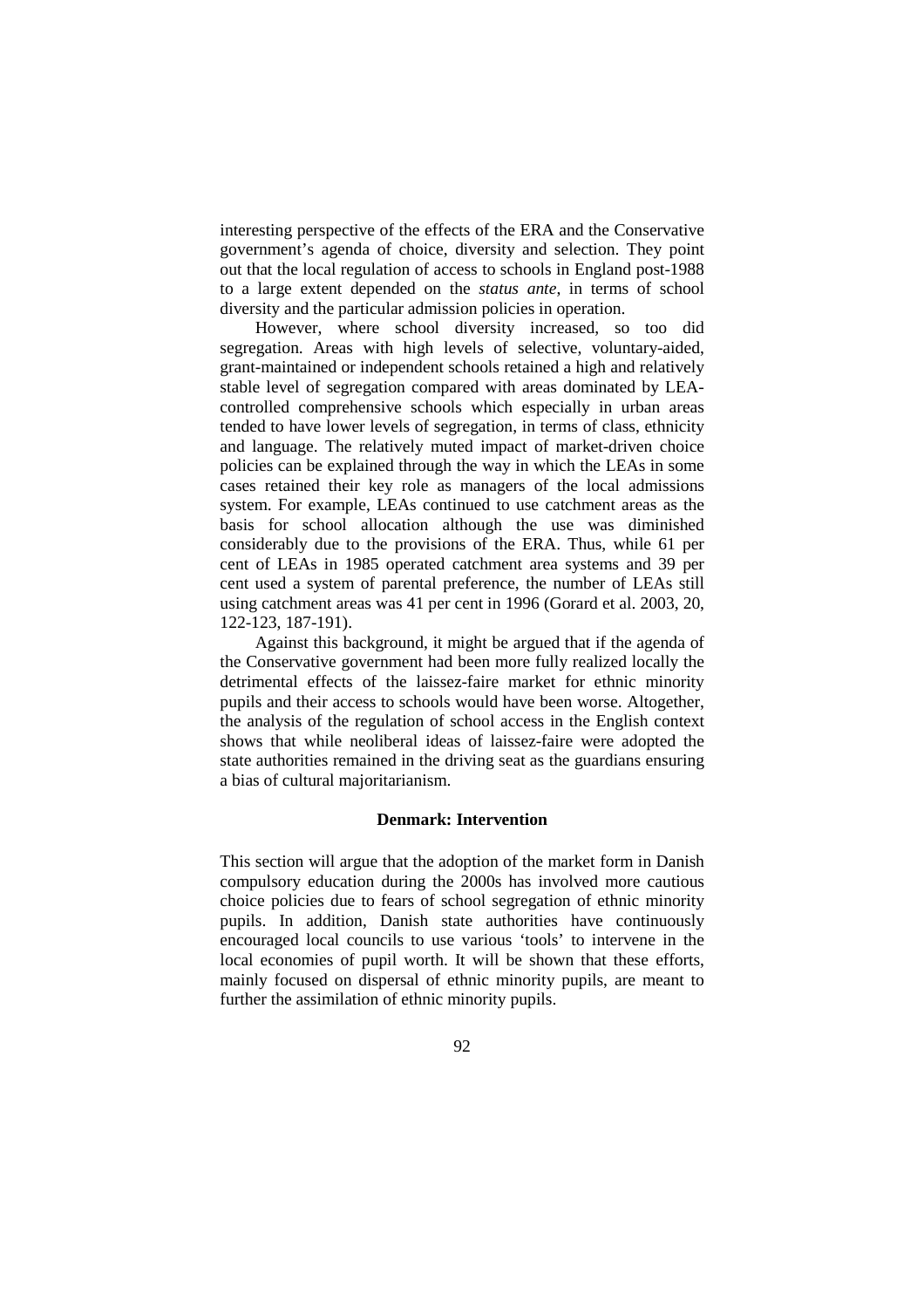### **Cautious school choice within the Folkeskole**

During the 2000s, there has been political consensus concerning freer school choice and the Folkeskole as the dominant provider of compulsory education within the market form. This is an important point since access to the mainstream classes of the Folkeskole is as a principle based on non-selection. In addition, parents have retained their right to have their child admitted to the school in their local catchment area. At least, that was the condition until Act 594 in 2005 expanded the group of bilingual pupils excluded from those general provisions, a point to be discussed in the next section.

As mentioned earlier, the neoliberal agenda of empowering citizens as consumers in relation to welfare services has been a general priority in the modernization of the Danish public sector since the 1970s. Accordingly, school choice was introduced in 1990. In 2005, school choice was strengthened with Act 335 (UVM 2005a) which made it statutory for local councils to offer free school choice within and across local municipalities throughout compulsory education.

Thereby, it replaced the option given to local councils in 1990 with Act 435 (UVM 1990a) to introduce school choice among more or all public sector schools within the municipality. In addition, the previous rights of school heads to reject consumers on the basis of a "pedagogical assessment" (In Danish: "pædagogisk vurdering") were abolished in 2005. While parents thus became empowered as consumers, admission was still subject to school capacity. In that respect, the local councils preserved their authority to lay down the capacity of schools and classes, along with the overall school structure, including catchment areas and number of schools (see appendix R).

In addition, there has been taken a number of other steps during the 2000s to unleash market forces in compulsory education. For example, the previous section on Denmark pointed out that major steps towards the commodification of the curriculum took place in the period 2003-2006. Furthermore, schools must publish information about for example final exam results, objectives, syllabuses and pedagogical profile on their websites (UVM 2002b; UVM 2005d). Liberal Minister of Education Bertel Haarder (2005-2010) pointed out that these provisions were meant to support parents in identifying good schools (Haarder 2005a).

During the 2000s, a broad political consensus has supported that school choice should be applied as a policy tool to strengthen the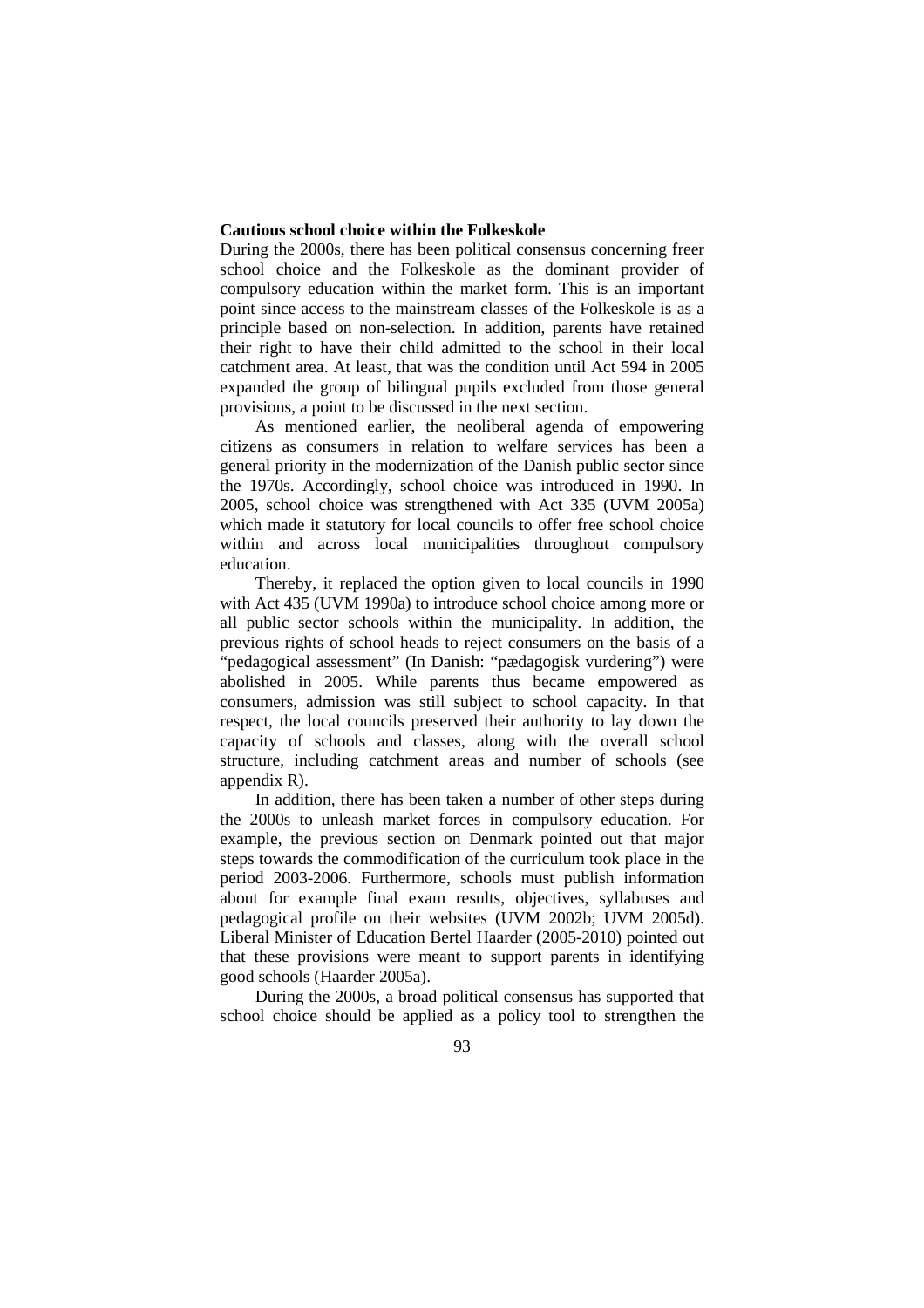Folkeskole as the main provider in compulsory education. The Folkeskole has thus been upheld as the foundation in the Danish education system meant to promote growth, common values and mutual tolerance to meet the challenges associated with internationalization of economy, culture and communication (Regeringen 2006, 12-13; Regeringen 2007, 8, 34, 58; Folketinget 2003, 38; Folketinget 2006a, 7; Jensen 2009, 179, 265). At the same time, the four major parties, that is, the Liberal Party, *Socialdemokraterne*, CPP and DPP, have all asserted the need for school choice while declaring that parents should rather choose the Folkeskole than the semi-private free schools (See appendix L for parliamentary support for the school choice policies of 1990, 2005 and 2008).

Act 335 of 2005 was thus based on the neoliberal idea that parents should be given free choice to empower them to exercise influence on schools and thereby their own life conditions. In this way, freedom to choose was suggested to further parental engagement in schools, raise standards and encourage schools to become more attractive (Folketinget 2005a, 1, 7, 9, 11; Jensen 2009, 217). Haarder recapitulated the key ideas in his elaboration on the beneficial democratic effects of choice and the transmission of power in the alleged zero-sum game between local councils and parents (Folketinget 2005a, 18; see appendix T, number 4, for quotation in Danish):

The bill is part of the gradual democratization of the public sector which has been taking place for some years with freer choice in more and more areas. The headline is: From politicians' rule to people's rule. The more areas the citizens themselves can dispose of the large share of the domestic product which is administered by the Treasury, the better. (…) if there were some local councils which now lose influence over things, then the influence is indeed taken over by parents. The amount of influence is constant in this world, and everything what the local councils might lose, is thus given to parents.

Yet, the marketization of Danish compulsory education has remained somewhat cautious. Seen in the context of the broad consensus for school choice and neoliberalism in general, this reluctance appears curious. For example, the Danish Competition Authority suggests that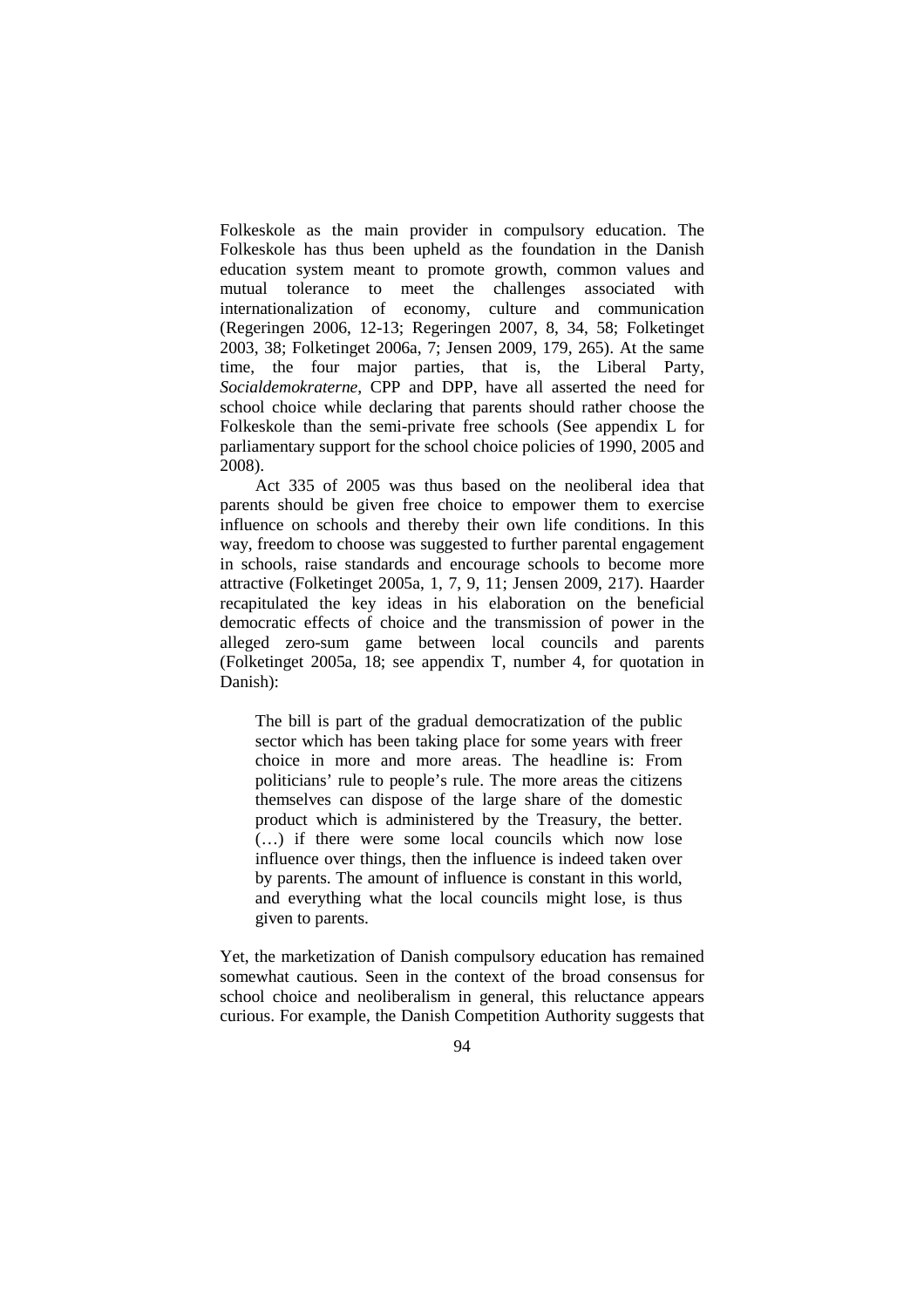the claimed benefits of choice policies (that is, quality improvement, efficiency, innovation, customer satisfaction and diversity in provision) are only fully realized when consumers actually exercise their choice rights. In that respect, Danish parents have apparently not (yet) adopted consumer behaviour. Thus, in 2005 the exercise of school choice by parents in Denmark was estimated to be among the lowest in Europe (Konkurrencestyrelsen 2005) even though 75 per cent of local councils at this point offered school choice to parents. In crude numbers, about nine per cent of pupils (5,400 pupils) were annually admitted in another school than the local catchment school while about one per cent of pupils (800 pupils) were rejected, mostly because of limited school capacity (UVM 2007a, 3).

Hence, while Hjort (2008, 130-135) is right in pointing out that the Danish welfare system is currently being transformed from its established basis in universalism and social solidarity towards an emphasis on competition, consumer rights and demands, this study argues that marketization of compulsory education is still rather cautious due to fears of school segregation of ethnic minority pupils. In that respect, five reservations should be pointed out.

First, Act 335 of 2005 entailed the reservation that the effects of school choice were to be evaluated due to fears of school segregation. Against this background, the provisions should be revised in 2007- 2008 (Folketinget 2005a, 1, 7, 11, 18; Jensen 2009, 217-218). In 2008, this subsequent bill found school choice "to be working according to the intentions", that is, not deepening segregation. At this occasion, the Liberal Party, the CPP and *Socialdemokraterne* reiterated the need for cautiousness (Haarder 2008, point 2; Folketinget 2008, 2, 4, 10). The resulting Act 476 (UVM 2008a) merely postponed the planned revision of Act 335 with three years due to the short period to identify any substantial effects (Haarder 2008).

Second, the provisions of Act 335 were directly linked with Bill 135 (the basis for Act 594) which one month later would propose the expansion of the group of bilingual pupils excluded from the general school choice regulations (Jensen 2009, 217-218; Folketinget 2005a, 18).

Third, the local councils have retained their authority to lay down the capacity of schools and classes, in sharp contrast with the English context where the control with "standard numbers" in schools was meant to facilitate school choice. 31 of 98 local councils thus reduced the capacity of schools in the wake of Act 335 (UVM 2007a, 15) and Danish state authorities have actually encouraged local authorities to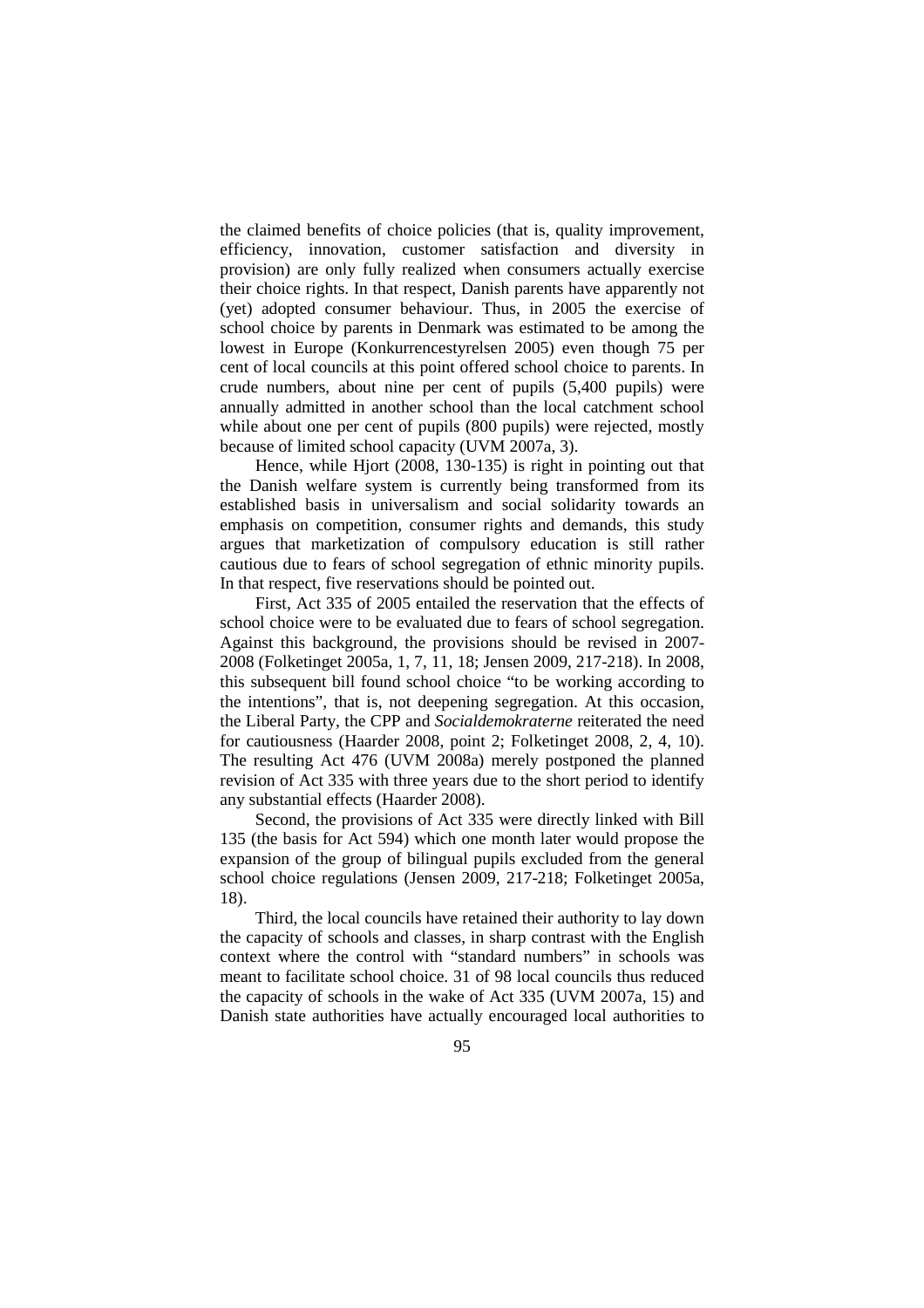regulate the capacity of schools to further de-segregation (UVM 2008b).

The fourth reservation concerns the earlier mentioned reluctance in disseminating the results of the National Tests and the national performance profile as market information to parents. These reservations drew on the OECD (2004, 71) Peer Review which warned against the negative sideeffects of league tables on school segregation (Jensen 2009, 250, 276).

Finally, the consensus for the Folkeskole as the main provider in compulsory education and the associated lack of school diversification is also associated with fears of school segregation. Thus, the semiprivate free schools have not been further employed during the 2000s as a means to challenge the dominant role of the Folkeskole. According to Friedman's neoliberal ideas, this otherwise seems like an obvious opportunity to encourage a school industry with a variety of providers. First, the free schools already enjoy increasing popular support. Thus, in the 1970s the free schools catered for six per cent of pupils, in the 1990s twelve per cent (Rangvid 2007, 8) and in the late 2000s sixteen percent of pupils (Hornbek 2009). Second, the free schools were indeed promoted as a state-supported alternative to the Folkeskole during the 1990s where the state grant level per pupil compared to the Folkeskole increased from 67 to the current 75 per cent (Jørgensen 2009, 2; Rigsrevisionen 2000, 39-45).

However, the support for free schools has during the 2000s been reluctant due to fears of school segregation. Particularly Islam and Muslim identity have been employed to stir up a moral panic concerning political subversion and religious fundamentalism in free schools. The strengthening of monocultural identity politics has thus especially targeted the free schools with some affiliation to the Islamic religious community, the 'Muslim free schools'. Since 1978, 30 of such schools have been established with grant support from the Danish state like other free schools. The Muslim free schools have become popular among ethnic minority parents. By the mid-2000s, 22 Muslim free schools with altogether 3600 pupils operated (See also appendix E).

In this way, the liberal Danish tradition for free schools established in the mid-19<sup>th</sup> century has come to provide a basis for a more multiculturally based school system. Free schools enjoy longstanding rights to deviate from the curriculum of the Folkeskole, for example with tuition in minority languages (for example Arabic and Turkish), the use of other denotations than 'Christian Studies'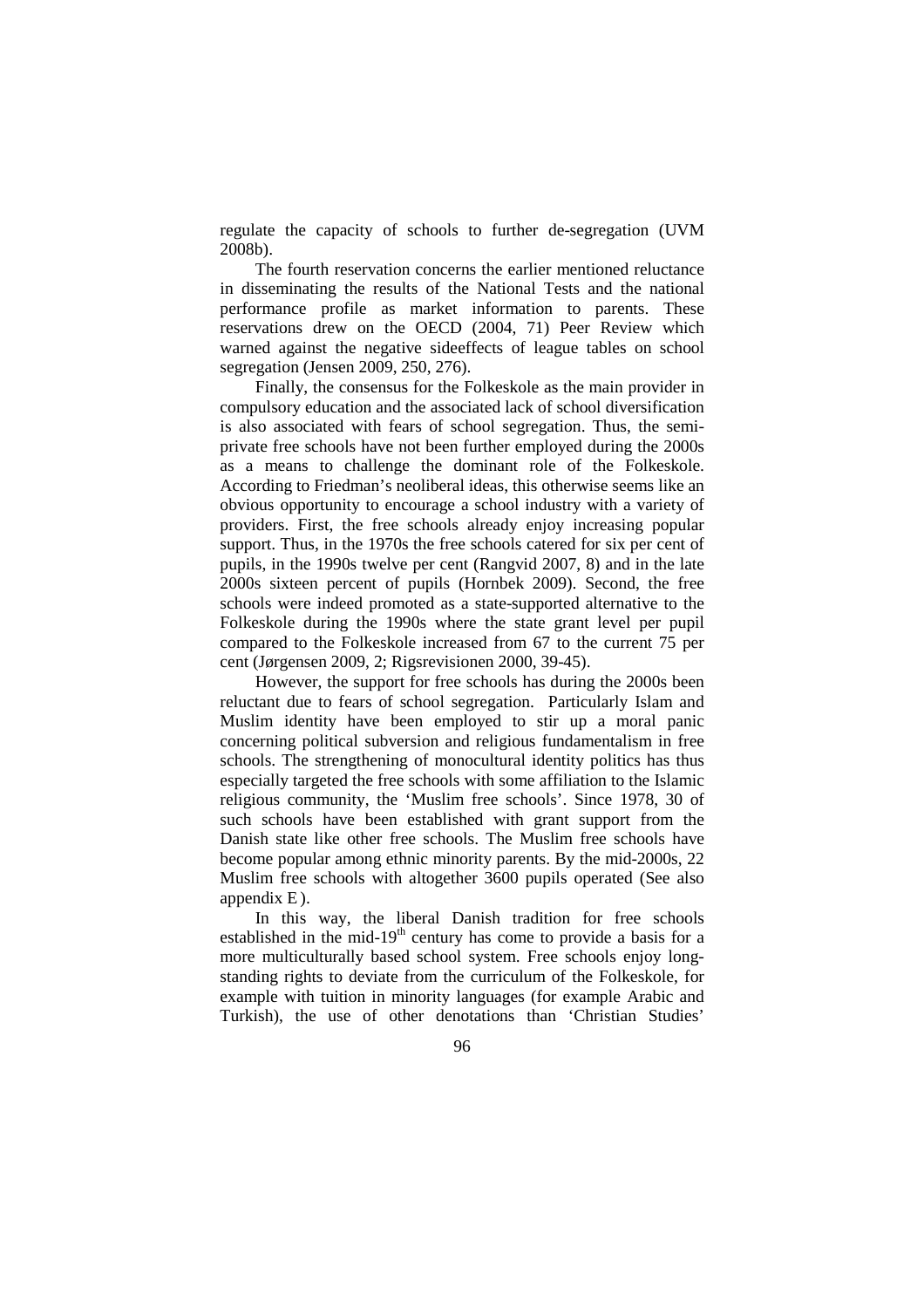('kristendomskundskab') for religious education and confessional instruction as part of the curriculum. It should be pointed out that in addition to the Muslim free schools, a smaller number of schools affiliated with the German, English and Japanese communities residing in Denmark have also been established. However, the Ministry of Education (UVM) during the 1990s under the previous centre-left government (1993-2001) strengthened the monitoring of free schools in general and Muslim free schools in particular, corresponding with the general rise in the grant level to the free schools. At this point, a series of special inspections eventually lead to the withdrawal of grants from five Muslim free schools. During the 2000s, the pressure on free schools has increased with further demands to put emphasis on Danish language and culture in their curriculum and management as well as in the external control of their standards by parents and local authorities (Ihle 2007; Jørgensen 1990, 37).

The readings concerning mother tongue tuition and language stimulation (Folketinget 2002a; Folketinget 2004) discussed in Chapter Two also reflect these monocultural identity politics since the rights of free schools to expand and deviate from the monocultural curriculum of the Folkeskole were questioned during the readings. Across the political spectrum, these rights were suggested to feed segregation and Islamic political subversion. Especially Eyvind Vesselbo of the Liberal Party has coupled the retention of minority languages in Muslim free schools with the role of these schools as nesting boxes for Islamic fundamentalism (Folketinget 2002a, 60, 66).

Thus, the cautious marketization of Danish compulsory education should be understood in the light of the consensus among all political parties that the Folkeskole is instrumental in maintaining 'social cohesion' in Danish society and keep control of the school segregation of ethnic minority children. In the following section, the monocultural identity politics implied in these priorities will be discussed in a more detailed manner.

#### **Monoculturalism through dispersal**

This section argues that the Danish state authorities in line with the general fears for school segregation have coupled the cautious choice policies in compulsory education with the insistent encouragement of local councils to disperse ethnic minority pupils between schools. Two main expressions of monocultural identity politics will be discussed in that respect. First, the aims of assimilation associated with the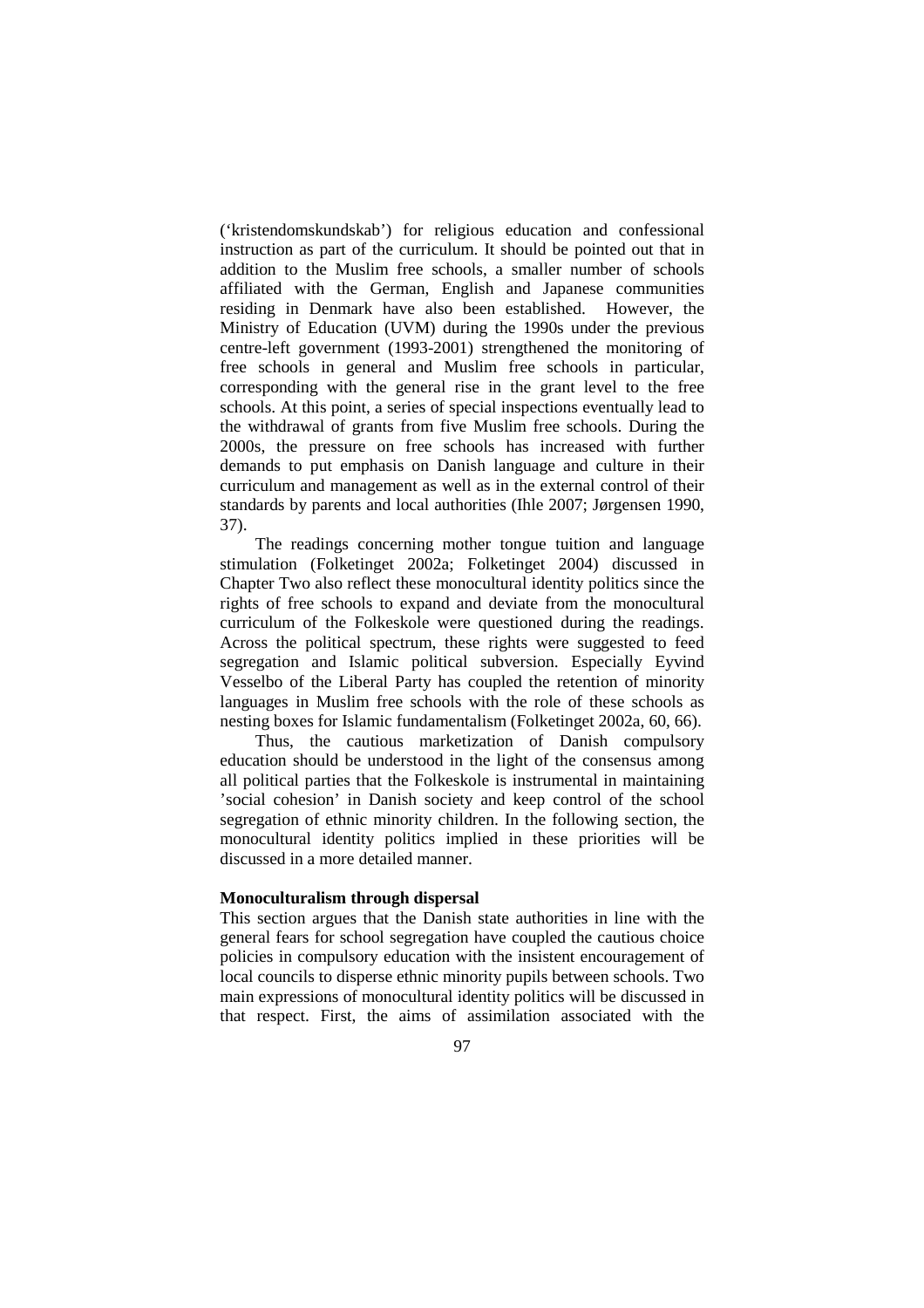strengthened discrimination of bilingual pupils on the basis of language assessment, and second, the paternalistic circumscription of the parents' 'consumer rights' to exercise school choice and vote with their feet.

In 2005, Act 594 (see appendix R) expanded the group of bilingual pupils excluded from the general regulations concerning access to schools. While earlier provisions (UVM 1984, UVM 1996) merely made it possible for local councils to refer pupils with "inadequate knowledge of Danish language" to "reception classes" (In Danish: "modtagelsesklasser"), Act 594 (UVM 2005b, section 5, subsection 8) made it legal for local councils to disperse also those pupils who on the basis of an assessment of "language needs" ("sproglige behov") are found to "have a not unimportant need for language support" ("har et ikke uvæsentligt behov for sprogstøtte").

In other words, local councils were given the powers to disperse also those pupils who could participate in the mainstream classes of the Folkeskole when they were given additional support in Danish as second language a few hours a week. Before 2005, such pupils and their parents enjoyed the rights laid down in the general regulations. Accordingly, they were ensured the right to be admitted in a class according to their age level in the local catchment school as well as the rights laid down by Act 435 in 1990 to exercise school choice if the local council had adopted this practice.

The bill and readings associated with Act 594 reflect that the new provisions were underpinned by monoculturalism. Dispersal of ethnic minority pupils was thus meant to further their assimilation through socialization with Danish majority children. The bill recapitulated these basic ideas with its suggestion that the extent of "Danish impact" from native Danish speakers and bilingual pupils on the same level was "assumed to be evident" for bilingual pupils' Danish language acquisition. On the other hand, there was a risk of bilingual pupils in housing areas with large shares of immigrants and refugees not learning Danish language and the "unwritten norms and rules" of Danish society in their local schools. Dispersal was thus meant to prepare the pupils in question for further education and the labour market. In this way, dispersal with its promotion of shared values and mutual understanding would serve the common good of society. Against this background, the provisions gave the local councils powers to disperse more bilingual pupils. To support the local exercise of lingual discrimination, the UVM also took initiative to develop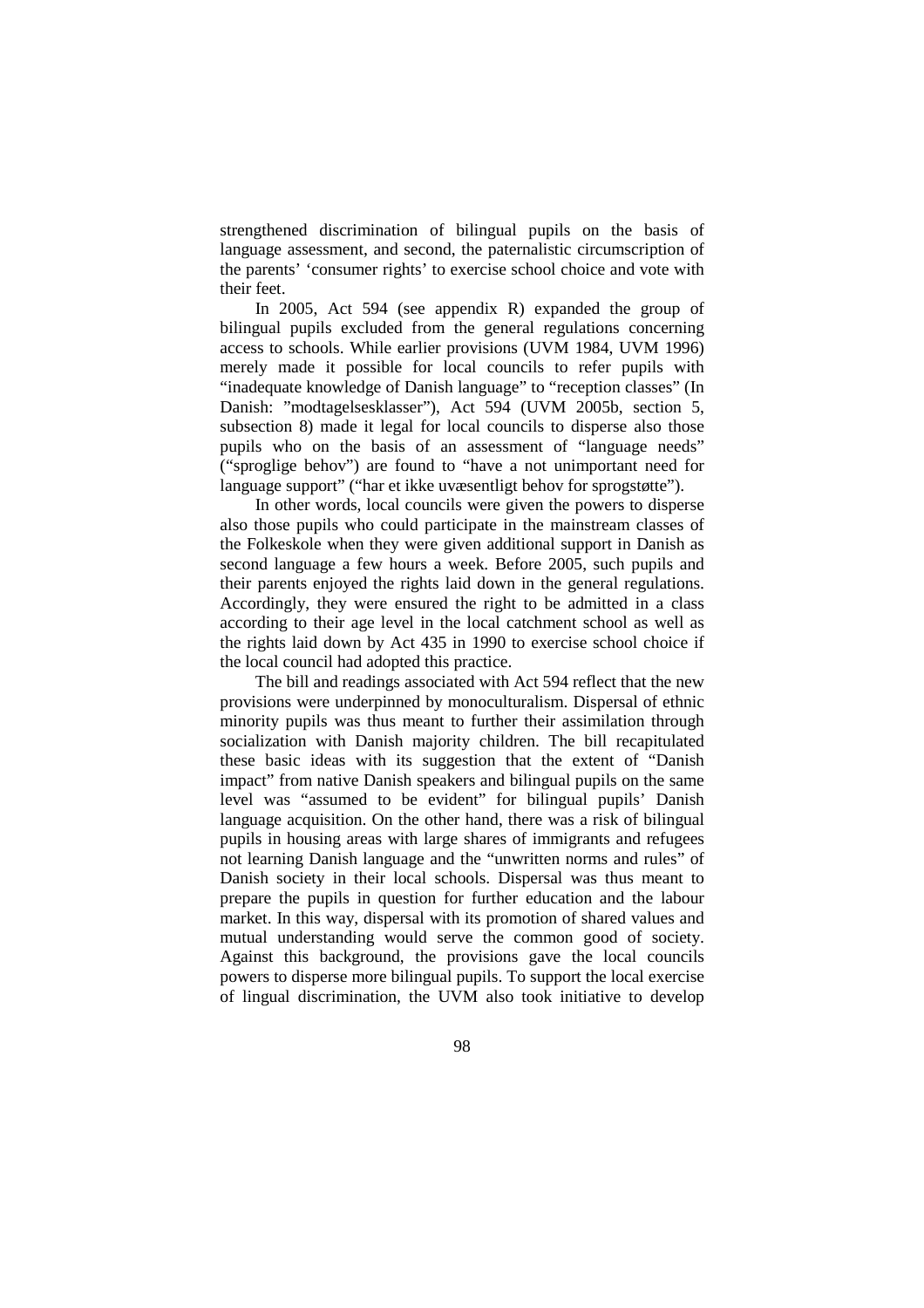language screening materials (Jensen 2009, 237-240, 244). Such materials were eventually published in 2007 (UVM 2011).

The bill thus suggested that dispersal will serve the equality of bilingual pupils in the long term, subject to their assimilation. Cf. Parekh (2000), this rationale is based on the monocultural notion of 'equality as uniformity' since the provisions of Act 594 entail that bilingual pupils are only granted equal access to schools as long as they live up to the demands for Danish language competences. Hence, Act 594 represented a strengthening of monoculturalism in terms of the denial of equality at the cultural level. Ultimately, the provisions reflect that the notion of equality within the monocultural paradigm of Danish compulsory education has become an ideological device to mould mankind in a certain direction.

In that respect, the aim of assimilation is apparently given preference over contemporary education research about language acquisition in multicultural societies (Holmen & Horst 2005). Accordingly, Act 594 sharpened the profile of the subject Danish as a second language as primarily a tool for the discrimination of bilingual pupils, rather than for their development of competences in schools. Thereby, the already marginal position (cf. Chapter Two) of the subject in the Folkeskole curriculum was furthered (Kristjánsdóttir 2006c, 96-97).

In Folketinget, Louise Frevert of the DPP spelled out the monocultural identity politics of Act 594. Frevert explained that the provisions formed part of broader efforts to ensure that cultural diversity is a transitional phenomenon in the Danish context, through pre-school language stimulation, free choice and dispersal (Folketinget 2005b, 9). Accordingly, Frevert asserted that "the primary language" should be Danish for all children, the sooner the better since "[I]t must be in the interest of society not to begin dragging it out in any way" (In Danish: "Det må være i samfundets interesse ikke at begynde at trække det i langdrag på nogen som helst måde") (Folketinget 2005b, 13).

Remarkably, Frevert at the same occasion (Folketinget 2005b, 9) called for the re-introduction of the term "pupils speaking a foreign language" as the official denotation for ethnic minority pupils in order to "bring people to their senses". With this attempt to knead 'common-sense' perception, Frevert advocated the return to more traditional ideas of what could be considered an appropriate mother tongue within a monocultural framework. As such, Frevert's statement constitutes yet another expression of 'language' being the main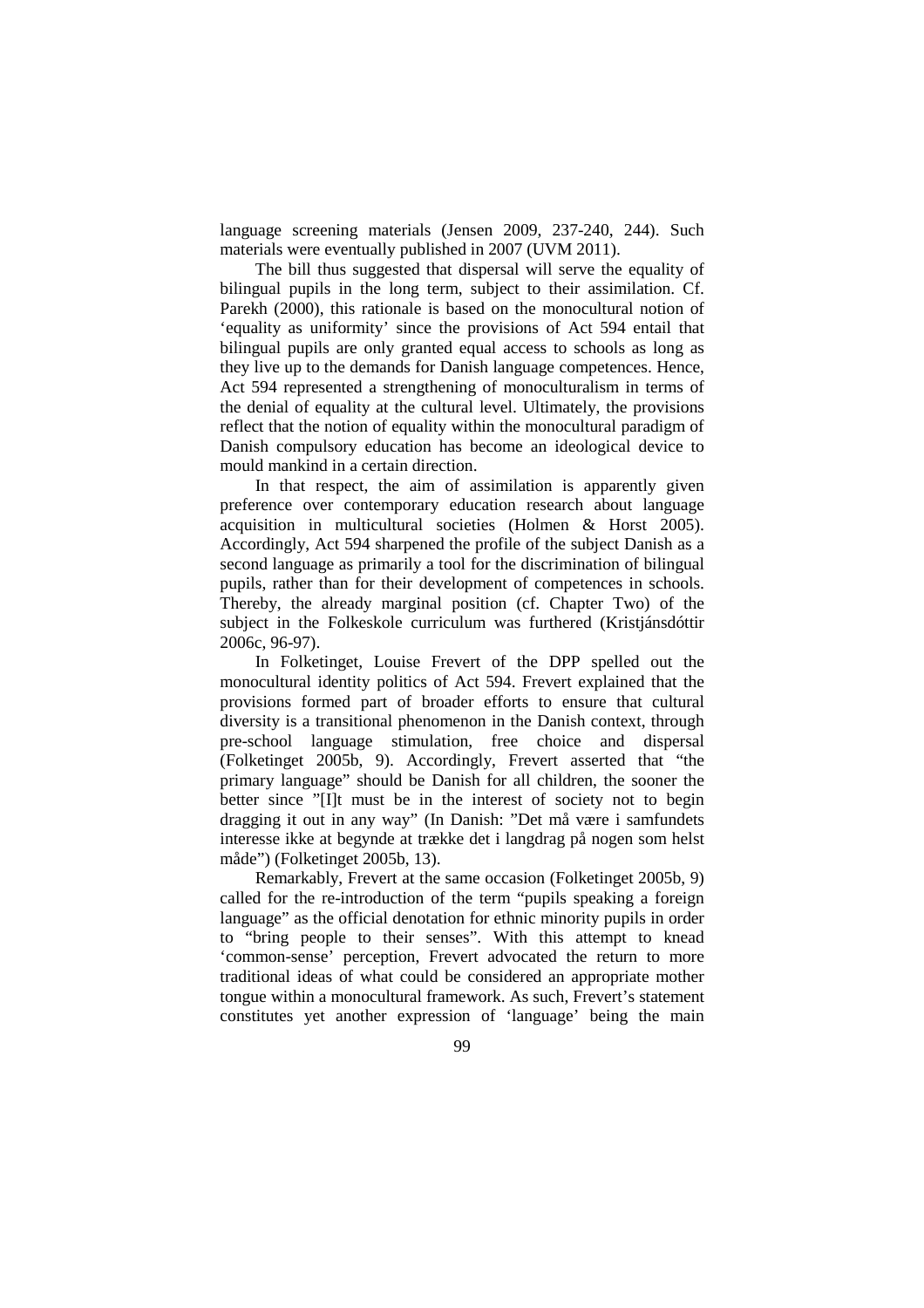category of contention in Danish identity politics. In this perspective, it was symptomatic for the debate that Frevert pleaded objections reechoing those of the CPP when the term "bilingual pupils" was originally introduced in 1996 (Uddannelsesudvalget 1996).

It should be stressed that Act 594 in many ways was in line with Danish school policy where 'language' has continuously been employed to legitimate dispersal on the basis of common-sense conceptions about Danish language learning through mere socialization. Thus, the UVM has since 1981 encouraged local councils to disperse ethnic minority pupils (UVM 1981, 54). In the same year it gave local authorities the powers to allocate pupils to other schools than the local catchment area school to "ease the pupils' integration in Danish schools" (Kristjánsdóttir 2006a, 152).

Furthermore, Danish state authorities have been engaged since the 1980s (in contrast to curriculum development where the principle of 'bottom-up development' was ritually invoked) in the dissemination of dispersal models developed on the local level (Kristjánsdóttir 2006a, 151, 193, 226). A consultative document issued in 1991 (UVM 1991, appendix) for example presented three models applied in the Greater Copenhagen Area as legal ways to regulate the distribution of pupils speaking a foreign language.

In addition, the UVM at the same point (UVM 1991, 9) encouraged school heads to reject "pupils speaking a foreign language" on the basis of a non-specified "pedagogical assessment" (In Danish: "pædagogisk vurdering") if it was estimated that the needs of such pupils could not be met in the school, that is, if it would serve the main aim of dispersal and assimilation. This encouragement should be seen in the light of the school choice provisions of 1990 (UVM 1990a) which widened the scope for such discrimination on the basis of the school heads' intuitive common-sense estimations.

Against this background, Act 594 should be understood as the radicalization of the Danish state authorities' long-standing interest in the dispersal of ethnic minority children. In addition, the employment in Act 594 of "language needs" as the basis for dispersal reflects the prominence of the category 'language' in the recent history of Danish identity politics. Thus, it was symptomatic in both respects that the bill (Jensen 2009, 240-242) with the notion of "objective reasons" (In Danish: "saglig begrundelse") justified the discrimination on the basis of language in exactly the same manner as the bill for Act 413 of 1996 (Jensen 2009, 114-115) which merely referred to the pupils meant to be allocated to reception classes.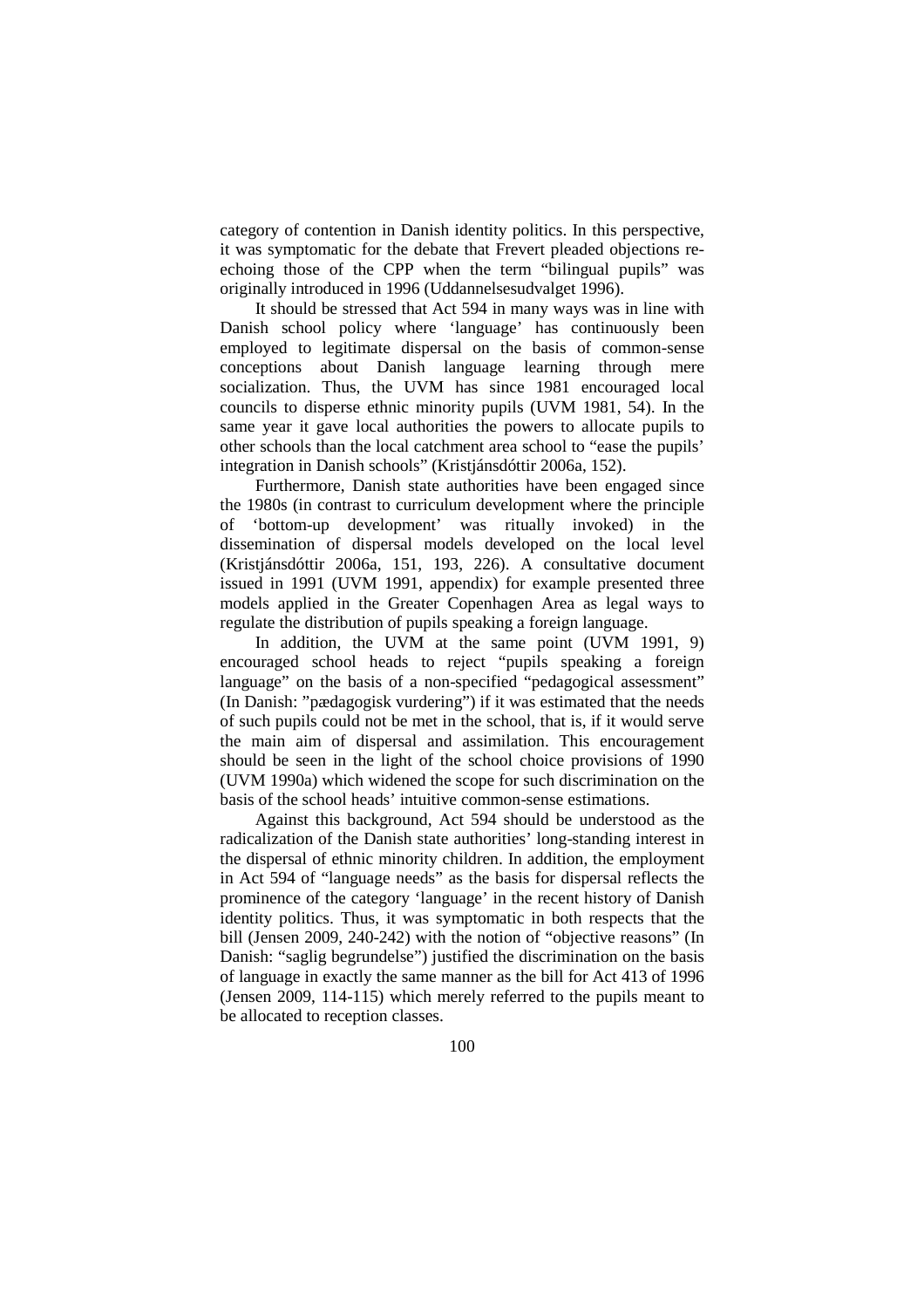In that respect, both acts apparently drew on, with various implications, the response from the Danish Ministry of Justice to an enquiry from UVM in 1991. Here, it was suggested that while differential treatment on the basis of gender, abilities, nationality, faith or color was illegal, the normally illegal could be made legal if there were "objective reasons" for differential treatment, for example in the case of "lingual barriers" (Kristjánsdóttir 2006a, 260-261).

This observation has thus been crucial in the promotion of the dispersal agenda since it was employed in relation to both Act 413 and Act 594 (Jensen 2009, 114-115, 240-242) to justify differential treatment on the basis of language assessment and the associated circumvention of the Danish obligations to consider lingual and ethnic discrimination as established by the European Court of Human Rights, the United Nations International Covenant on Civil and Political Rights and the European Convention on Human Rights. Act 594 thus stretched the rationale since it excluded a larger group of bilingual pupils from the general provisions while claiming that dispersal would ensure that they could later enjoy human rights in education and the labour market.

Against this background, also the consideration of human rights in the Danish context might be argued to be subordinated the strengthening of monoculturalism. This argument is supported by the implied indifference of the provisions of Act 594 towards the legal position of bilingual parents. Characteristically, Haarder trusted the local councils to administer the transfer regulations in accordance with Denmark's international obligations (Haarder 2005c) despite the welldocumented lack of competences on the local level in that respect (DRC 2005; Holmen & Horst 2005, 45). Actually, the UVM had as mentioned earlier in this section themselves fed blatant discrimination in the regulation of school access with their encouragement of school heads to discriminate "pupils speaking a foreign language" on the basis of a non-specified "pedagogical assessment" (UVM 1991, 9).

Subsequently, the otherwise decidedly uncritical evaluation report concerning the segregation effects of school choice (UVM 2007a, 59) also pointed out that the opaque group definition was likely to result in various interpretations locally and hamper the opportunities for parents to make appeals against the decisions taken by local councils.

Yet, there has been a broad political consensus for dispersal and the involved paternalism towards bilingual parents due to the fears of school segregation along with the implied need for assimilation. The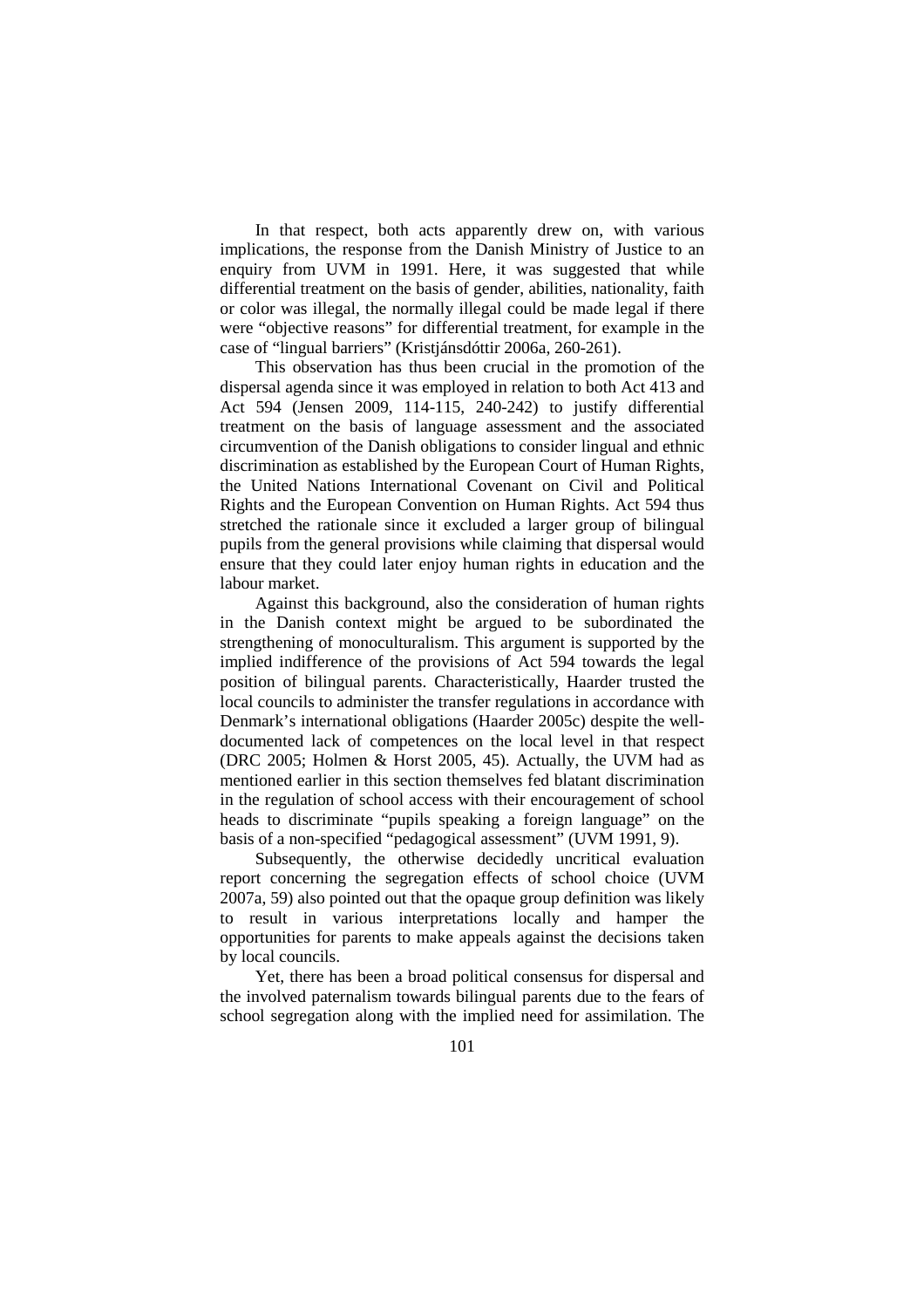Minister of Education Haarder thus recapitulated the spatial implications of the monocultural paradigm in a newspaper interview during the period when Act 594 was read in Folketinget (Uddannelsesudvalget 2005; see appendix T, number 5, for quotation in Danish):

We have to face that it is not the children of the Danes who are creating this problem. It is the children of the bilingual [*parents*] who are the problem, and therefore it is also more reasonable that they are the ones to move. Apart from that one cannot force the Danish children to move.

During the reading of Act 594, the Liberal Party, *Socialdemokraterne*, the DPP and CPP (Folketinget 2005b, 1, 3, 7, 9) all advocated that more bilingual parents should become subject to paternalism through the empowerment of local authorities to take over the parents' rights and responsibility to choose schools for their children in order to protect them and assure their future social and job careers in Danish society. On the other hand, contrasting sharply with the general choice agenda, the link between choice and parent engagement in schools was passed by in silence or, in the case of *Socialdemokraterne*, declared as an irrelevant topic.

Haarder pointed out that there were likely to be two approaches to the practice of paternalism. Both implied that the construction of needs undertaken by the local authorities took precedence over parental rights, leading to a *de facto* situation similar to that associated with special needs education. First, the preferable covert approach of consensus-oriented dialogue in "the spirit of the Folkeskole", and second, the use of overtly enforced integration in the case of objections from parents. With regards to the latter "residual group", Haarder conjured up the 'threat' of Muslim identity to stress the need for de-segregation and paternalism. Haarder thus ascribed a particular irresponsibility to this group, with their alleged desire for segregation fed by a strong Muslim identity, limited school background and fear that their child will become "too Danish" in a school where "their children socialize with non-Muslims". Characteristically, Haarder again invoked the particular need for Danish language learning (Haarder 2005b; see appendix T, number 6, for quotation in Danish):

In such cases we have to say that the necessity of Danish acquisition is so vital that it is necessary to get everyone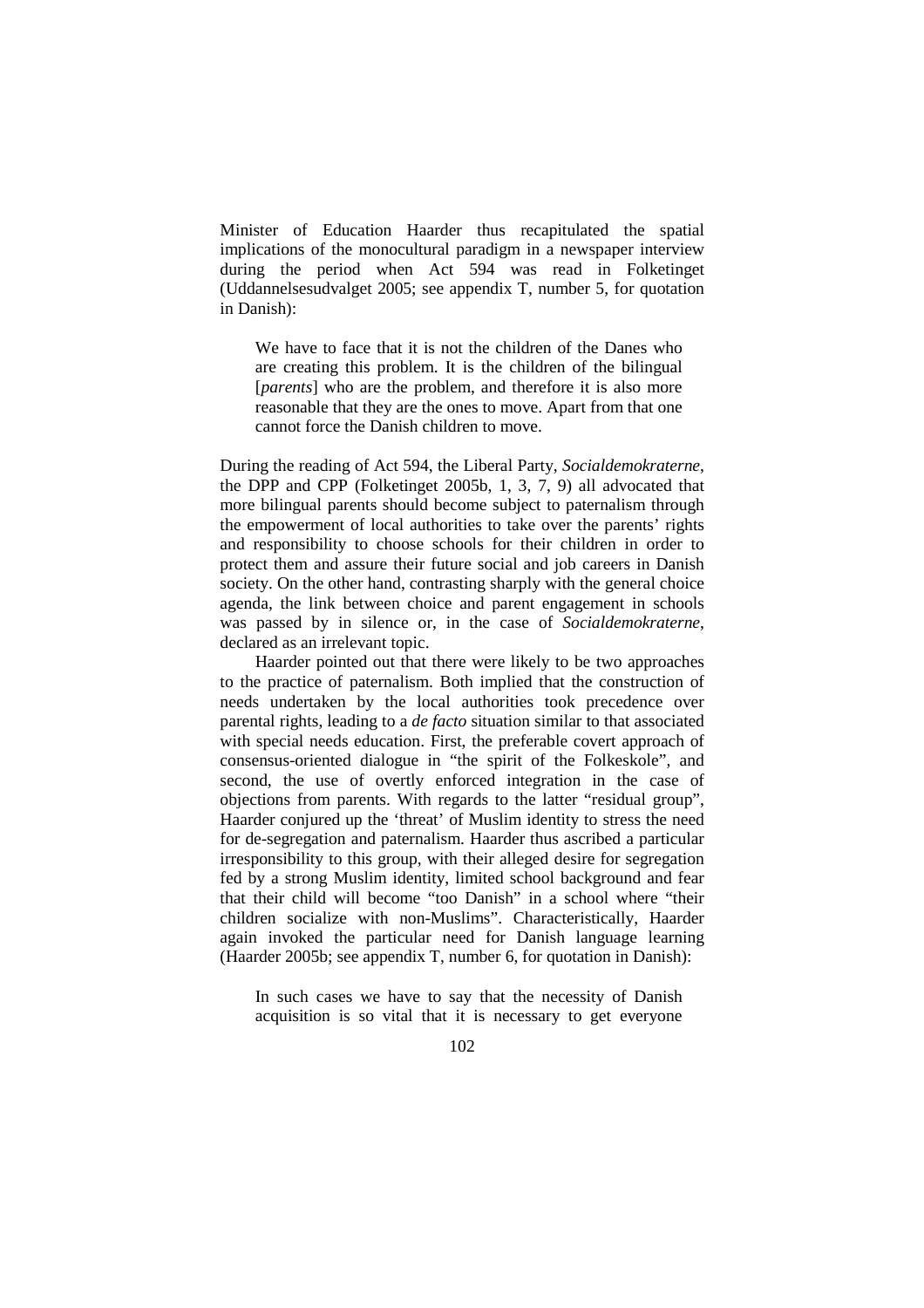coming, also those, who do not immediately see the advantages. We have trust in the parents but we must also get the last ones coming.

In the wake of Act 594, the insistent encouragement of the local councils to apply their new 'tools' for dispersal has showcased the desire of Danish state authorities to exercise monocultural identity politics and thereby deprive more bilingual parents of their rights to choose (cf. the last paragraph in Chapter Two concerning the changes experienced by the FOKUTO members). This pressure on the local authorities is remarkable since it reflects that the authority of the state and its monocultural framework overrides other priorities like the consideration of human rights, the legal position of bilingual parents and language acquisition and learning outcomes for ethnic minority pupils.

This was for example evident in the official response to the evaluation report (UVM 2007a) anticipated by Act 335 in 2005. The report concluded that there were not yet any signs that freer school choice contributed to school segregation.

However, the report also suggested, in line with other studies of school choice and white flight in the Danish context (Megafon 2005a; Megafon 2005b; Rangvid 2007), that such effects were still likely in the longer term since bilingual pupils generally added negative value to the desirability of schools. The report thus argued that about fifty per cent of parents regardless their ethnic background applied the share of bilingual pupils as a key criterium in their exercise of school choice. This criterium was indeed considered more important than the average tests results of schools, especially by parents of Danish ethnicity.

Still, the report argued that bilingual pupils had generally benefited from Act 335, not least because they had previously been disproportionately affected by the now illegal practice (originally encouraged by the UVM in 1991) where school heads rejected pupils from other catchment areas due to the "consideration of the class", with the tacit consent of local councils. At the same time, the report pointed out that "only" twelve out of the 42 local councils included in the survey gave it a high priority to influence the distribution of bilingual pupils within their territory. More particularly, six councils dispersed pupils according to the provisions of Act 594, and only one of them (the council of Aarhus) was among the twelve Danish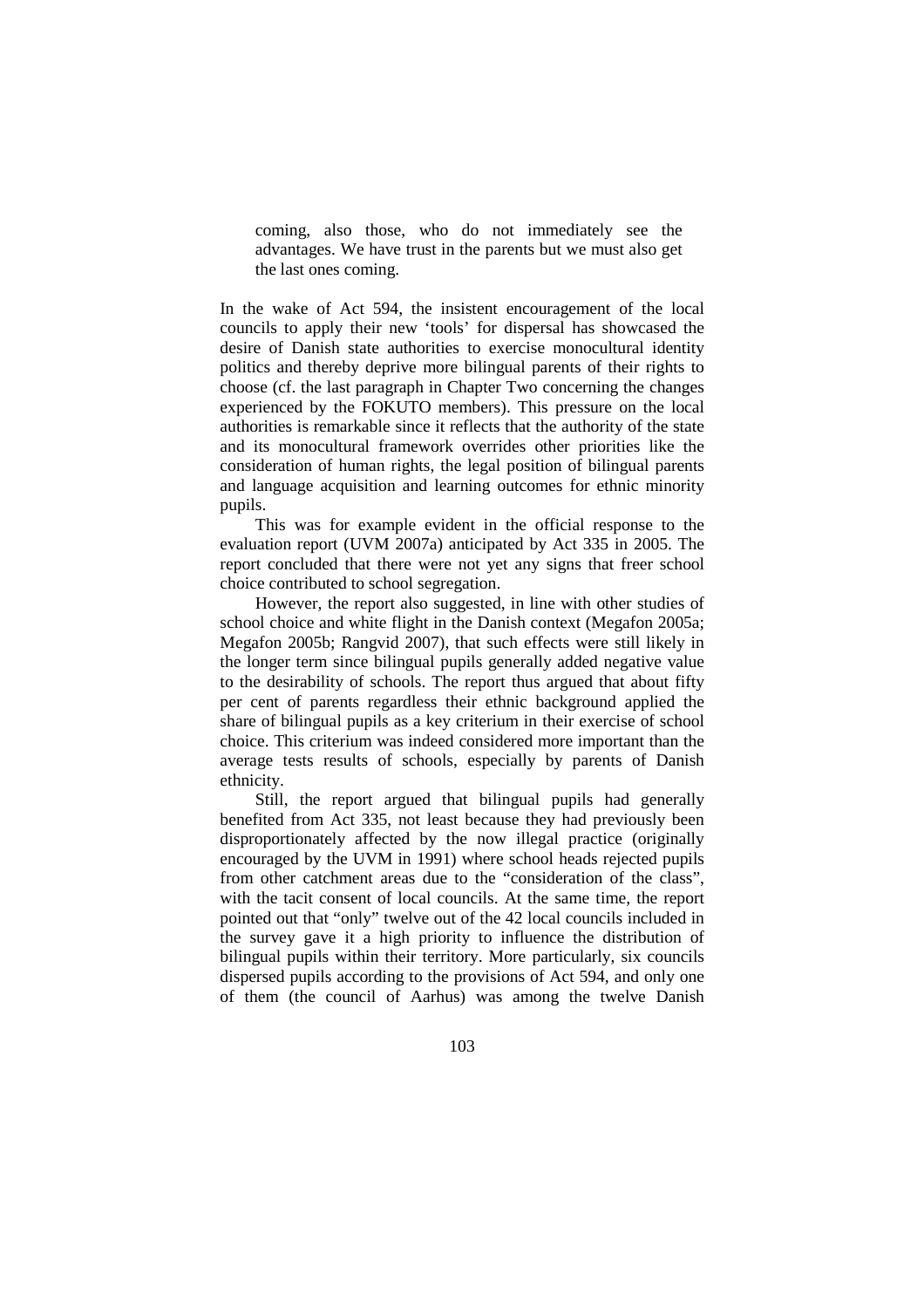councils with the largest shares of bilingual pupils (UVM 2007a, 5-32, 48-58).

In his response to the report, Haarder used the latter conclusions to put pressure on the local councils. Haarder thus reiterated the need for swift action to further de-segregation, declaring that he was "worried that under a third of local councils gives priority to distribute the pupils better" (UVM 2007b).

In the same manner, the subsequent Bill 142 of 2008 (which merely postponed the revision of Act 335) pointed out that "many local councils play a too unobtrusive role in relation to many bilingual" pupils (Haarder 2008). Accordingly, the UVM in 2008 launched a campaign to encourage local councils to influence the distribution of bilingual pupils through dispersal, altering catchment areas and setting various limits for class sizes in schools, and voluntary distribution through reserving places for bilingual pupils on schools with low shares of bilingual pupils (UVM 2008b).

Altogether, these calls for intervention in the 'local economies of pupil worth' spell out that Danish state authorities advocate the consideration of de-segregation and assimilation rather than the unleashing of market forces. As such, they explain the relatively cautious school choice policies and the maintenance of the comprehensive Folkeskole as the dominant provider of compulsory education. Against this background, it can be recapitulated that neoliberal principles have indeed been adopted in Danish education policy concerning the regulation of access to schools. However, these principles have been deliberately merged with the encouragement of dispersal and other means of de-segregation to serve the main aim of monoculturalism.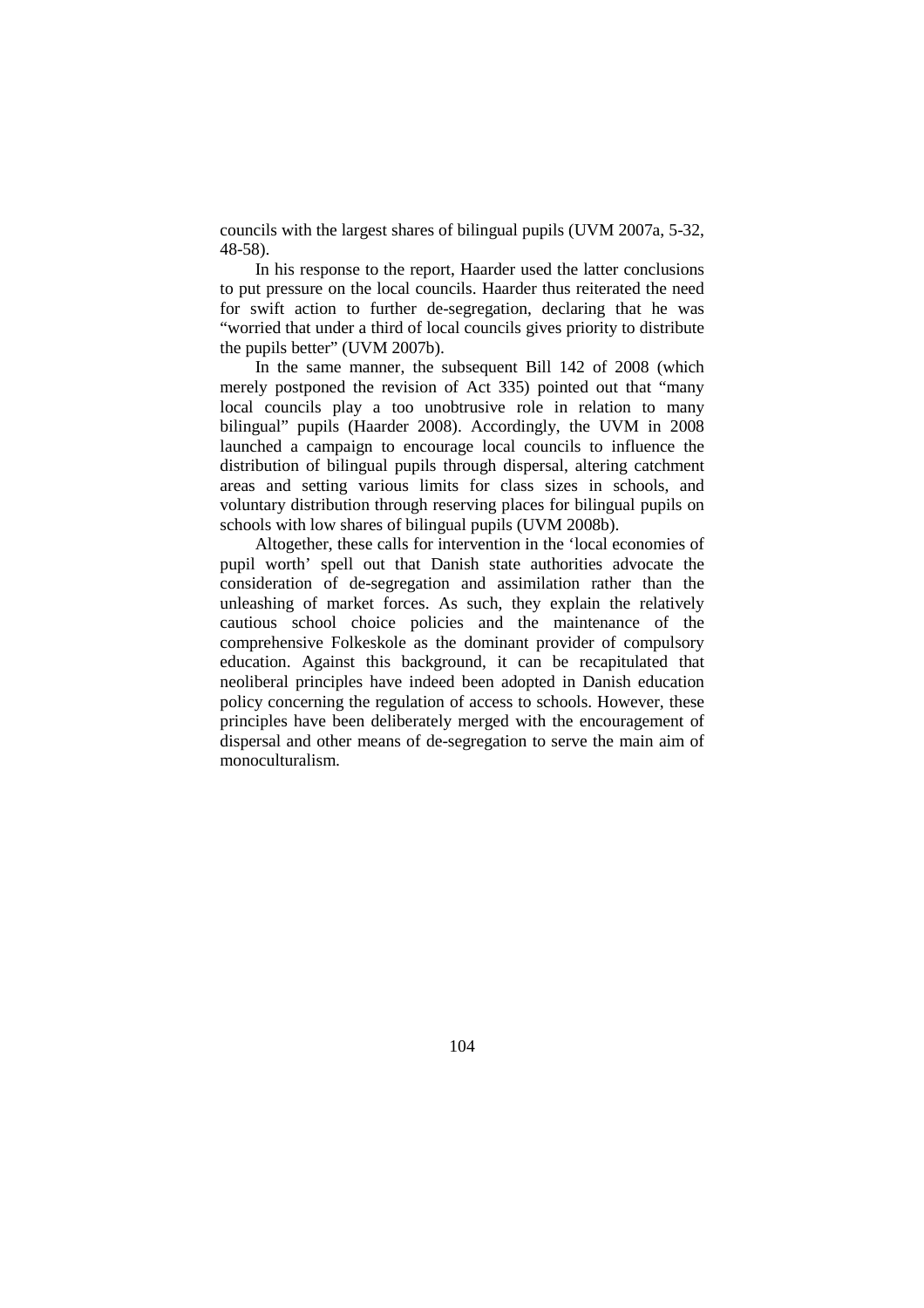# **CHAPTER 4. CONCLUSIONS**

This study has explored the ways neoliberalism has been coupled with identity politics towards ethnic minority pupils in the two multicultural societies of England and Denmark. In the case of England, the study focused on the late 1980s and the early 1990s while the period 2002-2008 was highlighted in the case of Denmark. These particular periods were chosen since the market form was strengthened in the national compulsory education systems at these points.

The study has focused on two aspects of compulsory education to scrutinize the market form, namely the curriculum and access to schools. These aspects were analysed on the basis of official policy documents, primarily legislation, and parliamentary readings in the House of Commons and Folketinget. This empirical material was analysed within the theoretical framework of neoliberalism (primarily Friedman 2002, Friedman & Friedman 1980), monoculturalism and multiculturalism (primarily Parekh 2000). The latter two notions were conceptualized as distinctive alternatives of identity politics (Hall 1996).

In addition, the theoretical framework introduced characteristics of neoconservatism (Apple 2000, Giddens 1998, Harvey 2005) and nationalism (Nairn 1981) as particular expressions of monocultural identity politics. In this way, the study has scrutinized the rationales to introduce the market form in English and Danish compulsory education and whether those market forms entailed a strengthened bias of cultural majoritarianism at their inception. Finally, the study has also drawn on research findings concerning neoliberalism and identity politics in the two contexts to add a historical and critical perspective to the analysis as well as to discuss the effects of policies.

The main argument of the study is that the adoption of the market form in English and Danish compulsory education has been underpinned by neoliberalism and monocultural identity politics.

The analysis thus showed the profound trenchancy of neoliberal ideas like Friedman's in English and Danish education policy and their crucial role in the shift towards the market form. The analysis argued that Friedman's proposals concerning state engagement in defining common curriculum content, ensuring control of standards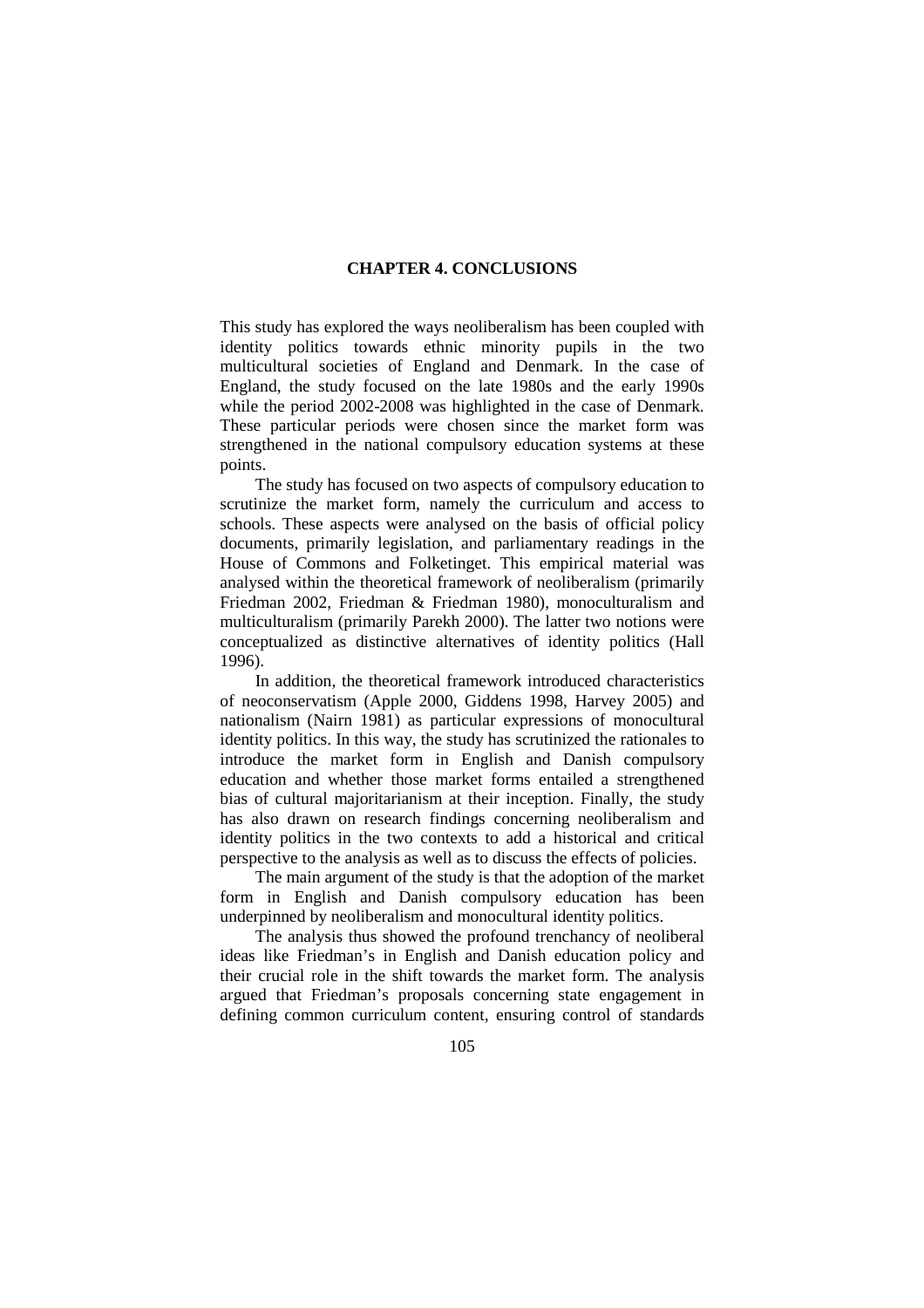and the empowerment of parents as consumers with a choice of schools have re-echoed in the national English and Danish education policies. Indeed, the similarity of the rationales is often so profound that Friedman's books appear to constitute a canon for contemporary policy-makers in England and Denmark.

In this way, the study has presented two national cases which support Beck's (2005) more general argument concerning the widespread consensus for neoliberal politics on a global scale. The study showed that neoliberalism first became clearly expressed in English compulsory education, highlighted by the Education Reform Act 1988, with Denmark following during the 2000s. This development indeed suggests a clear case of 'policy borrowing' from the English New Right in Danish education policy-making, confirming the key role of English context in setting a hugely influential agenda in terms of transforming neoliberalism into policy. However, it should be stressed that there have been gradual moves over at least a decade in both contexts before the market forms became entrenched. These long run-ups to some extent blur the argument of policy borrowing. Rather, they hint at a cross-national endorsal of general neoliberal ideas and their context-sensitive adaption into policy.

Thus, while there certainly has been a trend of convergence between English and Danish compulsory education since the 1970s due to the neoliberal consensus, the study also showed that there are a number of differences in the adoption of neoliberal ideas in the two national contexts due to the institutional frameworks, long-standing educational traditions and continuous political contentions not least associated with identity politics.

In terms of identity politics, the study has argued that the entrenchment of the market forms in the two national contexts has involved the employment of the school system for monocultural identity politics. These identity politics have particularly aimed for the assimilation of ethnic minority pupils into the mainstream culture. In other words, the two particular market forms entail a strengthened bias in terms of the cultural orientation of the compulsory education systems. The study has thus presented two national cases of education systems which reflect Giddens' (1998) and Harvey's (2005) more general argument that neoliberalism often has been merged with neoconservative ideas.

The study has highlighted the adoption of neoliberal ideas in terms of the centralization of curriculum and school choice policies as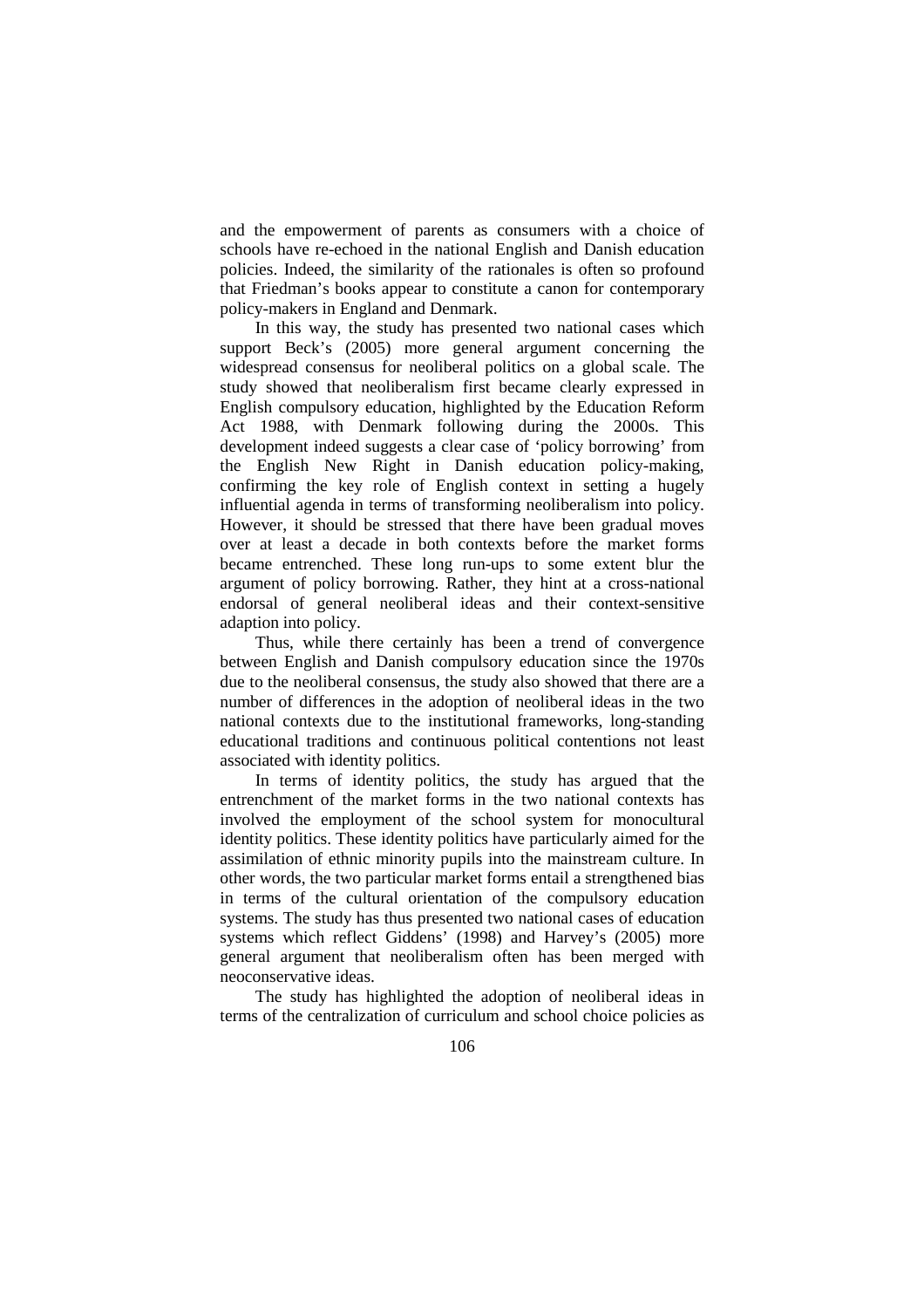well as the expressions of monocultural identity politics in the English and Danish market forms (see appendix S for an overview). The particular differences between the two market forms have been shaped by the distinctive characteristics of the school systems and the responses to ethnic minority pupils on the national and local level before the market form was strengthened. This argument implies that the terminologies used to ascribe identities for ethnic minority pupils have indicated main categories of contention in relation to identity politics.

In relation to the curriculum, the study has identified a number of general similarities in line with the study's main argument. The study has thus argued that the adoption of the market form have had narrowing effects on the scope for multiculturalism in the English and Danish school curriculum. In a multicultural perspective, the study therefore confirms Torrance's (1997) tentative argument concerning constitutive effects of output-based accountability regimes on the curriculum. More particularly, the study has found that the systems of accountability modeled according to the bi-dimensional pattern of educational control (Moutsios 2000) have been accompanied by monocultural identity politics.

These identity politics have drawn on the two-headed Janus-face of nationalism (Hall 1996, Nairn 1981), based on the argument that the most appropriate way to prepare for the future is to look to the fabled 'good old days' where congruence between nation and culture supposedly ensured unity and social cohesion. Accordingly, curriculum policy has put emphasis on the transmission of knowledge according to pre-set standards as a driver to mobilize retrospective national identities and ensure their projection on to the future. English and Danish policy-making thus apparently endorse that compulsory education should prepare for an emphatically inter-national knowledge economy. In other words: the envisioned business model is based on culturally homogeneous nation-states acting as competitive agents in the global knowledge economy.

Besides this general common characteristic concerning the curriculum, the study has found that the particular expressions of the amalgam between neoliberalism and monoculturalism in England were closely associated with the introduction in 1988 of the prescriptive and monocultural National Curriculum with its statutory attainment targets, programmes of study and expansive assessment framework.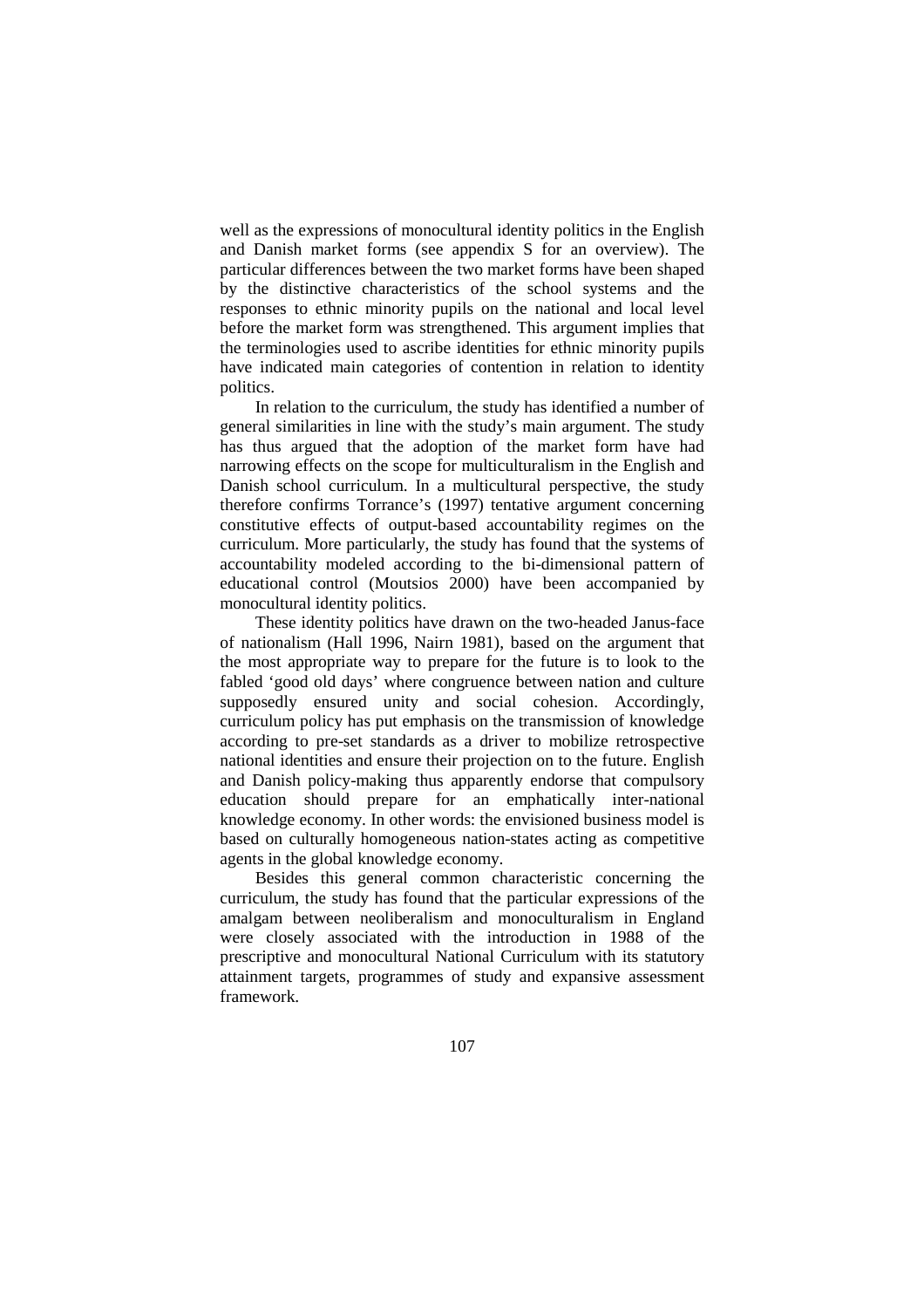Thereby, the widespread practices of multicultural and anti-racist education were crowded out. These expressions of multiculturalism had developed on the local level during the 1970s and 1980s, supported by local curriculum policies and carried forward by teachers and advisers employed in the local education authorities responding to the increasing cultural diversity among the users of the education system. In addition, it was argued that the dissolution of the Inner London Education Authority with the Education Reform Act 1988 should be understood as a showdown with multiculturalism since this authority was among the leading proponents of multiculturalism.

In Denmark, the monocultural curriculum has been more timeled. The Minister of Education has been given new powers in relation to central time regulation of the school curriculum. These powers have been used to promote especially the subjects of Danish and History. While curriculum legislation in principle still leaves the school curriculum to the discretion of the local level, canons in Danish literature and history have been introduced as statutory contents, thereby scooping out the last remains of the long-standing principle of decentralization. For ethnic minority pupils, the category of 'language' has remained central in the exercise of Danish identity politics. During the 2000s the main expressions of the monolingual identity politics have concerned advanced linguistic assimilation from three years of age and the effective undermining of mother tongue tuition for pupils with origins in non-EU/EEA countries.

As neoconservative means to ensure social order and reinforce traditional common-sense perceptions and stereotypes, the study has showed that blaming has been adopted in English and Danish education policy, with different groups being the primary targets.

In England, blaming mainly addressed local education authorities and teachers engaged in multicultural and anti-racist education, while in Denmark ethnic minority parents are blamed for their failure to assimilate.

In that respect, it was crucial that multicultural and anti-racist education became entangled in the left-right struggle in England. The Conservative government could therefore draw on the 'threat' of socialism, a particularly trenchant strategy during the 1980s, in their sidelining of multicultural and anti-racist education. On the contrary, there has been a broad consensus in Denmark across the political spectrum for the amalgam of neoliberalism and monocultural identity politics. This consensus has rendered ethnic minority groups in a vulnerable position and those parents not aligning to the monocultural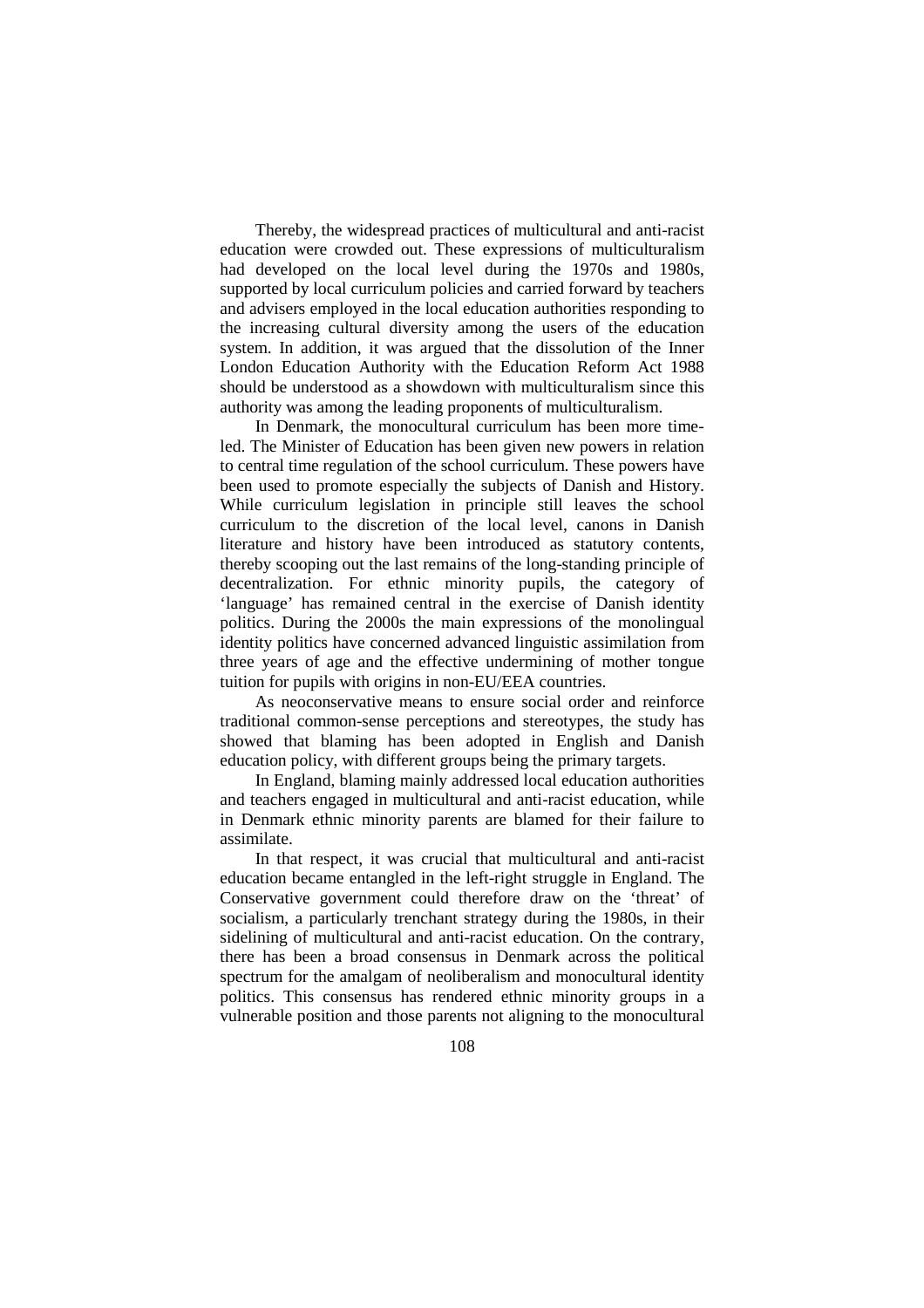framework is blamed for 'cultural deficits' and irresponsible selfsegregation justifying paternalistic means to make them toe the line. In that respect, especially the Muslim community has been subject to blaming during the last decade with allegations about political subversion and religious fundamentalism.

Concerning access to schools, English and Danish state authorities have taken various routes. In England, the study has argued that state authorities relied on a laissez-faire market form based on choice, diversity and selection without any interventions towards ethnic minority pupils. However, this laissez-faire market form proved to involve detrimental effects for ethnic minority pupils due to the increasing use of selection, referral to special needs education and school exclusions. These factors all disproportionately affected ethnic minority pupils.

In Denmark, the neoliberal idea of school choice remains more controlled due to fears of school segregation of ethnic minority pupils. Furthermore, Danish state authorities have encouraged local councils to disperse ethnic minority pupils in order to accelerate their assimilation. In that respect, the assertion of Danish language in identity politics has become expressed with new opportunities to discriminate ethnic minority pupils on the basis of language assessment. Thereby, more ethnic minority parents are becoming subject to paternalism and deprived their freedom to choose.

In relation to school access, the basic characteristics of the two national education systems might be understood as being crucial for the exercise of identity politics. During the 1980s and 1990s the Conservative government attempted to roll back the un-finished 'comprehensivization' undertaken by the Labour Party from the 1960s with the encouragement of school diversity and selection. On the contrary, the long-standing strong position of the non-selective Danish comprehensive Folkeskole has been retained.

The relatively fragmented and class-divided English school system meant that the Conservative government in England could rely on a neoliberal laissez-faire agenda of choice, diversity and selection to maintain a sense of traditional national identity among the majority population since ethnic minority pupils and parents were in general deemed 'undesirable' by schools. In England, the restoration of social order thus involved the freedom for the majority population to choose a pure place *from* the 'other'.

Otherwise in Denmark, where the Folkeskole is based on the principle of non-selection. Here, state authorities have adopted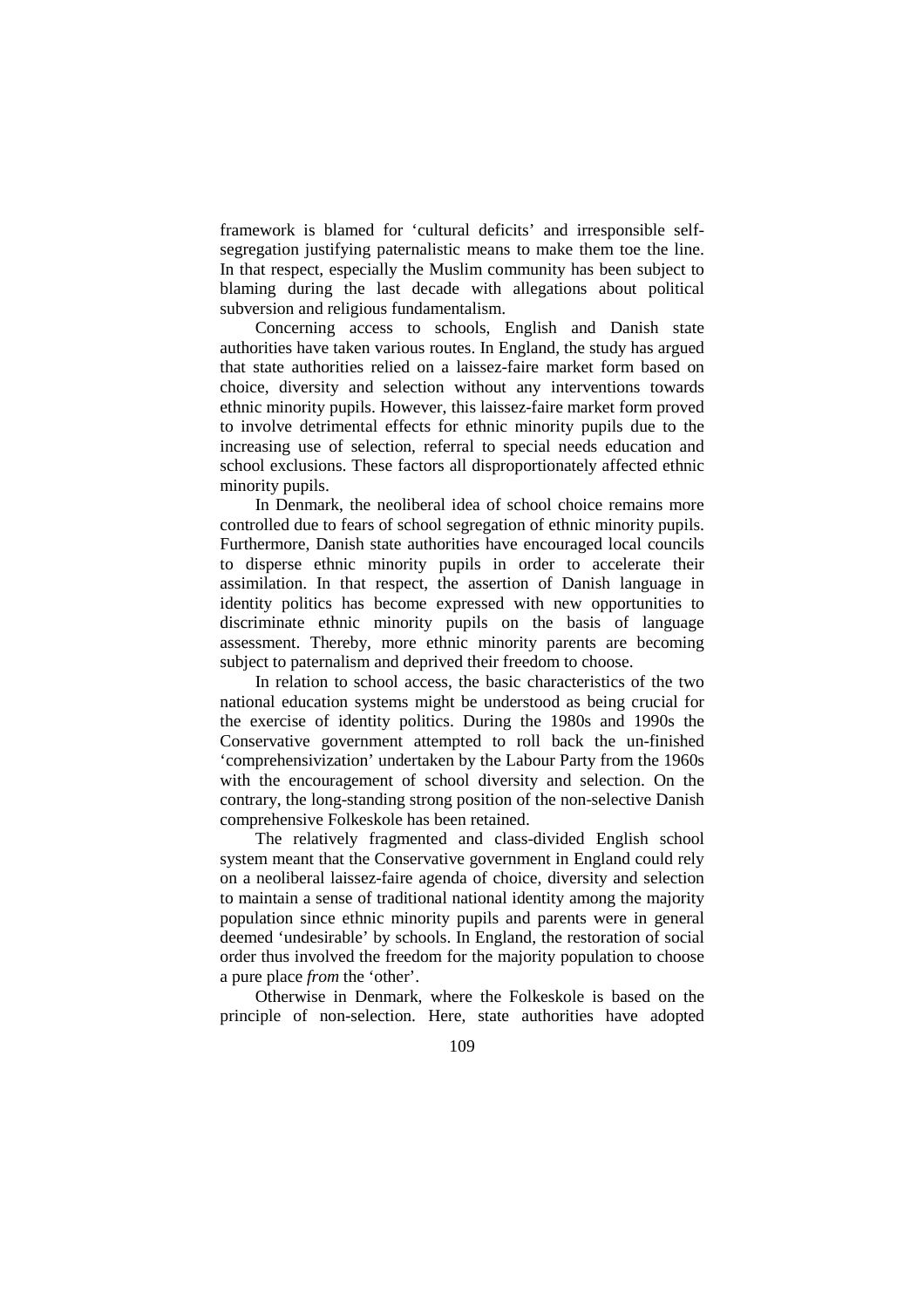paternalistic measures to encourage the dispersal of ethnic minority pupils in order to eradicate their 'cultural deficits'. In terms of identity politics, such paternalism serves to reassure the majority population that they are superior to ethnic minority groups, thereby feeding their complacent national identities. In Denmark, the monocultural identity politics have thus promoted a sense of social order through the encounter *with* the inferior 'other'.

Altogether, these conclusions indicate links between the central notion of the official terminologies and major fields of contention in English and Danish identity politics. The study has thus highlighted that the adopted terms for the denotation of ethnic minority pupils shape the expressions of identity politics and the associated struggles to knead common-sense perceptions of social reality (cf. Koopmans et al. 2005).

This is reflected both on a practical policy level concerning curriculum provisions and the regulation of access to schools as well as on the more abstract level of ideas and key rationales invoked by policy-makers. In both England and Denmark, the monocultural identity politics of state authorities have thus with various means sought to restore social order and purity within the national territories to feed the fantasies of fullness among the majority population.

In England, where 'race' has historically been prevalent in the denotation of ethnic minority groups from the former colonies, the emergence of multicultural and especially anti-racist education contributed to the Conservative government's drive to restore order and purity. With the introduction of an allegedly universal curriculum and the unleashing of market forces in education, the state authorities invoked the need for colour-blind policies when colonial and postcolonial racial discrimination in Britain became openly discussed in education.

In Denmark, where 'language' has remained the main category of contention in the identity politics exercised by Danish state authorities, the drives for purity and social order during the 2000s have focused on the eradication of lingual mongrelization among 'bilingual pupils' and the assertion of Danish as the self-evident norm in relation to mother tongue. In this perspective, the recent repeal in 2010 of the very definition of 'bilingual children' in the Danish School Act should be understood as the culmination so far of the deliberate efforts to impose congruence between nation and culture on the people living in Denmark.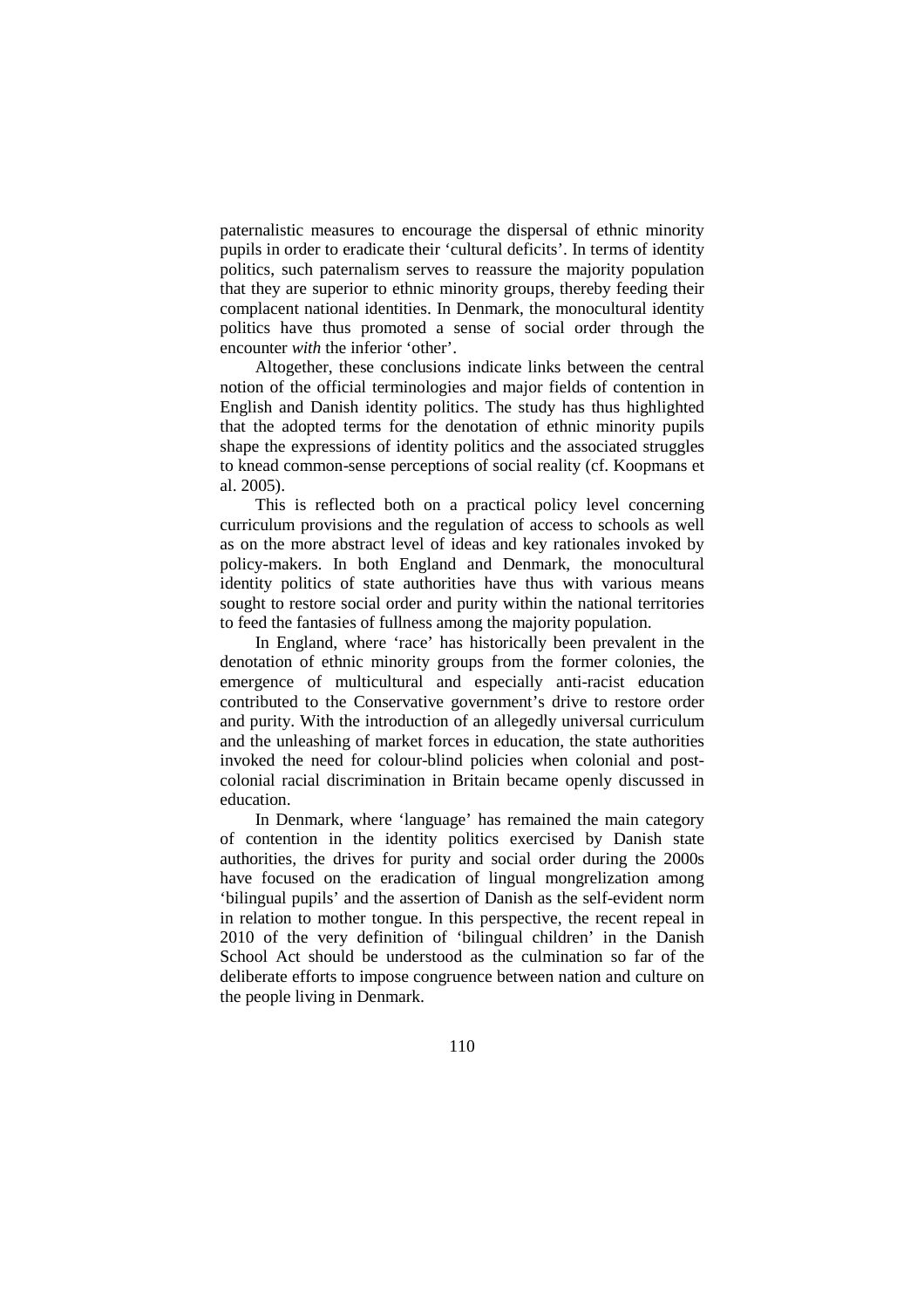Against the background of these findings, the study has argued that the numerous claims in England and Denmark that a 'colourblind' market form would promote equality of opportunity have been merged with the monocultural idea of equality as uniformity in the formulation of education policy. In other words: Pupils have been 'set free' and given the responsibility to perform within a monocultural framework.

While pupils have thus been granted the individual freedom to perform at the level of their shared human nature, equality was at the same time reduced at the cultural level. Hence, the notion of equality has been adopted in both English and Danish education policy as an ideological device to mould mankind in a certain direction, corresponding with Parekh's (2000) theoretical argument about monoculturalism. In this way, the study has exposed the token character of the claims that the market forms would support colourblind equality of opportunity. While neoliberal ideas have certainly had a huge trenchancy in both contexts, the neoliberal 'promises' of equality are belied by their embedding in monocultural frameworks.

In a multicultural perspective, the entrenchment of the market form in compulsory education has therefore entailed a dedemocratization in both contexts. This argument is in line with Parekh (2000), Mahajan (1999) and Gundara (2009) who all observe that ethnic minority groups are often disadvantaged in western liberal democracies.

As such, the findings of the study reflect the widespread retreat from multiculturalism in European policy-making since the mid-1990s, also evident in for example France, Germany and the Netherlands (Joppke 2004). Orgad (2009) observes that this retreat entails a move from voluntary to compulsory cultural assimilation, especially evident in the 'culturalization', and associated 'securitization' (Huysmans 2000), of immigration and citizenship legislation. This study has argued that such a 'cultural wall' has also been raised in English and Danish education policy, reflected in the undermining, sidelining or repeal of the previous moves towards multiculturalism. In that respect, the English retreat in relation to education policy might be seen as having set a precedens to be followed by for example Danish state authorities.

Therefore, when Orgad (2009) argues that the resulting pressure for assimilation signal a 'paradox of liberalism' where illiberal policies are embraced in a number of European nation-states to preserve what is presented as a liberal regime, the similar argument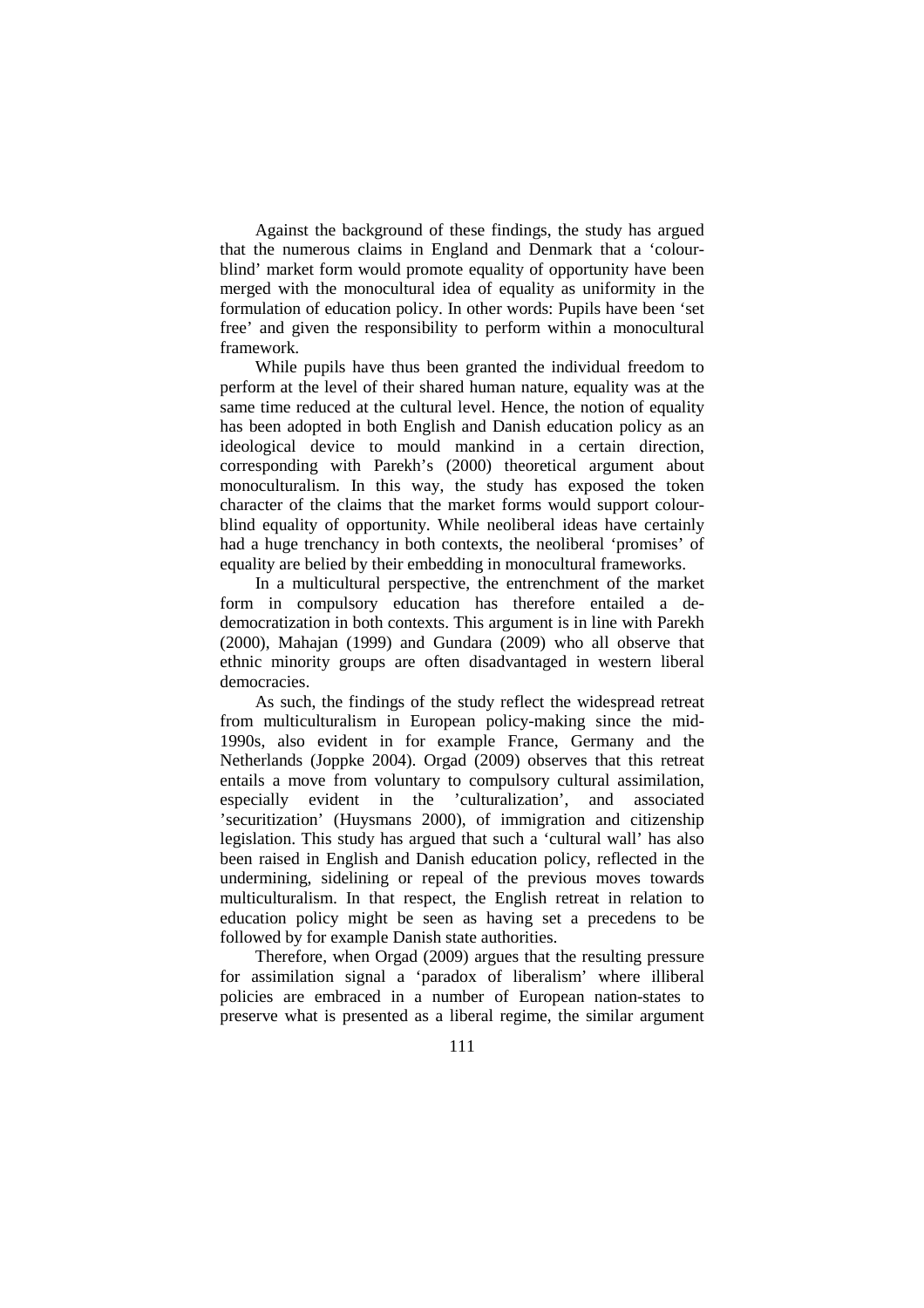about English and Danish education policy applies. The study has thus explored the expressions of a 'paradox of liberalism' at work in two national contexts of compulsory education. The paradox concerns that the same values the English and Danish nation-states claim to protect are violated due to the strengthened bias of cultural majoritarianism. The monocultural education policies are constructed as acts of selfdefence, protecting the freedom of Christian, native languagespeaking families from any interference which might challenge their sense of social order and traditional national identity. On the other hand, ethnic minority parents and pupils are expected to assimilate and align to the monocultural education systems.

In these respects, the study has argued that in the case of England this strengthening was largely achieved through allegedly colour-blind universal policies and the associated 'absent presence' of 'race'. In Denmark, the overall 'cultural rearmament' and paternalistic policies towards bilingual parents and pupils has represented the illiberal means with the purpose to 'liberate' those deemed irresponsible due to 'cultural deficits'. While the 'paradox of liberalism' thus has found different expressions in the two contexts, the liberal idea of freedom as a negative concept, that is, as a freedom from interference (Jacobsen et al. 2004, 33-34), in both cases has been translated into ignorance and self-sufficiency for the majority and oppression for ethnic minority groups.

Concerning the shaping of these 'paradoxes of liberalism', the study has also thrown light on the impact of extreme right-wing parties on school policy in the two contexts. This is a particularly relevant issue to be discussed in the European context where the last few decades have seen the rise of right-wing political parties with restrictive policies towards immigration and ethnic minority groups as their common leading issues (Ivarsflaten 2008, 17).

In that respect, the English and Danish context differ from each other. Thus, in Denmark the right-wing *Dansk Folkeparti* ("Danish People's Party") established in 1995 has proven so successful that the party is currently the third largest party in parliament, winning 14 per cent of the popular vote in the latest election in 2007. On the contrary, extreme right-wing parties campaigning against immigration and multicultural society have remained marginal in English politics. The most prominent of these parties, the British National Party, has during the 1990s and 2000s gained some influence in high minority areas, especially at local elections and European Parliament (BBC 2009).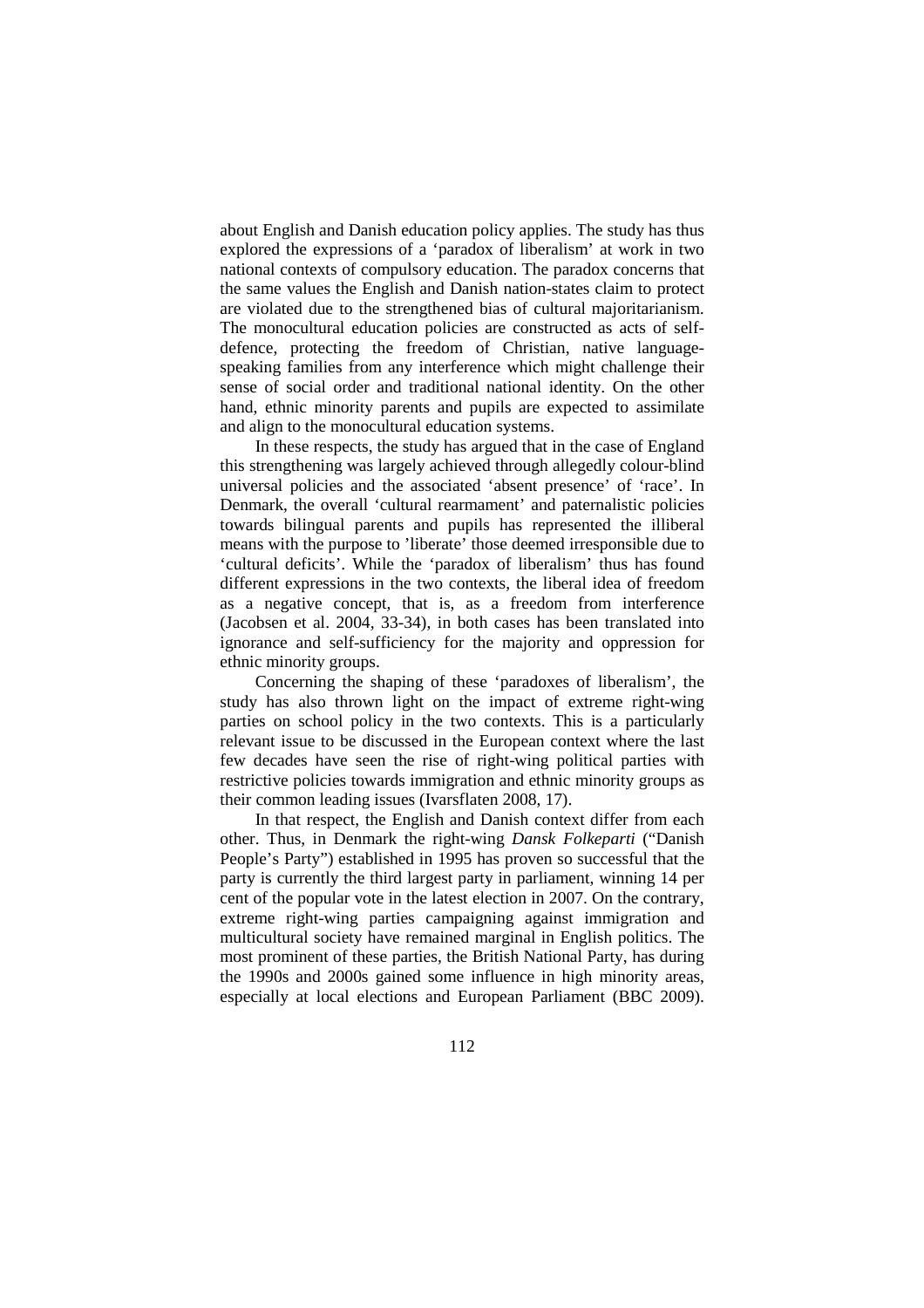However, the party has failed to gain any seats at the national House of Commons (Taylor & Muir 2010).

This study has shown that the significance of *Dansk Folkeparti* in Danish education policy should not be exaggerated, in line with Joppke's (2004, 247-249) general argument about the actual impact of the recent rise of right-wing populism in Europe. The analysis showed that *Dansk Folkeparti* has traded on the long-standing monocultural ideas and agendas basically set by *Venstre*, the Liberal Party, and *Konservative Folkeparti*. Dansk Folkeparti has thus not added anything 'substantial' to the educational debate but focused on the mobilization of national identity through radical rhetorics. Indeed, the analysis of the Danish context pointed out that before *Dansk Folkeparti* became influential, the three main parties of *Venstre, Konservative Folkeparti* and *Socialdemokraterne* had already responded to the increasing debate about cultural diversity and Danish national identity with dismissal or ridicule of any development towards multiculturalism. Still, it should be stressed that *Dansk Folkeparti* with its votes and radicalized xenophobic rhetorics obviously has fueled the retreat from multiculturalism and especially the 'moral panic' surrounding immigration, cultural diversity and in particular the Muslim minority living in Denmark.

On the other hand, the study has argued that despite the absence of extreme right-wing parties in the House of Commons, multiculturalism was effectively sidelined in English education policy in the wake of the Education Reform Act 1988. In that respect, the absence of paternalistic measures towards ethnic minority groups might be understood against the background of the long-standing educational traditions for selection and school diversity. These traditions meant that the Conservative government could to a higher extent rely on the more subtle means of market mechanisms as a driver for monoculturalism, as pointed out above.

The conclusions of this study thus imply that Friedman's neoliberal ideas are considerably compromised by their adoption in English and Danish education policy. However, rather than using these findings to argue against the coherence of Friedman's contested ideas, it should be mentioned that English and Danish education policy does not live up to his liberal aspirations.

Thus, in both contexts the centrally defined common curriculum cannot be said to merely encompass a 'minimum common content' as proposed by Friedman. Rather, the study has shown that state authorities are deeply engaged in defining the entire curriculum for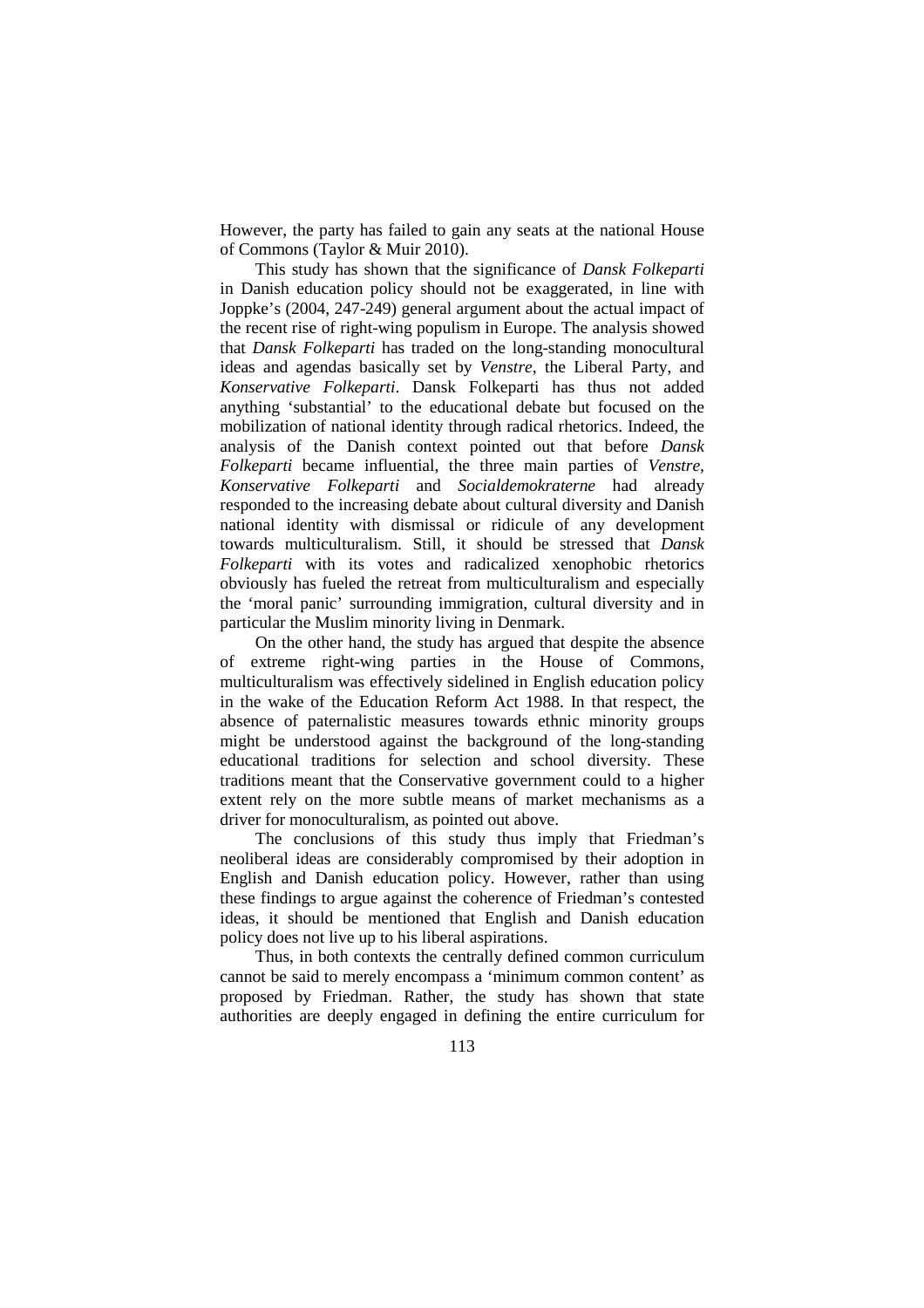compulsory education. In addition, the study showed that state authorities in both contexts seek to control the regulation of diverse school types according to their monocultural preferences. This high level of regulation is not in keeping with Friedman's ideas of a 'school industry' largely determined by consumer demand.

However, the study certainly shows that neoliberal ideas have been invoked to establish market forms which entail a bias of cultural majoritarianism. In this way, the study has highlighted the shortcomings of Friedman's key arguments when they are employed in multicultural settings to protect, entrench and not least disguise the dominance of particular social groupings. Especially his key ideas concerning liberal government as a mere 'instrumentality' with the purpose to serve individual freedom and leave 'the ethical problem' to the individual take on a particularly naïve character in the light of the majoritarian bias of the detailedly regulated market forms of English and Danish compulsory education.

As a final remark, I would like to suggest that the findings of this study should be understood within a broader societal context. Education systems remain embedded in broader patterns of stratification and discrimination, not least reflected in the implications housing policies have for the education system in terms of school segregation and the attempts to provide a real school choice (Gorard et al. 2003).

Education obviously cannot resolve all challenges associated with a multicultural society. Yet, this study took as a point of departure that education systems through the recognition and reflection about cultural diversity can contribute to a more peaceful co-existence. However, the study concluded that the English and Danish compulsory education systems have taken a different route since the national policies with overt and covert means seek to impose cultural uniformity. There is little evidence to suggest that such compulsory assimilation resolves the challenges associated with a multicultural society. Instead, the education systems of England and Denmark are more likely to be counterproductive and feed the potential for intercultural conflict and violence when minority groups 'under siege' react to what they see as a majoritarian arrogance threatening their own culture, or more precisely, their identities (Gundara 2009, 1013, 1017; Orgad 2009, 86-87; Parekh 2000, 224- 230).

Against this background, English and Danish compulsory education, with their high levels of discrimination, blaming and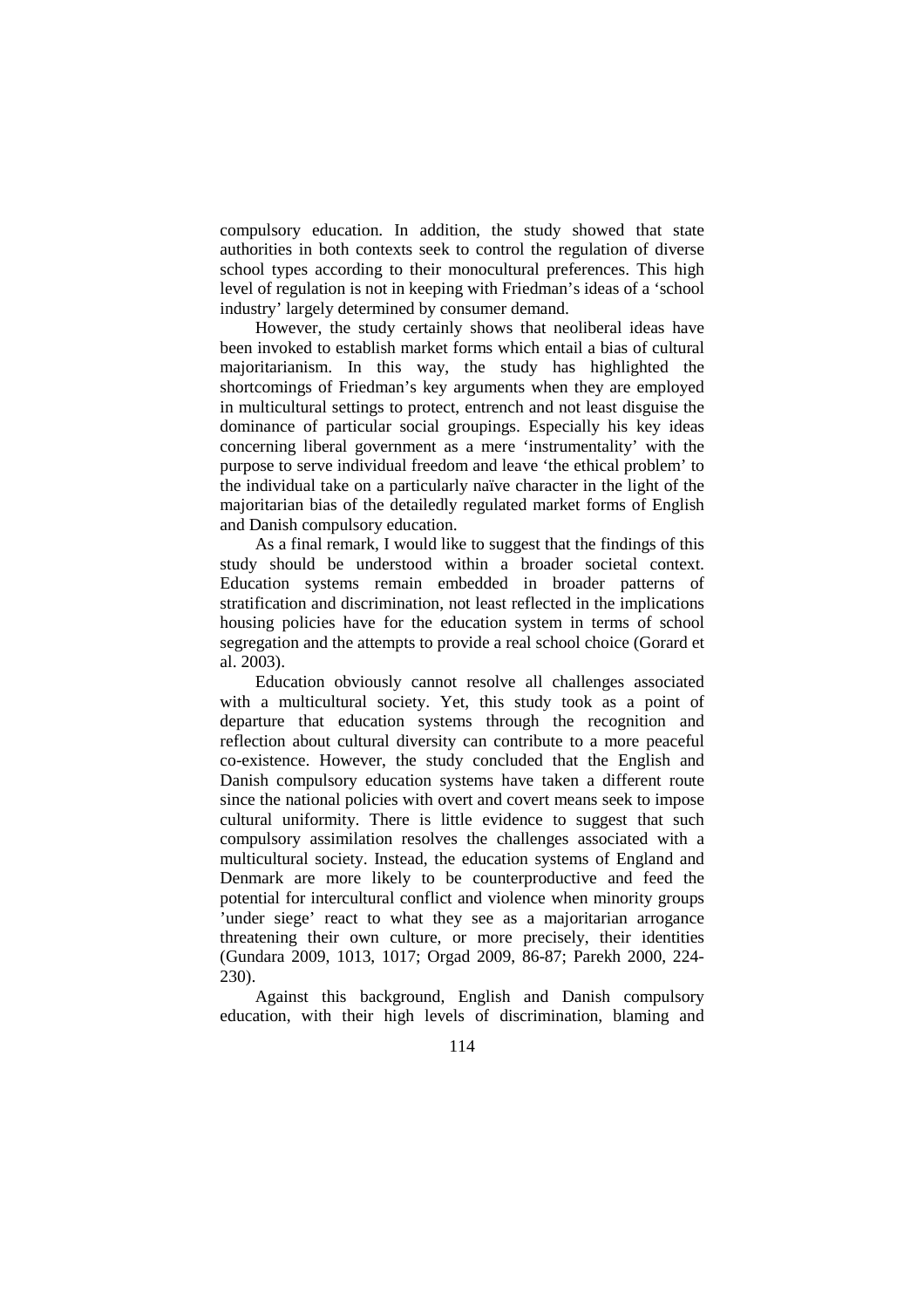persistent construction of 'threats' are entangled in the conjuring up of enemies within and without the policed territory, rather than promoting 'integration'. The education systems are thus employed in identity politics where the constructions of difference nourish the occasional outbreak of violence. Due to the defensive and relational character of identification, such continuous creation of manageable enemies is an ideal means to feed national identification among the population and thus the very legitimacy of the nation-state as a political entity. Accordingly, the identity politics also serve to sustain the legitimacy of national policy-makers, their endeavours and identities. In this perspective, the study has showed that English and Danish compulsory education policy are based on a vision of a neoliberal global 'knowledge economy' where the individual yearning for a stable identity and a sense of fullness is met by the cultivation of national enemies.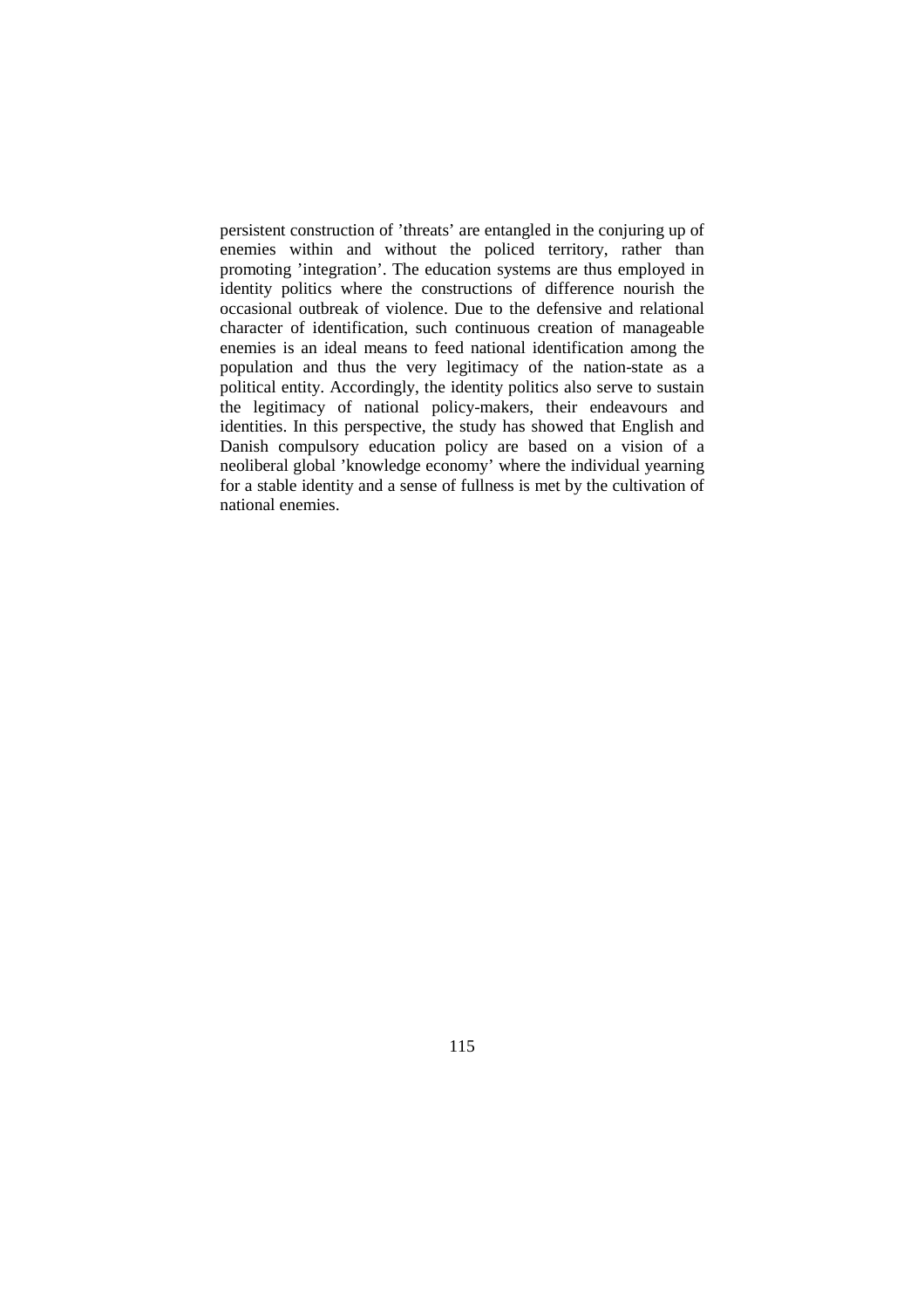### **ABSTRACT IN DANISH**

Dette studie undersøger sammenhængen mellem neoliberalisme og identitetspolitik i den statslige engelske og danske skolepolitik. Det fokuserer på udviklingen af uddannelsestilbuddene til etniske minoritetselever i relation til curriculum og deres adgang til skoler i den periode, hvor markedsformen blev styrket i de to nationale offentlige skolesystemer.

For Englands vedkommende drejer det sig om slutningen af 1980erne under den Konservative regering, der sad ved magten 1979- 1997. Med hensyn til den danske folkeskole er der særligt fokus på perioden 2002-2008 under koalitionsregeringen bestående af Venstre og det Konservative Folkeparti.

Den analytiske ramme udgøres hovedsageligt af Milton Friedmans neoliberale ideer (Friedman 2002, Friedman & Friedman 1980) samt Bhikhu Parekhs skelnen mellem monokulturalisme og multikulturalisme (Parekh 2000). Sidstnævnte bliver inden for analyserammen opfattet som udtryk for forskellige former for identitetspolitik. Derudover involveres andre teoretiske bidrag om neoliberalisme (Ball 2008, Harvey 2005, Moutsios 2000, Mudge 2008), identitetspolitik (Hall 1996), nationalisme (Nairn 1981) og neokonservatisme i uddannelsessammenhæng (Apple 2000).

Inden for denne analyseramme diskuteres de statslige skolepolitikker i England og Danmark på grundlag af det empiriske materiale, der består af centrale skolereformer fra de pågældende perioder og debatterne om dem i de nationale parlamenter. Derudover inddrages eksisterende forskning om neoliberalisme og identitetspolitik i de to kontekster til at understøtte specialets konklusioner. I overensstemmelse med specialets orientering imod den kulturelle og ideografiske tradition inden for international komparativ uddannelsesforskning (Winther-Jensen 2004) har særlige kendetegn for de to nationale kontekster, deres skolesystemer, nyere immigrationshistorie og tilgang til etniske minoritetselever været inddraget i analysen. Formålet med dette historiske perspektiv har været at respektere den enkelte konteksts integritet og opnå en dybere forståelse af, hvordan markedsformen har udviklet sig over tid, og hvilke ideer den har været præget af. Dette historiske perspektiv har været afgørende for specialets konklusioner.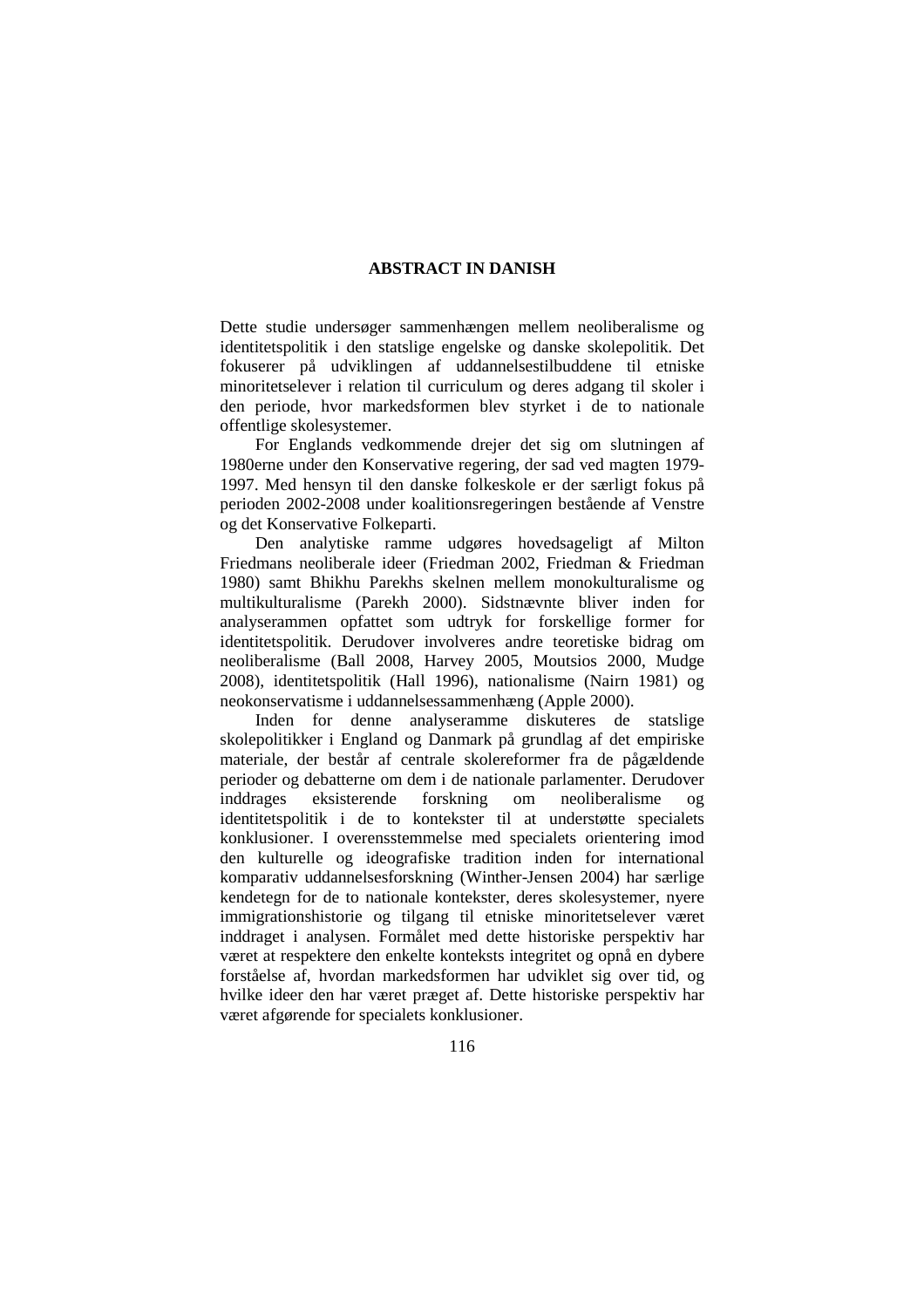Specialets hovedkonklusion er, at den stigende grad af neoliberal regulering af curriculum og adgang til skoler i både England og Danmark er blevet ledsaget af monokulturel identitetspolitik. Denne konklusion implicerer, at de særlige markeder, som de statslige skolepolitikker fremmer, er understøttet af ideer om assimilation ind i majoritetskulturen. Herved påpeges, at de lige muligheder, som markedsformen hævdes at fremme, trækker på en forestilling om lighed som enshed på det kulturelle plan. På denne baggrund argumenterer specialet for, at oprettelsen af markedsformen i England og Danmark bidrog til et yderligere demokratisk underskud i relation til curriculum og adgangen til skoler.

Mens neoliberalisme i både England og Danmark er kommet til udtryk igennem centraliseringen af curriculum, øget kontrol af standarder og mere frit skolevalg, har samspillet mellem neoliberalisme og monokulturalisme vist sig på forskellig måde.

I England var det primære udtryk for monokulturel identitetspolitik, at 'multikulturelle' og 'anti-racistiske' curriculumtiltag vidt udbredt på lokalt niveau i 1970erne og 1980erne blev umuliggjort ved indførelsen af et nationalt og monokulturelt curriculum med den banebrydende *Education Reform Act 1988*. Denne reform var samtidig afgørende for etableringen af et skolemarked kendetegnet ved laissez-faire, selektiv adgang og øget skolediversitet. I dette marked kom den statslige monokulturelle identitetspolitik til udtryk ved manglende intervention i det mere selektive engelske skolesystem. På den baggrund oplevede etniske minoritetselever en uforholdsmæssigt reduceret adgang til skoler, henvisning til specialundervisning og skoleeksklusioner.

I Danmark har den skærpede monokulturalisme primært vist sig ved et øget fokus på den sproglige assimilation af etniske minoritetselever. De mest markante udtryk for denne drejning var ophævelsen af tosprogede elevers ret til modersmålsundervisning i 2002 og den fremrykkede sprogstimulering til 3-årsalderen. Tilsvarende har det generelle skolecurriculum udviklet sig i en monokulturel retning. I den henseende har undervisningsministeren som et særligt kendetegn for Danmark fået nye beføjelser til at styre timetallet med hensyn til bl.a. fagene dansk og historie. Den statslige danske monokulturelle identitetspolitik er desuden kommet til udtryk igennem ny lovgivning, der giver kommunerne mulighed for at fordele tosprogede elever imellem skoler for at fremskynde deres assimilation, og de gentagne tilskyndelser om at tage disse 'redskaber' i brug. Således har den statslige identitetspolitik i reguleringen af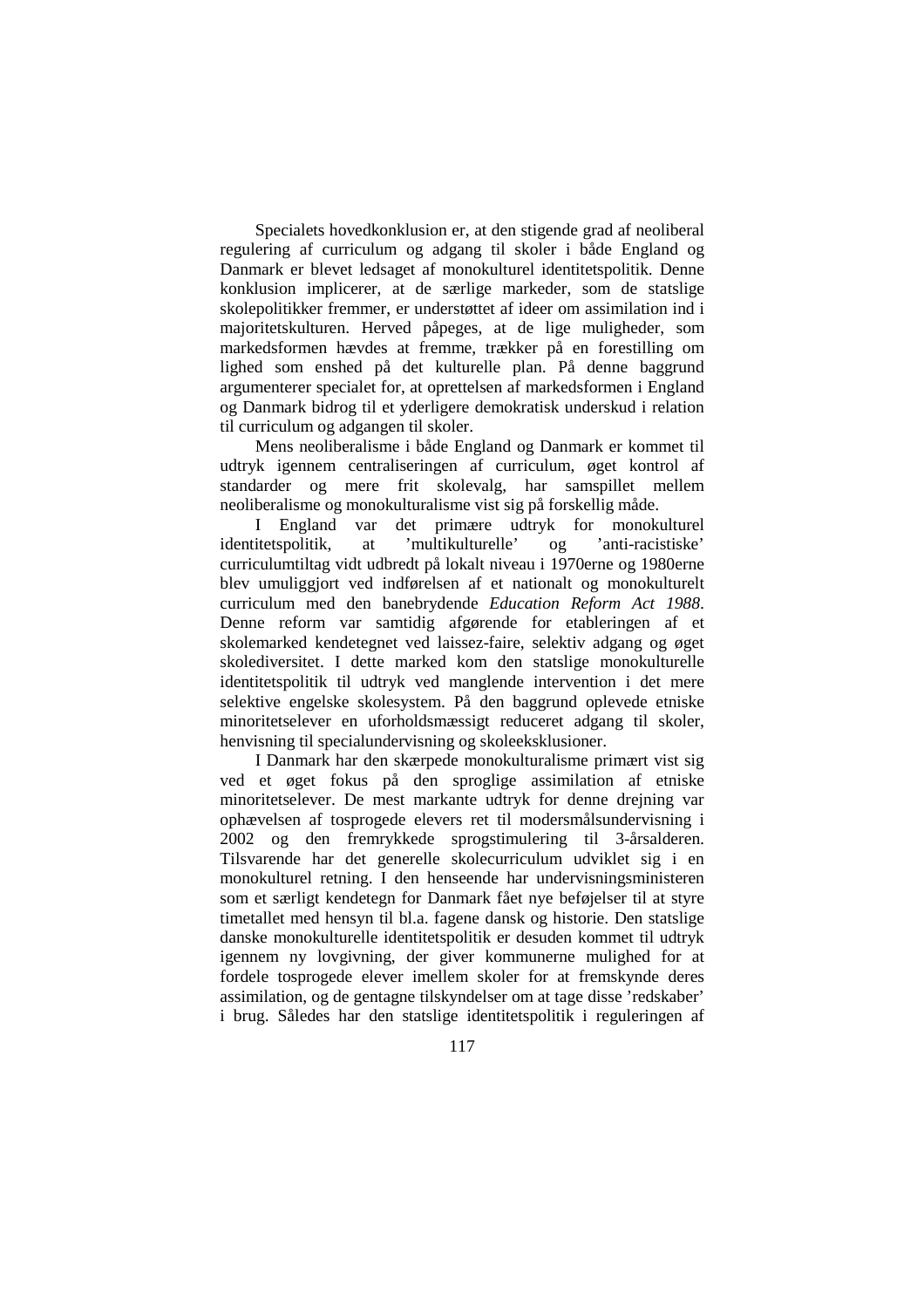adgang til skoler tilskyndet til paternalisme og intervention overfor etniske minoritetsgrupper, modsat det engelske skolemarked, som har været baseret på laissez-faire og selektion.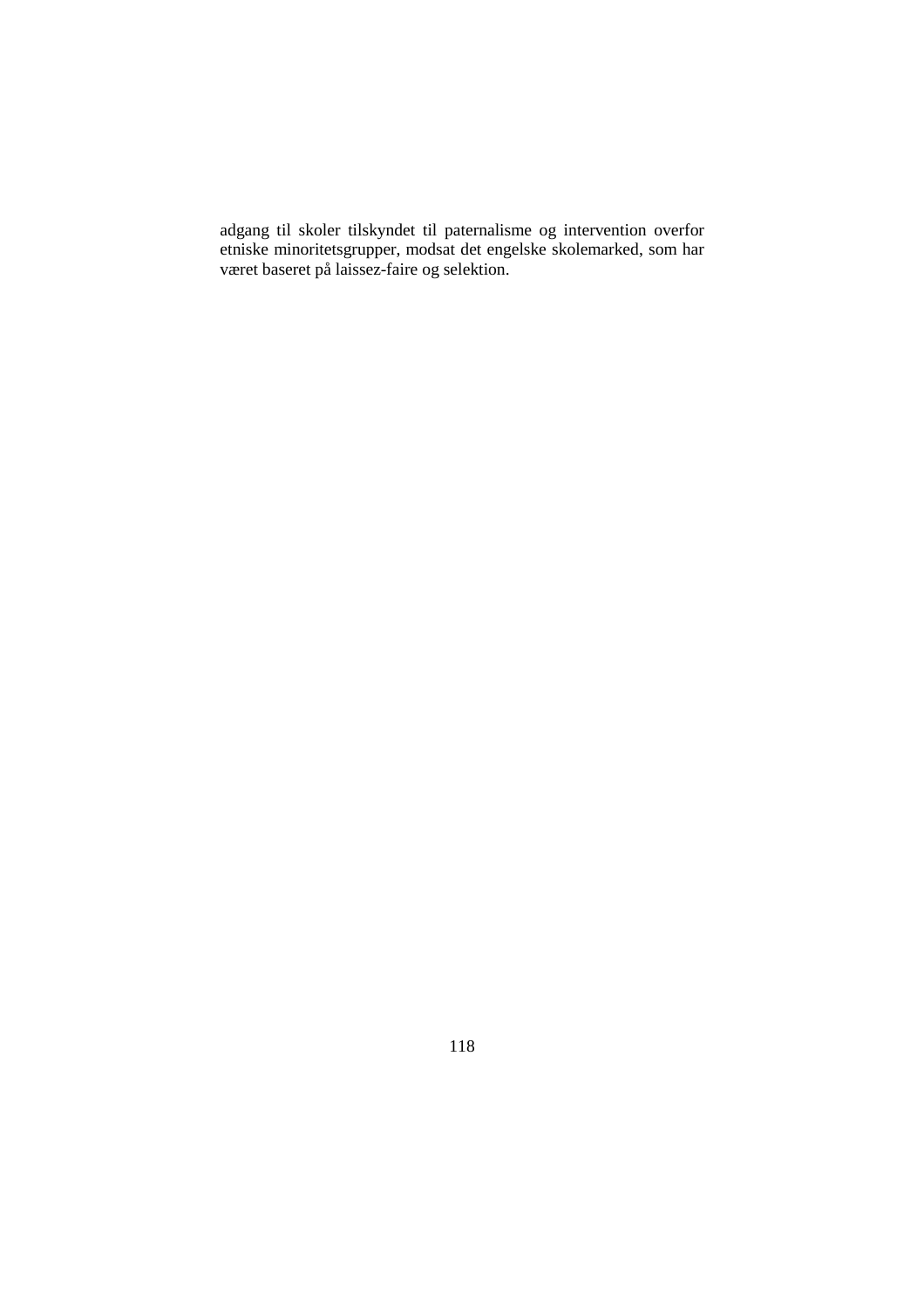### **References**

- Aisinger, Pernille & Louise Knuth Pedersen (2010, 17 March): København dropper integrations-konsulenter. Retrieved from: http://www.folke skolen.dk/ObjectShow.aspx?ObjectId=61800
- Aldrich, Richard (2002): Conclusion. In: Richard Aldrich (ed.): A Century of Education. London: RoutledgeFalmer.
- Ali, Yasmin (1991): Echoes of empire: Towards a politics of representation. In: John Corner & Sylvia Harvey (eds.): Enterprise and Heritage: Crosscurrents of National Culture. London: Routledge.
- Ambler, John S. (1994): Who Benefits from Educational Choice? Some Evidence from Europe. In: Elchanan Cohn (ed.): Market approaches to education: Vouchers and school choice. Oxford: Pergamon.
- Anderson, Jim (2008): Pre- and In-service Professional Development of Teachers of Community/Heritage Languages in the UK: Insider Perspectives. In: Language and Education, vol. 22, no. 4, 2008.
- Apple, Michael W. (1999): The Absent Presence of Race in Educational Reform. In: Race, Ethnicity and Education, vol. 2, no. 1, 9-16. Retrieved from http://www.informaworld.com/smpp/content~db=all~ content=a739585683
- Apple, Michael W. (2000): Between Neoliberalism and Neoconservatism: Education and Conservatism in a Global Context. In: Nicholas C. Burbules & Carlos Alberto Torres (eds.): Globalization and Education: Critical Perspectives. London: Routledge.
- Appignanesi, Lisa & Sara Maitland (eds.) (1989): The Rushdie File. London: Fourth Estate.
- Arnot, Madeleine (1989): Consultation or legitimation? Race and gender politics and the making of the national curriculum. In: Critical Social Policy, vol. 9, no. 27, pp. 20-38.
- Asad, Talal (1993): Multiculturalism and British Identity in the Wake of the Rushdie Affair. In: Talal Asad: Genealogies of Religion. London: Johns Hopkins University.
- Ball, Stephen J. (1990): Politics and Policy Making in Education: Explorations in Policy Sociology. London: Routledge.
- Ball, Stephen J. (2008): The education debate. Bristol: Policy.
- Ball, Stephen J., Richard Bowe & Sharon Gewirtz (1994): Market forces and Parental choice. In: Sally Tomlinson (ed.): Educational Reform and Its Consequences. London: IPPR/Rivers Oram.
- BBC (2009): BNP secures two European seats. Retrieved from http://news.bbc.co.uk/2/hi/8088381.stm
- Beck, Ulrich (2005): Power in the Global Age: A new global political economy. Cambridge: Polity.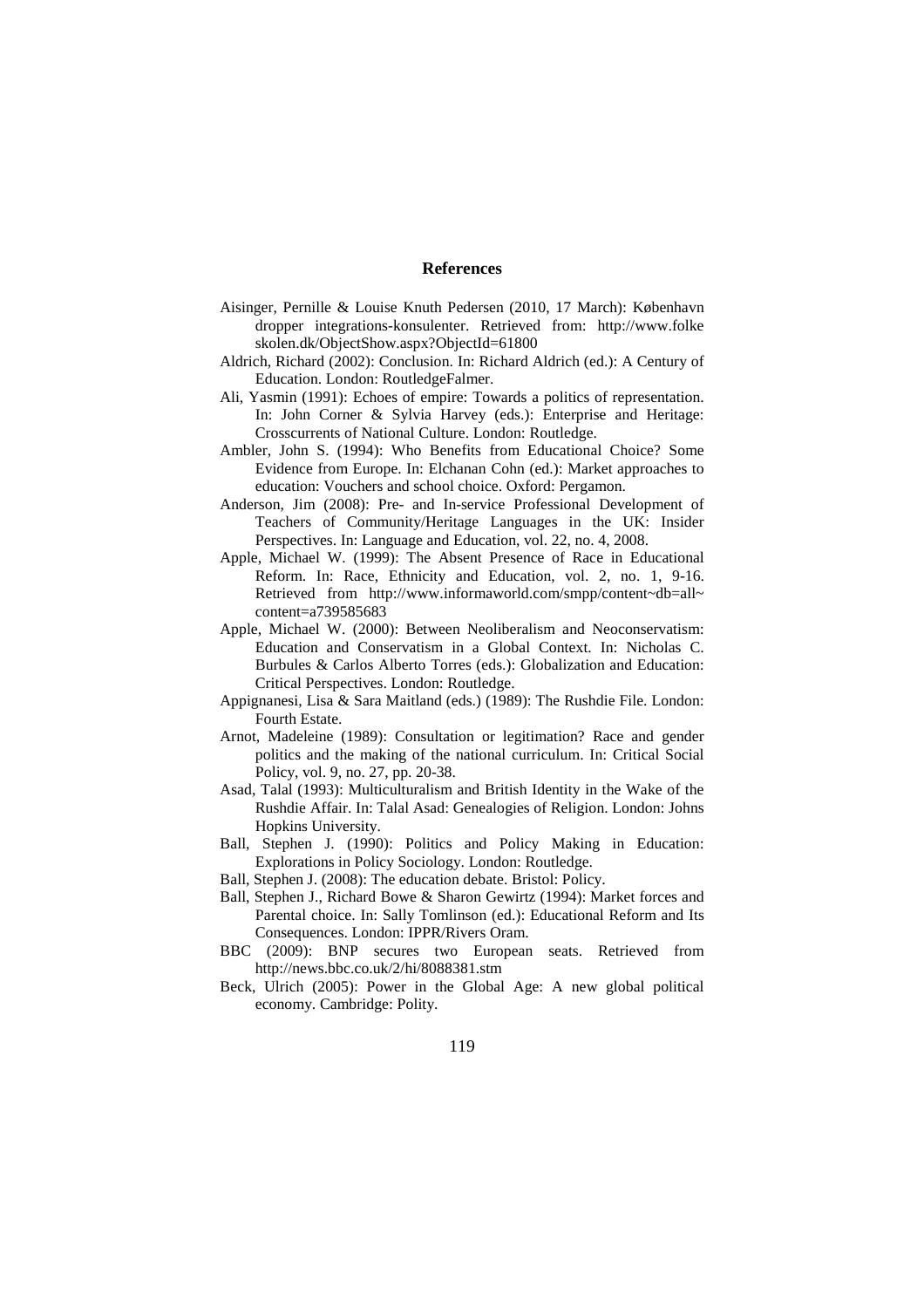- Bernstein, Basil (1975): Class, Codes and Control. Volume 3: Towards a Theory of Educational Transmissions. London: Routledge & Kegan Paul.
- Blair, Maud & Madeleine Arnot (1993): Black and Anti-racist Perspectives on the National Curriculum and Government Educational Policy. In: Anna S. King & Michael Jonathan Reiss (eds.): The Multicultural Dimension of the National Curriculum. Abingdon, Oxon: RoutledgeFalmer.
- Blair, Maud & Mike Cole (2000): Racism and Education: The imperial legacy. In: Mike Cole (ed.): Education, Equality and Human Rights: Issues of Gender, 'Race', Sexuality, Special Needs and Social Class. London: RoutledgeFalmer.
- Blaksteen, Magnus, Ebbe Forsberg & Andreas Striib (1995): Folkeskoleloven 1993: Med temaartikler og kommentarer. København: Kommuneinformation.
- Boligen (2010): Pointsystem skal give udlændinge ophold. Retrieved from http://blboligen.dk/nyheder-fra-ritzau/pointsystem-skal-giveudlaendinge-ophold-
- Boyson, Rhodes (1975): The Crisis in Education. London: Woburn.
- Bray, Mark, Bob Adamson & Mark Mason (2007): Introduction. In: Mark Bray, Bob Adamson & Mark Mason (eds.): Comparative Education Research: Approaches and Methods. CERC Studies in Comparative Education, Vol. 19. Hong Kong: Comparative Education Research Centre.
- Brook, Margaret R.M. (1980): The 'Mother-Tongue' Issue in Britain: Cultural Diversity or Control? In: British Journal of Sociology of Education, Vol. 1, No. 3, 237-256.
- Burgess, Simon, Adam Briggs, Brendon McConnell & Helen Slater (2006): School choice in England: Background facts, CMPO Working Paper Series 06/159. Bristol: University of Bristol.
- Chapman, Judith D., William L. Boyd, Rolf Lander & David Reynolds (1996): Introduction and overview. In: Judith D. Chapman, William L. Boyd, Rolf Lander & David Reynolds (eds.): The Reconstruction of Education: Quality, Equality and Control. London: Cassell.
- Chitty, Clyde (1989): Towards a New Education System: The Victory of the New Right? London: Falmer.
- Chitty, Clyde (2004): Education Policy in Britain. Basingstoke: Palgrave Macmillan.
- Corner, John & Sylvia Harvey (1991): Introduction: Great Britain Limited. In: John Corner & Sylvia Harvey (eds.): Enterprise and Heritage: Crosscurrents of National Culture. London: Routledge.
- Council of the European Communities (1977): Council Directive of 25 July 1977 on the education of the children of migrant workers (77/486/EEC). Retrieved from http://eur-lex.europa.eu/Notice.do?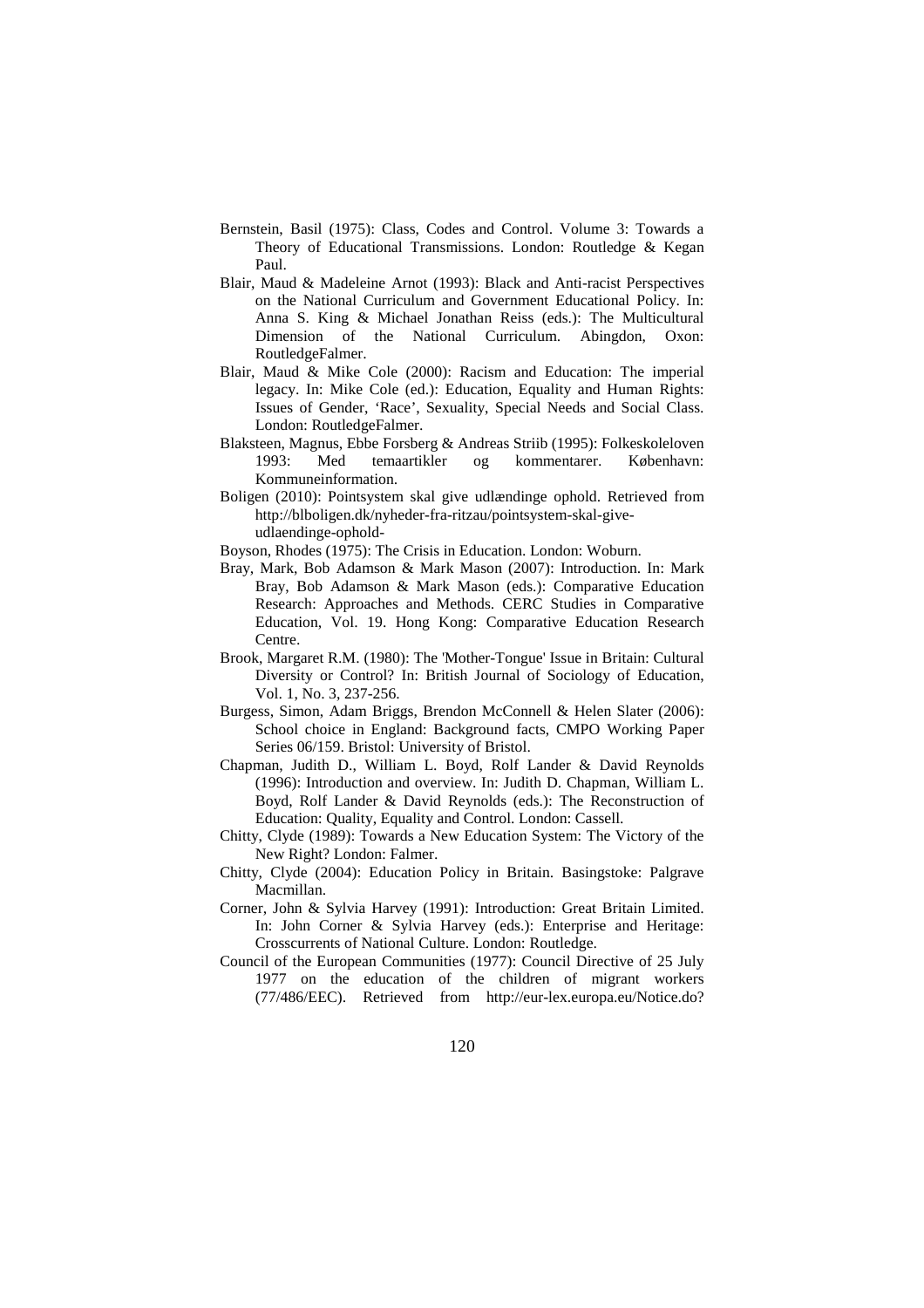mode=dbl&lang=da&ihmlang=da&lng1=da,en&lng2=bg,cs,da,de,el,en, es,et,fi,fr,hu,it,lt,lv,mt,nl,pl,pt,ro,sk,sl,sv,&val=58572:cs&page=

- Cox, Charles Brian & Rhodes Boyson (1977): Letter to Members of Parliament. In: Charles Brian Cox & Rhodes Boyson (eds.): Black Paper 1977. London: Temple Smith.
- Dahler-Larsen, Peter (2006): Evalueringskultur: Et begreb bliver til. University of Southern Denmark Studies in History and Social Sciences vol. 318. Odense: Syddansk Universitet.
- Dale, Roger (1997): The State and the Governance of Education: An Analysis of the Restructuring of the State-Education Relationship. In: A.H. Halsey, Hugh Lauder, Philip Brown & Amy Stuart Wells (eds.): Education: Culture, Economy, and Society. Oxford: Oxford University.
- Danmarks Evalueringsinstitut (2007): Undervisning af tosprogede elever. København: Danmarks Evalueringsinstitut.
- Davies, Ian (1999): What has happened in the teaching of politics in schools in England in the last three decades, and why? Oxford Review of Education, Vol. 25, Nos. 1/2, 125-140.
- Djørup, Claus (2002): K vil have kontrol. Retrieved from http://www.folkeskolen.dk/ObjectShow.aspx?ObjectId=15468
- DRC [Dokumentations- og Rådgivningscenteret om racediskrimination] (2005): Henvendelse af 19/4-05 fra Dokumentations og (2005): Henvendelse af 19/4-05 fra Dokumentations og Rådgivningscenteret om racediskrimination. L 135, bilag 3. Retrieved from http://www.ft.dk/samling/20042/lovforslag/l135/bilag/3/161280. pdf
- European Monitoring Centre on Racism and Xenophobia (2004): Migrants, minorities and education: Documenting discrimination and integration in 15 Member States of the European Union. Luxembourg: Office for Official Publications of the European Communities. Retrieved from http://fra.europa.eu/fraWebsite/material/pub/comparativestudy/CS-Education-en.pdf
- Eurydice (2009): Integrating Immigrant Children into Schools in Europe. Measures to foster: Communication with immigrant families, Heritage language teaching for immigrant children. Brussels: Education, Audiovisual and Culture Executive Agency, European Commission. Retrieved from http://eacea.ec.europa.eu/education/eurydice/documents /thematic\_reports/101EN.pdf
- Figueroa, Peter (1999): Multiculturalism and Anti-racism in a New ERA: a critical review. Race, Ethnicity and Education, Vol. 2, No. 2, 281-302.
- Figueroa, Peter (2004a): Multicultural Education in the United Kingdom: Historical Development and Current Status. In: James A. Banks & Cherry A. McGee Banks (eds.): Handbook on Research on Multicultural Education. Second Edition. San Francisco: Jossey-Bass.
- Figueroa, Peter (2004b): Diversity and citizenship education in England. In: James A. Banks (ed.): Diversity and Citizenship Education: Global Perspectives. San Francisco: Jossey-Bass.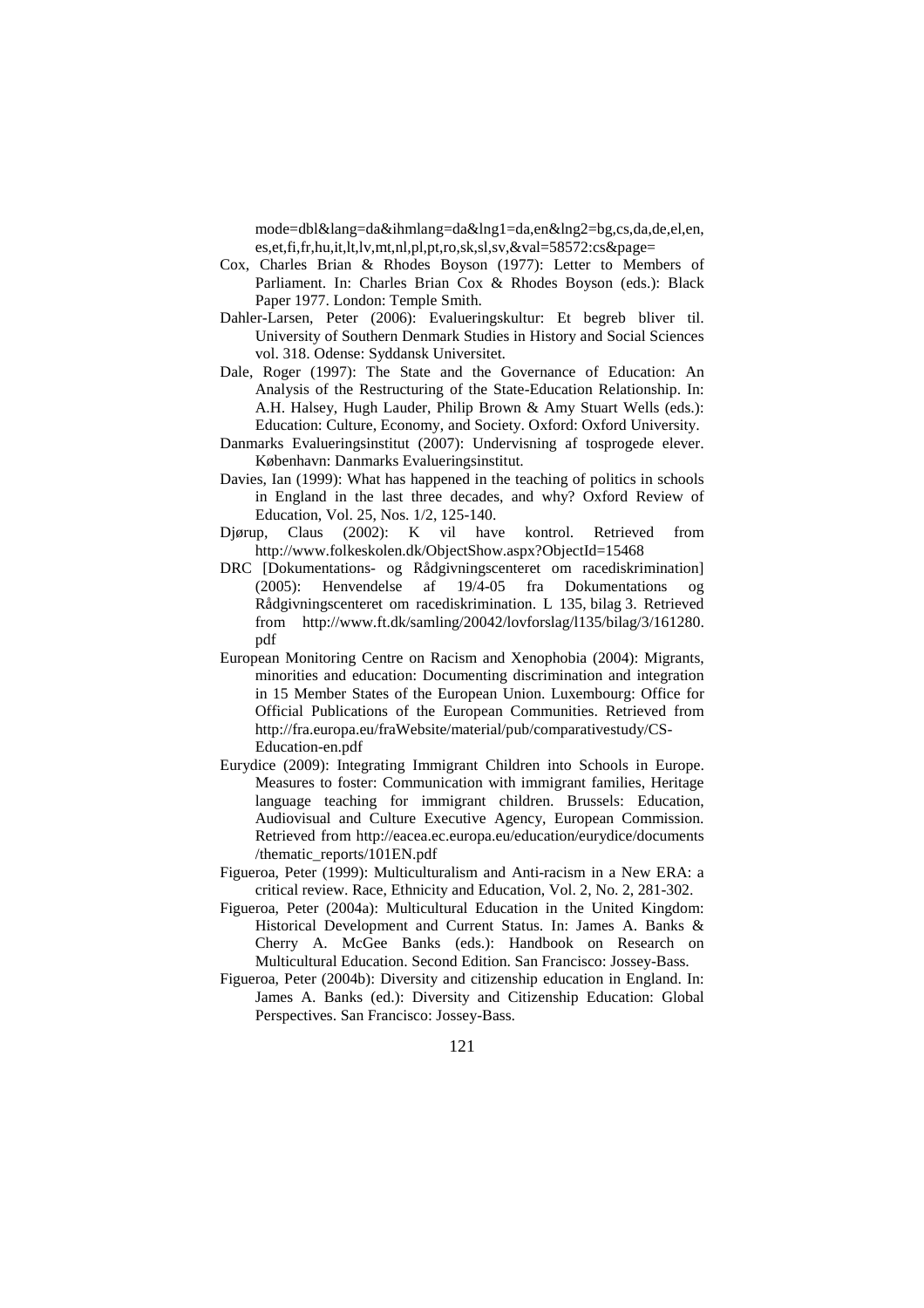- Fitz, John, Tony Edwards & Geoff Whitty (1989): The Assisted Places Scheme: An Ambiguous Case of Privatization. In: British Journal of Educational Studies, Vol. 37, No. 3, 222-234.
- Fogh Rasmussen, Anders (1993): Fra socialstat til minimialstat: En liberal strategi. København: Samleren.
- Friedman, Milton (2002) [1962]: Capitalism and freedom. Fortieth Anniversary Edition. Chicago: University of Chicago.
- Friedman, Milton & Rose Friedman (1980): Free to Choose: A personal statement. New York: Harcourt Brace Jovanovich.
- Gamble, Andrew (1994): The Free Economy and the Strong State: The politics of Thatcherism. Second Edition. London: Macmillan.
- Gewirtz, Sharon, Stephen J. Ball & Richard Bowe (1995): Markets, choice, and equity in education. Buckingham: Open University.
- Giddens, Anthony (1998): The Third Way: The Renewal of Social Democracy. Cambridge: Polity.
- Gillborn, David (2008): Racism and education: coincidence or conspiracy? London: Routledge.
- Gillborn, David & Deborah Youdell (1999) Rationing education: Policy, practice, reform and equity. Buckingham: Open University.
- Gimbel, Jørgen (1991): Sammenfatning. In: Tytte Hetmar (1991): Tosprogede elever: En undervisning i udvikling. Folkeskolens Udviklingsråd. Københavnerstudier i tosprogethed, Vol. 15. København: Danmarks Lærerhøjskole.
- Gorard, Stephen, Chris Taylor & John Fitz (2003): Schools, Markets and Choice Policies. London: RoutledgeFalmer.
- Gordon, Peter (2002): Curriculum. In: Richard Aldrich (ed.): A Century of Education. London: RoutledgeFalmer.
- Green, Andy (1997): Education, globalization, and the nation state. New York: St. Martin's.
- Grinter, Robin (1994): The Multicultural Dimension in the Primary National Curriculum. In: Gajendra K. Verma & Peter D. Pumfrey (eds.): Crosscurricular contexts, themes and dimensions in primary schools. London: Falmer.
- Grosvenor, Ian (1997): Assimilating Identities: Racism and Educational Policy in Post 1945 Britain. London: Lawrence & Wishart.
- Gundara, Jagdish S. (2000): Interculturalism, education and inclusion. London: Paul Chapman.
- Gundara, Jagdish S. (2009): The Future of Intercultural Studies in Multicultural Societies. In: Robert Cowen & Andreas M. Kazamias (eds.): International Handbook of Comparative Education. Amsterdam: Springer.
- Haas, Claus (2003): Nationalisme og/eller multikulturalisme: Et centralt identitetspolitisk konfliktfelt i fremtidens flerkulturelle danmark. Grus, Vol. 24, No. 68.
- Haarder, Bertel (1980a): Midt i en klynketid. København: Forum.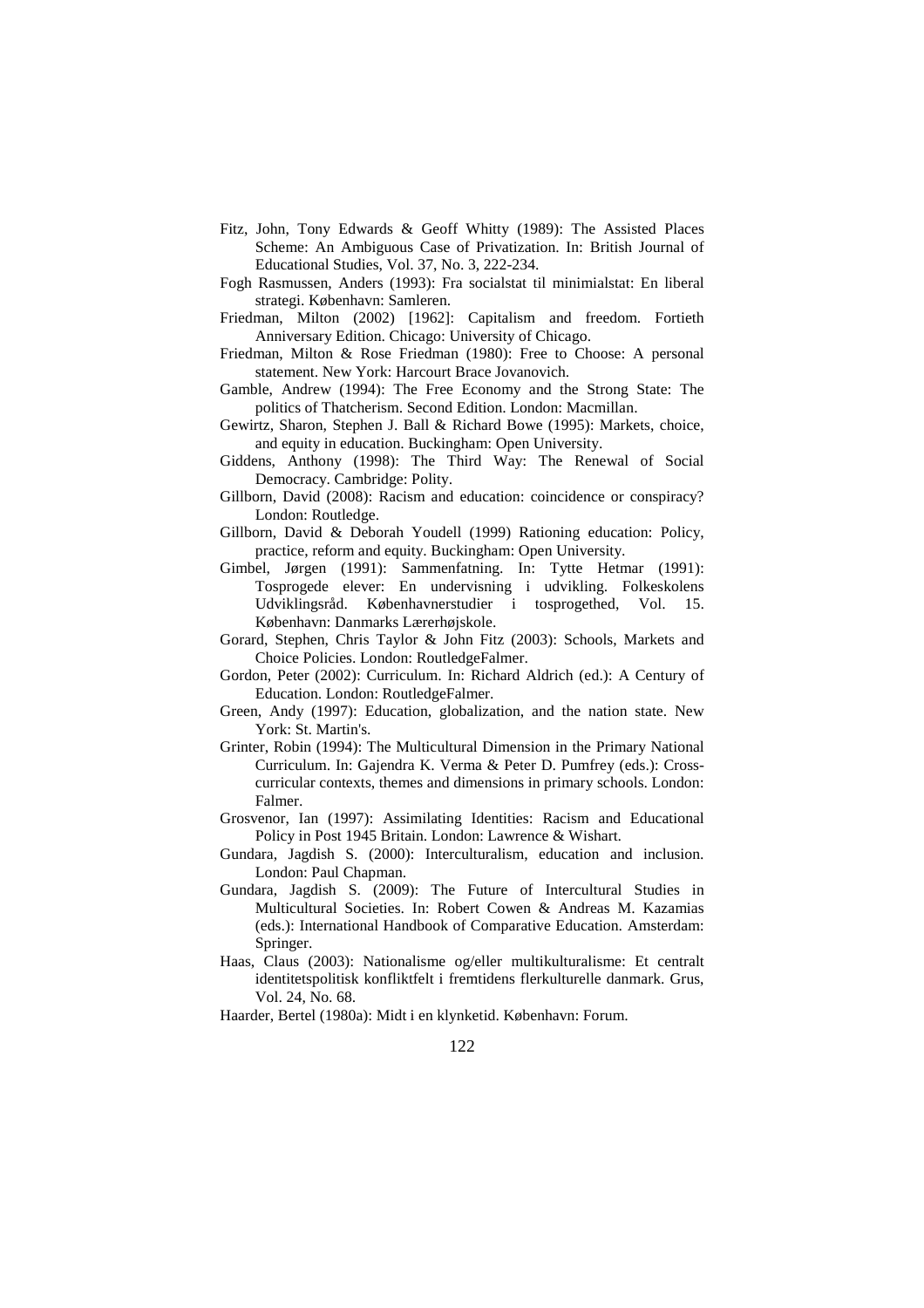- Haarder, Bertel (1980b): Et liberalt syn på skole og uddannelse. Holte: Liberal.
- Haarder, Bertel (1990a): Slip friheden løs og giv ansvar. København: Headline.
- Haarder, Bertel (1990b): Grænser for politik. København: Gyldendal.
- Haarder, Bertel (1997): Den bløde kynisme: og selvbedraget i Tornerose-Danmark. København: Gyldendal.
- Hall, Stuart (1996): The Question of Cultural Identity. In: Stuart Hall, David Held, Don Hubert & Kenneth Thompson (eds.): Modernity: An Introduction to Modern Societies. Oxford: Blackwell.
- Hardy, Jan & Chris Vieler-Porter (1990): Race, Schooling and The 1988 Education Reform Act. In: Michael Flude & Merril Hammer (eds.): The Education Reform Act, 1988: Its Origins and Implications. London: Falmer.
- Hargreaves, David H. (1993): Preface. In: Anna S. King & Michael Jonathan Reiss (eds.): The Multicultural Dimension of the National Curriculum. Abingdon, Oxon: RoutledgeFalmer.
- Harvey, David (2005): A Brief History of Neoliberalism. Oxford: Oxford University.
- Hayek, F.A. (1991): Adam Smith (1723-1790): His Message in Today's Language. In: F.A. Hayek: Trend of Economic Thinking: Essays on Political Economists and Economic History. Florence: Routledge.
- Hjort, Katrin (2006a): Evalueringskultur eller accountabilitysystemer? Internationale strategier og dansk uddannelsespolitik. Unge Pædagoger, No. 4, 2006, 3-14.
- Hjort, Katrin (2006b): De-democratisation in Denmark? European Educational Research Journal, Vol. 5, Nos. 3-4, 234-243.
- Hjort, Katrin (2008): Farvelfærdsstat skal vi sælge velfærden for at beholde den? In: Knud Jensen & Niels Rosendal Jensen (eds.): Global uddannelse – lokalt demokrati? Pædagogisk sociologi III. København: Danmarks Pædagogiske Universitet.
- Holmen, Anne & Christian Horst (2005): Kommentarer til "Forslag til lov om ændring af lov om folkeskolen ("Styrket undervisning i dansk som andetsprog, herunder ved udvidet adgang til at henvise tosprogede elever til andre skoler end distriktsskolen)" In: Uddannelsesudvalget: L 135. Bilag 1. Høringsresume og høringssvar, 35-50. Retrieved from http://www.ft.dk/samling/20042/lovforslag/l135/bilag/1/155406.pdf
- Hornbek, Anne Mette Byg (2009): Elevernes herkomst i grundskolen 2008/2009. Retrieved from http://www.uvm.dk/~/media/Files/Stat/ Folkeskolen/PDF09/090914%20herkomst.ashx
- Horst, Christian & Thomas Gitz-Johansen (2010): Education of ethnic minority children in Denmark: Monocultural hegemony and counterpositions. Intercultural Education, Vol. 21, No. 2, 137-151.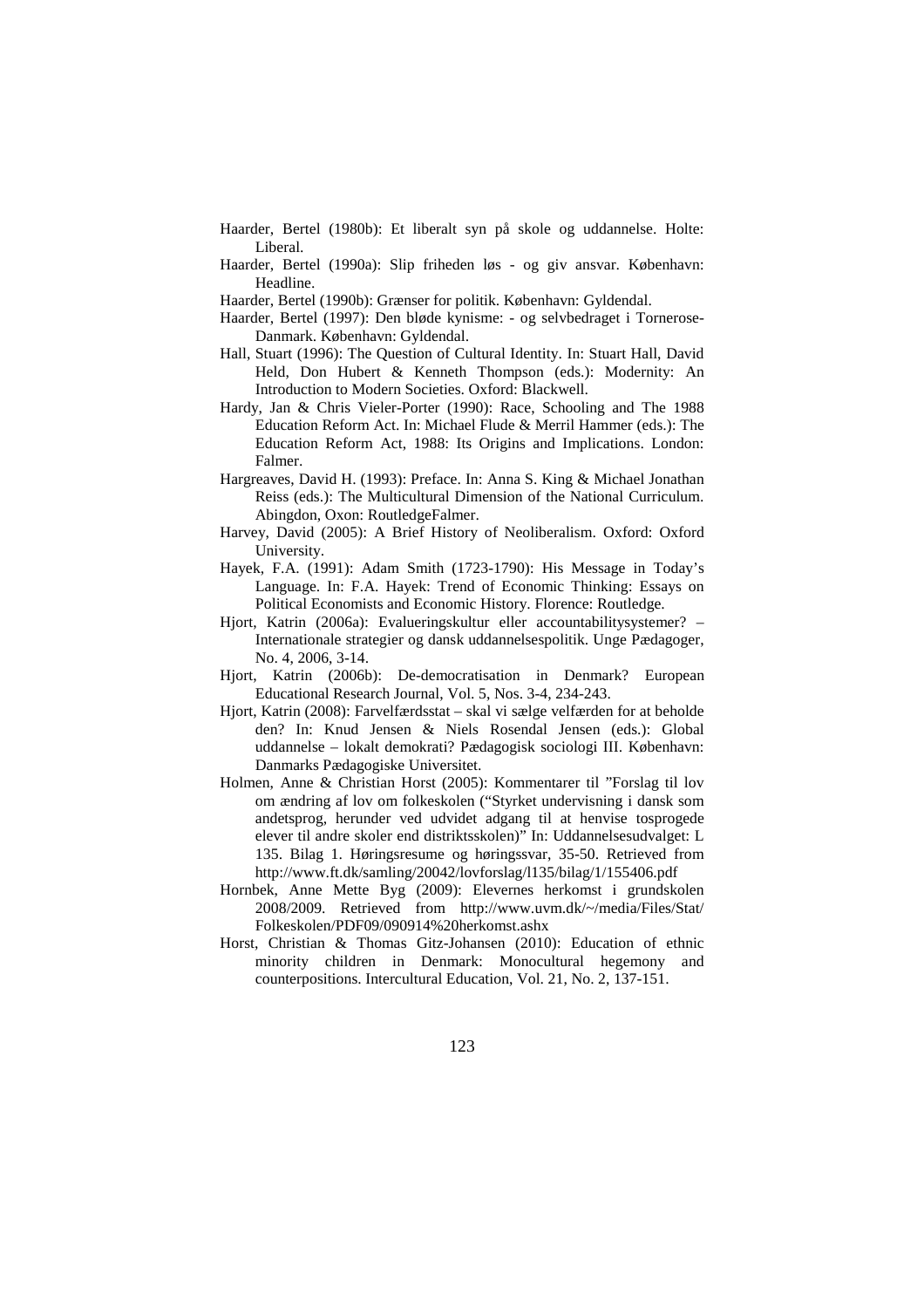- Hughes, Martin (1997): The National Curriculum in England and Wales: A Lesson in Externally Imposed Reform? Educational Administration Quarterly, Vol. 33, No. 2, 183-197.
- Huysmans, Jef (2000): The European Union and the Securitization of Migration. In: Journal of Common Market Studies, Vol. 38, No. 5, 751- 777.
- Hårder, Bertel (1973): Statskollektivisme og spildproduktion: Om årsagerne til overforbruget, skatteplyndringen, institutionernes tyranni og det tiltagende misbrug af vore ressourcer. København: Bramsen & Hjort.
- Ihle, Annette Haaber (2007): Magt, Medborgerskab og Muslimske friskoler i Danmark: traditioner, idealer og politikker. København: Københavns Universitet.
- Ivarsflaten, Elisabeth (2008). What Unites Right-Wing Populists in Western Europe? Re-Examining Grievance Mobilization Models in Seven Successful Cases. In: Comparative Political Studies, Vol. 41, No. 1, 3- 23.
- Jacobsen, Bo, Flemming Troels Jensen, Mikkel Bo Madsen, Marius Sylvestersen & Claude Vincent (2004): Den vordende demokrat: En undersøgelse af skoleklassen som demokratisk lærested. Aarhus: Aarhus Universitetsforlag.
- Jensen, Klaus Michael (2009): Folkeskoleloven med bemærkninger. 14th edition. Glostrup: Kommuneforlaget.
- Jensen, Knud (2007): Den danske udvikling. In: Knud Jensen & Niels Rosendal Jensen (eds): Modernisering af den offentlige sektor. København: Danmarks Pædagogiske Universitet.
- Jones, Ken (1989): Conservative Modernization. In: Rob Moore & Jenny Ozga (eds.): Curriculum Policy. Oxford: Pergamon.
- Jones, Ken (2003): Education in Britain: 1944 to the Present. Cambridge: Polity.
- Jonshøj, Rolf (2009): Konservative vil sætte turbo på integrationen. Retrieved from http://www.dr.dk/Nyheder/Politik/2009/08/18/ 112705.htm?rss=true
- Joppke, Christian (1999): Immigration and the Nation-State: The United States, Germany, and Great Britain. Oxford: Oxford University.
- Joppke, Christian (2004): The Retreat of Multiculturalism in the Liberal State: Theory and Policy. In: The British Journal of Sociology, Vol. 55, No. 2, 237-257.
- Julios, Christina (2009): Contemporary British Identity: English language, migrants, and public discourse. Aldershot: Ashgate.
- Jørgensen, Mads Hyuk (2009): Orientering om Forslag til Finanslov for finansåret 2010. København: Institutionsstyrelsen. Retrieved from http://www.uvm.dk/~/media/Files/IS/PDF09/Finanslov\_tilskud/Finaslo v/Orienteringsbrev/090825\_orient\_frie\_grundskoler.ashx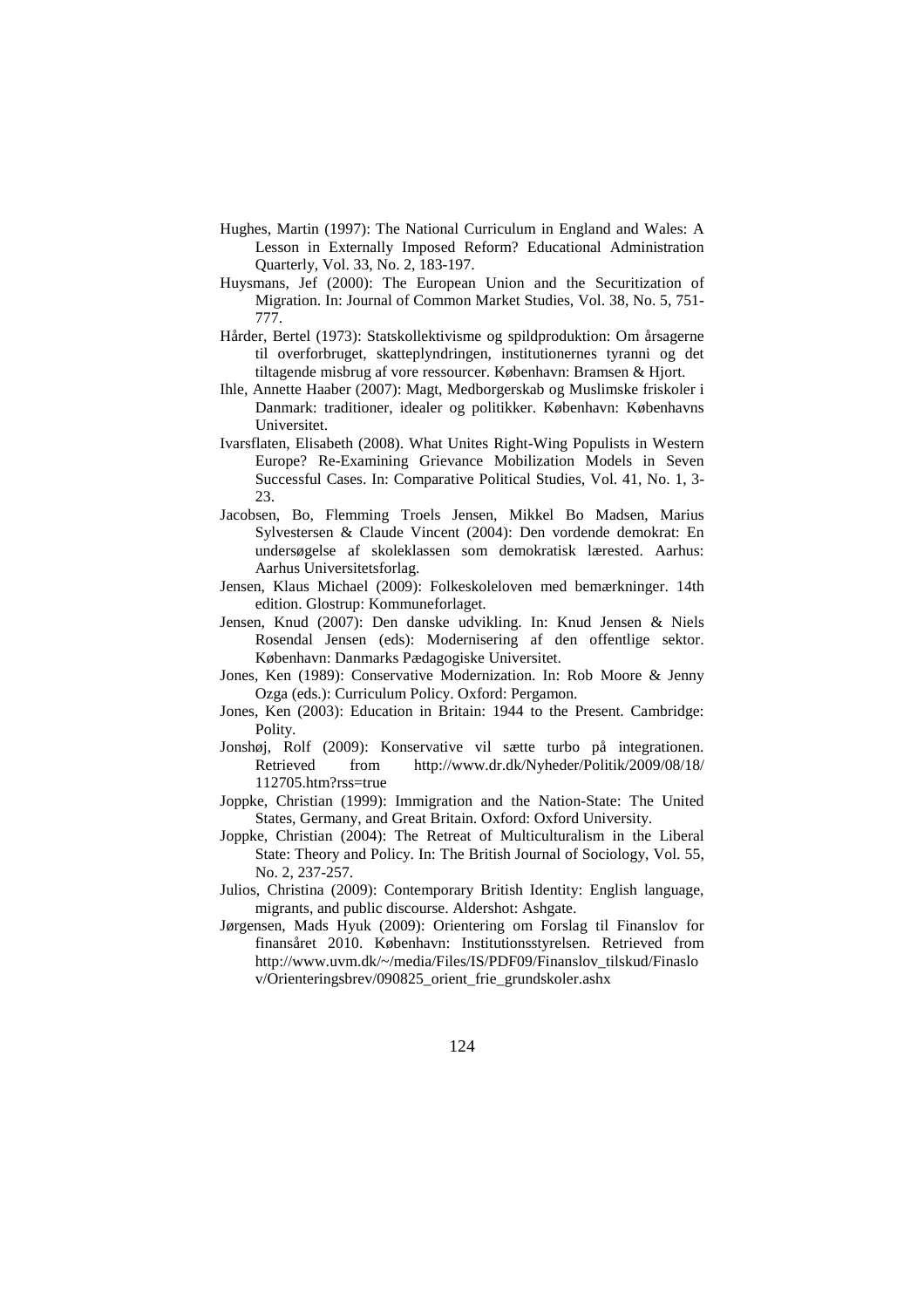- Jørgensen, J. N. (1990): Dansk som fremmed- og andetsprog i Danmark: En oversigt 1980-89. Københavnerstudier i tosprogethed 11. København: Danmarks Lærerhøjskole.
- Jørgensen, J. N. & Tytte Hetmar (1991): Introduktion. In: Tytte Hetmar (1991): Tosprogede elever: En undervisning i udvikling. Folkeskolens Udviklingsråd. Københavnerstudier i tosprogethed, Vol. 15. København: Danmarks Lærerhøjskole.
- Kampmann, Jan (2006): Multikulturalisme, anti-racisme, kritisk multikulturalisme: Overvejelser om en debats fravær. In: Christian Horst (ed.): Interkulturel Pædagogik: Flere sprog – problem eller ressource. Second edition. Vejle: Krogh.
- King, Anna S. (1993): Introduction. In: Anna S. King & Michael Jonathan Reiss (eds.). The Multicultural Dimension of the National Curriculum. Abingdon, Oxon: RoutledgeFalmer.
- Kirk, G. (1989): The Growth of Central Influence on the Curriculum. In: Rob Moore & Jenny Ozga (eds.) (1991): Curriculum Policy. Oxford: Pergamon.
- Kirp, David L. (1979): Doing Good By Doing Little: Race and Schooling in Britain. Berkeley: University of California.
- Koopmans, Ruud, Paul Statham, Marco Giugni & Florence Paisy (2005): Contested citizenship: Immigration and cultural diversity in Europe. Minneapolis: University of Minnesota.
- Kristjánsdóttir, Bergthora S. (2006a): Evas skjulte børn: Diskurser om tosprogede elever i det danske nationalcurriculum. PhD dissertation. København: Institut for Pædagogisk Antropologi, Danmarks Pædagogiske Universitet.
- Kristjánsdóttir, Bergthora S. (2006b): Viljen til undervisning i tosprogede elevers modersmål. In: Christian Horst (ed.): Interkulturel Pædagogik: Flere sprog – problem eller ressource. Second edition. Vejle: Krogh.
- Kristjánsdóttir, Bergthora S. (2006c): Dansk som andetsprog et skolefag til begrænsning og spredning af elever. In: NOA Norsk som andrespråk, Vol. 22, No. 1, 87-98.
- Kristjánsdóttir, Bergthora S. & Lene Timm (2007): Tvetunget uddannelsespolitik: Dokumentation af etnisk ulighed i folkeskolen. Frederiksberg: Nyt fra Samfundsvidenskaberne.
- Larsen, Rune Engelbrecht (2001): Det nye højre i Danmark. Kapitel 5. Socialdemokratiet. Retrieved from http://www.humanisme.dk/hoejre/ kapitel5.php
- Larsen, Rune Engelbrecht (2011): Indvandrerfjendtlig polemik og propaganda: Bertel Haarder. Retrieved from http://www.humanisme.dk /hate-speech/bertel\_haarder.php
- Lawton, Denis (1994): The Tory Mind on Education 1979-94. London: Falmer.
- Lawton, Denis (2005): Education and Labour Party Ideologies 1900-2001 and Beyond. Oxon: RoutledgeFalmer.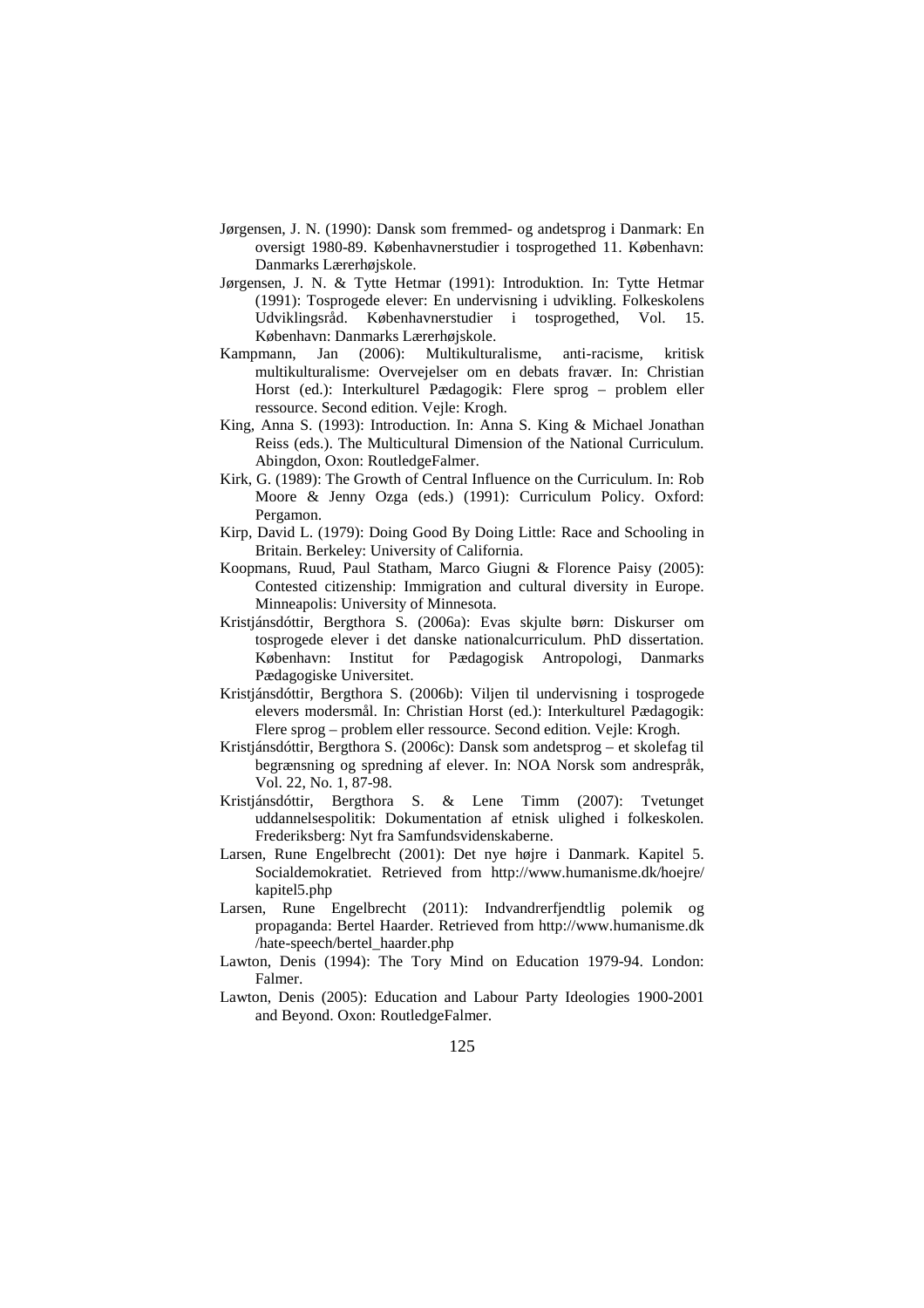- Mahajan, Gurpreet (1999): Rethinking multiculturalism. In: Seminar, no. 484. Multiculturalism: A symposium on democracy in culturally diverse societies. Retrieved from http://www.indiaseminar.com/1999/484/484%20mahajan.htm#top
- Megafon (2005a): Københavns Kommune: Undersøgelse af Københavnermodellen for integration. Kvalitativ undersøgelse. Frederiksberg: Megafon. Retrieved from http://www.tosprogede.kk.dk /upload/folkeskole/k%C3%B8benhavnermodellen/megafonunders%C3 %B8gelse%20august%202005.pdf
- Megafon (2005b): Københavns Kommune: Undersøgelse af Københavnermodellen for integration II. Kvalitativ undersøgelse. Frederiksberg: Megafon. Retrieved from http://www.tosprogede.kk.dk /upload/folkeskole/k%C3%B8benhavnermodellen/megafons%20bruger unders%C3%B8gelse%20af%20tosprogede%20for%C3%A6ldre%20d ecember%202005.pdf
- Moutsios, Stavros (2000): Curriculum Control in 'Deregulated' and Bureaucratic Educational Systems: the Cases of England and Greece. In: Jules L. Peschar & Marieke van der Wal (eds.): Education Contested: Changing Relations between State, Market and Civil Society in Modern European Education. Lisse: Swets & Zeitlinger.
- Mudge, Stephanie Lee (2008): What Is Neo-liberalism? Socio-Economic Review, Vol. 6, No. 4, 703-731.
- Mullard, Chris (1984): Anti-Racist Education: The Three "O's". Papers prepared for the 1984 Conference of the National Association for Multi-Racial Education: 'Anti-racist Action in Education'. Derby: National Association for Multi-Racial Education.
- Nairn, Tom (1981): The break-up of Britain. Second edition. London: Verso.
- OECD (2004): Special Session of the Education Committee: Pilot review of the Quality and Equity of Schooling Outcomes in Denmark. Retrieved from http://pub.uvm.dk/2004/oecd/final.pdf
- Olsen, John Villy (2002, 31 October): K og DF vil have bindende delmål. Retrieved from http://www.folkeskolen.dk/ObjectShow.aspx?Object Id=15336
- Olsen, John Villy, Helle Lauritsen & Jan Kaare (2008): Turbo på dansk dansk – dansk. Retrieved from http://www.specialpaedagogik.dk /ObjectShow.aspx?ObjectId=55211
- Olsen, Lars & Noa Redington (2003): Statsministeren skød over målet. Ugebrevet A4, no. 39, 2003. Retrieved from http://ugebreveta4.dk /2003/39/Baggrundoganalyse/Statsministerenskodovermalet.aspx
- Orgad, Liav (2009). Illiberal Liberalism: Cultural Restrictions on Migration and Access to Citizenship in Europe. In: The American Journal of Comparative Law, Vol. 58, No. 1, 53-106.
- Parekh, Bhikhu (2000): Rethinking Multiculturalism: Cultural Diversity and Political Theory. Basingstoke: Palgrave.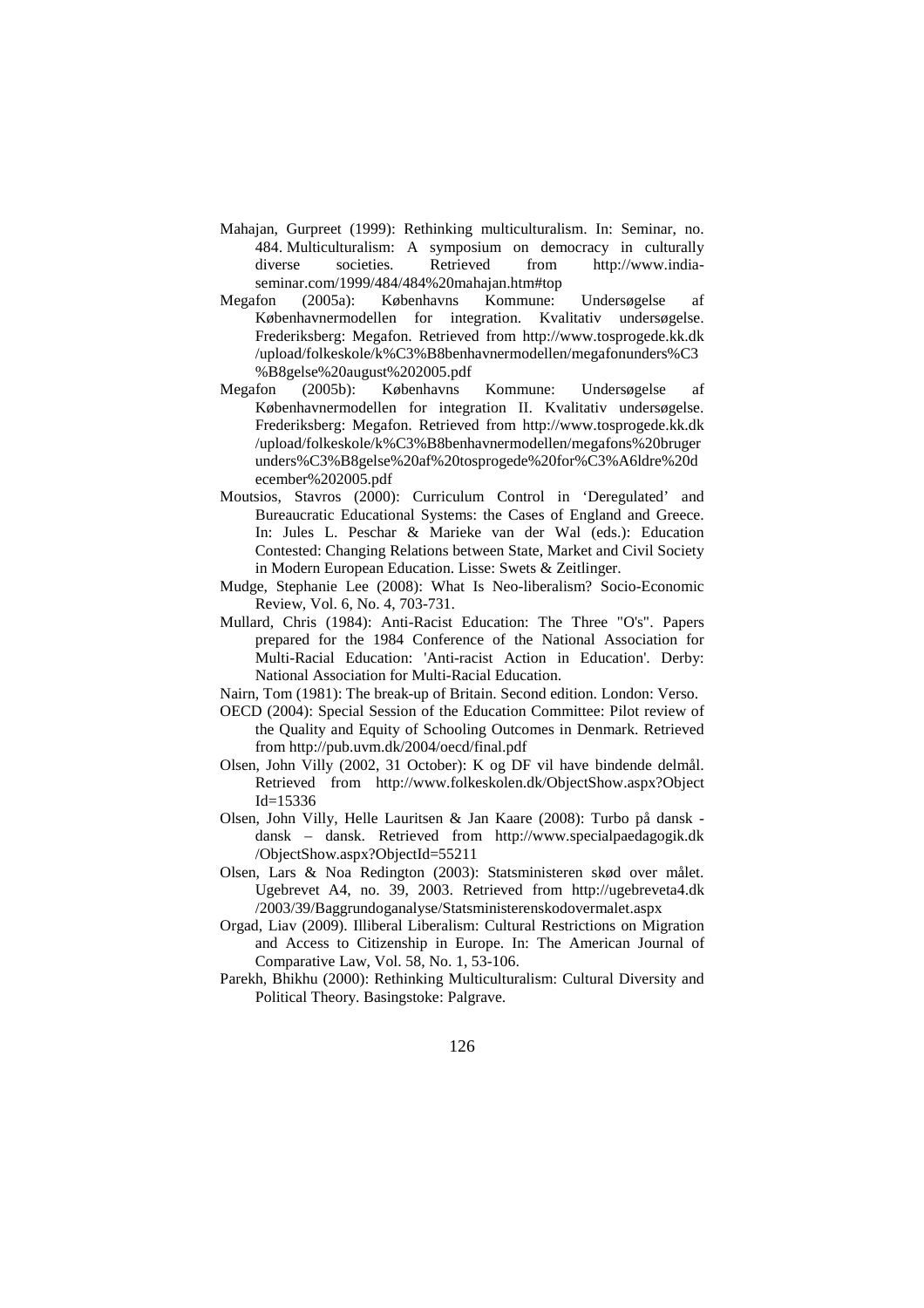- Parekh, Bhikhu (2009): A New Politics of Identity: Political Principles for an Interdependent World. Basingstoke, Hampshire: PalgraveMacMillan.
- Power, Sally & Geoff Whitty (1997): Teaching New Subjects? The Hidden Curriculum of Marketized Education Systems. Paper presented at the Annual Meeting of the American Educational Research Association, Chicago, March  $24-28$ <sup>th</sup> 1997.
- Pumfrey, Peter D. (1994a): Cross-curricular Elements and the Curriculum: Contexts, Challenges and Responses. In: Gajendra K. Verma & Peter D. Pumfrey (eds.): Cross-curricular contexts, themes and dimensions in primary schools. London: Falmer.
- Pumfrey, Peter D. (1994b): Appendix 3. Section 11 of the Local Government Act 1966: Background and Current Administrative Arrangements. In: Gajendra K. Verma & Peter D. Pumfrey (eds.): Cross-curricular contexts, themes and dimensions in primary schools. London: Falmer.
- Rangvid, Beatrice Schindler (2007): School choice, universal vouchers and native flight out of local public schools. København: Danish Institute of Governmental Research (AKF). Retrieved from http://www.akf.dk/ udgivelser/2007/pdf/school\_choice.pdf/
- Rasmussen, Hans Kornø (2008): Den danske stamme: En befolkningshistorie. København: Politiken.
- Rasmussen, Jens (2008): Accountabilitypolitik. In: Knud Jensen & Niels Rosendal Jensen (eds.): Global uddannelse – lokalt demokrati. Pædagogisk Sociologi III. København: Danmarks Pædagogiske Universitet.
- Saarup, Jens, Birgit Andersen, Jette Luna, Jesper Schlamovitz & Lene Timm (2004): Evaluering af dansk som andetsprog i folkeskolen. København: CVU København & Nordsjælland.
- Sexton, Stuart (1977): Evolution by choice. In: Charles Brian Cox & Rhodes Boyson (eds.): Black Paper 1977. London: Temple Smith.
- Taylor, Chris, John Fitz & Stephen Gorard (2005): Diversity, specialisation and equity in education. Oxford Review of Education, Vol. 31, No. 1, 47-69.
- Taylor, Matthew & Hugh Muir (2010): General election 2010: the defeat of the BNP. Retrieved from http://www.guardian.co.uk/politics/2010/may/ 14/general-election-2010-fall-bnp
- Thatcher, Margaret (1993): En selvbiografi. Årene i Downing Street. København: Børsen.
- Thomsen, Ulla Søgaard (2004): Modersmålet parkeret på et sidespor i 25 år. Interview med Hatice Bektas. In: UFE (2004). 25 år på øretævernes holdeplads. Jubilæumsnummer. Retrieved from http://www.ufe.dk/upn\_ public/print.php?id=266
- Timm, Lene (2008a): Danmark har ondt i modersmålet: En kortlægning af kommunernes modersmålsundervisning i skoleåret 2007/08. First edition. København: Dokumentations- og rådgivningscentret om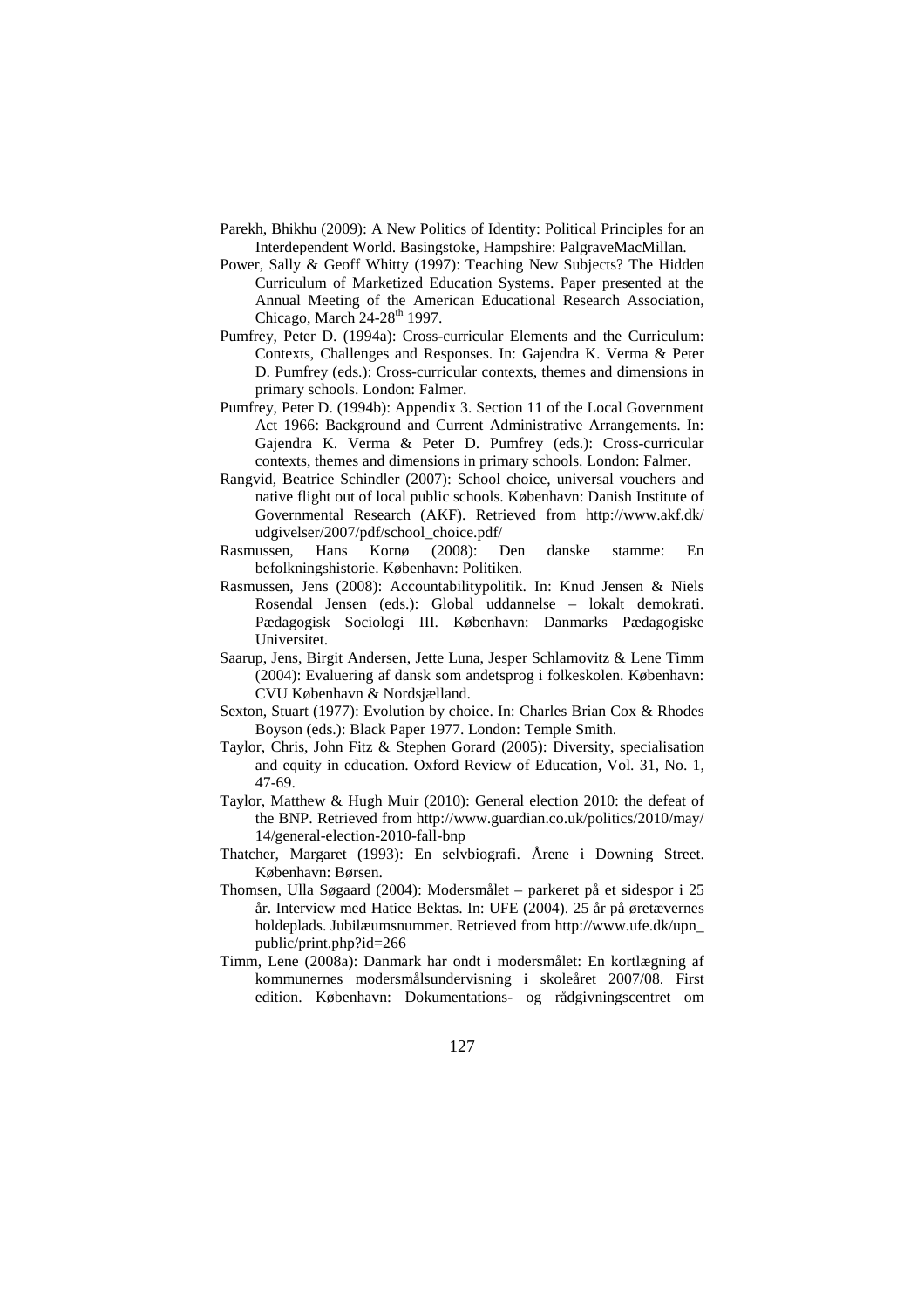racediskrimination. Retrieved from http://www.drcenter.dk/html/ publikationer/danmark\_har\_ondt%20\_drc\_nov2008.pdf

- Timm, Lene (2008b): Bilagsrapport. Danmark har ondt i modersmålet: En kortlægning af kommunernes modersmålsundervisning i skoleåret 2007/08. Second edition. København: Dokumentations- og rådgivningscentret om racediskrimination. Retrieved from http://www.drcenter.dk/html/publikationer/bilagsrapport\_danmark\_har\_ ondt\_drc\_2008\_2\_.pdf
- Tomlinson, Sally (1987) [1983]: Ethnic Minorities in British Schools: A Review of the Literature, 1960-1982. Reprinted. Aldershot: Gower.
- Tomlinson, Sally (1993): The Multicultural Task Group: The Group That Never Was. In: Anna S. King, & Michael Jonathan Reiss (eds.): The Multicultural Dimension of the National Curriculum. Abingdon, Oxon: RoutledgeFalmer.
- Tomlinson, Sally (1997): Diversity, Choice and Ethnicity: The Effects of Educational Markets on Ethnic Minorities. In: Oxford Review of Education, Vol. 23, No. 1, 63-76.
- Tomlinson, Sally (2005): Education in a post-welfare society. Second edition. Maidenhead: Open University.
- Tomlinson, Sally (2008): Race and Education: Policy and Politics in Britain. Maidenhead: Open University.
- Torrance, Harry (1997): Assessment, Accountability, and Standards: Using Assessment to Control the Reform of Schooling. In: A.H. Halsey, Hugh Lauder, Philip Brown & Amy Stuart Wells (eds.): Education: Culture, Economy, and Society. Oxford: Oxford University.
- Troyna, Barry (1992): Can you see the join? An historical analysis of multicultural and antiracist policies. In: Dawn Gill, Barbara M. Mayor & Maud Blair (eds.): Racism and Education. Structures and Strategies. London: Sage.
- Troyna, Barry & Richard Hatcher (1991): 'British Schools for British Citizens'? In: Oxford Review of Education, Vol. 17, No. 3, 287-299.
- Vagtholm, Lene (2010): Formandens beretning. FOKUTO 2010. Retrieved from http://www.fokuto.dk/?page=20
- Verma, Gajendra K. (1994): Cultural Diversity in Primary Schools: Its Nature, Extent and Cross-curricular Implications. In: Gajendra K. Verma & Peter D. Pumfrey (eds.): Cross-curricular contexts, themes and dimensions in primary schools. London: Falmer.
- Verma, Gajendra K. & Douglas Darby (2002): Immigrant policies and the education of immigrants in Britain. In: Pirkko Pitkänen, Devorah Kalekin-Fishman & Gajendra K. Verma (eds.): Education and Immigration: Settlement policies and current challenges. London: RoutledgeFalmer.
- Verma, Mahendra K., Karen P. Corrigan & Sally Firth (2000): Minority children's heritage language: planning for non-preservation? In: Steven McGill (ed.): Language and Marginality. Exeter: Elm Bank.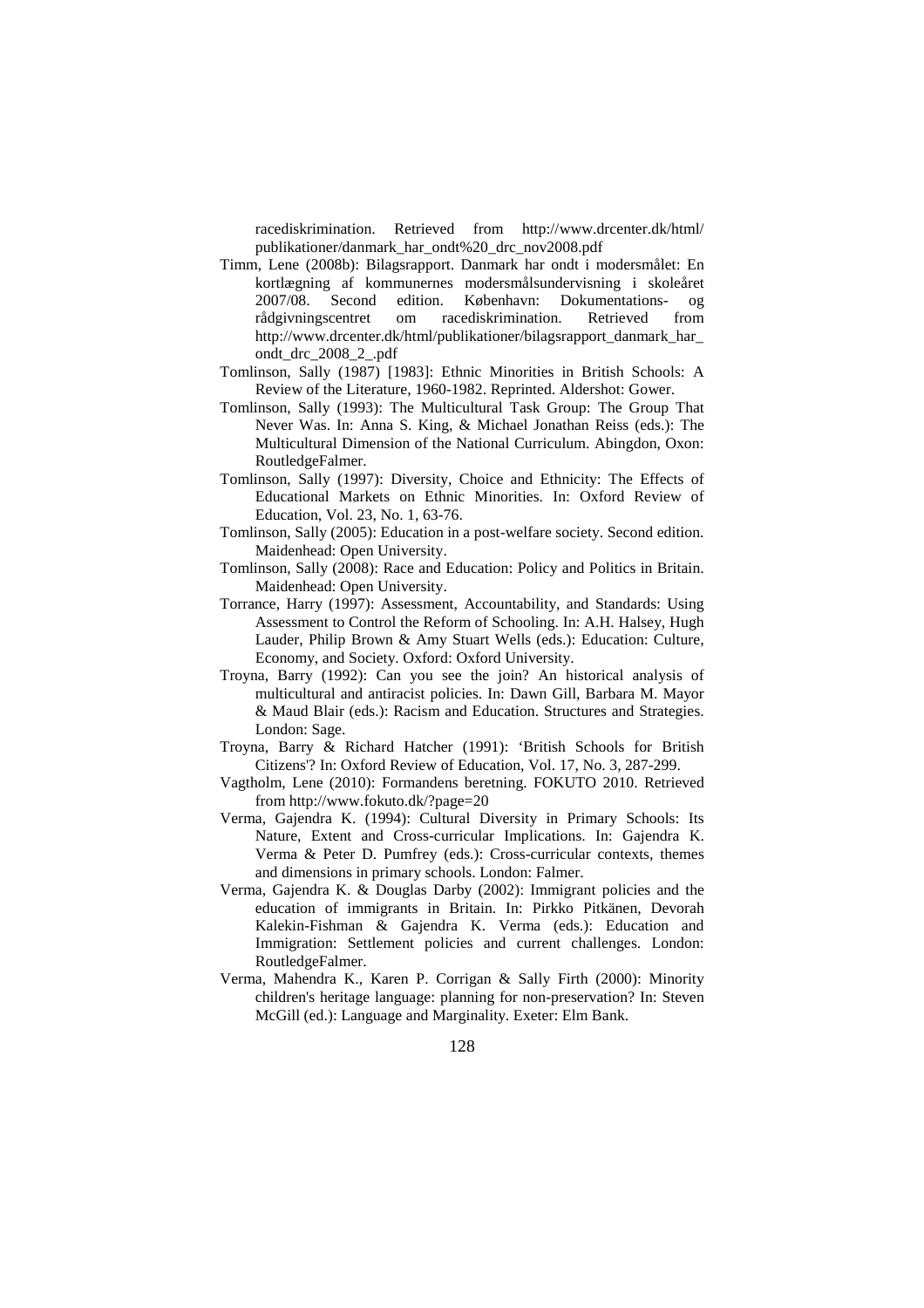- Whitty, Geoff (1989): The New Right and the National Curriculum: State Control or Market Forces? In: Rob Moore & Jenny Ozga (eds.) (1991): Curriculum Policy. Oxford: Pergamon.
- Whitty, Geoff & Ian Menter (1989): Lessons of Thatcherism: Education Policy in England and Wales 1979-88. In: Journal of Law and Society, Vol. 16, No.1.
- Whitty, Geoff, Sally Power & David Halpin (1998): Devolution and Choice in Education: The School, the State and the Market. Buckingham: Open University.
- Whitty, Geoff, Gabrielle Rowe & Peter Aggleton (1994): Subjects and themes in the secondary-school curriculum. Research Papers in Education, Vol.9, No. 2, 159-181.
- Winther-Jensen, Thyge (2001): Cultural changes and schools in Denmark. In: Jo Cairns, Denis Lawton & Roy Gardner (eds.): Values, culture and education. World Yearbook of Education 2001. London: Kogan Page.
- Winther-Jensen, Thyge (2004): Komparativ pædagogik: faglig tradition og global udfordring. København: Akademisk Forlag.
- Winther-Jensen, Thyge (2007): Grundskolen i Danmark 1814-2005: Reformer, politik og lovgivning. In: Knud Jensen & Niels Rosendal Jensen (eds.): Staten og den institutionelle pædagogik. København: Danmarks Pædagogiske Universitet.
- Wolf, Alison (2002): Qualifications and assessment. In: Richard Aldrich (ed.): A Century of Education. London: RoutledgeFalmer.
- Zaretsky, Eli (1995): The birth of identity politics in the 1960s: Psychoanalysis and the public/private division. In: Mike Featherstone, Scott Lash & Roland Robertson (eds.): Global modernities. London: Sage.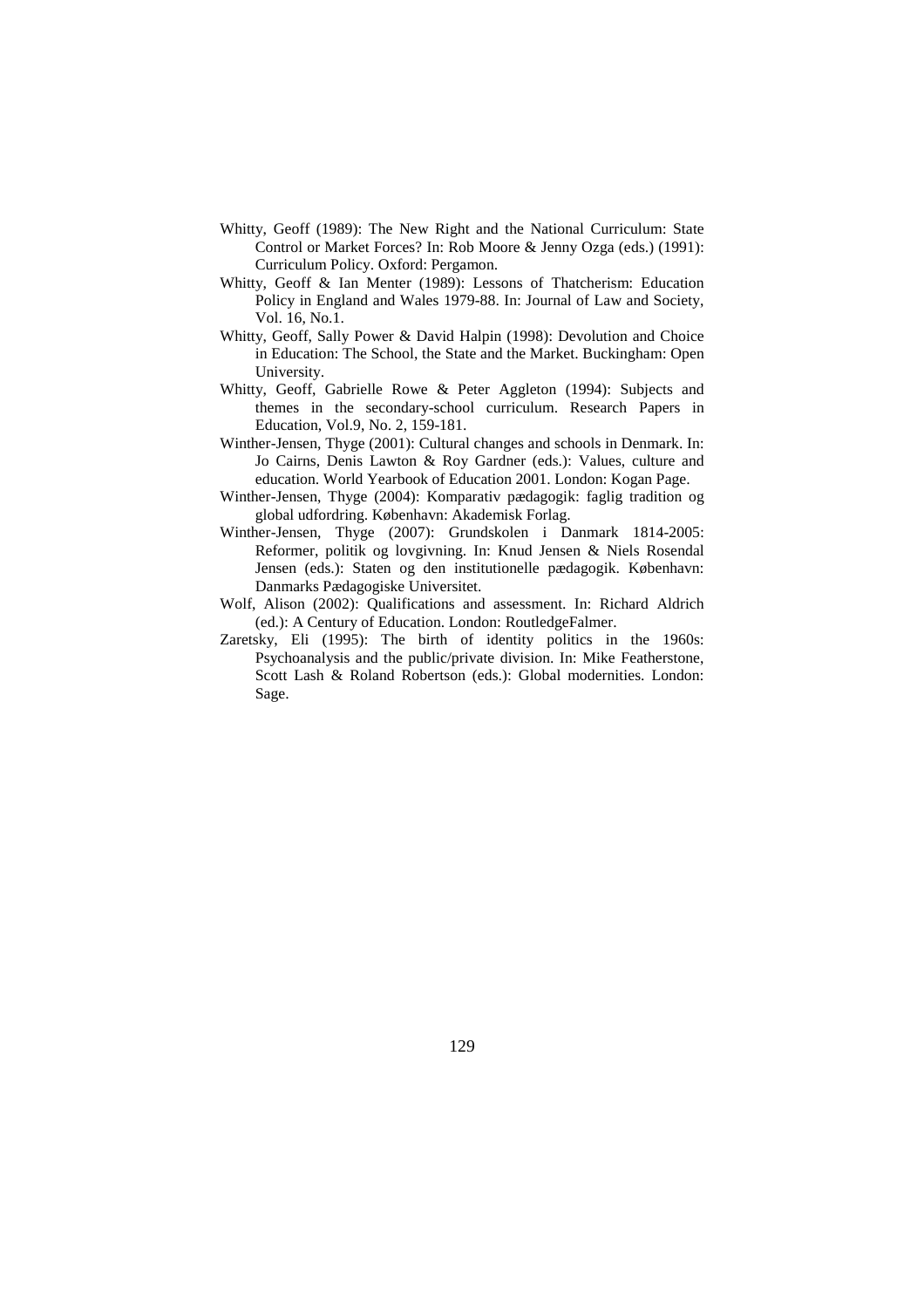#### **References: Official documents from England and Denmark**

### **England**

- Callaghan, J. (1976): Towards a national debate. Speech at Ruskin College, Oxford, October 18<sup>th</sup> 1976. Retrieved from http://education. guardian.co.uk/thegreatdebate/story/0,9860,574645,00.html
- DCSF [Department for Children, Schools and Families] (2009a): Schools, pupils, and their characteristics, January 2009 (Provisional). London: DCSF. Retrieved from http://www.education.gov.uk/rsgateway /DB/SFR/s000843/sfr08-2009.pdf
- DCSF (2009b): Independent Review of the Primary Curriculum: Final Report. Nottingham: DCSF. Retrieved from http://publications. teachernet.gov.uk/eOrderingDownload/Primary\_curriculum\_Report.pdf
- Department for Education and Employment (1996): Education Act 1996. Chapter 56. Retrieved from http://www.opsi.gov.uk/acts/acts1996 /ukpga\_19960056\_en\_22#pt5-ch2-pb1-l1g353
- Department for Education and Employment (2001): Schools Building on Success: Raising standards, promoting diversity, achieving results. London: The Stationary Office. Retrieved from http://www.archive .official-documents.co.uk/document/cm50/5050/5050.pdf
- Department for Education and Skills (2002): Education Act 2002. Chapter 32. Retrieved from http://www.opsi.gov.uk/acts/acts2002/ukpga \_20020032\_en\_1
- Department for Education and Skills (2006): Education and Inspections Act 2006. Chapter 40. Retrieved from http://www.opsi.gov.uk/acts/acts2006 /ukpga\_20060040\_en\_8#pt5-l1g74
- DES [Department for Education and Science] (1980): Education Act 1980. London: Her Majesty's Stationary Office. Retrieved from http://www.opsi.gov.uk/acts/acts1980/pdf/ukpga\_19800020\_en.pdf
- DES (1985): Better Schools: A Summary. Department of Education and Science and Welsh Office. Retrieved from http://www.education england.org.uk/documents/des/betterschools.html
- DES (1986): Education (No. 2) Act 1986. Chapter 61. Retrieved from http://www.opsi.gov.uk/acts/acts1986/pdf/ukpga\_19860061\_en.pdf
- DES (1988): Education Reform Act 1988. Chapter 40. Retrieved from http://www.legislation.gov.uk/ukpga/1988/40/contents/enacted
- Home Office (1966): Local Government Act 1966, Chapter 42. Section 11. Grants for certain expenditure due to immigrant population. London: Her Majesty's Stationery Office. Retrieved from http://www.opsi.gov.uk/acts/acts1966/pdf/ukpga\_19660042\_en.pdf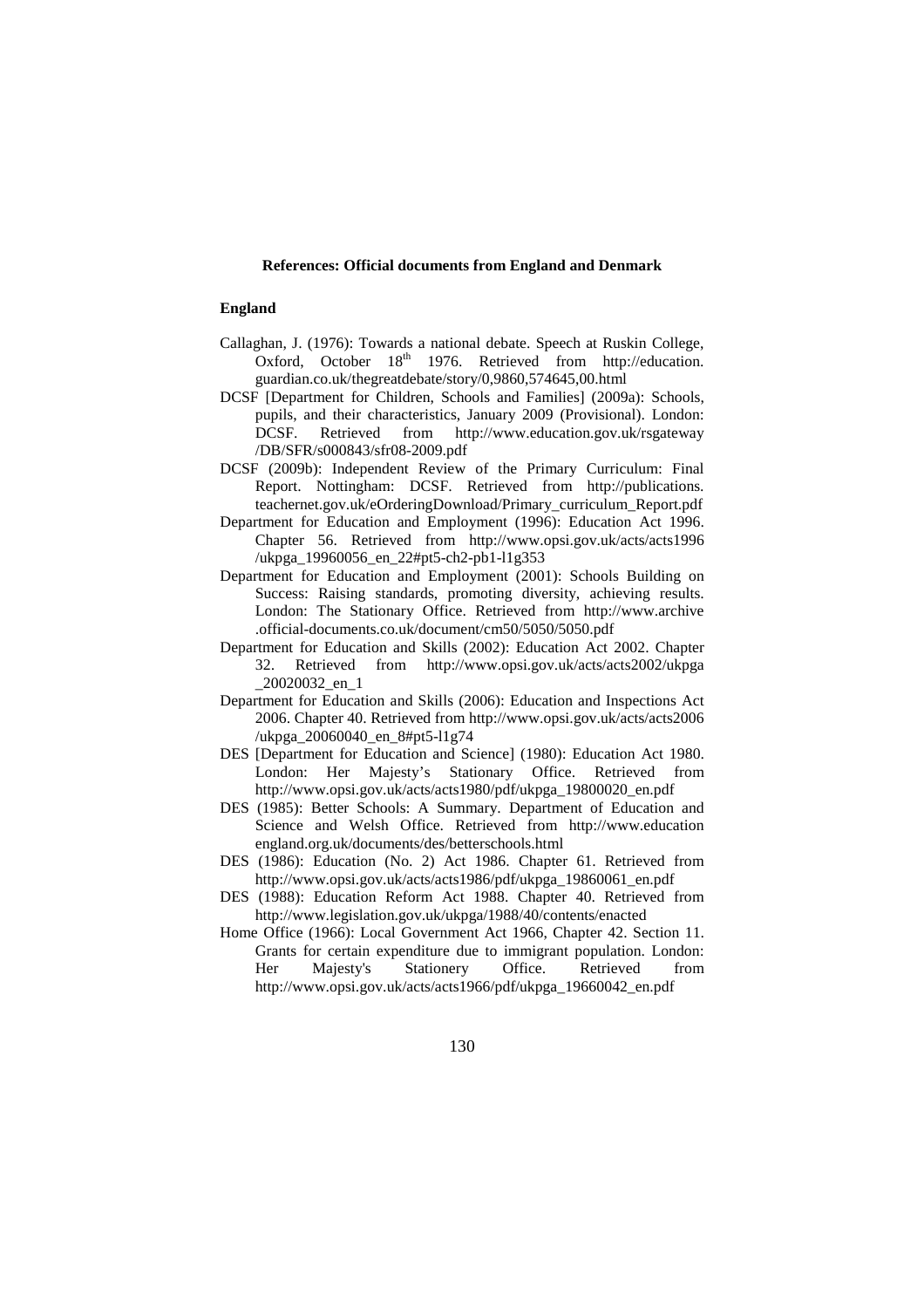- Home Office (1993): Local Government (Amendment) Act 1993. Chapter 27. Retrieved from http://www.opsi.gov.uk/acts/acts1993/plain /ukpga\_19930027\_en
- House of Commons (1987): Education Reform Bill. Second Reading. House of Commons Debate, December 1st 1987. Retrieved from http://hansard.millbanksystems.com/commons/1987/dec/01/educationreform-bill-1#s6cv0123p0\_19871201\_hoc\_328
- National Archives (2010): Home Office: Section 11 Grant (England and Wales). Expenditure on approved projects: 1967-1998. Retrieved from http://www.nationalarchives.gov.uk/ERORecords/HO/421/2/reu/expen d.htm
- National Statistics (2004): Ethnicity & Identity. Population Size. 7.9% from a non-White ethnic group. Retrieved from http://www.statistics.gov.uk /cci/nugget.asp?id=455
- Select Committee on Education and Skills (2004): Introduction. In: Select Committee on Education and Skills (2004). Education and Skills: Fourth Report. House of Commons. Retrieved from http://www.publications.parliament.uk/pa/cm200304/cmselect/cmedusk i/58/5804.htm#n17

#### **Denmark**

Nearly all school bills from the period 1993-2010 have been found in Jensen, Klaus Michael (2009): Folkeskoleloven med bemærkninger. 14<sup>th</sup> edition 2009. Glostrup: Kommuneforlaget.

In the analysis of school bills, Jensen (2009) is thus referred to, except in two cases:

Bill 142, the basis for Act 476 (Undervisningsministeriet 2008a), a minor revision to school choice. The bill is mentioned in the analysis and included in the references below as Haarder (2008).

Bill 101, the basis for Act 880 (Undervisningsministeriet 2005d) about "transparency and openness in education" concerning the publication of information on school websites. The bill is mentioned in the analysis and the references below as Haarder (2005a).

- Central Council of Education [Det Centrale UddannelsesRåd CUR] (1978): U 90: Danish Educational Planning and Policy in a Social Context at the End of the 20th Century. København: Ministry of Education.
- Finansministeriet [The Ministry of Finance] (1996): Scenarier for fremtidens styringsformer. In: Finansministeriet (1996). Budgetredegørelse 96. Tillæg: Styringsformer i den offentlige sektor. København: Finansministeriet. Retrieved from http://www.fm.dk/FM/GamlePub /tillaeg/afs1.htm#mtid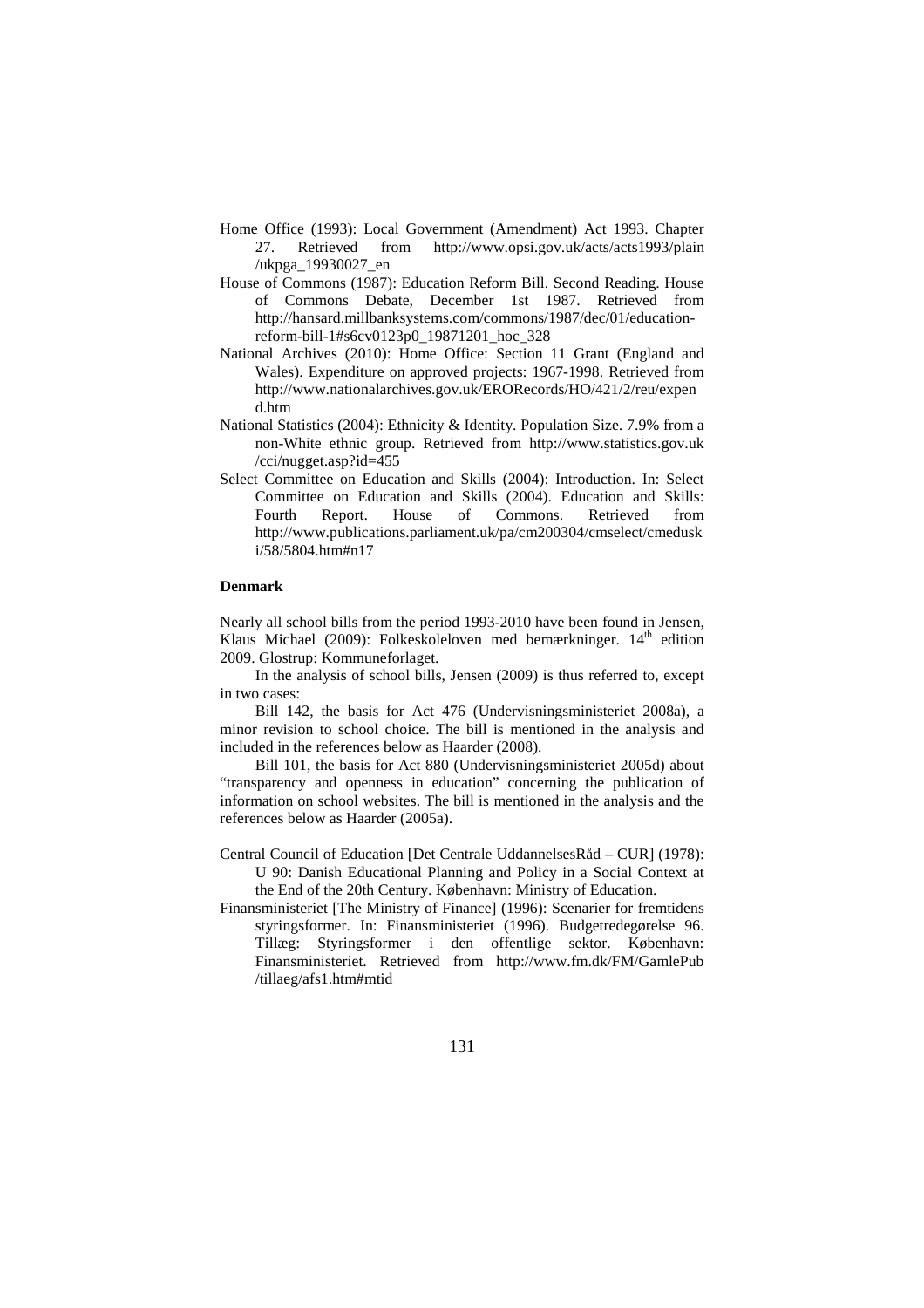- Fogh Rasmussen, Anders (2003): Statsminister Anders Fogh Rasmussens tale ved Folketingets åbning tirsdag den 7. oktober 2003. Retrieved from http://www.stm.dk/Index/dokumenter.asp/\_p\_7446.html
- Folketinget [the Danish Parliament] (2002a): 1. behandling af lovforslag nr. L 142: Forslag til lov om ændring af lov om folkeskolen og lov om friskoler og private grundskoler m.v. (Modersmålsundervisning og sprogstimulering). Meeting 46, March 22<sup>nd</sup> 2002. Retrieved from http://webarkiv.ft.dk/doc.aspx?/samling/arkiv.htm
- Folketinget (2002b): 2. behandling af lovforslag nr. L 142: Forslag til lov om ændring af lov om folkeskolen og lov om friskoler og private grundskoler m.v. (Modersmålsundervisning og sprogstimulering). Meeting 71, May 17th 2002. Retrieved from http://webarkiv.ft.dk/doc.aspx?/samling/arkiv.htm
- Folketinget (2003): 1. behandling af lovforslag nr. L 130: Forslag til lov om ændring af lov om folkeskolen. Meeting 51, February 5th 2003. Retrieved from http://webarkiv.ft.dk/doc.aspx?/samling/arkiv.htm
- Folketinget (2004): 1. behandling af lovforslag nr. L 194: Forslag til lov om ændring af lov om folkeskolen. (Obligatorisk sprogstimulering af tosprogede børn, der endnu har påbegyndt skolegangen. Meeting 79, April 21st 2004. Retrieved from http://webarkiv.ft.dk/doc.aspx? /samling/arkiv.htm
- Folketinget (2005a): 1. behandling af lovforslag L 104. Forslag til lov om ændring af lov om folkeskolen. (Mere frit skolevalg inden for og over kommunegrænser). Meeting 5, March 2nd 2005. Retrieved from http://www.ft.dk/dokumenter/tingdok.aspx?/samling/20042/lovforslag/l 104/beh1/forhandling.htm&startItem=-1
- Folketinget (2005b): 1. behandling af lovforslag L 135. Forslag til lov om ændring af lov om folkeskolen. Meeting 21, April 13th 2005. Retrieved from http://www.ft.dk/dokumenter/tingdok.aspx?/samling/20042/ lovforslag/l135/beh1/forhandling.htm&startItem=-1
- Folketinget (2006a): 1. forhandling. Forslag til lov om ændring af lov om folkeskolen. (Styrket evaluering og anvendelse af nationale test som pædagogisk redskab samt obligatoriske prøver m.v.). Meeting 38, January 17th, 2006. Retrieved from http://www.ft.dk/dokumenter/ tingdok.aspx?/samling/20051/lovforslag/l101/beh1/forhandling.htm&st artItem=-1
- Folketinget (2006b): 2. Forhandling. Forslag til lov om ændring af lov om folkeskolen (Styrket evaluering og anvendelse af nationale test som pædagogisk redskab samt obligatoriske prøver m.v.). Meeting 66, March 28th 2006. Retrieved from http://www.ft.dk/dokumenter /tingdok.aspx?/samling/20051/lovforslag/l101/beh2/forhandling.htm&st artItem=-1
- Folketinget (2006c): 1. behandling af lovforslag nr. L 170: Forslag til lov om ændring af lov om folkeskolen. (Præcisering af folkeskolens formål, ekstra timer i dansk og historie, elevplaner, offentliggørelse af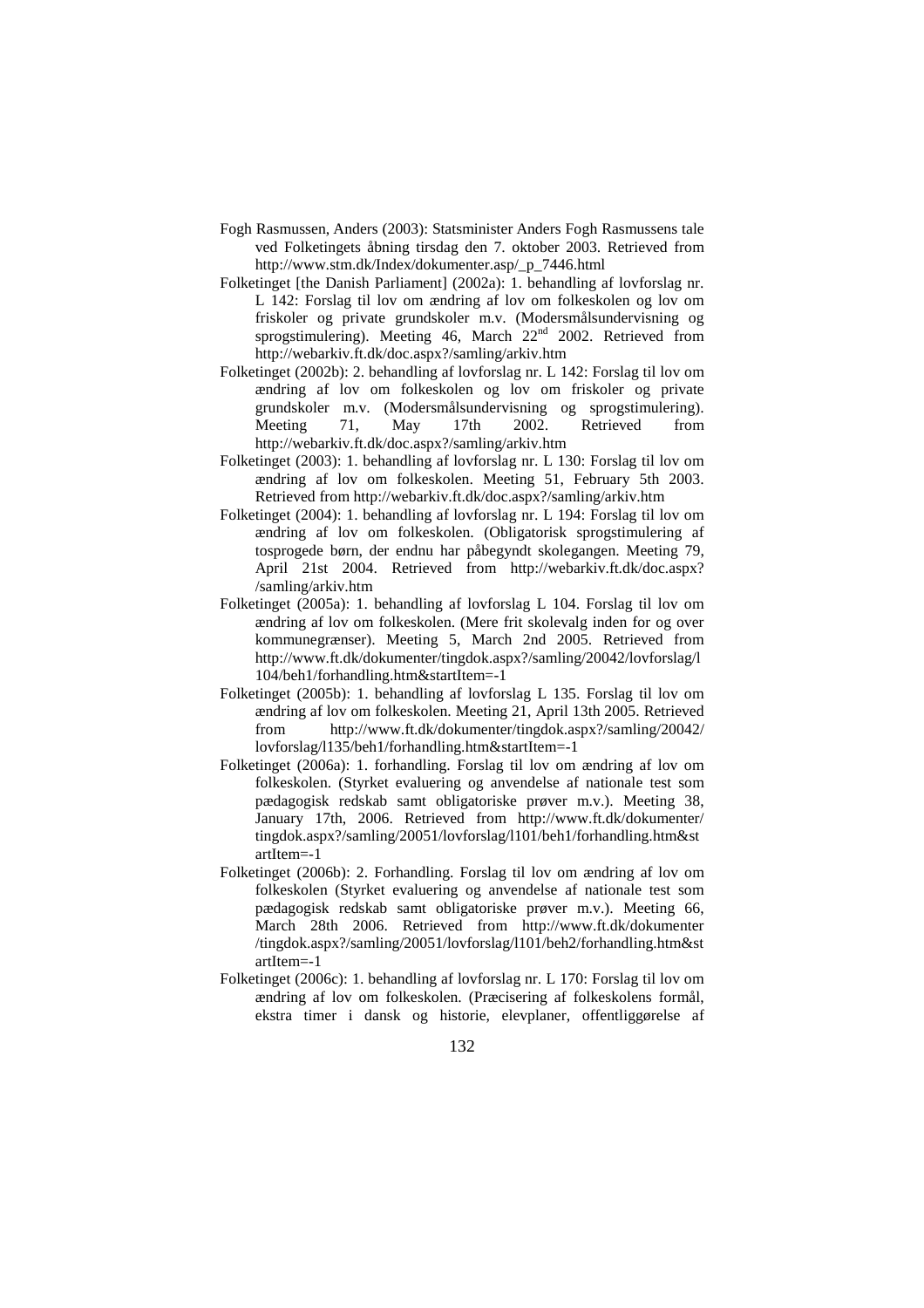landsresultater af test, præcisering af det kommunale ansvar samt etablering af nyt råd for evaluering og kvalitetsudvikling af folkeskolen). Meeting 66, March 28th 2006. Retrieved from http://www.ft.dk/samling/20051/lovforslag/l170/beh1/forhandling.htm? startItem=-1

- Folketinget (2006d): 3. behandling af lovforslag nr. L 170. Forslag til lov om ændring af lov om folkeskolen. (Præcisering af folkeskolens formål, ekstra timer i dansk og historie, elevplaner, offentliggørelse af landsresultater af test, præcisering af det kommunale ansvar samt etablering af nyt råd for evaluering og kvalitetsudvikling af folkeskolen). Forhandlinger. Meeting 98, June 2nd 2006. Retrieved from http://www.ft.dk/samling/20051/lovforslag/l170/beh3/forhandling. htm?startItem=-1
- Folketinget (2008): 1. Forhandling. L 142. Forslag til lov om ændring af lov om ændring af lov om folkeskolen. (Revision af lov om ændring af lov om folkeskolen (Mere frit skolevalg inden for og over kommunegrænser). Meeting 59, April  $22<sup>nd</sup>$  2008. Retrieved from http://www.ft.dk/dokumenter/tingdok.aspx?/samling/20072/lovforslag/ L142/BEH1/forhandling.htm
- Folketinget (2010): Forhandlinger. L 188. Forslag til lov om ændring af udlændingeloven. Møde nr. 94, May 20th 2010. Retrieved from http://www.ft.dk/samling/20091/lovforslag/l188/beh2/2/forhandling.ht m?startItem=
- Haarder, Bertel (2005a): L 101 (som fremsat): Forslag til lov om ændring af lov om gennemsigtighed og åbenhed i uddannelserne m.v. (Offentliggørelse af gennemførelses- og beskæftigelsesprocenter m.v.). Fremsat den 23. februar 2005. Retrieved from http://www.ft.dk/dokumenter/tingdok.aspx?/samling/20042/lovforslag/ L101/som\_fremsat.htm
- Haarder, Bertel (2005b): Svar på Spørgsmål 3. Uddannelsesudvalget (2. samling). L 135. Retrieved from http://www.ft.dk/samling/20042/ lovforslag/l135/spm/3/svar/164976/168826.pdf
- Haarder, Bertel (2005c): Svar på Spørgsmål 7. Uddannelsesudvalget (2. samling). L 135. Retrieved from http://www.ft.dk/samling/20042/ lovforslag/l135/spm/7/svar/168848/173656.pdf
- Haarder, Bertel (2008): L 142. Forslag til lov om ændring af lov om ændring af lov om folkeskolen (Revision af lov om ændring af lov om folkeskolen). Retrieved from http://www.ft.dk/dokumenter/ tingdok.aspx?/samling/20072/lovforslag/L142/som\_fremsat.htm
- Kiær, Benedikte (2010): L76. Forslag til lov om ændring af lov om dag-, fritids- og klubtilbud m.v. til børn og unge (dagtilbudsloven) og lov om folkeskolen (Afbureaukratisering af reglerne om pædagogiske læreplaner, sprogvurderinger og børnemiljøvurderinger m.v.). Retrieved from http://www.ft.dk/dokumenter/tingdok.aspx?/samling/20091 /lovforslag/L176/som\_fremsat.htm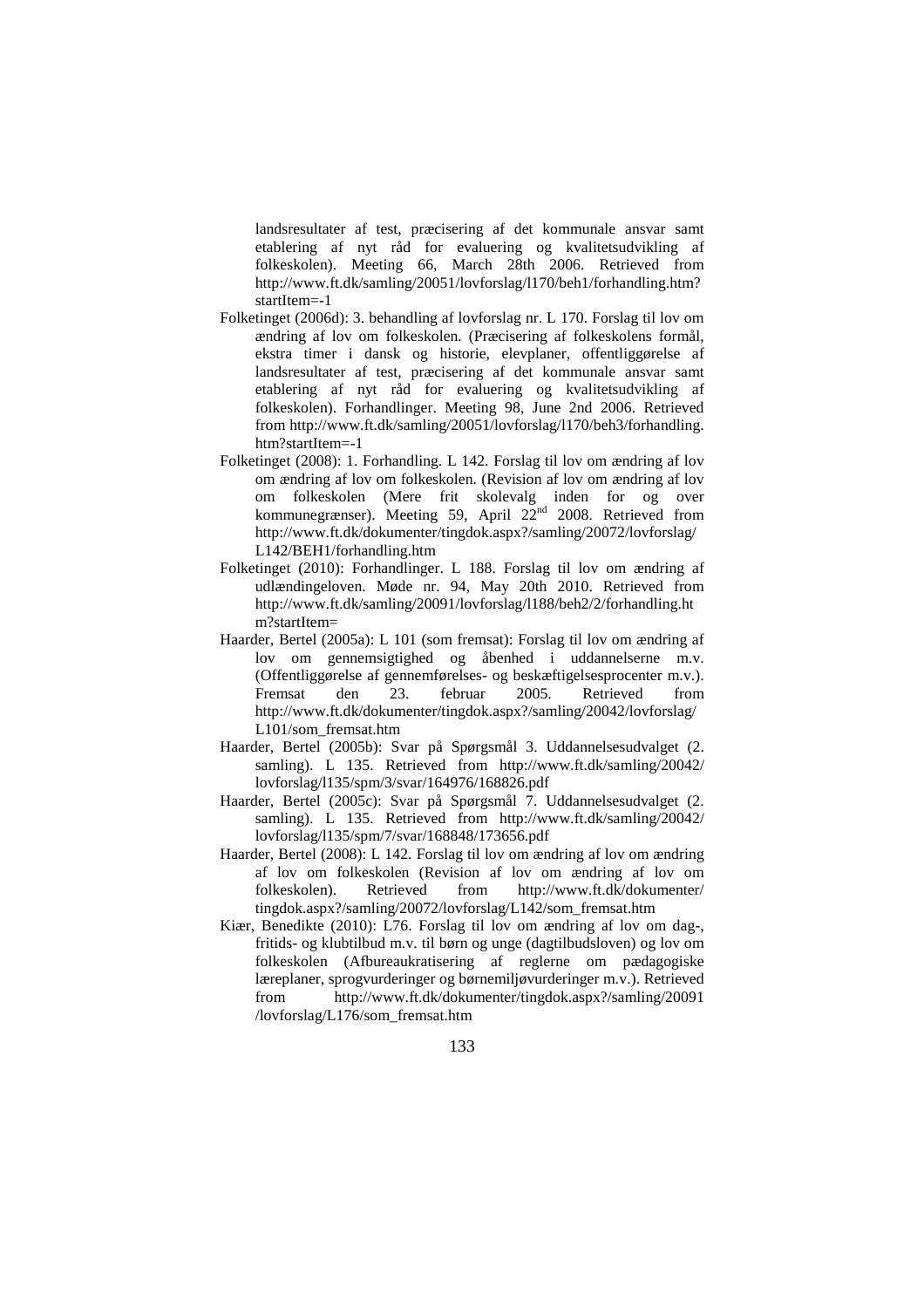- Konkurrencestyrelsen [The Competition Authority] (2005): Dokumentation: Konkurrenceredegørelse 2005. Kapitel 4. Indikator for frit valg. Retrieved from http://www.konkurrencestyrelsen.dk/servicemenu/publikationer/konkurrence-redegoerelse/dokumentationkonkurrenceredegoerelse-2005/kapitel-4-indikator-for-frit-valg/
- Kulturministeriet [The Ministry of Culture] (2011): Kulturkanon. Retrieved from http://www.kum.dk/sw33509.asp
- Mikkelsen, Brian (2006a): Kulturminister Brian Mikkelsens tale ved offentliggørelse af kulturkanon 2006. Retrieved from http://www.kum.dk/sw35012.asp
- Mikkelsen, Brian (2006b): Ministerens forord. In: Kulturkontaktens særnummer om kulturkanon. Januar 2006. Retrieved from http://www.kum.dk/sw33999.asp
- Regeringen [The Government](2001): Regeringsgrundlag 2001: Vækst, velfærd – fornyelse. Retrieved from http://www.stm.dk/publikationer /regeringsgrundlag/reggrund01.htm#udlændingepolitik
- Regeringen (2005): Nye Mål. Regeringsgrundlag. Retrieved from http://www.stm.dk/publikationer/reggrund05/index.htm#Nye\_mål
- Regeringen (2006): Fremgang, fornyelse og tryghed: Strategi for Danmark i den globale økonomi – de vigtigste initiativer. Retrieved from http://www.globalisering.dk/multimedia/55686\_strat.pdf
- Regeringen (2007): Bedre velfærd og større arbejdsglæde: Regeringens strategi for høj kvalitet i den offentlige service Retrieved from http://www.kvalitetsreform.dk/multimedia/kv2-Samlet.pdf
- Rigsrevisionen [The National Audit Office] (2000): Beretning til statsrevisorerne om tilskud til frie skoler. Retrieved from http://www.rigsrevisionen.dk/media(1317,1030)/07-99.pdf
- Skolestyrelsen [The School Agency] (2010): Beskrivelse af indsatsområdet Turbodansk. Retrieved from http://skolestyrelsen.dk/skoleudvikling /indsatsomraader/turbodansk/indsatsomraadet.aspx
- Socialministeriet [The Ministry of Social Affairs] (2010): Lov nr 360 af 11/06/2010. Lov om ændring af lov om dag-, fritids- og klubtilbud m.v. til børn og unge (dagtilbudsloven) og lov om folkeskolen (Afbureaukratisering af reglerne om pædagogiske læreplaner, sprogvurderinger og børnemiljøvurderinger m.v.). Retrived from https://www.retsinformation.dk/Forms/R0710.aspx?id=132412
- Uddannelsesudvalget [Danish Parliamentary Committee of Education] (1996): Betænkning over Forslag til lov om ændring af lov om folkeskolen (Indsats for tosprogede børn, regelsanering mv.). L147,bilag 24. Report submitted April 23rd 1996. Retrieved from http://webarkiv.ft.dk/doc.aspx?/samling/arkiv.htm
- Uddannelsesudvalget (2004): Betænkning over forslag til lov om ændring af lov om folkeskolen (Obligatorisk sprogstimulering af tosprogede børn, der endnu ikke har påbegyndt skolegangen). L194, bilag 19. Report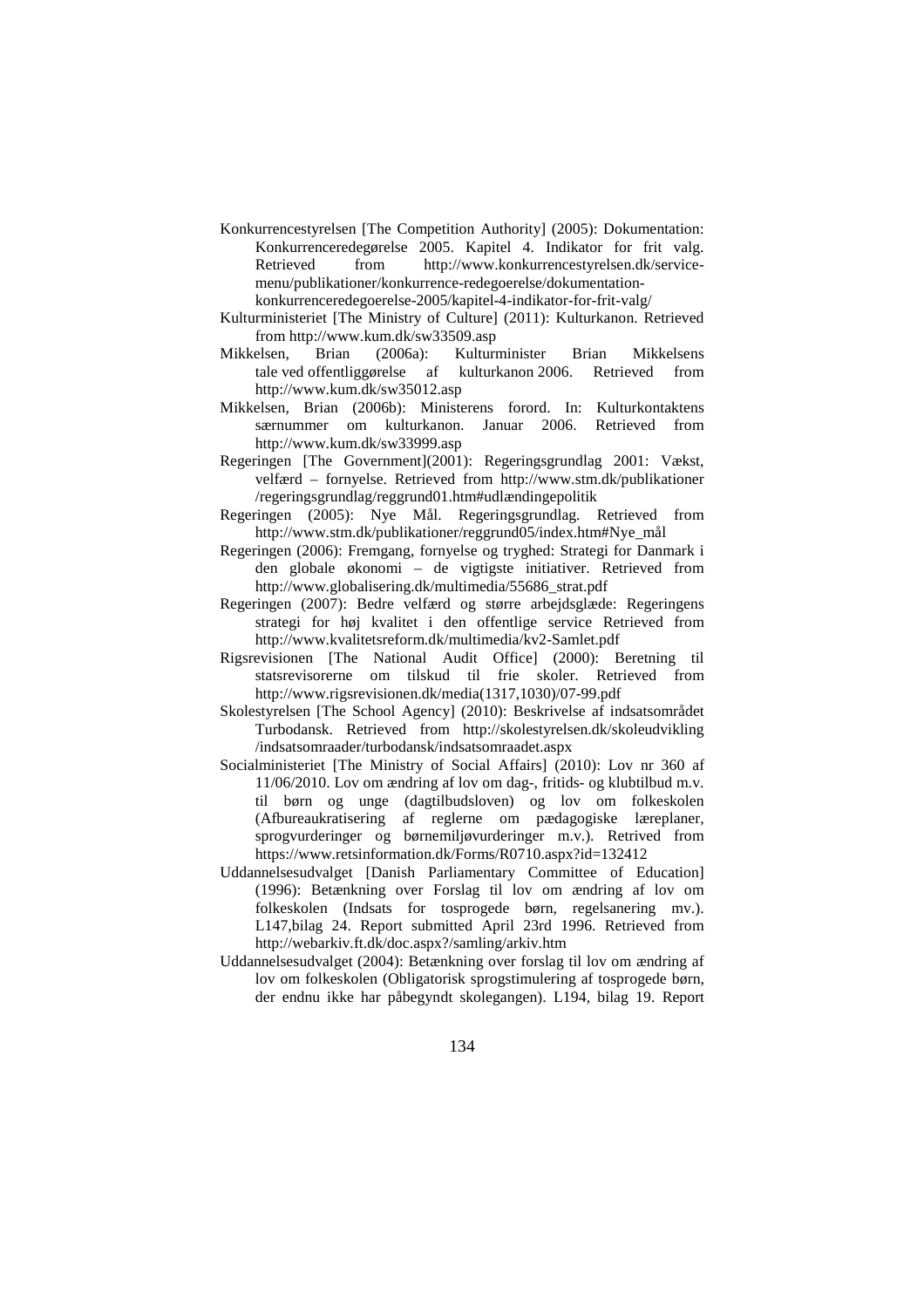submitted May 11th 2004. Retrieved from http://webarkiv.ft.dk/img 20031/udvbilag/lib2/20031\_19082/20031\_19082.pdf

- Uddannelsesudvalget (2005): Betænkning over Forslag til lov om ændring af lov om folkeskolen (Styrket undervisning i dansk som andetsprog, herunder ved udvidet adgang til at henvise tosprogede elever til andre skoler end distriktsskolen). L135, bilag 5. Report submitted May 25th 2005. Retrieved from http://retsinformation.w0.dk/Forms /R0710.aspx?id=98293
- Udvalget til udarbejdelse af en demokratikanon og Undervisningsministeriet [Committee for the preparation of a canon of democracy and Ministry and Education] (2008): *Demokratikanon* [Canon of Democracy]. København: Undervisningsministeriet. Retrieved from http://pub.uvm.dk/2008/demokratikanon/
- UVM [Undervisningsministeriet/The Ministry of Education] (1975): Lov om folkeskolen 26. juni 1975. Retrieved from http://www.kulturfag.dk/ upload/news/\_artikel\_20060802164830\_Lov%20om%20folkeskolen19 75.pdf
- UVM (1981): Undervisning af fremmedsprogede elever i folkeskolen: En redegørelse. Direktoratet for folkeskolen, folkeoplysning, seminarier m.v. København: Undervisningsministeriet.
- UVM (1984): Bekendtgørelse om folkeskolens undervisning af fremmedsprogede elever nr 583 af 20/11/1984. Retrieved from https://www.retsinformation.dk/Forms/R0710.aspx?id=73551
- UVM (1990a): Lov nr 435 af 13/06/1990. Lov om ændring af lov om folkeskolen (Afbureaukratisering, deregulering m.v., herunder regler om frit skolevalg). Retrieved from https://www.retsinformation.dk/ Forms/R0710.aspx?id=74917
- UVM (1990b): Uddannelse 11. København: Undervisningsministeriet.
- UVM (1991): Råd og vink til forbedring af undervisning af indvandrer- og flygtningebørn. København: Undervisningsministeriet.
- UVM (1993): Lov nr 509 af 30/06/1993. Lov om folkeskolen. Retrieved from https://www.retsinformation.dk/Forms/R0710.aspx?id=74941
- UVM (1996): Lov 413 af 22/05/1996. Lov om ændring af lov om folkeskolen (Indsats for tosprogede børn, regelsanering m.v.). Retrieved from https://www.retsinformation.dk/Forms/R0710.aspx?id=81413
- UVM (1998): Lov 486 af 01/07/1998. Lov om ændring af lov om folkeskolen (Forstærket integration af børn af flygtninge og indvandrere). Retrieved from https://www.retsinformation.dk/Forms/R0710.aspx?id=87624
- UVM (2001): Bekendtgørelse 154 af 07/03/2001. Bekendtgørelse om ændring af bekendtgørelse om formålet med undervisningen i folkeskolens fag og obligatoriske emner med angivelse af centrale kundskabs- og færdighedsområder. Retrieved from https://www.retsinformation.dk/Forms/R0710.aspx?id=23691
- UVM (2002a): Lov nr 412 af 06/06/2002. Lov om ændring af lov om folkeskolen og lov om friskoler og private grundskoler m.v.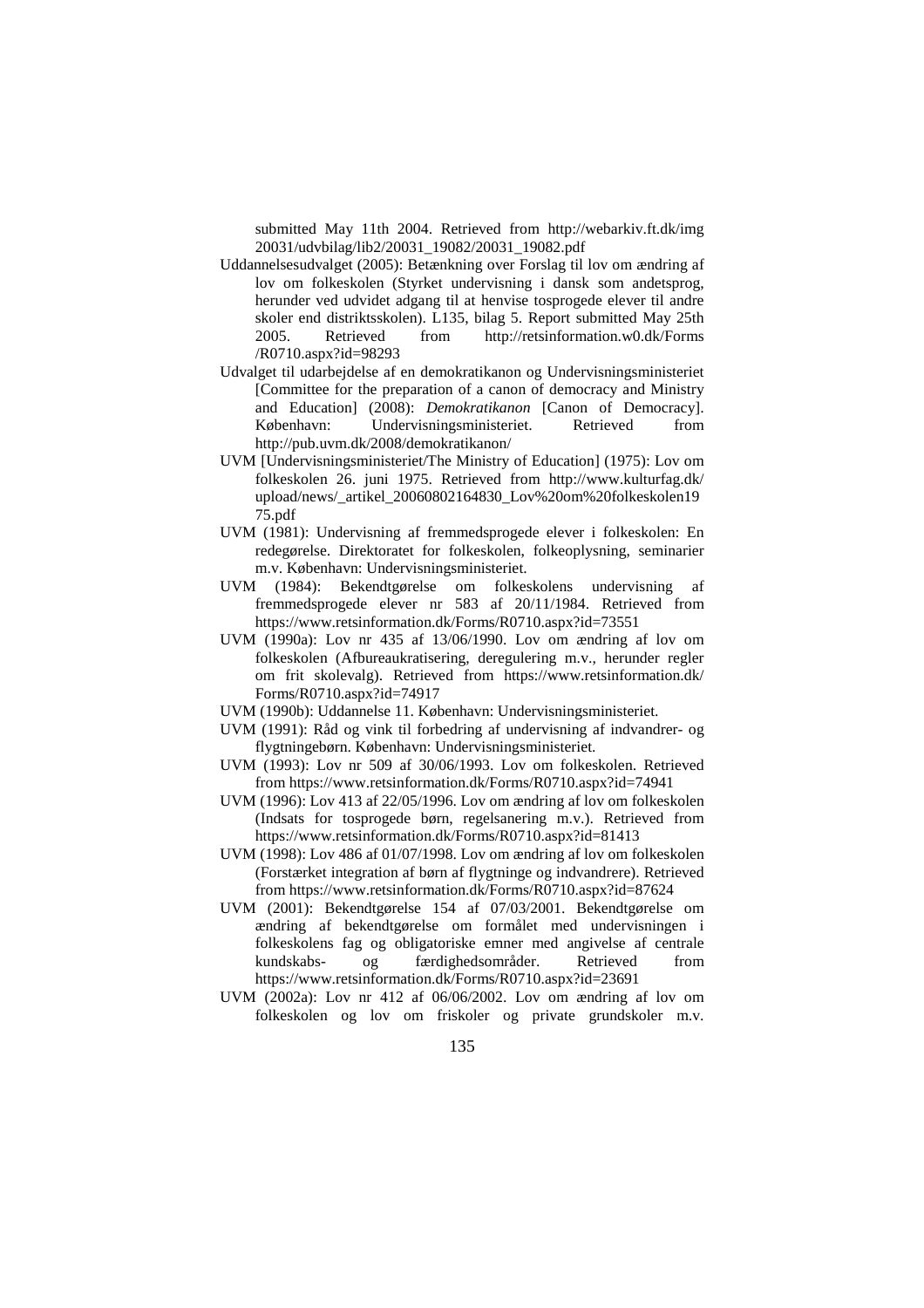(Modersmålsundervisning og sprogstimulering). Retrieved from https://www.retsinformation.dk/Forms/R0710.aspx?id=23936

- UVM (2002b): Lov 414 af 06/06/2002. Lov om gennemsigtighed og åbenhed i uddannelserne m.v. Retrieved from https://www.retsinformation.dk /Forms/R0710.aspx?id=23921
- UVM (2003a): Lov 300 af 30/04/2003. Lov om ændring af lov om folkeskolen (Bedre indskoling og styrkelse af fagligheden i folkeskolens undervisning). Retrieved from https://www.retsinformation.dk/Forms/R0710.aspx?id=24129
- UVM (2003b): Bekendtgørelse 537 af 18/06/2003 Bekendtgørelse om undervisningstimetal i folkeskolen. Retrieved from https://www.retsinformation.dk/Forms/R0710.aspx?id=24137
- UVM (2004): Lov nr 477 af 09/06/2004. Lov om ændring af lov om folkeskolen. (Obligatorisk sprogstimulering af tosprogede børn, der endnu ikke har påbegyndt skolegangen). Retrieved from https://www.retsinformation.dk/Forms/R0710.aspx?id=24521
- UVM (2005a): Lov nr 335 af 18/05/2005. Lov om ændring af lov om folkeskolen (Mere frit skolevalg inden for og over kommunegrænser). Retrieved from https://www.retsinformation.dk/Forms /R0710.aspx?id=24848
- UVM (2005b): Lov nr 594 af 24/06/2005. Lov om ændring af lov om folkeskolen (Styrket undervisning i dansk som andetsprog, herunder ved udvidet adgang til at henvise tosprogede elever til andre skoler end distriktsskolen). Retrieved from https://www.retsinformation.dk /Forms/R0710.aspx?id=24891
- UVM (2005c): Bekendtgørelse 737 af 14/07/2005. Bekendtgørelse om ændring af bekendtgørelse om formålet med undervisningen i folkeskolens fag og obligatoriske emner med angivelse af centrale kundskabs- og færdighedsområder (slutmål ) og trinmål. Retrieved from https://www.retsinformation.dk/Forms/R0710.aspx?id=24903
- UVM (2005d): Lovbekendtgørelse 880 af 19/09/2005. Bekendtgørelse af lov om gennemsigtighed og åbenhed i uddannelserne m.v. Retrieved from https://www.retsinformation.dk/Forms/R0710.aspx?id=24912
- UVM (2006a): Lov nr 313 af 19/04/2006. Lov om ændring af lov om folkeskolen (Styrket evaluering og anvendelse af nationale test som pædagogisk redskab samt obligatoriske prøver m.v.). Retrieved from https://www.retsinformation.dk/Forms/R0710.aspx?id=25068
- UVM (2006b): Bekendtgørelse 400 af 04/05/2006. Bekendtgørelse om ændring af bekendtgørelse om undervisningstimetal i folkeskolen (Ekstra timer i dansk). Retrieved from https://www.retsinformation.dk /Forms/R0710.aspx?id=25075
- UVM (2006c): Rapport fra Udvalget til styrkelse af kristendomskundskab i folkeskolen. Retrieved from http://www.uvm.dk/~/media/Files/Udd/ Folke/PDF06/060630\_handlingsplan\_kristendom.ashx
	- 136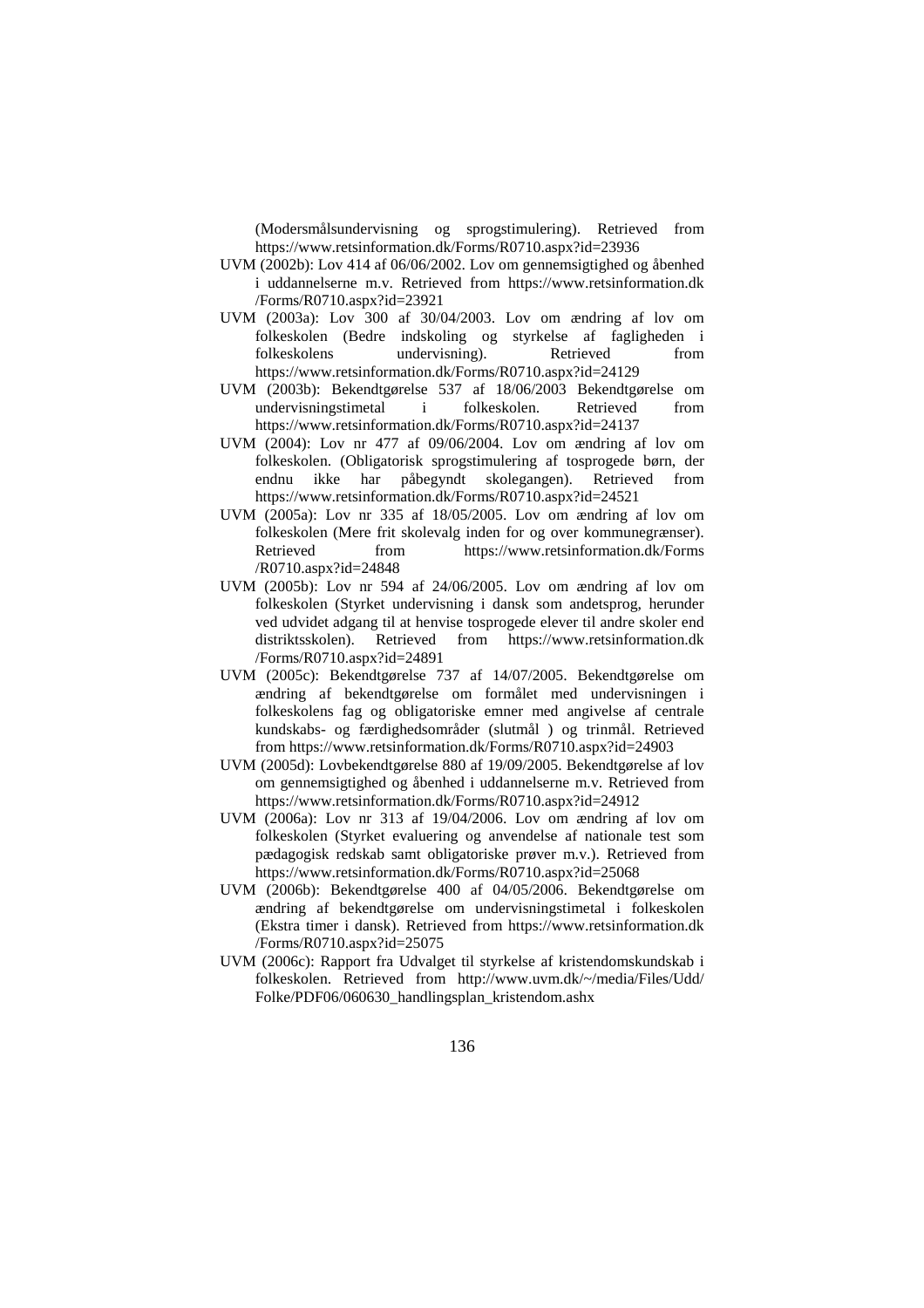- UVM (2006d): Lov nr 572 af 09/06/2006. Lov om ændring af lov om folkeskolen (Præcisering af folkeskolens formål, ekstra timer i dansk og historie, elevplaner, offentliggørelse af landsresultater af test, præcisering af det kommunale ansvar samt etablering af nyt råd for evaluering og kvalitetsudvikling af folkeskolen). Retrieved from https://www.retsinformation.dk/Forms/R0710.aspx?id=25110
- UVM (2006e): Undervisning i demokrati: Inspirationshæfte til grundskoler og ungdomsuddannelser [Tuition in Democracy: Inspiration pamphlet for compulsory and youth education]. (Undervisningsministeriets temahæfteserie, nr. 7, 2006). København: Undervisningsministeriet. Retrieved from http://pub.uvm.dk/2006/demokrati/
- UVM (2006f): Bekendtgørelse 1131 af 15/11/2006. Bekendtgørelse om undervisningstimetal i folkeskolen for skoleårene 2006/07-2010/11 samt efterfølgende skoleår. Retrieved from https://www.retsinformation.dk/Forms/R0710.aspx?id=25182
- UVM (2007a): Evaluering af mere frit skolevalg. København: Rambøll Management. Retrieved from http://www.uvm.dk/~/media/Files/ Aktuelt/PDF07/070508%20fritskolevalg.ashx
- UVM (2007b): Pressemeddelse. Forældre er vilde med frit skolevalg også http://www.uvm.dk/Uddannelse /Folkeskolen/Om%20folkeskolen/Nyheder/Folkeskolen/Udd/Folke/200 7/Maj/070508%20Foraeldre%20vilde%20med.aspx
- UVM (2008a): Lov nr 476 af 17/06/2008. Lov om ændring af lov om ændring af lov om folkeskolen (Revision af lov om ændring af lov om folkeskolen (Mere frit skolevalg inden for og over kommunegrænser)). Retrieved from https://www.retsinformation.dk/Forms/R0710.aspx?id= 120383
- UVM (2008b): Initiativer over for tosprogede elever. Retrieved from http://www.uvm.dk/~/media/Files/Aktuelt/PDF07/070509%20fakta%2 0%20%20initiativer.ashx
- UVM (2009): Bekendtgørelse 748 af 13/07/2009. Bekendtgørelse om formål, trin- og slutmål for folkeskolens fag og emner (Fælles Mål). Retrieved from https://www.retsinformation.dk/Forms/R0710.aspx?id=125973
- UVM (2011): Vis, hvad du kan. Materiale til sprogscreening af tosprogede småbørn, skolestartere og skoleskiftere. Retrieved from http://pub.uvm.dk/2007/sprogscreening/kolofon.html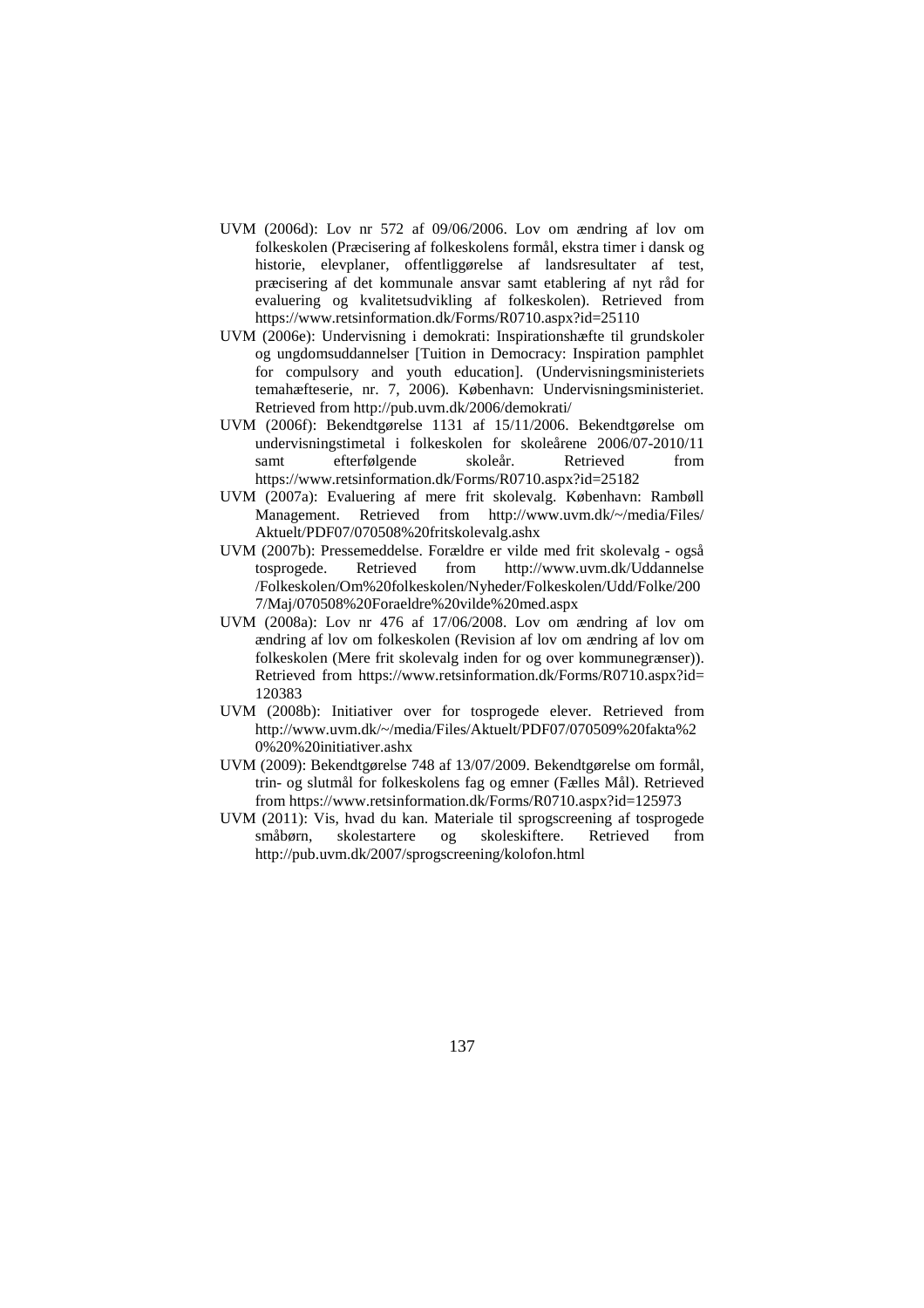## **APPENDICES**

|                 | <b>Neoliberalism</b>                                                                                                                                                                                                        | <b>Monoculturalism</b>                                                                                                                                                                   | <b>Multiculturalism</b>                                                                                                                                        |
|-----------------|-----------------------------------------------------------------------------------------------------------------------------------------------------------------------------------------------------------------------------|------------------------------------------------------------------------------------------------------------------------------------------------------------------------------------------|----------------------------------------------------------------------------------------------------------------------------------------------------------------|
| Main            | Individual freedom                                                                                                                                                                                                          | Monoculturalism                                                                                                                                                                          | Multiculturalism                                                                                                                                               |
| aim             | and responsibility                                                                                                                                                                                                          |                                                                                                                                                                                          |                                                                                                                                                                |
| <b>Key</b> idea | The invisible hand of<br>the market promotes<br>growth, individual<br>freedom, self-<br>dependency and<br>social mobility.<br>Power should be<br>taken from the<br>'educational<br>establishment' and<br>given to consumers | Assimilation of<br>cultural communities<br>into mainstream<br>culture.<br>Majoritarian bias and<br>traditional views of<br>common-sense<br>The Janus-face of<br>nationalism<br>'Blaming' | Cultural diversity is<br>central to the<br>society's self-<br>understanding.<br>The cultural demands<br>of constituent<br>communities should<br>be recognized. |
| <b>Notion</b>   | Performance-based                                                                                                                                                                                                           | Equality as                                                                                                                                                                              | <b>Equality involves</b>                                                                                                                                       |
| of              | colourblind equality                                                                                                                                                                                                        | uniformity;                                                                                                                                                                              | equal freedom or                                                                                                                                               |
| equality        | of opportunity                                                                                                                                                                                                              | equality is denied at<br>the cultural level.                                                                                                                                             | opportunity to be<br>different                                                                                                                                 |
| Curri-<br>culum | A minimum of<br>common curriculum                                                                                                                                                                                           | Monolingual and -<br>cultural curriculum                                                                                                                                                 | The culture of ethnic                                                                                                                                          |
|                 | content should be                                                                                                                                                                                                           | which maintains                                                                                                                                                                          | minority groups<br>should be recognized,                                                                                                                       |
|                 | defined by the<br>government.                                                                                                                                                                                               | strong boundaries<br>between 'us' and                                                                                                                                                    | preferably integrated<br>in the mainstream                                                                                                                     |
|                 |                                                                                                                                                                                                                             | 'them'.                                                                                                                                                                                  | curriculum.                                                                                                                                                    |
|                 | Control of standards<br>embedded in systems<br>of accountability                                                                                                                                                            |                                                                                                                                                                                          |                                                                                                                                                                |
| <b>Access</b>   | Parents should be                                                                                                                                                                                                           | <b>Equality</b> as                                                                                                                                                                       | Equality involves                                                                                                                                              |
| to              | given rights to choose                                                                                                                                                                                                      | uniformity and                                                                                                                                                                           | equal freedom or                                                                                                                                               |
| schools         | every school willing<br>to accept the child.                                                                                                                                                                                | majoritarian bias                                                                                                                                                                        | opportunity to be<br>different                                                                                                                                 |
|                 | Market mechanisms<br>take precedence over<br>interventions in the<br>'local economies of<br>pupil worth'.<br>Enforced integration/<br>paternalism where<br>market mechanisms<br>are limited                                 |                                                                                                                                                                                          | A multiculturally<br>based school system<br>accommodating<br>different kinds of<br>schools                                                                     |

## A. Neoliberalism, monoculturalism and multiculturalism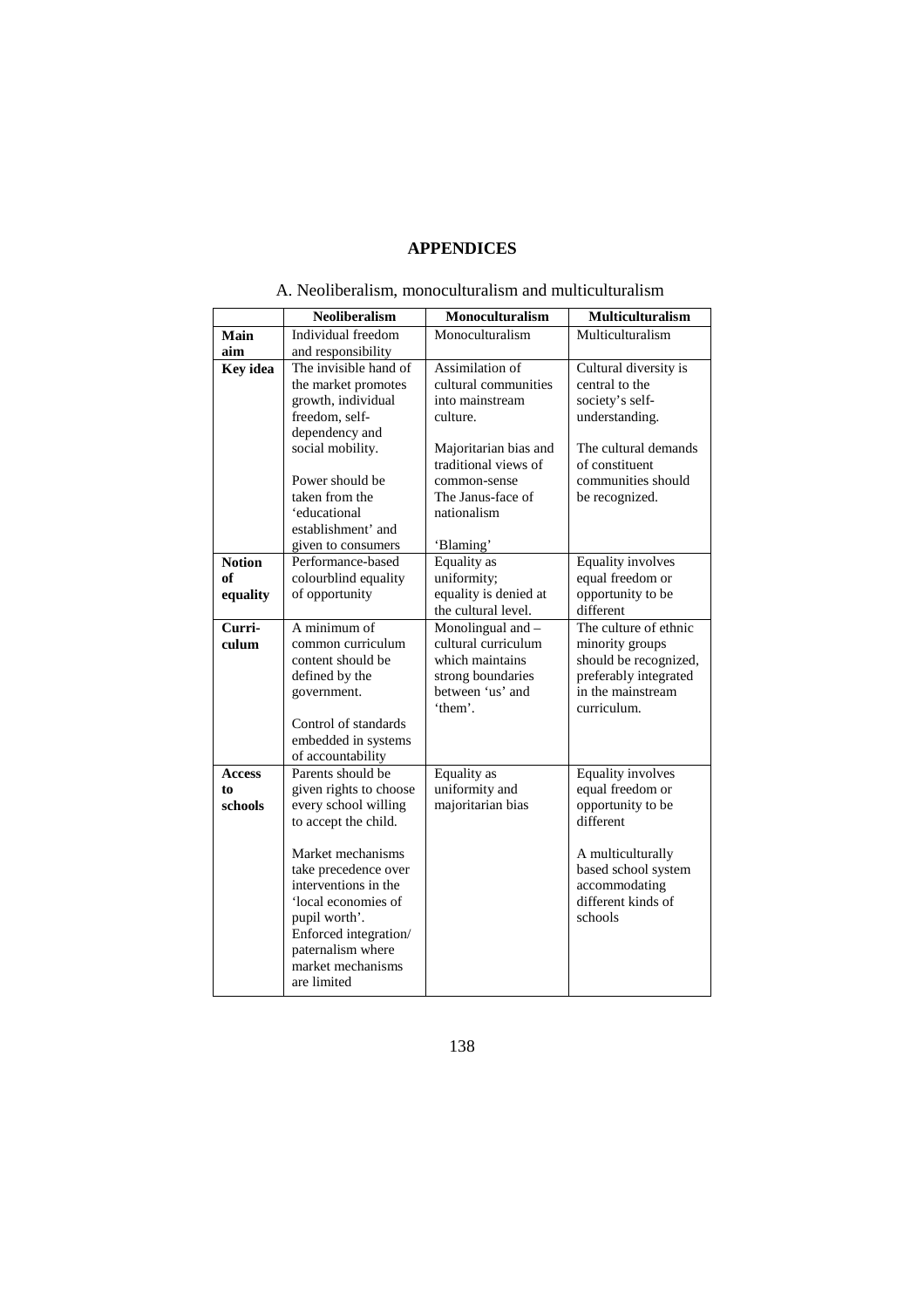|                                   | <b>Total population</b> |      | <b>Non-White</b> |
|-----------------------------------|-------------------------|------|------------------|
|                                   | Numbers*                | $\%$ | population in %  |
| White                             | 51,154                  | 92.1 |                  |
| <b>Mixed</b>                      | 677                     | 1.2  | 14.6             |
| Indian                            | 1,053                   | 1.8  | 22.7             |
| Pakistani                         | 747                     | 1.3  | 16.1             |
| Bangladeshi                       | 283                     | 0.5  | 6.1              |
| Other Asian                       | 248                     | 0.4  | 5.3              |
| <b>All Asian or Asian British</b> | 2,331                   | 4.0  | 50.3             |
| <b>Black Caribbean</b>            | 566                     | 1.0  | 12.2             |
| <b>Black African</b>              | 485                     | 0.8  | 10.5             |
| Any other Black background        | 98                      | 0.2  | 2.1              |
| <b>All Black or Black British</b> | 1,149                   | 2.0  | 24.8             |
| <b>Chinese</b>                    | 247                     | 0.4  | 5.3              |
| Other ethnic groups               | 231                     | 0.4  | 5.0              |
| All minority ethnic population    | 4,635                   | 7.9  | 100              |
| <b>All population</b>             | 58,789                  | 100  |                  |

# B. Population by ethnic group in United Kingdom (2001 Census)

\* Numbers in thousands. Numbers rounded to nearest thousand.

Source: Table modified from National Statistics (2004)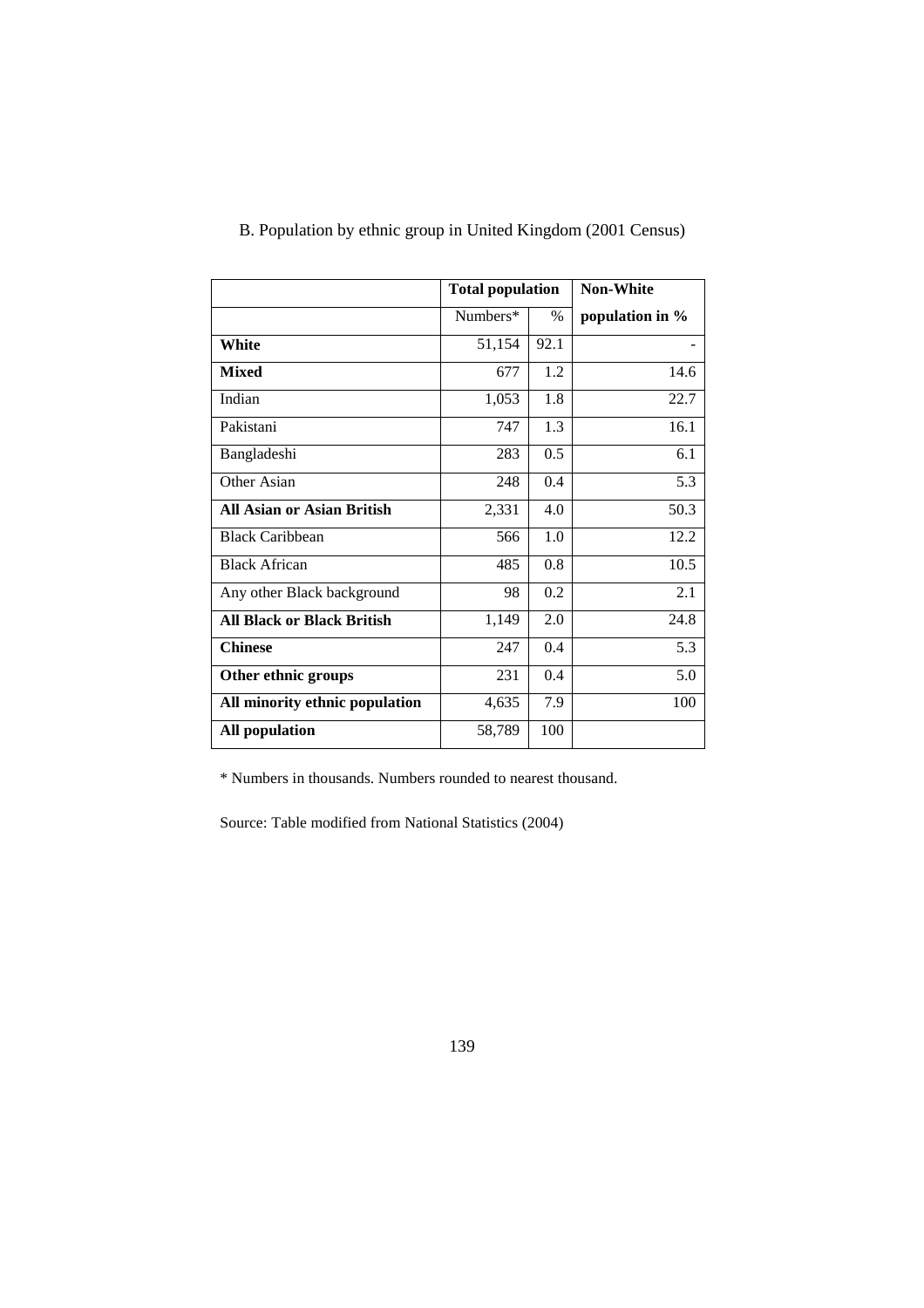|                                 | <b>Primary Schools</b> |               | <b>Secondary Schools</b> |               |
|---------------------------------|------------------------|---------------|--------------------------|---------------|
|                                 | Pupils*                | $\frac{0}{0}$ | Pupils*                  | $\frac{0}{0}$ |
| White                           | 2,555                  | 79.2          | 2,664                    | 81.9          |
| White British                   | 2,410                  | 74.7          | 2,539                    | 78.0          |
| Irish                           | 11                     | 0.3           | 12                       | 0.4           |
| Traveller of Irish heritage     | 3                      | 0.1           | 1                        | 0.0           |
| Gypsy/Roma                      | 6                      | 0.2           | 3                        | 0.1           |
| Any other White Background      | 125                    | 3.9           | 110                      | 3.4           |
| <b>Mixed</b>                    | 133                    | 4.1           | 106                      | 3.3           |
| White and Black Caribbean       | 42                     | 1.3           | 37                       | 1.1           |
| White and Black African         | 15                     | $0.5^{\circ}$ | 11                       | 0.3           |
| White and Asian                 | 28                     | 0.9           | 22                       | 0.7           |
| Any other mixed background      | 48                     | 1.5           | 37                       | 1.1           |
| Asian                           | 300                    | 9.3           | 250                      | 7.7           |
| Indian                          | 80                     | 2.5           | 81                       | 2.5           |
| Pakistani                       | 126                    | 3.9           | 93                       | 2.9           |
| Bangladeshi                     | 52                     | 1.6           | 38                       | 1.2           |
| Any other Asian background      | 41                     | 1.3           | 38                       | 1.2           |
| <b>Black</b>                    | 158                    | 4.9           | 139                      | 4.3           |
| <b>Black Caribbean</b>          | 45                     | 1.4           | 45                       | 1.4           |
| <b>Black African</b>            | 94                     | 2.9           | 79                       | 2.4           |
| Any other Black background      | 18                     | 0.6           | 15                       | 0.5           |
| <b>Chinese</b>                  | 11                     | 0.3           | 14                       | 0.4           |
| Any other ethnic group          | 44                     | 1.4           | 37                       | 1.1           |
| <b>Classified</b>               | 3,200                  | 99.3          | 3,210                    | 98.6          |
| <b>Unclassified</b>             | 24                     | 0.7           | 45                       | 1.4           |
| <b>Minority Ethnic Pupils**</b> | 790                    | 24.5          | 671                      | 20.6          |
| All pupils                      | 3,224                  | 100           | 3,255                    | 100           |

# C. Pupils by ethnic group and first language in England (2009)

\* Pupils in thousands. Numbers rounded to nearest thousand.

\*\* The category Minority Ethnic Pupils includes all pupils classified as belonging to an ethnic group other than White British.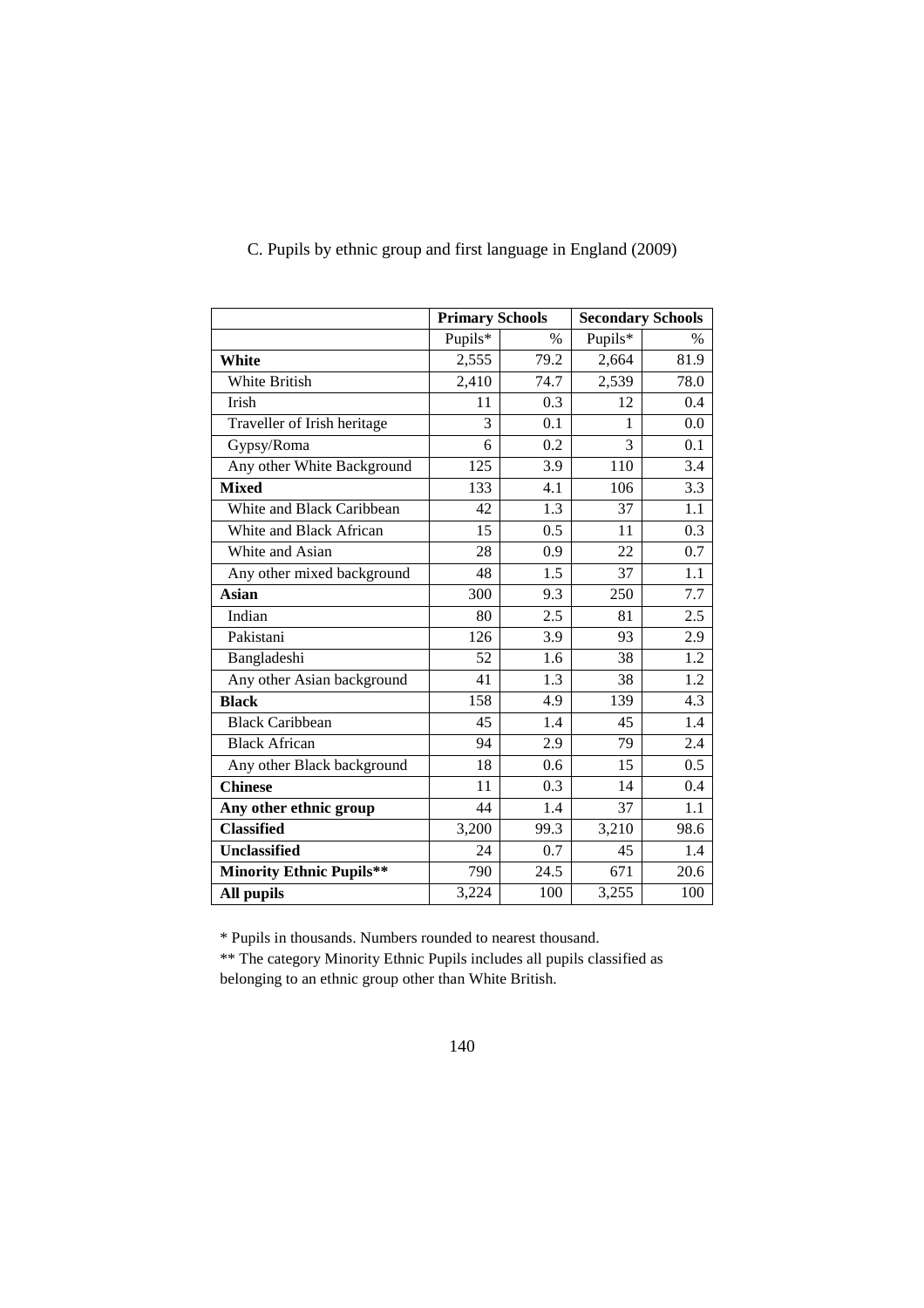## (*Appendix C continued*)

|                               | <b>Primary Schools</b> |      | <b>Secondary Schools</b> |      |
|-------------------------------|------------------------|------|--------------------------|------|
|                               | Pupils*                | $\%$ | Pupils*                  | %    |
| First language other than     | 491                    | 15.2 | 363                      | 11.1 |
| <b>English</b>                |                        |      |                          |      |
| <b>First language English</b> | 2,727                  | 84.6 | 2,878                    | 88.4 |
| Unclassified                  | 6                      | 0.2  | 14                       | 0.4  |
| All pupils                    | 3,224                  | 100  | 3,255                    | 100  |

Pupils by first language in English primary and secondary schools (2009)

\* Pupils in thousands. Numbers rounded to nearest thousand.

Source: Tables modied from DCSF (2009a, table 4 and 5)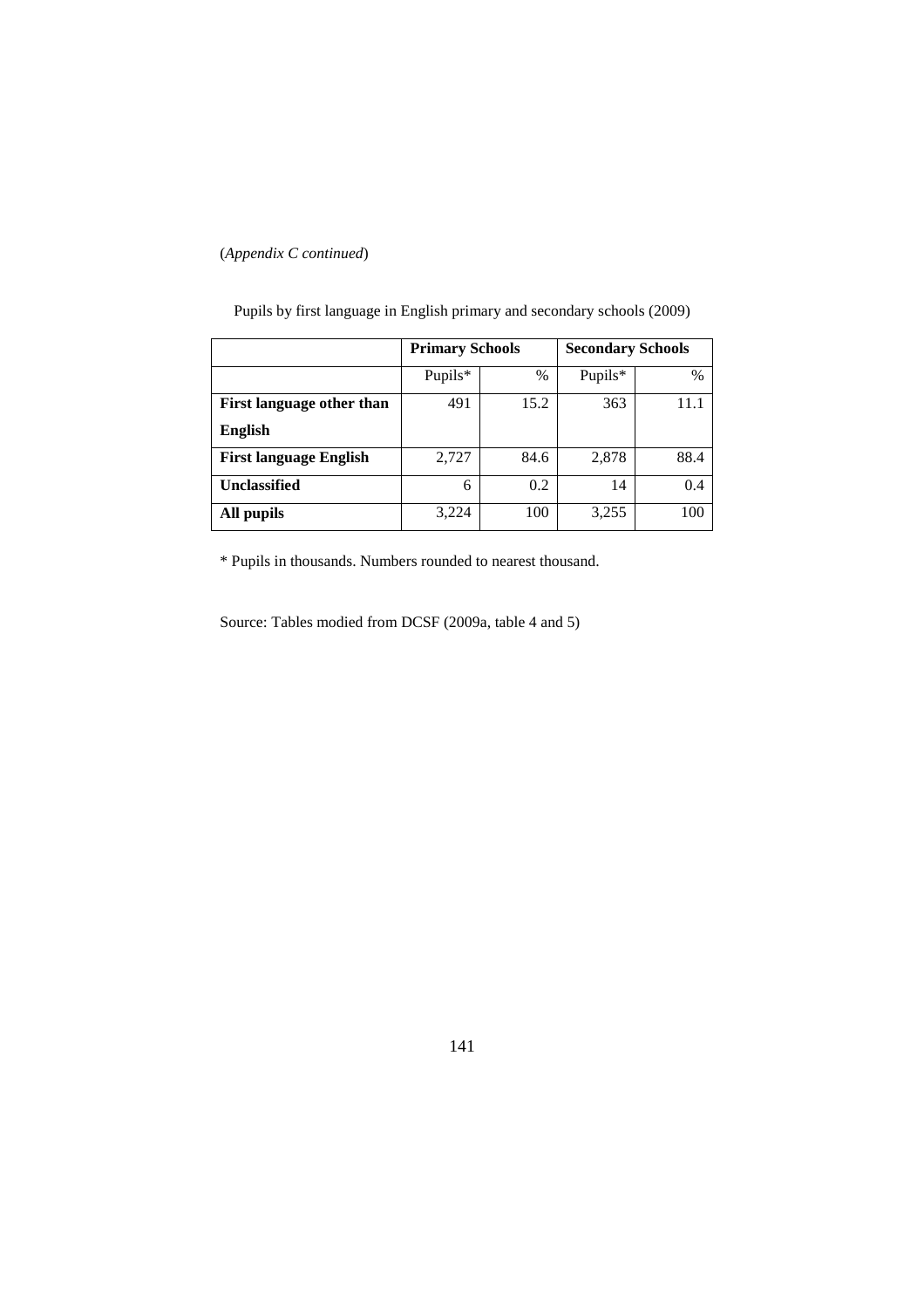| <b>Country of origin</b> | Persons with<br>Danish origin | <b>Immigrants</b> | <b>Descendants</b> |
|--------------------------|-------------------------------|-------------------|--------------------|
|                          |                               |                   |                    |
| <b>Danmark</b>           | 4,987,656                     |                   |                    |
| <b>EU</b> member states  |                               | 122,437           | 13,179             |
| <b>Great Britain</b>     |                               | 11,812            | 1,495              |
| Sweden                   |                               | 10,401            | 1,181              |
| Germany                  |                               | 18,536            | 1,103              |
| <b>Other European</b>    |                               |                   |                    |
| countries                |                               | 105,311           | 43,463             |
| <b>Africa</b>            |                               | 31,787            | 15,727             |
| Somalia                  |                               | 6,039             | 2,279              |
| <b>North America</b>     |                               | 8,511             | 936                |
| <b>USA</b>               |                               | 5,823             | 332                |
| South - and              |                               |                   |                    |
| <b>Latin America</b>     |                               | 9,026             | 864                |
| Chile                    |                               | 479               | 34                 |
| Asia                     |                               | 124,931           | 52,000             |
| Afghanistan              |                               | 7,600             | 1,489              |
| Iraq                     |                               | 13,414            | 3,484              |
| Iran                     |                               | 3,923             | 366                |
| China                    |                               | 6,749             | 408                |
| Pakistan                 |                               | 5,435             | 1,458              |
| Syria                    |                               | 674               | 94                 |
| Turkey                   |                               | 20,539            | 8,332              |
| Vietnam                  |                               | 3,247             | 665                |
| Oceania                  |                               | 2,112             | 151                |
| <b>Stateless</b>         |                               | 495               | 227                |
| <b>Unknown</b>           |                               | 493               | 135                |
| <b>Total</b>             | 4,987,656                     | 405,103           | 126,682            |
| <b>Total population</b>  |                               |                   |                    |
| in Denmark 2009          |                               |                   | 5,519,441          |

D. Population in Denmark, immigrants and descendants (2009)

Source: Table generated on the basis of data from Statistics Denmark.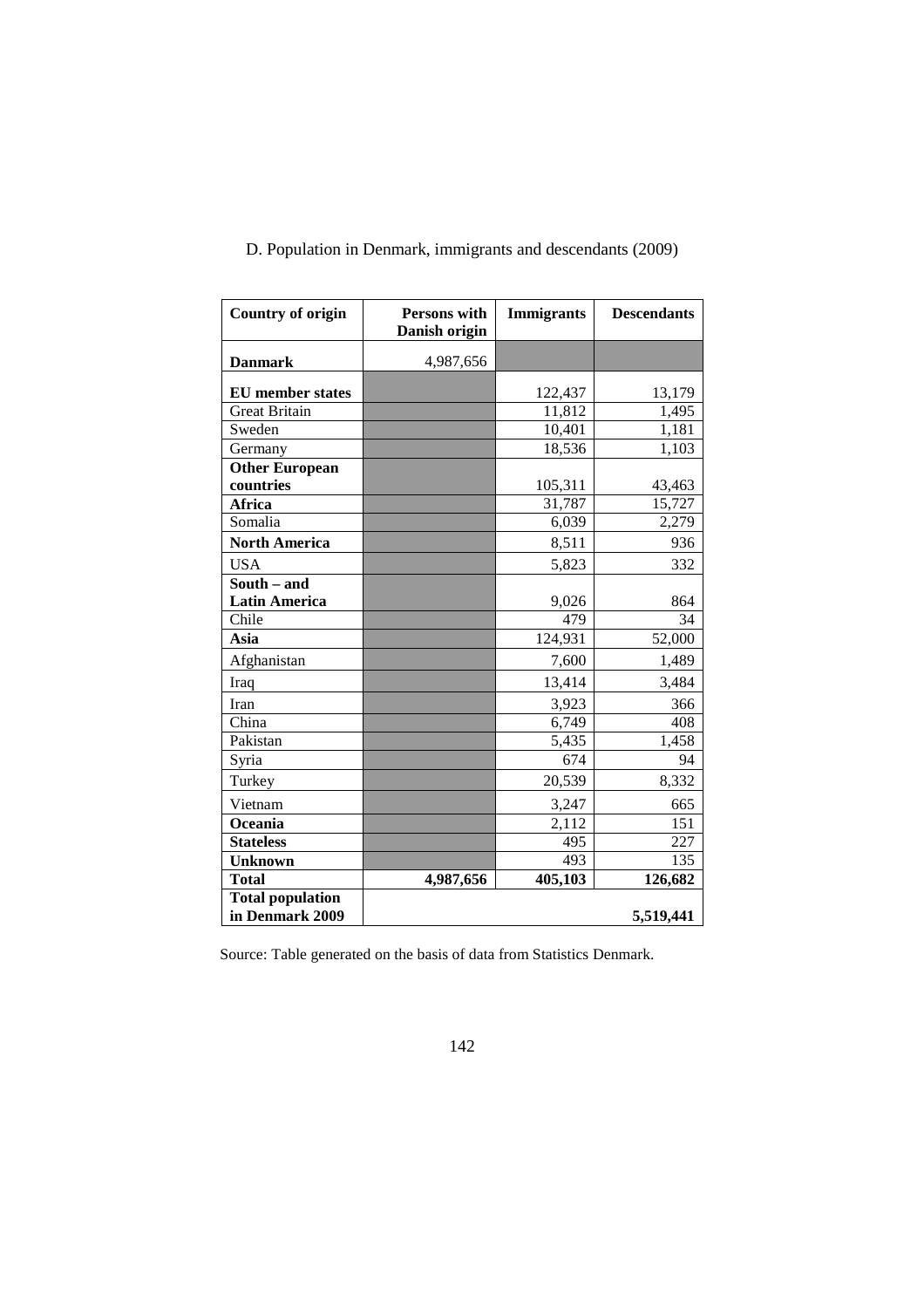## E. Number of pupils by language and ethnic group in Denmark

| Year          | 1975  | 1980  | 1985   | 1990   | 1995   | 2000   | 2004   |
|---------------|-------|-------|--------|--------|--------|--------|--------|
| <b>Pupils</b> | 2,531 | 8.093 | 11,815 | 22,578 | 35,951 | 50,360 | 57.523 |
| $\frac{6}{9}$ |       |       | 1.80   | 4.10   | 6.90   | 8.90   |        |

"Pupils speaking a foreign language"/"bilingual pupils" in the Folkeskole

Number of pupils in class 0-9 by origin, 2008/2009

|                    | <b>The Folkeskole</b> | Free schools* | <b>Special</b> | <b>Total</b> |
|--------------------|-----------------------|---------------|----------------|--------------|
|                    |                       |               | schools **     |              |
| Danish origin      | 519,132               | 112,391       | 10,625         | 642.148      |
| <b>Immigrants</b>  | 16,180                | 2.424         | 380            | 18,984       |
| <b>Descendants</b> | 43,369                | 7.739         | 996            | 52,104       |
| <b>Unknown</b>     | 956                   | 1.473         | 149            | 2.578        |
| <b>Total</b>       | 579,637               | 124.027       | 12.150         | 715,814      |

Ten most common countries of origin for ethnic minority pupils in compulsory education, 2008/2009

|                | <b>The Folkeskole</b> | <b>Free schools</b> | <b>Special</b> | <b>Total</b> |
|----------------|-----------------------|---------------------|----------------|--------------|
|                |                       | 尖                   | schools **     |              |
| <b>Turkey</b>  | 10,028                | 1,272               | 236            | 11,561       |
| Iraq           | 5,772                 | 712                 | 148            | 6,632        |
| Lebanon        | 5,599                 | 976                 | 127            | 6,702        |
| Somalia        | 3,813                 | 562                 | 109            | 4,484        |
| Pakistan       | 2,952                 | 100                 | 52             | 3,104        |
| Afghanistan    | 2,841                 | 370                 | 98             | 3,309        |
| <b>Bosnia-</b> | 2,807                 | 121                 | 37             | 2,965        |
| Herzegovina    |                       |                     |                |              |
| Yugoslavia     | 2,469                 | 130                 | 54             | 2,653        |
| Vietnam        | 2,096                 | 426                 | 20             | 2,542        |
| Sri Lanka      | 1,838                 | 472                 | 30             | 2,340        |

\* Free schools include independent residential schools ("efterskoler") catering for class 8-11.

\*\* Special schools also include day care treatment ("dagbehandlingstilbud")

Sources: First table modified from Thomsen (2004). Second and third table modified from Hornbek (2009, Table 1, Table 5).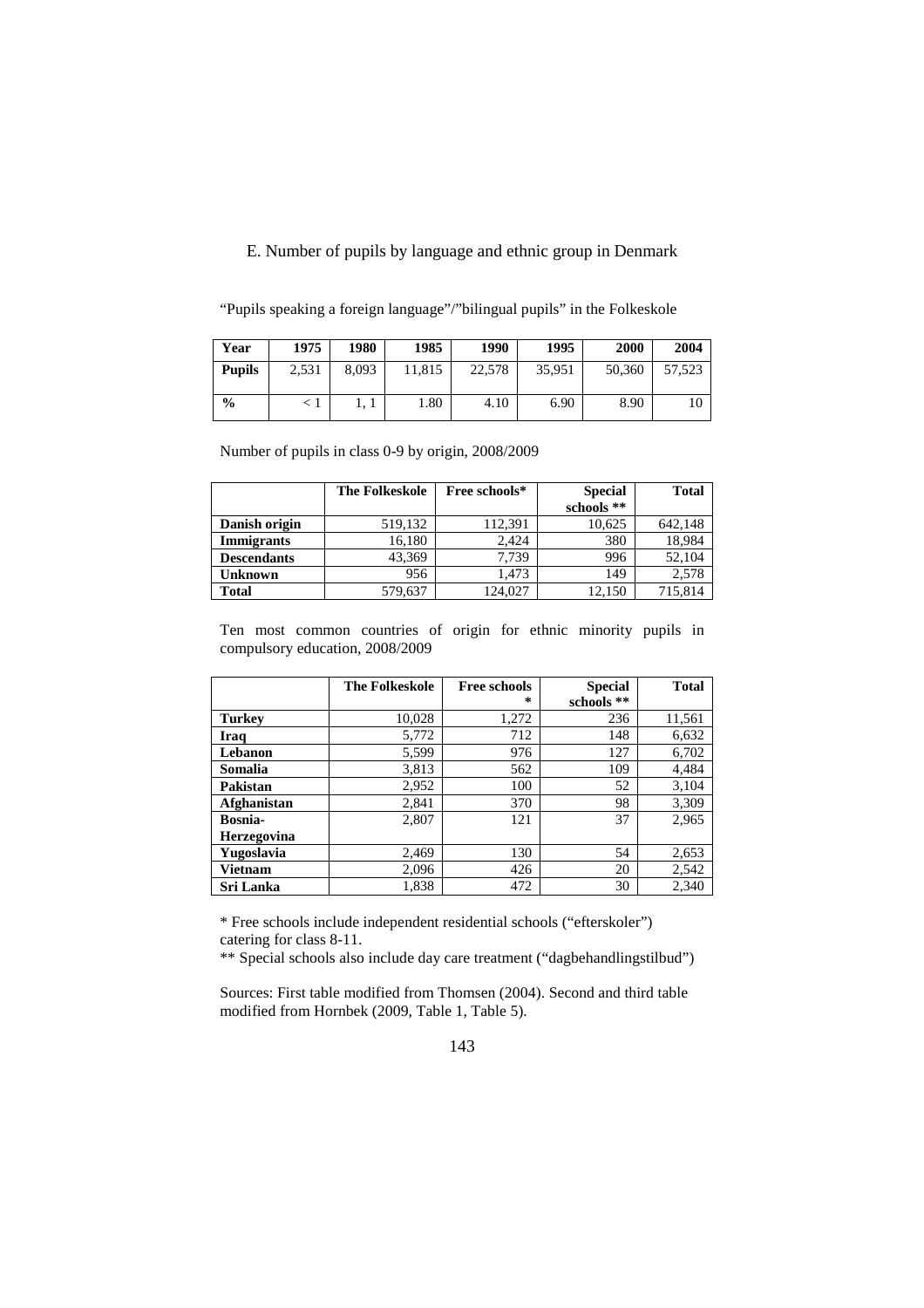F. The Education Reform Act 1988 and the curriculum

Main curriculum provisions from the Education Reform Act:

The Basic Curriculum: Religious Education

National Curriculum consisting of ten foundation subjects:

Three core subjects: Mathematics, English and Science.

Seven other foundation subjects: History, Geography, Technology, Music, Art and Physical Education. In the third and fourth key stages also a Modern Foreign Language.

The National Curriculum was to be taught in all state-maintained schools and was defined by attainment targets, programmes of study and assessment arrangements.

Mandatory assessment after the four key stages:

Key stage 1: Ages 5-7 (Years 1-2) Key stage 2: Ages 7-11 (Years 3-6) Key stage 3: Ages 11-14 (Years 7-9) Key stage 4: Ages 14-16 (Years 10-11)

The Whole Curriculum by 1990: Basic Curriculum + National Curriculum

+ A range of cross-curricular elements:

Dimensions: equal opportunity and multiculturalism

Skills: communication; numeracy; study; problemsolving; personal and social education; and information technology.

Non-statutory themes: economic and industrial understanding; careers education and guidance; health education, education for citizenship; and environmental education

Sources: DES (1988), Pumfrey (1994a, 19-20)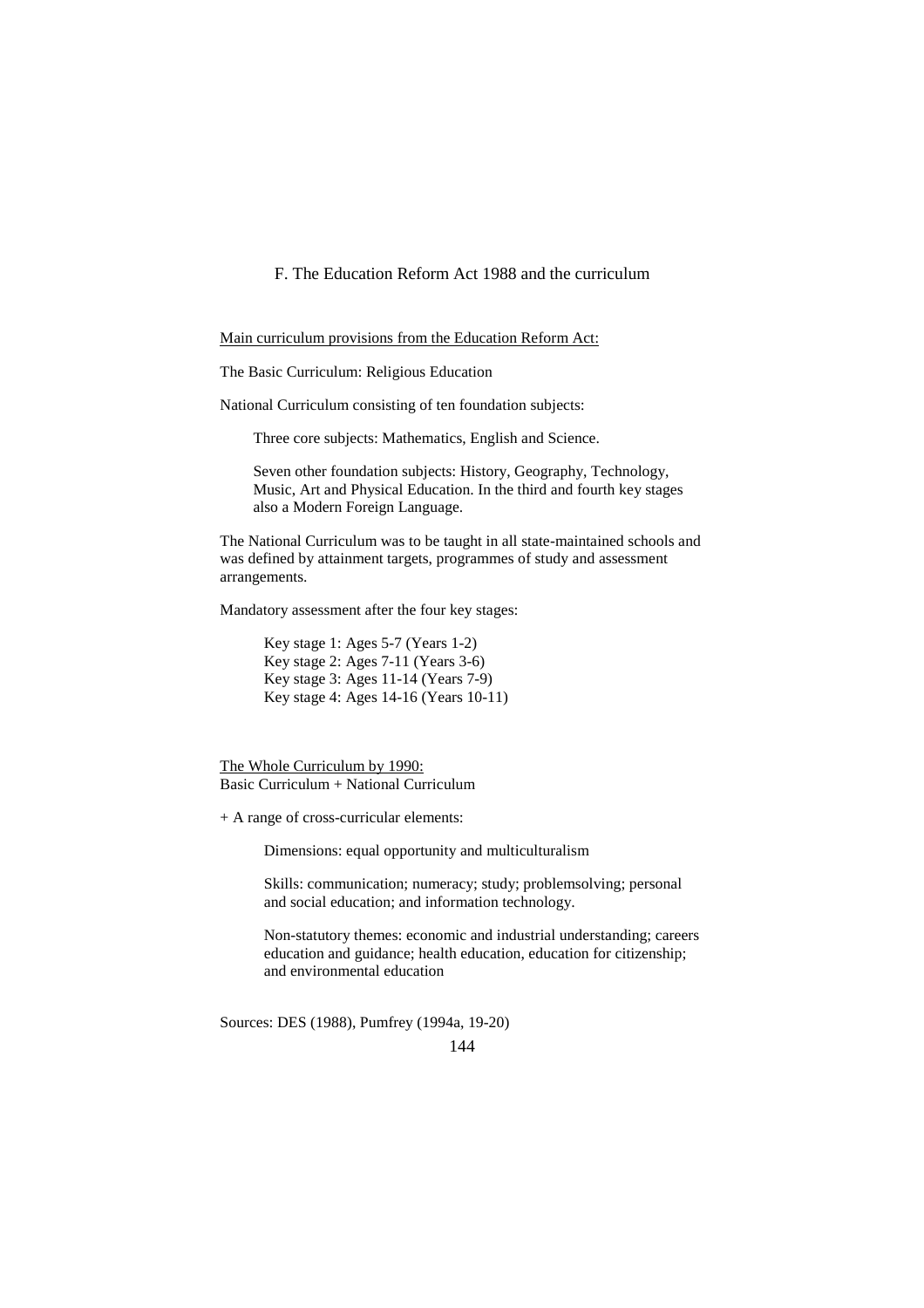| Year         | £    | Year    | £     | Year    | £     |
|--------------|------|---------|-------|---------|-------|
| $1967 - 68*$ | 1.4  | 1978-79 | 31.1  | 1989-90 | 114.8 |
| $1968-69*$   | 1.8  | 1979-80 | 33.1  | 1990-91 | 135.5 |
| 1969-70      | 3.7  | 1980-81 | 46.0  | 1991-92 | 113.0 |
| 1970-71      | 4.4  | 1981-82 | 52.2  | 1992-93 | 129.7 |
| 1971-72      | 5.5  | 1982-83 | 60.8  | 1993-94 | 131.2 |
| 1972-73      | 7.0  | 1983-84 | 76.2  | 1994-95 | 49.7  |
| 1973-74      | 9.4  | 1984-85 | 76.3  | 1995-96 | 54    |
| 1974-75      | 10.2 | 1985-86 | 63.4  | 1996-97 | 58.2  |
| 1975-76      | 13.8 | 1986-87 | 102.2 | 1997-98 | 73.4  |
| 1976-77      | 20.4 | 1987-88 | 93.0  |         |       |
| 1977-78      | 24.6 | 1988-89 | 88.8  |         |       |

G. Section 11 Grants: Expenditure on approved projects

£ in millions.

\* Grant was paid at 50 per cent level during 1967-69.

Source: National Archives (2010)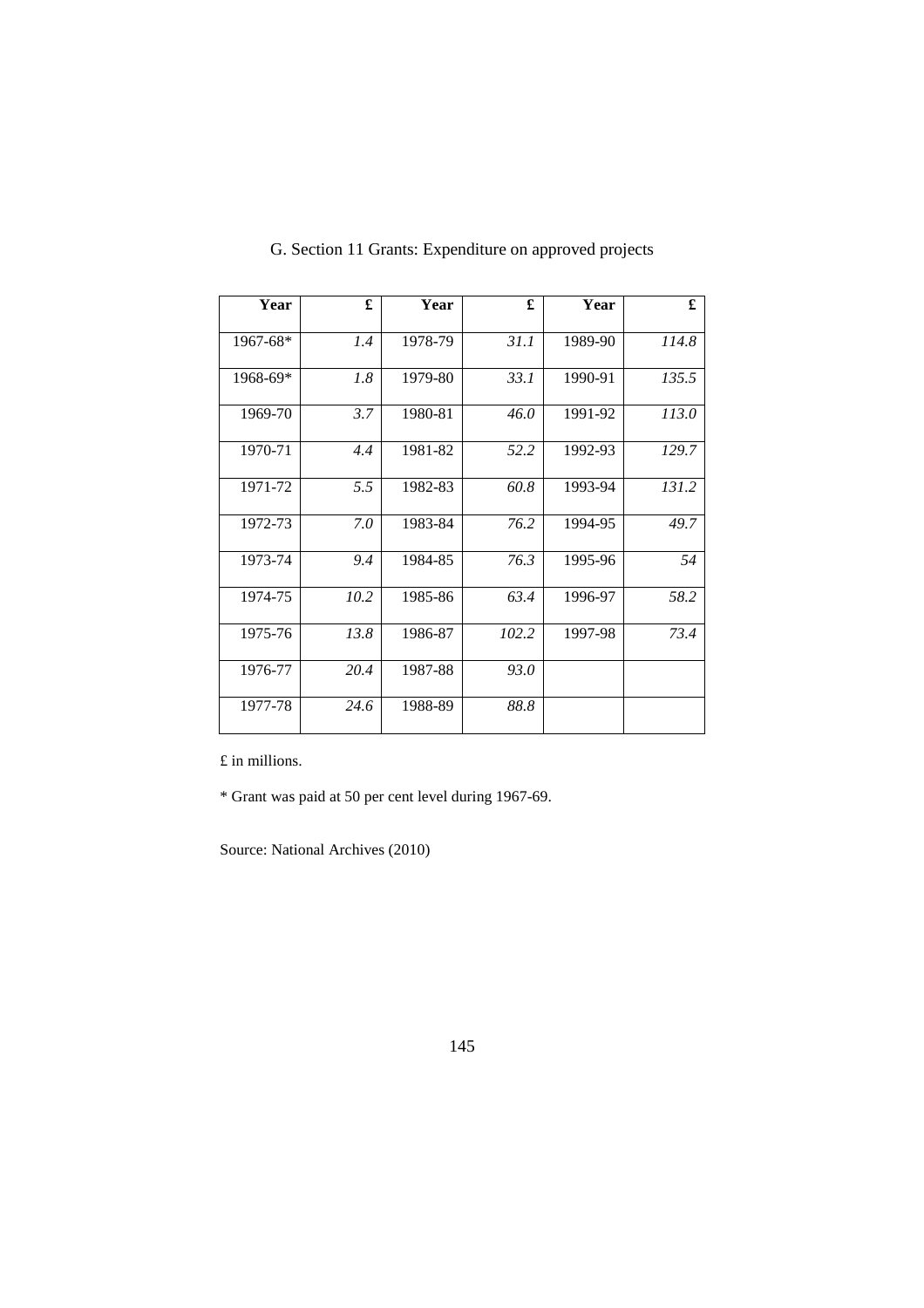| Subject                                              | 1988                       | 1996                       | 2002                       | 2006                  |
|------------------------------------------------------|----------------------------|----------------------------|----------------------------|-----------------------|
| <b>Basic curriculum:</b>                             |                            |                            |                            |                       |
| <b>Religious Education and</b><br>collective worship | <b>BS</b><br><b>KS</b> 1-4 | $\overline{\phantom{0}}$   |                            |                       |
| <b>National Curriculum:</b>                          |                            |                            |                            |                       |
| <b>English</b>                                       | CS<br><b>KS</b> 1-4        |                            |                            |                       |
| <b>Mathematics</b>                                   | CS<br><b>KS</b> 1-4        | ٠                          |                            |                       |
| <b>Science</b>                                       | CS<br><b>KS</b> 1-4        | ۰                          |                            |                       |
| <b>History</b>                                       | <b>FS</b><br><b>KS</b> 1-4 | <b>FS</b><br><b>KS</b> 1-3 |                            | EA<br>KS <sub>4</sub> |
| <b>Technology</b>                                    | <b>FS</b><br><b>KS</b> 1-4 |                            |                            | EA<br>KS <sub>4</sub> |
| Geography                                            | <b>FS</b><br><b>KS</b> 1-4 | <b>FS</b><br><b>KS</b> 1-3 |                            | EA<br>KS <sub>4</sub> |
| <b>Information and</b><br>communication technology   |                            |                            | <b>FS</b><br><b>KS</b> 1-4 |                       |
| Modern foreign language                              | <b>FS</b><br>KS 3-4        |                            |                            | EA<br>KS <sub>4</sub> |
| Citizenship                                          |                            |                            | <b>FS</b><br>KS 3-4        |                       |

# H. The English school curriculum 1988-2006

Abbreviations: Key Stage (KS), Basic Subject (BS), Core Subject (CS), Foundation Subject (FS), Entitlement area (EA).

In 2006, Technology was renamed Design and Technology. The subjects of Art, Music and Physical Education are not included in the table.

Sources: DES (1988, section 3); Department for Education and Employment (1996, section 352-354); Department for Education and Skills (2002, section 80, 84-85); Department for Education and Skills (2006, section 74)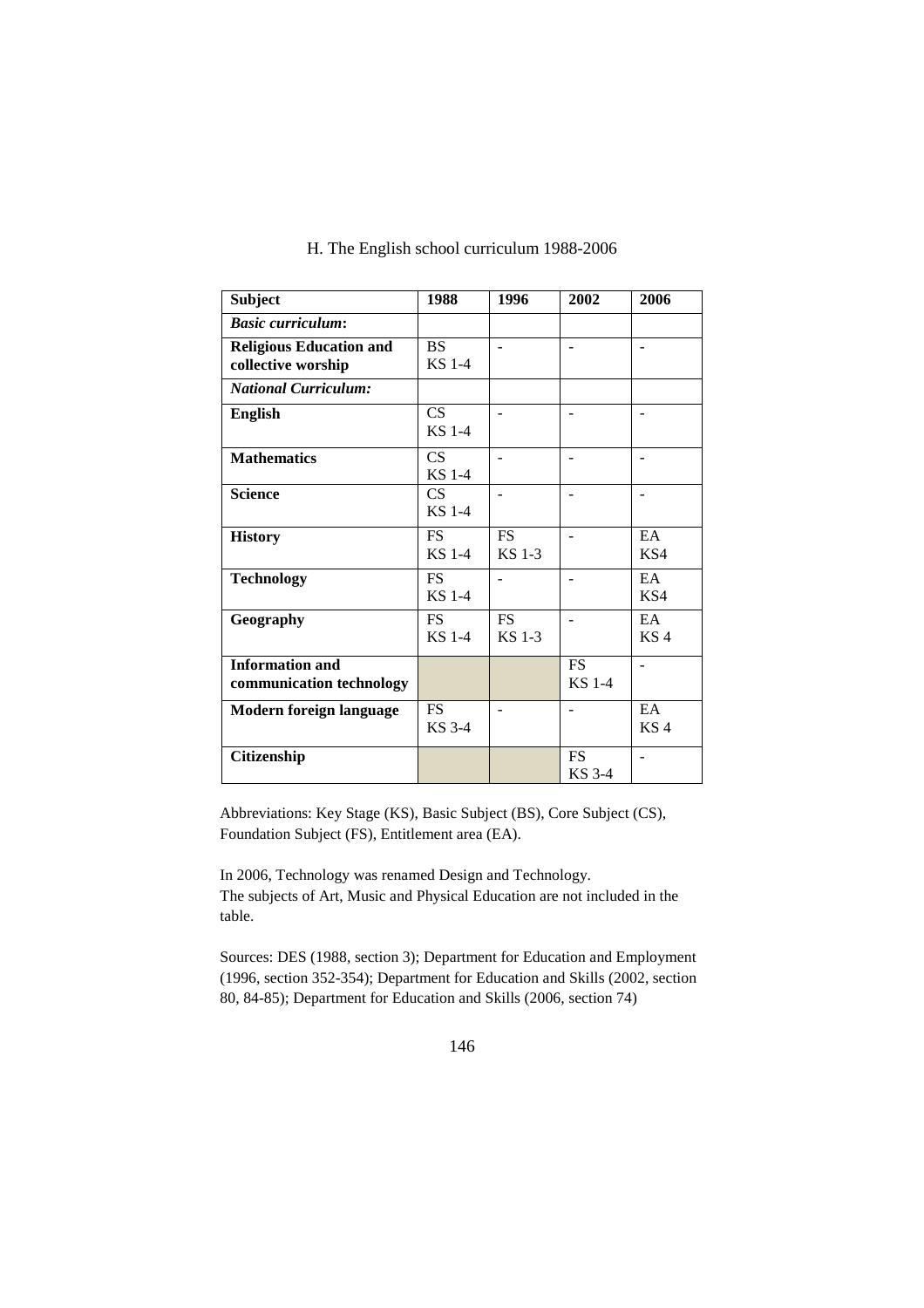I. Towards aim-and-frame regulation in the Danish public sector

These three models illustrate the shift from top-down central hierarchic regulation towards aim-and-frame regulation in the Danish public sector. Aim-and-frame regulation combines the internal regulation through incentives and sanctions, with external market regulation through consumer choice exercized by citizens. Remark the arrows in the external market regulation of the 1980s.

Source: Finansministeriet (1996).

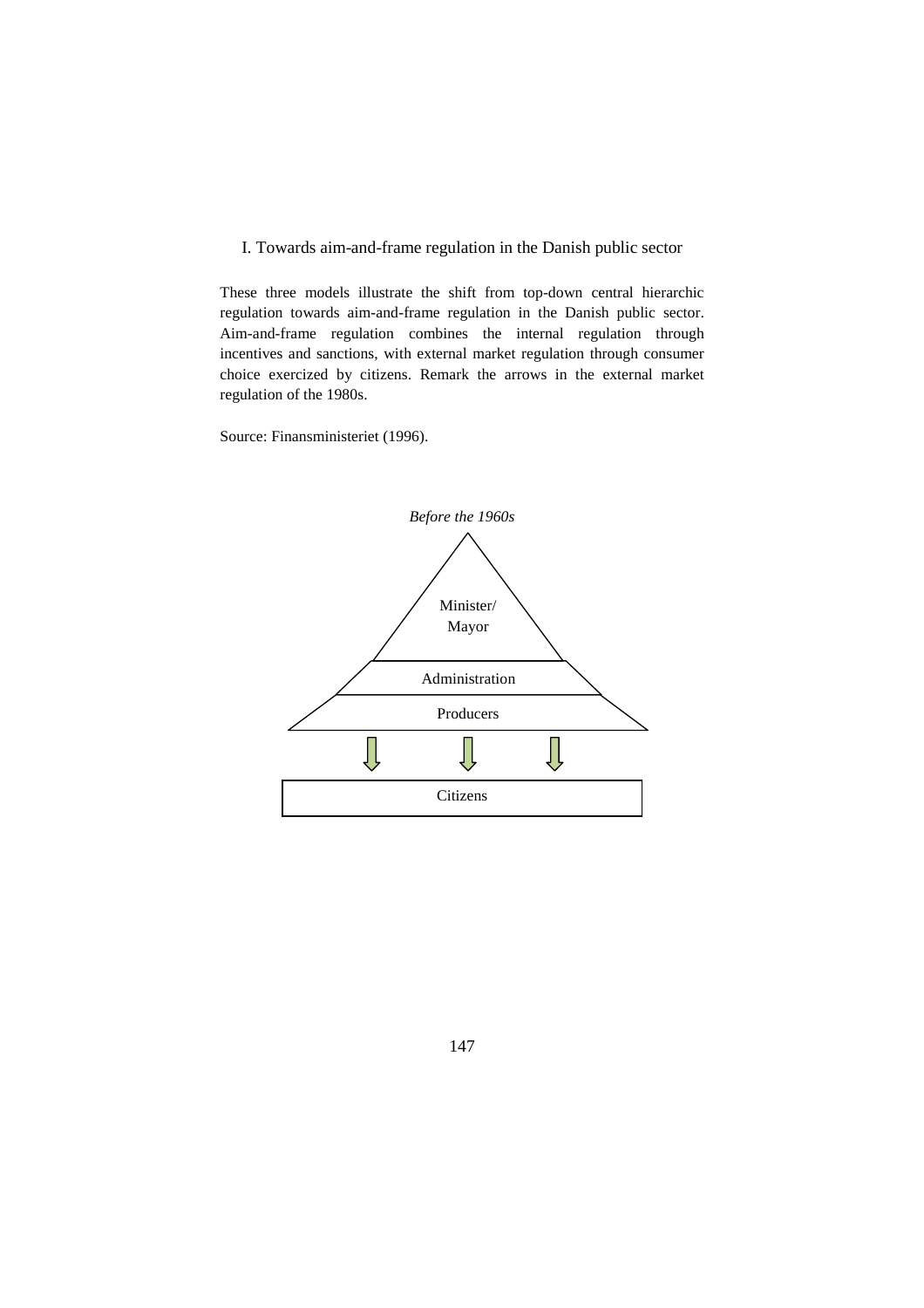

148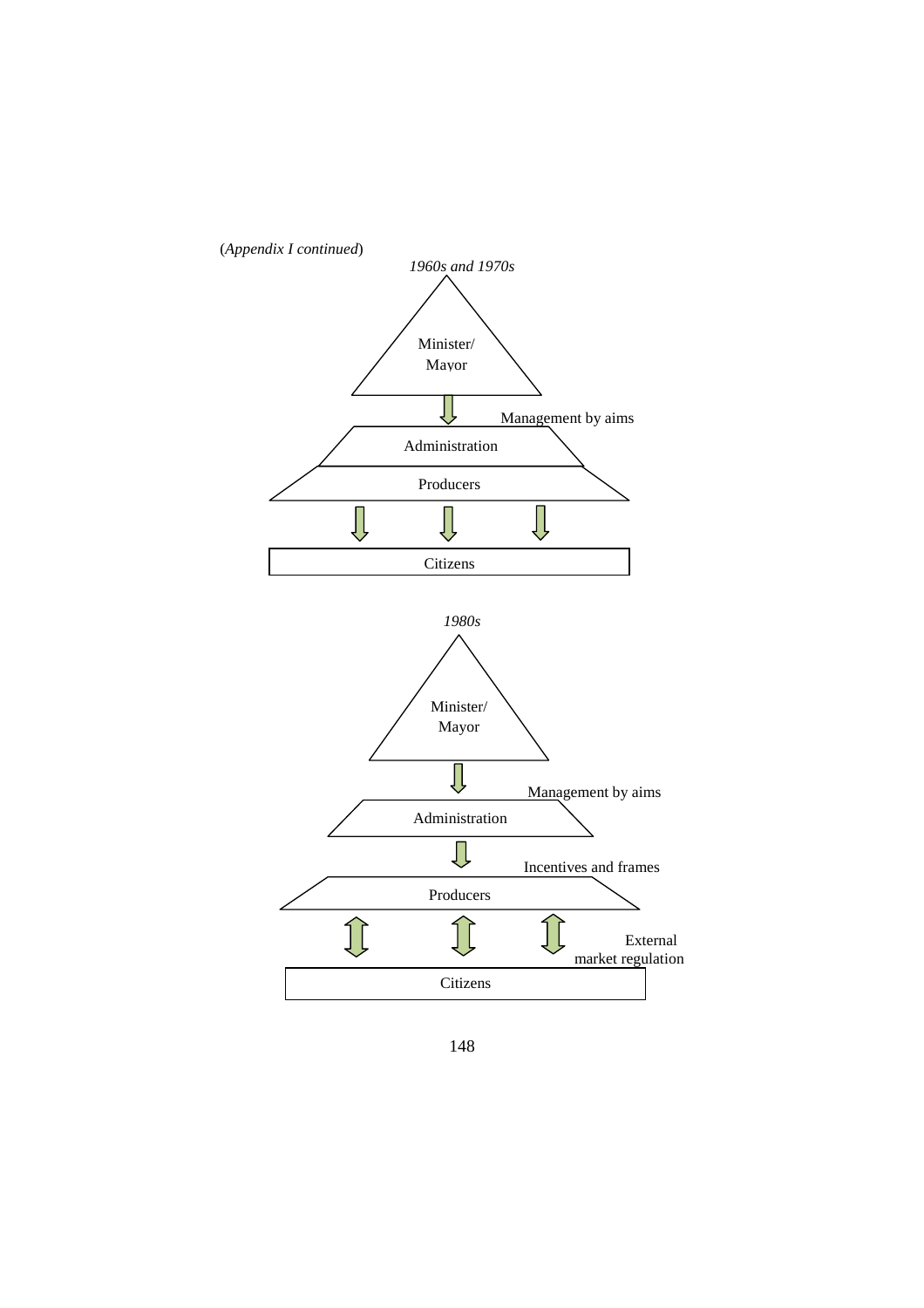## J. Curriculum provisions of five acts in Denmark 2002-2006

Act 412, 2002. "Mothertongue tuition and language stimulation"

- Local councils obliged to offer language stimulation for bilingual children from three years of age, instead of the previous 4 years, whether they attend day care or not
- The obligation of local councils to offer mother tongue tuition to bilingual children is withdrawn, except for children from the EU and EEA (Iceland, Liechtenstein and Norway), the Faeroe Islands and Greenland
- Block grants to local councils reduced on the basis of estimated savings and costs related to abolishing mother tongue tuition and advancing language stimulation

Act 300, 2003. "Better inschooling and strengthening of the content in the instruction of the Folkeskole"

- Final and intermediate statutory "Common National Objectives" for all subjects in class 0-10
- The Minister of Education was given powers to establish a minimum annual number of lessons in relation to stages (1-3, 4-6, 7- 9) and clusters of subjects (humanities, science and practicalaesthetic)
- Definition of minimum number of Danish (810 hours) and Math lessons (450) in class 1-3
- Curriculum changes: extra lessons in Danish and Math in class 1-3; English given extra lessons and introduced one year earlier in class 3; Biology extended to class 9 and added 30 hours from Nature/Technics; Physics/Chemistry; History extended to class 9 and given 30 hours extra, taken from Social Science; Social Science introduced one year earlier, in class 8
- The increased costs for the extra lessons in Danish, Math, English and Physics/Chemistry compensated in block grants to local councils.

Act 477, 2004. "Mandatory language stimulation of bilingual children who have not yet started schooling"

Parents given the obligation to let their child attend Danish language stimulation from three years of age until school start if the child is assessed to have the need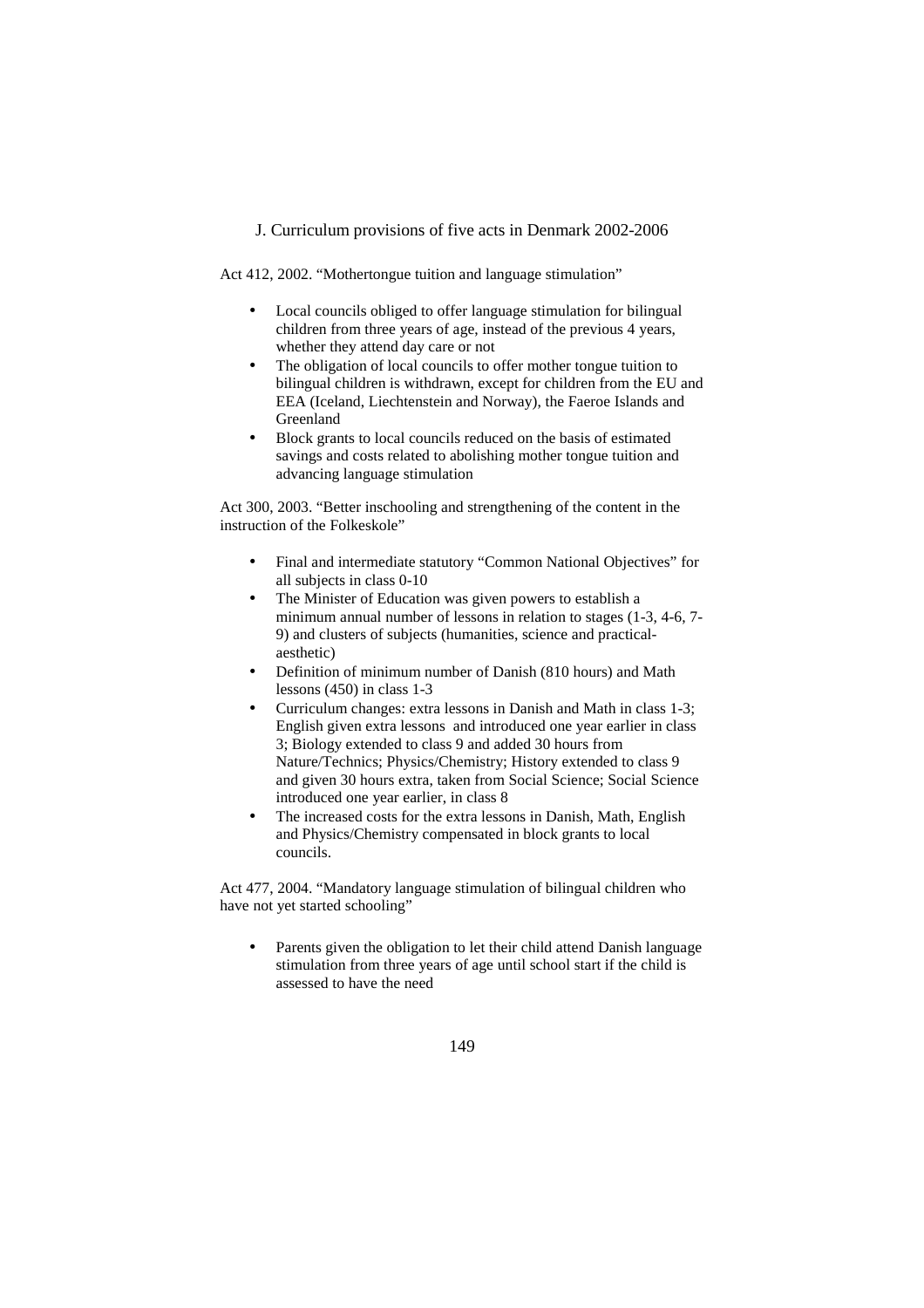## (*Appendix J continued*)

Act 313, 2006. "Strengthened evaluation and use of national tests as pedagogic tool and compulsory tests etc."

- "National Tests" referring to the intermediate aims in Danish, Math, English, Physics/Chemistry, Biology and Geography
- Mandatory final exams in class 9, and introducing History, Christian Studies and Social Science as exam subjects

Act 572, 2006. "Clarification of the pre-amble of the Folkeskole, extra lessons in Danish and History, pupil plans, publication of national test results, clarification of the municipal responsibilities and establishment of a new council for evaluation and quality development of the Folkeskole".

- Revision of the preamble of the Danish School Act.
- Curriculum changes: extra lessons for Danish in class 1-3 and History in class 4-5
- The minimum number of hours for Danish in class 1-3 increased to 900 hours; definition of 180 hours as the minimum number of hours for History in class 4-6
- Publication of "national performance profile", "quality reports" and individual "pupil plans"

Sources: UVM (2002a, 2003a, 2004, 2006a, 2006d)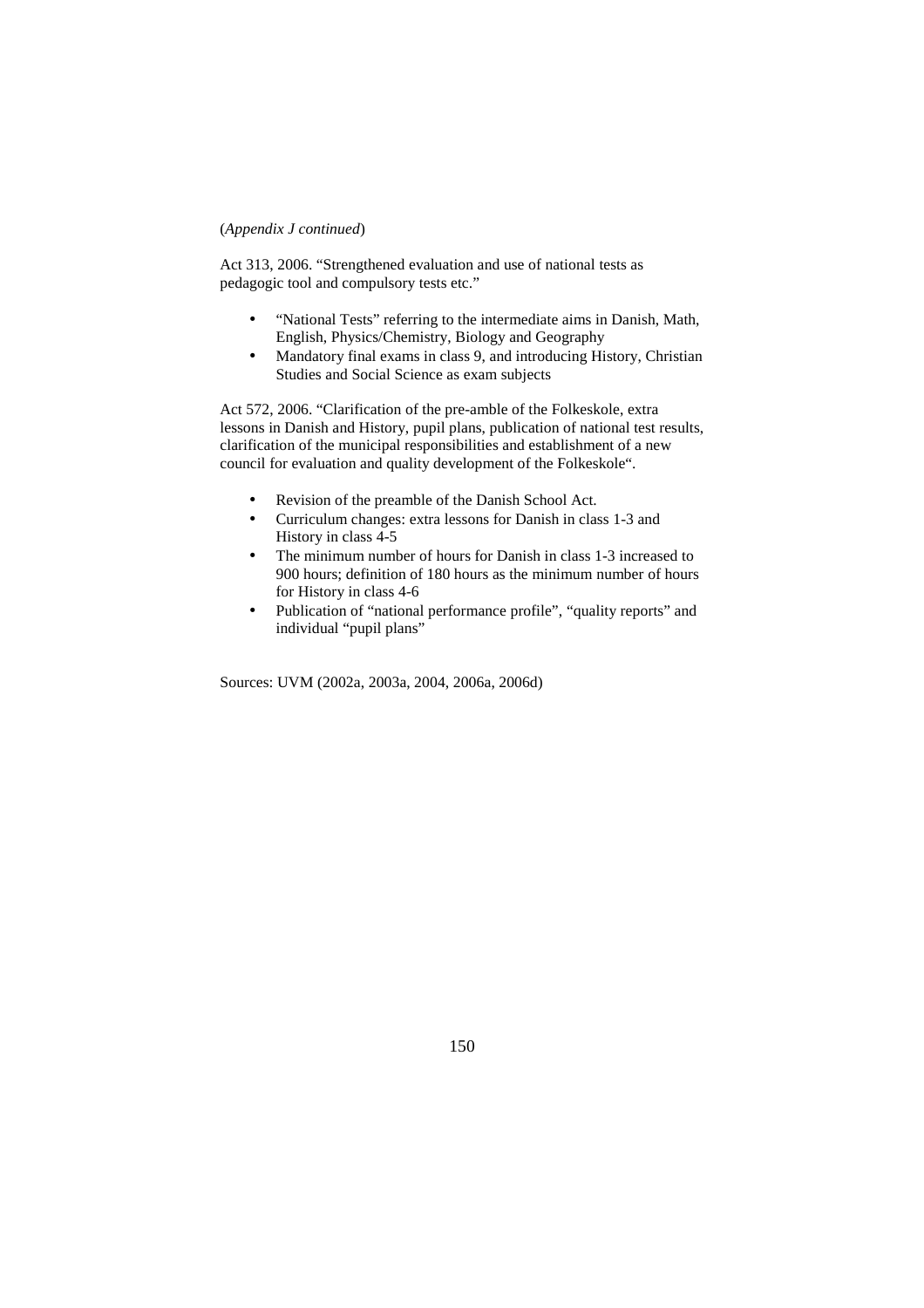|            | School Act 1975                                                                                                                                                                                       | School Act 1993                                                                                       | 'Clear Objectives' 2001-02                                                                                            | Act 300, 2003                                                                                                                                                                                                                                                                                                                                                                                      |
|------------|-------------------------------------------------------------------------------------------------------------------------------------------------------------------------------------------------------|-------------------------------------------------------------------------------------------------------|-----------------------------------------------------------------------------------------------------------------------|----------------------------------------------------------------------------------------------------------------------------------------------------------------------------------------------------------------------------------------------------------------------------------------------------------------------------------------------------------------------------------------------------|
| <b>NAA</b> | for Christian Studies<br>+ the general purpose<br>"knowledge area"<br>+ statutory range of<br>+ the class levels in<br>of each subject<br>Preamble of the<br>15 subjects<br>Folkeskole<br>+ statutory | which to teach them areas" for all subjects<br>knowledge and skills<br>statutory "central<br>Act 1975 | As defined by School As defined by School Act 1993<br>guiding intermediate objectives                                 | and for History in class 4-6 (the<br>$+$ minimum number of hours for<br>As defined by 'Clear Objectives'<br>Danish and Math in class 1-3<br>+ minimum annual number of<br>lessons in relation to stages<br>latter due to Act 572, 2006)<br>intermediate objectives<br>(class $1-3, 4-6, 7-9$ ) and<br>Objectives", including<br>+ 'Common National<br>clusters of subjects.<br>statutory final and |
| Local      | plans" concerning<br>The local council<br>council prepares "school<br>organization<br>local school                                                                                                    | Approval of school<br>syllabuses                                                                      | Approval of school syllabuses<br>+ Formulation of intermediate<br>objectives for the subjects<br>and teaching manuals | and teaching manuals (teaching<br>Approval of school syllabuses<br>combined into one document<br>manuals and syllabus were<br>with Act 50, 2009)                                                                                                                                                                                                                                                   |
| School     | Formulation of tuition Preparation of<br>areas "for all subjects<br>knowledge and skills<br>plans with "central                                                                                       | proposals for<br>syllabus                                                                             | syllabus and teaching manuals<br>Preparation of proposals for                                                         | for school syllabus and teaching<br>School head prepares proposals<br>School committee approves<br>proposals for syllabus and<br>teaching manuals.<br>manuals.                                                                                                                                                                                                                                     |

K. Curriculum centralization in the Danish Folkeskole

Sources: UVM (1975, section 1, 4, 5, 16), UVM (1993, section 10), UVM (2001, section 1), UVM (2003a, section 10, subsection 2; section 16; section 40, subsection 3; section 44, subsection 8, point 1; section 45, subsection 3), UVM (2006d, section 16).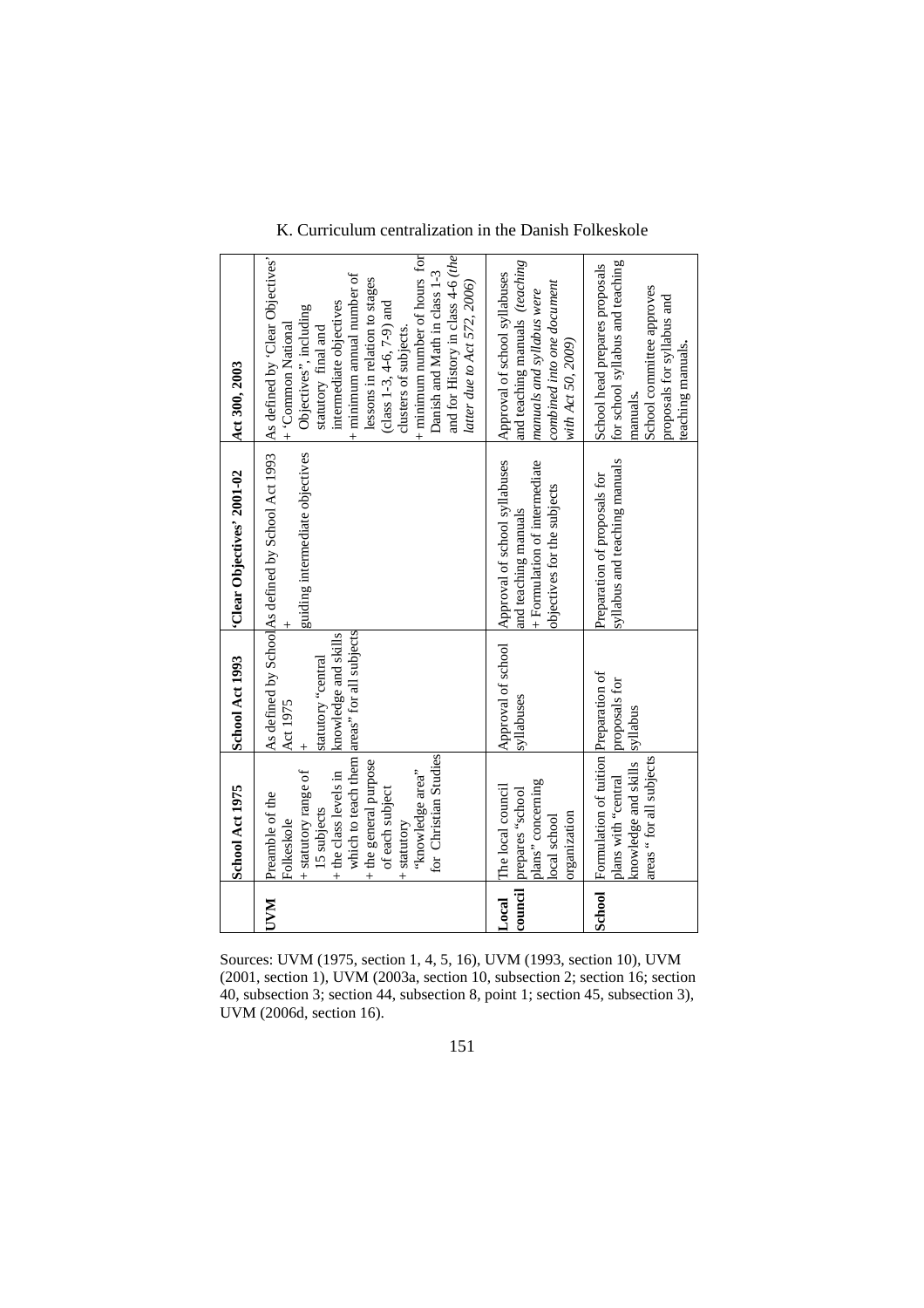L. Support for selected school acts in Denmark 1993-2008

|                                 | Act 435 (1990)."De-bureaucratization, deregulation etc. Including                                                                                                                                                                                                                                |
|---------------------------------|--------------------------------------------------------------------------------------------------------------------------------------------------------------------------------------------------------------------------------------------------------------------------------------------------|
|                                 | regulations for free school choice"                                                                                                                                                                                                                                                              |
|                                 | Passed with 94: Social Democrats (SocDem), the Liberal Party (LibP),<br>Conservative People's Party (CPP), the Progress Party<br>(ProgP), Centre Democrats (CD), the Social Liberal Party<br>(SocLibP), Christian People's Party (ChristPP),<br>MP Steenholdt of Greenlandic Party, MP Hugo Holm |
| Against 18:                     | Socialist People's Party (SocPP)                                                                                                                                                                                                                                                                 |
| Act 509 (1993). School Act      |                                                                                                                                                                                                                                                                                                  |
|                                 | Passed with 94: SocDem, LibP, SocPP, ProgP, CD, SocLibP, ChristPP                                                                                                                                                                                                                                |
| Against 25:                     | CPP, 2 MP of LibP.                                                                                                                                                                                                                                                                               |
|                                 | Act 413 (1996). "Efforts for bilingual children, deregulation etc."                                                                                                                                                                                                                              |
|                                 | Passed with 93: SocDem, LibP, CPP, SocPP, ProgP, CD, Danish People's<br>Party (DPP)                                                                                                                                                                                                              |
| Against 4:                      | Red-Green Alliance (RGA)                                                                                                                                                                                                                                                                         |
|                                 | Act 486 (1998) "Reinforced integration of refugee and immigrant children"                                                                                                                                                                                                                        |
|                                 | Passed with 98: SocDem, LibP, CPP, SocPP, CD, SocLibP, and ChristPP                                                                                                                                                                                                                              |
| Against 15:                     | DPP, RGA and ProgP                                                                                                                                                                                                                                                                               |
|                                 | Act 412 (2002) "Mother-tongue tuition and language stimulation"                                                                                                                                                                                                                                  |
|                                 | Passed with 59: LibP, DPP and CPP                                                                                                                                                                                                                                                                |
| Against 47:                     | SocDem, SocPP, SocLibP, RGA and ChristPP                                                                                                                                                                                                                                                         |
|                                 | Act 300 (2003) "Better inschooling and strengthening of the subject content                                                                                                                                                                                                                      |
|                                 | in the teaching of the Folkeskole"                                                                                                                                                                                                                                                               |
|                                 | Passed with 92: LibP, DPP, CPP and SocDem                                                                                                                                                                                                                                                        |
| Against 16:                     | SocPP, SocLibP, RGA and ChristPP                                                                                                                                                                                                                                                                 |
|                                 | Act 477 (2004). "Mandatory language stimulation of bilingual children who                                                                                                                                                                                                                        |
| have not yet started schooling" |                                                                                                                                                                                                                                                                                                  |
|                                 | Passed with 90: LibP, DPP, CPP and SocDem                                                                                                                                                                                                                                                        |
| Against 14:                     | SocPP, SocLibP, RGA and Christian Democrats                                                                                                                                                                                                                                                      |
|                                 | (ChristDem)                                                                                                                                                                                                                                                                                      |
|                                 | Act 360 (2004). "Geography as exam subject, procedures for pupils'                                                                                                                                                                                                                               |
|                                 | exemption from Christian Studies []"                                                                                                                                                                                                                                                             |

Passed with 91: LibP, DPP, CPP and SocDem

Against 14: SocPP, SocLibP, RGA and ChristDem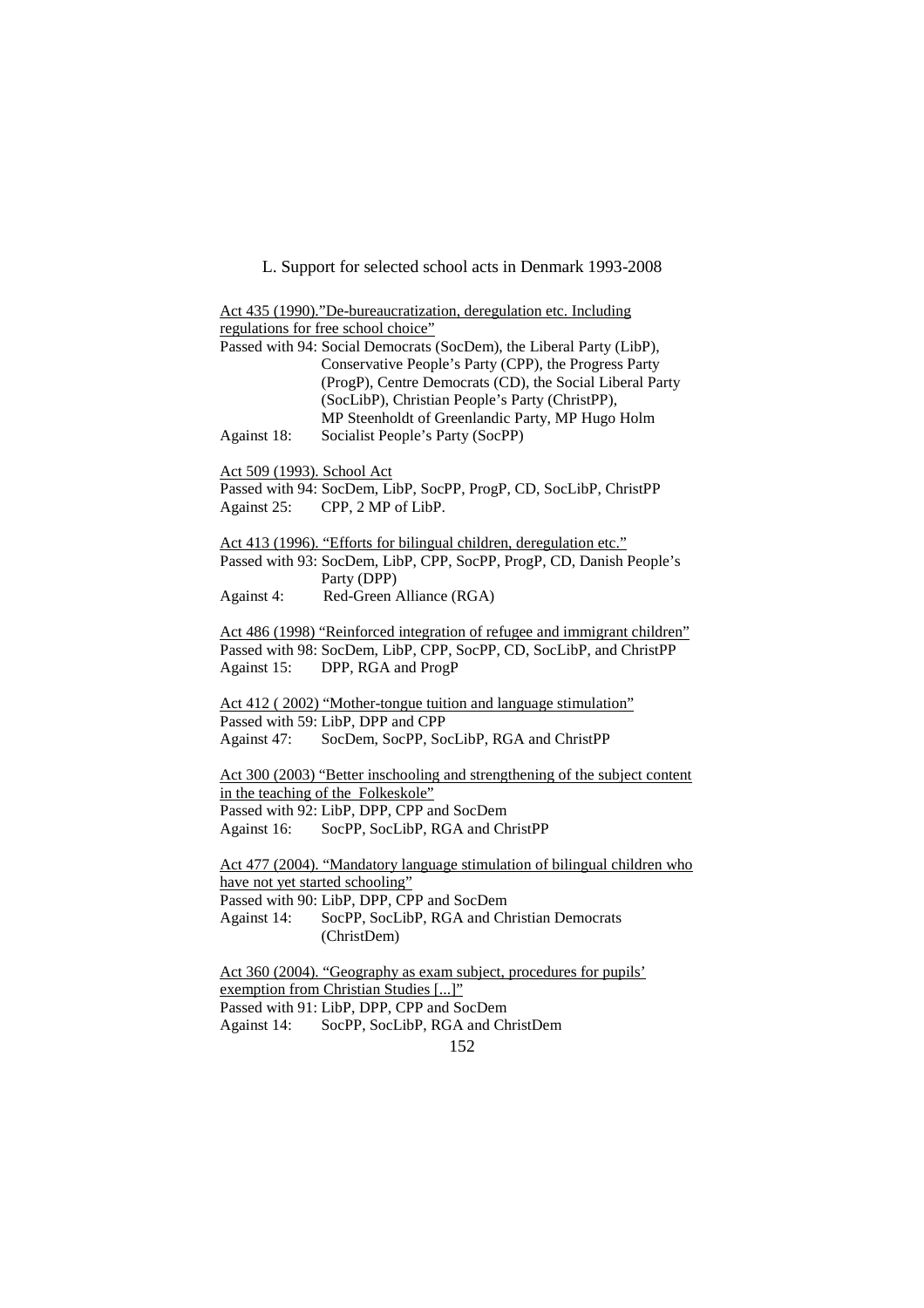#### *(Appendix L continued)*

Act 594 (2005). "Strengthened tuition in Danish as second language, including extended opportunities for transferring bilingual pupils to other schools than the catchment area school" Passed with 90: LibP, DPP, CPP and SocDem Against 21: SocPP, SocLibP, RGA

Act 335 (2005). "Freer school choice within and across municipalities" Passed with 98: LibP, DPP, CPP and SocDem Against 20: SocPP, SocLibP, RGA

Act 313 (2006). "Strengthened evaluation and use of national tests as pedagogic tool and compulsory tests etc." Passed with 90: LibP, DPP, CPP and SocDem Against 23: 5 members of SocDem, SocPP, SocLibP, RGA

Act 572 (2006) "Clarification of the pre-amble of the people's school, extra lessons in Danish and History, pupil plans, publication of national test results, clarification of the municipal responsibilities and establishment of a new council for evaluation and quality development of the people's school" Passed with 86: LibP, DPP, CPP and SocDem Against 23: 4 members of SocDem, SocPP, SocLibP, RGA

Act 476 (2008). Revision of Act 335 (2005) Passed with 91: LibP, DPP, CPP, SocDem, SocLibP and New Alliance Against 18: SocPP, RGA

Original names of political parties represented in Folketinget: The Centre Democrats: Centrum-Demokraterne Christian People's Party: Kristeligt Folkeparti (from October 2003: "Christian Democrats": "Kristendemokraterne") The Conservative People's Party: Det Konservative Folkeparti Danish People's Party: Dansk Folkeparti The Liberal Party: Venstre, Danmarks Liberale Parti New Alliance: Ny Alliance Progress Party: Fremskridtspartiet Red-Green Alliance: Enhedslisten Social Democrats: Socialdemokraterne Social Liberal Party: Radikale Venstre, Danmarks Social-liberale Parti. Socialist People's Party: Socialistisk Folkeparti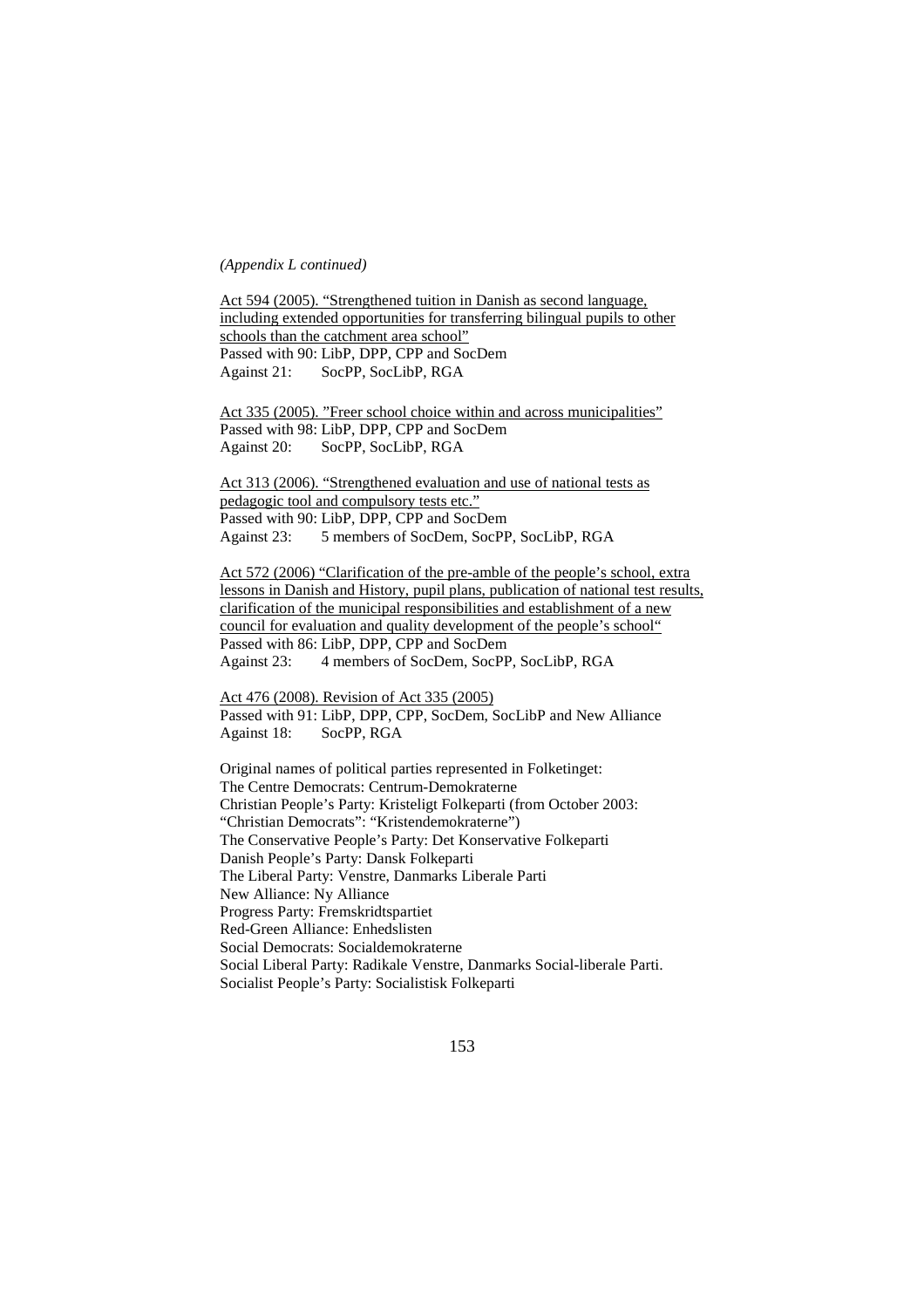|                                                                                                                                                                                                                               |                                                                                                                   | Act 509, 1993                                                                                                                         | Act 413, 1996                                                                                                                                | Act 486, 1998                                                                                                                                               | Act 412, 2002                                                                                                                                                 | Act 477, 2004                                                                                                                     |
|-------------------------------------------------------------------------------------------------------------------------------------------------------------------------------------------------------------------------------|-------------------------------------------------------------------------------------------------------------------|---------------------------------------------------------------------------------------------------------------------------------------|----------------------------------------------------------------------------------------------------------------------------------------------|-------------------------------------------------------------------------------------------------------------------------------------------------------------|---------------------------------------------------------------------------------------------------------------------------------------------------------------|-----------------------------------------------------------------------------------------------------------------------------------|
| (2004, section 4a, subsection 5)                                                                                                                                                                                              | ethnic minority<br>classes of the<br>main stream<br>learning for<br>Folkeskole<br>language<br>pupils in<br>Danish | requisite extent".<br>"pupils speaking<br>arranged tuition<br>language" "in<br>in Danish for<br>$Class 1-9$<br>Specially<br>a foreign | language' for<br>"Danish as a<br>"in requisite<br>$Class 0-10$<br>"bilingual<br>$extent$ .<br>pupils"<br>second                              |                                                                                                                                                             |                                                                                                                                                               |                                                                                                                                   |
| Sources: UVM (1993, section 5, subsection 7), UVM (1996, section 4a;<br>section 5, subsection 7), UVM (1998, section 4a, subsection 1, 3, 4), UVM<br>(2002a, section 4a, subsection 3, point 2; section 5, subsection 7), UVM | stimulation<br>Pre-school<br>language                                                                             |                                                                                                                                       | children in pre-<br>Local councils<br>Up to 15 hours<br>option to offer<br>stimulation to<br>school age.<br>given the<br>language<br>weekly. | assessed to have the<br>years of age if child<br>stimulation from 4<br>obliged to offer<br>Up to 15 hours<br>Local councils<br>language<br>weekly.<br>need. | child assessed to<br>stimulation from<br>3 years of age if<br>obliged to offer<br>Local councils<br>$Up to 15 hours$<br>have the need.<br>language<br>weekly. | from 3 years of<br>Up to 15 hours<br>have the need.<br>Compulsory<br>Mandatory<br>age if child<br>assessed to<br>weekly.<br>test. |
|                                                                                                                                                                                                                               | Mother tongue<br>(established in<br>tuition<br>1976)                                                              |                                                                                                                                       | 3-5 hours<br>Optional                                                                                                                        |                                                                                                                                                             | councils reduced.<br>local councils to<br>offer tuition for<br>Withdrawal of<br>pupils. Block<br>obligation for<br>non-EU/EEA<br>grant to local               |                                                                                                                                   |

M. Curriculum provisions for ethnic minority pupils in Denmark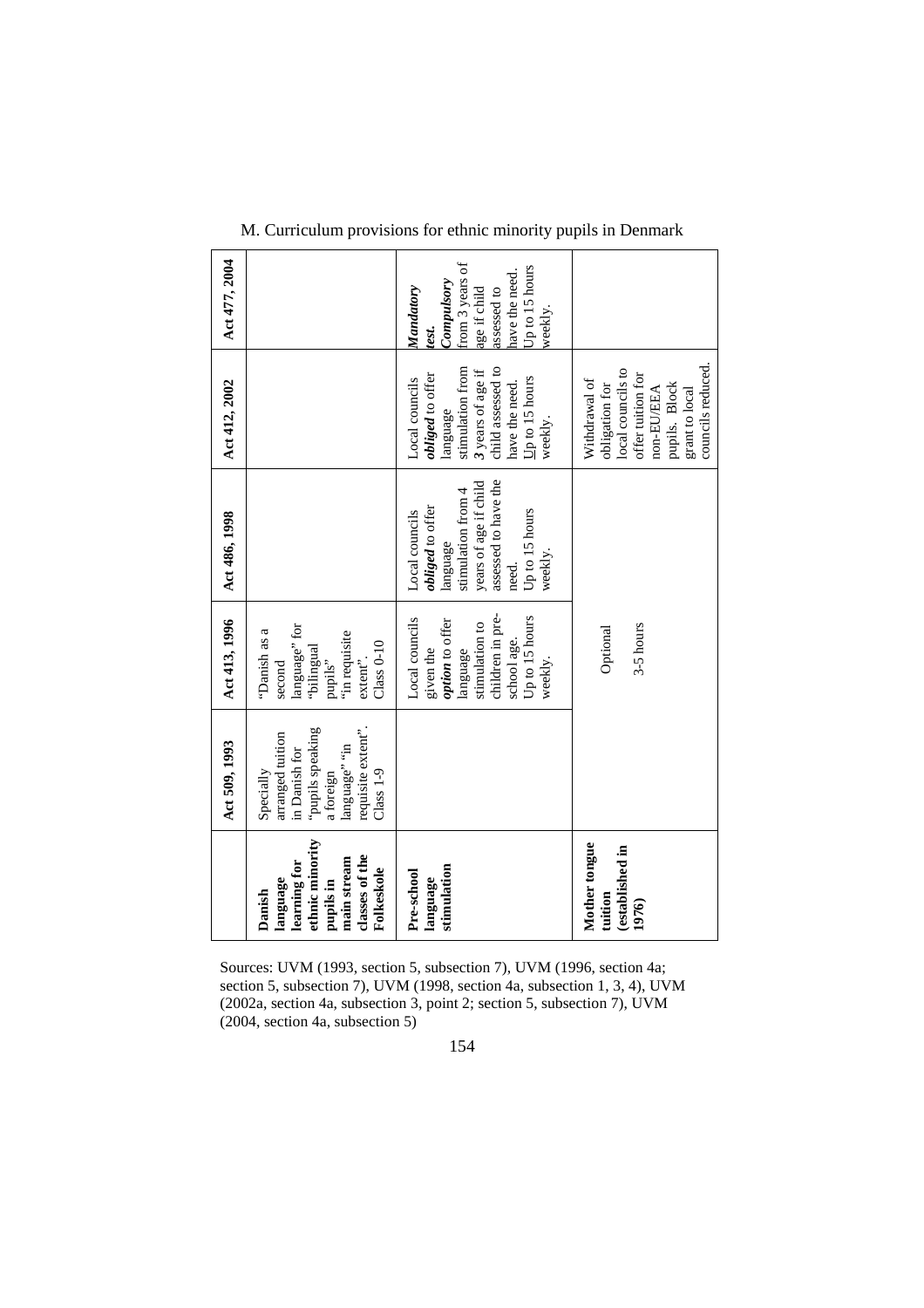# N. The Folkeskole curriculum

| <b>Subject</b>                                 |                               |                                           | <b>Hours</b>                              |                                                                            |
|------------------------------------------------|-------------------------------|-------------------------------------------|-------------------------------------------|----------------------------------------------------------------------------|
|                                                | Act 509,<br>1993              | Act 300,<br>2003                          | Act 572,<br>2006                          | $+\angle$ hours<br>1993-2006<br>(fully realized<br>2010/2011)              |
| <b>Danish</b>                                  | 1800<br>Class 1-9             | 1890<br>Min. 810<br>hours in<br>class 1-3 | 1980<br>Min. 900<br>hours in<br>class 1-3 | $+180$                                                                     |
| <b>History</b>                                 | 270<br>Class 3-8              | 300<br>Class 3-9                          | 360<br>Min. 180<br>hours in<br>class 4-6  | $+90$ , including<br>30 hours<br>transferred from<br><b>Social Studies</b> |
| <b>Social Studies</b><br>("samfundsfag")       | 150<br>Class 9                | 120<br>Class 8-9                          | 120                                       | -30, transferred<br>to History                                             |
| <b>Christian Studies</b>                       | 300<br>Class 1-9              | 300                                       | 300                                       | $\theta$                                                                   |
| <b>English</b>                                 | 510<br>Class 4-9              | 570<br>Class $3-9$                        | 570                                       | $+60$ , including<br>30 hours taken<br>from "Time of<br>the Class"         |
| <b>Optional: German</b><br>(or French)         | 330<br>Class 7-9              | 330                                       | 330                                       | $\theta$                                                                   |
| <b>Math</b>                                    | 1080<br>Class 1-9             | 1170<br>Min. 450<br>hours in<br>class 1-3 | 1170                                      | $+90$                                                                      |
| Physics/<br><b>Chemistry</b>                   | 180<br>Class 7-9              | 210                                       | 210                                       | $+30$                                                                      |
| <b>Biology</b>                                 | 120<br>Class 7-8              | 150<br>Class 7-9                          | 150                                       | $+30$ , taken from<br>from<br>Nature/Technics                              |
| Geography<br>(Changes due to<br>Act 360, 2004) | $\overline{120}$<br>Class 7-8 | $\overline{120}$<br>Class 7-9             | $\overline{120}$                          | $\Omega$                                                                   |
| Nature/<br><b>Technics</b><br>("Natur/Teknik") | 330<br>Class 1-6              | 300                                       | 300                                       | -30, transferred<br>to Biology                                             |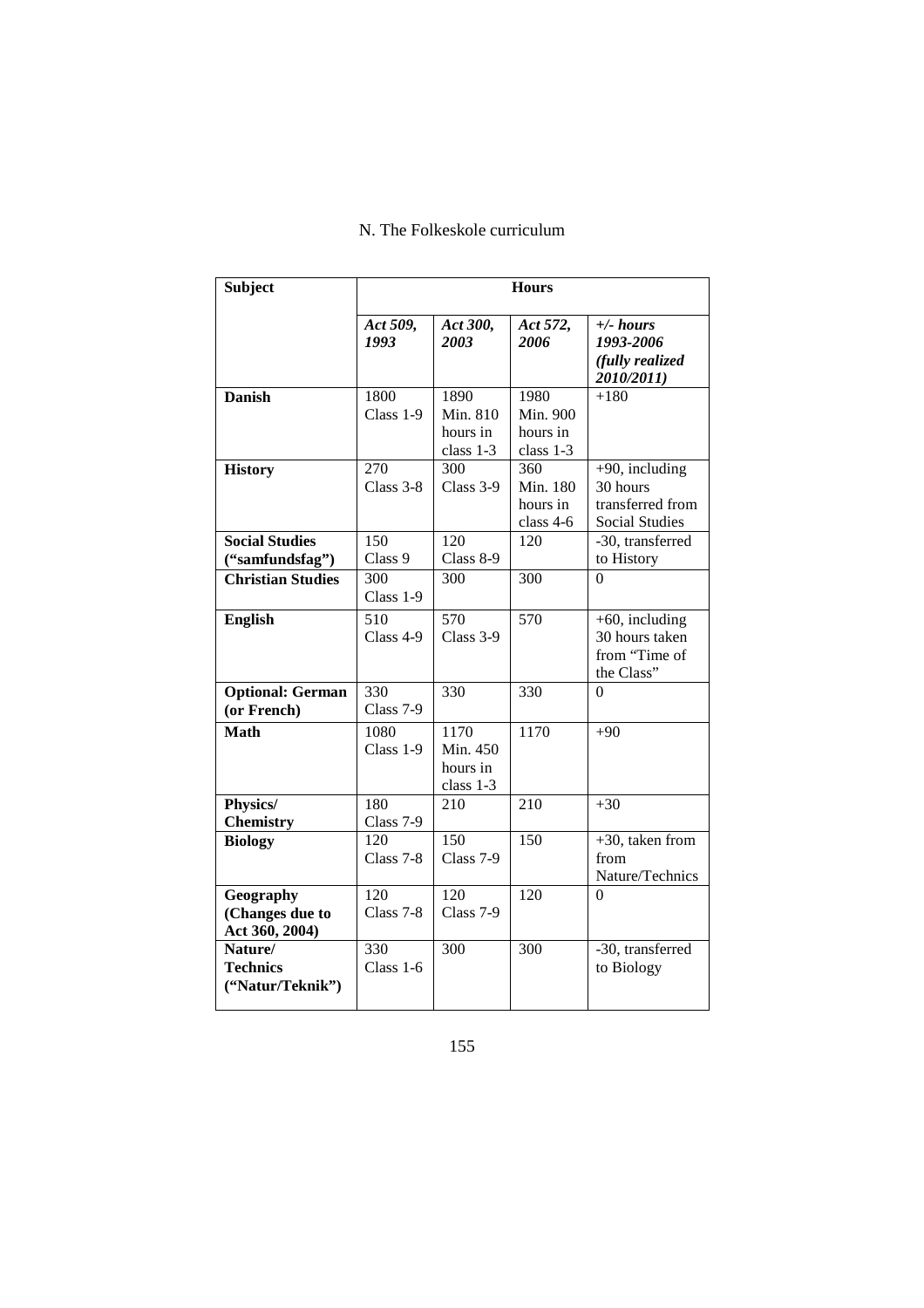## (*Appendix N continued*)

| <b>Subject</b>                                 | Control of standards (Act 313, 2006)       |                                        |  |  |
|------------------------------------------------|--------------------------------------------|----------------------------------------|--|--|
|                                                | <b>National tests</b>                      | <b>Final examinations, class 9</b>     |  |  |
| <b>Danish</b>                                  | Class 2, 4, 6, 8                           | Mandatory from 2006<br>Optional before |  |  |
| <b>History</b>                                 |                                            | By lot from 2006                       |  |  |
| <b>Social Studies</b><br>("samfundsfag")       |                                            | By lot from 2006                       |  |  |
| <b>Christian Studies</b>                       | $\overline{\phantom{a}}$                   | By lot from 2006                       |  |  |
| <b>English</b>                                 | Class 7                                    | Mandatory from 2006<br>Optional before |  |  |
| <b>Optional: German</b><br>(or French)         |                                            | By lot from 2006<br>Optional before    |  |  |
| Math                                           | Class $3, 6$                               | Mandatory 2006<br>Optional before      |  |  |
| Physics/<br><b>Chemistry</b>                   | Combined test in<br>Physics/<br>Chemistry, | Mandatory 2006<br>Optional before      |  |  |
| <b>Biology</b>                                 | Biology and<br>Geography in                | Mandatory 2006<br>Optional from 2003   |  |  |
| Geography<br>(Changes due to<br>Act 360, 2004) | class 8                                    | Mandatory 2006<br>Optional from 2004   |  |  |
| <b>Nature/Technics</b><br>("Natur/Teknik")     | ä,                                         |                                        |  |  |

The control of standards in the Folkeskole

The following curriculum contents are not included in the first table:

The practical/aesthetic subject range; the "time of the class" ("Klassens Tid"); three compulsory topics established in 1993; the cross-curricular "Project assignment"; additional optional subjects in class 8-9; approved optional subjects not leading to exam, for example Spanish, Immigrant Languages ("Almindelige indvandersprog"), Everyday French, Everyday German, all approved with Order 716, July 2008.

The first table is based on both statutory provisions and guidance. However, the provisions of Act 300 and 572 constrained the actual scope for variation from the numbers included in the table.

Sources: Blaksteen et al. (1995, 119), UVM (2003b, section 1, 2), UVM (2006b), UVM (2006f)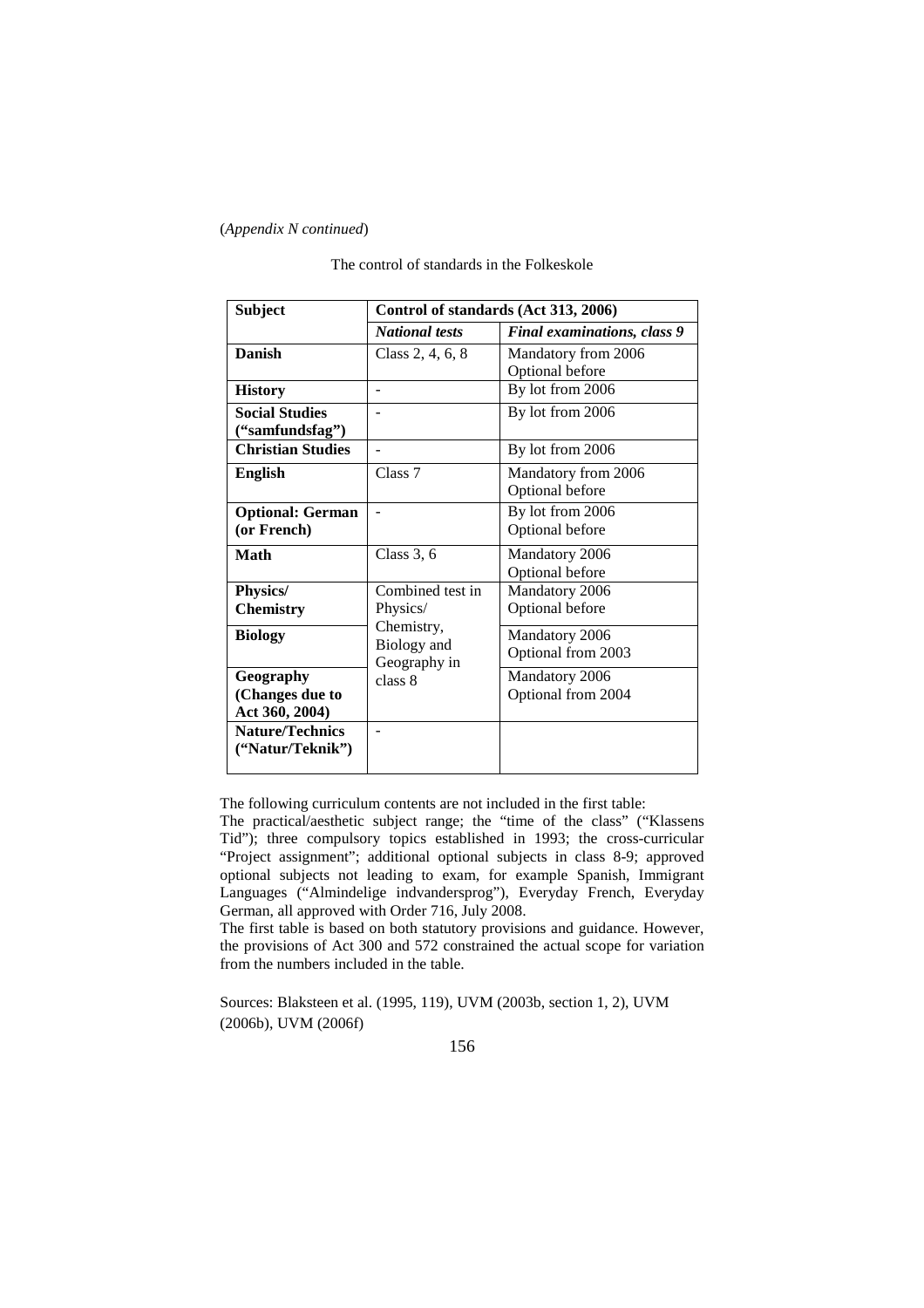## O. Preambles of the Folkeskole in English language

#### **School Act 1975\***

*§2*. The task of the school is in the cooperation with the parents to provide the pupils with the opportunity to acquire knowledge, skills, working methods and forms of expression, which contribute to the individual pupil's versatile development.

*Subsection 2*. The school has to seek in all work activities to create such opportunities for experience and self-occupation that the pupil can enhance one's inclination to learn, unfold one's imagination and train one's ability to independent assessment and taking a stand.

*Subsection 3*. The school prepares the pupils for living participation and coinfluence in a democratic society and for co-responsibility for solving communal tasks. Hence, the education and everyday life of the school have to be based on freedom of spirit and democracy.

## **School Act 1993**

*§1*. The task of the school is in co-operation with the parents to further the pupils' acquisition of knowledge, skills, working methods and forms of expression, which contribute to the individual pupil's personal versatile development.

*Subsection 2.* The school has to seek creating such conditions for experience, initiative and absorption, that the pupils develop cognition, imagination and inclination to learn, so that they achieve confidence in own opportunities and a foundation to take a stand and act.

*Subsection 3.* The school must make the pupils familiar with Danish culture and contribute to their understanding for other cultures and for the interaction between human and nature. The school prepares the pupils for participation, co-responsibility, rights and obligations in a society with freedom and democracy. Hence, education and everyday life of the school have to be based on freedom of spirit, equality and democracy.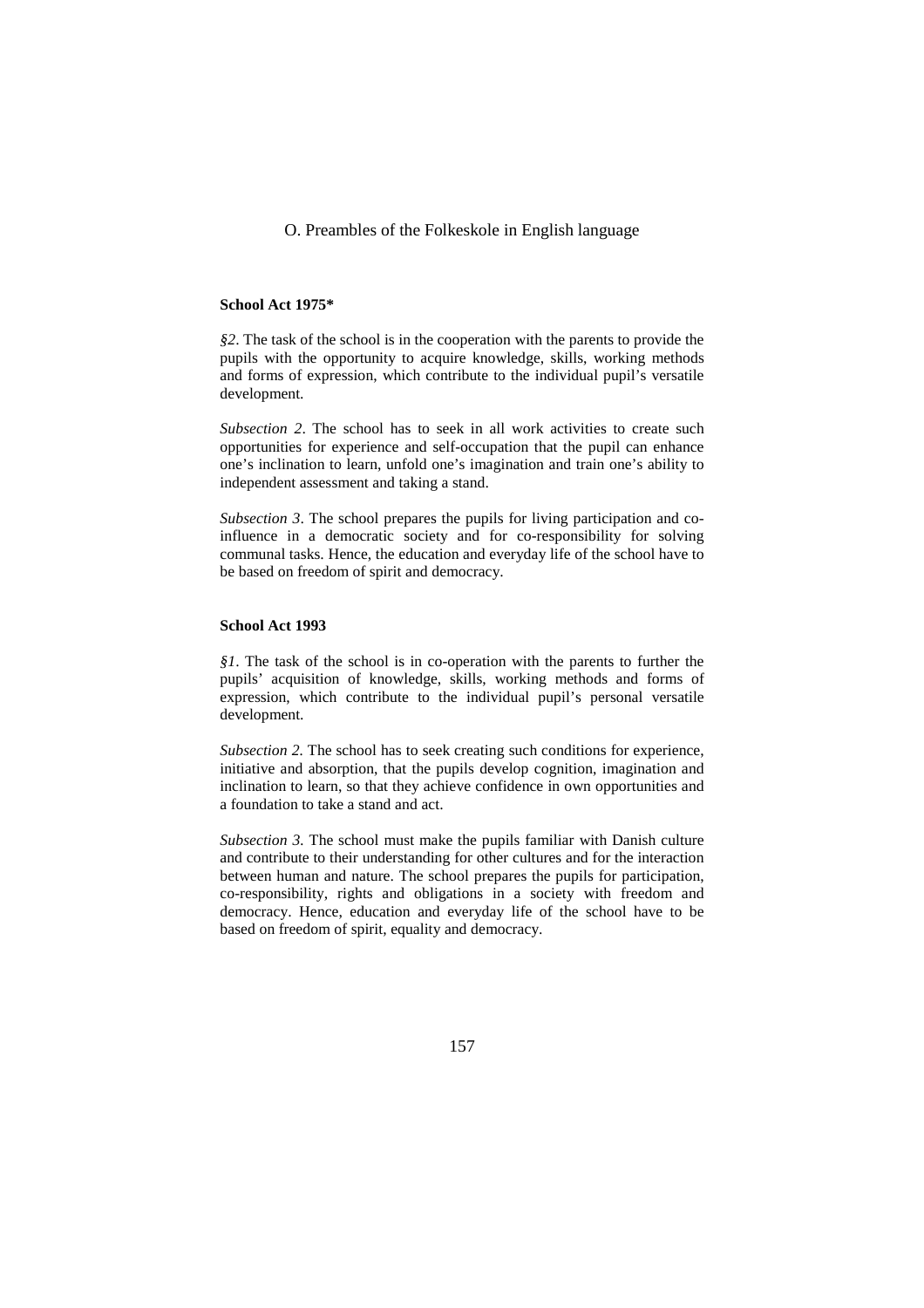(*Appendix O continued*)

#### **School Act 2006**

*§1.* The school in cooperation with the parents must give pupils knowledge and skills that will prepare them for further education and give them the inclination to learn more, make them familiar with Danish culture and history, give them an understanding for other countries and cultures, contribute to their understanding of the interaction between human and nature and further the individual pupil's versatile development.

*Subsection 2.* The school must develop working methods and create conditions for experience, absorption and initiative so that pupils develop cognition and imagination and achieve confidence in own opportunities and a foundation to take a stand and act.

*Subsection 3.* The school must prepare the pupils to participation, coresponsibility, rights and obligations in a society with freedom and democracy. Hence, the activities of the school are to be characterized by freedom of spirit, equality and democracy.

(My translation)

\*In 1975, the preamble was mentioned in section 2, following the clarification in section 1 that the Act covered the municipal public school. In 1993 and 2006, the sections are put in reverse order.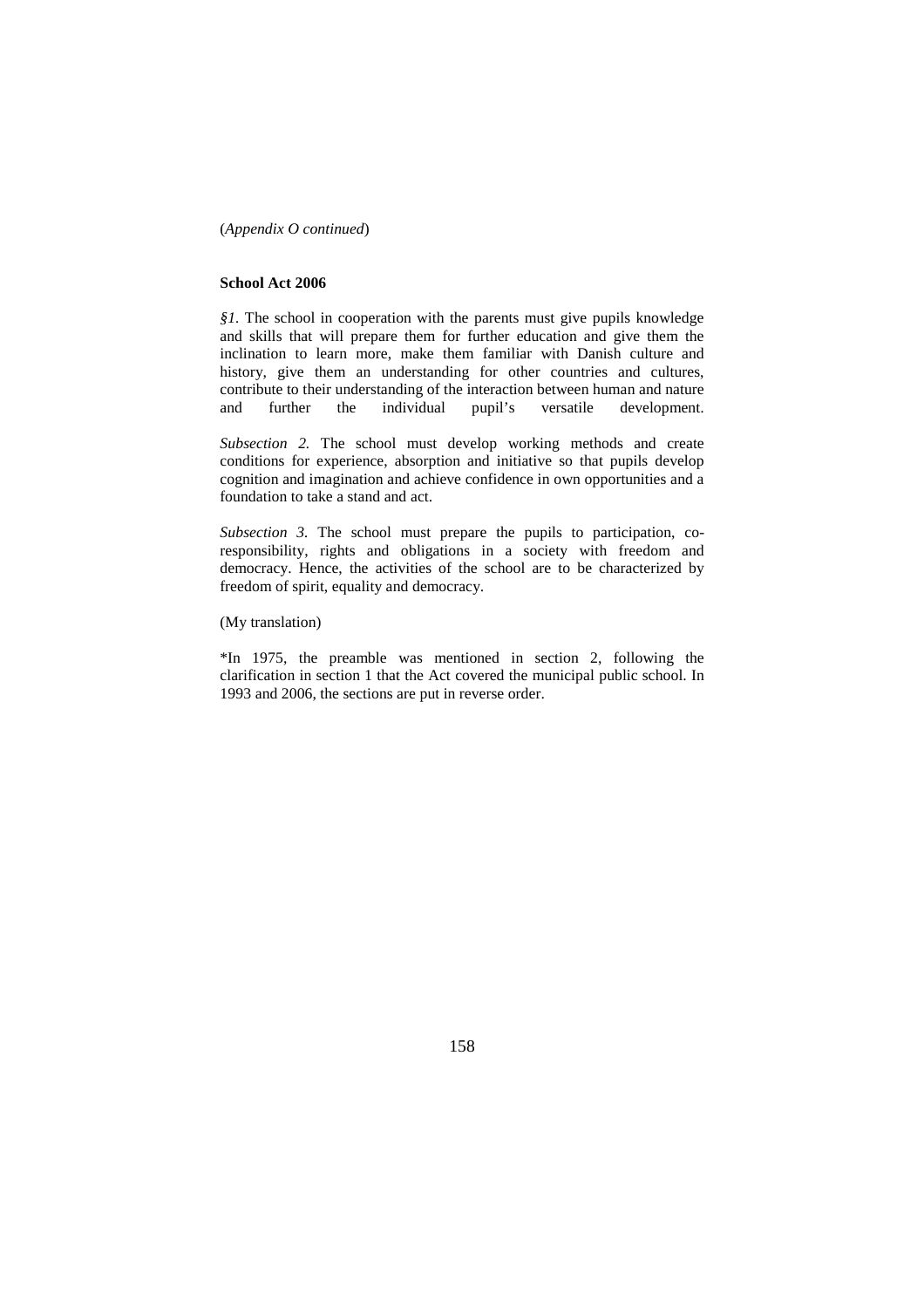## P. Original preambles of the Folkeskole

#### **School Act 1975**

§ 2. Folkeskolens opgave er i samarbejde med forældrene at give eleverne mulighed for at tilegne sig kundskaber, færdigheder, arbejdsmetoder og udtryksformer, som medvirker til den enkelte elevs alsidige udvikling.

*Stk. 2.* Folkeskolen må i hele sit arbejde søge at skabe sådanne muligheder for oplevelse og selvvirksomhed, at eleven kan øge sin lyst til at lære, udfolde sin fantasi og opøve sin evne til selvstændig vurdering og stillingtagen.

*Stk. 3.* Folkeskolen forbereder eleverne til medleven og medbestemmelse i et demokratisk samfund og til medansvar for løsningen af fælles opgaver. Skolens undervisning og hele dagligliv må derfor bygge på åndsfrihed og demokrati.

#### **School Act 1993**

§ 1. Folkeskolens opgave er i samarbejde med forældrene at fremme elevernes tilegnelse af kundskaber, færdigheder, arbejdsmetoder og udtryksformer, der medvirker til den enkelte elevs alsidige personlige udvikling.

*Stk. 2.* Folkeskolen må søge at skabe sådanne rammer for oplevelse, virkelyst og fordybelse, at eleverne udvikler erkendelse, fantasi og lyst til at lære, således at de opnår tillid til egne muligheder og baggrund for at tage stilling og handle.

*Stk. 3.* Folkeskolen skal gøre eleverne fortrolige med dansk kultur og bidrage til deres forståelse for andre kulturer og for menneskets samspil med naturen. Skolen forbereder eleverne til medbestemmelse, medansvar, rettigheder og pligter i et samfund med frihed og folkestyre. Skolens undervisning og hele dagligliv må derfor bygge på åndsfrihed, ligeværd og demokrati.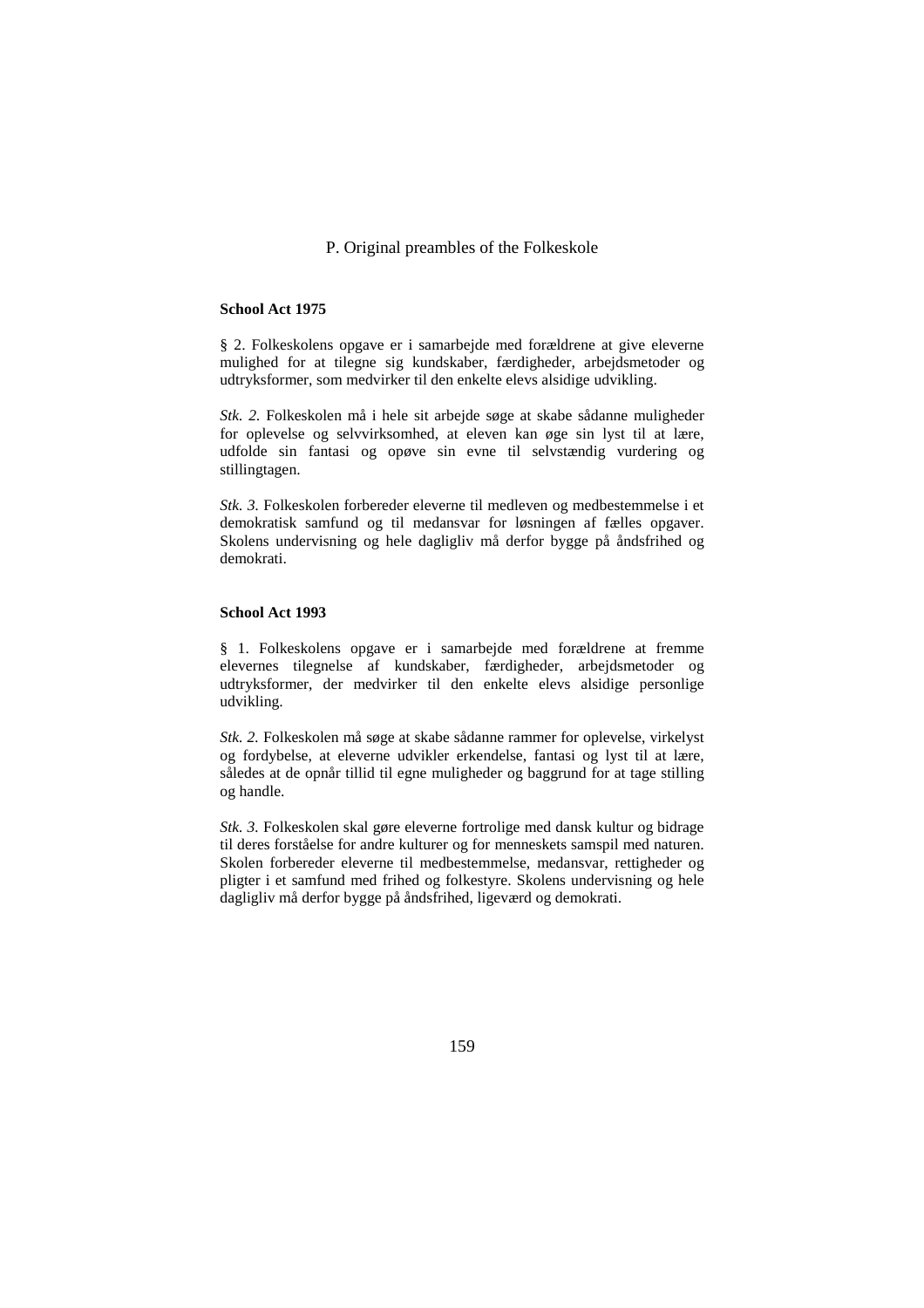(*Appendix P continued*)

#### **School Act 2006**

§ 1. Folkeskolen skal i samarbejde med forældrene give eleverne kundskaber og færdigheder, der: forbereder dem til videre uddannelse og giver dem lyst til at lære mere, gør dem fortrolige med dansk kultur og historie, giver dem forståelse for andre lande og kulturer, bidrager til deres forståelse for menneskets samspil med naturen og fremmer den enkelte elevs alsidige udvikling.

*Stk. 2.* Folkeskolen skal udvikle arbejdsmetoder og skabe rammer for oplevelse, fordybelse og virkelyst, så eleverne udvikler erkendelse og fantasi og får tillid til egne muligheder og baggrund for at tage stilling og handle.

*Stk. 3.* Folkeskolen skal forberede eleverne til deltagelse, medansvar, rettigheder og pligter i et samfund med frihed og folkestyre. Skolens virke skal derfor være præget af åndsfrihed, ligeværd og demokrati.

Sources: UVM (1975, 1993, 2006d)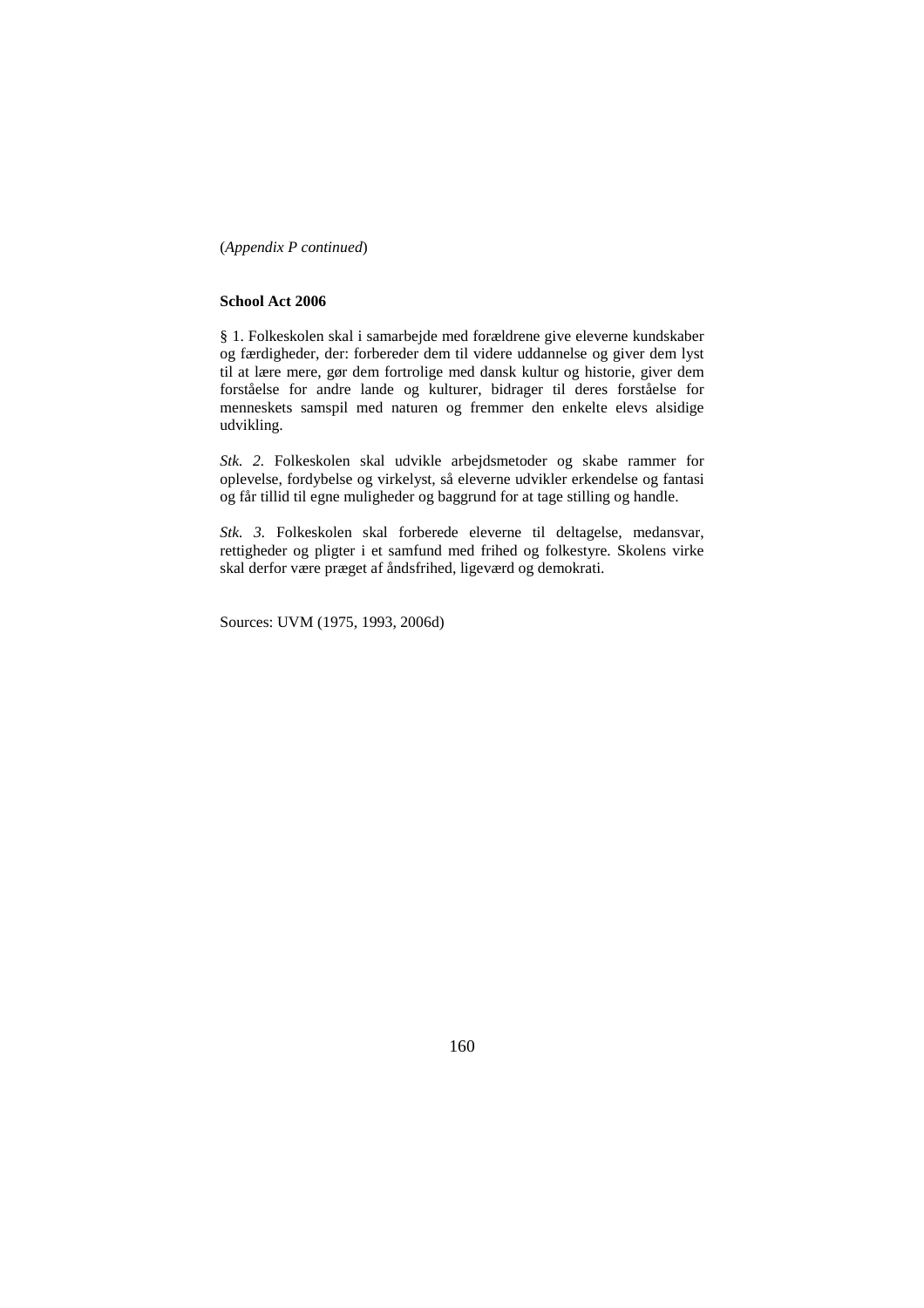Q. The Education Reform Act 1988 and access to schools

## **Choice**

- Parents could express a preference for schools, also in other local authorities.
- Open enrolment: Admissions procedures changed since schools had to enrol pupils at least up to a "relevant standard number" based on numbers in 1979-1980. Schools were thus denied the right to refuse anyone entry until the standard number had been reached.
- Unsuccesful applicants retained the right to appeal against unwanted school placement as established by the 1944 Education Act (section 26-32).
- Information on the curriculum, syllabus, all assessment results, annual reports prepared by the governing body to parents etc. should be made available for parents by schools or LEAs. Results of individual pupils must generally only be made available to parents (section 22).
- Local Management of Schools entailed delegation of budgets through a formular worked out in each LEA and approved by the Education Secretary. School governors were given powers to manage the school budget and hire staff. Most of the funding to schools followed students per capita, making this effectively a voucher scheme (section 33-51).

#### **School diversity**

- Grant-maintained schools: All secondary and primary schools with more than 300 pupils could opt out of local authority control and become GM schools.GM schools were financed directly by central government and with particular admissions arrangements. Ballots of parents to be held to decide whether the school should opt out of LEA control (section 52-104)
- City Technology Colleges: the Secretary of State was given powers to enter agreements with private sponsors of CTCs and colleges for arts and technology (section 105)

Source: DES (1988)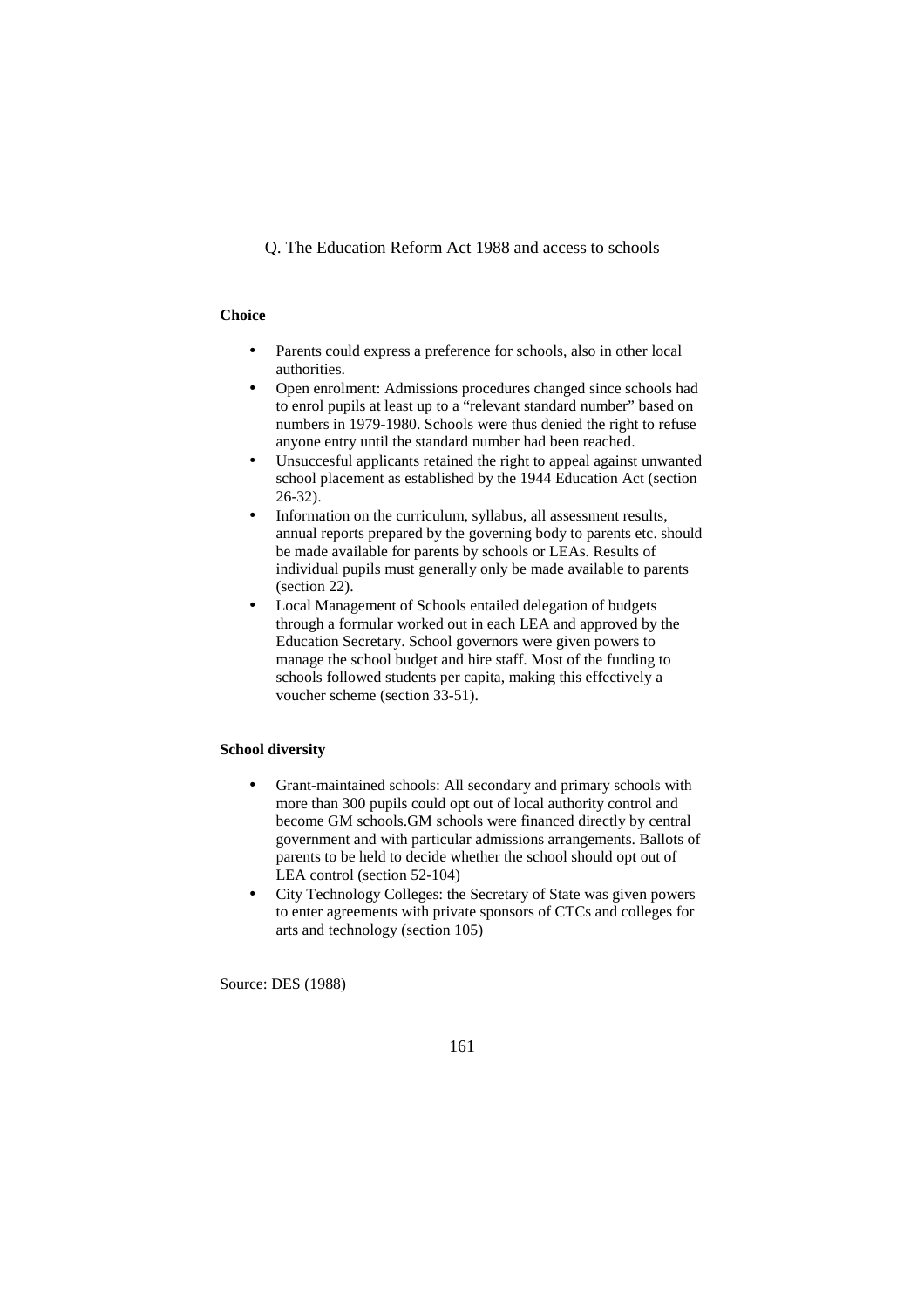# R. Access to the Folkeskole

Act 335, 2005. "Freer school choice within and across municipalities"

- Throughout the course of compulsory education parents can demand that their child is admitted to a school according to their choice in the municipality of residence, or in another municipality.
- Parents preserve their right to have their child admitted into the local catchment school.
- With the provisions, it is made statutory that local councils must provide school choice and the parental right to exercise school choice is expanded to include schools in other municipalities.
- Requests can only be refused when the school capacity, as laid down by the local council, renders admittance impossible. Thus, the previous opportunity for the school head to reject pupils on the basis of a 'pedagogical assessment' is abolished and the chosen school does not longer have to declare itself willing to admit the child.
- The local council must lay down regulations for admissions and the criteria to follow when the number of applicants exceeds school capacity. The criteria must be objective, like distance to school or brother and sisters, the citizens residing in the municipality before citizens residing elsewhere, etc.
- The Act should be revised in 2007-08 due to the potential effects of choice on segregation and ghettoisation.

Act 594, 2005. "Strengthened instruction in Danish as second language, including extended opportunities for transferring bilingual pupils to other schools than the catchment area school"

• Local councils given the option to transfer bilingual children to other schools than the local catchment school when they are assessed to have "a not unimportant need" for Danish language support.

Act 476, 2008. Revision of Act 335

The planned revision of Act 335 was postponed to 2011-2012.

Sources: UVM (2005a, 2005b, 2008a)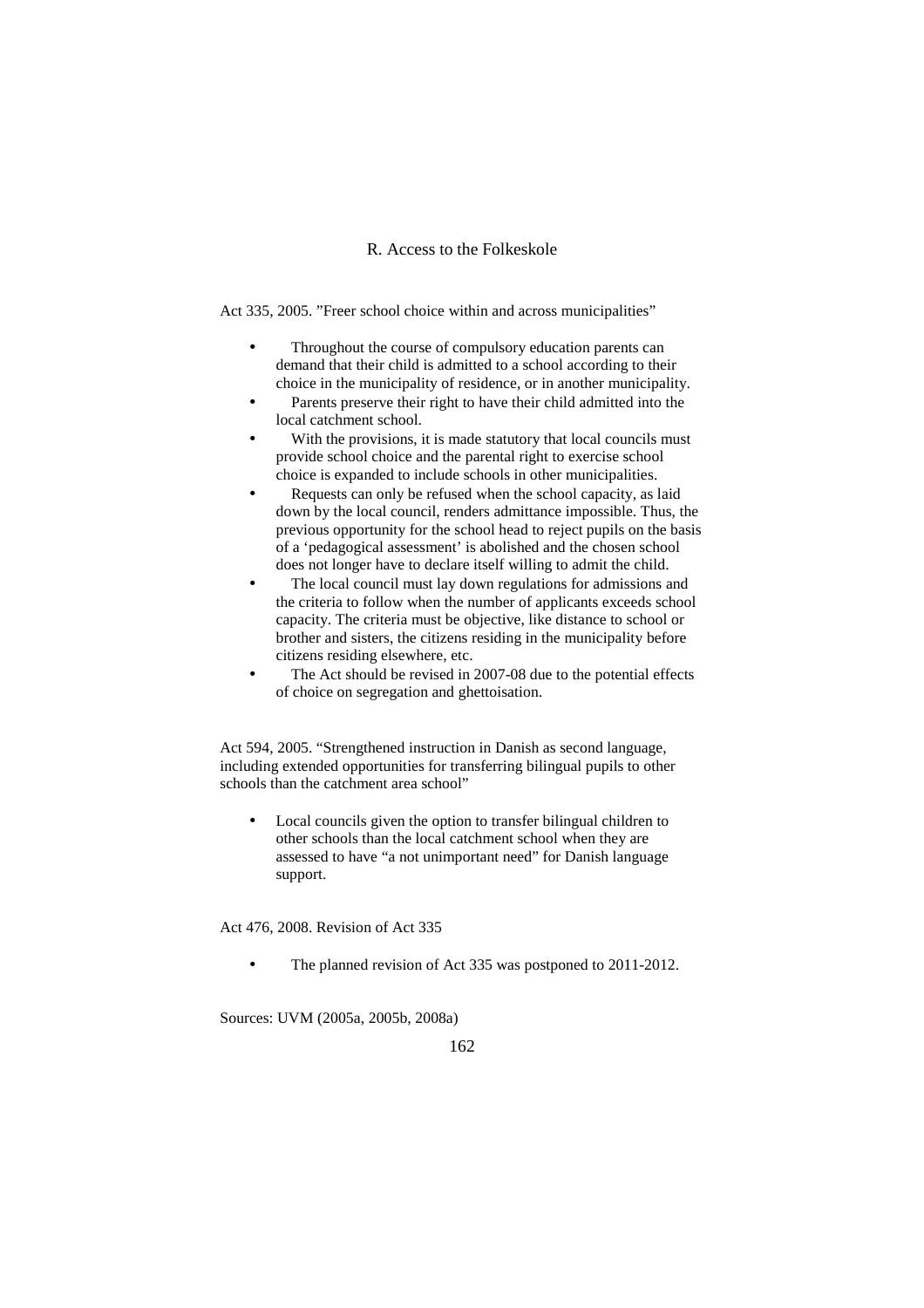|                | Neoliberalism                                                                                                              | <b>Monocultural identity</b><br>politics                                                                                                                                 |
|----------------|----------------------------------------------------------------------------------------------------------------------------|--------------------------------------------------------------------------------------------------------------------------------------------------------------------------|
| <b>England</b> | "National Curriculum"<br>defined by statutory<br>attainment targets,<br>programmes of study and<br>assessment arrangements | Monocultural curriculum<br>Sidelining of multicultural<br>and anti-racist education                                                                                      |
|                | Choice between a diversity<br>of state-maintained schools<br>and a strengthening of<br>selection                           | Laissez-faire market involved<br>a bias of cultural<br>majoritarianism                                                                                                   |
|                |                                                                                                                            | Blaming schools and local<br>education authorities engaged<br>in multicultural and anti-<br>racist education                                                             |
| <b>Denmark</b> | <b>Statutory "Common National</b><br>Objectives" and "National<br>Tests"                                                   | Monocultural curriculum<br>with a particular focus on<br>Danish and History                                                                                              |
|                | Statutory time allocation for<br>especially Danish and<br>History                                                          | Withdrawal of local<br>obligation to offer mother<br>tongue tuition for pupils with<br>non-EU/EEA origins and<br>strengthening of pre-school<br>Danish language learning |
|                | Cautious school choice<br>policies within the non-<br>selective Folkeskole                                                 | Enforced integration through<br>dispersal                                                                                                                                |
|                |                                                                                                                            | Blaming ethnic minority<br>parents                                                                                                                                       |

# S. Neoliberalism and monoculturalism in England and Denmark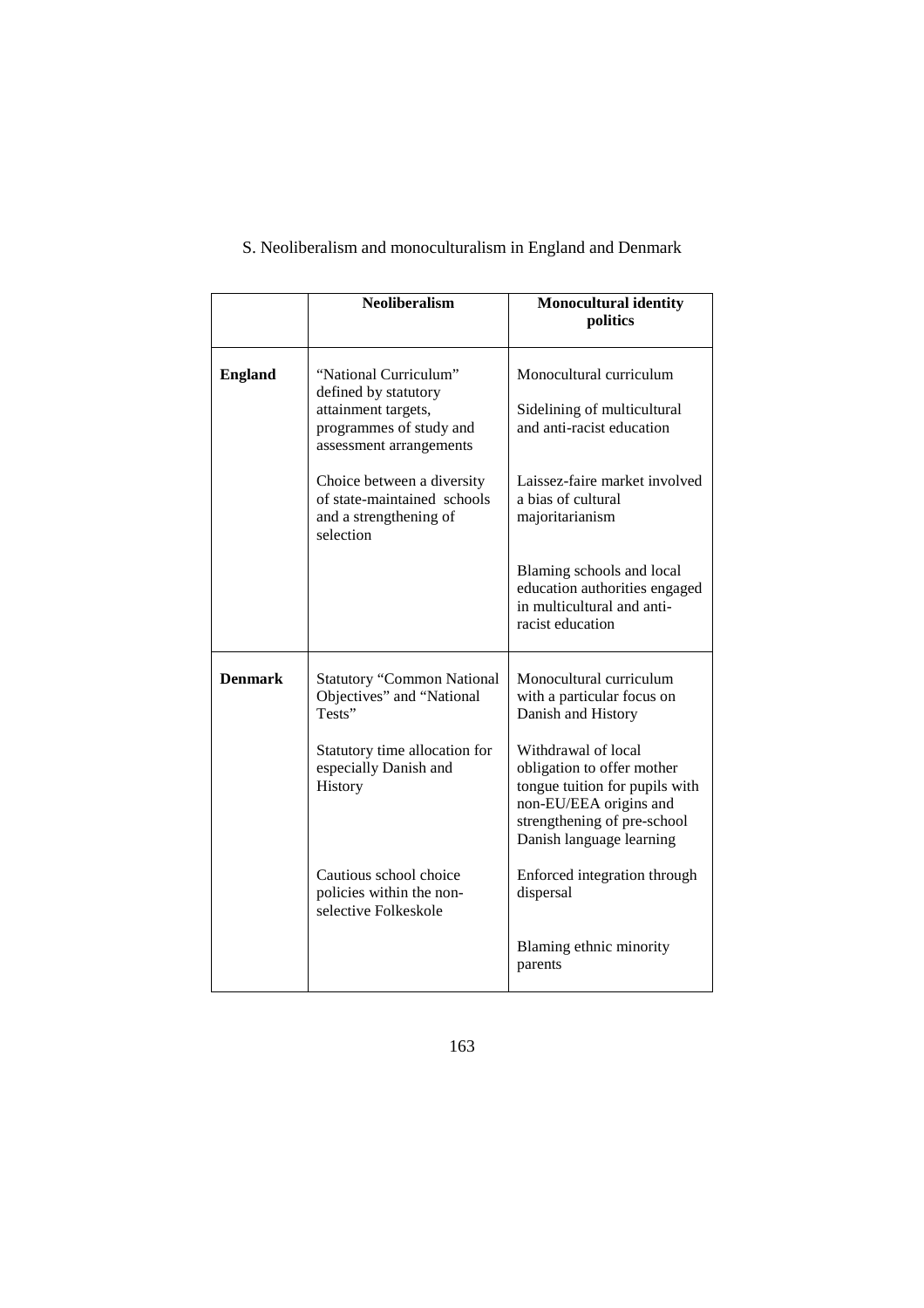## T. Original quotations in Danish language

- 1. 'Bilingual children' in the Danish School Act: "Ved tosprogede børn forstås børn, der har et andet modersmål end dansk, og som først ved kontakt med det omgivende samfund, eventuelt gennem skolens undervisning, lærer dansk. "
- 2. Gitte Lillelund Bech, *Venstre (*Folketinget 2004, 1): "Uddannelse og gode danskkundskaber er afgørende, hvis man skal have en vellykket integration. Samtidig er muligheden for uddannelse afhængig af, om man kan tale dansk. Uden dansk ingen uddannelse og ingen integration. … Ved at udvide undervisningspligten til fra 3-års-alderen for tosprogede børn, der efter en sagkyndig vurdering skønnes at have behov for sprogstimulering, ønsker vi at sikre, at alle tosprogede børn kan begynde i skolen uden sproglige problemer, hvilket er en forudsætning for at få udbytte af skolegangen og derefter at få videre adgang til uddannelsessystemet eller arbejdsmarkedet."
- 3. Martin Henriksen, *Dansk Folkeparti* (Folketinget 2006d, 57): "Tidligere tiders skolepolitik har efterladt mange unge mennesker i et tomt hul uden færdigheder og uden kendskab til sig selv, sin egen kultur og historie. Det får vi nu rettet op på. Det har været et ønske fra Dansk Folkeparti i lang tid, og nu tager vi skridtet. Vi giver folkeskolen håb, og jeg vil faktisk vove den påstand, at vi ser fremad."
- 4. Bertel Haarder, *Venstre*, Minister of Education (Folketinget 2005a, 18): "Lovforslaget er et led i den gradvise demokratisering af den offentlige sektor, som har været i gang i nogle år med friere valg på flere og flere områder. Overskriften er: Fra politikerstyre til folkestyre. Jo flere steder borgerne selv kan bestemme over den store del af nationalproduktet, der administreres via de offentlige kasser, jo bedre. ... hvis der var nogle kommuner, som nu mister indflydelse på tingene, så overtages den indflydelse jo af forældrene. Mængden af indflydelse er konstant her i verden, og alt, hvad kommunerne måtte miste, det får forældrene altså."
- 5. Bertel Haarder (Uddannelsesudvalget 2005): "Vi er nødt til at se i øjnene, at det ikke er danskernes børn, som skaber dette problem. Det er de tosprogedes børn, som er problemet, og derfor er det også mere rimeligt, at det er dem, som flytter sig. Rent bortset fra, at man ikke kan tvinge de danske børn til at flytte sig."